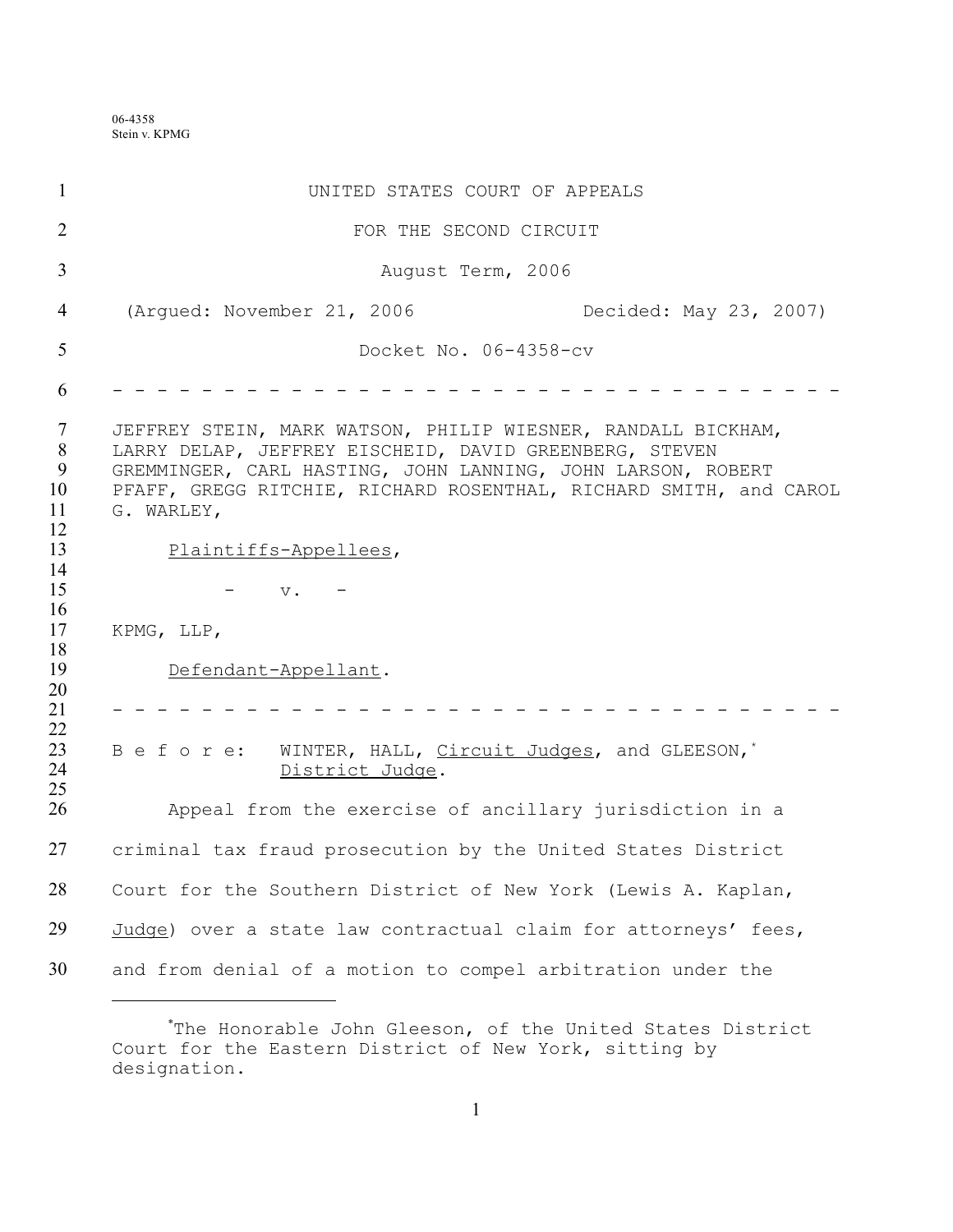| $\mathbf{1}$                                                       |                | Federal Arbitration Act. This assertion of jurisdiction was                                                                                                                                                                                                                                                                                                                                                               |
|--------------------------------------------------------------------|----------------|---------------------------------------------------------------------------------------------------------------------------------------------------------------------------------------------------------------------------------------------------------------------------------------------------------------------------------------------------------------------------------------------------------------------------|
| 2                                                                  |                | intended to provide a remedy for Fifth and Sixth Amendment                                                                                                                                                                                                                                                                                                                                                                |
| 3                                                                  |                | violations found by the court. We treat the appeal as a petition                                                                                                                                                                                                                                                                                                                                                          |
| 4                                                                  |                | for a writ of mandamus and grant the petition. We vacate the                                                                                                                                                                                                                                                                                                                                                              |
| 5                                                                  |                | order asserting ancillary jurisdiction as beyond the district                                                                                                                                                                                                                                                                                                                                                             |
| 6                                                                  | court's power. |                                                                                                                                                                                                                                                                                                                                                                                                                           |
| $\overline{7}$<br>8<br>9<br>10<br>11<br>12<br>13<br>14<br>15<br>16 |                | SHEILA L. BIRNBAUM, Skadden, Arps, Meagher &<br>Flom LLP, New York, New York (Barbara Wrubel,<br>J. Russell Jackson, Preeta D. Bansal, Haydan<br>A. Coleman, Skadden, Arps, Meagher & Flom<br>LLP, New York, New York, Amy Sabrin, Skadden,<br>Arps, Meagher & Flom LLP, Washington D.C.,<br>Charles A. Stillman, Stillman, Friedman &<br>Shechtman, P.C., New York, New York, on the<br>brief), for Defendant Appellant. |
| 17<br>18<br>19<br>20                                               |                | DAVID SPEARS, Spears & Imes LLP, New York,<br>New York, for Plaintiffs-Appellees Jeffrey<br>Stein and John Lanning.                                                                                                                                                                                                                                                                                                       |
| 21<br>22<br>23<br>24                                               |                | RONALD E. DEPETRIS, DePetris & Bachrach, LLP,<br>New York, New York (Marion Bachrach, on the<br>brief), for Plaintiff-Appellee Richard Smith.                                                                                                                                                                                                                                                                             |
| 25<br>26<br>27<br>28                                               |                | John A. Townsend, Townsend & Jones, LLP,<br>Houston, Texas, on the brief, for Plaintiff-<br>Appellee Carol G. Warley.                                                                                                                                                                                                                                                                                                     |
| 29<br>30<br>31<br>32                                               |                | David C. Scheper, Overland Borenstein Scheper<br>& Kim LLP, Los Angeles, California, on the<br>brief, for Plaintiff-Appellee Robert Pfaff.                                                                                                                                                                                                                                                                                |
| 33<br>34<br>35<br>36                                               |                | John F. Kaley, Doar Rieck Kaley & Mack, New<br>York, New York, on the brief, for Plaintiff-<br>Appellee Steven Gremminger.                                                                                                                                                                                                                                                                                                |
| 37<br>38<br>39                                                     |                | David C. Smith, McNamara Spira & Smith, Los<br>Angeles, California, on the brief, for<br>Plaintiff-Appellee Gregg Ritchie.                                                                                                                                                                                                                                                                                                |
| 40<br>41<br>42                                                     |                | Leonard F. Lesser, Simon Lesser P.C., New<br>York, New York, on the brief, for Plaintiff-                                                                                                                                                                                                                                                                                                                                 |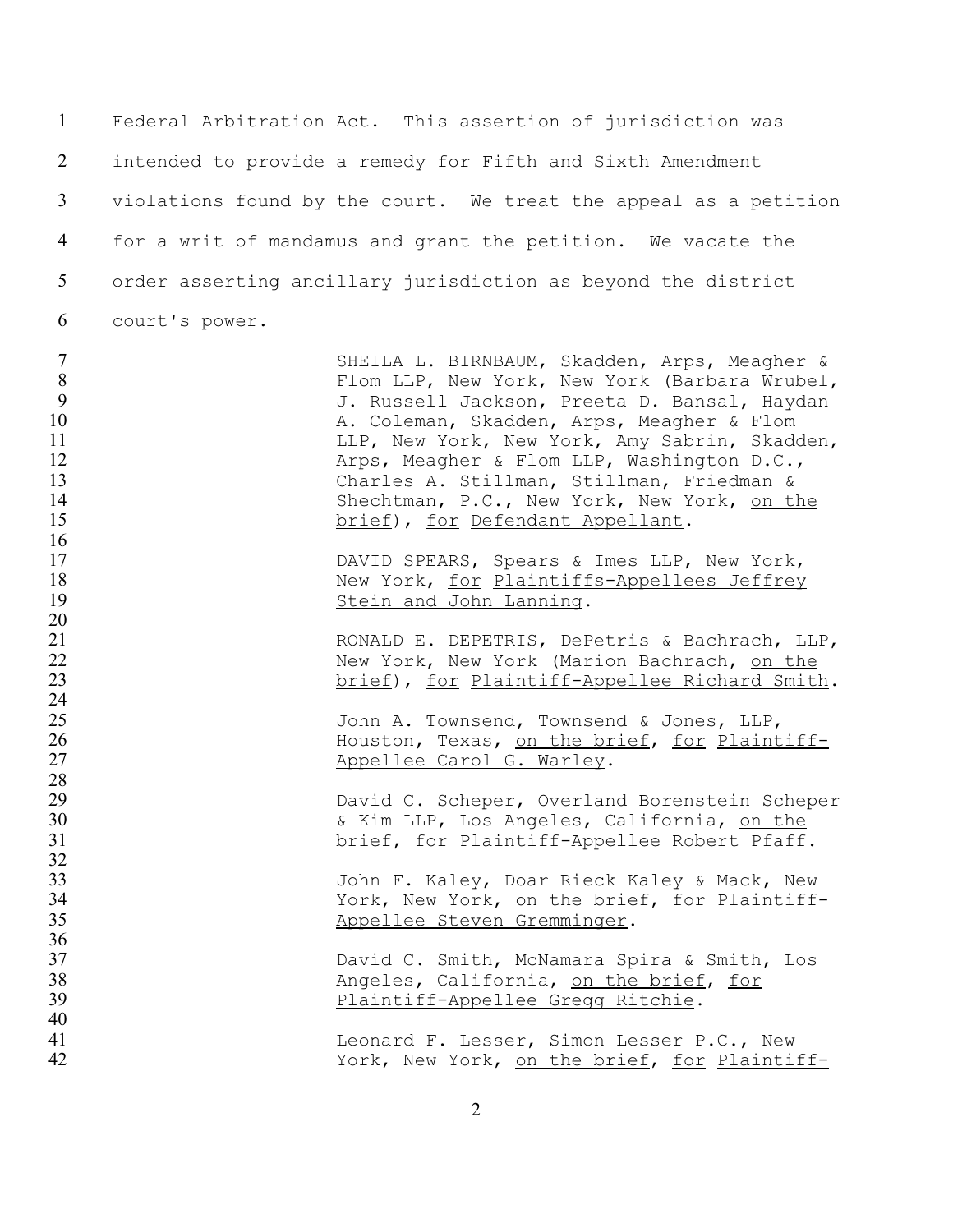| $\mathbf{1}$                         |                        | Appellee David Greenberg.                                                                                                    |
|--------------------------------------|------------------------|------------------------------------------------------------------------------------------------------------------------------|
| $\frac{2}{3}$<br>$\overline{4}$<br>5 |                        | Diana D. Parker, Law Offices of Diana D.<br>Parker, New York, New York, on the brief, for<br>Plaintiff-Appellee Larry DeLap. |
| 6<br>$\overline{7}$<br>$8\,$<br>9    |                        | Michael S. Kim, Kobre & Kim LLP, New York,<br>New York, on the brief, for Plaintiff-<br>Appellee Mark Watson.                |
| 10<br>11<br>12<br>13                 |                        | Marc A. Fenster, Russ, August & Kabat, Los<br>Angeles, California, on the brief, for<br>Plaintiff-Appellee Randall Bickham.  |
| 14<br>15<br>16<br>17                 |                        | Stanley S. Arkin, Arkin Kaplan Rice LLP, New<br>York, New York, on the brief, for Plaintiff-<br>Appellee Jeffrey Eischeid.   |
| 18<br>19<br>20<br>21                 |                        | Robert S. Fink, Kostelanetz & Fink, LLP, New<br>York, New York, on the brief, for Plaintiff-<br>Appellee Richard Smith.      |
| 22<br>23<br>24<br>25                 |                        | Stephen Willey, Savitt & Bruce LLP, Seattle,<br>Washington, on the brief, for Plaintiff-<br>Appellee John Larson.            |
| 26<br>27<br>28<br>29                 |                        | Susan R. Necheles, Hafetz & Necheles, New<br>York, New York, on the brief, for Plaintiff-<br>Appellee Richard Rosenthal.     |
| 30<br>31<br>32<br>33                 |                        | Russell M. Gioiella, Litman, Asche &<br>Gioiella, New York, New York, on the brief,<br>for Plaintiff-Appellee Carl Hasting.  |
| 34<br>35                             | WINTER, Circuit Judge: |                                                                                                                              |
| 36                                   |                        | This appeal is an offspring of a criminal tax fraud                                                                          |
| 37                                   |                        | prosecution. In the course of the criminal prosecution, Judge                                                                |
| 38                                   |                        | Kaplan asserted ancillary jurisdiction over a state law contract                                                             |
| 39                                   |                        | claim brought against KPMG, LLP, by sixteen of the defendants in                                                             |
| 40                                   |                        | the criminal case, all former partners and employees of KPMG,                                                                |
| 41                                   |                        | seeking to force it to pay their legal expenses. KPMG appeals                                                                |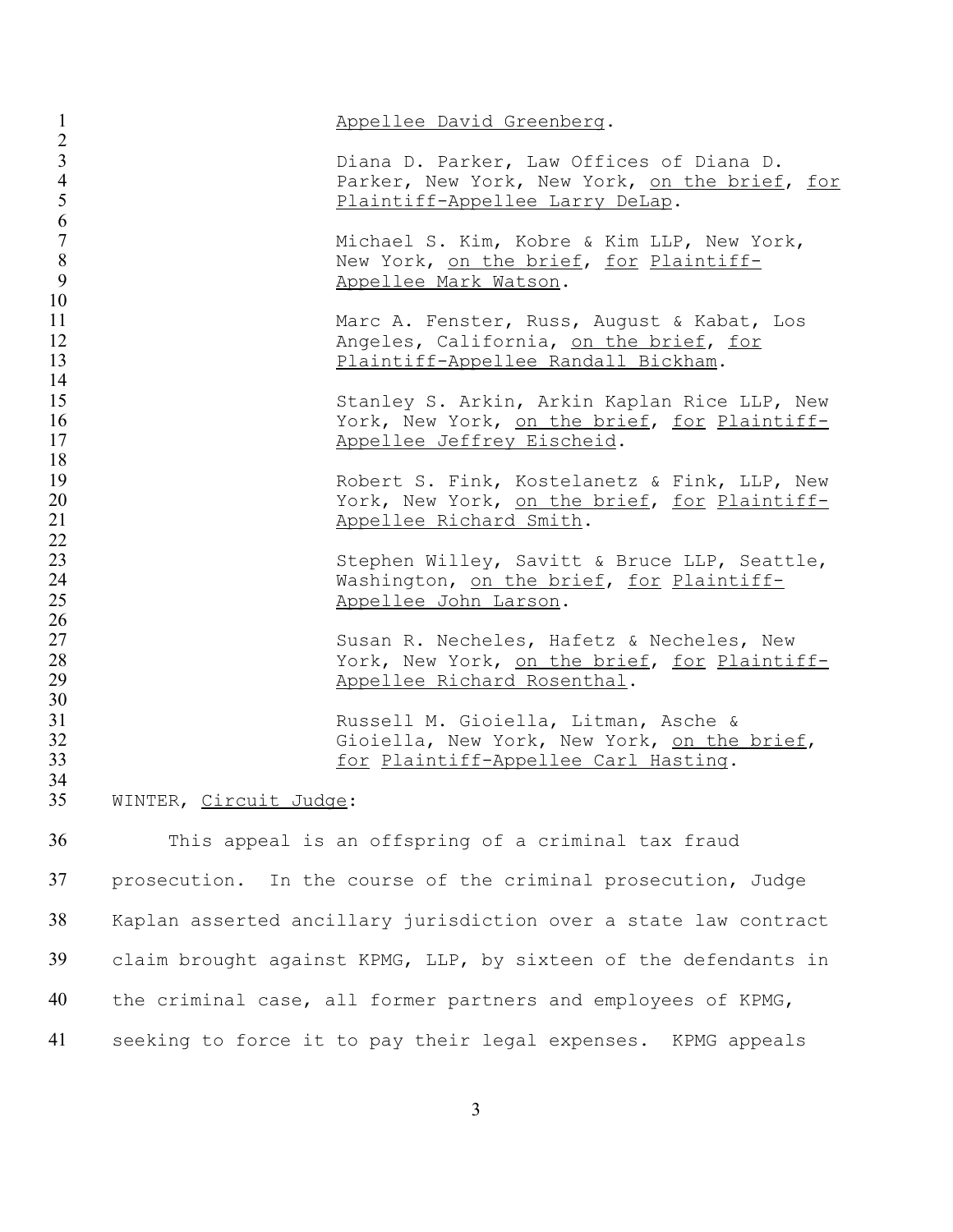from the decision allowing the ancillary proceeding and from the denial of its motion to compel arbitration of the contract claim. Construing KPMG's appeal as a petition for writ of mandamus, we grant the petition. We vacate the order of the district court asserting ancillary jurisdiction over the contract claim as beyond the district court's power. The issues regarding KPMG's motion to compel arbitration are therefore moot.

#### 8 BACKGROUND

 The full history of the proceedings underlying this appeal 10 is reported in United States v. Stein, 435 F. Supp. 2d 330 (S.D.N.Y. 2006) (Stein I); United States v. Stein (Stein v. KPMG LLP), 452 F. Supp. 2d 230 (S.D.N.Y. 2006) (Stein II). Familiarity with these opinions is assumed, and we recount here only those facts pertinent to the disposition of the present appeal.

 The underlying criminal prosecution is said to be the 17 largest criminal tax case in American history. Stein II, 452 F. Supp. 2d at 237. Nineteen defendants are charged with conspiracy and tax evasion, including the appellees, who are former partners or employees of the accounting firm KPMG. Id. The defendants 21 are alleged to have, inter alia, devised, marketed, and implemented fraudulent tax shelters that caused a tax loss to the United States Treasury of more than \$2 billion. In connection with the alleged tax shelters, KPMG entered into a deferred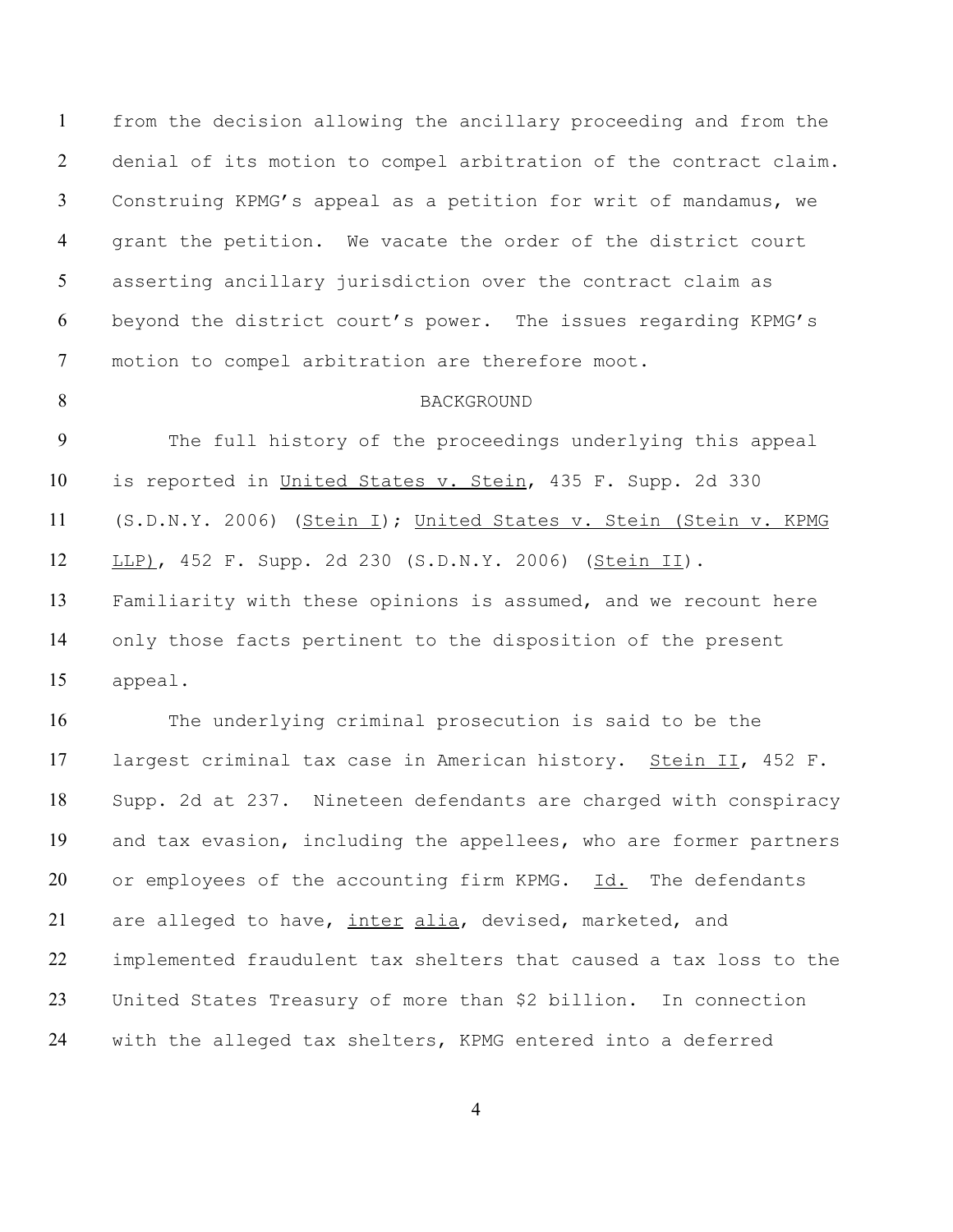prosecution agreement with the government, agreeing to cooperate fully with the government and to pay \$456 million in fines and 3 penalties. Stein I, 435 F. Supp. 2d at 349-50. If KPMG performs its obligations under the agreement, it will escape prosecution. Id.

 The particular dispute giving rise to this appeal concerns policies adopted by the Department of Justice in response to highly visible public concerns over the compliance by business firms with federal and state law. See Leonard Orland, The Transformation of Corporate Criminal Law, 1 Brook. J. Corp. Fin. & Com. L. 45 (2006). The policies were established in the so- called "Thompson Memorandum," which set out standards to be followed by federal prosecutors in determining whether to bring 14 criminal prosecutions against firms as well as their agents.<sup>1</sup> 15 See Mem. from Larry D. Thompson, Deputy Attorney General, U.S. Dep't. Of Justice, to Heads of Department Components, United States Attorneys, re: Principles of Federal Prosecution of Business Organizations (Jan. 20, 2003) ("Thompson Mem."), http://www.usdoj.gov/dag/cftf/business\_ organizations.pdf. One such standard deemed a firm's voluntary payment of wrongdoing agents' legal expenses a factor favoring prosecution of the firm. Id. at 7-8.

 During the course of the investigation, and prior to the indictments in this matter, KPMG negotiated with and paid the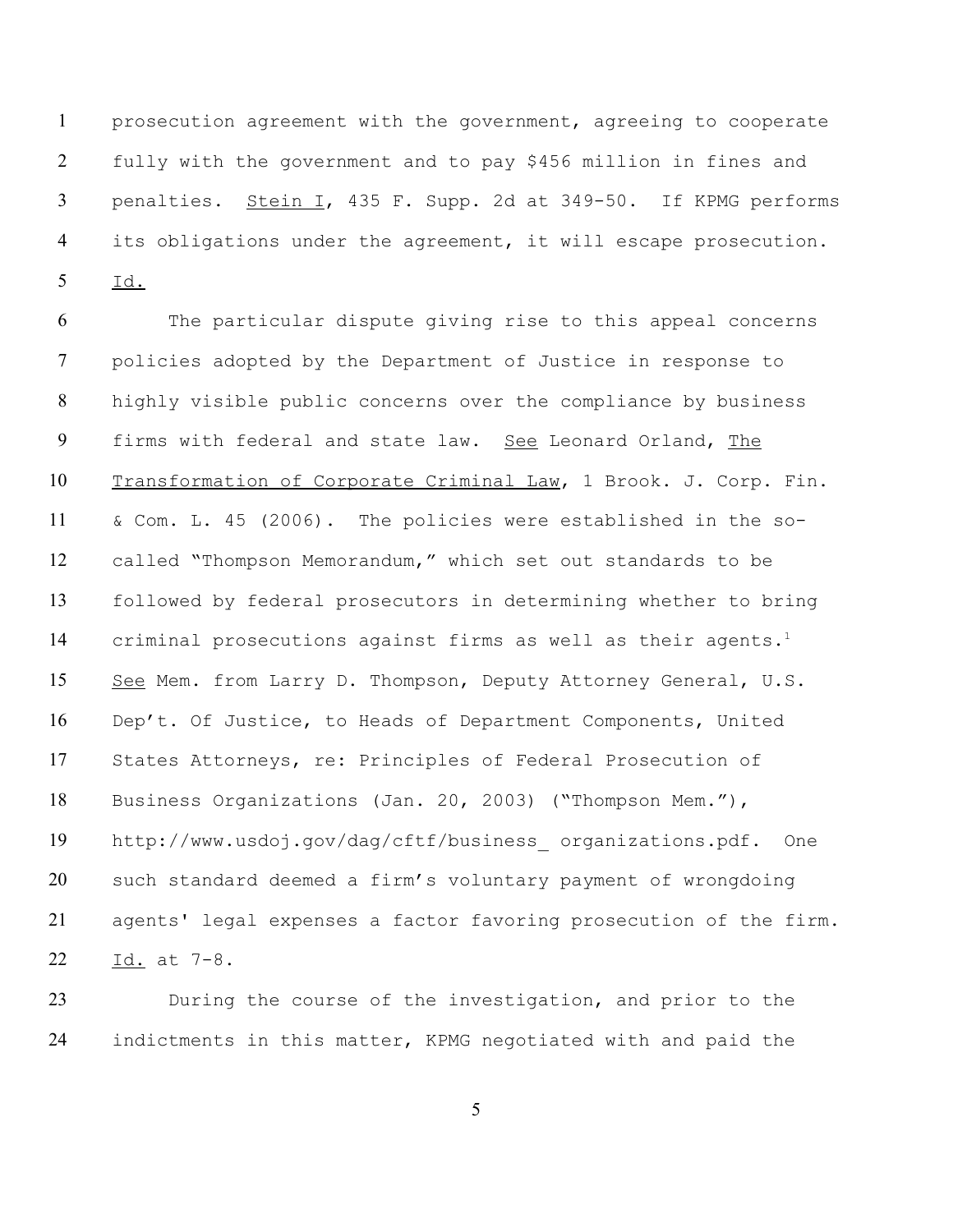legal fees of some, but not all, of the appellees. Upon 2 indictment, however, KPMG stopped these payments. Stein I, 435 3 F. Supp. 2d at 350. In Stein I, the district court found that the government had used the threat of prosecution to pressure KPMG into cutting off payment of the appellees' legal fees and thereby violated appellees' Fifth and Sixth Amendment rights to a 7 fair trial and the effective assistance of counsel. Id. at 382. The merits of that ruling are not before us on this appeal.

 The district court suggested that the constitutional violation could be rendered harmless if the appellees could successfully force KPMG to re-commence -- or, for some of the appellees, commence -- paying their legal expenses. Id. at 373, 376-78. The court sua sponte instructed the clerk of the district court to open a civil docket number for an expected contract claim by the appellees against KPMG for advancement of their defense costs. Id. at 382. The district court stated that it would "entertain the claims pursuant to its ancillary 18 jurisdiction over this case." Id.

 The district court acknowledged a more obvious remedy for the constitutional violations it had found -- dismissal of the indictment -- and explicitly left that possibility open as an incentive for the government to strongarm KPMG to advance 23 appellees' defense costs. Id. at 380. In short, having found that the government violated appellees' constitutional rights by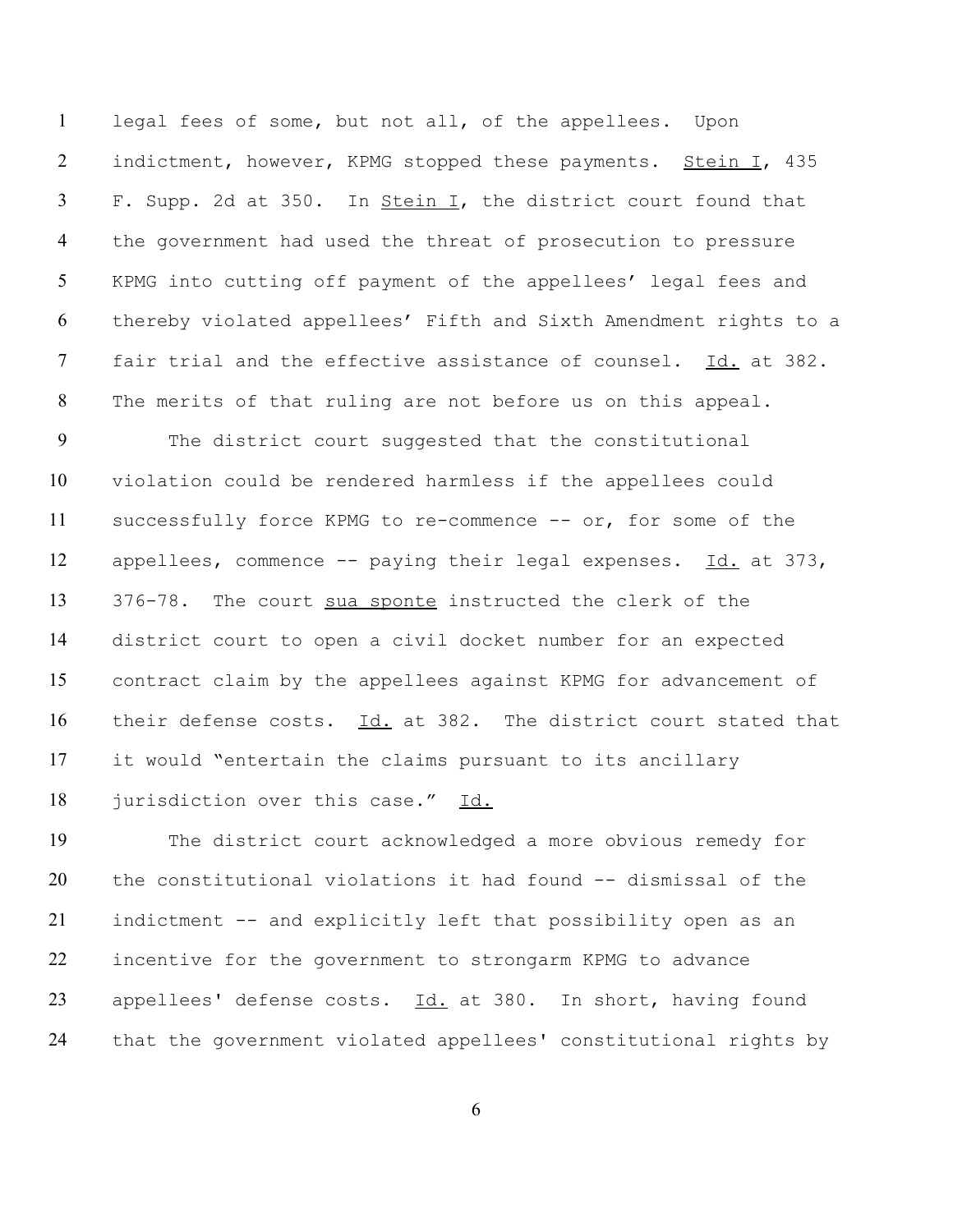threatening to bring one indictment, the district court sought to remedy the violation by threatening to dismiss another.

 Following this invitation, the appellees filed the anticipated complaints against KPMG. In the complaints, fifteen of the sixteen appellees relied primarily on an "implied-in-fact" contract with KPMG based on KPMG's alleged history of paying its employees' legal expenses. The sixteenth appellee, Jeffrey Stein, relied on an express breach of his written separation agreement with KPMG. In response, KPMG moved to dismiss for lack of subject matter jurisdiction and on the merits. It also argued that the case should be referred to arbitration under arbitration agreements between KPMG and the various appellees. The district court denied KPMG's motions in Stein II, 452 F. Supp. 2d 230.

14 The Stein II opinion contained three principal holdings: (i) a reaffirmation of the court's earlier holding that ancillary jurisdiction existed over the contractual fee dispute between appellees and KPMG; (ii) a rejection of KPMG's argument that the "implied-in-fact" contract claims of all of the appellees, save Stein, were foreclosed by written agreements containing merger clauses; and (iii) a finding that enforcement of any applicable arbitration clause would be against public policy. The court concluded that arbitration might interfere with the district court's ability to ensure a speedy trial, could lead to a dismissal of possibly meritorious criminal charges, would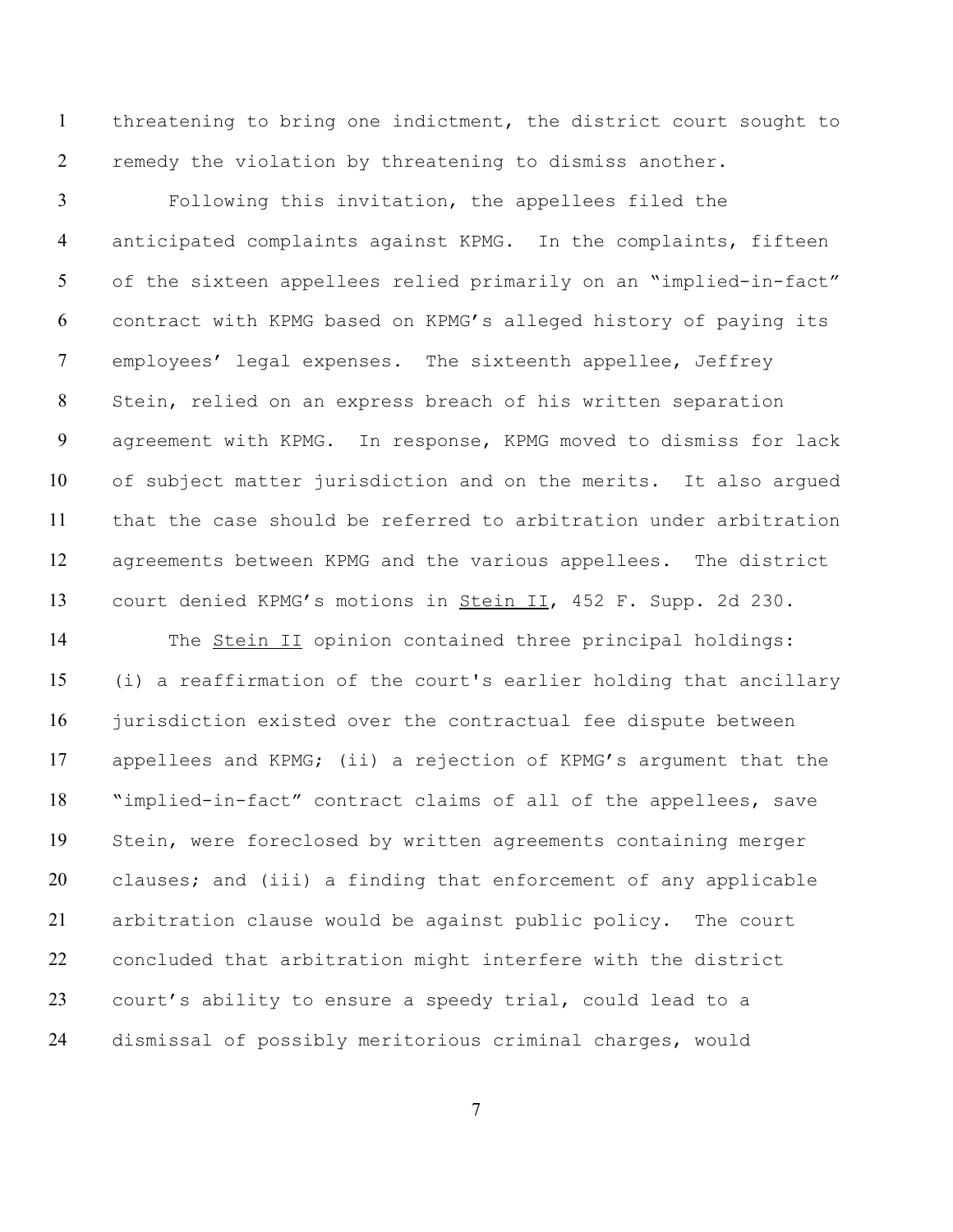endanger the appellees' rights to a fair trial, and would risk imposing unnecessary costs on taxpayers if the appellees should become indigent. Id. at 238-39.

 The opinion closed by setting the trial of appellees' advancement claim for six weeks later, October 17, 2006, following an abbreviated period of limited discovery. Id. at 275. The procedural rules governing the trial were left to the future, the district court noting that "[i]t is not now entirely 9 clear exactly how this will play out." Id. at 274. Although the district court stated that KPMG would have "the protections 11 inherent in the Federal Rules of Civil Procedure," id. at 275, the court elsewhere stated that the advancement claim, although civil in nature, "is a criminal case to which the Civil Rules do 14 not apply," id. at 260. It further expressed its intention to apply the Civil Rules only "to the extent they are consistent with the Criminal Rules." Id. at 269.

 On appeal, KPMG argues that the district court lacks subject matter jurisdiction over appellees' advancement claims and also that, if jurisdiction exists, the district court further erred by 20 refusing to compel arbitration.

#### 21 DISCUSSION

# a) Appeal or Mandamus

 Appellees argue that we have no appellate jurisdiction to review the district court's assertion of ancillary jurisdiction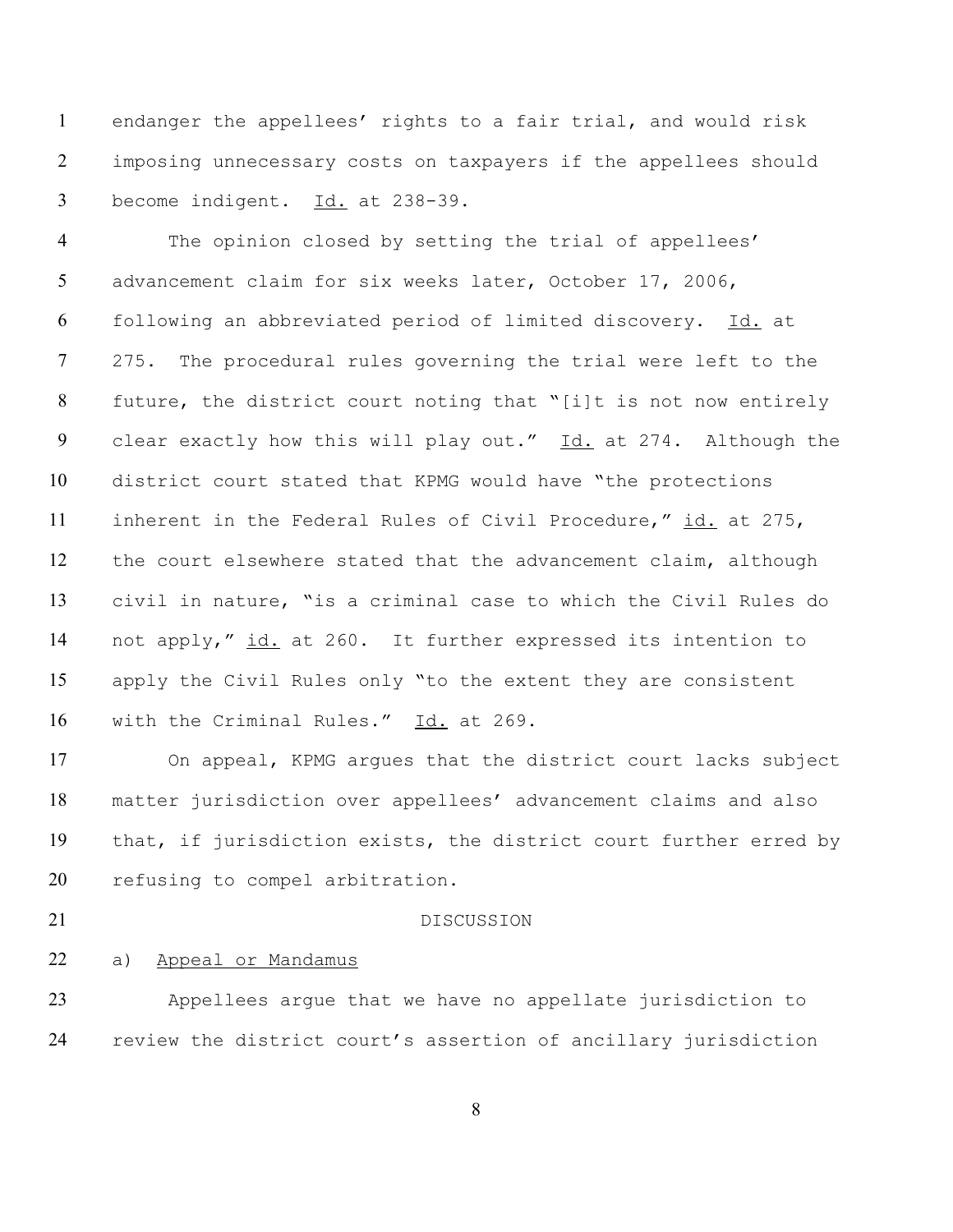because the denial of KPMG's motion to dismiss appellees' advancement complaint was an unappealable interlocutory order in a criminal case. KPMG responds that we have jurisdiction under the Federal Arbitration Act (the "FAA")to review the district court's refusal to compel arbitration, and that we may then exercise pendent jurisdiction over the question of ancillary jurisdiction.

 These arguments in turn spawn a tangle of counter- and counter-counter-arguments. Section 16 of the FAA provides for interlocutory appeal from a refusal to stay an action under Section 3 of the FAA, or of a refusal to compel arbitration under Section 4. 9 U.S.C. § 16(a)(1). KPMG, however, did not ask for a stay under Section 3 anywhere in its notice of motion to dismiss, and Section 4 applies only to orders by "any United States district court which, save for [the arbitration] 16 agreement, would have jurisdiction under Title 28 . . . . " 9 U.S.C. § 4. However, the district court does not have 18 jurisdiction over the advancement claim under Title 28. Moreover, even if KPMG is deemed to have constructively petitioned for a stay under Section 3, an exercise of pendent jurisdiction would require us to find that the issue of ancillary jurisdiction is "'inextricably intertwined' with an issue over which the court properly has appellate jurisdiction," as where "the same specific question underl[ies] both the appealable order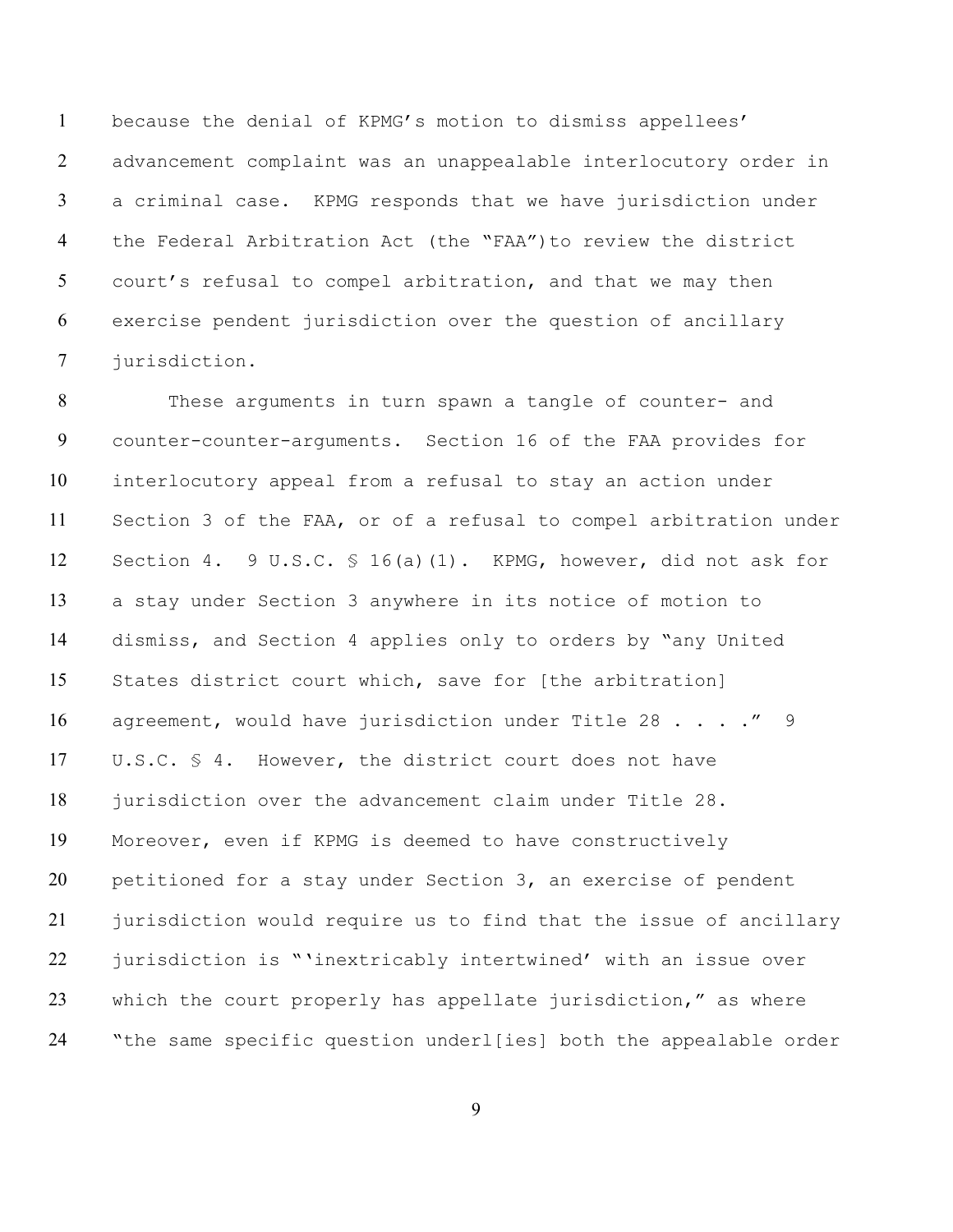and the non-appealable order, or where resolution of the non- appealable order [is] subsidiary to resolution of the appealable 3 order." Stolt-Nielsen SA v. Celanese AG, 430 F.3d 567, 576 (2d Cir. 2005) (citations omitted).

 To undertake pendent jurisdiction, therefore, we would have to find that the issue of ancillary jurisdiction is inextricably intertwined with the denial of the motion to compel arbitration, presumably on the grounds that the district court's reasons for asserting ancillary jurisdiction and for finding that arbitration would be against public policy were the same, i.e., the need to afford an adequate and timely remedy for the constitutional violations. See Stein I at 377 (ancillary proceeding needed "[i]n order to guarantee [appellees'] right to choose their own 14 counsel . . ."); Stein II at 245 (having found the constitutional violations, "the overreaching issue is what to do about it"), and 254 (need to promptly vindicate appellees' Fifth and Sixth Amendment rights are factors rendering arbitration clauses contrary to public policy).

 We decline to resolve the question of appellate jurisdiction. We suggested at oral argument that it might be more appropriate to exercise our mandamus power. The parties were invited to file supplemental briefs on the issue, and Judge Kaplan himself filed a submission on the issue.

We have in the past treated an appeal as a petition for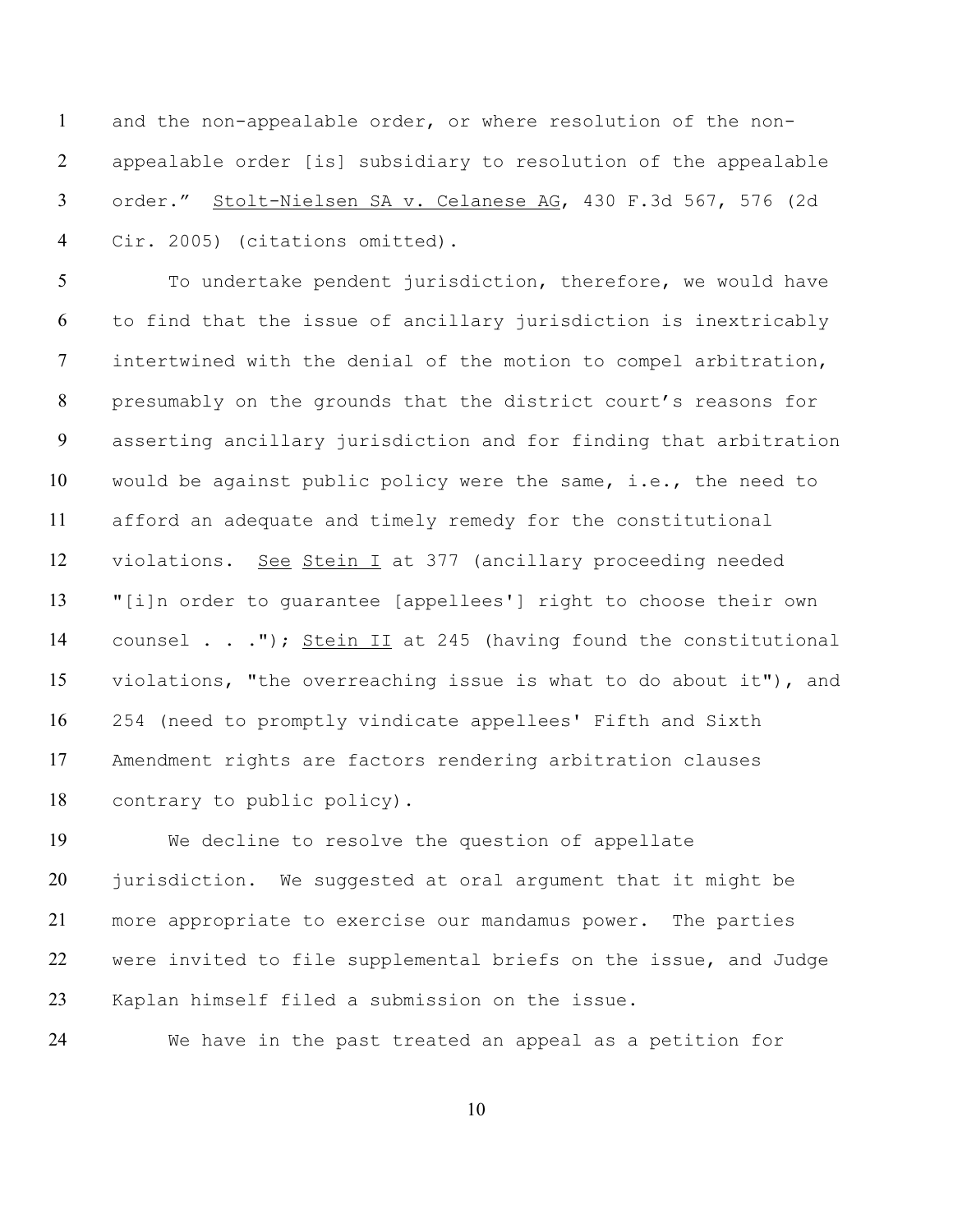leave to file a writ of mandamus. In re Repetitive Stress Injury Litigation, 11 F.3d 368, 373 (2d Cir. 1993); In re Hooker Investments, Inc., 937 F.2d 833, 837 (2d Cir. 1991). However, we have generally done so only after finding a lack of appellate 5 jurisdiction. Repetitive Stress Injury Litigation, 11 F.3d at 373; Hooker Investments, 937 F.2d at 837. There has been criticism of the practice of resorting to mandamus without first resolving the issue of appellate jurisdiction, ACF Indus., Inc. 9 v. EEOC, 439 U.S. 1081, 1085 (1979) (Powell, J., dissenting from denial of certiorari), but there is nevertheless precedent for 11 doing so, see, e.g., In re Globe Newspaper Co., 920 F.2d 88 (1st Cir. 1990); Guam v. United States Dist. Court, 641 F.2d 816 (9th Cir. 1981); Wilk v. Am. Medical Assn., 635 F.2d 1295, 1298 (7th 14 Cir. 1980); see also Wright, Miller & Cooper, 16 Fed. Prac. & 15 Proc. Juris. 2d \$ 3932.1. While the practice of resorting to mandamus only in the absence of jurisdiction may be of value in alerting courts to the danger of allowing mandamus to become a substitute for an appeal and thus to swallow the rule against interlocutory appeals, ACF Indus., 439 U.S. at 1085, the circumstances here fully justify the exercise of mandamus power without deciding whether we have appellate jurisdiction.

 In turning to mandamus, we simply recognize that "[t]he traditional use of the writ in the aid of appellate jurisdiction both [at] common law and in the federal courts has been to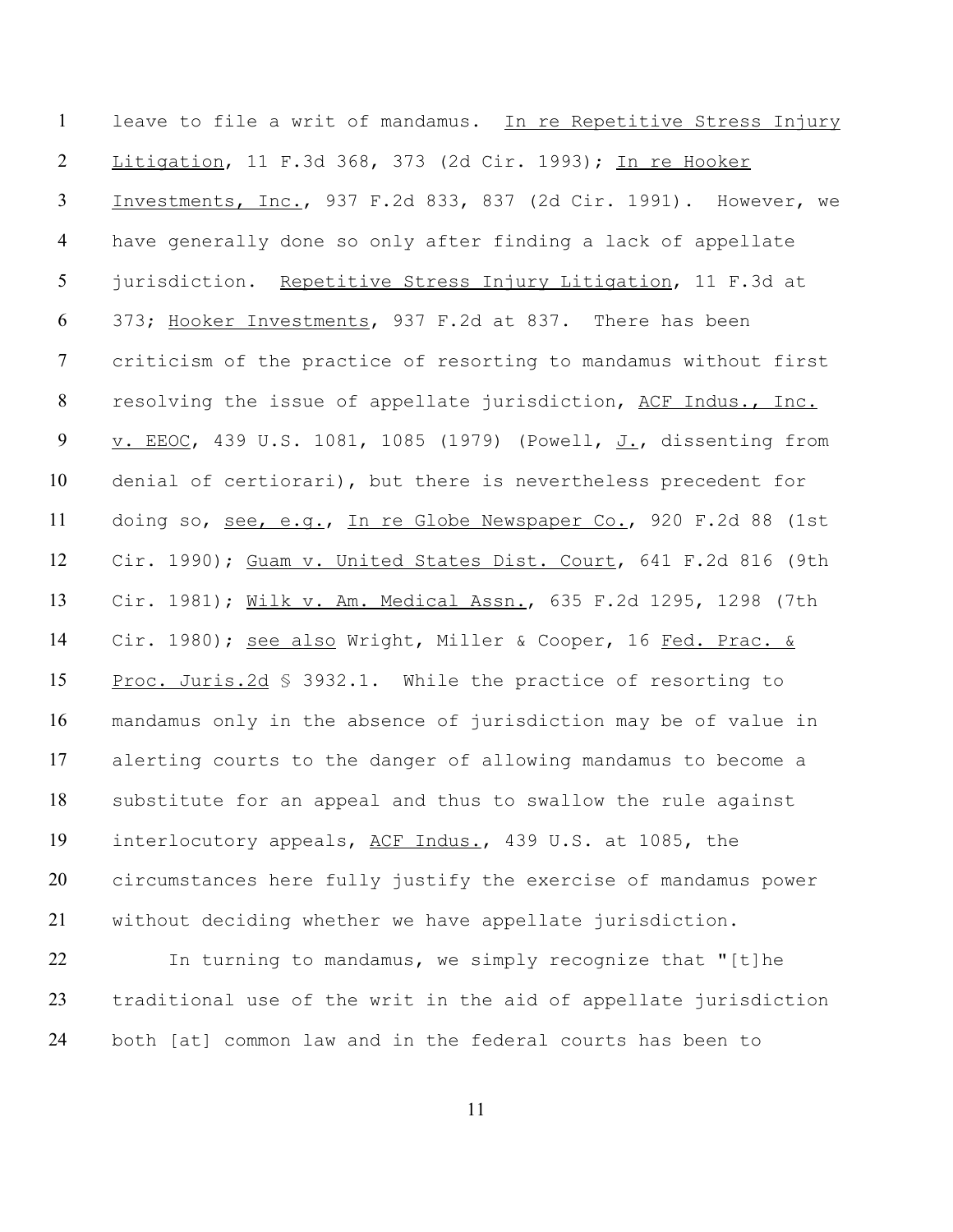confine an inferior court to a lawful exercise of its prescribed jurisdiction . . . ." Roche v. Evaporated Milk Ass'n, 319 U.S. 21, 26 (1943). Because the actions of the district court were well outside its subject matter jurisdiction, our resort to mandamus does not in any way expand the potential use of that writ and avoids our unnecessarily addressing complex jurisdictional issues.

 The jurisdictional issues are complex, but largely because, 9 as we explain below, the proceeding challenged on this appeal -- a state law contract action against a non-party within a federal criminal proceeding -- is well outside the subject matter jurisdiction conferred by Congress on the federal courts. It is 13 hardly surprising, therefore, that there is no statute or body of caselaw that clearly affords or clearly precludes appellate review of the commencement of such a proceeding. For example, the failure of Congress to mention Title 18 as well as Title 28 in Section 4 of the FAA is not evidence of an intent to preclude interlocutory appeals from orders refusing to compel arbitration in criminal cases. Rather, it is evidence that Congress did not expect such issues ever to arise in criminal cases. Indeed, the complexities surrounding our appellate jurisdiction underline the paucity of grounds supporting the district court's assertion of ancillary jurisdiction.

Were we to opine on the various arguments over appellate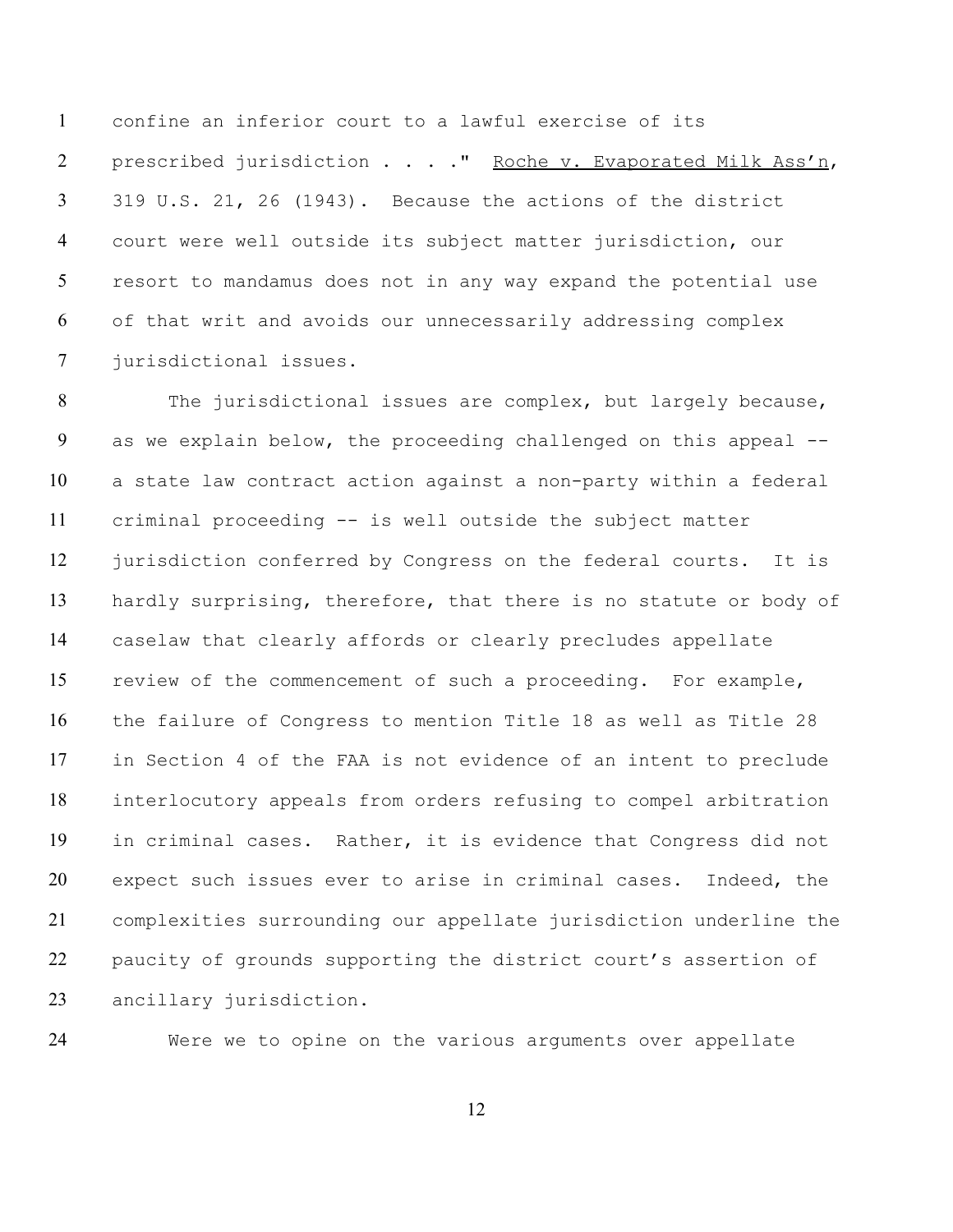jurisdiction, we would have to address issues involving the FAA and pendent jurisdiction that arise only because of the happenstances of this unique case. There is no need for a precedent regarding appellate jurisdiction in this context 5 because our issuance of the writ disposes of this matter and renders the existence of future such cases unlikely. However, opining on the jurisdictional issues does risk the making of statements that might be misleading in future cases in a different context. We therefore turn to the mandamus remedy without deciding the jurisdictional issues.

b) The Merits

 As discussed above, mandamus is available to confine courts to their designated jurisdiction. Other "touchstones" of mandamus review are "usurpation of power, clear abuse of discretion and the presence of an issue of first impression." Steele v. L.F. Rothschild & Co., Inc., 864 F.2d 1, 4 (2d Cir. 1988) (internal quotation marks omitted). Three conditions must be satisfied before the writ may issue: first, the party seeking relief must have "no other adequate means to attain the relief he desires," second, the petitioner must show that his right to the writ is "clear and indisputable," and third, the issuing court must be satisfied that the writ is appropriate under the 23 circumstances. Cheney v. United States Dist. Court, 542 U.S. 367, 380-81 (2004) (internal quotation marks and citations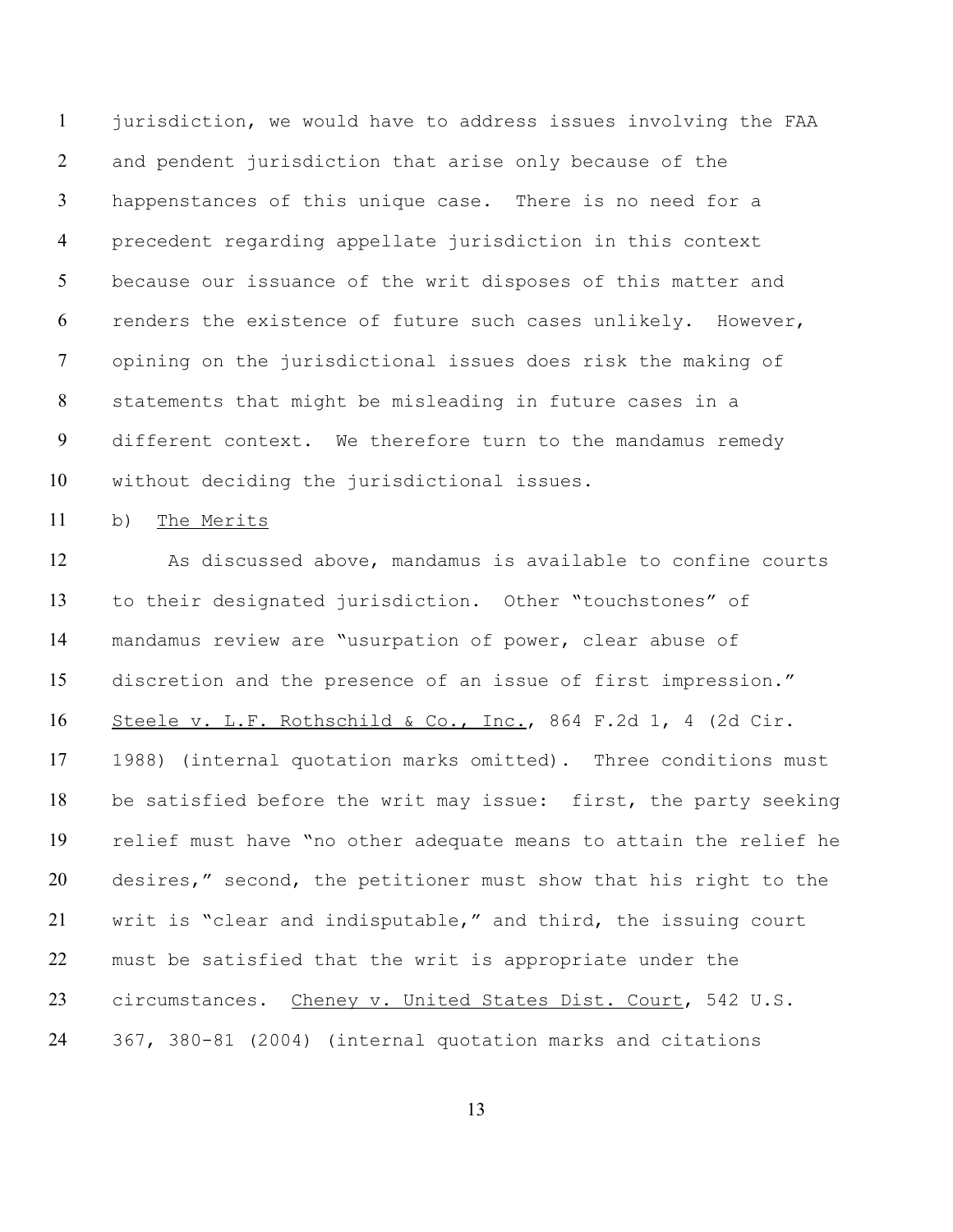omitted). The writ is, of course, to be used sparingly. In 2 addition to avoiding its use as a substitute for an appeal, discussed above, "the principal reasons for our reluctance to condone use of the writ [are] the undesirability of making a district court judge a litigant and the inefficiency of piecemeal appellate litigation." Mallard v. United States Dist. Court, 490 U.S. 296, 309 (1989). In the present matter, all of the standard requirements for granting mandamus relief are met, while the reasons underlying the traditional reluctance to resort to the writ are either not present or favor granting the writ.

 Appellees argue that KPMG's right to relief is not "clear and indisputable" because the proper scope of ancillary 13 jurisdiction is not well-settled by our caselaw. To be sure, "[t]he boundaries of ancillary jurisdiction are not easily defined and the cases addressing it are hardly a model of clarity." Garcia v. Teitler, 443 F.3d 202, 208 (2d Cir. 2006). However, because ancillary jurisdiction cannot be limitless and still be ancillary, boundaries there must be, and the exercise of ancillary jurisdiction here is clearly outside those boundaries.

 As Garcia stated, "ancillary jurisdiction is aimed at enabling a court to administer justice within the scope of its 22 jurisdiction." Id. (internal quotation marks omitted). Ancillary jurisdiction is intended "to permit disposition of 24 claims that are, in varying respects and degrees, factually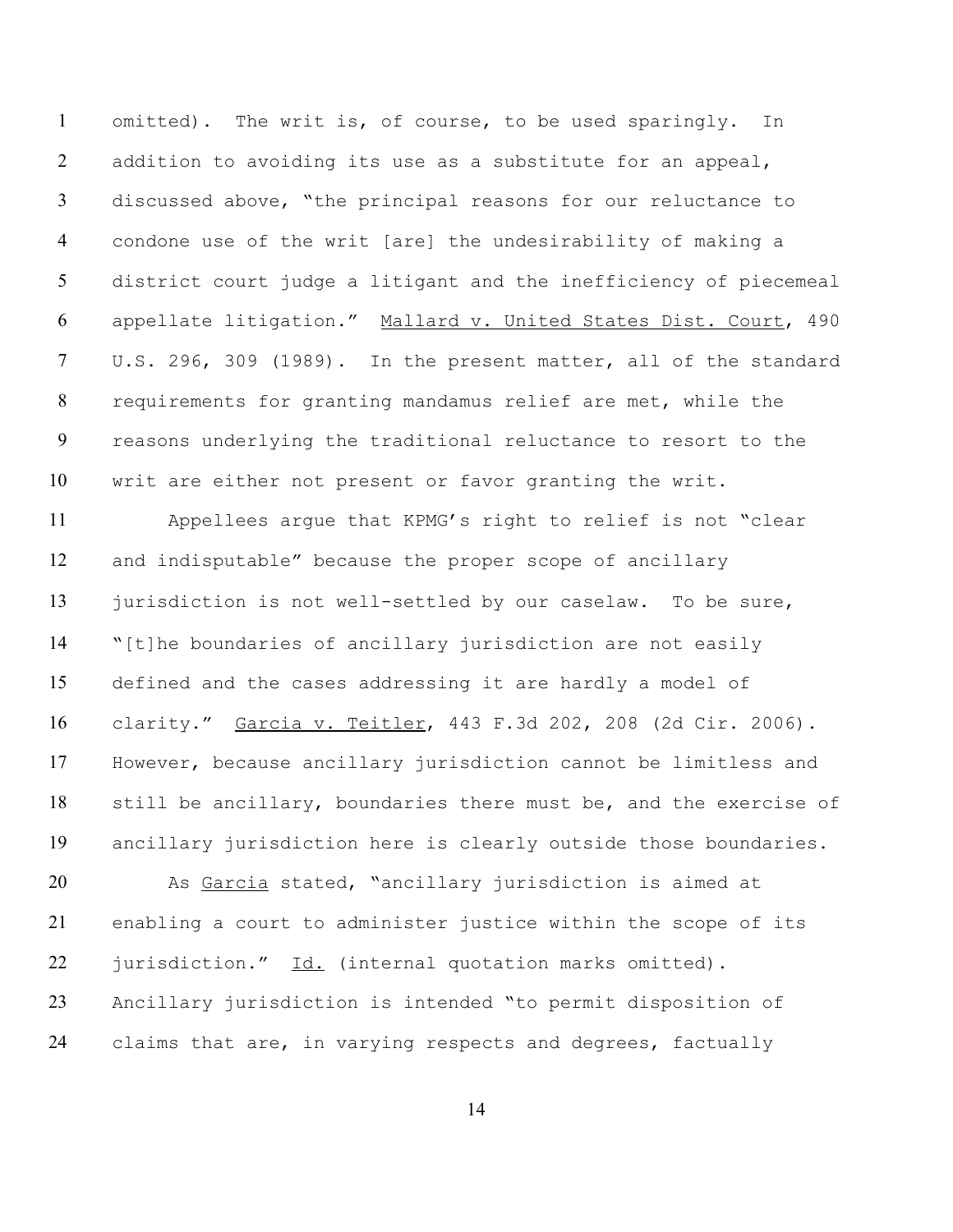interdependent by a single court, and . . . to enable a court to function successfully, that is, to manage its proceedings, vindicate its authority, and effectuate its decrees." Id. (quoting Kokkonen v. Guardian Life Ins. Co. of Am., 511 U.S. 375, 379-80 (1994)).

 The most common exercise of ancillary jurisdiction is, probably, to resolve fee disputes between a party and its attorney arising in litigation in which the attorney represented 9 the party. See, e.g., Cluett, Peabody & Co., Inc. v. CPC Acquisition Co., Inc., 863 F.2d 251 (2d Cir. 1988); Novinger v. E.I. DuPont de Nemours & Co., Inc., 809 F.2d 212 (3d Cir. 1987). In Garcia, for example, we upheld the exercise of ancillary jurisdiction to compel an attorney to return a retainer obtained to represent a party in the underlying litigation after the district court had ordered the attorney to withdraw as counsel because of misconduct. Garcia, 443 F.3d at 208, 211-12. Exercise of ancillary jurisdiction over a fee dispute between a party and an attorney functioning as an officer of the court in litigation over which a court has jurisdiction is, however, a world away from the exercise of ancillary jurisdiction in a criminal proceeding to adjudicate a contract dispute between the defendants and a non-party former employer.

 When a court undertakes to resolve claims arising from a relationship between a party to an action and the party's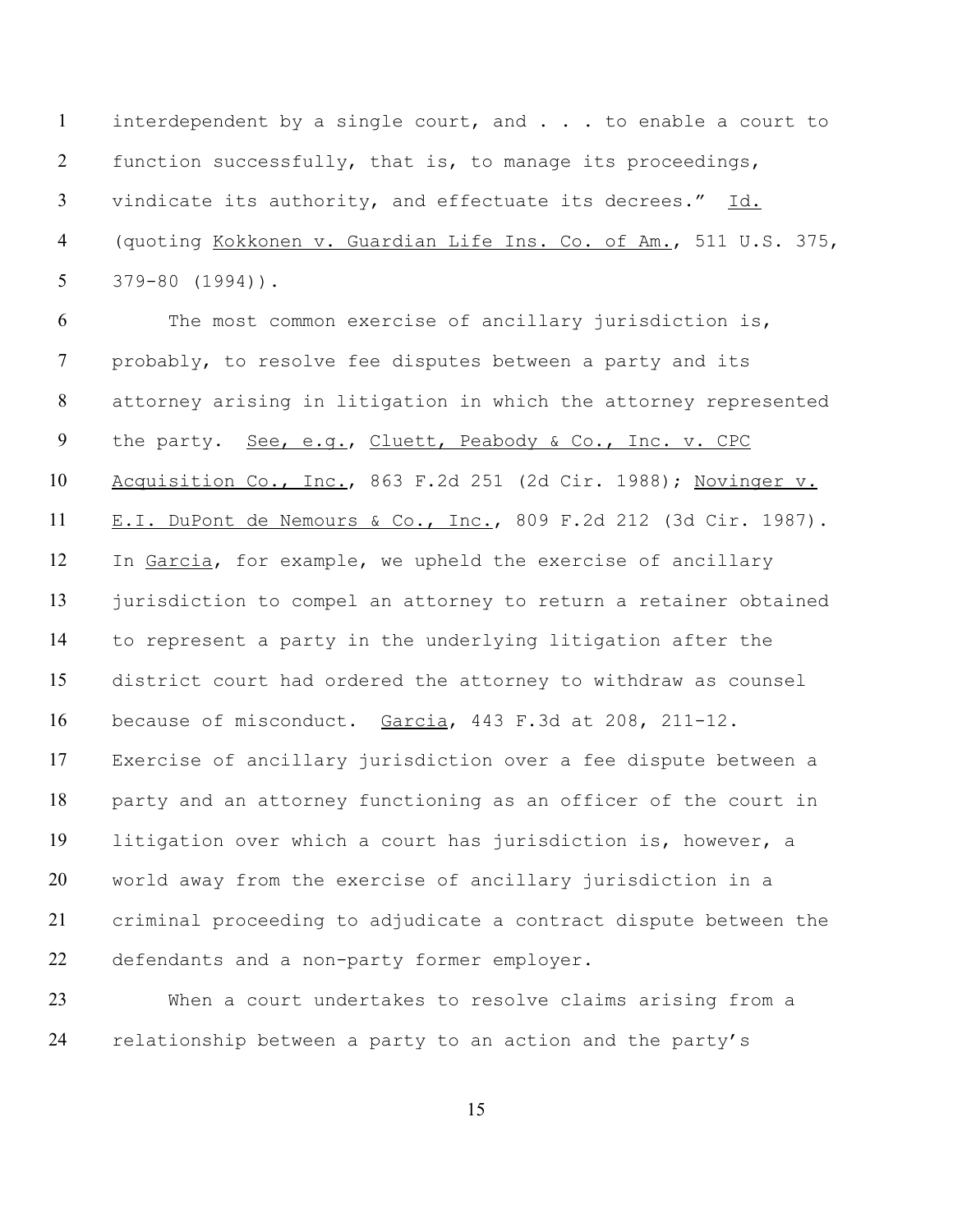attorney in that action and involving the attorney's conduct of that litigation, the parties to the ancillary proceeding are 3 already before the court as a litigant and officer of the court; the relevant facts are generally more accessible to that court 5 than to another; and the ability of the court to conduct and dispose of the underlying litigation may turn on, or at least be greatly facilitated by, resolution of the issues raised in the ancillary proceeding. However, when a non-party to the primary proceeding is sought to be joined as a defendant in the ancillary proceeding, the need for the ancillary proceeding and the efficiencies provided by it must be both sufficiently great to outweigh the prejudice to the non-party and to be consistent with the limited jurisdiction of federal courts.

 An ancillary proceeding may subject the non-party to what may be a different forum and different procedural or even substantive rules than would normally be involved in disposing of the claim at issue. In addition, the assertion of ancillary 18 jurisdiction over matters that are otherwise outside the jurisdiction conferred by the Constitution and the Congress can be justified only by compelling needs arising in the exercise of the jurisdiction that is conferred. While we do not exclude the possibility of a legitimate ancillary proceeding involving a non- party to the primary litigation, we believe that the requisite compelling circumstances will be rare, as the need for such a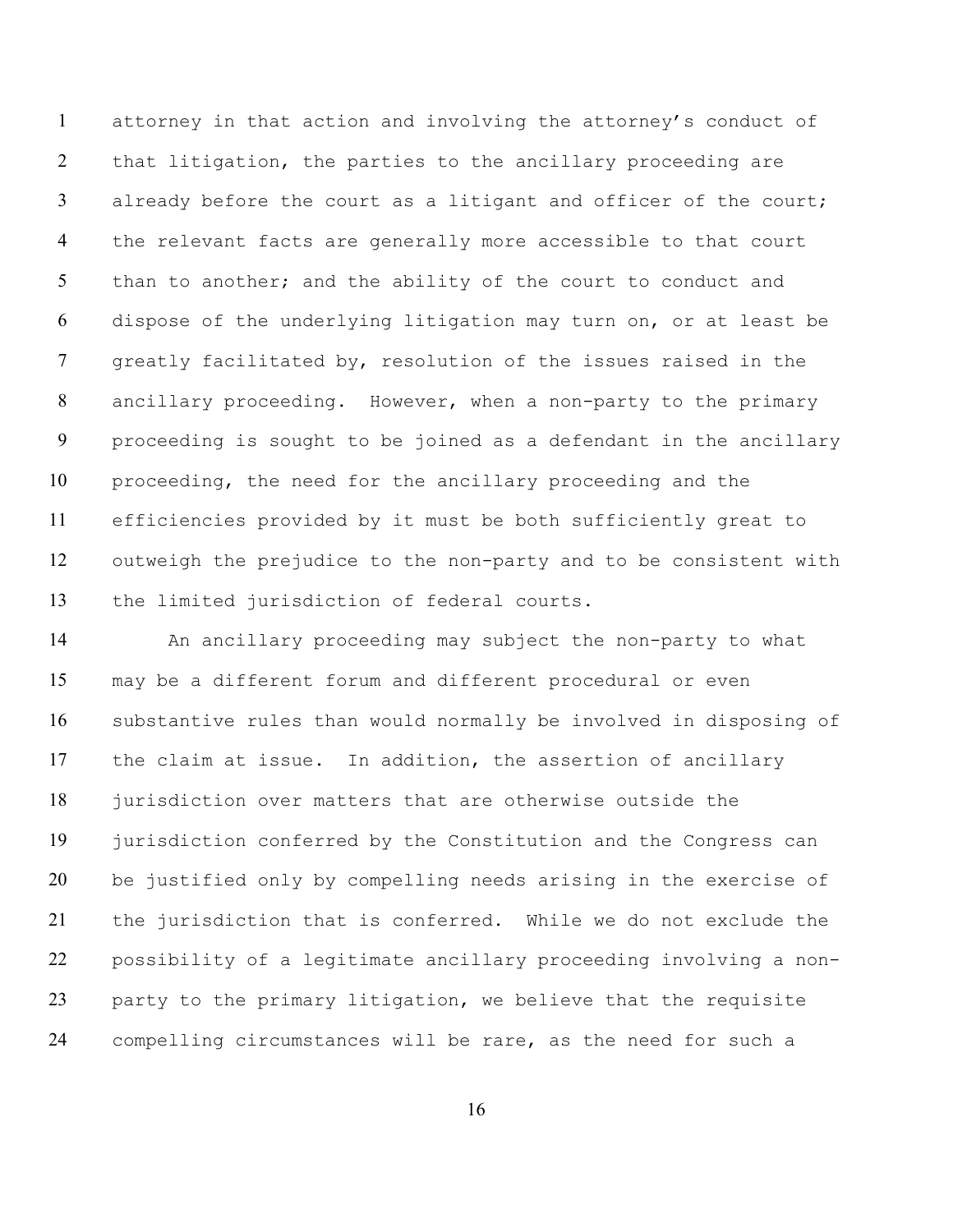proceeding generally will be far less pressing than in cases 2 involving parties already before the court.<sup>2</sup>

 In the present matter, the prejudice to KPMG is clear, and the need for the ancillary proceeding is entirely speculative. The claims to be resolved in the ancillary proceeding sound in contract, i.e. appellees claim that KPMG impliedly -- in one case expressly -- promised to pay their expenses in defending the present criminal charges. The prejudice to KPMG in having these claims resolved in a proceeding ancillary to a criminal prosecution in the Southern District of New York is clear. At stake are garden variety state law claims, albeit for large sums. KPMG believed that contractual disputes between it and the appellees would be resolved by arbitration. Instead, KPMG is faced with a federal trial of more than a dozen individuals' multi-million dollar "implied-in-fact" contract claims. Moreover, because such a proceeding is governed by no express statutory authority, the district court has indicated its intention to apply to this expedited undertaking an ad hoc mix of the criminal and civil rules of procedure determined on the fly, 20 as it were. See Stein II, 452 F. Supp. 2d at 274-75. The resolution of the contract claims against KPMG is thus to occur 22 in an entirely sui generis proceeding even though it may require the scrutinizing of decades of KPMG's conduct, determining the states of mind of dozens of individuals, applying the findings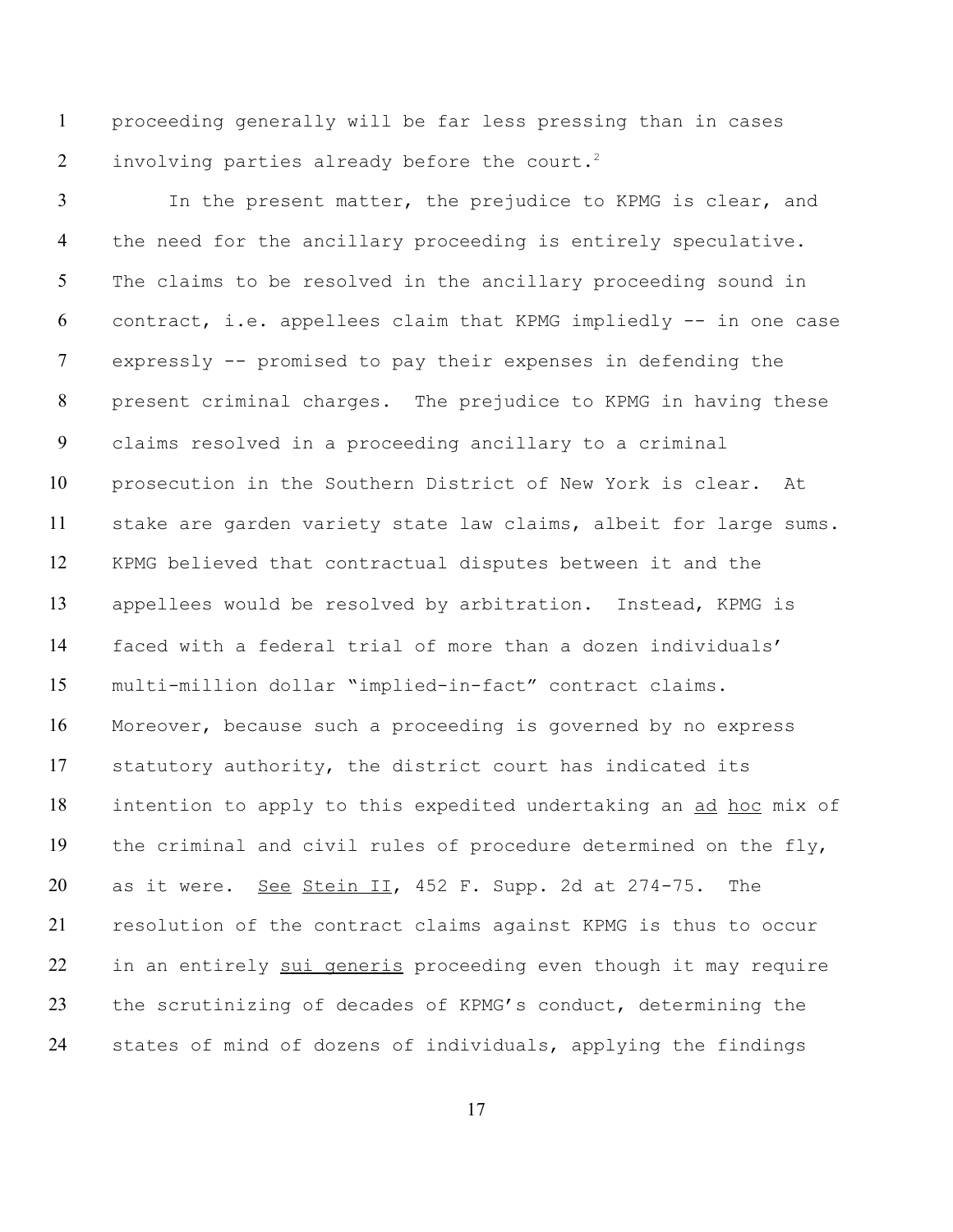from those inquiries to the particular circumstances of each appellee, and resolving multiple questions of the law of several states. Waiting to appeal from a final judgment in this sort of proceeding can hardly be described as an "adequate means" of relief eliminating the need for mandamus. See Cheney, 542 U.S. at 380 (internal quotation marks omitted). This is especially the case where, as here, KPMG may have a contractual right to resolve these questions through arbitration and avoid such a proceeding altogether, as the FAA's provision for interlocutory appeals from refusals to stay an action or compel arbitration was intended precisely to avoid such outcomes.

 The need for the particular ancillary proceeding is also far less pressing than contemplated by the district court. First, the interrelationship of the factual issues underlying the finding of constitutional violations and the asserted contract claims is marginal. The Fifth and Sixth Amendment violations were found to be the government's implementation of the policy stated in the Thompson Memorandum with regard to decisions to indict or not indict firms. Stein I, 435 F. Supp. 2d at 367. One aspect of that policy was to take into account whether the 21 firm was voluntarily paying the legal expenses of members or 22 employees who had been indicted, see Thompson Mem. at  $7-8$ , a factor deemed to favor indictment under the Thompson Memorandum. 24 Id. That document gave no such weight to payments required by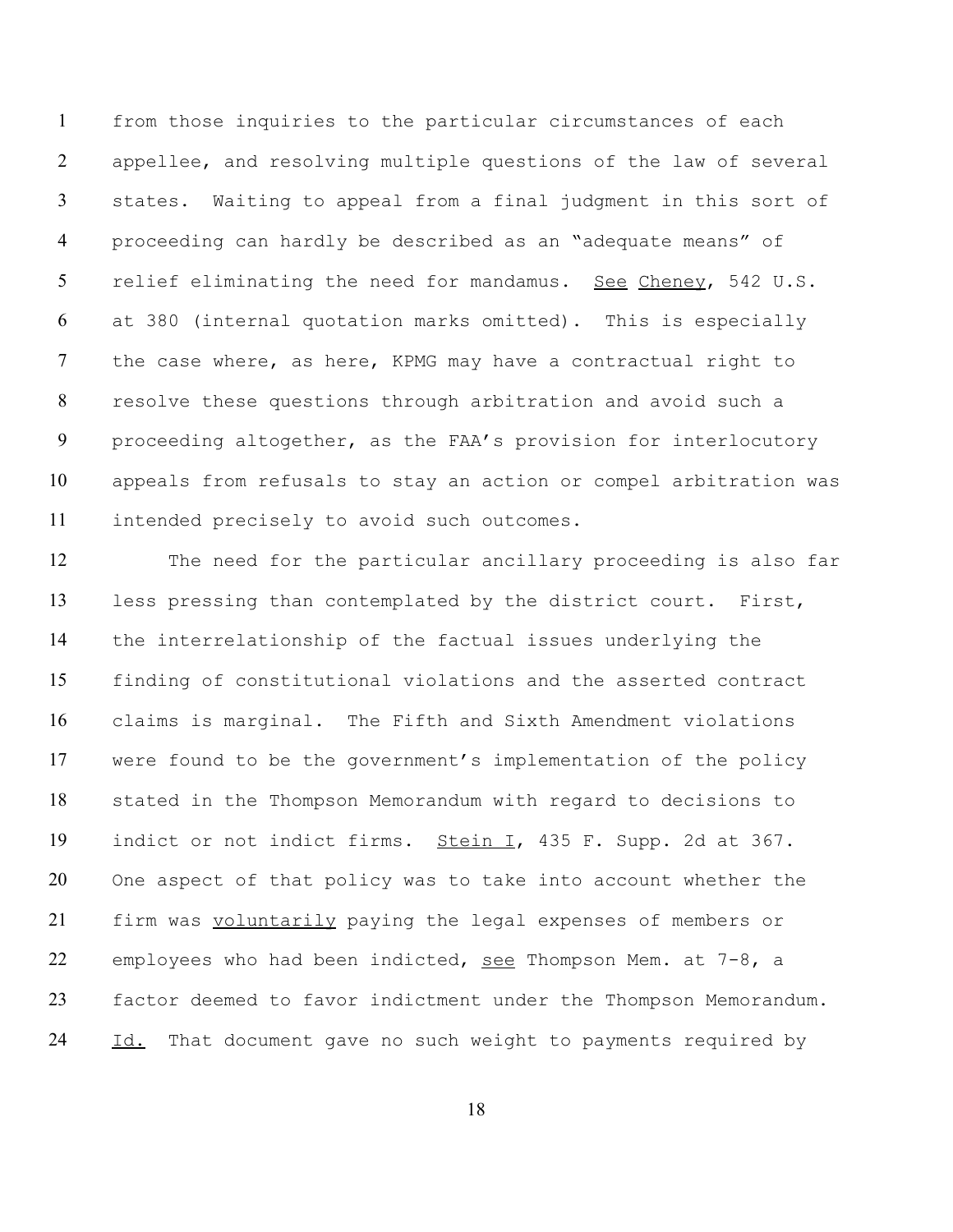contract. As a result, the constitutional issues before the district court went solely to what pressure the government put on KPMG not to pay fees voluntarily and to what KPMG's response was. See Stein I, 435 F. Supp. 2d at 366, 343-49. A trial of claims to expenses based on contract -- especially implied contract -- will go over very different factual ground.

 Second, while the ancillary proceeding is a major undertaking, its contribution to the efficient conclusion of the criminal proceeding is entirely speculative. Even if the holding that the government violated the Fifth and Sixth Amendments is correct -- an issue on which we express no opinion -- the ancillary proceeding will provide a "remedy" only if KPMG loses, 13 hardly a foregone conclusion on the present record.<sup>3</sup> But even if there are constitutional violations and even if KPMG was contractually obligated to pay appellees' expenses, the ancillary proceeding is not an indispensable remedy and may not even constitute a full remedy. Dismissal of an indictment for Fifth and Sixth Amendment violations is always an available remedy. Moreover, if it violates the Fifth and Sixth Amendments for the government to coerce an employer to decline to pay expenses on a voluntary basis, it may well be a similar violation to coerce the employer to breach a contract to pay such expenses, thereby compelling the employees to pay the substantial costs of enforcing the contract in a civil action. Either way, the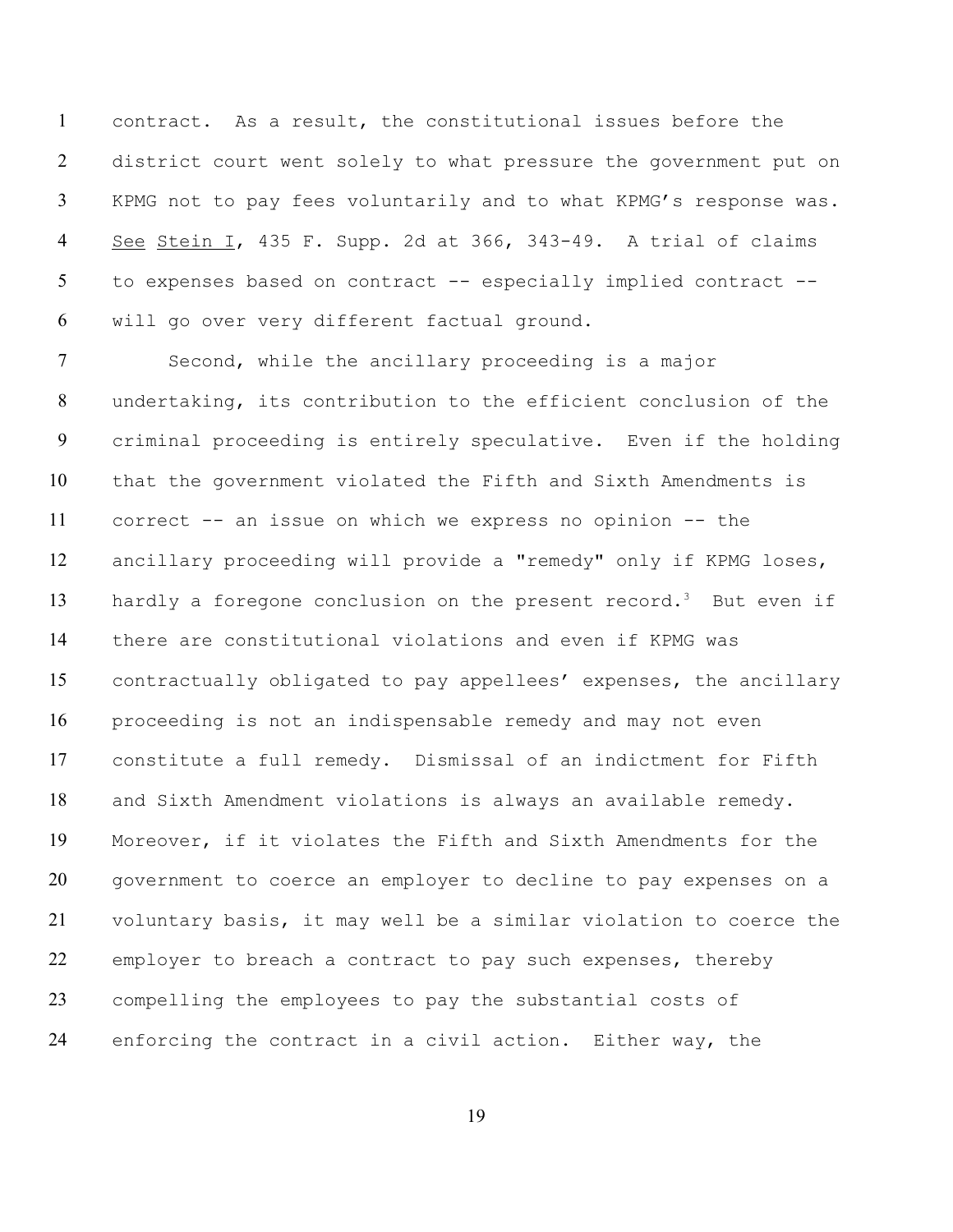government has used coercion to raise the costs of the defendants to obtain counsel of their own choosing. The ancillary proceeding may not, therefore, render any constitutional violation harmless.

 Third, even if there were constitutional violations and even if KMPG is contractually obligated to advance appellees' attorneys' fees and costs, creating an ancillary proceeding to enforce that obligation was not the proper remedy. If the government's coercion of KMPG to withhold the advancement of fees to its employees' counsel constitutes a substantive due process violation, or has deprived appellees of their qualified right to counsel of choice, more direct (and far less cumbersome) remedies are available. Assuming the cognizability of a substantive due process claim and its merit here, dismissal of the indictment is the proper remedy. As for the Sixth Amendment deprivation, if it turns out that the government's conduct separates appellees from 17 their counsel of choice (an event that has not yet occurred), appellees may seek relief on appeal if they are convicted. We do not mean to exclude the possibility of other forms of relief. If, for example, a Sixth Amendment violation is the result of 21 ongoing government conduct, the district court of course may 22 order the cessation of such conduct. Having said that, we hold, however, that the remedies available to the district court in the circumstances presented here did not include its novel exercise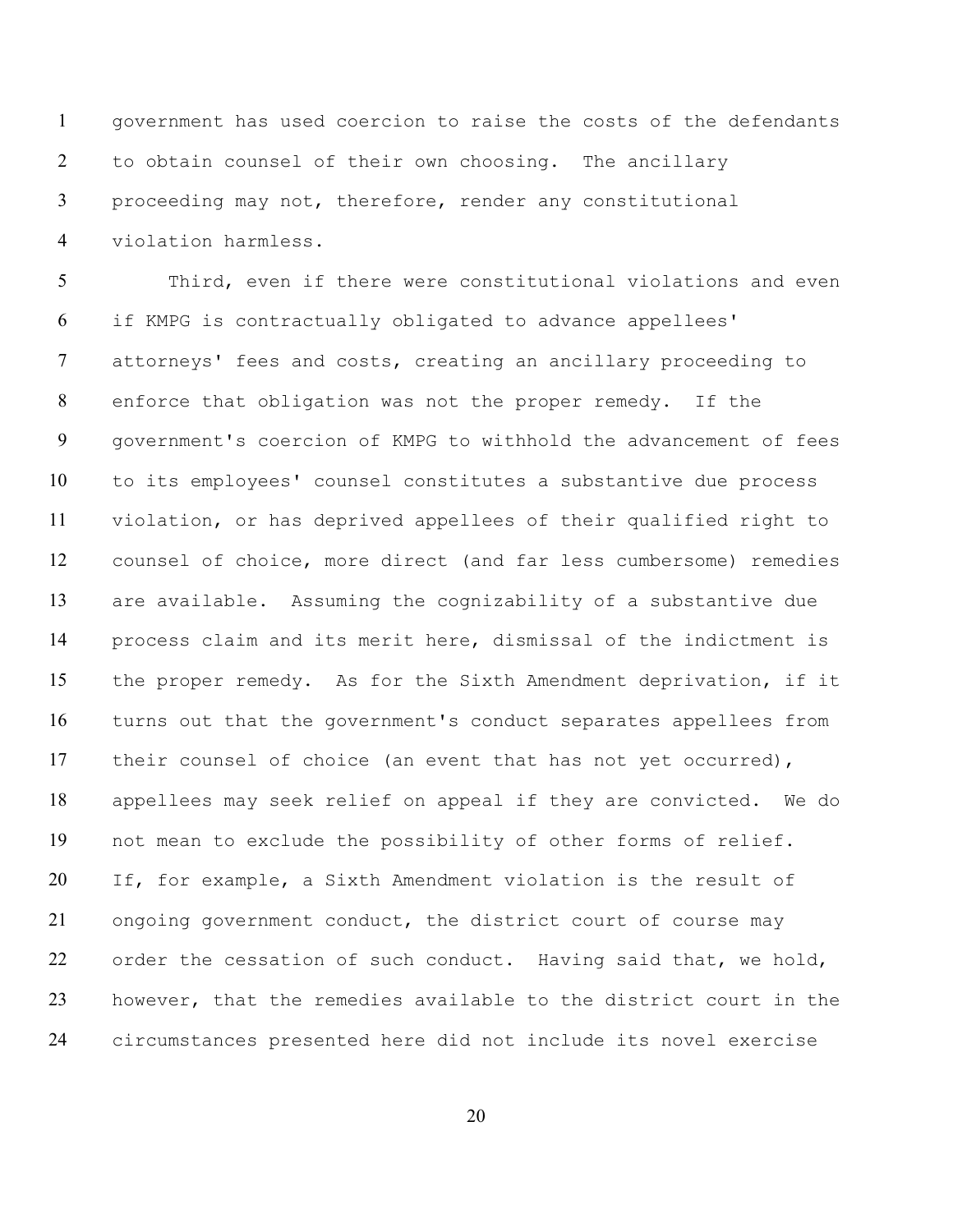of ancillary jurisdiction. The "summary advancement proceeding," 2 id. at 381, it created may have been intended only as a vehicle for the government and KPMG to act on their "incentives" to somehow get appellees' counsel funded and thereby "avoid any risk of dismissal of [the indictment of the appellees] or other 6 unpalatable relief." Stein I at 380. Or, as Stein II suggests, it might also have been envisioned as an uncharted hybrid legal proceeding for the expeditious resolution of numerous high-dollar and potentially complex contract claims. Either way, it was not an available remedy for either constitutional violation.

 Finally, on the present record, a proceeding ancillary to a criminal prosecution was not necessary either to avoid perceived deficiencies in ordinary civil contract actions to enforce the alleged advancement contracts or to remove some barrier to the appellees' bringing of such actions. The fee issue has been known since the criminal investigation began and, unlike the 17 situation in Weissman, see Note 2 supra, did not suddenly arise at an awkward period in the case. Many of the appellees were in negotiation with KPMG during the investigation period. Some sixteen months before the indictment, most of the appellees signed a letter that clearly indicated their knowledge of KPMG's intent not to pay post-indictment fees and could -- arguably must 23 -- be read as a waiver of any right to such fees. Stein  $II$ , 452 F. Supp. 2d at 240-41. Nevertheless, appellees took none of the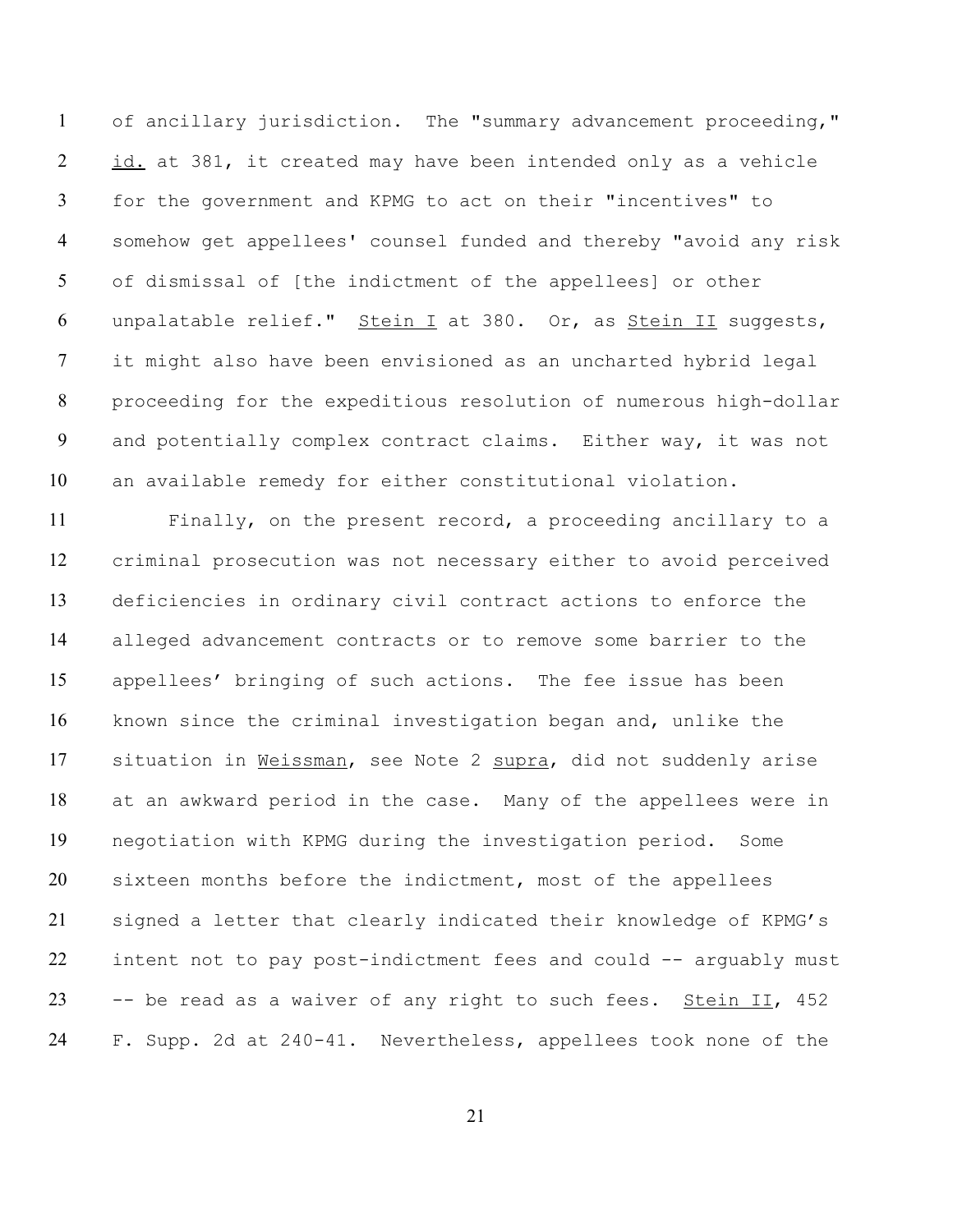available steps to enforce their alleged contracts with KPMG until well after the indictment when the district court raised the possibility of an ancillary proceeding and indicated its willingness to exercise jurisdiction over it.

 The traditional factors weighing against mandamus –- the undesirability of casting a judge as a litigant and the desirability of avoiding piecemeal appeals -- also weigh in favor of mandamus in this case. The district judge is not a party, and, by granting the writ, we avoid an unnecessary, potentially costly, and time-consuming procedure that would certainly be vacated on appeal. The district court has acknowledged that the proceedings before him "would be facilitated by prompt review of the merits of the challenged order." The same considerations -- the magnitude and importance of the ongoing criminal proceedings -- also argue for swift review to avoid further delay of the underlying criminal proceedings. For all of the foregoing 17 reasons, the three requirements of Cheney v. United States Dist. Court, 542 U.S. 367, 380-81 (2004), are met here.

# CONCLUSION

 We treat the appeal as a petition for writ of mandamus. We grant the petition, vacate the orders below to the extent that they find jurisdiction over the complaint against KPMG and dismiss appellees' complaint against KPMG.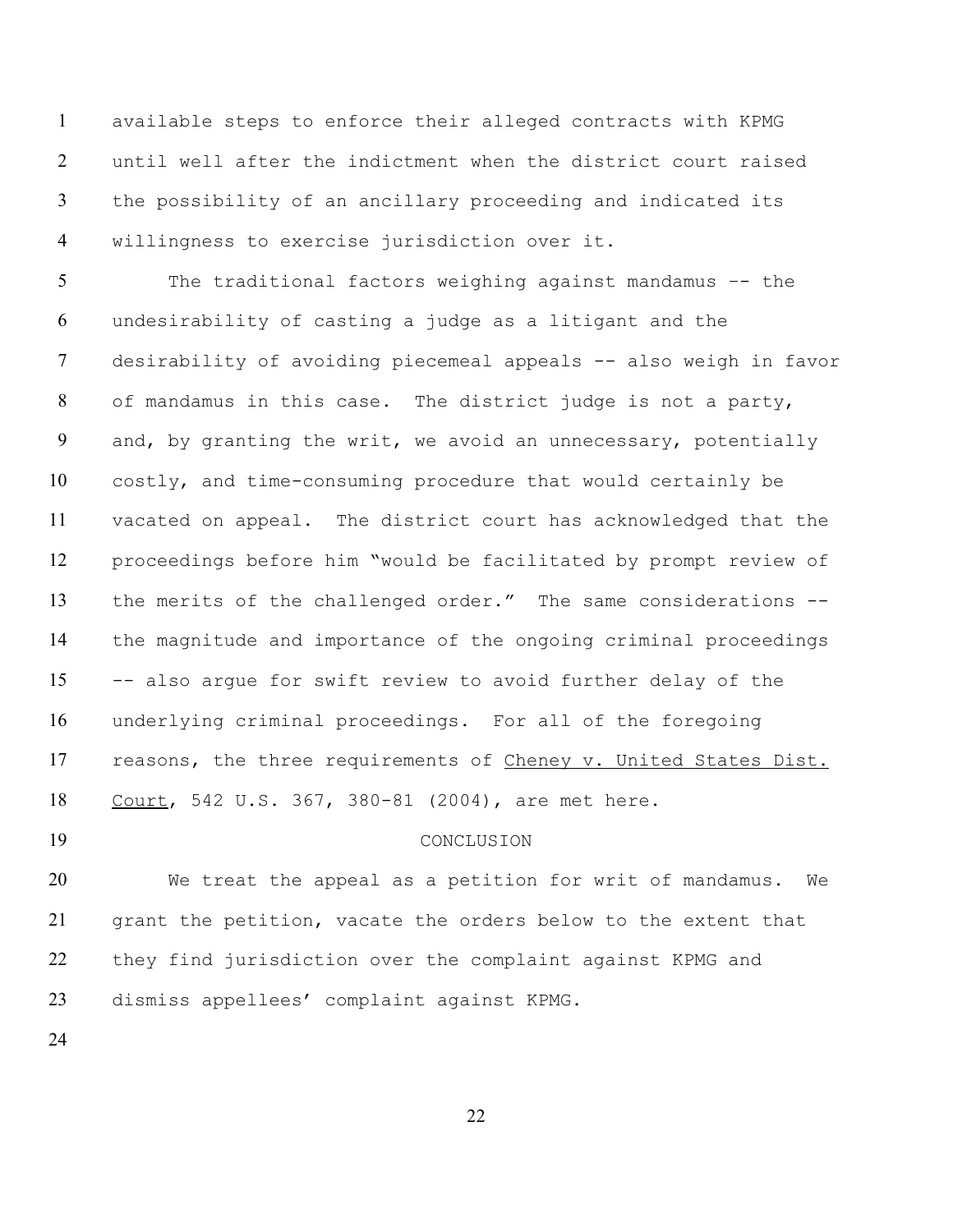#### 1 FOOTNOTES

2

3

1. The Thompson Memorandum has been superseded by the "McNulty Memorandum." See Mem. From Paul J. McNulty, Deputy Attorney General, U.S. Dep't of Justice, to Heads of Department Components, United States Attorneys, re: Principles of Federal Prosecution of Business Organizations,

http://www.usdoj.gov/dag/speech/2006/mcnulty memo.pdf.

2. In United States v. Weissman, 1997 WL 334966 (S.D.N.Y.

June 16, 1997), a district court asserted ancillary jurisdiction over a dispute concerning the advancement of legal fees by a former employer to a criminal defendant. In Weissman, a former Empire Blue Cross/Blue Shield executive had his defense costs advanced pursuant to a corporate by-law stipulating that the company would cover all legal costs unless "a judgment or other final adjudication" established that the officer had acted in bad faith or used deliberate dishonesty. Id. at \*1. After the jury convicted the former executive, but prior to sentencing, the company stopped paying legal expenses.  $Id.$  at  $*2.$  The executive, however, argued that he was entitled to coverage of expenses through post-conviction motions and sentencing. Id. at \*11. The question addressed in the ancillary proceeding was the legal question of "whether a jury's guilty verdict constitutes a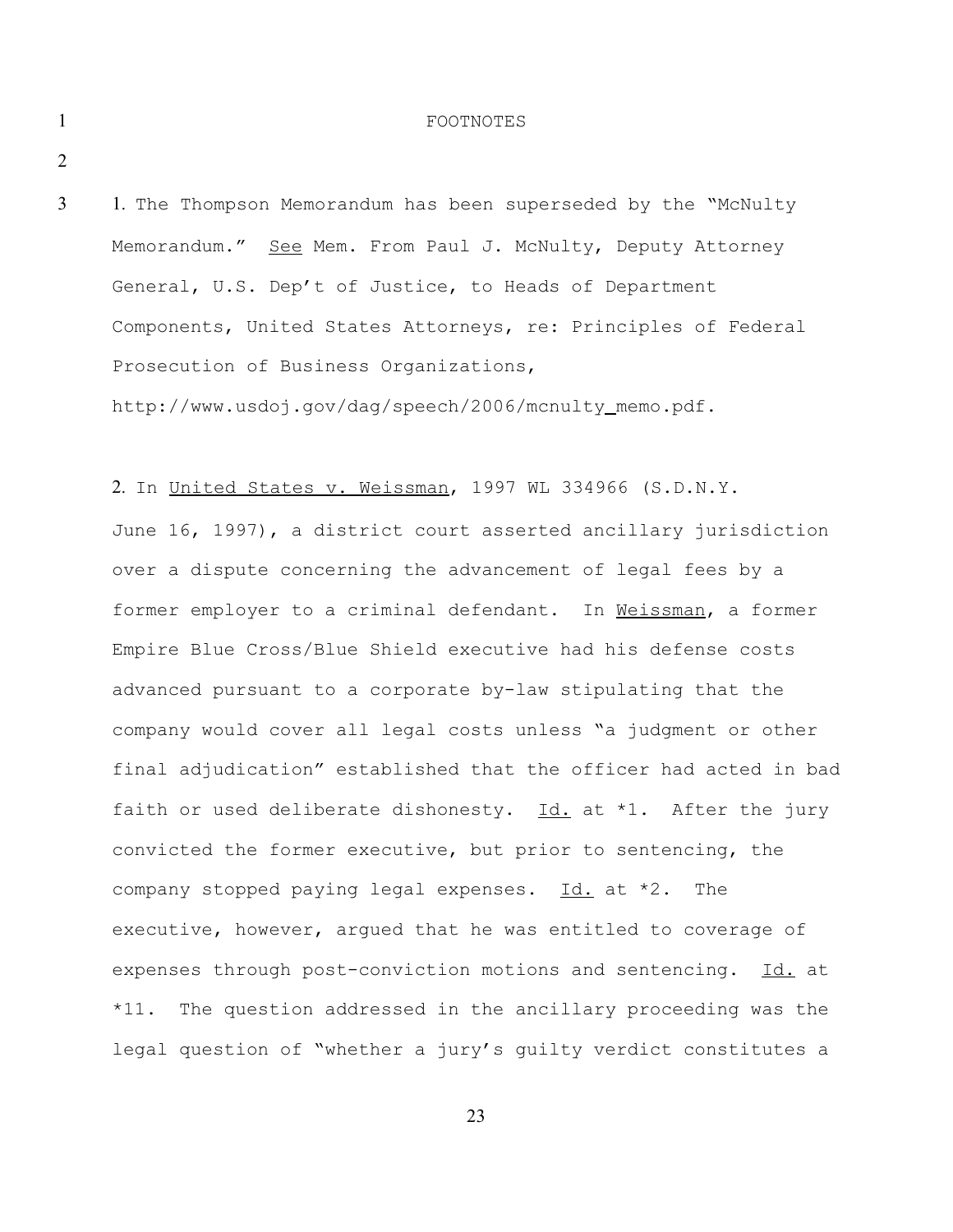'final adjudication.'" Id. The court acknowledged that it could find no other example of a court in a criminal case exercising ancillary jurisdiction over an employer in an advancement case. Id. at \*5. The Weissman court further noted that the "argument that complex questions of state law are implicated" in the dispute was the "most powerful challenge" to the court's ancillary jurisdiction.  $Id.$  at  $*8.$  We need intimate no view on the merits of Weissman because it is somewhat different from the present matter. On the one hand, in *Neissman*, the issue of the employer refusing to advance expenses arose at a time when no disposition of the issue could be reasonably obtained in another forum. On the other hand, there was no perceived Sixth Amendment violation by the government in need of a remedy.

3. That KPMG should lose on the merits is far from certain. KPMG's alleged "uniform practice," Stein I, 435 F. Supp. 2d at 356, of paying the legal fees for indicted employees and partners -- seemingly an indispensable element of an "implied-in-fact" contract -- appears to consist of a single instance in which KPMG paid the legal fees of two partners indicted and convicted in a 1974 criminal case, id. at 340. In addition, as a condition of having their pre-indictment legal fees paid by KPMG, most of the appellees signed fee letters acknowledging that KPMG would not pay post-indictment fees and -- on the most straight-forward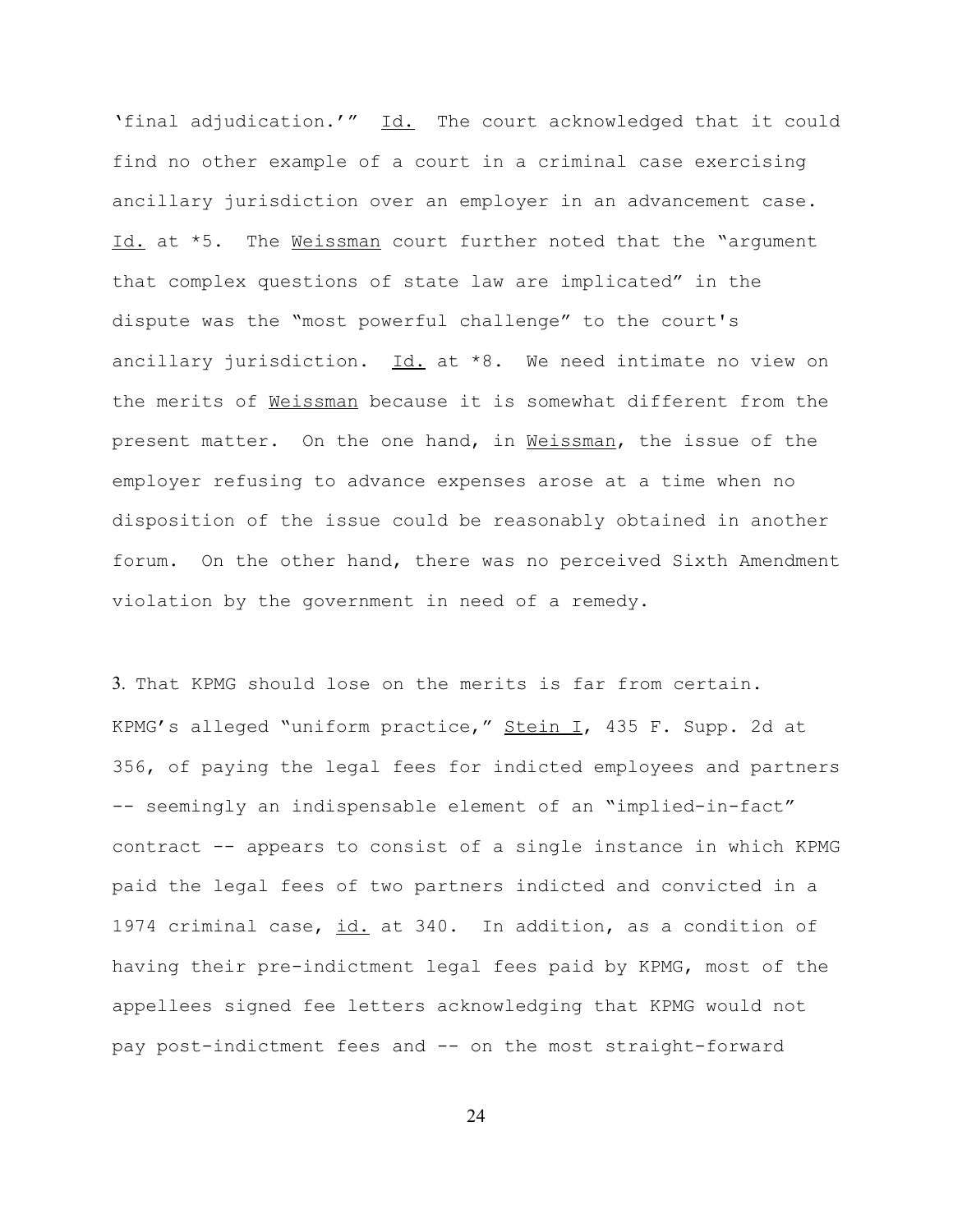reading -- waiving any right to such fees. Stein II, 452 F. Supp. 2d at 240-41. What is more, when the appellees moved to dismiss the indictment on Sixth Amendment grounds, they took the position that the payment of legal fees was a matter of KPMG's freedom of choice, stipulating with the government that "it had been the longstanding voluntary practice of KPMG to advance and pay legal fees . . . ." Stein I, 435 F. Supp. 2d at 340 (emphasis added). Arguably, the appellees would be estopped from now arguing that KPMG had a contractual obligation -- implied or otherwise -- to pay post-indictment legal fees. Finally, we note that some of the district court's "public policy" reasons for refusing to compel arbitration -- i.e., that arbitration would interfere with the appellees' rights to counsel of their choice and risk the need for the government to provide counsel to indigent defendants -- seem to assume that KPMG would win any arbitration proceeding.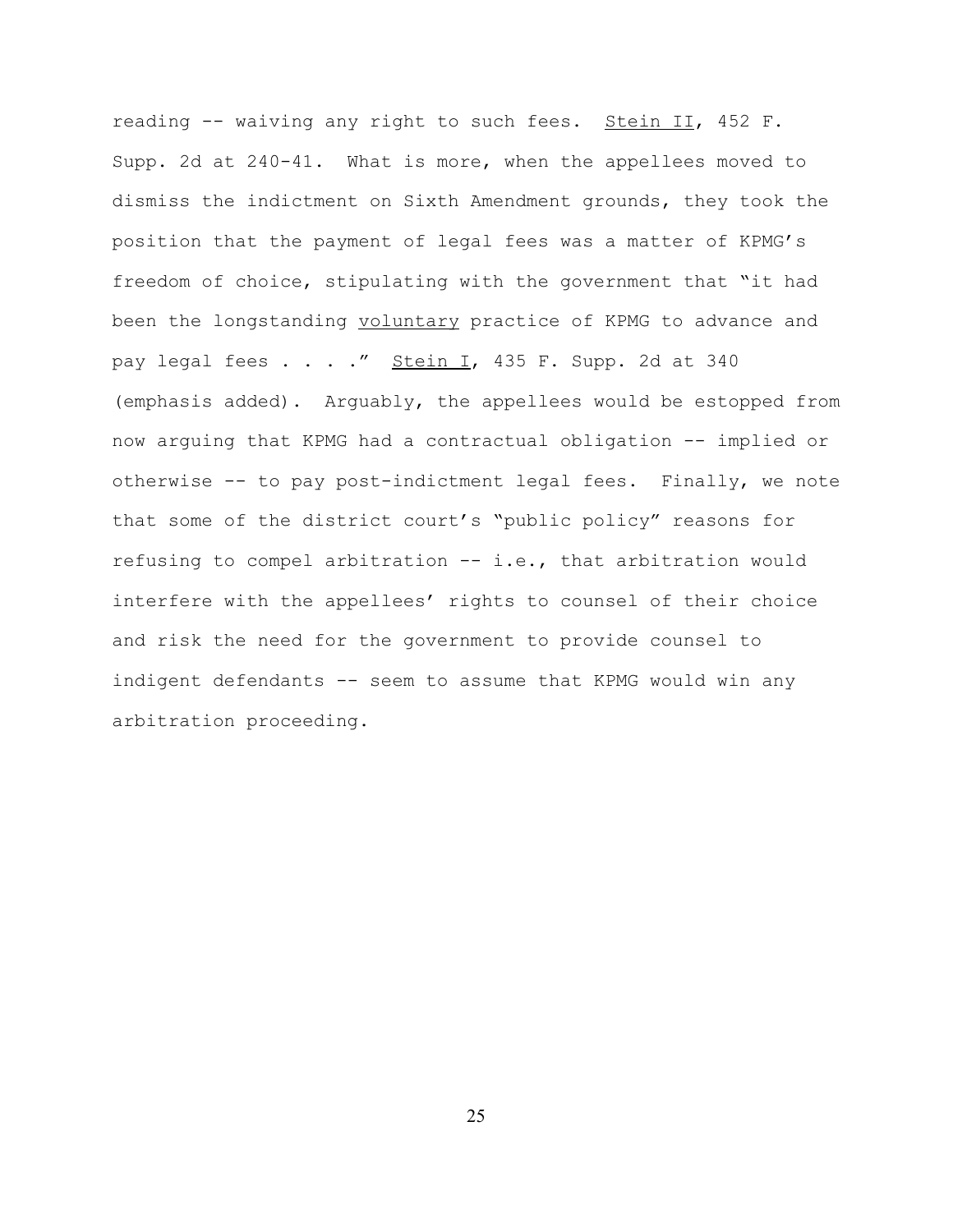07-3042-cr United States v. Stein

| $\mathbf 1$                      | UNITED STATES COURT OF APPEALS                                                                                                                                                                                                |
|----------------------------------|-------------------------------------------------------------------------------------------------------------------------------------------------------------------------------------------------------------------------------|
| $\overline{2}$<br>$\mathbf{3}$   | FOR THE SECOND CIRCUIT                                                                                                                                                                                                        |
| $\overline{4}$<br>5<br>6         | August Term, 2007                                                                                                                                                                                                             |
| $\overline{7}$<br>8<br>9         | (Arqued: March 25, 2008<br>Decided: August 28, 2008)                                                                                                                                                                          |
| 10<br>11                         | Docket No. 07-3042-cr                                                                                                                                                                                                         |
| 12<br>13                         | $-x$                                                                                                                                                                                                                          |
| 14                               | UNITED STATES OF AMERICA,                                                                                                                                                                                                     |
| 15<br>16                         | Appellant,                                                                                                                                                                                                                    |
| 17<br>18<br>19                   | $-$ v. $-$                                                                                                                                                                                                                    |
| 20<br>21<br>22<br>23<br>24<br>25 | JEFFREY STEIN, JOHN LANNING, RICHARD<br>SMITH, JEFFREY EISCHEID, PHILIP WIESNER,<br>MARK WATSON, LARRY DELAP, STEVEN<br>GREMMINGER, GREGG RITCHIE, RANDY<br>BICKHAM, CAROL G. WARLEY, CARL HASTING,<br>and RICHARD ROSENTHAL, |
| 26<br>27                         | Defendants-Appellees.                                                                                                                                                                                                         |
| 28<br>29<br>30<br>31             | - -x                                                                                                                                                                                                                          |
| 32<br>33<br>34                   | JACOBS, Chief Judge, FEINBERG and HALL,<br>Before:<br>Circuit Judges.                                                                                                                                                         |
| 35                               | The United States appeals from an order of the United                                                                                                                                                                         |
| 36                               | States District Court for the Southern District of New York                                                                                                                                                                   |
| 37                               | (Kaplan, J.), dismissing an indictment against Defendants-                                                                                                                                                                    |
| 38                               | Appellees, thirteen former partners and employees of                                                                                                                                                                          |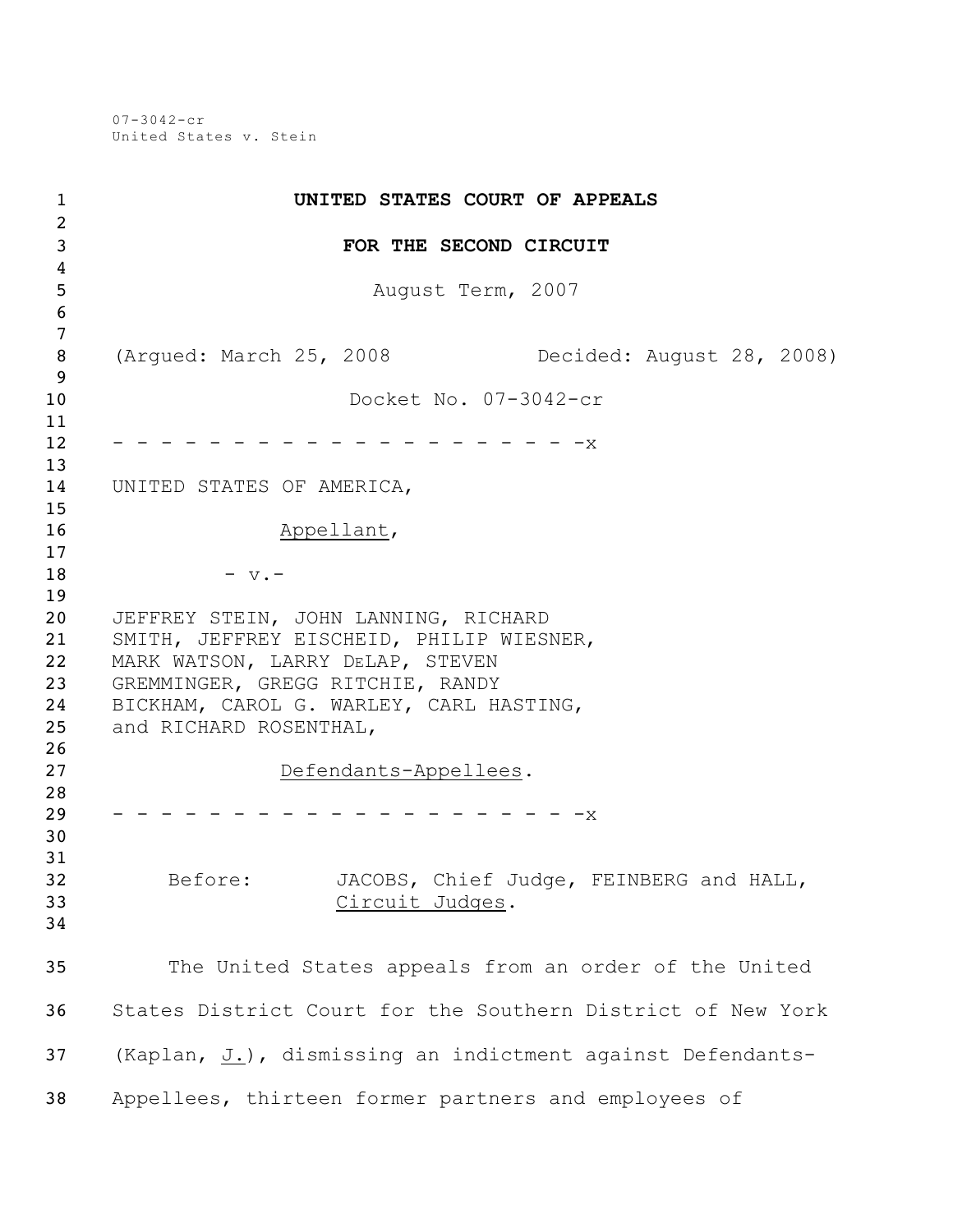accounting firm KPMG, LLP. We affirm the district court's ruling that the government deprived Defendants-Appellees of their right to counsel under the Sixth Amendment by causing KPMG to place conditions on the advancement of legal fees to Defendants-Appellees, and to cap the fees and ultimately end them. Because the government failed to cure the Sixth Amendment violation, and because no other remedy will return Defendants-Appellees to the status quo ante, we affirm the dismissal of the indictment. In a separate summary order 10 filed today, we dismiss as moot the government's appeal from the order of the district court suppressing proffer statements made by Defendants-Appellees Richard Smith and Mark Watson.

| 14 | KARL METZNER, Assistant United   |
|----|----------------------------------|
| 15 | States Attorney (Michael J.      |
| 16 | Garcia, United States Attorney,  |
| 17 | Southern District of New York,   |
| 18 | on the brief; John M.            |
| 19 | Hillebrecht, Margaret Garnett,   |
| 20 | Katherine Polk Failla, Assistant |
| 21 | United States Attorneys, of      |
| 22 | counsel), United States          |
| 23 | Attorney's Office for the        |
| 24 | Southern District of New York,   |
| 25 | New York, New York, for          |
| 26 | Appellant.                       |
| 27 |                                  |
| 28 | SETH P. WAXMAN (Paul A.          |
| 29 | Engelmayer, Danielle Spinelli,   |
| 30 | Catherine M.A. Carroll, Daniel   |
| 31 | S. Volchok, on the brief),       |
|    |                                  |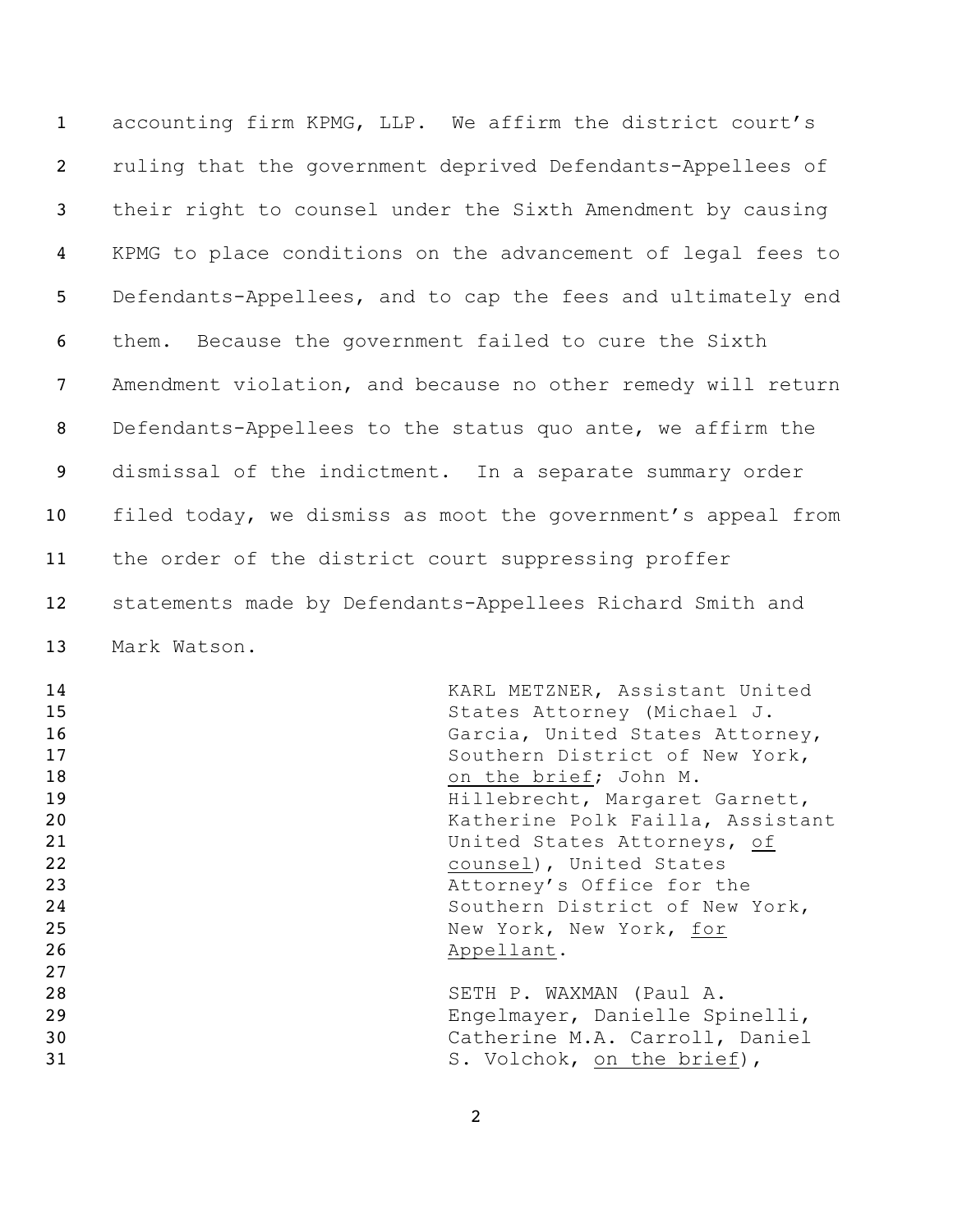| 1                | Wilmer Cutler Pickering Hale and |
|------------------|----------------------------------|
| $\overline{2}$   | Dorr LLP, Washington, D.C., for  |
| $\mathbf{3}$     | Appellees Stein, Lanning, Smith, |
| $\overline{4}$   | Bickham and Rosenthal.           |
| 5                |                                  |
| $\boldsymbol{6}$ | STANLEY S. ARKIN (Sean R.        |
| $\overline{7}$   | O'Brien, Joseph V. DiBlasi,      |
| 8                | Elizabeth A. Fitzwater, on the   |
| 9                | brief), Arkin Kaplan Rice LLP,   |
| 10               | New York, New York, for Appellee |
| 11               | Eischeid.                        |
| 12               |                                  |
| 13               | JOHN S. MARTIN, JR. (Otto G.     |
| 14               | Obermaier, on the brief), Martin |
| 15               | & Obermaier, LLC, New York, New  |
| 16               | York; Daniel C. Richman, of      |
| 17               | counsel, New York, New York, for |
| 18               | Appellees DeLap, Gremminger,     |
| 19               | Warley and Wiesner.              |
| 20               |                                  |
| 21               | MICHAEL S. KIM (Leif T.          |
| 22               | Simonson, on the brief), Kobre & |
| 23               | Kim LLP, New York, New York, for |
| 24               | Appellee Watson.                 |
| 25               |                                  |
| 26               | TED W. CASSMAN (Cristina C.      |
| 27               | Arguedas, Raphael M. Goldman,    |
| 28               | Michael W. Anderson, on the      |
| 29               | brief), Arquedas, Cassman &      |
| 30               | Headley, LLP, Berkeley,          |
| 31               | California; Ann C. Moorman, Law  |
| 32               | Offices of Ann C. Moorman, of    |
| 33               | counsel, Berkeley, California,   |
| 34               | for Appellee Ritchie.            |
| 35               |                                  |
| 36               | RUSSELL M. GIOIELLA (Richard M.  |
| 37               | Asche, on the brief), Litman,    |
| 38               | Asche & Gioiella, LLP, New York, |
| 39               | New York, for Appellee Hasting.  |
| 40               |                                  |
| 41               | MARK I. LEVY (Sean M. Green, on  |
| 42               | the brief), Kilpatrick Stockton  |
| 43               | LLP, Washington, D.C., for Amici |
| 44               | Curiae Association of Corporate  |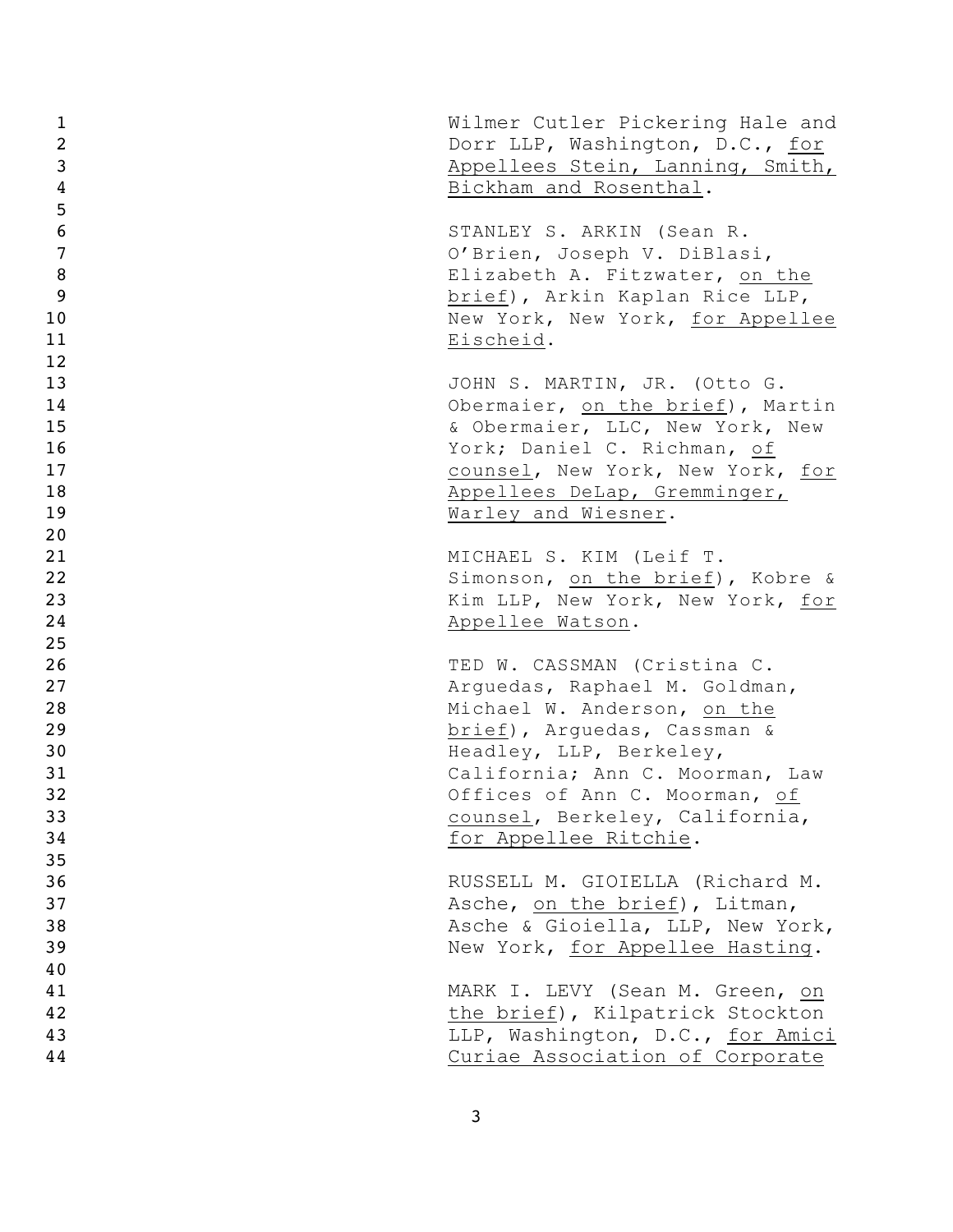| $\mathbf 1$    | Counsel and Chamber of Commerce                              |
|----------------|--------------------------------------------------------------|
| $\overline{2}$ | of the United States of America.                             |
| $\overline{3}$ |                                                              |
| $\overline{4}$ | WALTER DELLINGER (Pamela Harris,                             |
| 5              | Karl R. Thompson, Brianne J.                                 |
| 6              | Gorod, on the brief), O'Melveny                              |
| $\overline{7}$ | & Myers LLP, Washington, D.C.,                               |
| 8              | for Amici Curiae Former                                      |
| 9              | Attorneys General and United                                 |
| 10             | States Attorneys.                                            |
| 11             |                                                              |
| 12             | IRA M. FEINBERG, Hogan & Hartson                             |
| 13             | LLP, New York, New York, for                                 |
| 14             | Amici Curiae Former United                                   |
| 15             | States Attorneys, First                                      |
| 16             | Assistants and Criminal Division                             |
| 17             | Chiefs.                                                      |
| 18             |                                                              |
| 19             | LEWIS J. LIMAN (Molly M. Lens,                               |
| 20             | on the brief), Cleary Gottlieb                               |
| 21             | Steen & Hamilton LLP, New York,                              |
| 22             | New York; Paul B. Bergman, New                               |
| 23             | York, New York, for Amici Curiae                             |
| 24             | New York Council of Defense                                  |
| 25<br>26       | Lawyers, New York State Bar                                  |
| 27             | Association, and National<br>Association of Criminal Defense |
| 28             |                                                              |
| 29             | Lawyers.                                                     |
| 30             | MARK A. KIRSCH (Kara Morrow,                                 |
| 31             | Tamar Bruger, Stephen M.                                     |
| 32             | Nickelsburg, on the brief),                                  |
| 33             | Clifford Chance U.S. LLP, New                                |
| 34             | York, New York; Ira D.                                       |
| 35             | Hammerman, Kevin M. Carroll, for                             |
| 36             | Amicus Curiae Securities                                     |
| 37             | Industry and Financial Markets                               |
| 38             | Association.                                                 |
| 39             |                                                              |
| 40             | MICHAEL J. GILBERT (Steven B.                                |
| 41             | Feirson, on the brief), Dechert                              |
| 42             | LLP, New York, New York; Daniel                              |
| 43             | J. Popeo, for Amicus Curiae                                  |
| 44             | Washington Legal Foundation.                                 |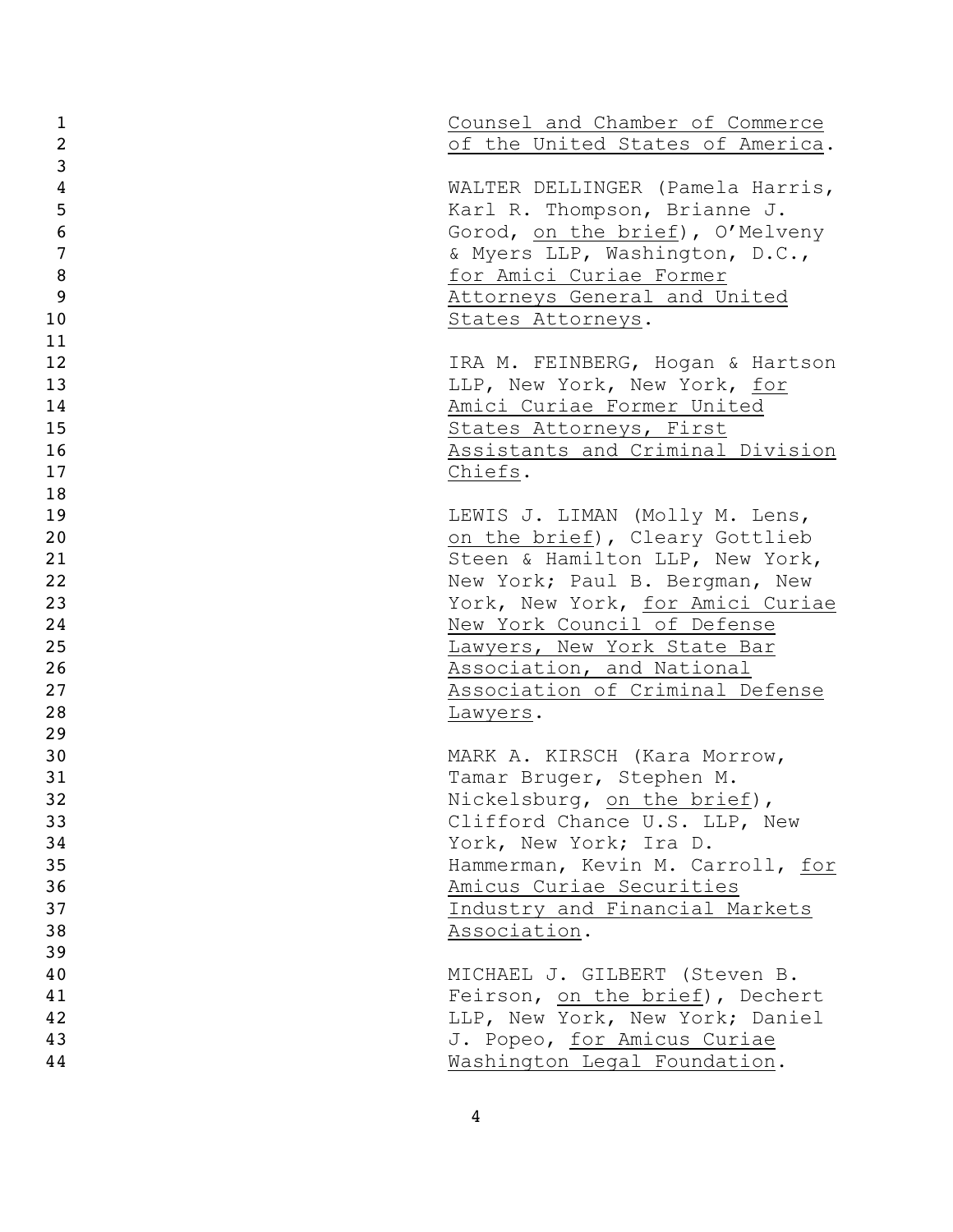### 1 DENNIS JACOBS, Chief Judge:

 The United States appeals from an order of the United States District Court for the Southern District of New York (Kaplan, J.), dismissing an indictment against thirteen former partners and employees of the accounting firm KPMG, LLP. Judge Kaplan found that, absent pressure from the government, KPMG would have paid defendants' legal fees and expenses without regard to cost. Based on this and other findings of fact, Judge Kaplan ruled that the government deprived defendants of their right to counsel under the Sixth Amendment by causing KPMG to impose conditions on the 12 advancement of legal fees to defendants, to cap the fees, 13 and ultimately to end payment. See United States v. Stein, 435 F. Supp. 2d 330, 367-73 (S.D.N.Y. 2006) ("Stein I"). Judge Kaplan also ruled that the government deprived defendants of their right to substantive due process under 17 the Fifth Amendment.<sup>1</sup>  $\underline{Id.}$  at 360-65.

 $1$ In later decisions, Judge Kaplan ruled that defendants Richard Smith and Mark Watson's proffer session statements were obtained in violation of their Fifth Amendment privilege against self-incrimination, and that their statements would be suppressed, see United States v. Stein, 440 F. Supp. 2d 315 (S.D.N.Y. 2006) ("Stein II"); that the court had ancillary jurisdiction over Defendants-Appellees' civil suit against KPMG for advancement of fees, see United States v. Stein, 452 F. Supp. 2d 230 (S.D.N.Y. 2006) ("Stein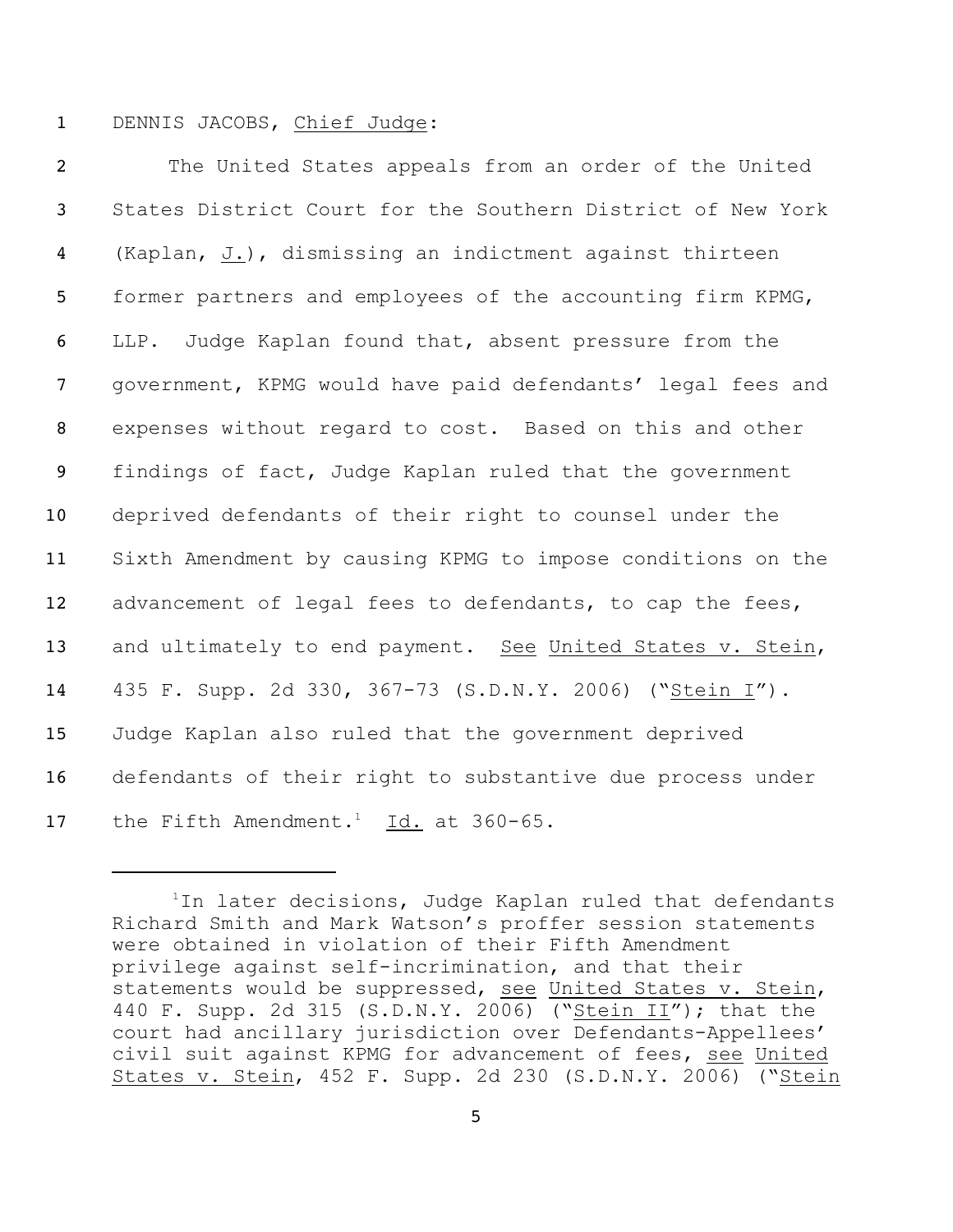| $\mathbf{1}$    | We hold that KPMG's adoption and enforcement of a                      |
|-----------------|------------------------------------------------------------------------|
| $\overline{2}$  | policy under which it conditioned, capped and ultimately               |
| $\mathbf{3}$    | ceased advancing legal fees to defendants followed as a                |
| 4               | direct consequence of the government's overwhelming                    |
| 5               | influence, and that KPMG's conduct therefore amounted to               |
| 6               | state action. We further hold that the government thus                 |
| $\overline{7}$  | unjustifiably interfered with defendants' relationship with            |
| 8               | counsel and their ability to mount a defense, in violation             |
| 9               | of the Sixth Amendment, and that the government did not cure           |
| 10 <sub>1</sub> | the violation. Because no other remedy will return                     |
| 11              | defendants to the status quo ante, we affirm the dismissal             |
| 12              | of the indictment as to all thirteen defendants. <sup>2</sup> In light |
| 13              | of this disposition, we do not reach the district court's              |
| 14              | Fifth Amendment ruling.                                                |
| $\sim$ $\sim$   |                                                                        |

- 
- 

III"), vacated, Stein v. KPMG, LLP, 486 F.3d 753 (2d Cir. 2007); and that dismissal of the indictment is the appropriate remedy for those constitutional violations, see United States v. Stein, 495 F. Supp. 2d 390 (S.D.N.Y. 2007) ("Stein IV").

In a separate summary order filed today, we dismiss as moot the government's appeal from the order of the district court suppressing proffer statements made by Defendants-Appellees Smith and Watson.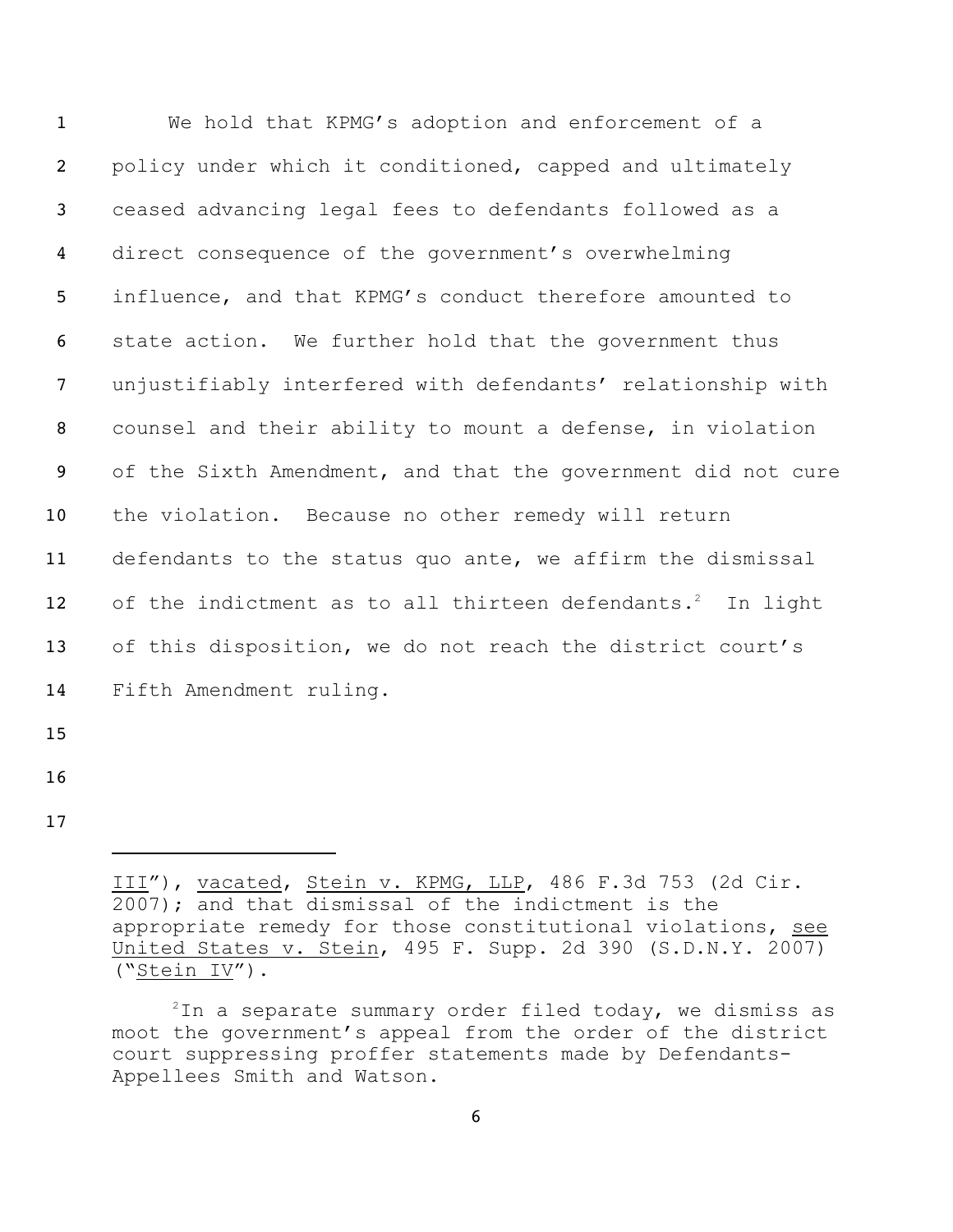### **BACKGROUND**

 **The Thompson Memorandum** In January 2003, then-United States Deputy Attorney General Larry D. Thompson promulgated a policy statement, Principles of Federal Prosecution of Business Organizations (the "Thompson Memorandum"), which articulated "principles" to govern the Department's discretion in bringing prosecutions against business organizations. The Thompson Memorandum was closely based on a predecessor document issued in 1999 by then-U.S. Deputy Attorney General Eric Holder, Federal Prosecution of Corporations. See Stein I, 435 F. Supp. 2d at 336-37. Along with the familiar factors governing charging decisions, the Thompson Memorandum identifies nine additional considerations, including the company's "timely and voluntary disclosure of wrongdoing and its willingness to cooperate in the investigation of its 17 agents." Mem. from Larry D. Thompson, Deputy Att'y Gen., U.S. Dep't of Justice, Principles of Federal Prosecution of Business Organizations (Jan. 20, 2003), at II. The Memorandum explains that prosecutors should inquire whether the corporation appears to be protecting its culpable employees and agents [and that] a corporation's promise of support to culpable employees 24 and agents, either through the advancing of attorneys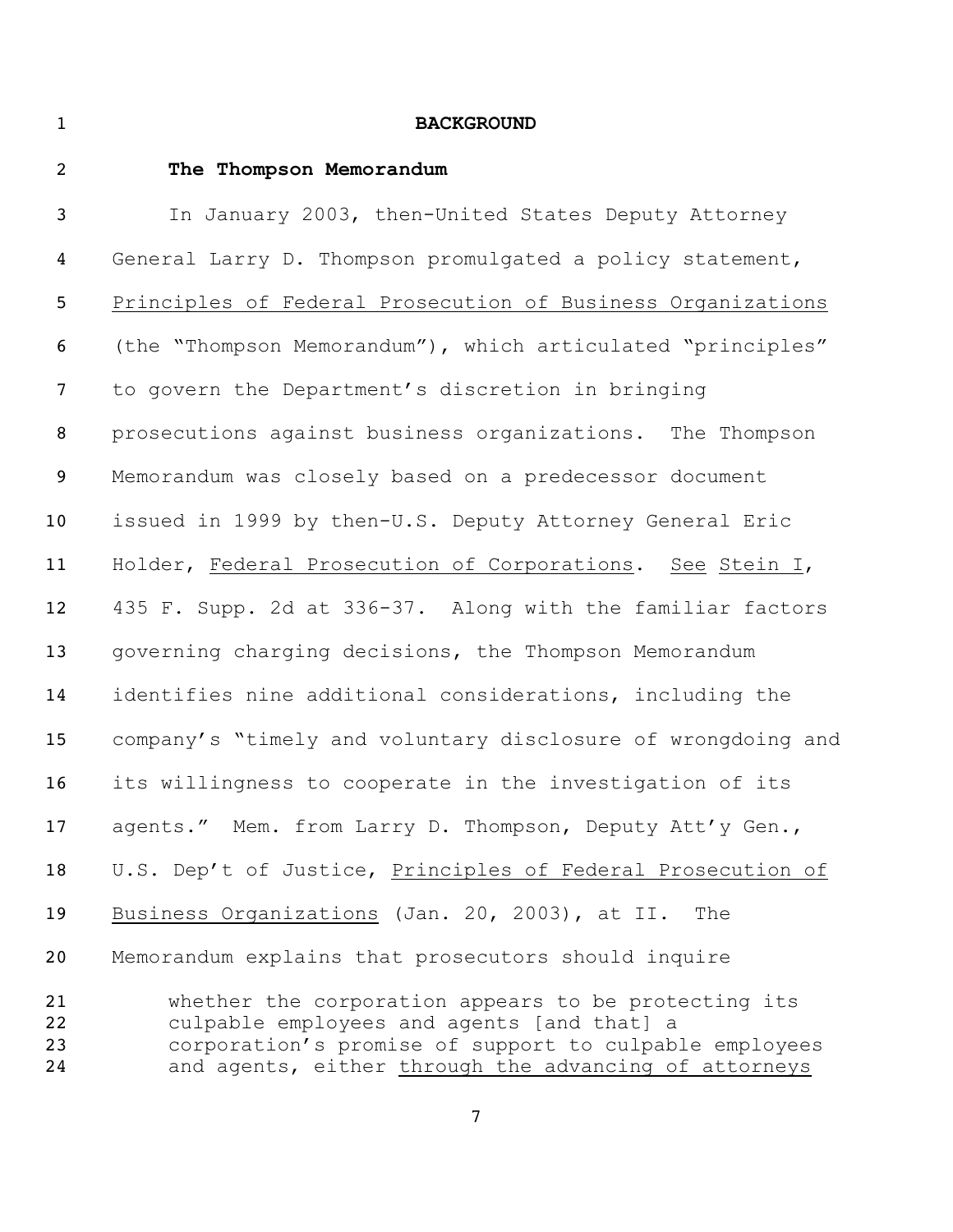1 fees, through retaining the employees without sanction for their misconduct, or through providing information 3 to the employees about the government's investigation pursuant to a joint defense agreement, may be considered by the prosecutor in weighing the extent and value of a corporation's cooperation.

 Id. at VI (emphasis added and footnote omitted). A footnote appended to the highlighted phrase explains that because certain states require companies to advance legal fees for their officers, "a corporation's compliance with governing law should not be considered a failure to cooperate." Id. at VI n.4. In December 2006--after the events in this prosecution had transpired–-the Department of Justice replaced the Thompson Memorandum with the McNulty Memorandum, under which prosecutors may consider a company's fee advancement policy only where the circumstances indicate that it is "intended to impede a criminal investigation," 19 and even then only with the approval of the Deputy Attorney General. Mem. from Paul J. McNulty, Deputy Att'y Gen., U.S. Dep't of Justice, Principles of Federal Prosecution of

**Commencement of the Federal Investigation**

Business Organizations (Dec. 12, 2006), at VII n.3.

 After Senate subcommittee hearings in 2002 concerning KPMG's possible involvement in creating and marketing fraudulent tax shelters, KPMG retained Robert S. Bennett of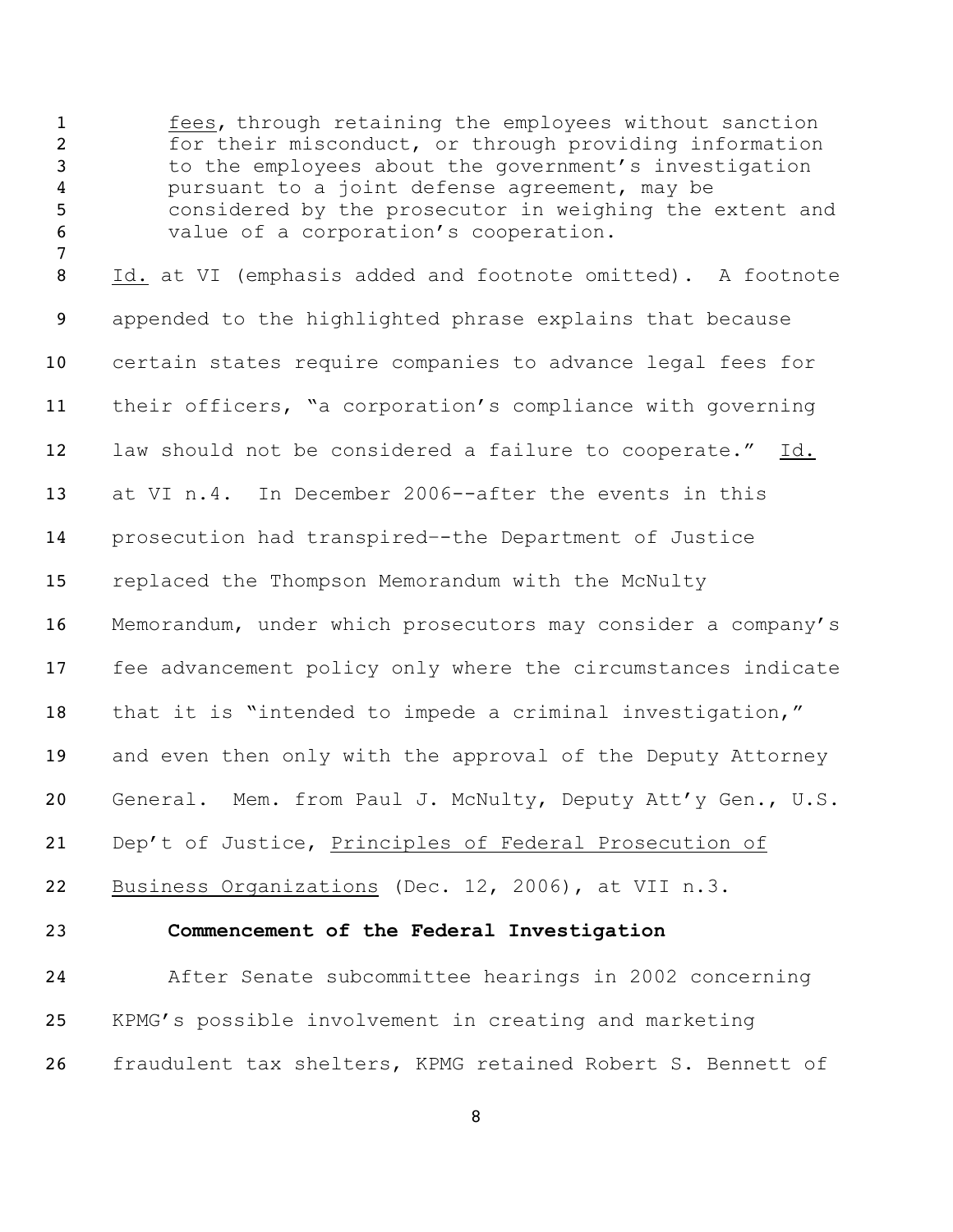the law firm Skadden, Arps, Slate, Meagher & Flom LLP ("Skadden") to formulate a "cooperative approach" for KPMG to use in dealing with federal authorities. Stein I, 435 F. Supp. 2d at 339. Bennett's strategy included "a decision to 'clean house'–-a determination to ask Jeffrey Stein, Richard Smith, and Jeffrey Eischeid, all senior KPMG partners who had testified before the Senate and all now [Defendants- Appellees] here–-to leave their positions as deputy chair and chief operating officer of the firm, vice chair-tax services, and a partner in personal financial planning, 11 respectively." Id. Smith was transferred and Eischeid was put on administrative leave. Id. at 339 n.22. Stein resigned with arrangements for a three-year \$100,000-per- month consultancy, and an agreement that KPMG would pay for Stein's representation in any actions brought against Stein arising from his activities at the firm. Id. at 339. KPMG negotiated a contract with Smith that included a similar 18 clause; but that agreement was never executed. Stein IV, 495 F. Supp. 2d at 408.

 In February 2004, KPMG officials learned that the firm and 20 to 30 of its top partners and employees were subjects of a grand jury investigation of fraudulent tax shelters.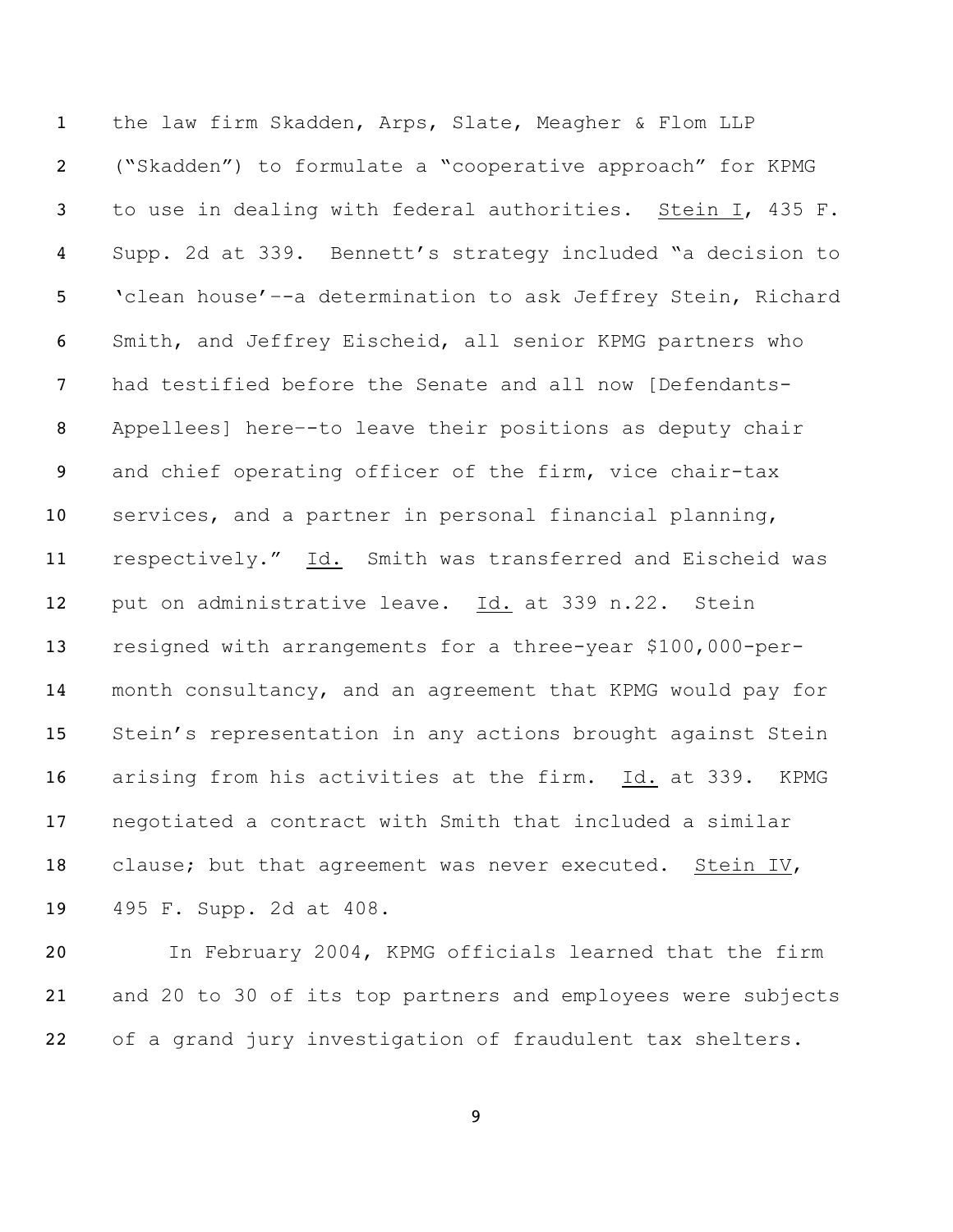1 Stein I, 435 F. Supp. 2d at 341. On February 18, 2004, KPMG's CEO announced to all partners that the firm was aware of the United States Attorney's Office's ("USAO") investigation and that "[a]ny present or former members of the firm asked to appear will be represented by competent coun[sel] at the firm's expense." Stein IV, 495 F. Supp. 2d at 407 (first alteration in original and internal quotation marks omitted).

## **The February 25, 2004 Meeting**

10 In preparation for a meeting with Skadden on February 25, 2004, the prosecutors–-including Assistant United States Attorneys ("AUSAs") Shirah Neiman and Justin Weddle–-decided to ask whether KPMG would advance legal fees to employees under investigation. Stein I, 435 F. Supp. 2d at 341. Bennett started the meeting by announcing that KPMG had resolved to "clean house," that KPMG "would cooperate fully with the government's investigation," and that its goal was not to protect individual employees but rather to save the firm from being indicted. Id. AUSA Weddle inquired about the firm's plans for advancing fees and about any legal obligation to do so. Id. Later on, AUSA Neiman added that the government would "take into account" the firm's legal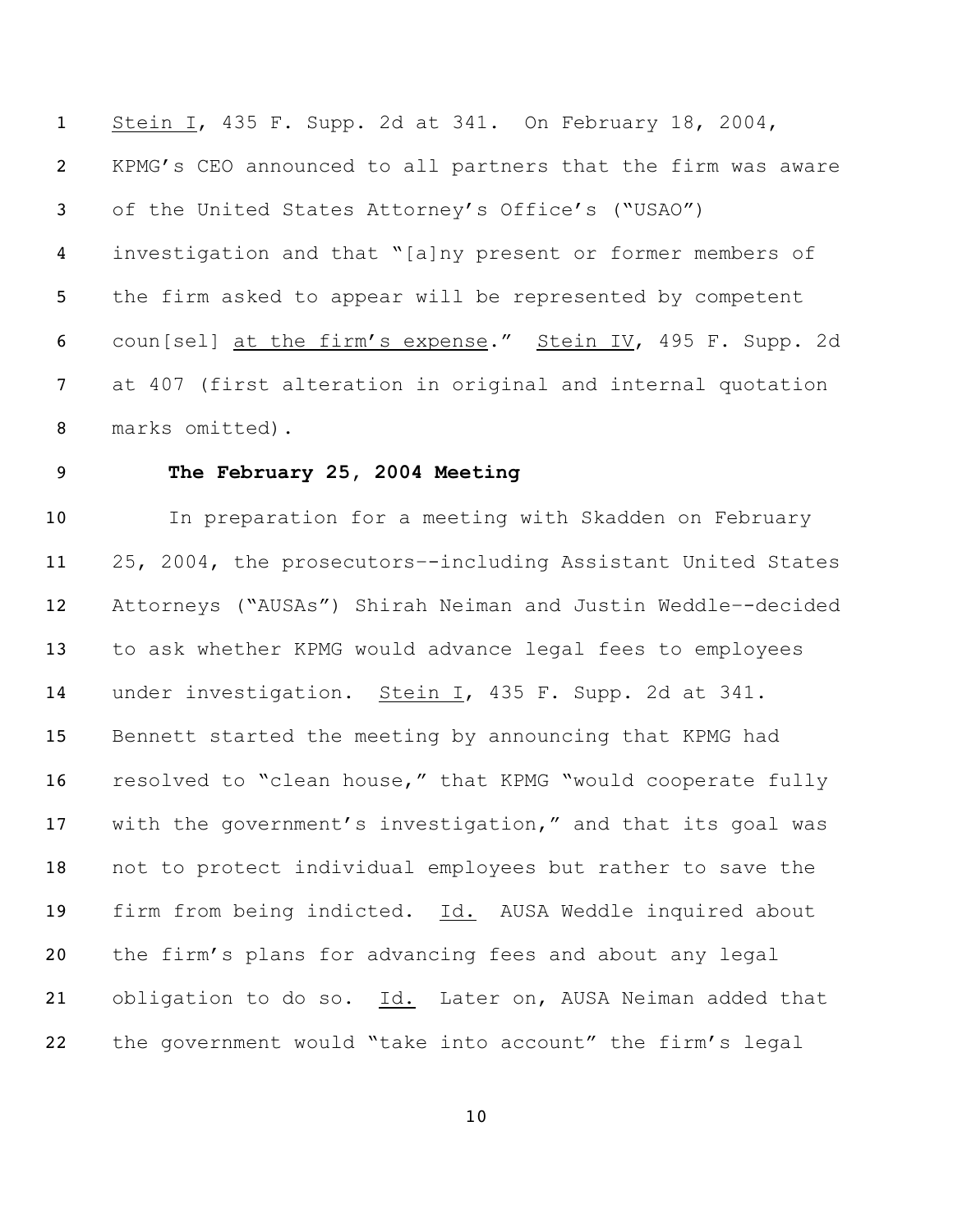obligations to advance fees, but that "the Thompson Memorandum [w]as a point that had to be considered." Id. Bennett then advised that although KPMG was still investigating its legal obligations to advance fees, its "common practice" was to do so. Id. at 342. However, Bennett explained, KPMG would not pay legal fees for any 7 partner who refused to cooperate or "took the Fifth," so long as KPMG had the legal authority to do so. Id.

 Later in the meeting, AUSA Weddle asked Bennett to ascertain KPMG's legal obligations to advance attorneys' fees. AUSA Neiman added that "misconduct" should not or cannot "be rewarded" under "federal guidelines." Id. One Skadden attorney's notes attributed to AUSA Weddle the prediction that, if KPMG had discretion regarding fees, the government would "look at that under a microscope." Id. at 344 (emphasis omitted).

 Skadden then reported back to KPMG. In notes of the meeting, a KPMG executive wrote the words "[p]aying legal fees" and "[s]everance" next to "not a sign of cooperation." Stein IV, 495 F. Supp. 2d at 408.

# **Communications Between the Prosecutors and KPMG** On March 2, 2004, Bennett told AUSA Weddle that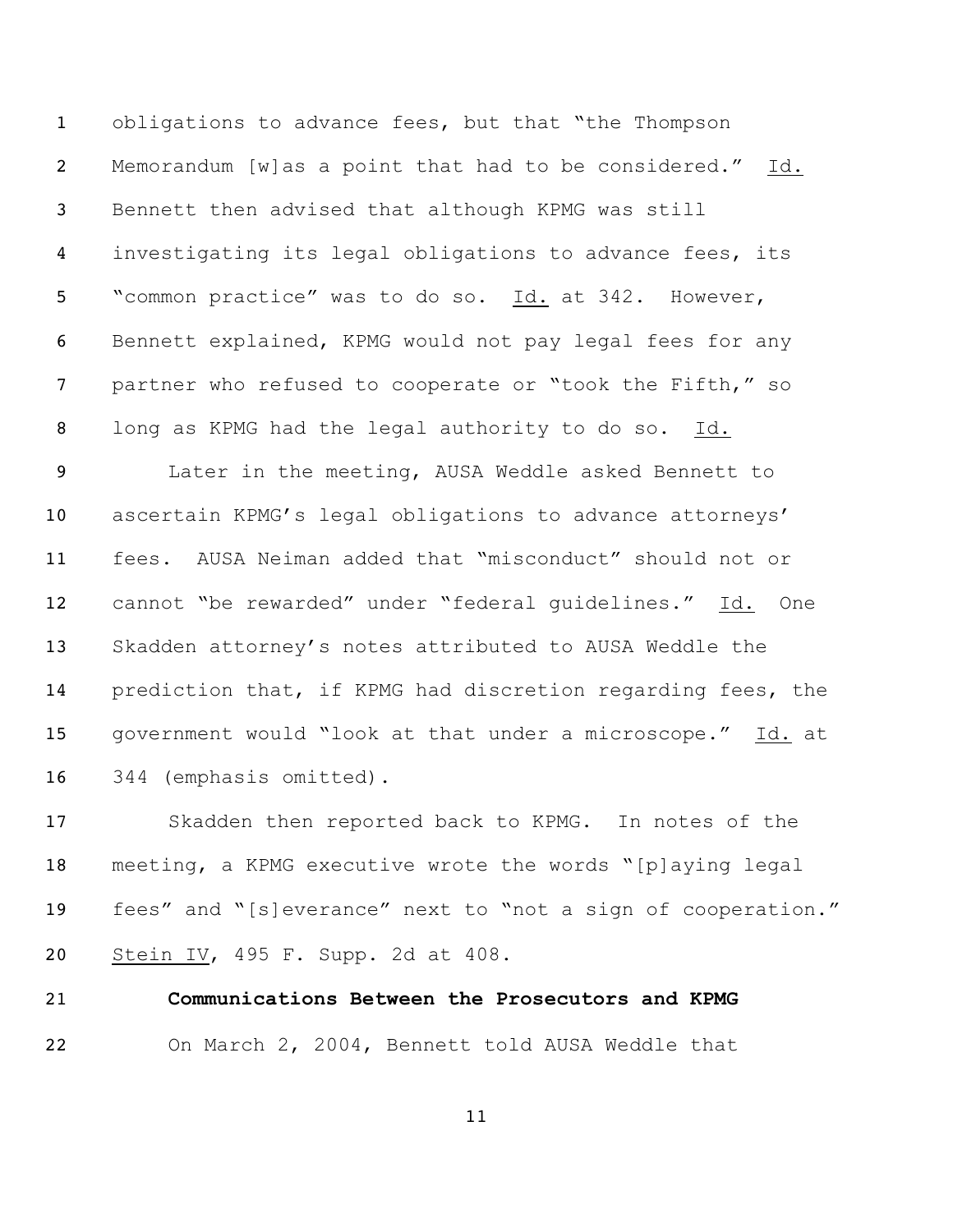although KPMG believed it had no legal obligation to advance fees, "it would be a big problem" for the firm not to do so given its partnership structure. Stein I, 435 F. Supp. 2d at 345 (internal quotation marks omitted). But Bennett disclosed KPMG's tentative decision to limit the amount of fees and condition them on employees' cooperation with prosecutors. Id.

 Two days later, a Skadden lawyer advised counsel for Defendant-Appellee Carol G. Warley (a former KPMG tax partner) that KPMG would advance legal fees if Warley cooperated with the government and declined to invoke her Fifth Amendment privilege against self-incrimination. Id. On a March 11 conference call with Skadden, AUSA Weddle recommended that KPMG tell employees that they should be "totally open" with the USAO, "even if that [meant admitting] criminal wrongdoing," explaining that this would give him good material for cross-examination. Id. (alteration in original and internal quotation marks omitted). That same day, Skadden wrote to counsel for the KPMG employees who had been identified as subjects of the investigation. Id. The letter set forth KPMG's new fees policy ("Fees Policy"), pursuant to which advancement of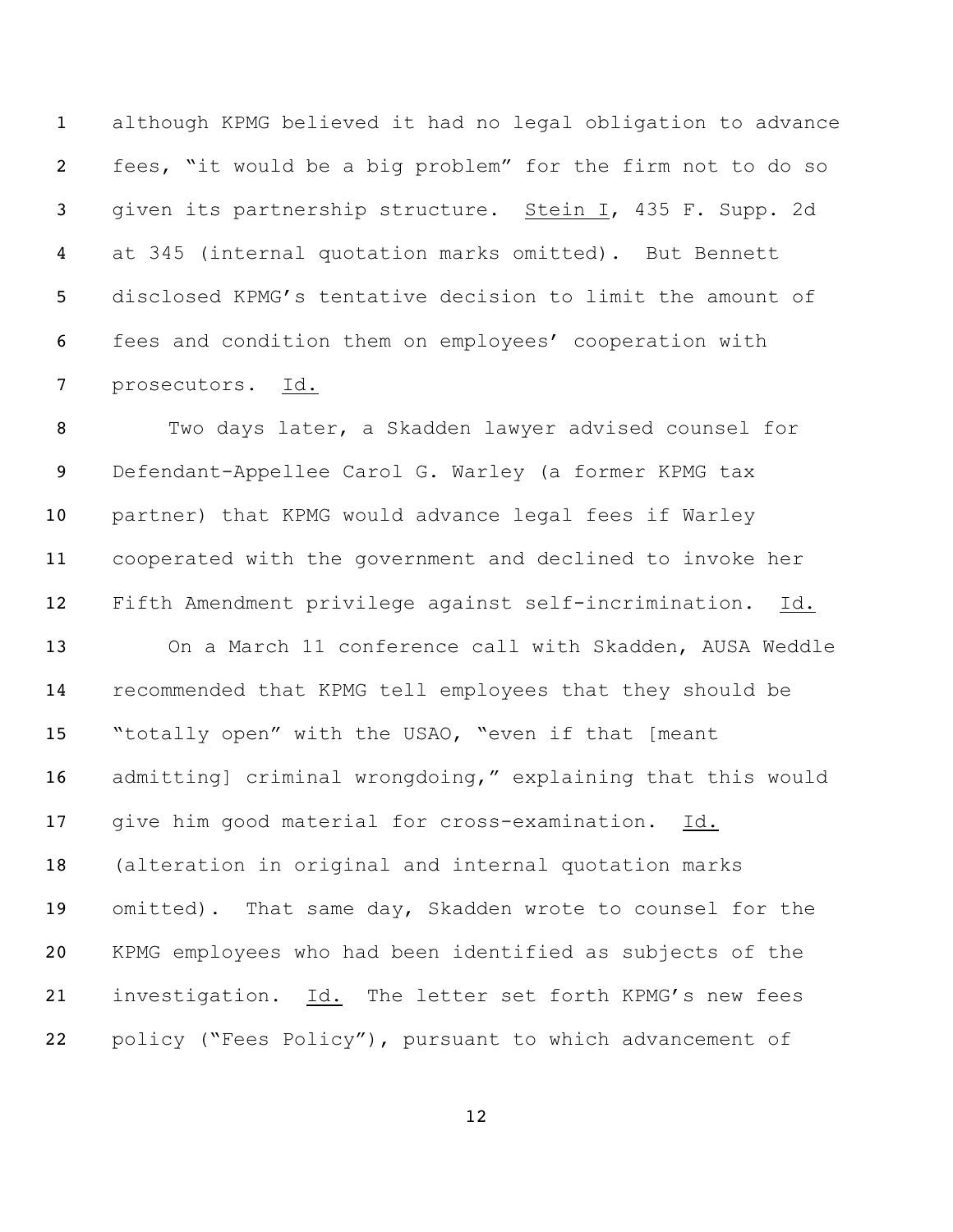fees and expenses would be

2 [i] capped at \$400,000 per employee; [ii] conditioned on the employee's cooperation with the 5 government; and 7 [iii] terminated when an employee was indicted. Id. at 345-46. The government was copied on this correspondence. Id. at 345. On March 12, KPMG sent a memorandum to certain other employees who had not been identified as subjects, urging 13 them to cooperate with the government, advising them that it might be advantageous for them to exercise their right to counsel, and advising that KPMG would cover employees' 16 "reasonable fees." Id. at 346 n.62. The prosecutors expressed by letter their "disappoint[ment] with [the] tone" of this memorandum and its "one-sided presentation of potential issues," and "demanded that KPMG send out a supplemental memorandum in a form they proposed." Id. at 346. The government's alternative language, premised on the "assum[ption] that KPMG truly is committed to fully cooperating with the Government's investigation," Letter of David N. Kelley, United States Attorney, Southern District of New York, March 17, 2004, advised employees that they could "meet with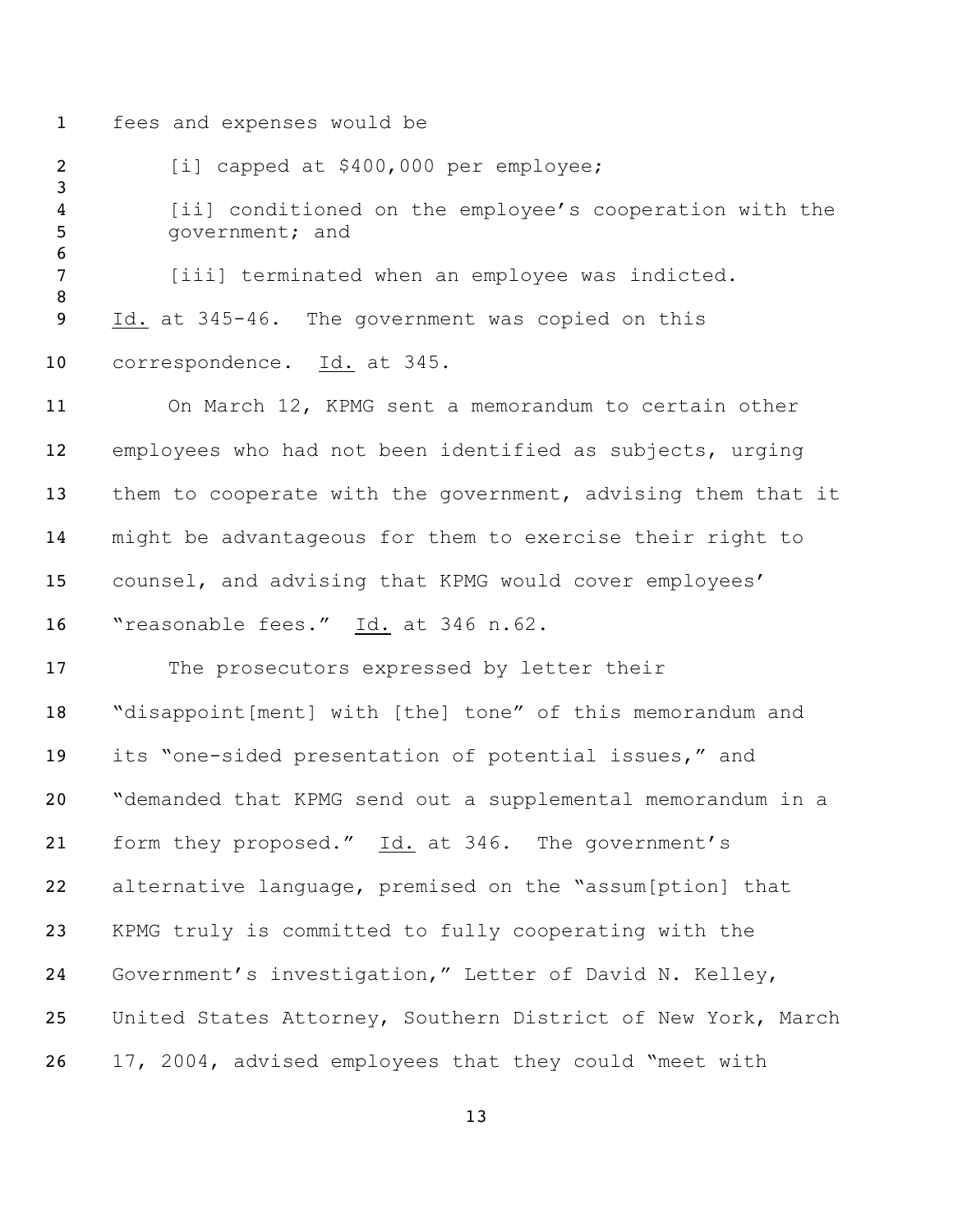investigators without the assistance of counsel," Stein I, 435 F. Supp. 2d at 346 (emphasis omitted). KPMG complied, and circulated a memo advising that employees "may deal directly with government representatives without counsel." Id. (emphasis omitted).

 At a meeting in late March, Skadden asked the prosecutors to notify Skadden in the event any KPMG employee refused to cooperate. Id. at 347. Over the following year, the prosecutors regularly informed Skadden whenever a KPMG employee refused to cooperate fully, such as by refusing to proffer or by proffering incompletely (in the government's view). Id. Skadden, in turn, informed the employees' lawyers that fee advancement would cease unless the employees cooperated. Id. The employees either knuckled under and submitted to interviews, or they were fired and KPMG ceased advancing their fees. For example, Watson and Smith attended proffer sessions after receiving KPMG's March 18 11 letter announcing the Fees Policy, and after Skadden reiterated to them that fees would be terminated absent cooperation. They did so because (they said, and the district court found) they feared that KPMG would stop advancing attorneys fees–-although Watson concedes he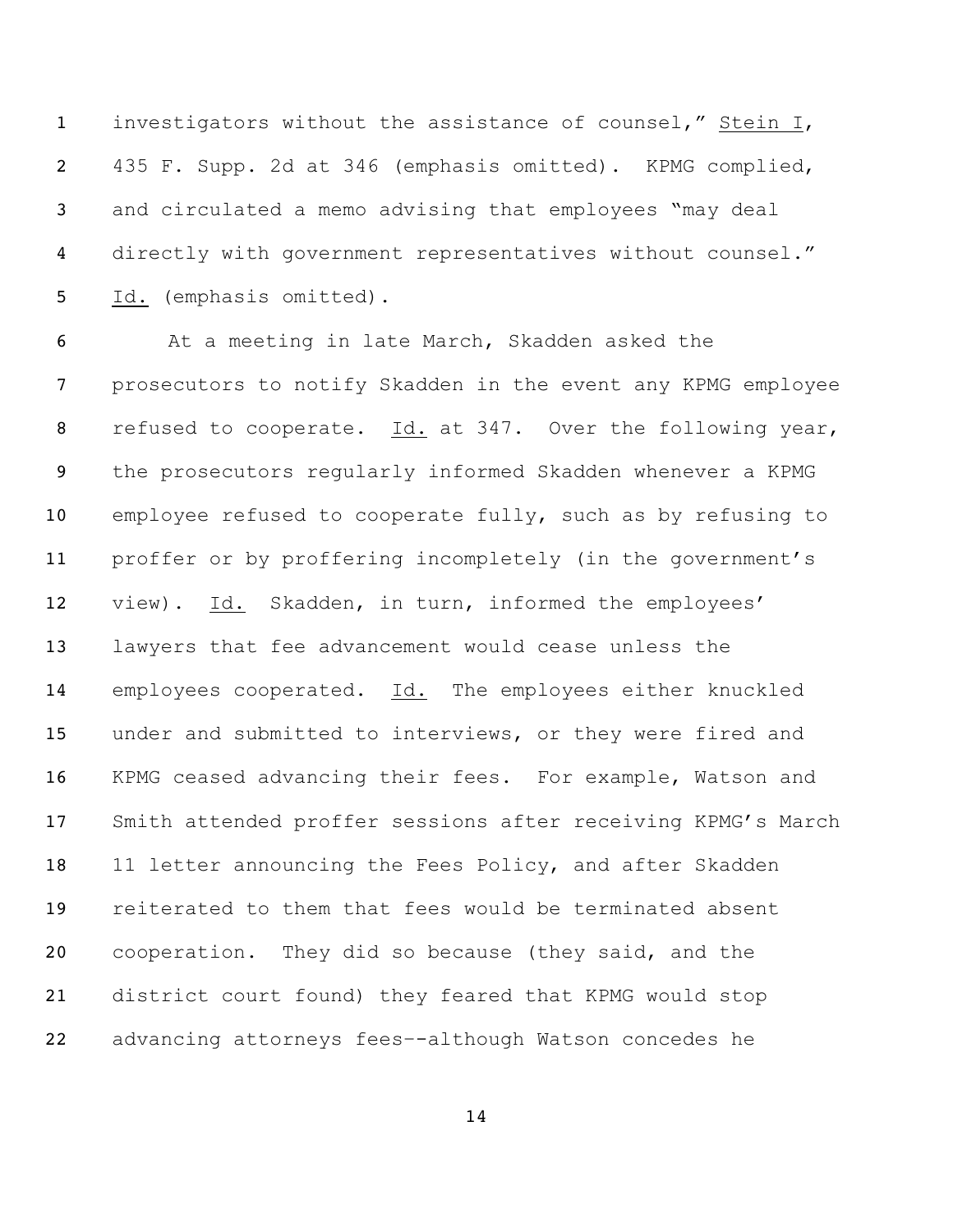1 attended a first session voluntarily.<sup>3</sup> See United States v. Stein, 440 F. Supp. 2d 315, 330-33 (S.D.N.Y. 2006) ("Stein II"). As Bennett later assured AUSA Weddle: "Whenever your 4 Office has notified us that individuals have not . . . cooperat[ed], KPMG has promptly and without question encouraged them to cooperate and threatened to cease payment 7 of their attorney fees and . . . to take personnel action, including termination." Letter of Robert Bennett to United 9 States Attorney's Office, November 2, 2004; see, e.g., Stein II, 440 F. Supp. 2d at 323 (describing KPMG's termination of Defendant-Appellant Warley after she invoked her Fifth Amendment privilege against self-incrimination).

## 13 **KPMG Avoids Indictment**

14 In an early-March 2005 meeting, then-U.S. Attorney David Kelley told Skadden and top KPMG executives that a non-prosecution agreement was unlikely and that he had reservations about KPMG's level of cooperation: "I've seen a lot better from big companies." Bennett reminded Kelley

 $3$ As discussed above, in a decision that is the subject of the summary order filed today, the district court held that Defendants-Appellees Smith and Watson's proffer statements were obtained in violation of their Fifth Amendment privilege against self-incrimination and that their statements would be suppressed. Id. at 337-38.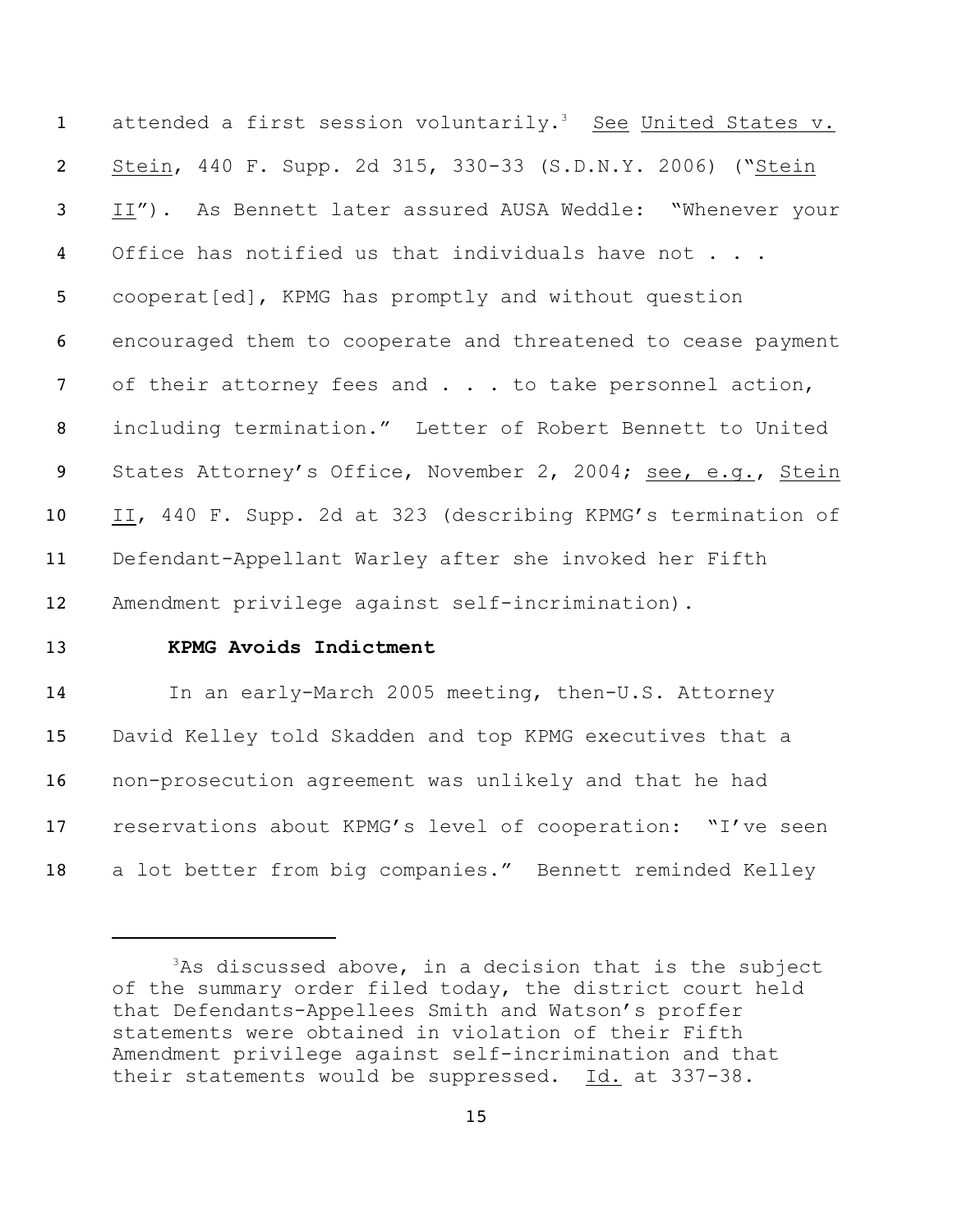how KPMG had capped and conditioned its advancement of legal fees. Kelley remained unconvinced.

 KPMG moved up the Justice Department's chain of command. At a June 13, 2005 meeting with U.S. Deputy Attorney General James Comey, Bennett stressed KPMG's pressure on employees to cooperate by conditioning legal 7 fees on cooperation; it was, he said, "precedent[]setting." Stein I, 435 F. Supp. 2d at 349 (internal quotation marks omitted). KPMG's entreaties were ultimately successful: on August 29, 2005, the firm entered into a deferred prosecution agreement (the "DPA") under which KPMG admitted extensive wrongdoing, paid a \$456 million fine, and committed itself to cooperation in any future government investigation or prosecution. Id. at 349-50.

## **Indictment of Individual Employees**

 On August 29, 2005–-the same day KPMG executed the DPA–-the government indicted six of the Defendants-Appellees (along with three other KPMG employees): Jeffrey Stein; Richard Smith; Jeffrey Eischeid; John Lanning, Vice Chairman of Tax Services; Philip Wiesner, a former tax partner; and Mark Watson, a tax partner. A superseding indictment filed on October 17, 2005 named ten additional employees,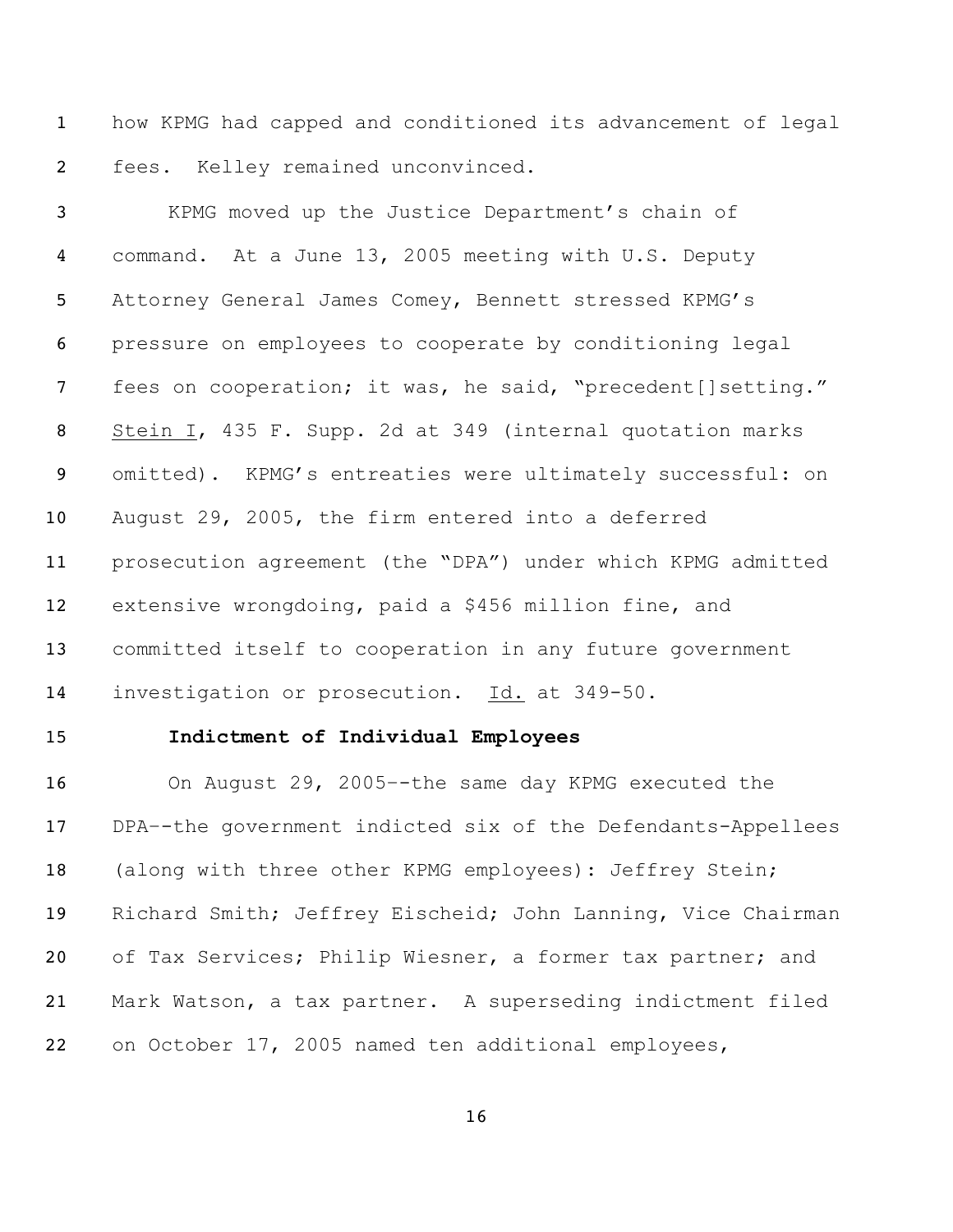including seven of the Defendants-Appellees: Larry DeLap, a former tax partner in charge of professional practice; Steven Gremminger, a former partner and associate general counsel; former tax partners Gregg Ritchie, Randy Bickham 5 and Carl Hasting; Carol G. Warley; and Richard Rosenthal, a former tax partner and Chief Financial Officer of KPMG. 4 Pursuant to the Fees Policy, KPMG promptly stopped advancing legal fees to the indicted employees who were still receiving them. Id. at 350. **Procedural History** On January 12, 2006, the thirteen defendants (among others) moved to dismiss the indictment based on the 13 government's interference with KPMG's advancement of fees.<sup>5</sup> In a submission to the district court, KPMG represented that the Thompson memorandum in conjunction with the 16 government's statements relating to payment of legal fees affected KPMG's determination(s) with respect to 18 the advancement of legal fees and other defense costs 19 to present or former partners and employees . . . . In

<sup>&</sup>lt;sup>4</sup>The superseding indictment filed on October 17, 2005 charged 19 defendants in 46 counts for conspiring to defraud the United States and the IRS, tax evasion and obstruction of the internal revenue laws (although not every individual was charged with every offense).

 ${}^{5}$ According to the district court, "[a]ll defendants previously employed by KPMG joined in the motion." Id. at 336 n.5.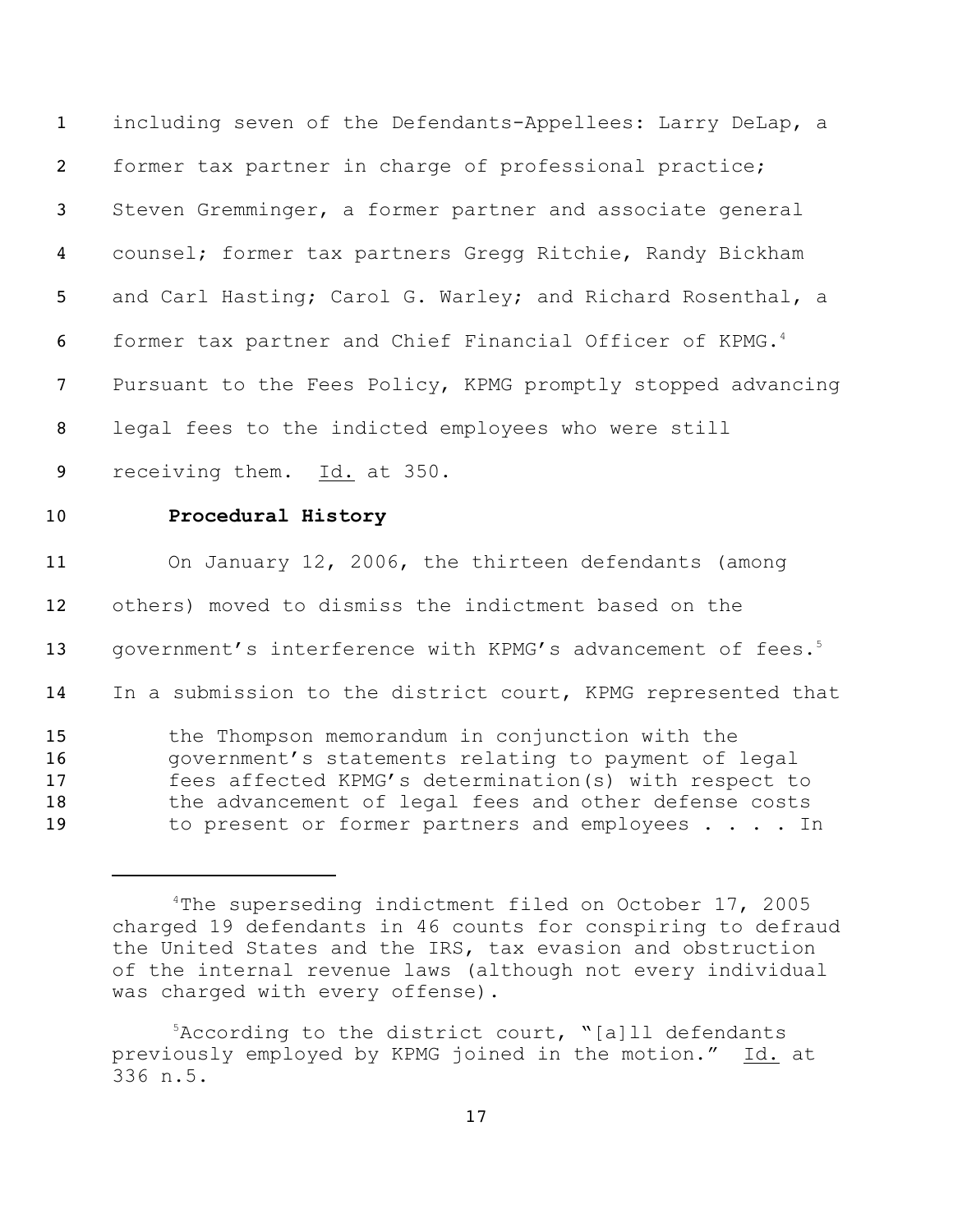fact, KPMG is prepared to state that the Thompson memorandum substantially influenced KPMG's decisions 3 with respect to legal fees . . . .

 Stein IV, 495 F. Supp. 2d at 405 (internal quotation marks 5 and emphasis omitted).

 At a hearing on March 30, 2006, Judge Kaplan asked the government whether it was "prepared at this point to commit that [it] has no objection whatsoever to KPMG exercising its free and independent business judgment as to whether to advance defense costs to these defendants and that if it were to elect to do so the government would not in any way consider that in determining whether it had complied with 13 the DPA?" The AUSA responded: "That's always been the case, 14 your Honor. That's fine. We have no objection to that .. 15 . . They can always exercise their business judgment. As 16 you described it, your Honor, that's always been the case. 17 It's the case today, your Honor."

 Judge Kaplan ordered discovery and held a three-day evidentiary hearing in May 2006 to ascertain whether the government had contributed to KPMG's adoption of the Fees 21 Policy. The court heard testimony from two prosecutors, one IRS agent, three Skadden attorneys, and one lawyer from KPMG's Office of General Counsel, among others. Numerous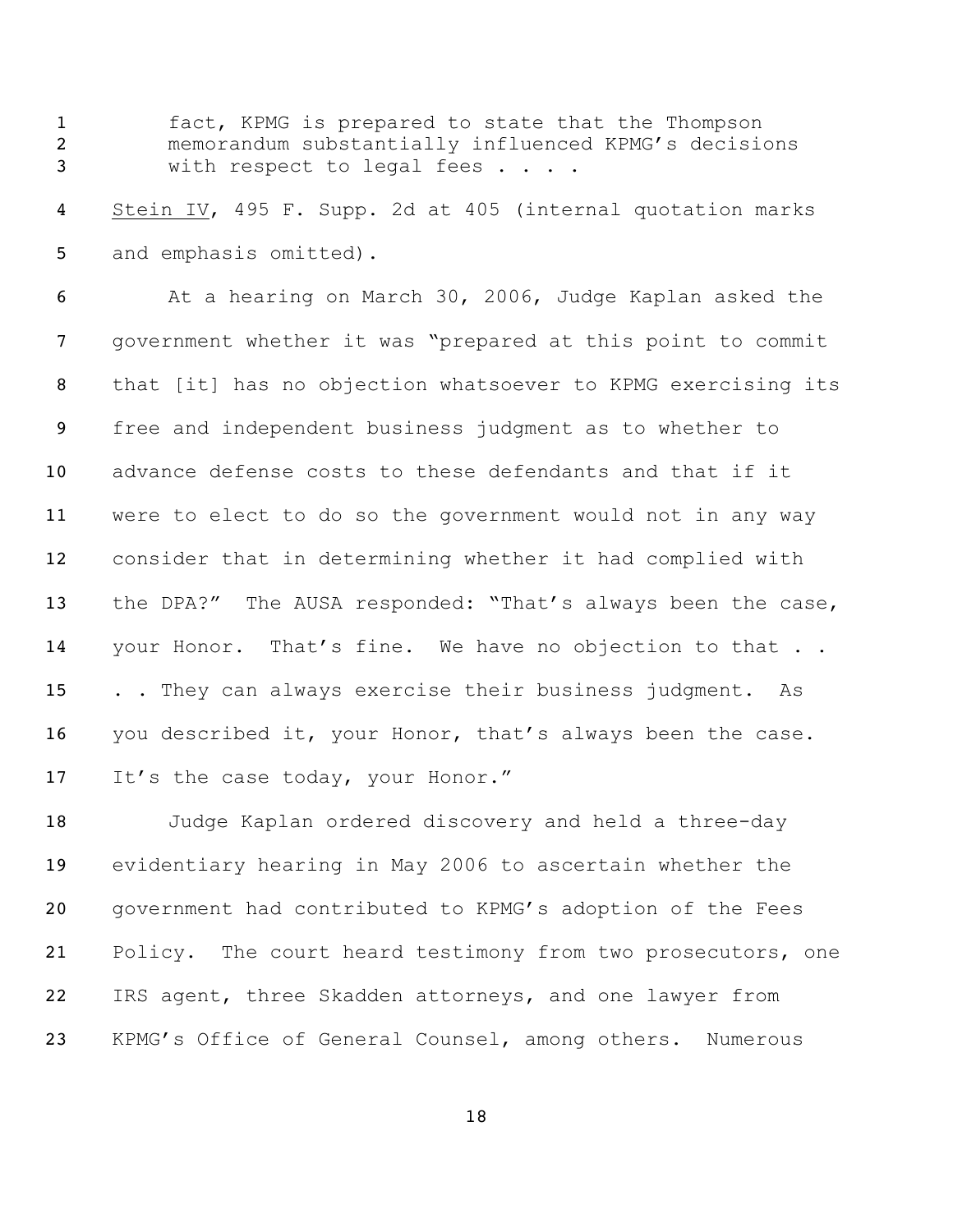documents produced in discovery by both sides were admitted into evidence.

**Stein I**

 Judge Kaplan's opinion and order of June 26, 2006 noted, as the parties had stipulated, that KPMG's past practice was to advance legal fees for employees facing regulatory, civil and criminal investigations without condition or cap. See Stein I, 435 F. Supp. 2d at 340. Starting from that baseline, Judge Kaplan made the following findings of fact. At the February 25, 2004 meeting, Bennett began by "test[ing] the waters to see whether KPMG could 12 adhere to its practice of paying its employees' legal expenses when litigation loomed [by asking] for [the] government's view on the subject." Id. at 341 (footnote omitted). It is not clear what AUSA Neiman intended to convey when she said that "misconduct" should not or cannot "be rewarded" under "federal guidelines"; but her statement 18 "was understood by both KPMG and government representatives 19 as a reminder that payment of legal fees by KPMG, beyond any that it might legally be obligated to pay, could well count against KPMG in the government's decision whether to indict the firm." Id. at 344 (internal quotation marks omitted).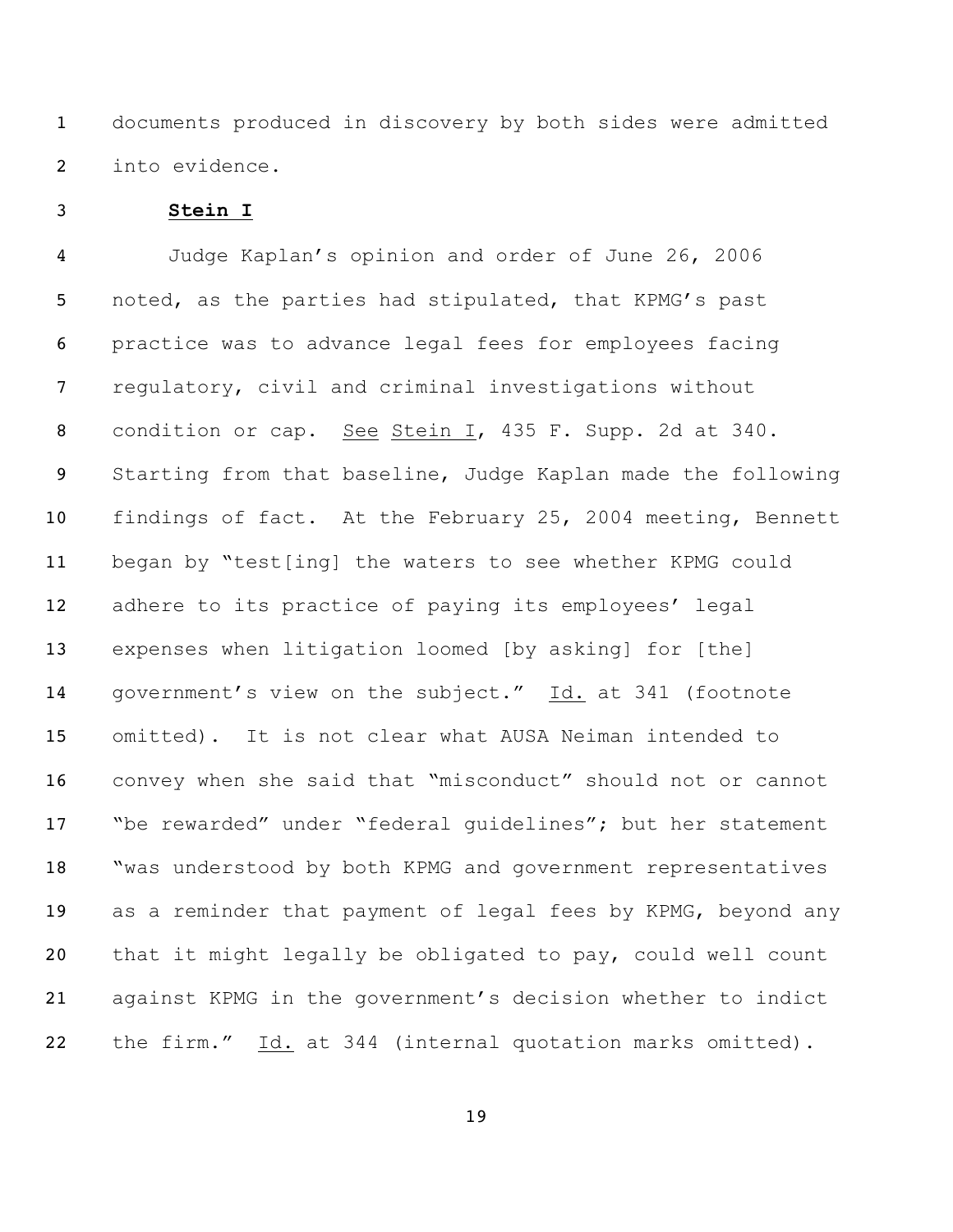"[W]hile the USAO did not say in so many words that it did not want KPMG to pay legal fees, no one at the meeting could have failed to draw that conclusion." Id. Based on those findings, Judge Kaplan arrived at the following ultimate findings of fact, all of which the government contests on appeal: [1] "the Thompson Memorandum caused KPMG to consider departing from its long-standing policy of paying legal fees and expenses of its personnel in all cases and investigations even before it first met with the USAO" and induced KPMG to seek "an indication from the USAO 12 that payment of fees in accordance with its settled **practice would not be held against it";**  [2] the government made repeated references to the Thompson Memo in an effort to "reinforce[] the threat **inherent in the Thompson Memorandum"**; 19 [3] "the government conducted itself in a manner that evidenced a desire to minimize the involvement of defense attorneys"; and [4] but for the Thompson Memorandum and the prosecutors' conduct, KPMG would have paid defendants' legal fees and expenses without consideration of cost. Id. at 352-53. Against that background, Judge Kaplan ruled that a defendant has a fundamental right under the Fifth Amendment to fairness in the criminal process, including the ability to get and deploy in defense all "resources lawfully available to him or her, free of knowing or reckless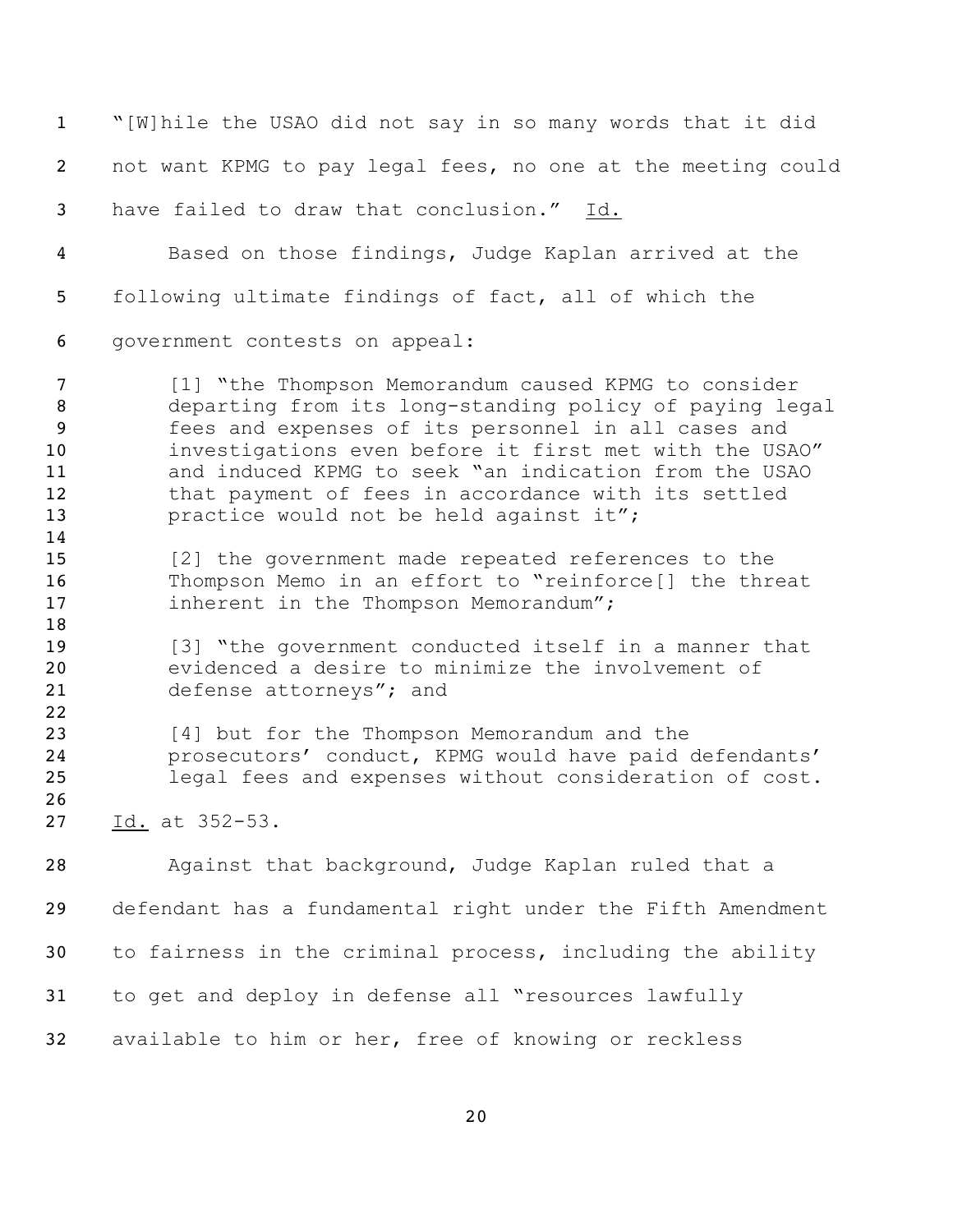government interference," id. at 361, and that the government's reasons for infringing that right in this case could not withstand strict scrutiny, id. at 362-65. Judge Kaplan also ruled that the same conduct deprived each defendant of the Sixth Amendment right "to choose the lawyer or lawyers he or she desires and to use one's own funds to mount the defense that one wishes to present." Id. at 366 (footnote omitted). He reasoned that "the government's law enforcement interests in taking the specific actions in question [do not] sufficiently outweigh the interests of the KPMG Defendants in having the resources needed to defend as 12 they think proper against these charges." Id. at 368. "[T]he fact that advancement of legal fees occasionally might be part of an obstruction scheme or indicate a lack of full cooperation by a prospective defendant is insufficient to justify the government's interference with the right of individual criminal defendants to obtain resources lawfully 18 available to them in order to defend themselves . . . . " Id. at 369.

 Judge Kaplan rejected the government's position that defendants have no right to spend "other people's money" on high-priced defense counsel: "[T]he KPMG Defendants had at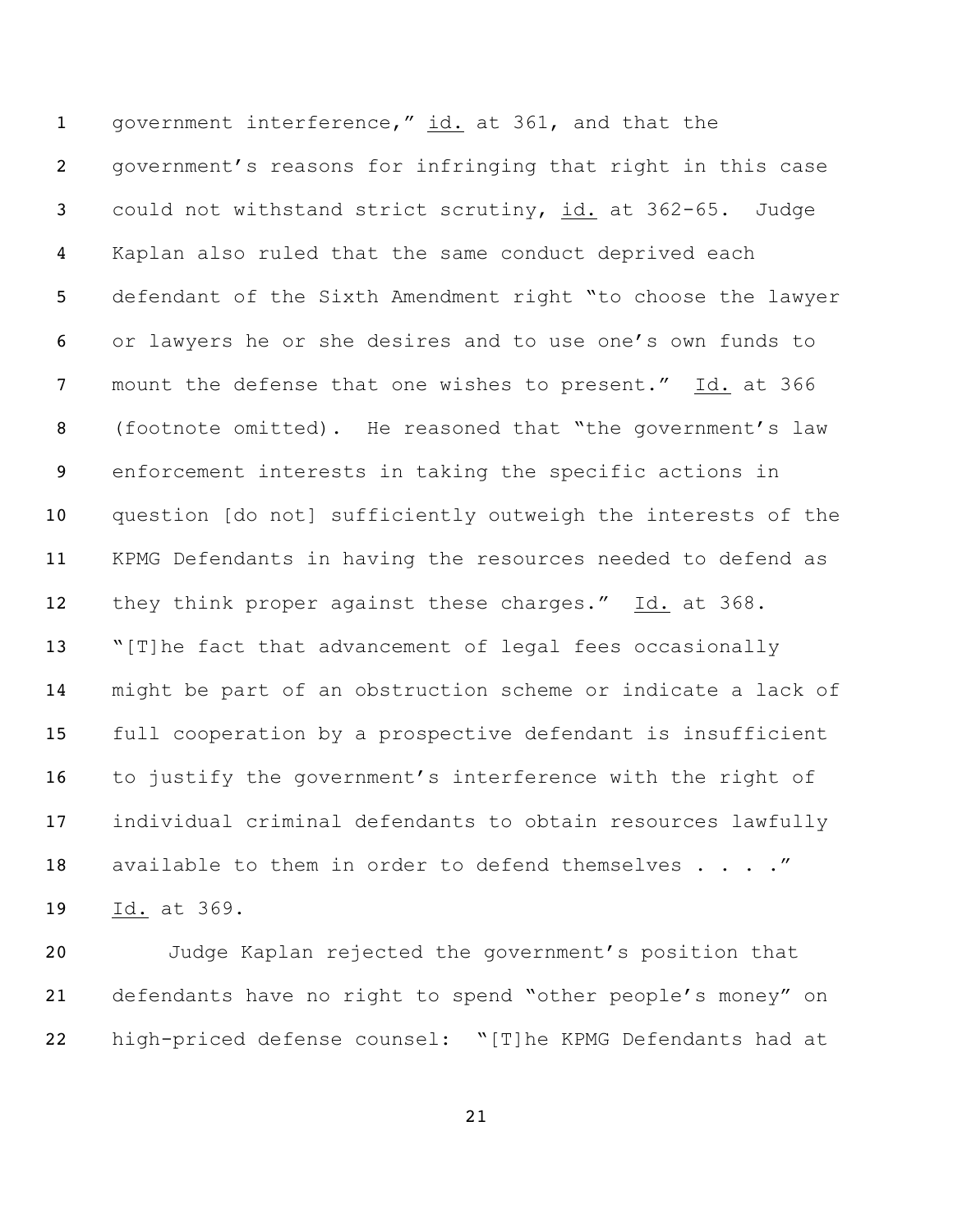least an expectation that their expenses in defending any claims or charges brought against them by reason of their employment by KPMG would be paid by the firm," and "any benefits that would have flowed from that expectation--the legal fees at issue now--were, in every material sense, their property, not that of a third party." Id. at 367. He further determined that defendants need not show how their defense was impaired: the government's interference with their Sixth Amendment "right to be represented as they choose," "like a deprivation of the right to counsel of their choice, is complete irrespective of the quality of the 12 representation they receive." Id. at 369.

 As to remedy, Judge Kaplan conceded that dismissal of the indictment would be inappropriate unless other avenues for obtaining fees from KPMG were first exhausted. Id. at 373-80. To that end, Judge Kaplan invited defendants to file a civil suit against KPMG under the district court's ancillary jurisdiction. Id. at 377-80, 382. The suit was commenced, and Judge Kaplan denied KPMG's motion to dismiss. United States v. Stein, 452 F. Supp. 2d 230 (S.D.N.Y. 2006) ("Stein III"). However, this Court ruled that the district court lacked ancillary jurisdiction over the action. Stein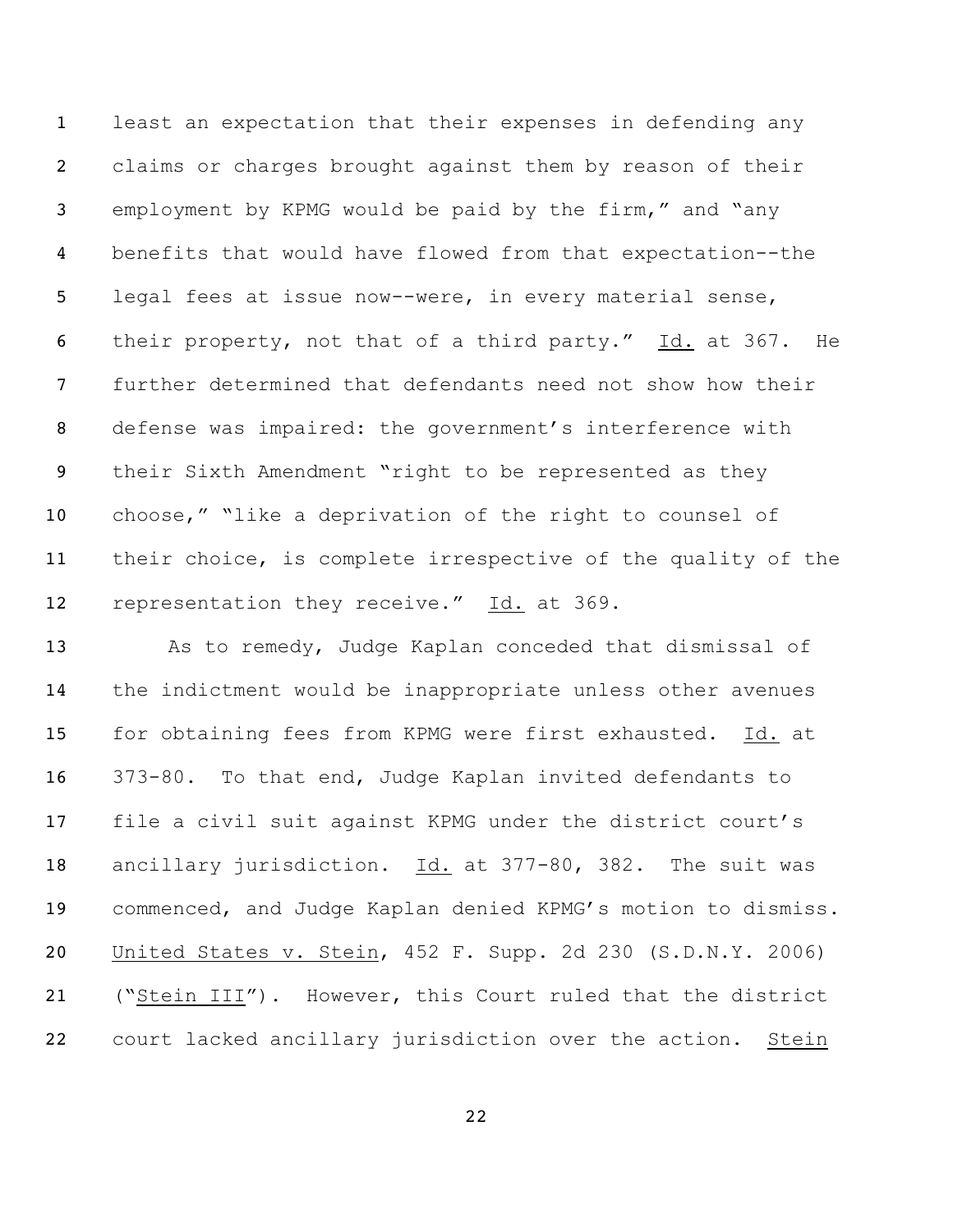v. KPMG, LLP, 486 F.3d 753 (2d Cir. 2007).

## **Stein IV**

 Judge Kaplan dismissed the indictment against the 4 thirteen defendants on July 16, 2007. Stein IV, 495 F. Supp. 2d at 427. He reinforced the ruling in Stein I that the government violated defendants' right to substantive due process by holding that the prosecutors' conduct also 8 "independently shock[s] the conscience." Id. at 412-15. Judge Kaplan concluded that no remedy other than dismissal of the indictment would put defendants in the position they would have occupied absent the government's misconduct. Id. at 419-28.

13 The government appeals the dismissal of the indictment. 

## **DISCUSSION**

 We review first **[I]** the government's challenges to the district court's factual findings, including its finding 18 that but for the Thompson Memorandum and the prosecutors' conduct KPMG would have paid employees' legal fees–-pre- indictment and post-indictment–-without regard to cost. Next, because we are hesitant to resolve constitutional questions unnecessarily, **[II]** we inquire whether the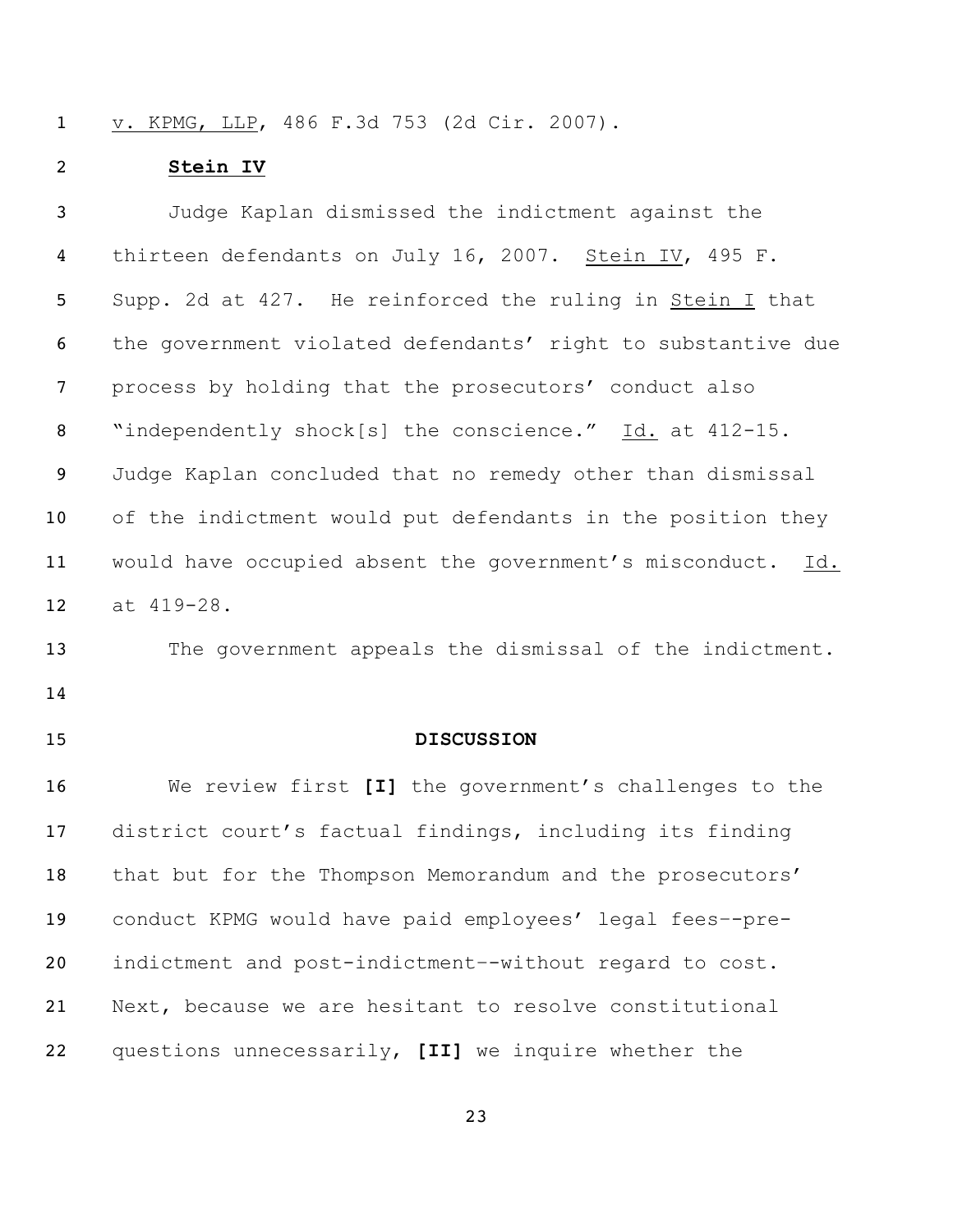government cured the purported Sixth Amendment violation by the AUSA's in-court statement on March 30, 2006 that KPMG was free to decide whether to advance fees. Since we conclude that this statement did not return defendants to the status quo ante, **[III]** we decide whether the promulgation and enforcement of KPMG's Fees Policy amounted to state action under the Constitution and **[IV]** whether the government deprived defendants of their Sixth Amendment right to counsel.

- 
- **I**

 The government challenges certain factual findings of the district court. We review those findings for clear error, viewing the evidence in the light most favorable to defendants and asking whether we are left "with the definite and firm conviction that a mistake has been committed." Anderson v. City of Bessemer City, 470 U.S. 564, 573 (1985) (internal quotation marks omitted).

 The government points out that the Thompson Memorandum lists "fees advancement" as just one of many considerations in a complex charging decision, and thus argues that Judge Kaplan overread the Thompson Memorandum as a threat that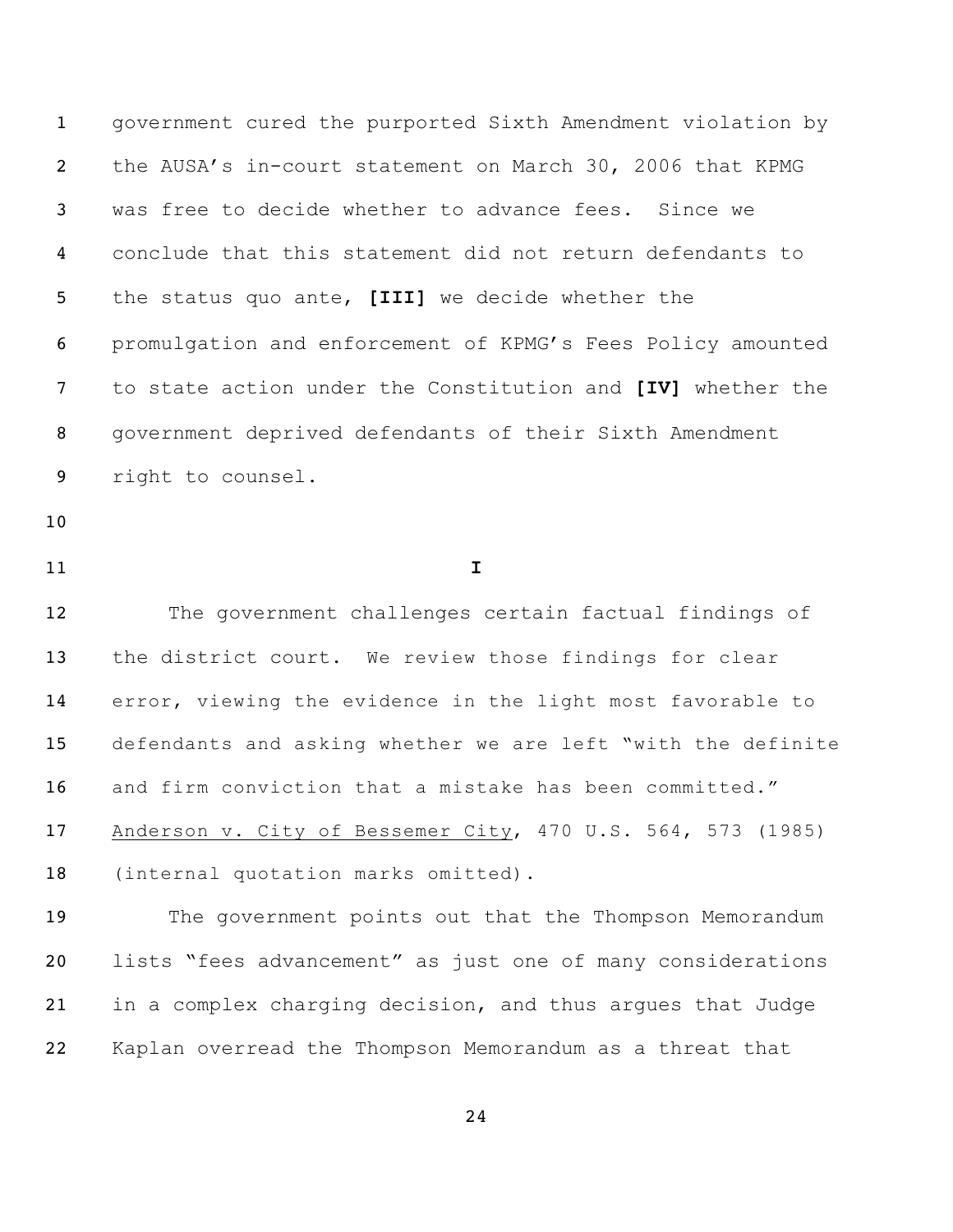KPMG would be indicted unless it ceased advancing legal fees to its employees.

 Judge Kaplan's finding withstands scrutiny. KPMG was faced with the fatal prospect of indictment; it could be expected to do all it could, assisted by sophisticated counsel, to placate and appease the government. As Judge Kaplan noted, KPMG's chief legal officer, Sven Erik Holmes, testified that he considered it crucial "to be able to say at the right time with the right audience, we're in full compliance with the Thompson Memorandum." Stein I, 435 F. Supp. 2d at 364 (emphasis added and internal quotation marks omitted). Moreover, KPMG's management and counsel had reason to consider the impact of the firm's indictment on the interests of the firm's partners, employees, clients, creditors and retirees.

16 The government reads the Thompson Memorandum to say that fees advancement is to be considered as a negative factor only when it is part of a campaign to "circle the wagons," i.e., to protect culpable employees and obstruct investigators. And it is true that the Thompson Memorandum instructs a prosecutor to ask "whether the corporation appears to be protecting its culpable employees and agents."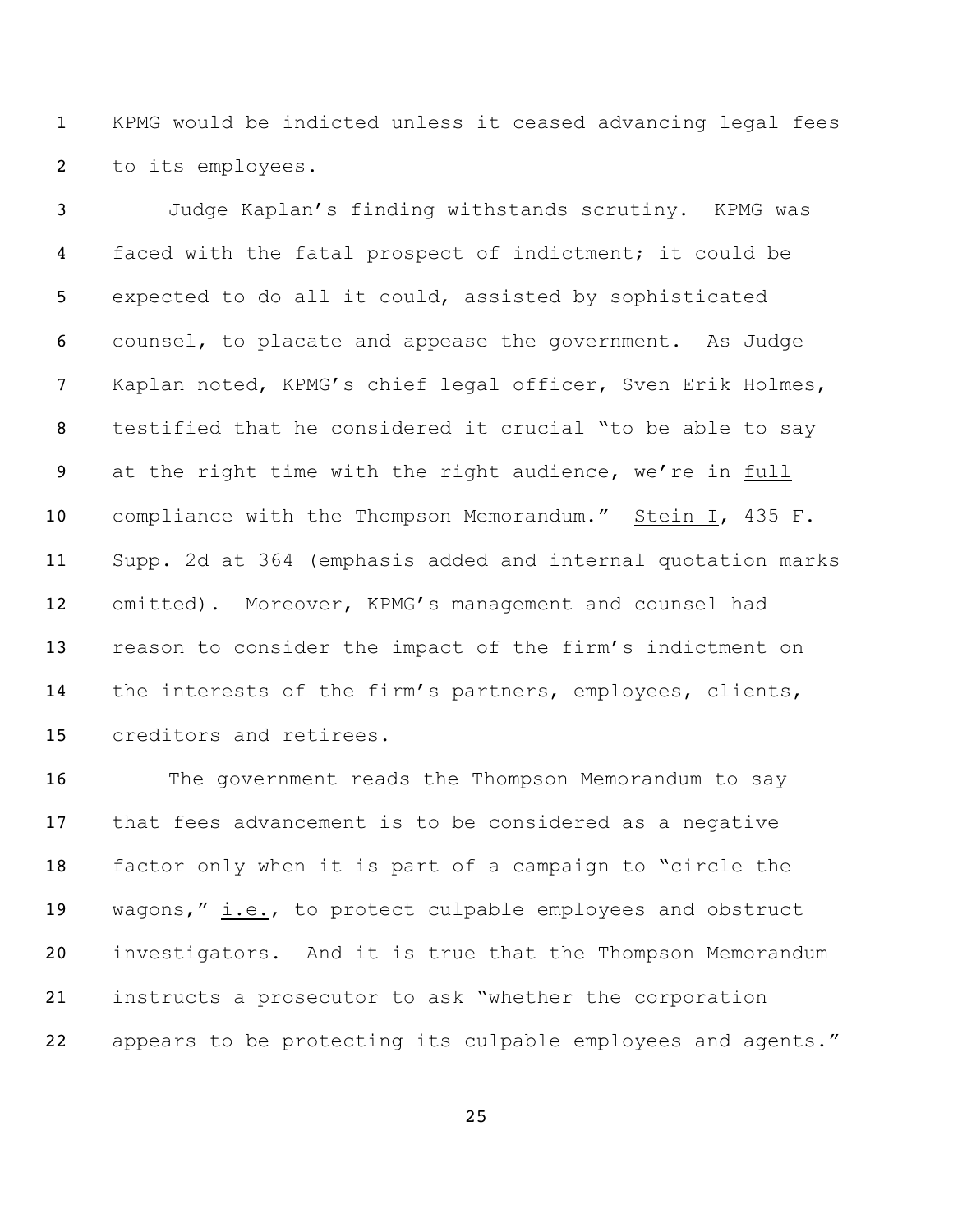But even if the government's reading is plausible, the wording nevertheless empowers prosecutors to determine which employees will be deprived of company-sponsored counsel: prosecutors may reasonably foresee that employees they identify as "culpable" will be cut off from fees.

 The government also takes issue with Judge Kaplan's finding that the prosecutors (acting under DOJ policy) deliberately reinforced the threat inherent in the Thompson Memorandum. Id. at 352-53. It protests that KPMG considered conditioning legal fees on cooperation even before the February 25, 2004 meeting and that KPMG adopted its Fees Policy free from government influence. However, Judge Kaplan's interpretation of the meeting is supported by the following record evidence. Because withholding of fees would be problematic for a partnership like KPMG, Bennett began by attempting to "sound out" the government's position on the issue. Stein IV, 495 F. Supp. 2d at 402. The prosecutors declined to sign off on KPMG's prior arrangement. Instead they asked KPMG to ascertain whether it had a legal obligation to advance fees. KPMG responded with its fallback position: conditioning fees on cooperation. Id. In Judge Kaplan's view, this was not an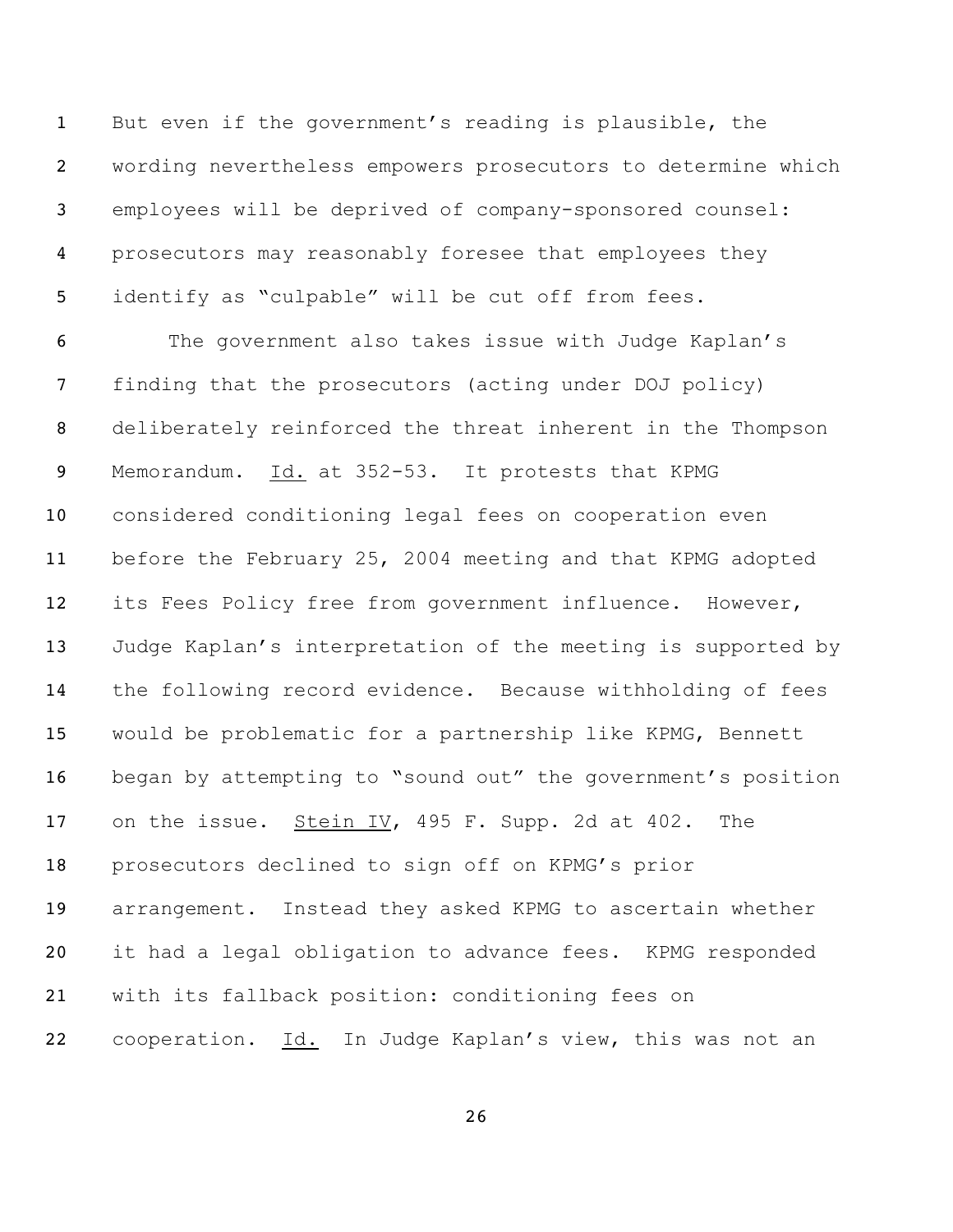official policy announcement, but rather a proposal: Skadden lawyers repeatedly emphasized to the prosecutors that no final decision had been made. One available inference from all this is that the prosecutors' inquiry about KPMG's legal 5 obligations was a routine check for conflicts of interest; but on this record, Judge Kaplan was entitled to see things 7 differently.<sup>6</sup>

 Nor can we disturb Judge Kaplan's finding that "the government conducted itself in a manner that evidenced a desire to minimize the involvement of defense attorneys." Stein I, 435 F. Supp. 2d at 353. During the March 11 phone call between the prosecutors and Skadden, AUSA Weddle demanded that KPMG tell its employees to be "totally open" with the USAO, "even if that [meant admitting] criminal wrongdoing," so that he could gather material for cross-examination. Id. at 345 (alterations in original and internal quotation marks omitted). On March 12, the prosecutors prevailed upon KPMG to supplement its

 ${}^{6}$ It is unnecessary for us to determine the import of AUSA Neiman's statement that misconduct should not or cannot be rewarded or to decide whether AUSA Weddle actually said that the government would look at discretionary fee advancement "under a microscope." Stein I, 435 F. Supp. 2d at 344.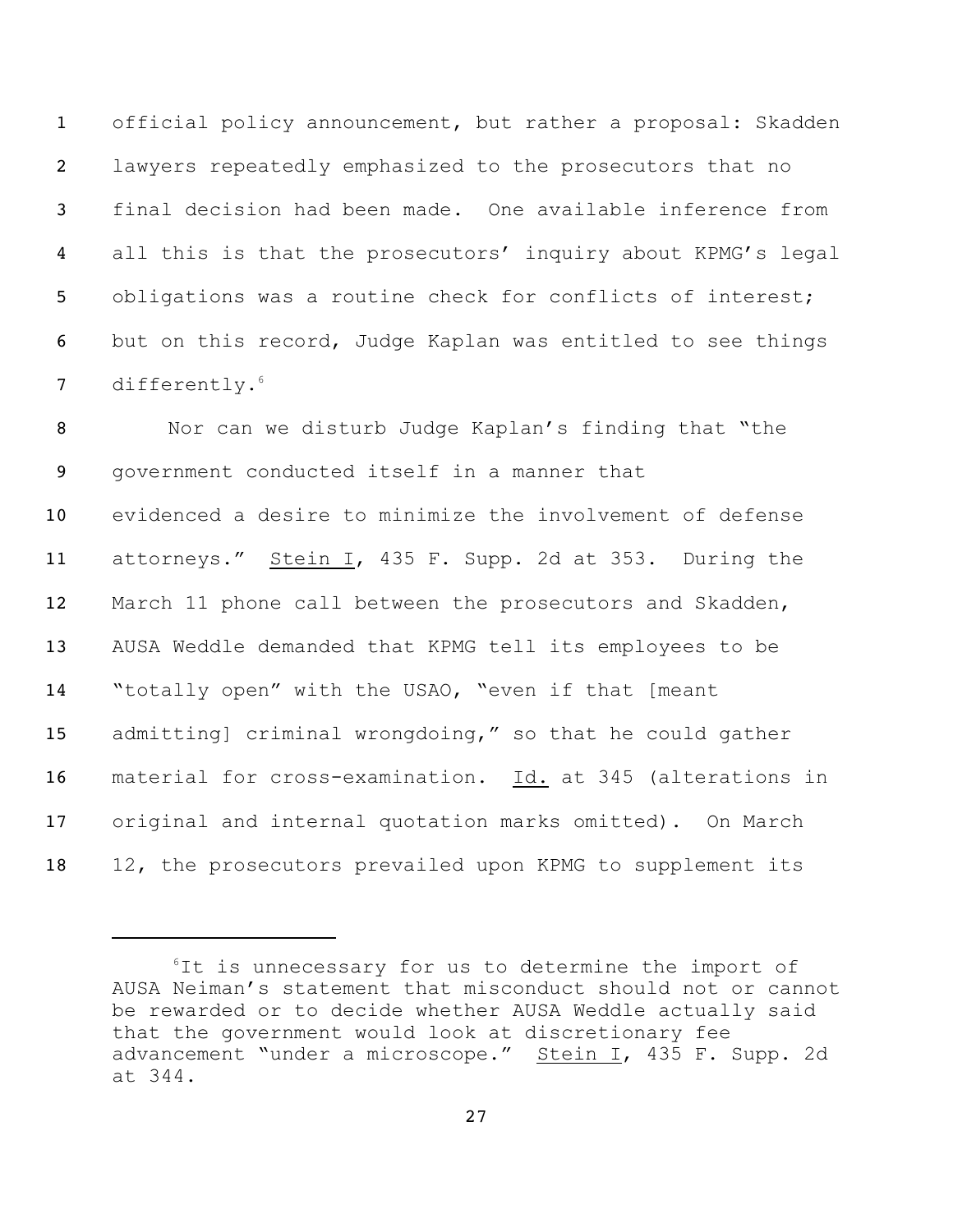first advisory letter with another, which clarified that employees could meet with the government without counsel. In addition, prosecutors repeatedly used Skadden to threaten to withhold legal fees from employees who refused to proffer–-even if defense counsel had recommended that an employee invoke the Fifth Amendment privilege. Judge Kaplan could reasonably reject the government's version of these events.

 Finally, we cannot say that the district court's ultimate finding of fact–-that absent the Thompson Memorandum and the prosecutors' conduct KPMG would have advanced fees without condition or cap–-was clearly erroneous. The government itself stipulated in Stein I that KPMG had a "longstanding voluntary practice" of advancing and paying employees' legal fees "without regard to economic costs or considerations" and "without a preset cap or 17 condition of cooperation with the government . . . in any civil, criminal or regulatory proceeding" arising from activities within the scope of employment. Id. at 340 (internal quotation marks omitted). Although it "is far from certain" that KPMG is legally obligated to advance 22 defendants' legal fees, Stein v. KPMG, LLP, 486 F.3d 753,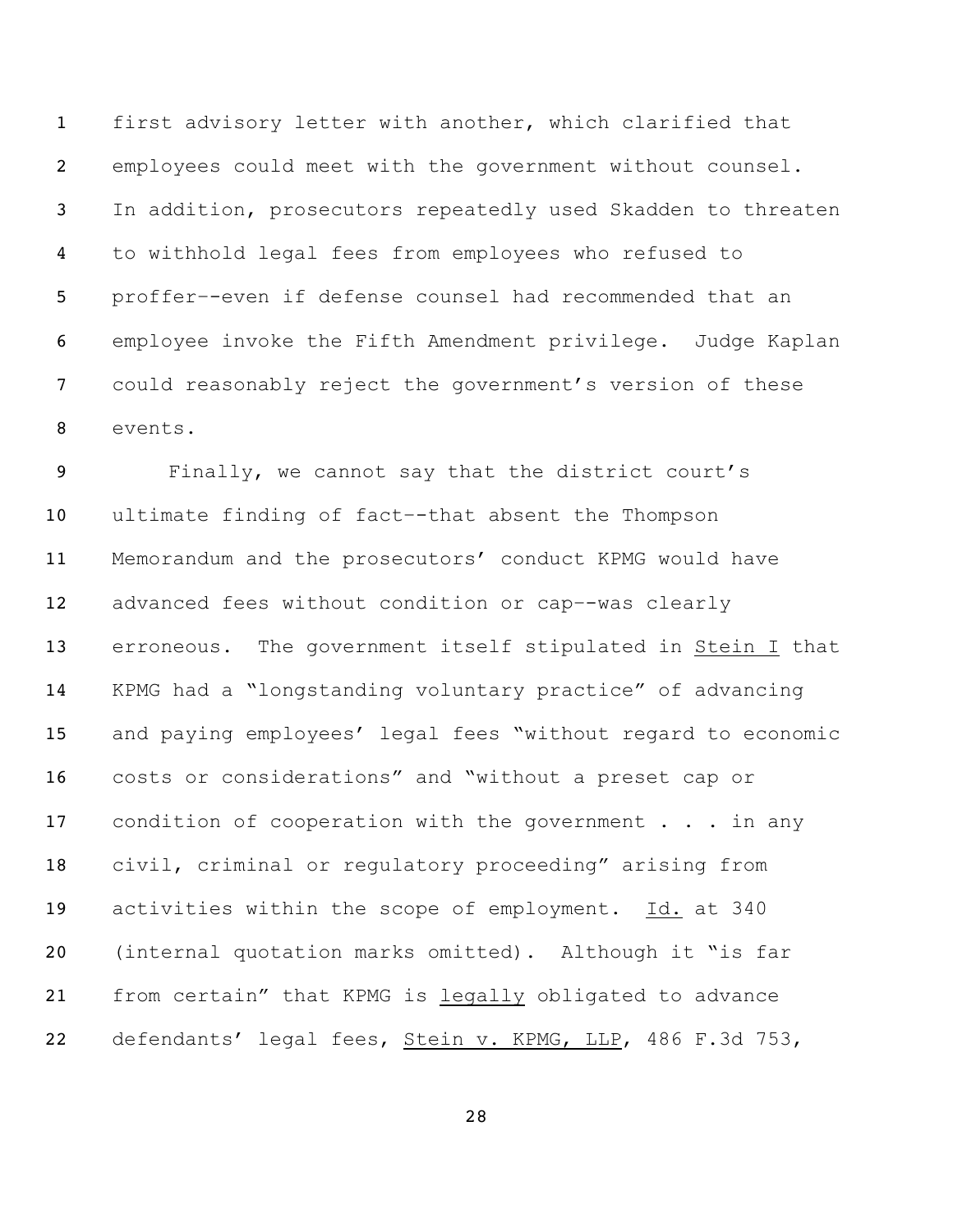762 n.3 (2d Cir. 2007), a firm may have potent incentives to 2 advance fees, such as the ability to recruit and retain skilled professionals in a profession fraught with legal 4 risk. Also, there is evidence that, before the prosecutors' intervention, KPMG executed an agreement under which it would advance Stein's legal fees without cap or condition (and negotiated toward an identical agreement with Smith). And while the government maintains that the civil, criminal and regulatory investigations confronting KPMG constituted an unprecedented state of affairs that might have caused KPMG to adopt new and different policies, Judge Kaplan was not required to agree. Indeed, KPMG itself represented to 13 the court that the Thompson Memorandum and the prosecutors' conduct "substantially influenced [its] determination(s) with respect to the advancement of legal fees."

16 For the foregoing reasons, we cannot disturb Judge Kaplan's factual findings, including his finding that, but 18 for the Thompson Memorandum and the prosecutors' conduct, KPMG would have advanced legal fees without condition or cap.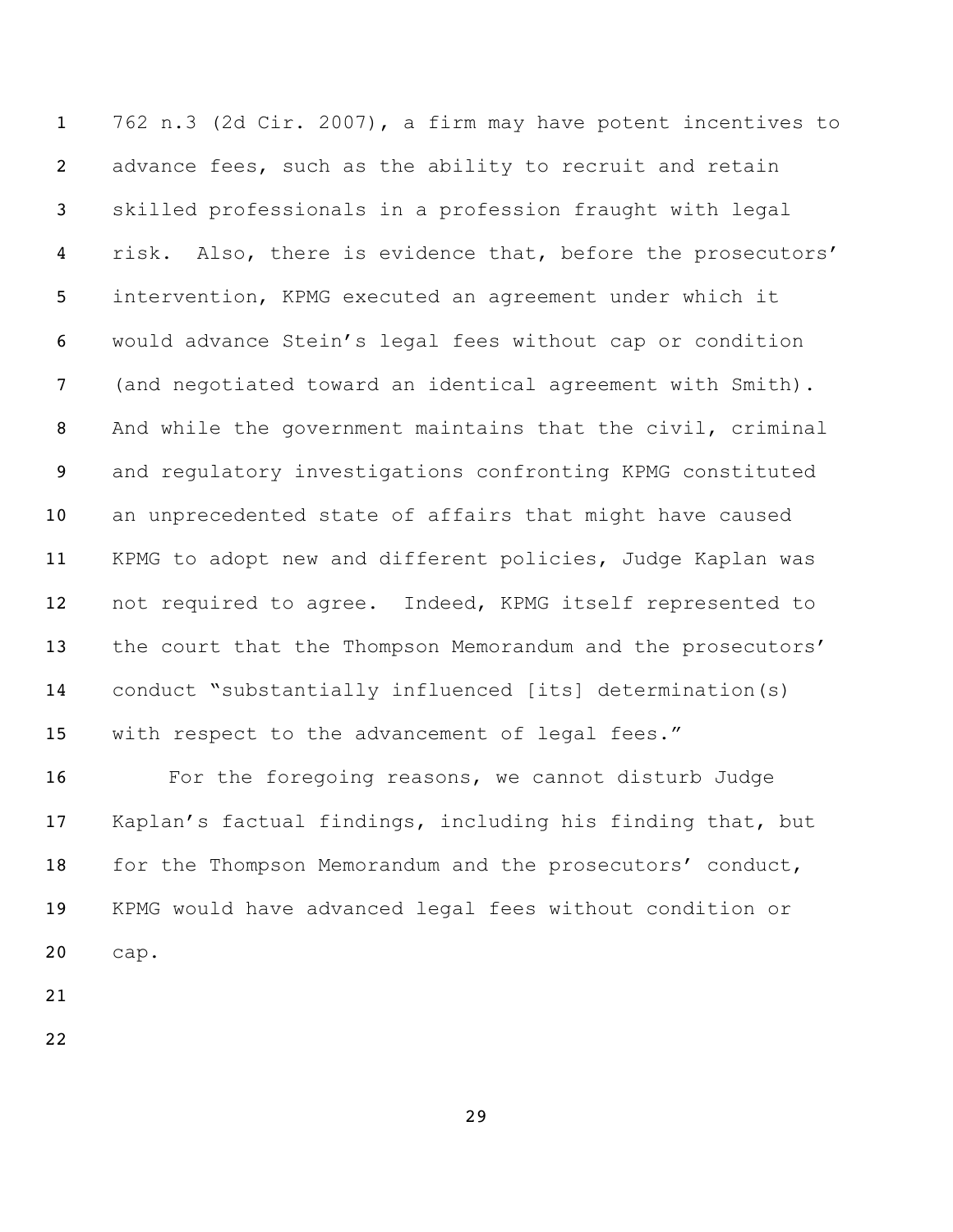**II** We now consider the government's claim of cure. If the government is correct, the "taint" of the purported Sixth Amendment violation would be "neutralize[d]," dismissal of 5 the indictment would be inappropriate, and we could avoid deciding the constitutional question. United States v. 7 Morrison, 449 U.S. 361, 365 (1981); see, e.g., id. at 366-67 (referring to "[t]he Sixth Amendment violation, if any" and concluding that "the violation, which we assume has occurred, has had no adverse impact upon the criminal proceedings" (emphases added)). "Cases involving Sixth Amendment deprivations are subject to the general rule that remedies should be tailored to the injury suffered from the constitutional violation and should not unnecessarily infringe on competing interests." 16 Id. at 364. Therefore, we must "identify and then neutralize the taint by tailoring relief appropriate in the circumstances to assure the defendant the effective assistance of counsel and a fair trial." Id. at 365. Dismissal of an indictment is a remedy of last resort, id., and is appropriate only where necessary to "restore[] the defendant to the circumstances that would have existed had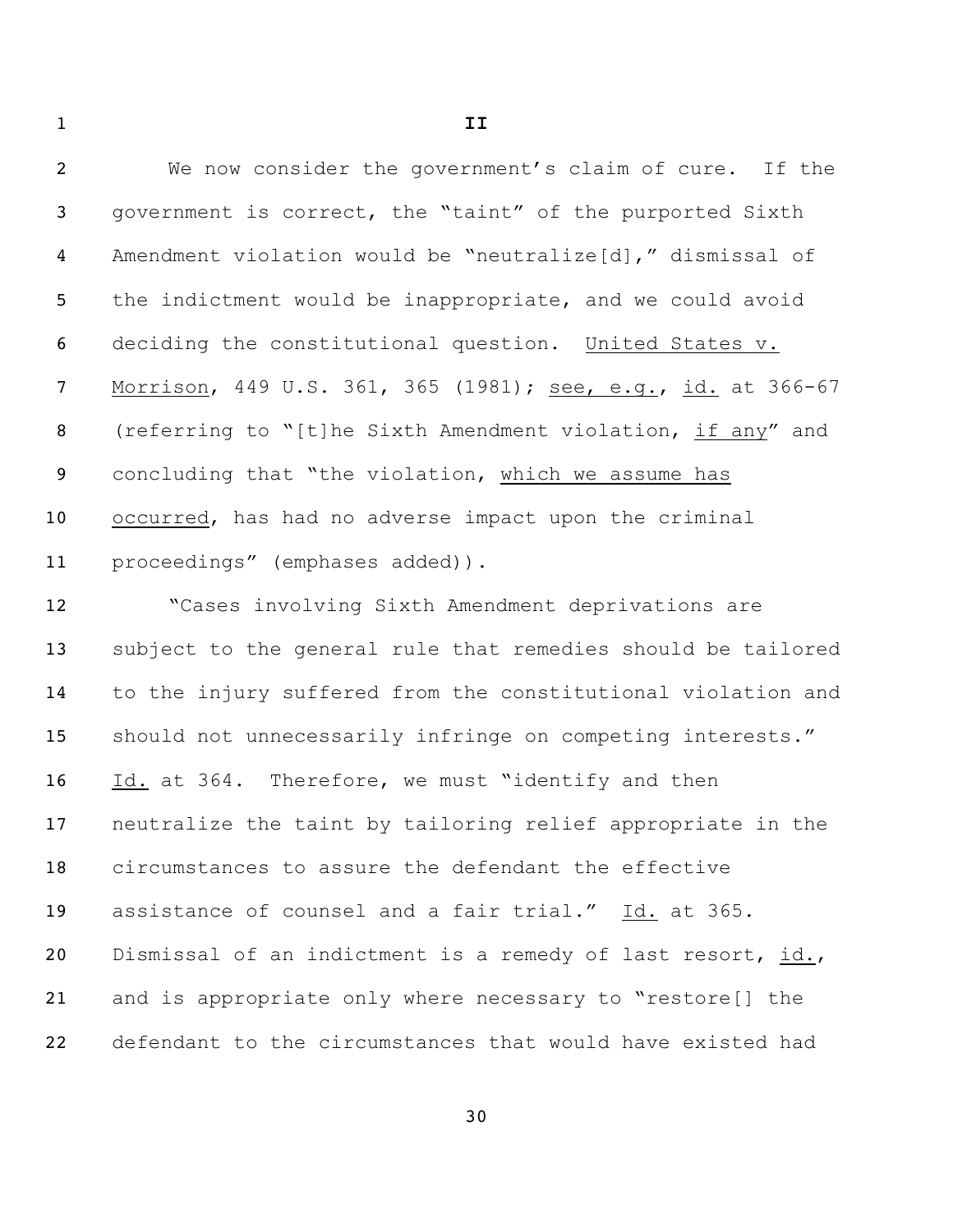1 there been no constitutional error," United States v. Carmichael, 216 F.3d 224, 227 (2d Cir. 2000). In Stein IV, Judge Kaplan concluded that dismissal of the indictment as to the thirteen defendants was warranted because no other remedy would restore them to the position they would have enjoyed but for the government's unconstitutional conduct. Stein IV, 495 F. Supp. 2d at 419- 28. Specifically, Judge Kaplan found that the government deprived four defendants–-Gremminger, Hasting, Ritchie and Watson–-of counsel of their choice. Id. at 421 ("[T]hey simply lack the resources to engage the lawyers of their choice, lawyers who had represented them as long as KPMG was paying the bills." (footnote omitted)). Judge Kaplan also found that all thirteen defendants–-even those who were still represented by their counsel of choice–-were forced by KPMG's withholding of post-indictment legal fees "to limit 17 their defenses . . . for economic reasons and that they would not have been so constrained if KPMG paid their expenses." Id. at 419. After reviewing defendants' finances and determining the estimated cost of legal representation, Judge Kaplan concluded: "[N]one of the 22 thirteen KPMG Defendants . . . has the resources to defend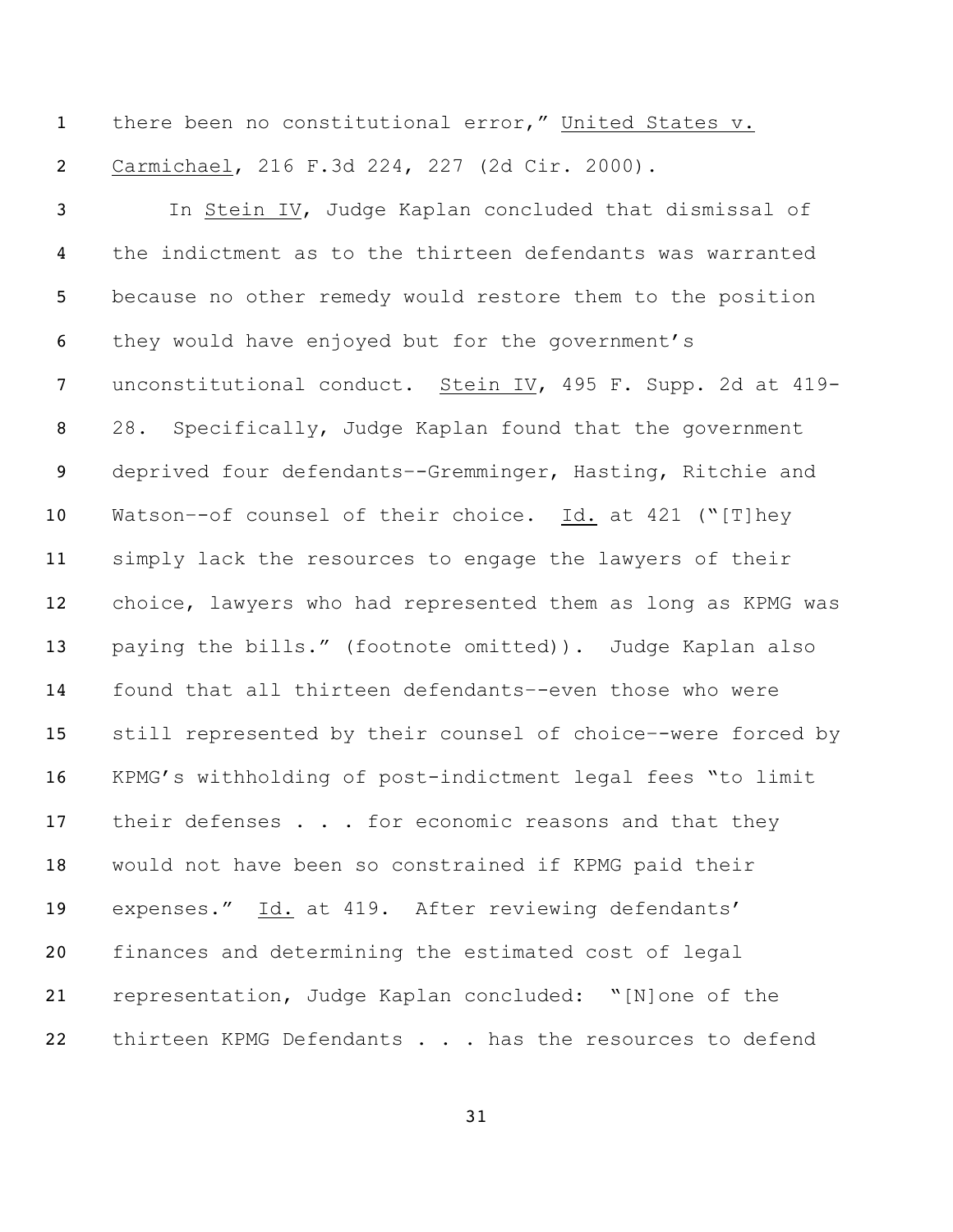this case as he or she would have defended it had KPMG been paying the cost, even if he or she liquidated all property owned by the defendant." Id. at 425.

 The government argues that it cured any Sixth Amendment violation on March 30, 2006, when it told the district court that KPMG was free to "exercise [its] business judgment." 7 Therefore, the government contends, the appropriate remedy for any constitutional violation would be to allow defendants to retain their counsel of choice using whatever funds KPMG is willing to provide now. At most, the government claims, all that would be warranted is an adjournment of trial to afford defendants additional time to review documents and consult with counsel and expert witnesses; and since 16 months passed between the government's March 30, 2006 in-court statement and the July 16, 2007 dismissal of the indictment, defendants have already enjoyed this remedy.

 Judge Kaplan was unpersuaded. In his view, KPMG is unlikely to pay defendants' legal fees as if the government had never exerted any pressure: KPMG might prefer not to be seen as reversing course and implicitly "admitting that it 22 caved in to government pressure"; the defendants have been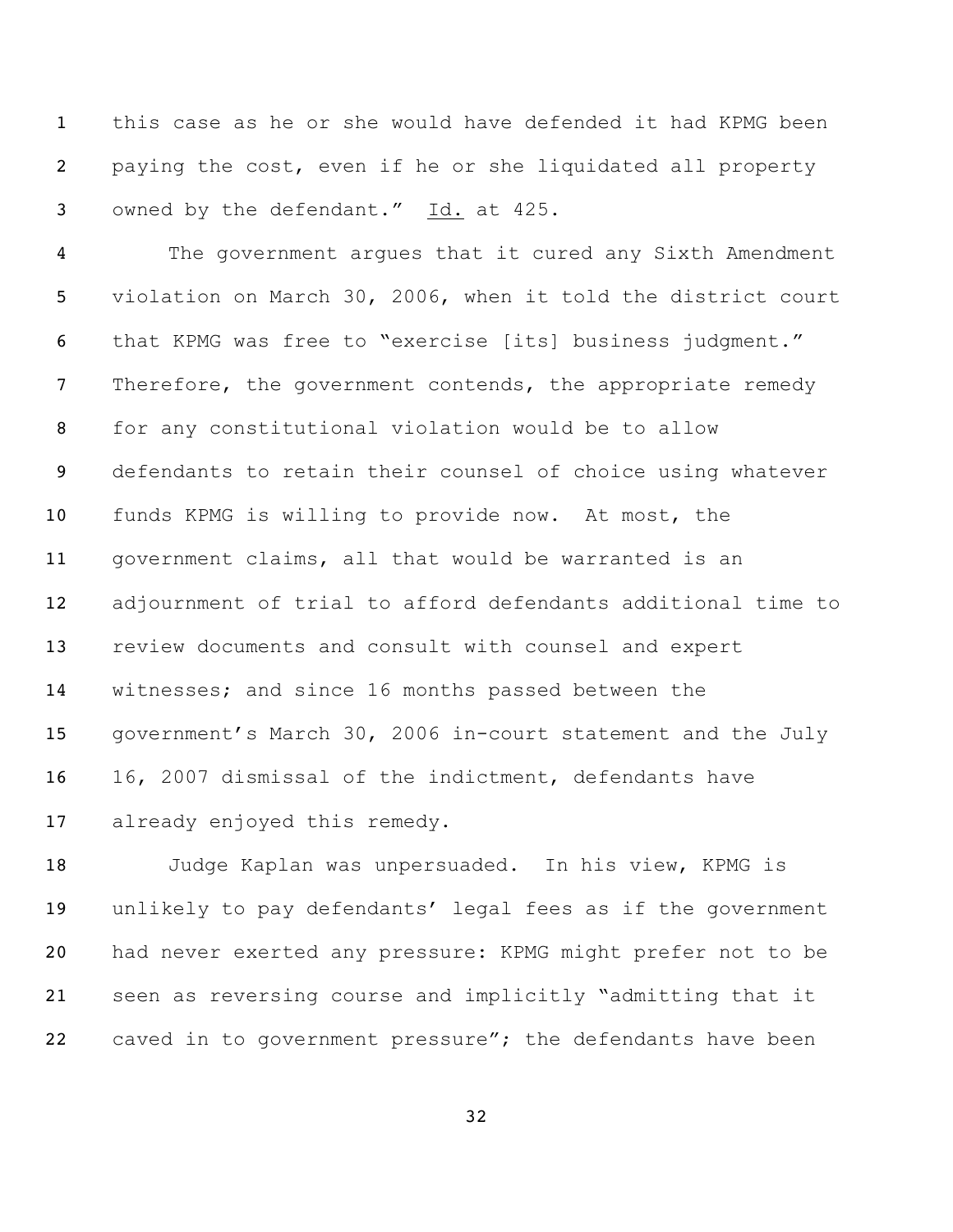"indicted on charges the full scope of which may not previously have been foreseeable to KPMG"–-so that defense costs may be larger than expected; and KPMG has since paid a \$456 million fine under the DPA, reducing the firm's available resources. Stein I, 435 F. Supp. 2d at 374.

 We agree with the district court. The prosecutor's isolated and ambiguous statement in a proceeding to which KPMG was not a party (and the nearly 16-month period of legal limbo that ensued) did not restore defendants to the status quo ante.

 Judge Kaplan asked whether the government would represent that [i] it has no objection to "KPMG exercising its free and independent business judgment as to whether to advance defense costs" and [ii] "if it were to elect to do so the government would not in any way consider that in determining whether it had complied with the DPA." The AUSA affirmed only the first proposition. See supra p. **[18]**. And as to that, the AUSA stated that the government's position had not changed: so the import of that statement depends on what position one thinks the government had previously adopted.

Furthermore, it was unrealistic to expect KPMG to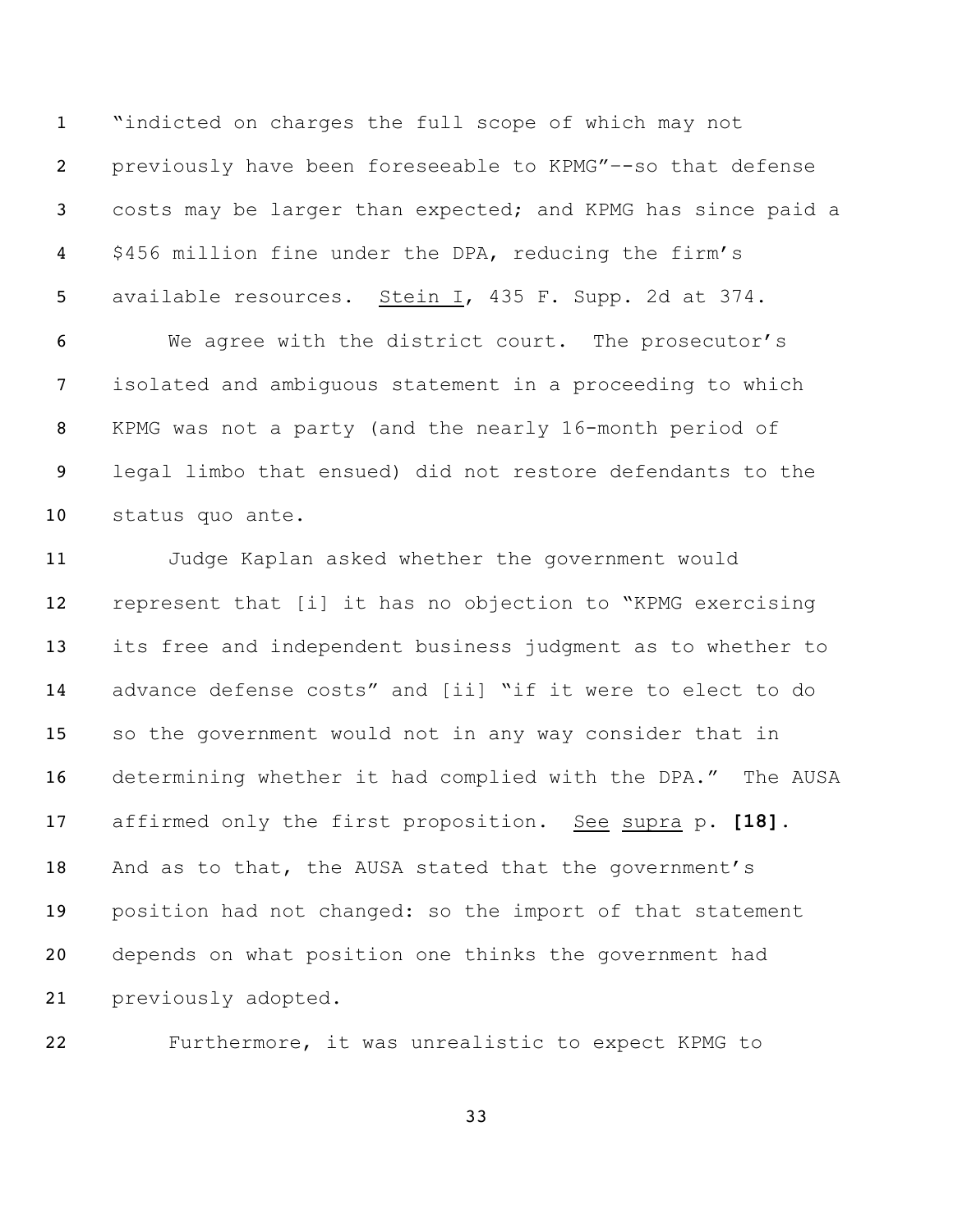| $\mathbf{1}$    | exercise uncoerced judgment in March 2006 as if it had never            |
|-----------------|-------------------------------------------------------------------------|
| $\overline{2}$  | experienced the government's pressure in the first place.               |
| $\mathbf{3}$    | The government's intervention, coupled with the menace                  |
| $\overline{4}$  | inherent in the Thompson Memorandum, altered the decisional             |
| 5               | dynamic in a way that the district court could find                     |
| 6               | irreparable. Having assumed a supine position in the DPA--              |
| $7\phantom{.0}$ | under which KPMG must continue to cooperate fully with the              |
| 8               | government <sup>7--</sup> it is not all that likely that the firm would |
| 9               | feel free to reverse course.                                            |
| 10 <sub>1</sub> | True, even if KPMG had decided initially to advance                     |
| 11              | legal fees, it might always have changed course later: it is            |
| 12 <sup>2</sup> | undisputed that KPMG's longstanding fees policy was                     |
| 13              | voluntary and subject to revision. (In fact, in the civil               |
| 14              | suit KPMG represented that it would not have obligated                  |
| 15              | itself to pay millions of dollars in fees on behalf of an               |
| 16              | unknown number of employees without regard to the charges               |
|                 |                                                                         |

 even absent government pressure KPMG would not have advanced legal fees indefinitely and without condition.

17 ultimately lodged against them.) So, the government argues,

<sup>&</sup>lt;sup>7</sup>"The cooperation provisions of the DPA . . . require KPMG to comply with demands by the USAO . . . [or else face] the risk that the government will declare that KPMG breached the DPA and prosecute the criminal information to verdict." Stein I, F. Supp. 2d at 350.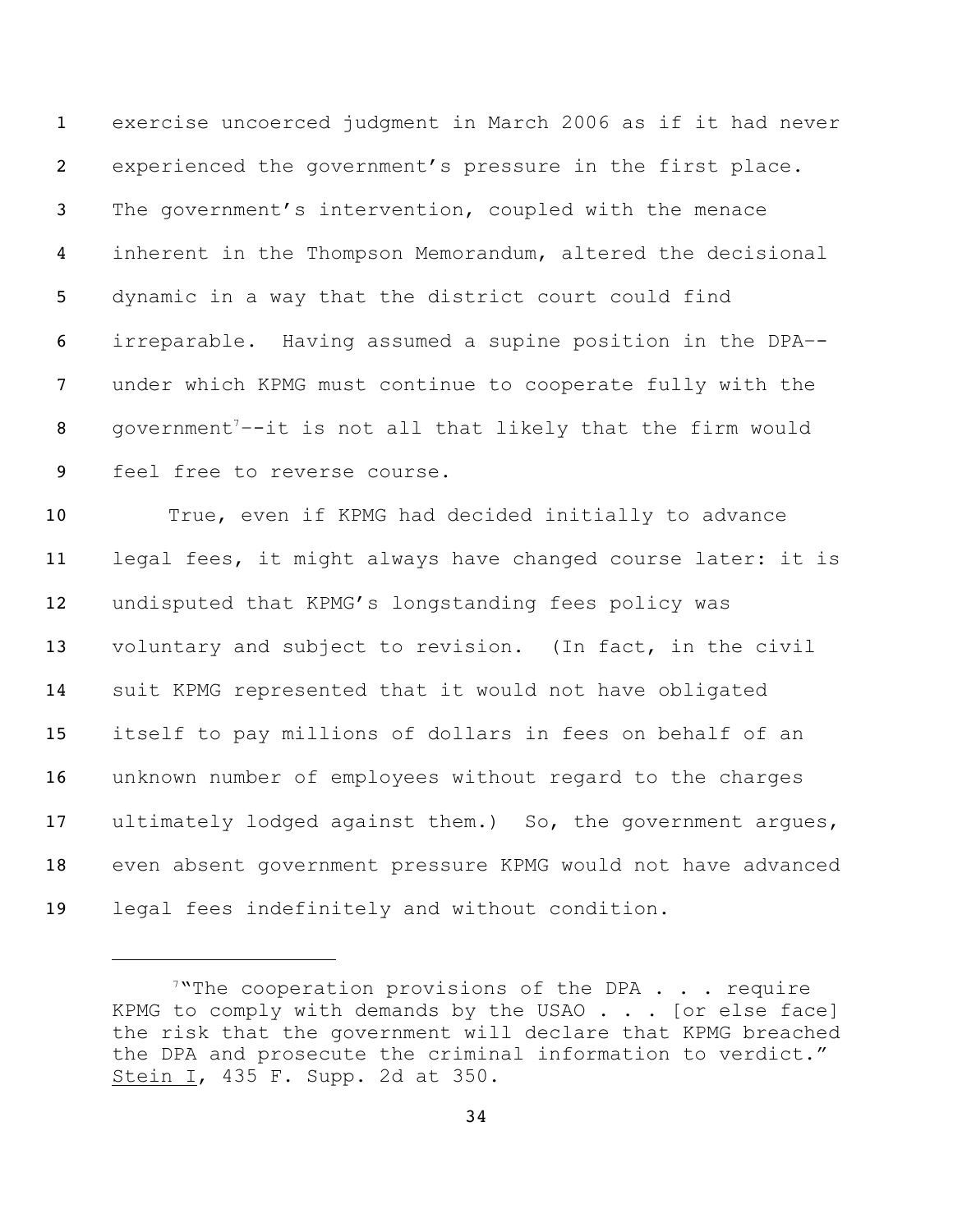This is certainly plausible; but it directly contradicts the district court's central finding–-which is not clearly erroneous–-that "[a]bsent the Thompson Memorandum and the actions of the USAO, KPMG would have paid the legal fees and expenses of all of its partners and employees both prior to and after indictment, without regard 7 to cost." Id. at 353. Because we cannot disturb this finding, we cannot accept the government's claim of cure on this score.  $\qquad \qquad \star \quad \star \quad \star$  The appropriate remedy for a constitutional violation is "one that as much as possible restores the defendant to the circumstances that would have existed had there been no constitutional error." Carmichael, 216 F.3d at 227. Since it has been found that, absent governmental interference, KPMG would have advanced unlimited legal fees unconditionally, only the unconditional, unlimited advancement of legal fees would restore defendants to the status quo ante. The government's in-court statement and the ensuing 16-month delay were not enough. If there was a Sixth Amendment violation, dismissal of the indictment is required.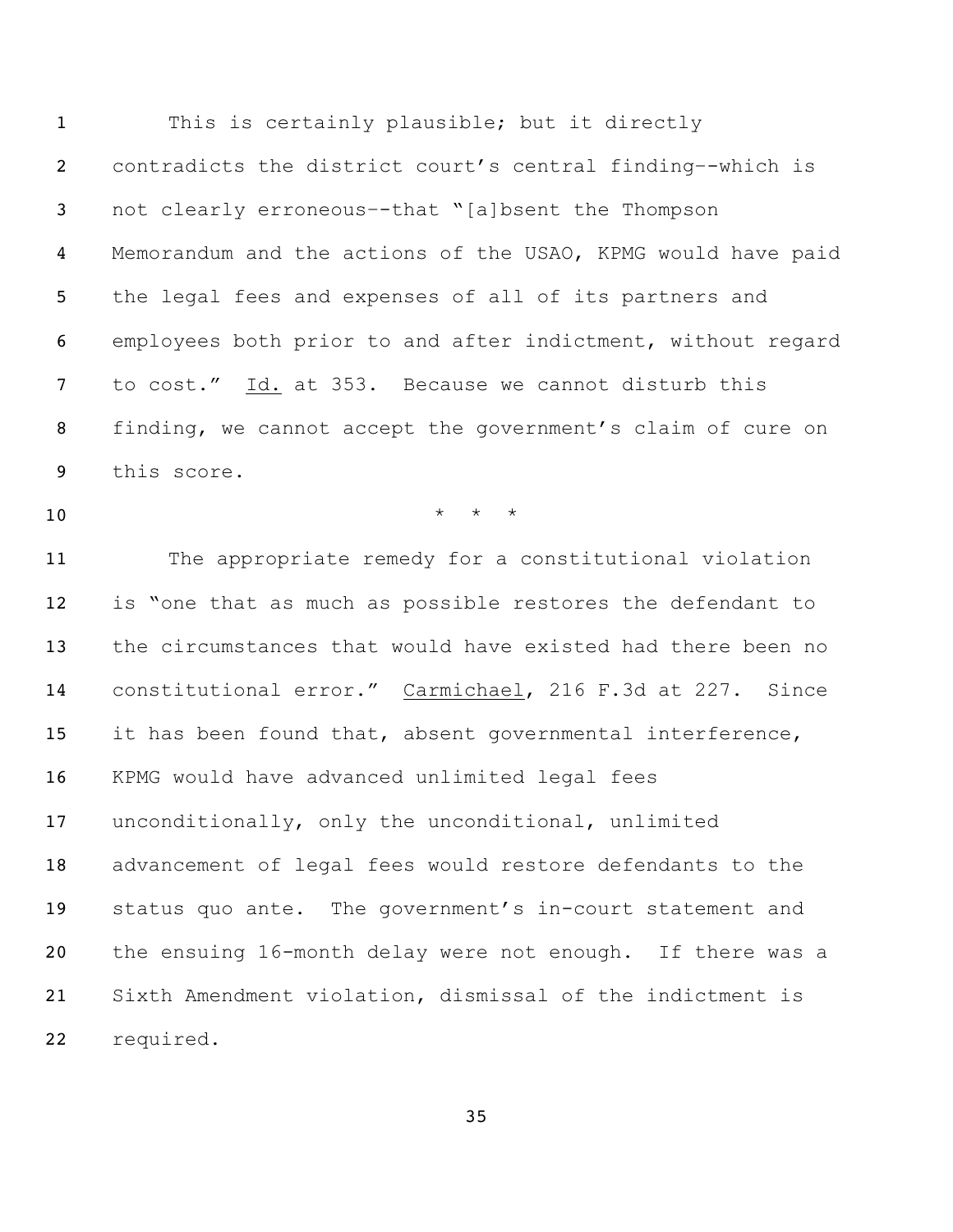**III**

| 3              | Judge Kaplan found that "KPMG's decision to cut off all      |
|----------------|--------------------------------------------------------------|
| 4              | payments of legal fees and expenses to anyone who was        |
| 5              | indicted and to limit and to condition such payments prior   |
| 6              | to indictment upon cooperation with the government was the   |
| $\overline{7}$ | direct consequence of the pressure applied by the Thompson   |
| $\, 8$         | Memorandum and the USAO." Stein I, 435 F. Supp. 2d at 353    |
| 9              | (emphasis added); see also Stein II, 440 F. Supp. 2d at 334  |
| 10             | (relying on this finding to conclude that KPMG's conduct was |
| 11             | fairly attributable to the State for Fifth Amendment         |
| 12             | purposes). The government protests that KPMG's adoption and  |
| 13             | enforcement of its Fees Policy was private action, outside   |
| 14             | the ambit of the Sixth Amendment.                            |
| 15             | When "[t]he district court's dismissal of [an]               |
| 16             | indictment raises questions of constitutional                |
| 17             | interpretation, we review the district court's               |
| 18             | decision de novo." United States v. King, 276 F.3d 109, 111  |
| 19             | (2d Cir. 2002).                                              |
| 20             | Actions of a private entity are attributable to the          |
| 21             | State if "there is a sufficiently close nexus between the    |
| 22             | State and the challenged action of the entity so that        |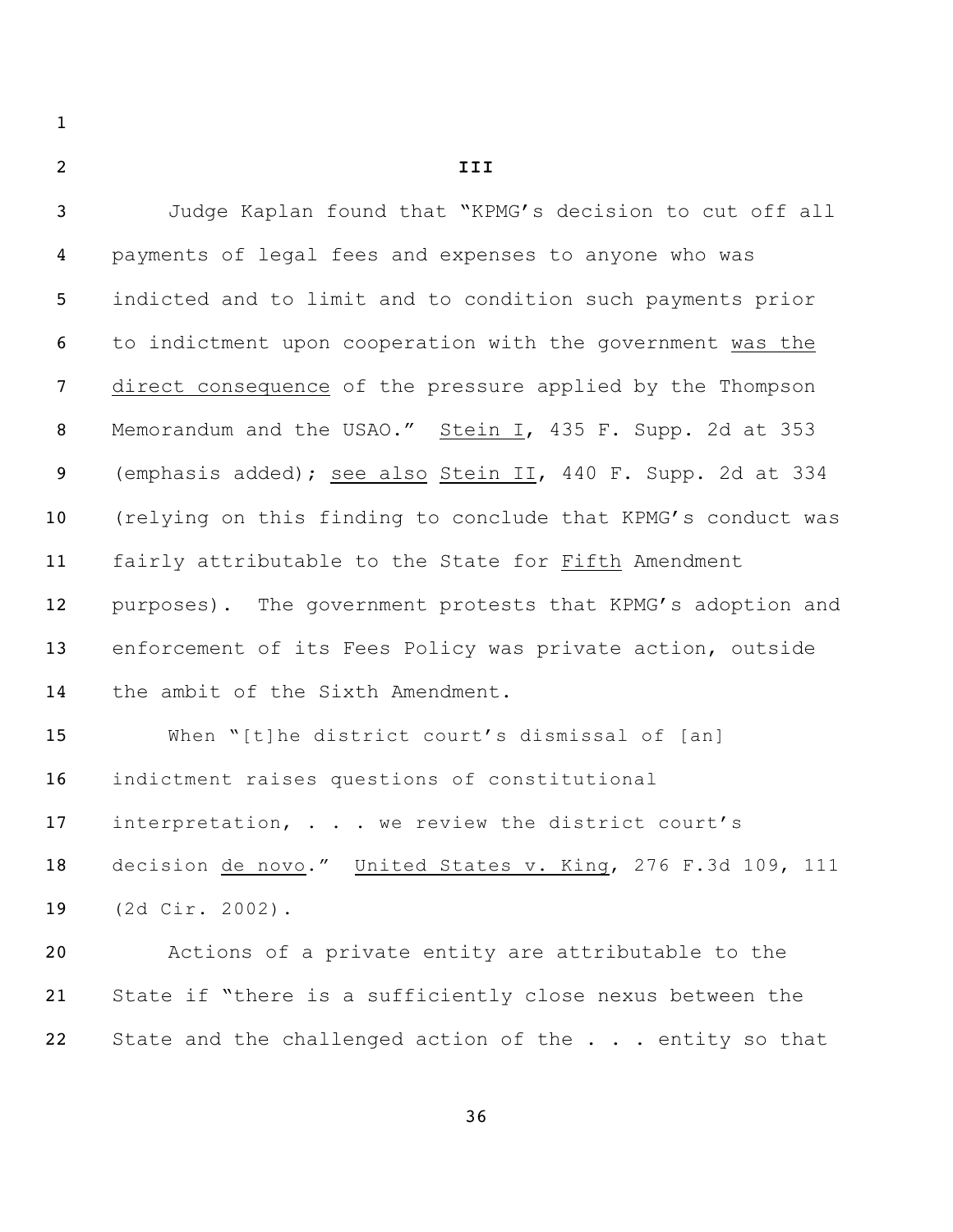the action of the latter may be fairly treated as that of the State itself." Jackson v. Metro. Edison Co., 419 U.S. 345, 351 (1974). The "close nexus" test is not satisfied when the state "[m]ere[ly] approv[es] of or acquiesce[s] in the initiatives" of the private entity, S.F. Arts & Athletics, Inc. v. U.S. Olympic Comm., 483 U.S. 522, 547 (1987) (internal quotation marks omitted and first alteration in original), or when an entity is merely subject to governmental regulation, see Jackson, 419 U.S. at 350 & n.7. "The purpose of the [close-nexus requirement] is to assure that constitutional standards are invoked only when it can be said that the State is responsible for the specific conduct of which the plaintiff complains." Blum v. Yaretsky, 457 U.S. 991, 1004 (1982). Such responsibility is normally found when the State "has exercised coercive power or has provided such significant encouragement, either overt 17 or covert, that the choice must in law be deemed to be that of the State." Id.

 Although Supreme Court cases on this issue "have not been a model of consistency," Edmonson v. Leesville Concrete Co., 500 U.S. 614, 632 (1991) (O'Connor, J., dissenting), some principles emerge. "A nexus of state action exists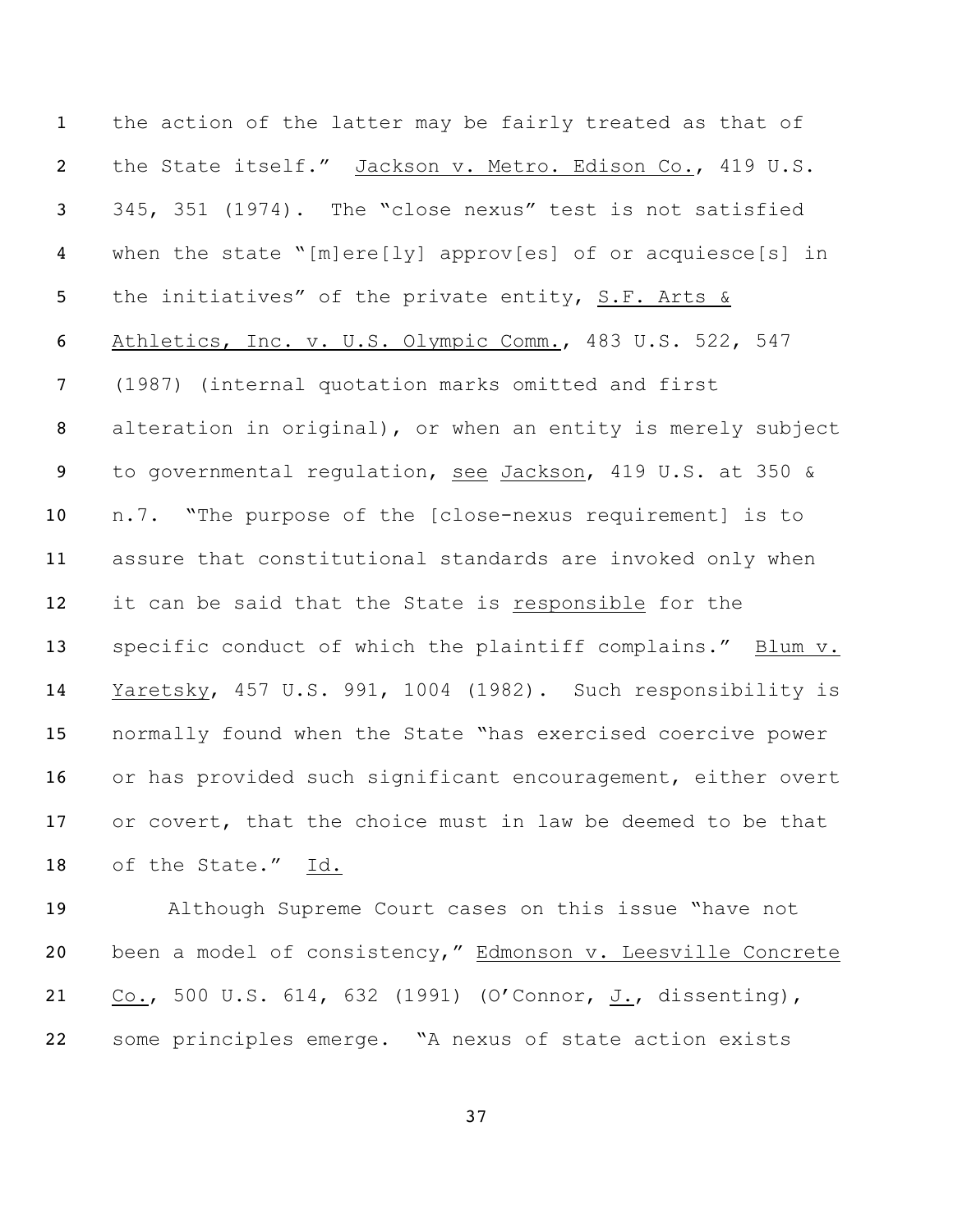between a private entity and the state when the state exercises coercive power, is entwined in the management or control of the private actor, or provides the private actor with significant encouragement, either overt or covert, or when the private actor operates as a willful participant in joint activity with the State or its agents, is controlled by an agency of the State, has been delegated a public function by the state, or is entwined with governmental policies." Flagg v. Yonkers Sav. & Loan Ass'n, 396 F.3d 178, 187 (2d Cir. 2005) (emphasis added and internal quotation marks omitted); see also Skinner v. Ry. Labor Executives' Ass'n, 489 U.S. 602, 615 (1989) (finding state action where "the Government did more than adopt a passive position toward the underlying private conduct" and where it "made plain not only its strong preference for [the private conduct], but also its desire to share the fruits of such intrusions"). But see Maher v. Roe, 432 U.S. 464, 476 (1977) ("Constitutional concerns are greatest when the State attempts to impose its will by force of law; the State's power to encourage actions deemed to be in the public interest is necessarily far broader." (emphasis added)). The government argues: KPMG simply took actions in the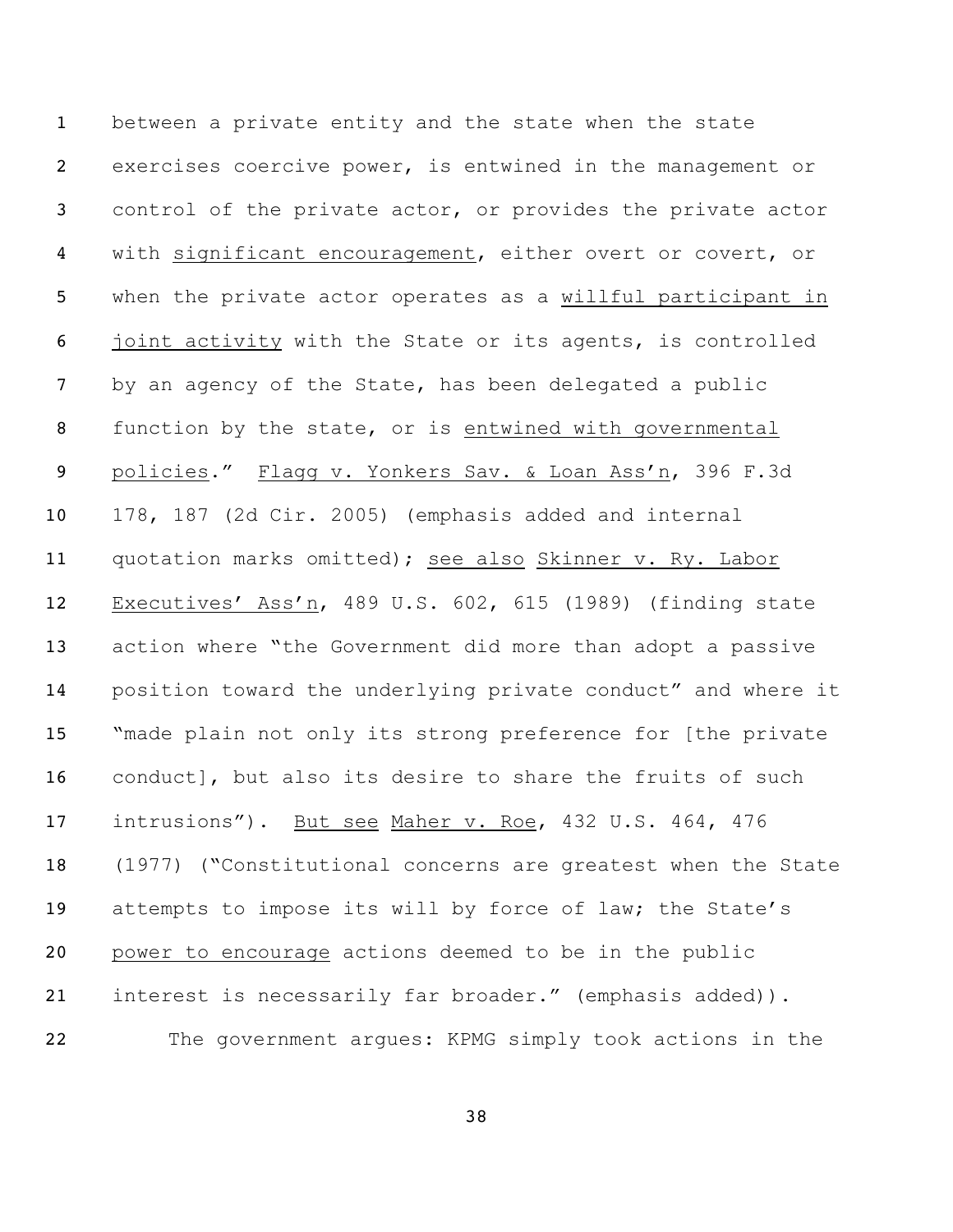shadow of an internal DOJ advisory document (the Thompson Memorandum) containing multiple factors and caveats; the government's approval of KPMG's Fees Policy did not render 4 the government responsible for KPMG's actions enforcing it; even if the government had specifically required KPMG to adopt a policy that penalized non-cooperation, state action would still have been lacking because KPMG would have 8 retained the power to apply the policy; and although the prosecutors repeatedly informed KPMG when employees were not cooperating, they did so at KPMG's behest, without knowing 11 how KPMG would react. We disagree.

 KPMG's adoption and enforcement of the Fees Policy amounted to "state action" because KPMG "operate[d] as a willful participant in joint activity" with the government, and because the USAO "significant[ly] encourage[d]" KPMG to 16 withhold legal fees from defendants upon indictment.<sup>8</sup> Flagg, 396 F.3d at 187. The government brought home to KPMG that its survival depended on its role in a joint project with the government to advance government prosecutions. The

As explained in section IV.A, infra, the government's pre-indictment conduct was designed to have an effect once defendants were indicted, and it is therefore proper to consider such conduct for purposes of evaluating state action.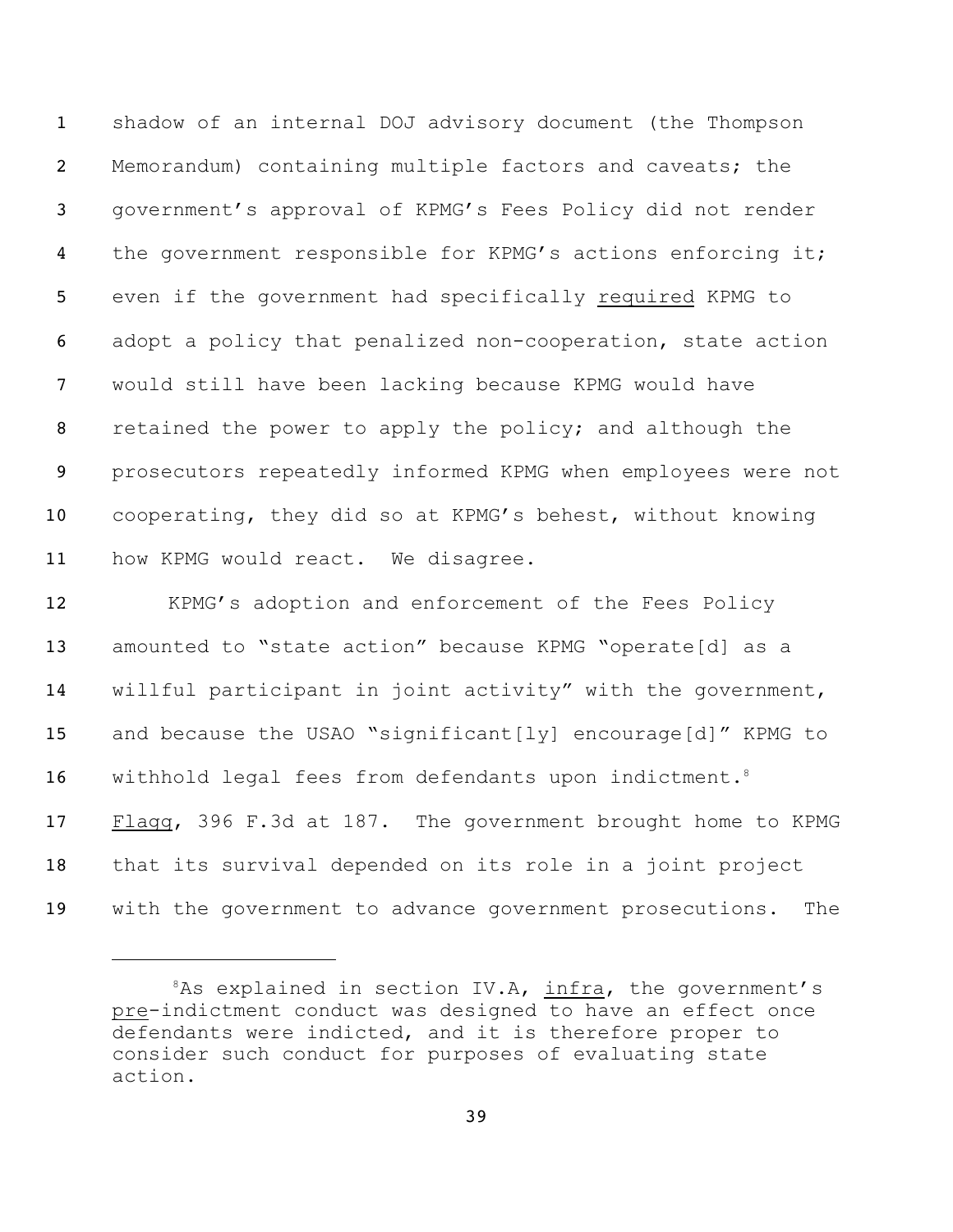government is therefore legally "responsible for the specific conduct of which the [criminal defendants] complain[]." Blum, 457 U.S. at 1004 (emphasis omitted). The government argues that "KPMG's decision to condition legal fee payments on cooperation, while undoubtedly influenced by the Thompson Memorandum, was not coerced or directed by the Government." But that argument runs up against the district court's factual finding (which we do not disturb) that the fees decision "was the direct 10 consequence" of the Memorandum and the prosecutors' conduct. Stein I, 435 F. Supp. 2d at 353. Nevertheless, it remains a question of law whether the facts as found by the district court establish state action. See Blum, 457 U.S. at 1004 (asking whether the private conduct "must in law be deemed to be that of the State" (emphasis added)).

16 State action is established here as a matter of law because the government forced KPMG to adopt its constricted Fees Policy. The Thompson Memorandum itself–-which prosecutors stated would be considered in deciding whether to indict KPMG–-emphasizes that cooperation will be assessed in part based upon whether, in advancing counsel fees, "the corporation appears to be protecting its culpable employees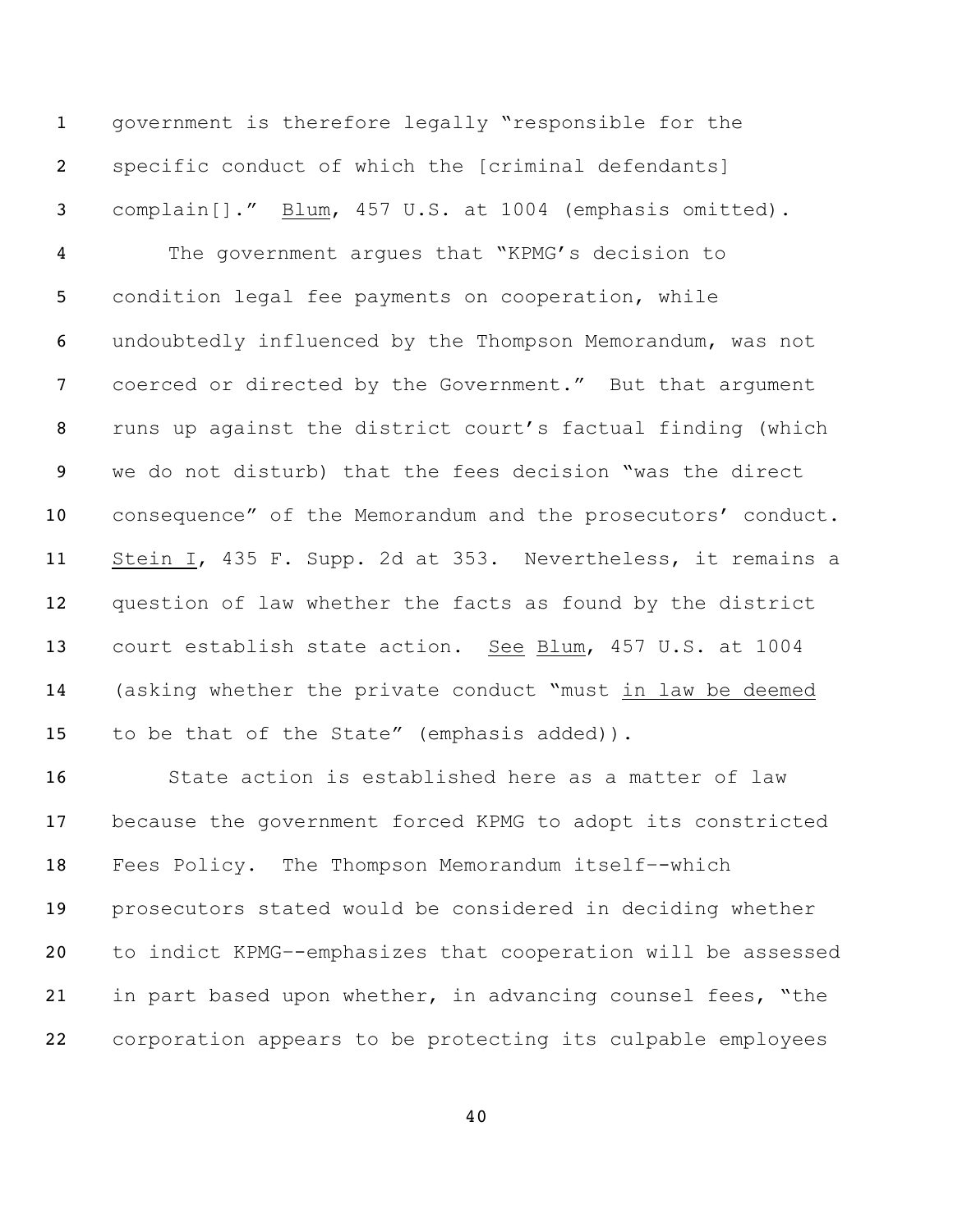and agents." Since defense counsel's objective in a criminal investigation will virtually always be to protect the client, KPMG's risk was that fees for defense counsel would be advanced to someone the government considered culpable. So the only safe course was to allow the government to become (in effect) paymaster.

 The prosecutors reinforced this message by inquiring into KPMG's fees obligations, referring to the Thompson Memorandum as "a point that had to be considered," and warning that "misconduct" should not or cannot "be rewarded" 11 under "federal guidelines." Stein I, 435 F. Supp. 2d at 341-42. The government had KPMG's full attention. It is hardly surprising, then, that KPMG decided to condition payment of fees on employees' cooperation with the government and to terminate fees upon indictment: only that policy would allow KPMG to continue advancing fees while minimizing the risk that prosecutors would view such advancement as obstructive.

 To ensure that KPMG's new Fees Policy was enforced, 20 prosecutors became "entwined in the . . . control" of KPMG. Flagg, 396 F.3d at 187. They intervened in KPMG's decisionmaking, expressing their "disappoint[ment] with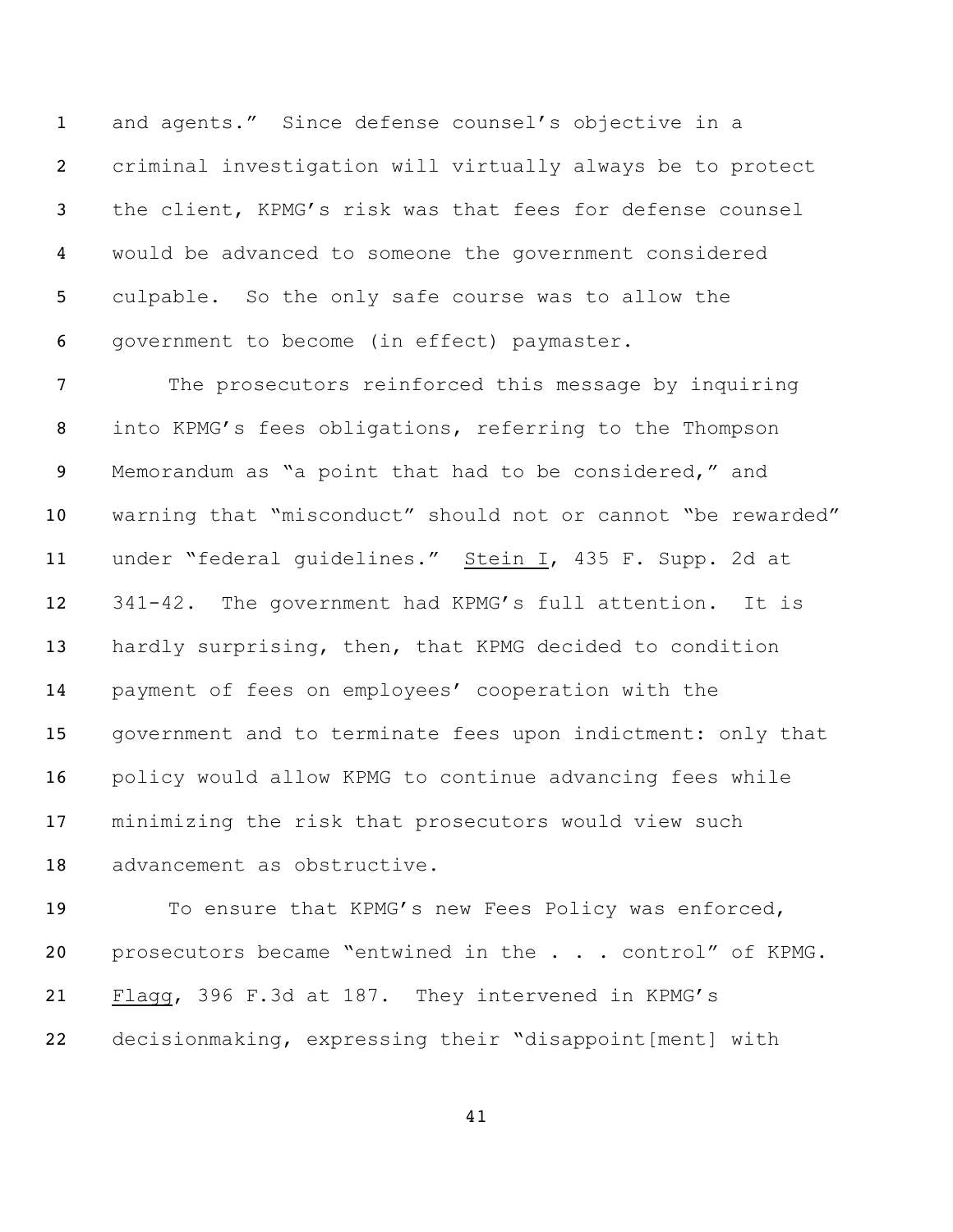1 [the] tone" of KPMG's first advisory memorandum, Stein I, 435 F. Supp. 2d at 346, and declaring that "[t]hese problems must be remedied" by a proposed supplemental memorandum specifying that employees could meet with the government without being burdened by counsel. Prosecutors also "made plain" their "strong preference" as to what the firm should do, and their "desire to share the fruits of such 8 intrusions." Skinner, 489 U.S. at 615. They did so by regularly "reporting to KPMG the identities of employees who refused to make statements in circumstances in which the USAO knew full well that KPMG would pressure them to talk to prosecutors." Stein II, 440 F. Supp. 2d at 337. (The government's argument that it could not have known how KPMG would react when informed that certain employees were not cooperating is at best plausible only vis-à-vis the first few employees.) The prosecutors thus steered KPMG toward their preferred fee advancement policy and then supervised its application in individual cases. Such "overt" and "significant encouragement" supports the conclusion that 20 KPMG's conduct is properly attributed to the State.<sup>9</sup>

<sup>&</sup>lt;sup>9</sup>Because the Sixth Amendment attaches only upon indictment, the KPMG conduct attributable to the government is relevant only insofar as it contributed to KPMG's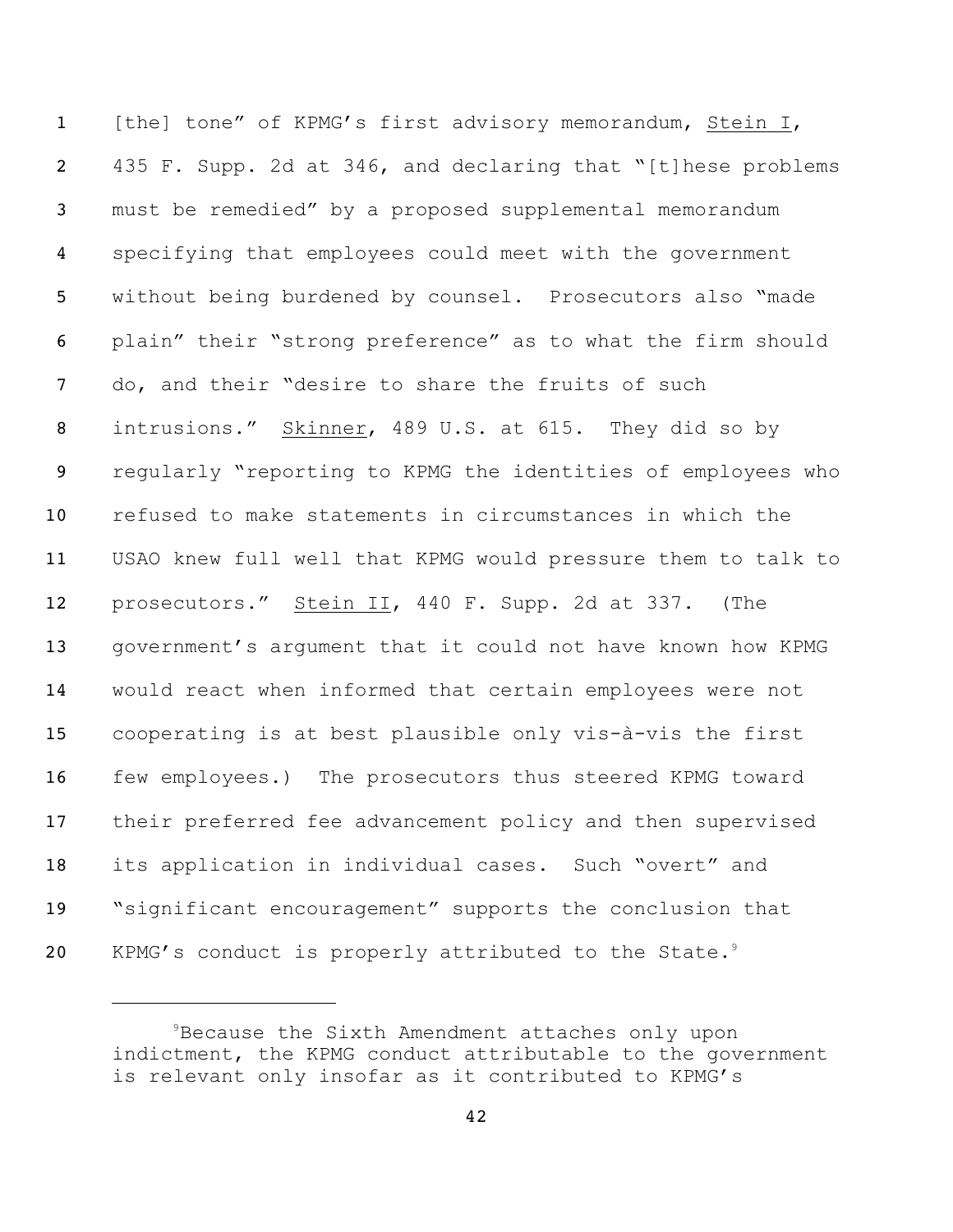The authorities cited by the government are not to the contrary. The government relies on Blum v. Yaretsky, 457 U.S. 991 (1982), and Albert v. Carovano, 851 F.2d 561 (2d Cir. 1988) (en banc), two cases in which state action was held to be lacking. In Blum, a class of Medicaid patients unsuccessfully challenged the transfer and discharge decisions of private nursing homes. The patients claimed that the private conduct was attributable to New York State because state regulations required that the nursing homes transfer patients to a facility providing the level of care "'indicated by the patient's medical condition or needs.'" Blum, 457 U.S. at 1007-08 (quoting N.Y. Comp. Codes R. & Regs. tit. 10, §§ 416.9(d)(1), 421.13(d)(1) (1980)). Even though the regulations "encouraged for efficiency reasons" the "downward" transfer of patients to "lower levels of 16 care," id. at 1008 n.19 (emphasis added), and even though 17 "federal law require[d] . . . state officials [to] review" nursing home assessments and "[a]djust[] . . . benefit

decision to withhold legal fees upon defendants' indictment. See Part IV, infra. Many of KPMG's actions occurred prior to the August and October 2005 indictments. Nevertheless, when the defendants were indicted, KPMG had been so schooled by the government in the necessity of enforcing a particular fee advancement policy that KPMG understood what was expected of it once the indictments came down.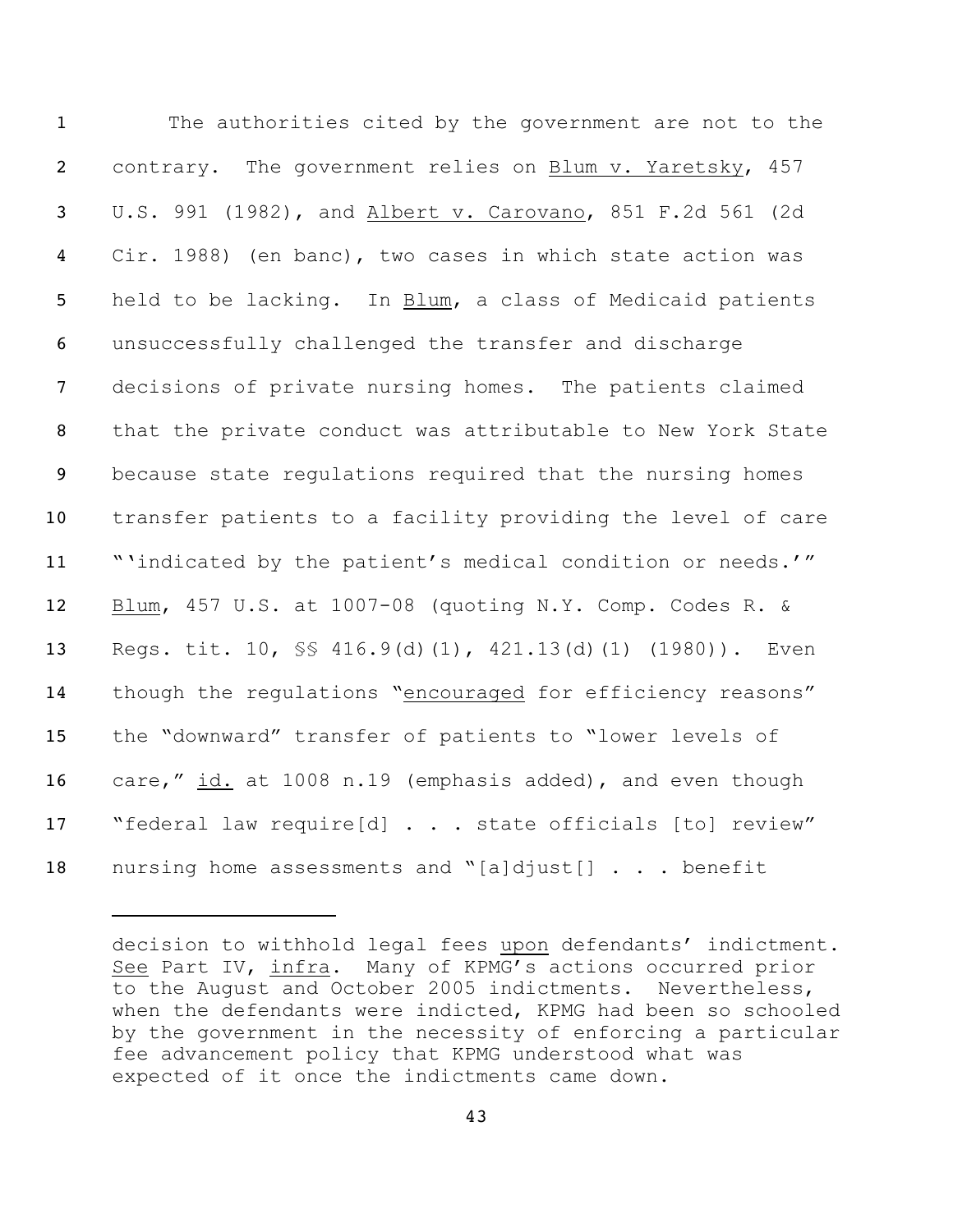levels in response to a decision to discharge or transfer a patient," id. at 1010, the Supreme Court ruled that state action was lacking. As the Court explained, the "regulations do not require the nursing homes to rely on the [patient care assessment forms designed by New York] in making discharge or transfer decisions," and "do not dictate 7 the decision to discharge or transfer in a particular case." Id. at 1008, 1010 (emphasis added). Instead, those decisions "ultimately turn[ed] on medical judgments made by private parties according to professional standards that are not established by the State." Id. at 1008.

 Likewise, Albert declined to deem the disciplinary decisions of a private college to be state action, despite a New York law requiring colleges to adopt disciplinary rules and file them with the state. Albert, 851 F.2d at 568-69. We rejected plaintiffs' claim that the college was compelled by New York State to promulgate a disciplinary policy that 18 it would not have adopted otherwise. The policy was not "a 19 rule of conduct imposed by the state," we explained, because "[c]olleges are free to define breaches of public order however they wish, and they need not resort to a particular 22 penalty in any particular case." Id. at 564, 568.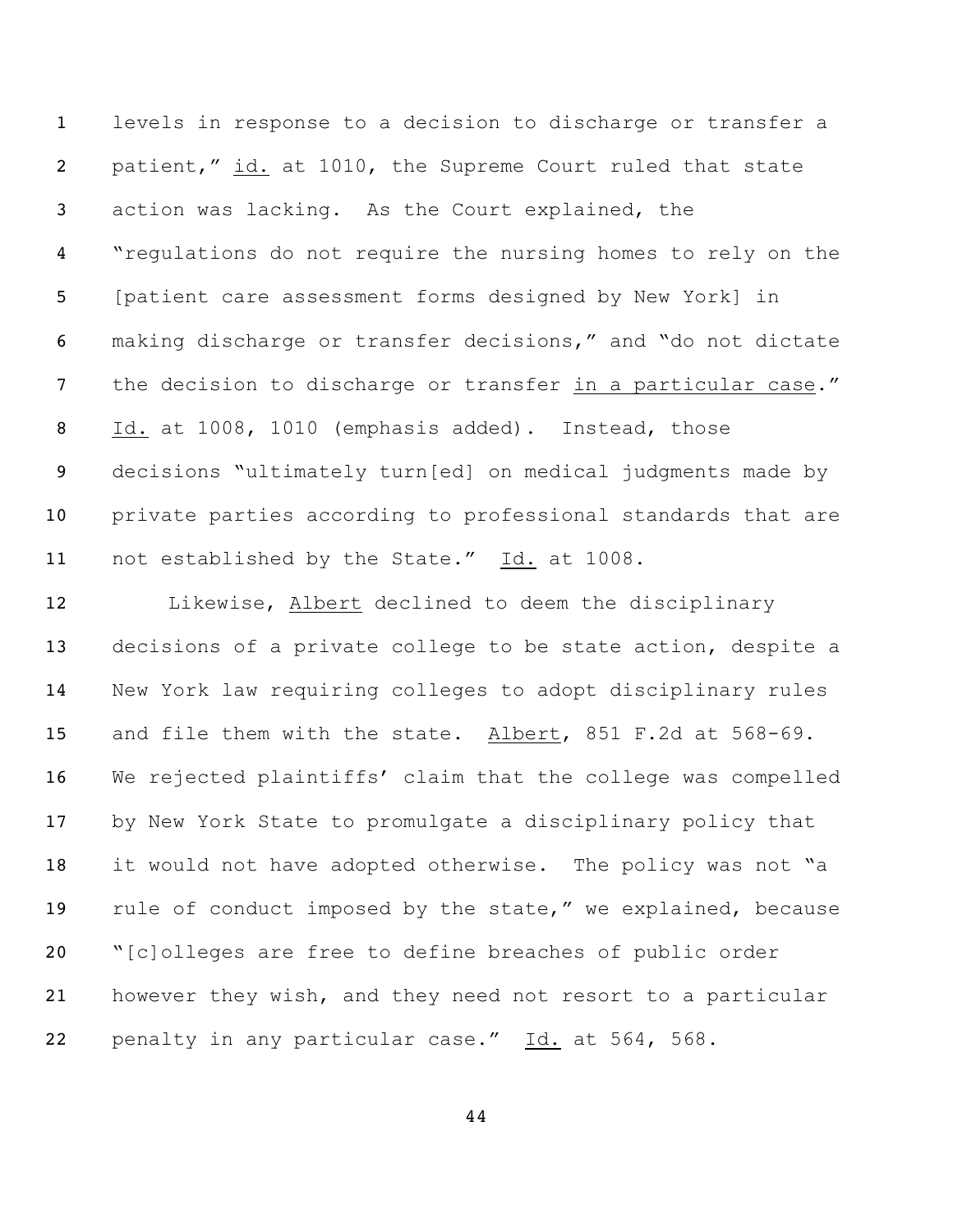Moreover, even if the state had mandated a particular rule, "the ultimate power to select a particular sanction in individual cases would, as in [Blum], rest with the private 4 party." Id. at 571. That is, there was "nothing in either 5 the legislation or those rules" that "required that these 6 appellants be suspended." Id. at 568 (emphasis added).

 In Blum and Albert, it was decisive that [1] actions of the private entity were based on independent criteria (the medical standards; the college rules of conduct), and that 10 [2] the government was not dictating the outcomes of particular cases.

12 Here, however, [1] KPMG was never "free to define" cooperation independently: AUSA Weddle told Bennett that he had "had a bad experience in the past with a company conditioning payments on a person's cooperation, where the company did not define cooperation as 'tell the truth' the[] 17 way we [the prosecutors] define it." KPMG's fees advancement decisions in individual cases thus depended largely on state-influenced standards. In addition, [2] the prosecution designated particular employees for deprivation 21 of fees (and, in some cases, termination of employment) by demanding that KPMG threaten and penalize those employees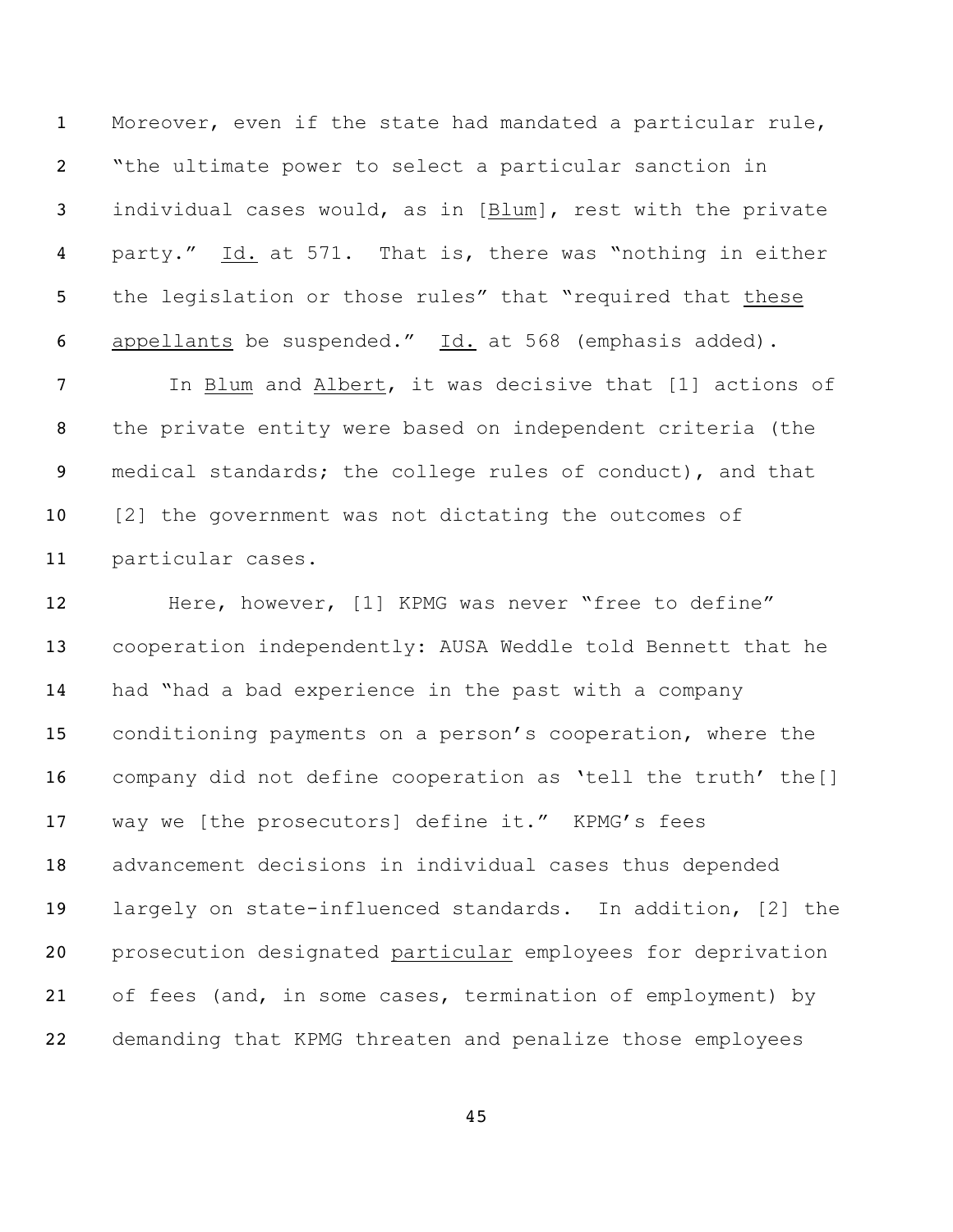for non-cooperation. As Bennett later reported to the Deputy Attorney General, "[w]henever your Office has 3 notified us that individuals have not . . . cooperat[ed], KPMG has promptly and without question encouraged them to cooperate and threatened to cease payment of their attorneys fees and . . . to take personnel action, including termination." Furthermore, by indicting the thirteen defendants after inspiring and shaping KPMG's Fees Policy and after exacting KPMG's compliance with it, prosecutors effectively selected which employees would be deprived of attorneys' fees. Having forced the constriction of KPMG's 12 longstanding policy of advancing fees, the government then compelled KPMG to apply the Fees Policy to particular employees both pre- and post-indictment. This conduct finds no protection in Blum and Albert.

 The government also directs us to another line of state action cases: D.L. Cromwell Investments, Inc. v. NASD Regulation, Inc., 279 F.3d 155 (2d Cir. 2002), and United States v. Solomon, 509 F.2d 863 (2d Cir. 1975). These cases involved parallel, cooperative investigations by private regulatory entities and government investigators. In D.L. Cromwell, the USAO and the National Association of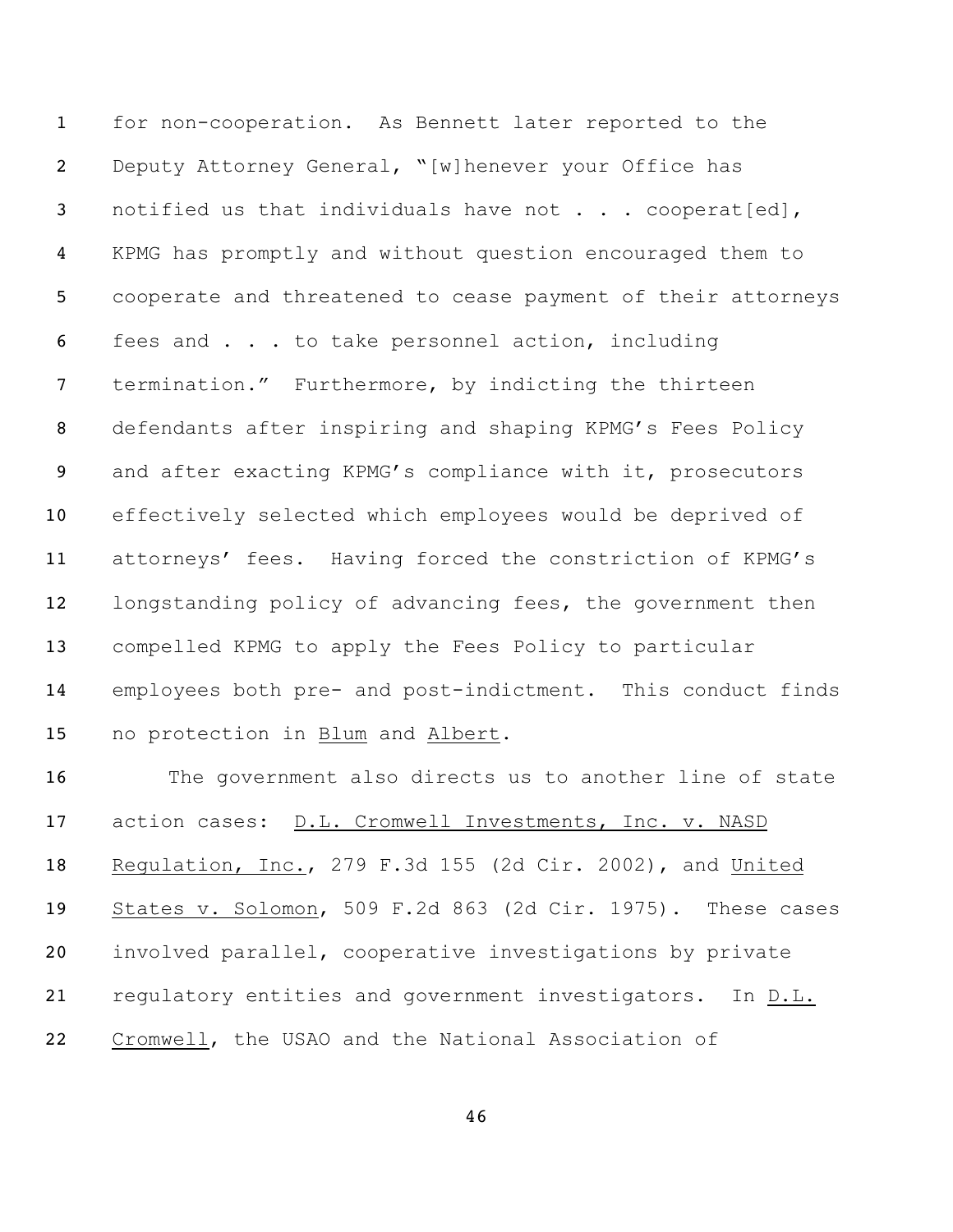Securities Dealers ("NASD") simultaneously investigated plaintiff stockbrokers. The plaintiffs sought to enjoin NASD from compelling on-the-record interviews (on pain of expulsion from their profession), arguing under the Fifth Amendment that the NASD inquiry was a tool of the prosecutors. D.L. Cromwell, 279 F.3d at 156-57. Plaintiffs pointed to the informal and formal sharing of documents and information between the government and the NASD, id. at 157- 58, 162, and the fact that the NASD interview demands followed shortly after plaintiffs contested grand jury subpoenas, id. at 162. Similarly, in Solomon, the New York Stock Exchange ("NYSE") had taken testimony from a trader under threat of suspension or expulsion, and then forwarded his deposition to the SEC pursuant to an SEC subpoena. 509 F.2d at 864-65.

 In both cases, we held that there was no state action because the private actors had independent regulatory interests and motives for making their inquiries and for cooperating with parallel investigations being conducted by 20 the government. In D.L. Cromwell, the NASD had a preexisting "regulatory duty to investigate questionable securities transactions," 279 F.3d at 163–-that is, it would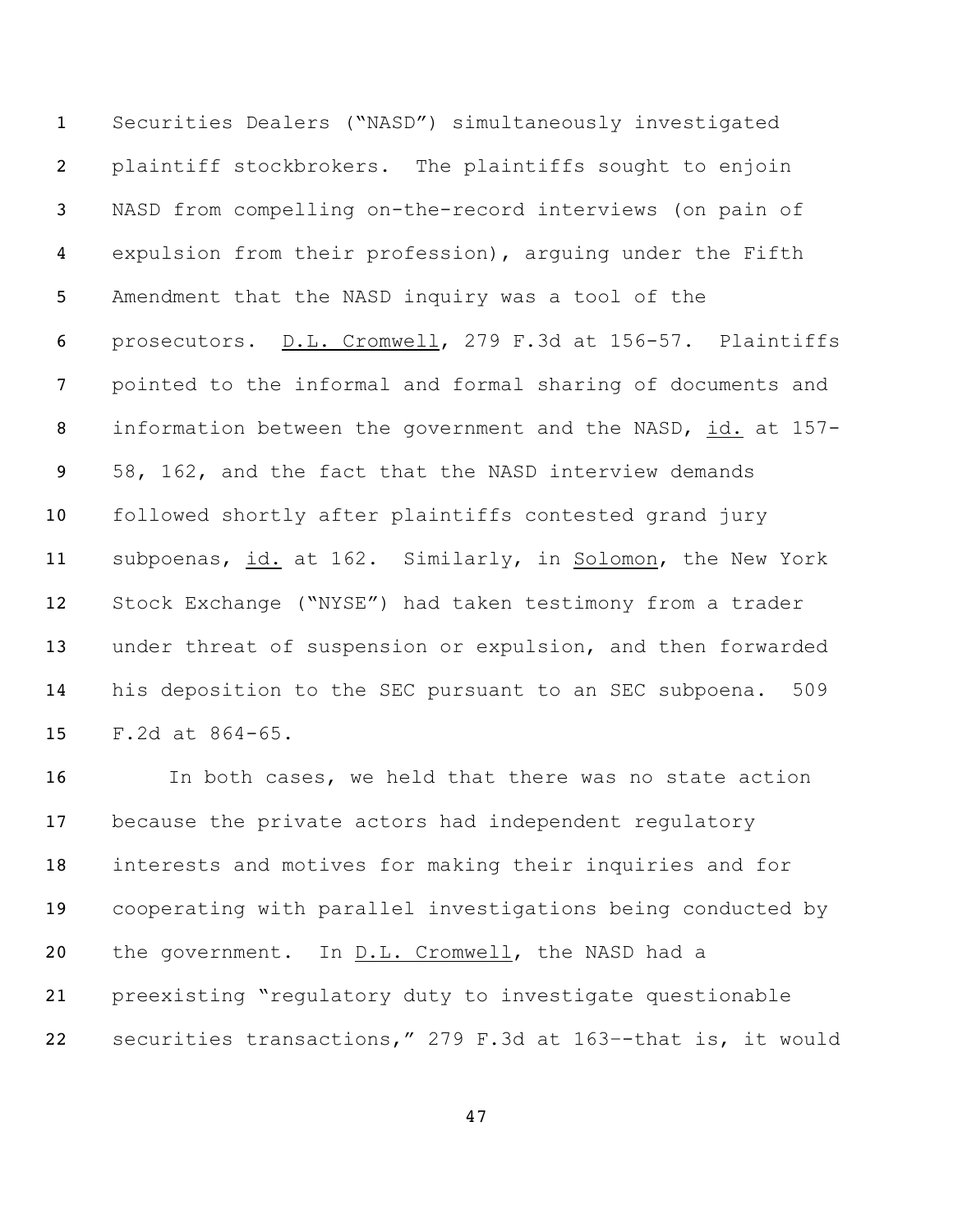have requested interviews regardless of governmental pressure. And in Solomon, the NYSE's efforts were "in pursuance of its own interests and obligations, not as an agent of the [government]," 509 F.2d at 869–-absent SEC involvement, the NYSE would have investigated anyway. Because the NASD and the NYSE had preexisting and independent investigatory missions, their cooperation with 8 the government was not state action. See Lisa Kern Griffin, Compelled Cooperation and the New Corporate Criminal Procedure, 82 N.Y.U. L. Rev. 311, 369 (2007) (observing that D.L. Cromwell and Solomon "turned in large part on the fact that requests for interviews" were not "generated by governmental persuasion or collusion"). By contrast (as the district court found), absent the prosecutors' involvement and the Thompson Memorandum, KPMG would not have changed its longstanding fee advancement policy or withheld legal fees 17 from defendants upon indictment. See Stein I, 435 F. Supp. 2d at 353.

 The government responds: Solomon declined to find state action even though it involved a private entity compelling interviews with one of its members, backed by the explicit threat of expulsion, in the context of continuous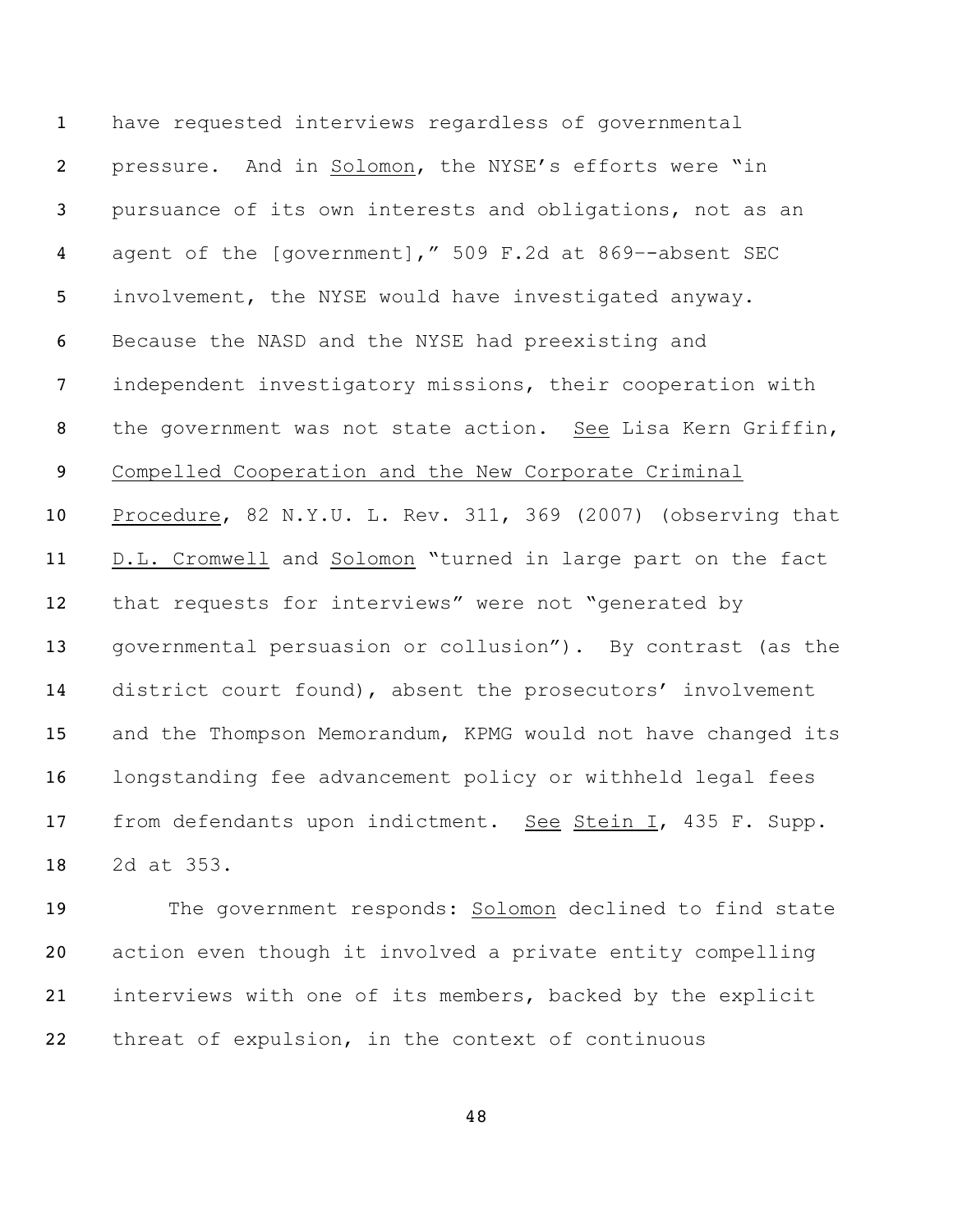coordination between the NYSE and the SEC on the same side. So how can KPMG, an adversary of the government, also be its partner? See Brentwood Acad. v. Tenn. Secondary Sch. Athletic Ass'n, 531 U.S. 288, 304 (2001) ("The state-action doctrine does not convert opponents into virtual agents."). An adversarial relationship does not normally bespeak

 partnership. But KPMG faced ruin by indictment and reasonably believed it must do everything in its power to avoid it. The government's threat of indictment was easily sufficient to convert its adversary into its agent. KPMG was not in a position to consider coolly the risk of indictment, weigh the potential significance of the other enumerated factors in the Thompson Memorandum, and decide for itself how to proceed. See Griffin, 82 N.Y.U. L. Rev. at 367 ("The threat of [ruinous indictment] brings significant pressure to bear on corporations, and that threat 'provides a sufficient nexus' between a private entity's employment decision at the government's behest and the government itself.").

 We therefore conclude that KPMG's adoption and enforcement of the Fees Policy (both before and upon defendants' indictment) amounted to state action. The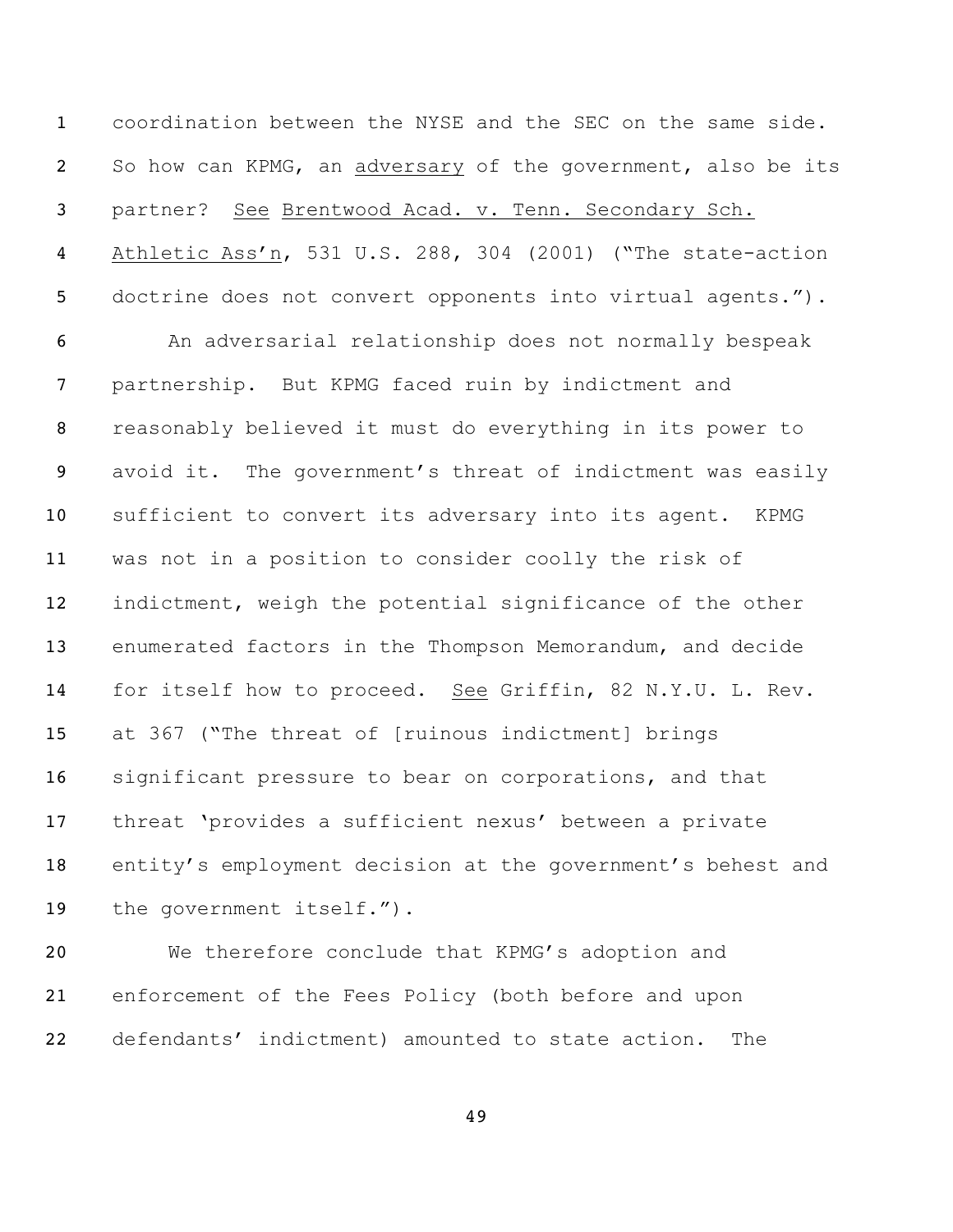government may properly be held "responsible for the specific conduct of which the [criminal defendants] complain[]," Blum, 457 U.S. at 1004 (emphasis omitted), i.e., the deprivation of their Sixth Amendment right to counsel, if the violation is established.

- 
- 

#### **IV**

8 The district court's ruling on the Sixth Amendment was based on the following analysis (set out here in précis). The Sixth Amendment protects "an individual's right to choose the lawyer or lawyers he or she desires," Stein I, 435 F. Supp. 2d at 366 (citing Wheat v. United States, 486 U.S. 153, 164 (1988)), and "to use one's own funds to mount the defense that one wishes to present," id. (citing Caplin & Drysdale, Chartered v. United States, 491 U.S. 617, 624 (1989)). The goal is to secure "a defendant's right to 17 spend his own money on a defense." Id. at 367. Because defendants reasonably expected to receive legal fees from KPMG, the fees "were, in every material sense, their property." Id. The government's interest in retaining discretion to treat as obstruction a company's advancement of legal fees "is insufficient to justify the government's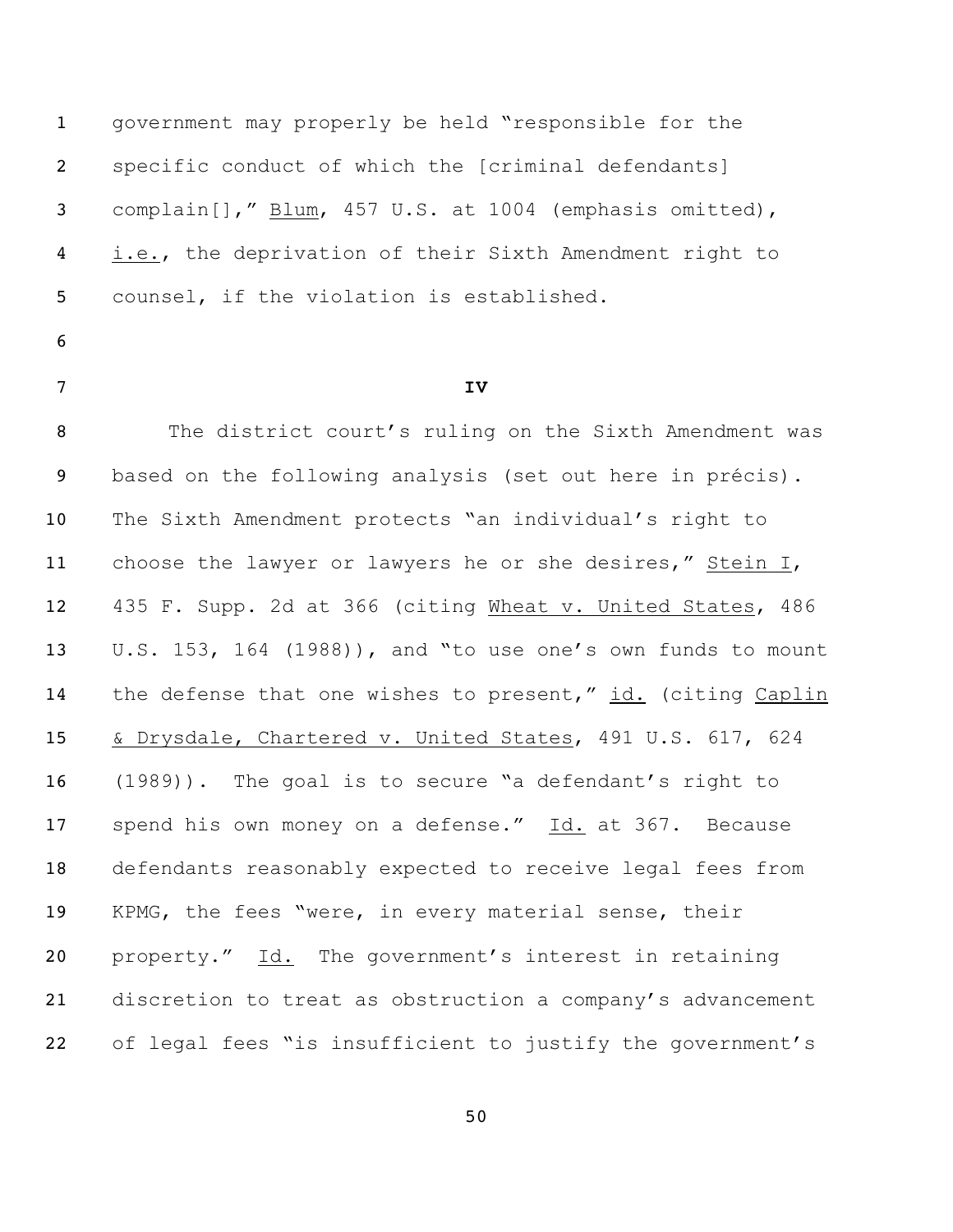interference with the right of individual criminal defendants to obtain resources lawfully available to them in order to defend themselves." Id. at 369. Defendants need not make a "particularized showing" of how their defense was impaired, id. at 372, because "[v]irtually everything the defendants do in this case may be influenced by the extent of the resources available to them," such as selection of counsel and "what the KPMG Defendants can pay their lawyers to do," id. at 371-72. Therefore, the Sixth Amendment violation "is complete irrespective of the quality of the 11 representation they receive." Id. at 369.<sup>10</sup>

All of the [present] KPMG Defendants . . . say that KPMG's refusal to pay their post-indictment legal fees has caused them to restrict the activities of their counsel, limited or precluded their attorneys' review of the documents produced by the government in discovery, prevented them from interviewing witnesses, caused them to refrain from retaining expert witnesses, and/or left them without information technology assistance necessary for dealing with the mountains of electronic discovery. The government has not contested these assertions. The Court therefore has no reason to doubt, and hence finds, that all of them have been

 $10$ In Stein IV, Judge Kaplan nevertheless expanded his findings as to Sixth Amendment harms suffered by particular defendants: defendants Gremminger, Hasting and Watson were deprived of their chosen counsel, "lawyers who had represented them as long as KPMG was paying the bills"; and defendant Ritchie was deprived of the services of Cadwalader Wickersham & Taft, "which was to have played an integral role in his defense." 495 F. Supp. 2d at 421. In addition: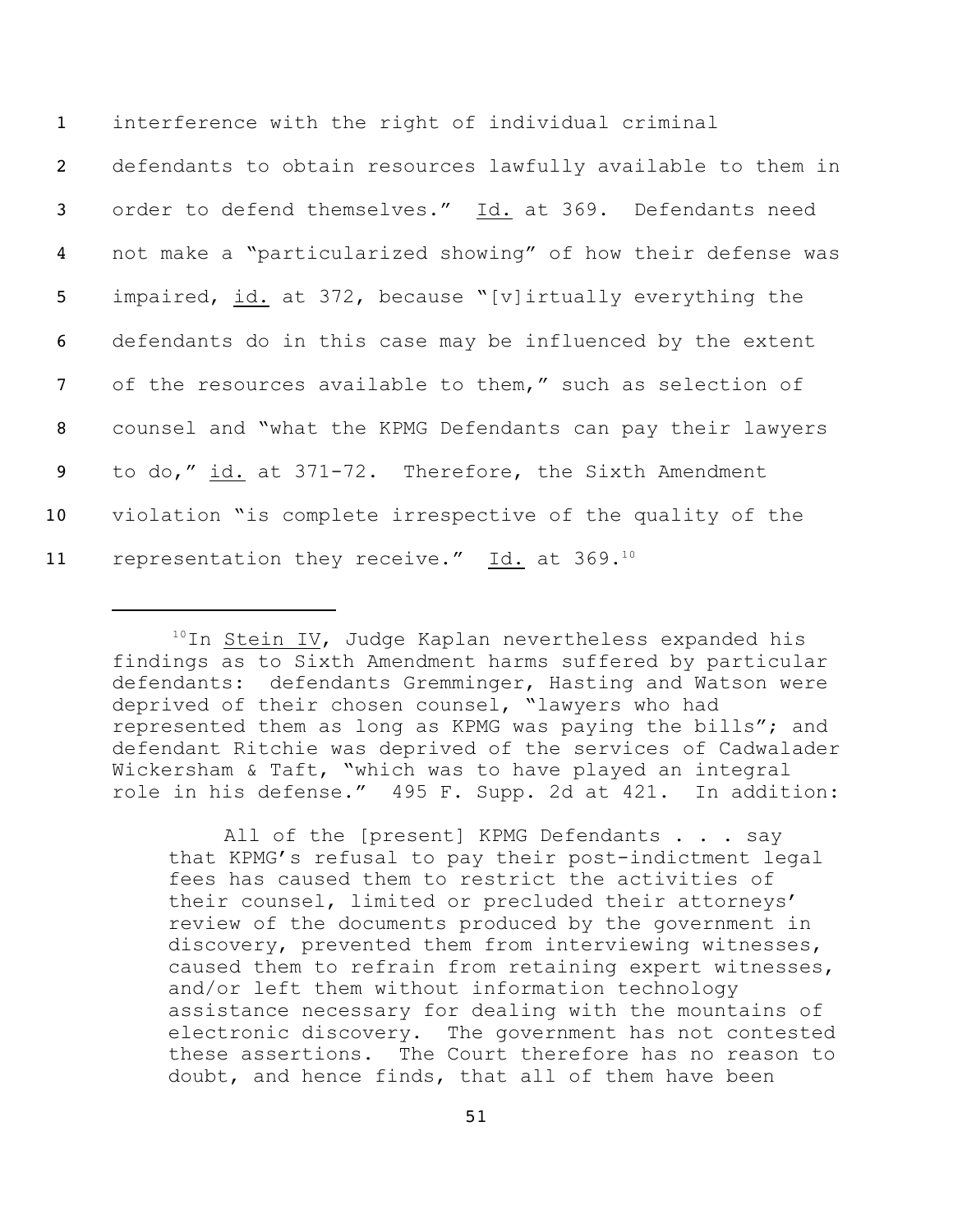| -<br>- |  |
|--------|--|
|--------|--|

| $\mathbf{3}$    | Most of the state action relevant here--the                      |
|-----------------|------------------------------------------------------------------|
| $\overline{4}$  | promulgation of the Thompson Memorandum, the prosecutors'        |
| 5 <sup>1</sup>  | communications with KPMG regarding the advancement of fees,      |
| 6               | KPMG's adoption of a Fees Policy with caps and conditions,       |
| $7\phantom{.0}$ | and KPMG's repeated threats to employees identified by           |
| 8               | prosecutors as being uncooperative--pre-dated the                |
| 9               | indictments of August and October $2005.^{11}$ (Of course, after |
| 10 <sub>1</sub> | the indictments were filed KPMG ceased advancing fees to all     |
| 11              | thirteen of the present defendants who were still receiving      |
| 12 <sup>2</sup> | fees up to that point. As explained in Part III, this was        |
| 13 <sup>°</sup> | also state action.) So we must determine how this pre-           |

forced to limit their defenses in the respects claimed for economic reasons and that they would not have been so constrained if KPMG paid their expenses subject only to the usual sort of administrative requirements typically imposed by corporate law departments on outside counsel fees.

Id. at 418-19 (footnote omitted). Judge Kaplan explained that even though many defendants had net assets ranging from \$1 million to \$5 million, their resources were inadequate "to defend this case as they would have defended it absent the government's actions." Id. at 423.

 $11$ Again, "state action" includes both conduct by the government and conduct by KPMG that is fairly attributable to the government. See Part III, supra.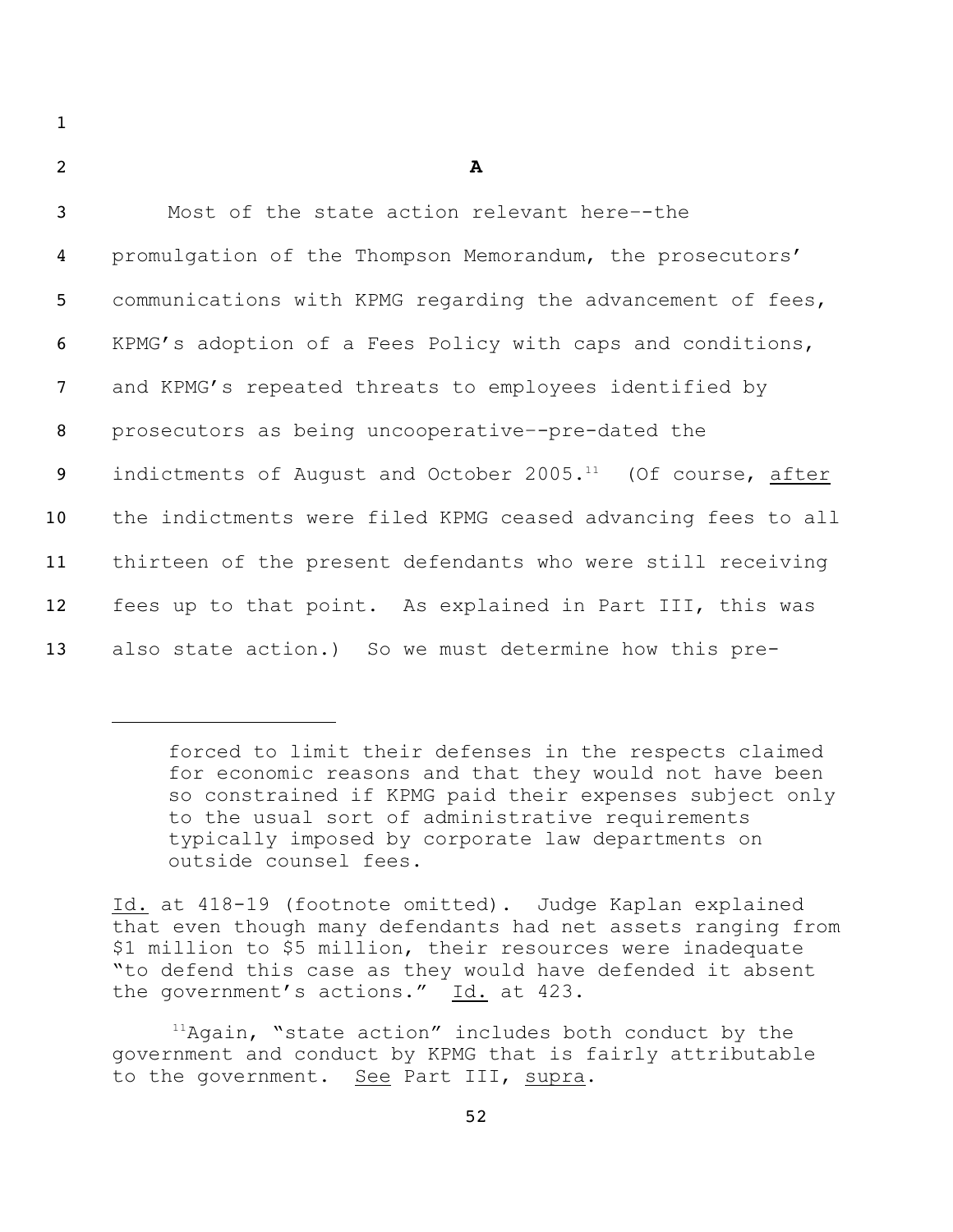indictment conduct may bear on defendants' Sixth Amendment claim.

 "The Sixth Amendment right of the 'accused' to assistance of counsel in 'all criminal prosecutions' is limited by its terms: it does not attach until a prosecution is commenced." Rothgery v. Gillespie County, 554 U.S. ---, 128 S. Ct. 2578, 2583 (2008) (quoting U.S. Const. amend. VI) (some internal quotation marks and footnote omitted). "Attachment" refers to "when the [Sixth Amendment] right may 10 be asserted"; it does not concern the separate question of 11 "what the right guarantees,"  $i.e.,$  what the "substantive guarantee of the Sixth Amendment" is at that stage of the 13 prosecution.  $Id.$  at 2592, 2594 (Alito,  $J.$ , concurring). The Supreme Court has "pegged commencement [of a prosecution] to 'the initiation of adversary judicial criminal proceedings—-whether by way of formal charge, preliminary hearing, indictment, information, or arraignment.'" Id. at 2583 (majority opinion) (quoting United States v. Gouveia, 467 U.S. 180, 188 (1984)). "The rule is not 'mere formalism,' but a recognition of the point at which 'the government has committed itself to prosecute,' 22 The adverse positions of government and defendant have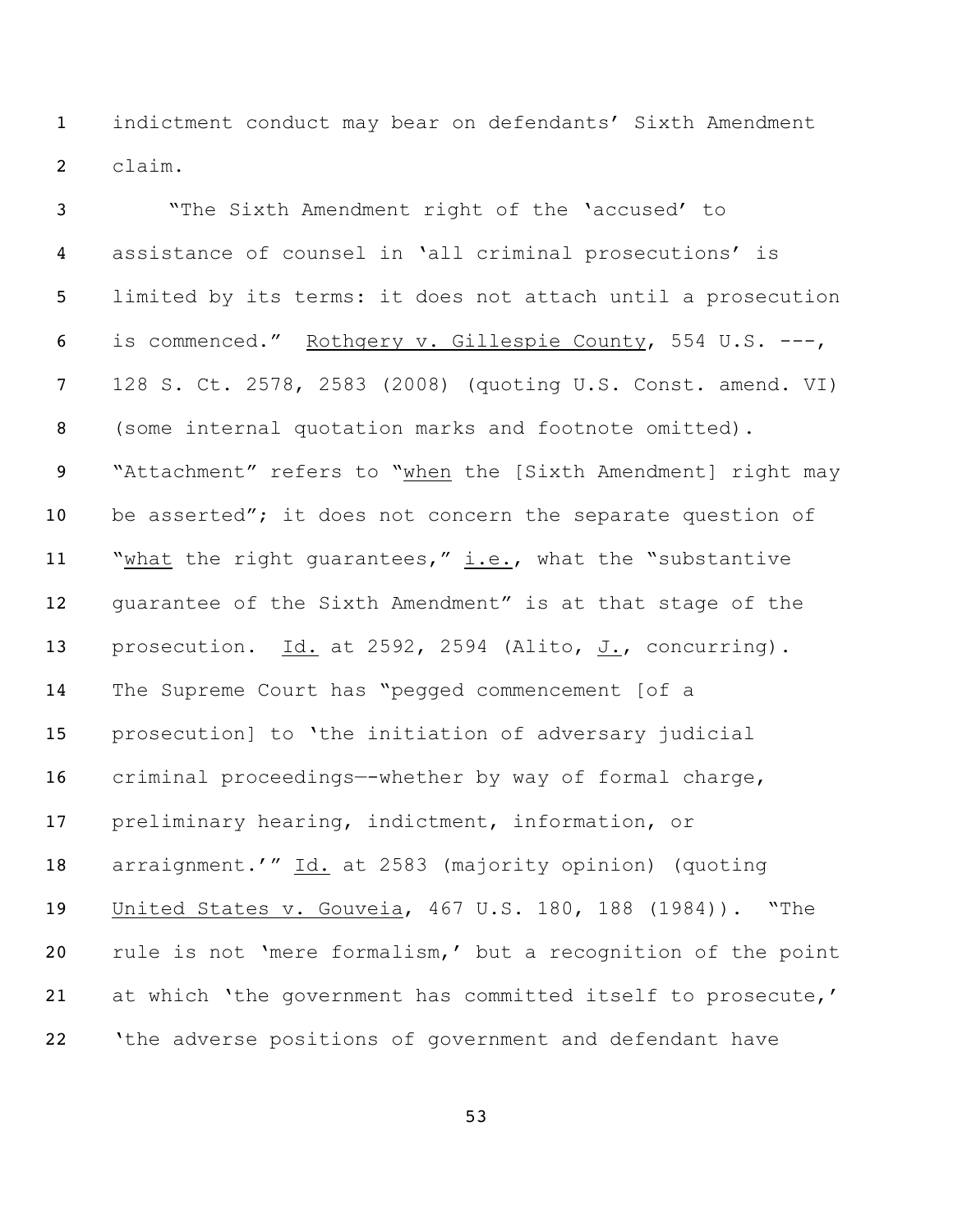solidified,' and the accused 'finds himself faced with the prosecutorial forces of organized society, and immersed in the intricacies of substantive and procedural criminal law.'" Id. (quoting Kirby v. Illinois, 406 U.S. 682, 689 (1972) (plurality opinion)).

 Judge Kaplan focused on KPMG's decision to withhold fees upon indictment: "[T]he constitutional violation pertinent to possible dismissal of the indictment was the government's role in KPMG's action in cutting off payment of legal fees for those who were indicted as distinct from the limitations on payment of legal fees during the investigative stage." Stein IV, 495 F. Supp. 2d at 404 n.54 (emphasis added) (citing Stein I, 435 F. Supp. 2d at 373). Therefore, Judge Kaplan explained, "[a]ctions by the government that affected only the payment of legal fees and defense costs for services rendered prior to the indictment 17 . . . do not implicate the Sixth Amendment." Stein I, 435 F. Supp. 2d at 373 (emphasis added).

 By the same token, state action that also (or only) affected the advancement of legal fees for services rendered post-indictment does implicate defendants' Sixth Amendment rights, regardless of when the conduct took place: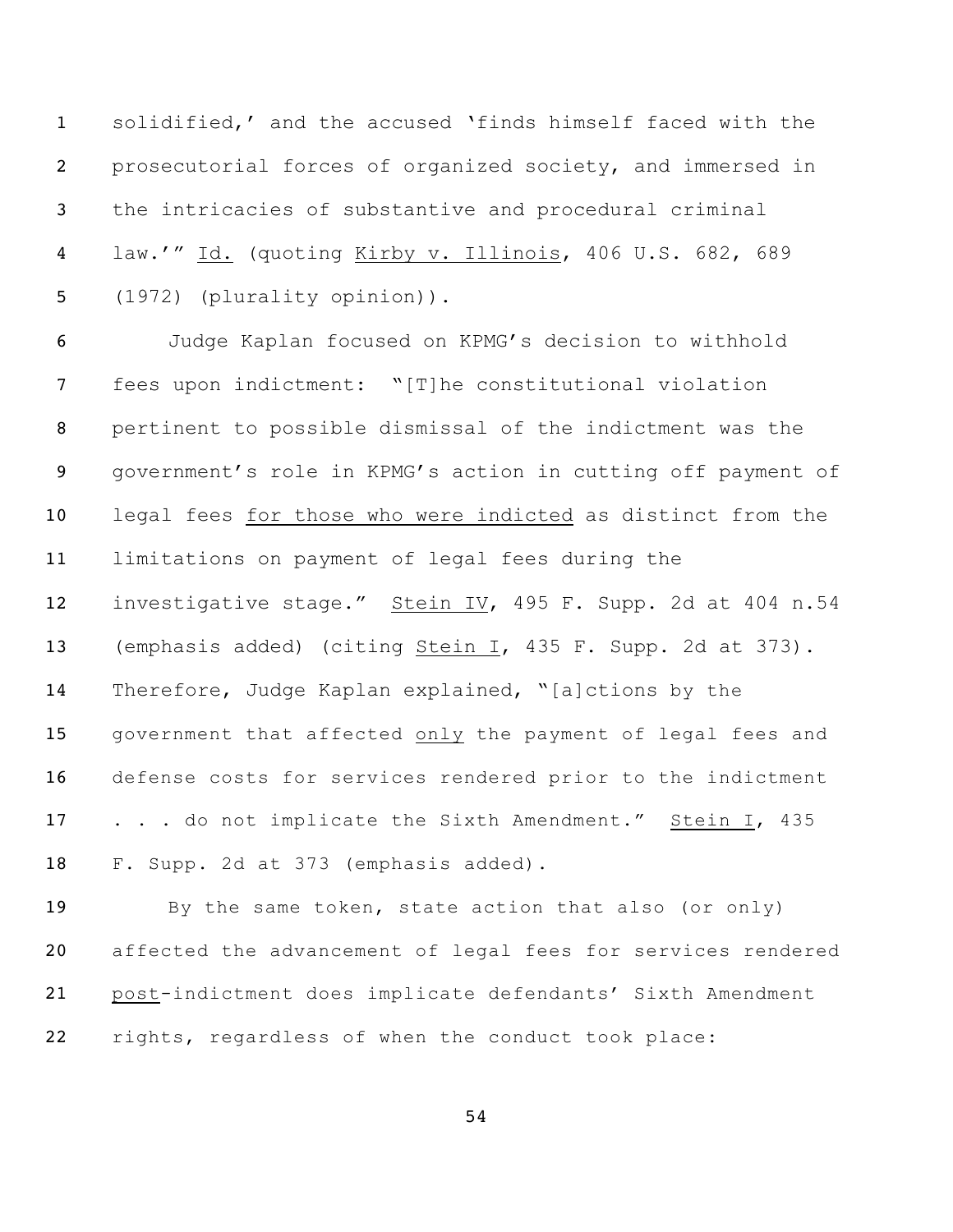1 It is true, of course, that the Sixth Amendment right to counsel typically attaches at the initiation of adversarial proceedings–-at an arraignment, indictment, preliminary hearing, and so on. But the analysis can not end there. The Thompson Memorandum on its face and the USAO's actions were parts of an effort to limit defendants' access to funds for their defense. Even if this was not among the conscious motives, the Memorandum was adopted and the USAO acted in circumstances in which that result was known to be exceptionally likely. The fact that events were set in motion prior to indictment with the object of having, 13 or with knowledge that they were likely to have, an unconstitutional effect upon indictment cannot save the government. This conduct, unless justified, violated 16 the Sixth Amendment. Id. at 366 (emphasis added). In other words, the government's pre-indictment conduct was of a kind that would have post-indictment effects of Sixth Amendment significance, and did. We endorse this analysis. Although defendants' Sixth Amendment rights attached only upon indictment, the district court properly considered pre-indictment state action that affected defendants post-indictment. When the government acts prior to indictment so as to impair the suspect's relationship with counsel post-indictment, the pre-indictment actions ripen into cognizable Sixth Amendment

29 deprivations upon indictment.<sup>12</sup> As Judge Ellis explained in

As Judge Kaplan recognized, the pre-indictment conduct is separately constrained by the Fifth Amendment.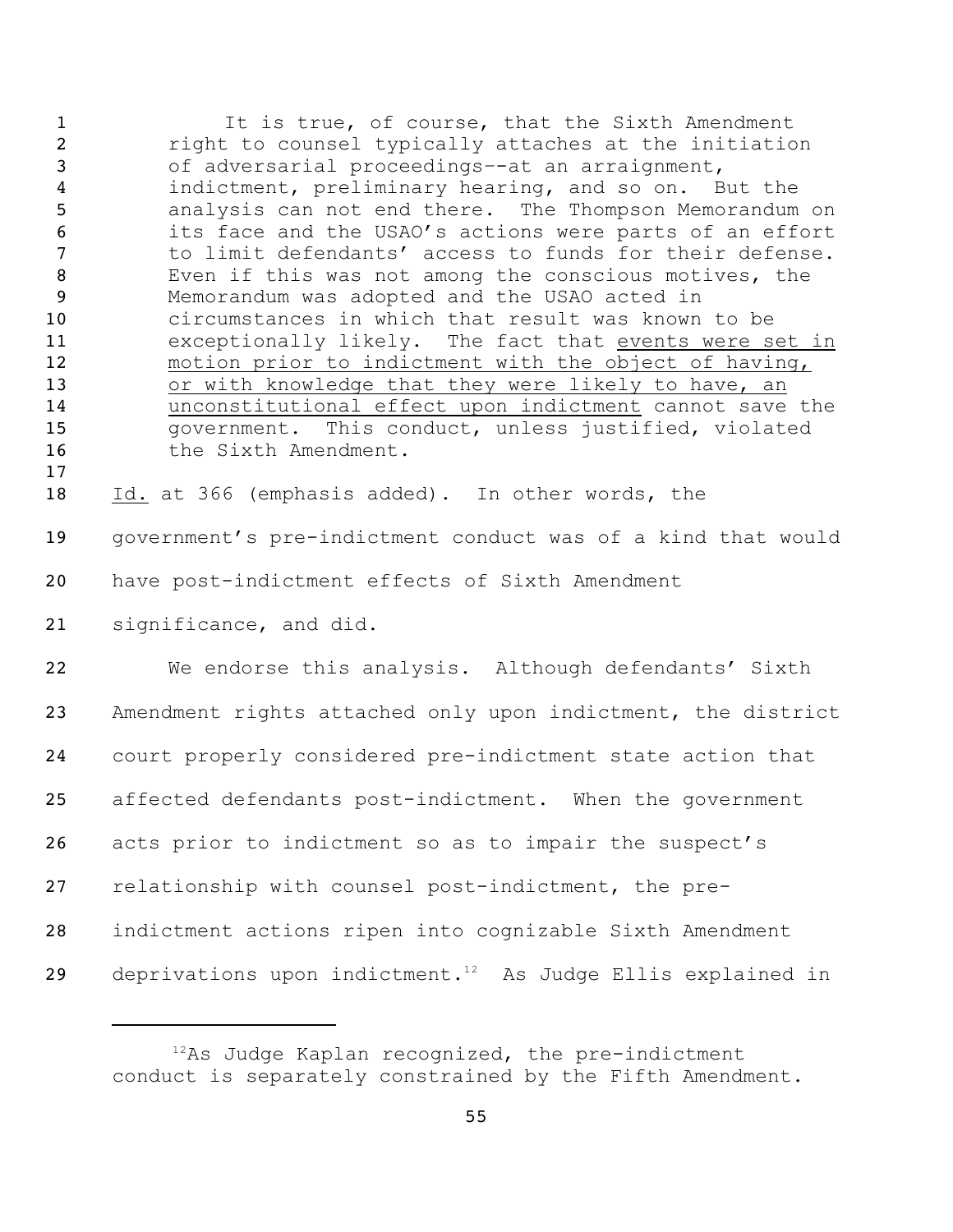United States v. Rosen, 487 F. Supp. 2d 721 (E.D. Va. 2007), "it is entirely plausible that pernicious effects of the pre-indictment interference continued into the post-indictment period, effectively hobbling defendants' Sixth Amendment rights to retain counsel of choice with 6 funds to which they had a right.  $\ldots$  . [I] f, as alleged, the government coerced [the employer] into halting fee advances on defendants' behalf and the government did so for the purpose of undermining defendants' relationship with counsel once the indictment issued, the government violated defendants' right to expend their own resources towards 12 counsel once the right attached." Id. at 734. Since the government forced KPMG to adopt the constricted Fees Policy–-including the provision for terminating fee advancement upon indictment–-and then compelled KPMG to enforce it, it was virtually certain that KPMG would terminate defendants' fees upon indictment. We therefore reject the government's argument that its actions (virtually all pre-indictment) are immune from scrutiny

20 under the Sixth Amendment.<sup>13</sup>

We need not decide whether KPMG's pre-indictment conditioning and capping of fees–-conduct we have determined was state action–-establishes a Sixth Amendment violation by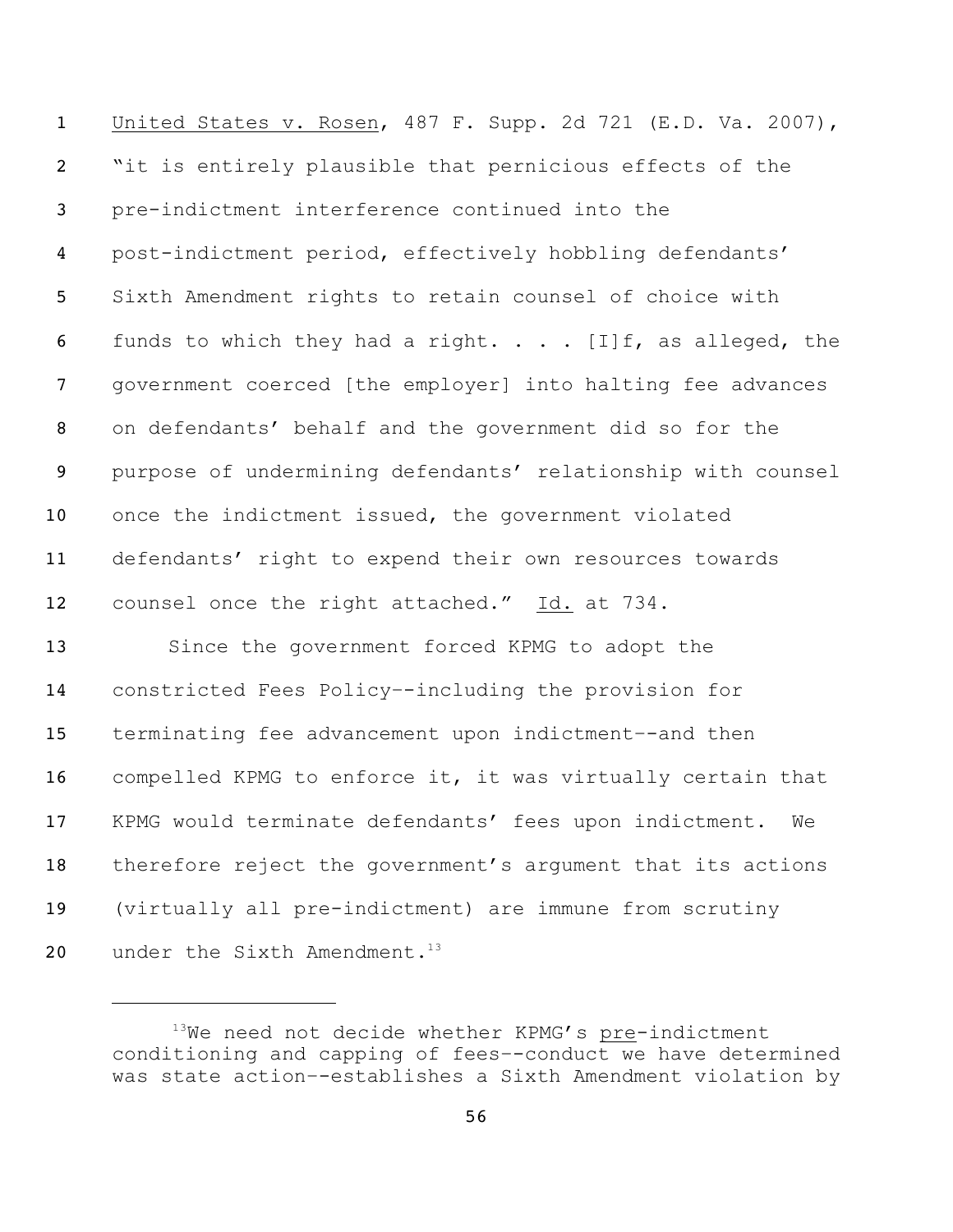**B**

 We now consider "what the [Sixth Amendment] right guarantees." Rothgery, 128 S. Ct. at 2592 (Alito, J., concurring).

 The Sixth Amendment ensures that "[i]n all criminal prosecutions, the accused shall enjoy the right . . . to have the Assistance of Counsel for his defence." U.S. Const. amend. VI. Thus "the Sixth Amendment guarantees the defendant the right to be represented by an otherwise qualified attorney whom that defendant can afford to hire, or who is willing to represent the defendant even though he is without funds." Caplin & Drysdale, Chartered v. United States, 491 U.S. 617, 624-25 (1989). "[A]n element of this right is the right of a defendant who does not require appointed counsel to choose who will represent him." United 16 States v. Gonzalez-Lopez, 548 U.S. 140, 144 (2006).<sup>14</sup>

itself. As discussed below, KPMG's termination of fees upon indictment deprived defendants of their Sixth Amendment right to counsel.

Although the Sixth Amendment right to counsel of choice "has been regarded as the root meaning of the constitutional guarantee,"  $id.$  at 147-48, the right is qualified: the attorney must be admitted to the bar, willing to represent the defendant, free from certain conflicts of interest, compliant with the rules of the court, and so on, see Wheat v. United States, 486 U.S. 153, 159-60 (1988).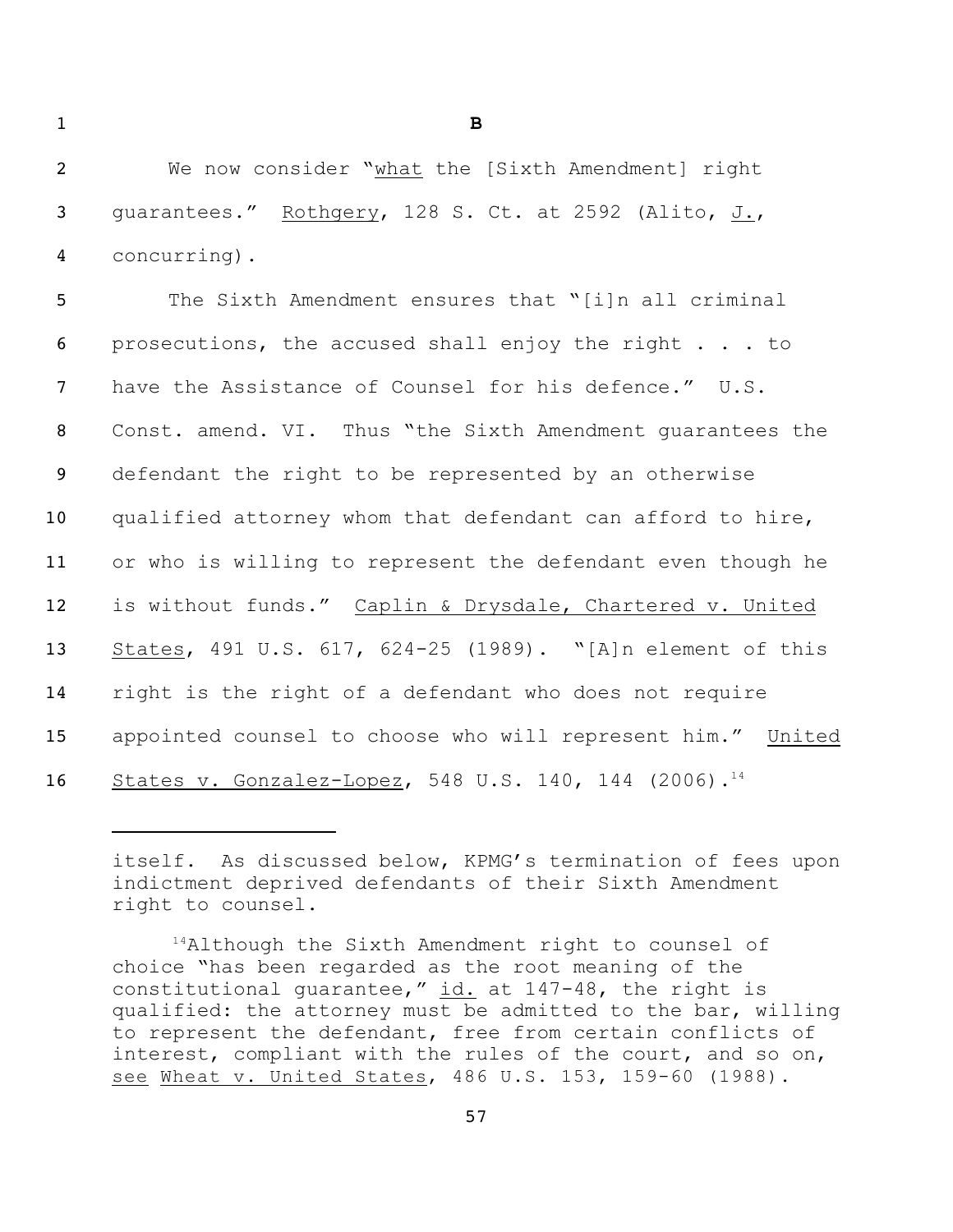The government must "honor" a defendant's Sixth Amendment right to counsel:

 This means more than simply that the State cannot prevent the accused from obtaining the assistance of counsel. The Sixth Amendment also imposes on the State an affirmative obligation to respect and preserve the **accused's choice to seek this assistance....** [A]t 8 the very least, the prosecutor and police have an affirmative obligation not to act in a manner that circumvents and thereby dilutes the protection afforded by the right to counsel.

 Maine v. Moulton, 474 U.S. 159, 170-71 (1985). This is intuitive: the right to counsel in an adversarial legal system would mean little if defense counsel could be 16 controlled by the government or vetoed without good reason. Consistent with this principle of non-interference, courts have identified violations of the Sixth Amendment

right to counsel where the government obtains incriminating

statements from a defendant outside the presence of counsel

21 and then introduces those statements at trial. See, e.g.,

id. at 176; Massiah v. United States, 377 U.S. 201, 206

(1964). Likewise, the government violates the Sixth

Amendment when it intrudes on the attorney-client

relationship, preventing defense counsel from

"participat[ing] fully and fairly in the adversary

factfinding process." Herring v. New York, 422 U.S. 853,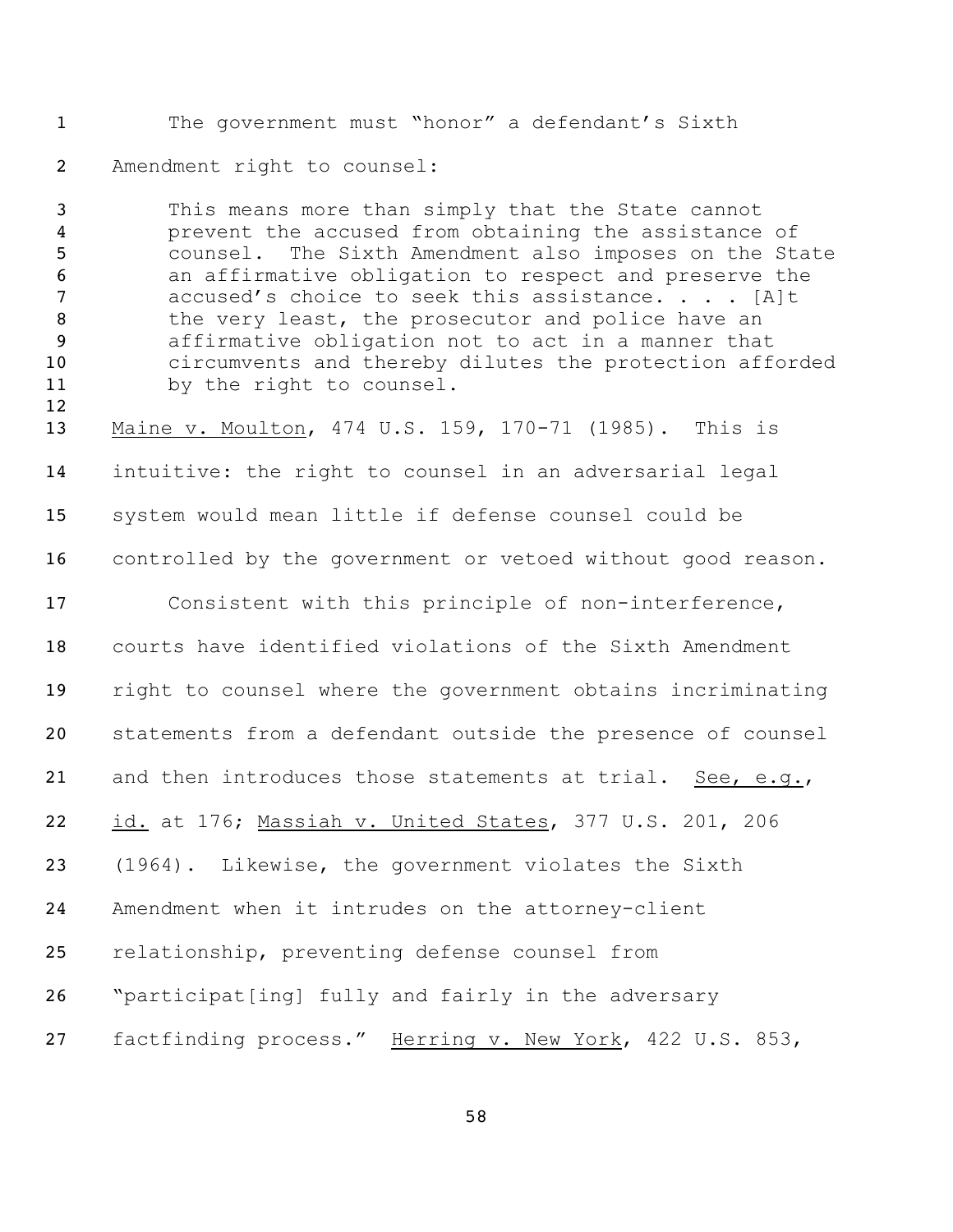858 (1975); see, e.g., id. at 858-59 (holding that a New York statute allowing judges in a criminal bench trial to deny counsel the opportunity to make a closing argument deprived defendant of his Sixth Amendment right to the assistance of counsel); Geders v. United States, 425 U.S. 80, 91 (1976) (holding that a trial court's order that defendant not consult with his attorney during an overnight recess during trial violated the Sixth Amendment). Defendants-Appellees do not say that they were deprived 10 of constitutionally effective counsel. See Strickland v. Washington, 466 U.S. 668, 686 (1984). Their claim is that the government unjustifiably interfered with their relationship with counsel and their ability to mount the best defense they could muster. The government, relying on Caplin & Drysdale, Chartered v. United States, 491 U.S. 617 (1989), contends that a defendant has no Sixth Amendment right to a defense funded by someone else's money. In that case, the Supreme Court ruled that a defendant's Sixth Amendment right to retain counsel of choice was not violated when the funds he earmarked for defense were seized under a federal forfeiture

statute, because title to the forfeitable assets had vested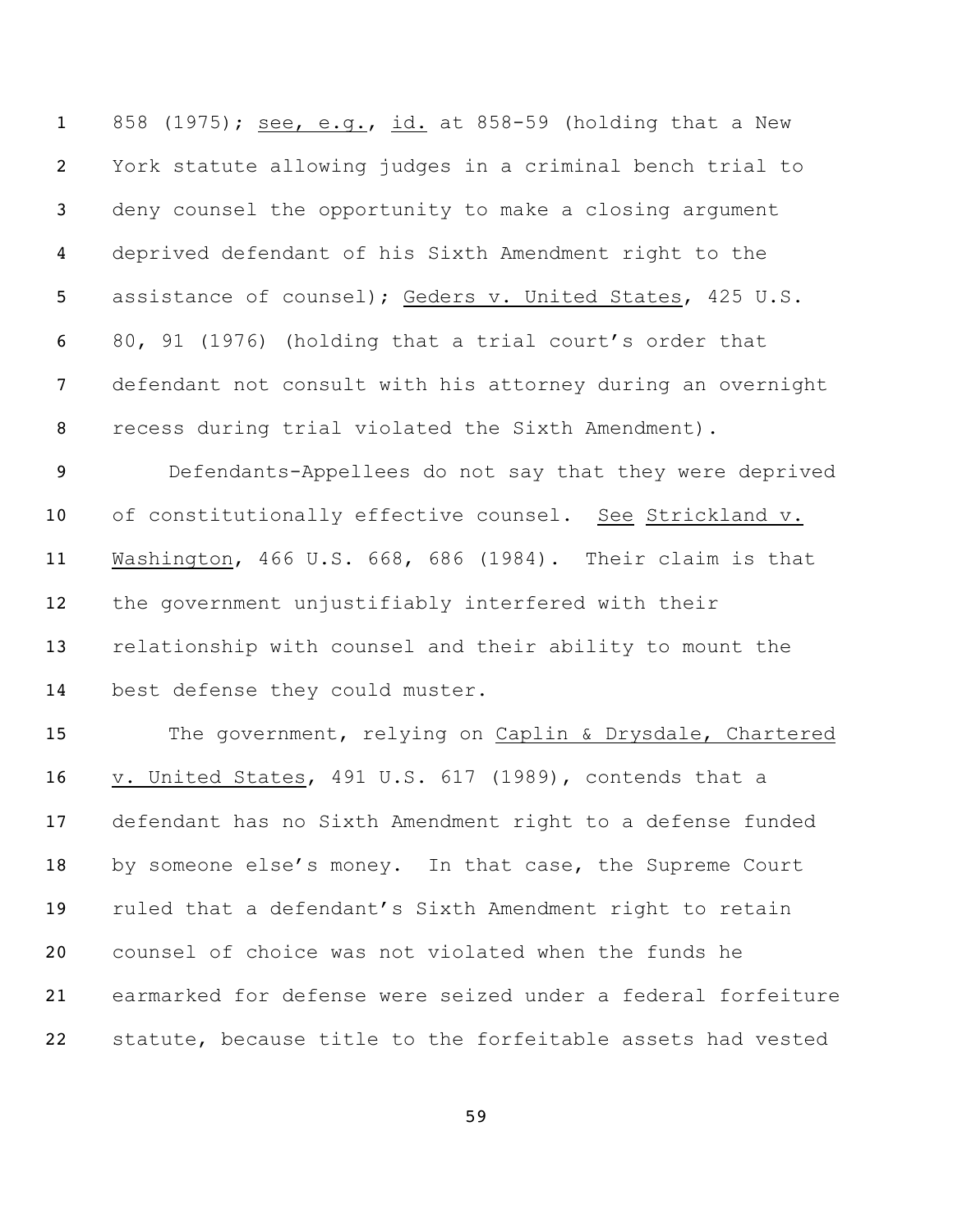in the United States. Id. at 628; see also United States v. Monsanto, 491 U.S. 600, 616 (1989) (holding that pretrial restraining order based on showing of probable cause that property is forfeitable "does not 'arbitrarily' interfere with a defendant's 'fair opportunity' to retain counsel"). The government focuses on the following passage from

#### Caplin & Drysdale:

 Whatever the full extent of the Sixth Amendment's protection of one's right to retain counsel of his choosing, that protection does not go beyond 'the individual's right to spend his own money to obtain the 12 advice and assistance of . . . counsel.' Walters v. National Assn. of Radiation Survivors, 473 U.S. 305, 370 (1985) (Stevens, J., dissenting). A defendant has no Sixth Amendment right to spend another person's 16 money for services rendered by an attorney, even if 17 those funds are the only way that that defendant will 18 be able to retain the attorney of his choice. A robbery suspect, for example, has no Sixth Amendment 20 right to use funds he has stolen from a bank to retain an attorney to defend him if he is apprehended. The money, though in his possession, is not rightfully his 23 . . . . .

 Caplin & Drysdale, 491 U.S. at 626 (emphasis added and first omission in original). The holding of Caplin & Drysdale is narrow: the Sixth Amendment does not prevent the government from reclaiming its property from a defendant even though the defendant had planned to fund his legal defense with it. It is easy to distinguish the case of an employee who reasonably expects to receive attorneys' fees as a benefit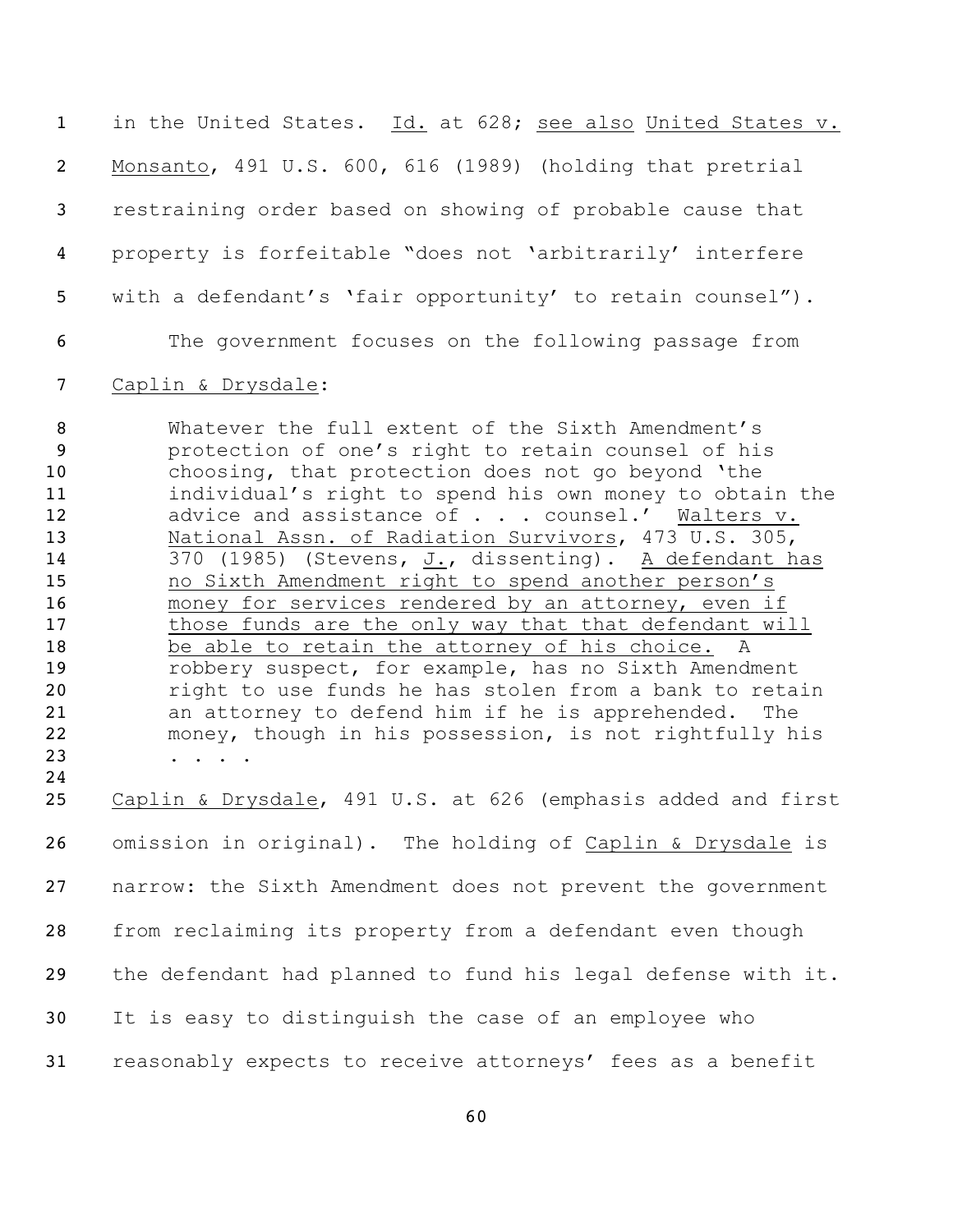1 or perquisite of employment, whether or not the expectation arises from a legal entitlement. As has been found here as a matter of fact, these defendants would have received fees from KPMG but for the government's interference. Although "there is no Sixth Amendment right for a defendant to obtain counsel using tainted funds, [a defendant] still possesses a qualified Sixth Amendment right to use wholly legitimate 8 funds to hire the attorney of his choice." United States v. Farmer, 274 F.3d 800, 804 (4th Cir. 2001) (emphasis added). It is axiomatic that if defendants had already received fee advances from KPMG, the government could not (absent 12 justification) deliberately interfere with the use of that money to fuel their defenses. And the government concedes that it could not prevent a lawyer from furnishing a defense gratis. See Caplin & Drysdale, 491 U.S. at 624-25 ("[T]he Sixth Amendment guarantees a defendant the right to be 17 represented by an otherwise qualified attorney . . . who is willing to represent the defendant even though he is without funds."). Presumably, such a lawyer could pay another lawyer to represent the defendant (subject, of course, to ethical rules governing third-party payments to counsel, see United States v. Locascio, 6 F.3d 924, 932-33 (2d Cir.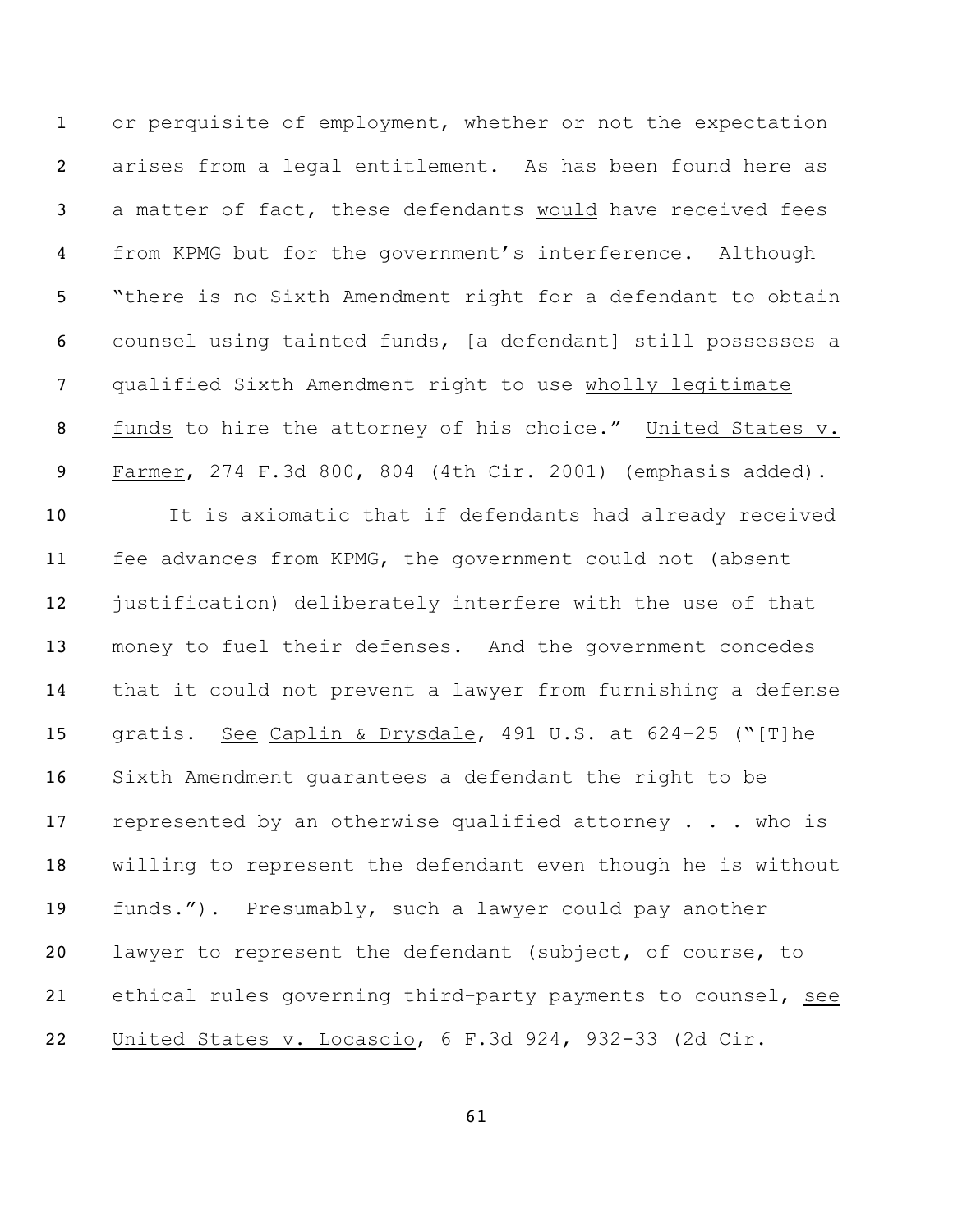1993)). And if the Sixth Amendment prohibits the government from interfering with such arrangements, then surely it also prohibits the government from interfering with financial donations by others, such as family members and neighbors-- and employers. See United States v. Inman, 483 F.2d 738, 739-40 (4th Cir. 1973) (per curiam) ("The Sixth Amendment right to counsel includes not only an indigent's right to 8 have the government appoint an attorney to represent him, but also the right of any accused, if he can provide counsel for himself by his own resources or through the aid of his family or friends, to be represented by an attorney of his own choosing." (emphasis added)). In a nutshell, the Sixth Amendment protects against unjustified governmental interference with the right to defend oneself using whatever assets one has or might reasonably and lawfully obtain.

16 The government points out that KPMG's past fee practice was voluntary and subject to change, and that defendants therefore could have had no reasonable expectation of the ongoing advancement of fees. But this argument simply quarrels with Judge Kaplan's finding that absent any state action, KPMG would have paid defendants' legal fees and 22 expenses without regard to cost. See Stein I, 435 F. Supp.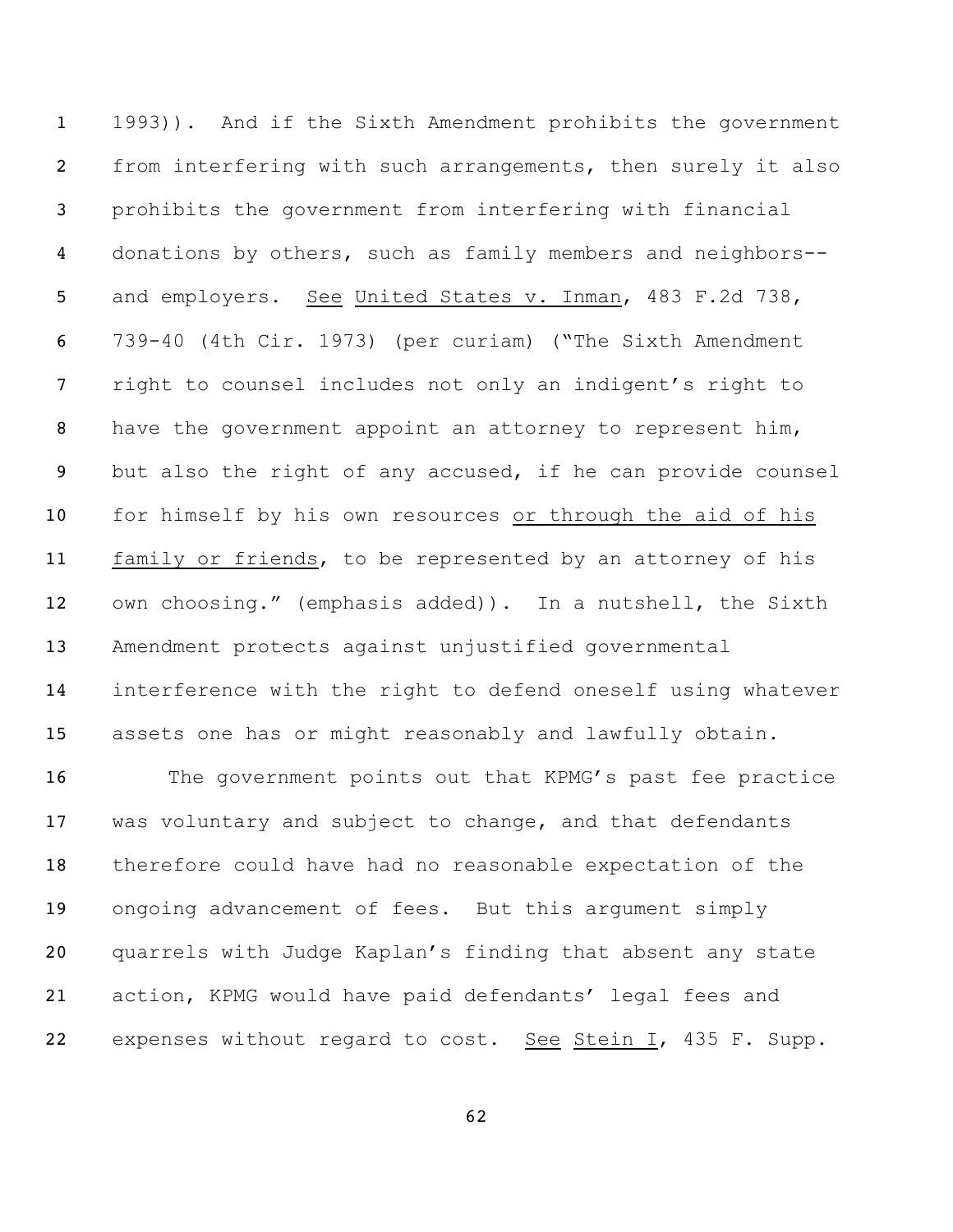2d at 353. Defendants were not necessarily entitled to fee advancement as a matter of law, see Stein v. KPMG, LLP, 486 F.3d 753, 762 n.3 (2d Cir. 2007) (commenting that defendants' likelihood of success in obtaining a judgment against KPMG for legal fees is "far from certain"); but the Sixth Amendment prohibits the government from impeding the 7 supply of defense resources (even if voluntary or gratis), absent justification. Therefore, unless the government's interference was justified, it violated the Sixth Amendment. The government is sometimes allowed to interfere with defendants' choice or relationship with counsel, such as to prevent certain conflicts of interest. See, e.g., United States v. Curcio, 680 F.2d 881 (2d Cir. 1982). However, the government has failed to establish a legitimate justification for interfering with KPMG's advancement of legal fees.

17 The government argues that it may inquire into third- party payment of legal fees in certain circumstances. For example, in United States v. Locascio, we affirmed the disqualification of defendant's counsel based in part on defendant's "benefactor payments" to the attorney to serve as "house counsel" to members of the Gambino organized crime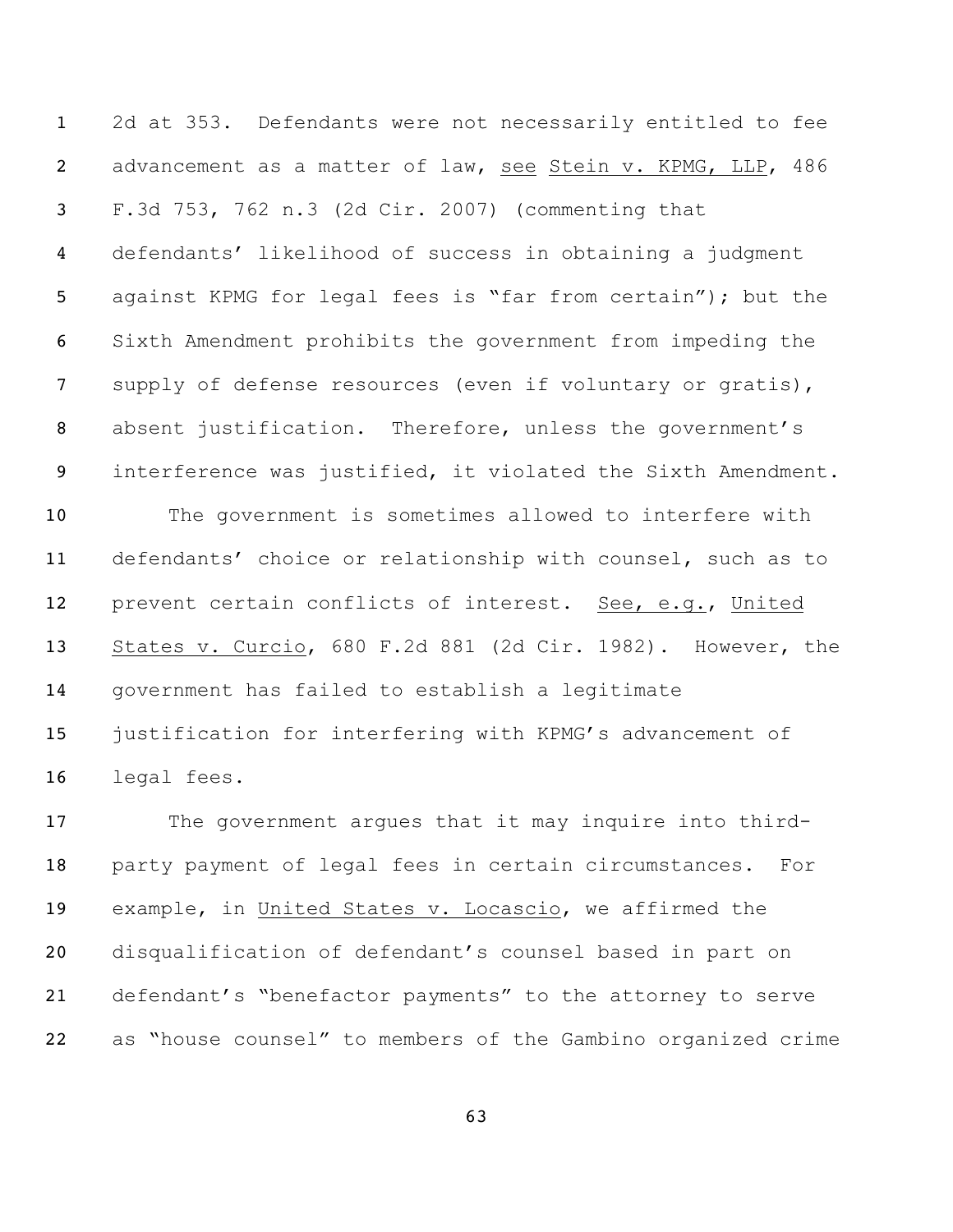family. Locascio, 6 F.3d at 932. We explained that "the 2 acceptance of such 'benefactor payments' . . . raises an ethical question as to whether the attorney's loyalties are 4 with the client or the payor," id. (some internal quotation marks omitted), and that "proof of house counsel can be used by the government to help establish the existence of the criminal enterprise under RICO, by showing the connections 8 among the participants," id. at 932-33.

 The government's reliance on Locascio is misplaced. There, the attorney's status as "house counsel" "was potentially part of the proof of the Gambino criminal enterprise," id. at 933, i.e., it was evidence going to an element of the crime itself, and it was relevant to ascertaining and preventing potential conflicts of interest, id. at 932. But here, the government claims no such compelling justifications.

 It is also urged that a company may pretend cooperation while "circling the wagons," that payment of legal fees can advance such a strategy, and that the government has a legitimate interest in being able to assess cooperation using the payment of fees as one factor. Even if that can be a legitimate justification, it would not be in play here: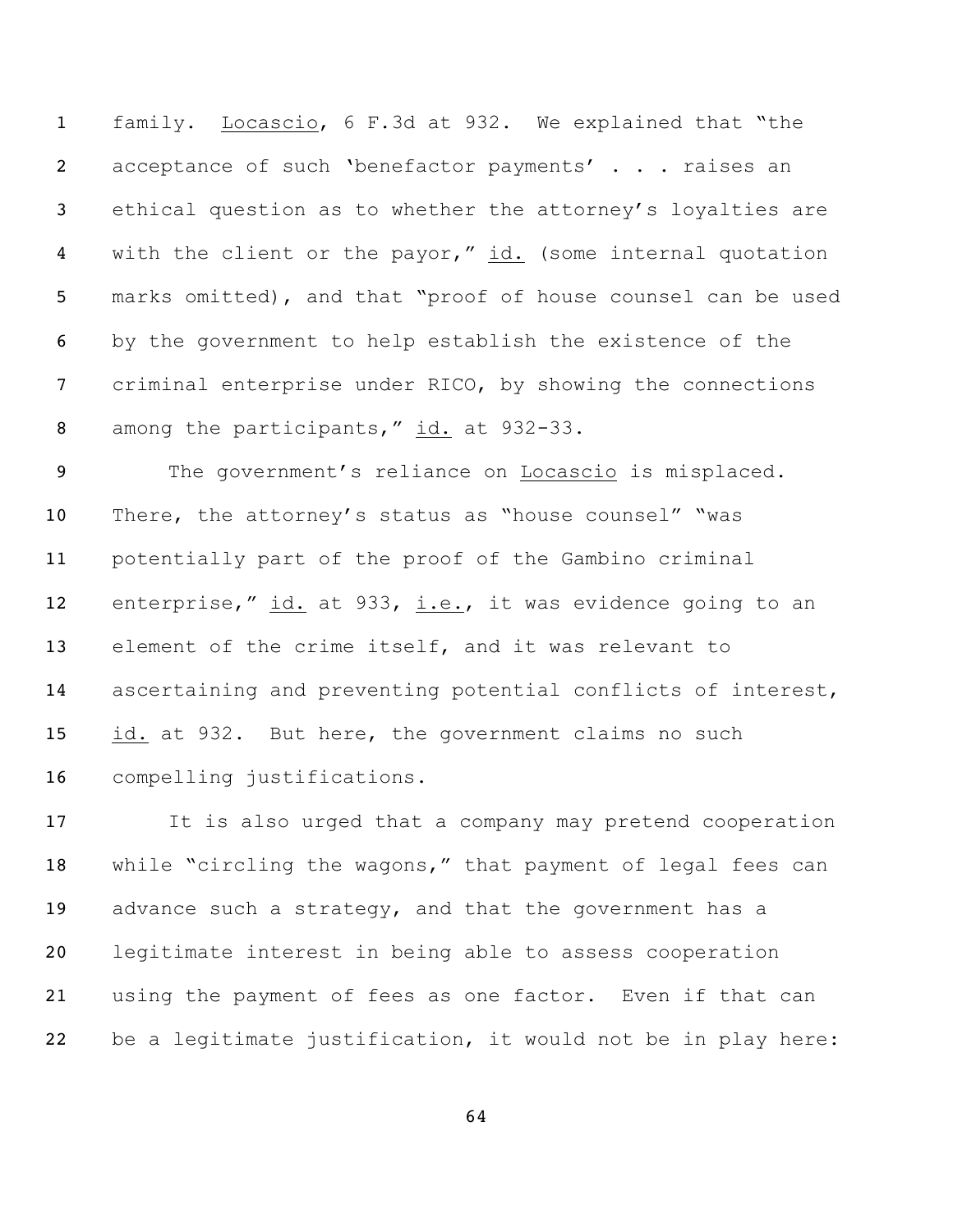prosecutors testified before the district court that they were never concerned that KPMG was "circling the wagons." Moreover, it is unclear how the circling of wagons is much different from the legitimate melding of a joint defense. The government conceded at oral argument that it is in the government's interest that every defendant receive the best possible representation he or she can obtain. A company that advances legal fees to employees may stymie prosecutors by affording culpable employees with high- quality representation. But if it is in the government's interest that every defendant receive the best possible representation, it cannot also be in the government's interest to leave defendants naked to their enemies. Judge Kaplan found that defendants Gremminger, Hasting, Ritchie and Watson were unable to retain the counsel of their choosing as a result of the termination of fee 17 advancements upon indictment. Stein IV, 495 F. Supp. 2d at 421-22. The government does not contest this factual finding, and we will not disturb it. A defendant who is deprived of counsel of choice (without justification) need not show how his or her defense was impacted; such errors are structural and are not subject to harmless-error review.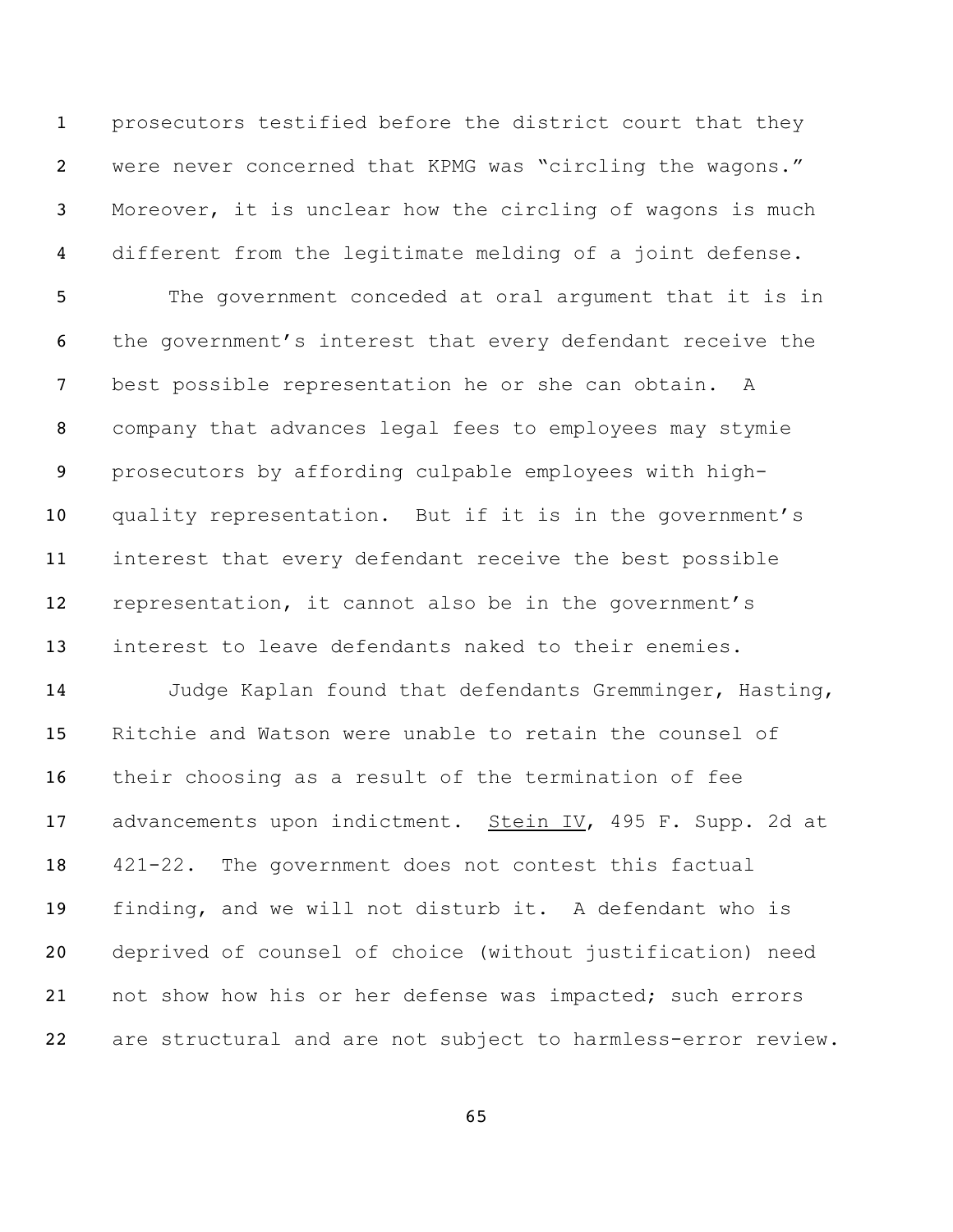See Gonzalez-Lopez, 548 U.S. at 144, 148-52. "[T]he right 2 at stake here is the right to counsel of choice, . . . and that right was violated because the deprivation of counsel was erroneous. No additional showing of prejudice is required to make the violation 'complete.'" Id. at 146. Of course, a completed constitutional violation may still be remediable. However, as explained in Part II, the government has failed to cure this Sixth Amendment violation. Therefore, the government deprived defendants Gremminger, Hasting, Ritchie and Watson of their Sixth Amendment right to counsel of choice.

 The remaining defendants–-Bickham, DeLap, Eischeid, Lanning, Rosenthal, Smith, Stein, Warley, and Wiesner–-do not claim they were deprived of their chosen counsel. Rather, they assert that the government unjustifiably interfered with their relationship with counsel and their ability to defend themselves. In the district court, the government conceded that these defendants are also entitled to dismissal of the indictment, assuming the correctness of Stein I. See Stein IV, 495 F. Supp. 2d at 393. We agree: these defendants can easily demonstrate interference in their relationships with counsel and impairment of their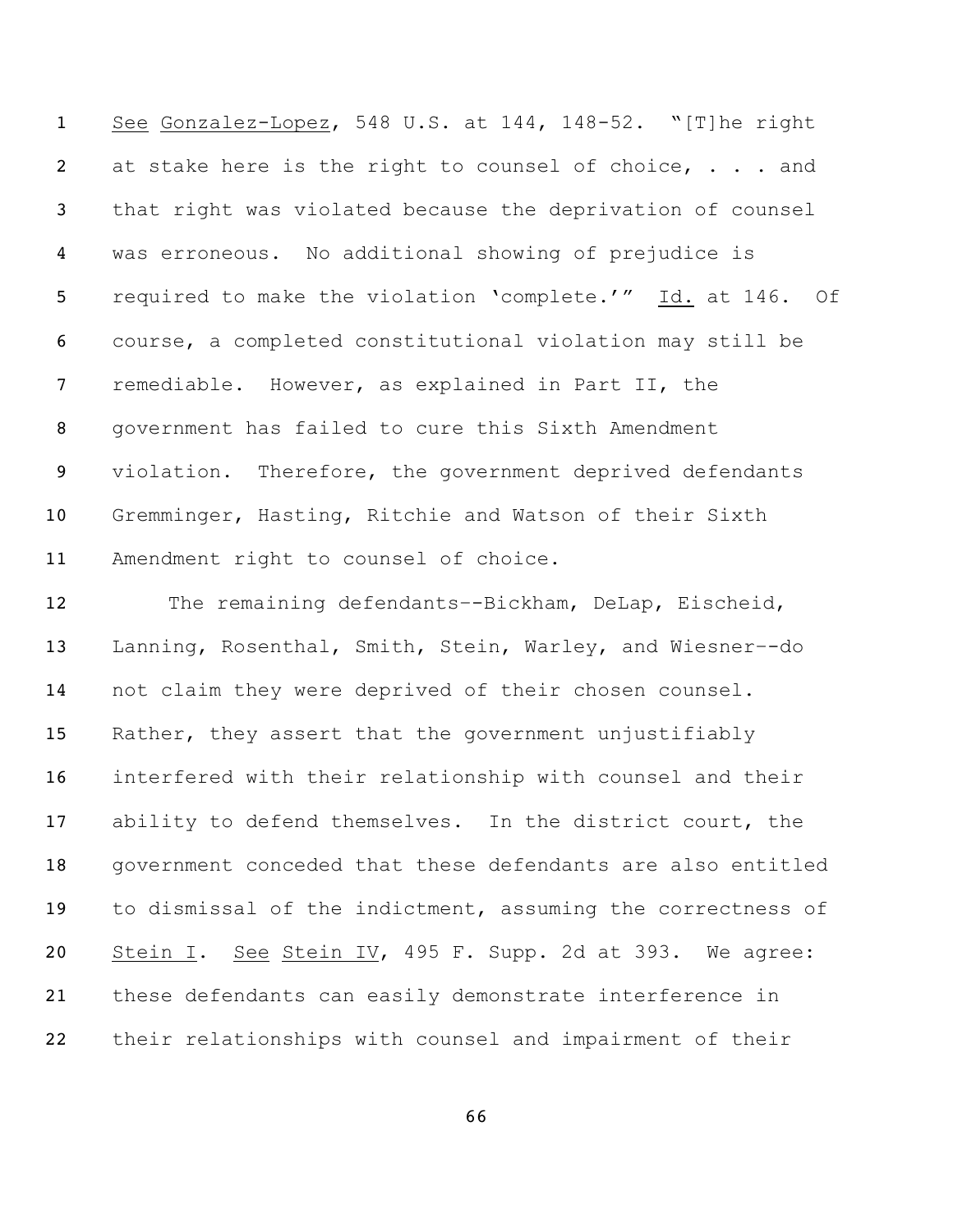ability to mount a defense based on Judge Kaplan's non- erroneous findings that the post-indictment termination of fees "caused them to restrict the activities of their counsel," and thus to limit the scope of their pre-trial investigation and preparation. Id. at 418. Defendants were indicted based on a fairly novel theory of criminal liability; they faced substantial penalties; the relevant facts are scattered throughout over 22 million documents 9 regarding the doings of scores of people, id. at 417; the subject matter is "extremely complex," id. at 418; technical expertise is needed to figure out and explain what happened; and trial was expected to last between six and eight months, 13 id. As Judge Kaplan found, these defendants "have been 14 forced to limit their defenses . . . for economic reasons 15 and . . . they would not have been so constrained if KPMG paid their expenses."Id. at 419. We therefore hold that these defendants were also deprived of their right to counsel under the Sixth Amendment. 15

This case does not raise, and therefore we have no occasion to consider, the application of our holding to the following scenario: A defendant moves unsuccessfully in the district court to dismiss the indictment on the same Sixth Amendment theory. The defendant proceeds to trial with his or her chosen attorney, and the attorney is forced to limit the scope of his or her efforts due to the defendant's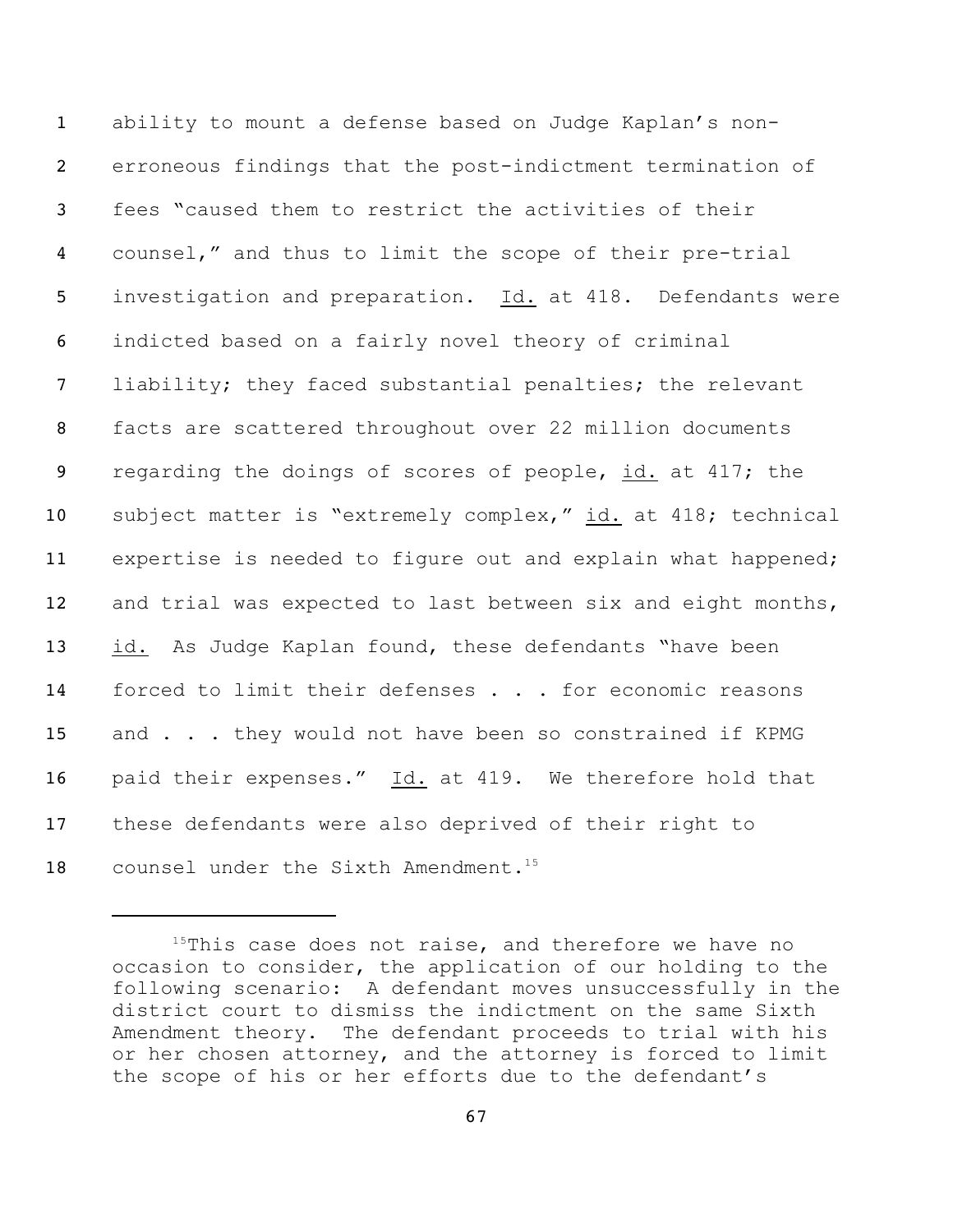| <b>CONCLUSION</b>                                     |  |
|-------------------------------------------------------|--|
| For the foregoing reasons, we AFFIRM the judgment of  |  |
| the district court dismissing defendants' indictment. |  |

financial constraints. The defendant is convicted based on overwhelming evidence of his or her guilt.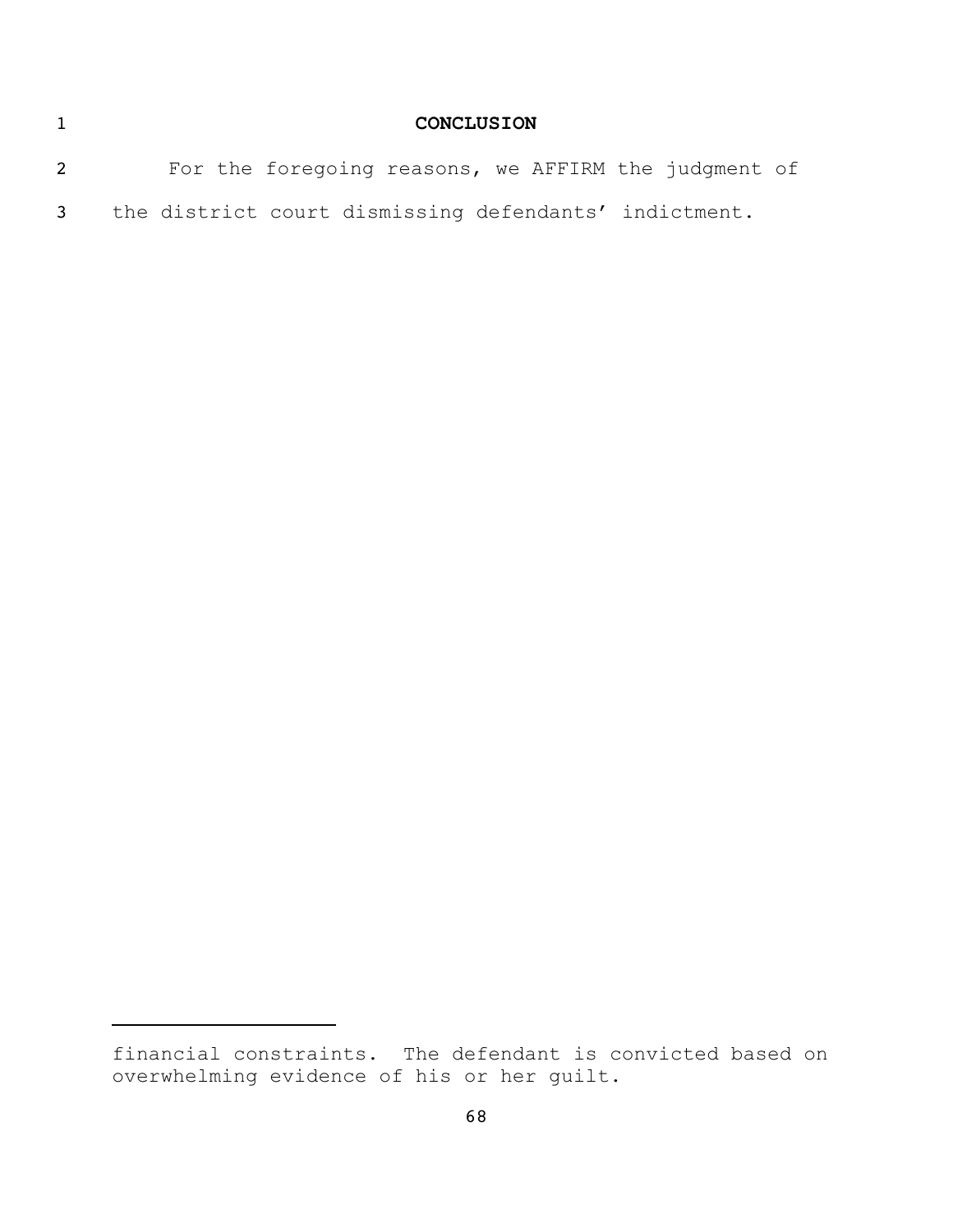UNITED STATES DISTRICT COURT SOUTHERN DISTRICT OF NEW YORK - - - - - - - - - - - - - - - - - - - - - - - - - - - - - - - - - - - - - - - - - - x UNITED STATES OF AMERICA,

-against- S1 05 Crim. 0888 (LAK)

JEFFREY STEIN, et al.,

Defendants.

- - - - - - - - - - - - - - - - - - - - - - - - - - - - - - - - - - - - - - - - - - x

#### **OPINION**

#### Appearances:

Marc A. Weinstein Justin S. Weddle Katherine Polk Failla Kevin M. Downing Stanley J. Okula, Jr. Julian J. Moore Assistant United States Attorneys MICHAEL J. GARCIA UNITED STATES ATTORNEY

David Spears RICHARDS SPEARS KIBBE & ORBE LLP Craig Margolis VINSON & ELKINS LLP *Attorneys for Defendant Jeffrey Stein*

Stanley S. Arkin Joseph V. DiBlasi Elizabeth A. Fitzwater ARKIN KAPLAN LLP *Attorneys for Defendant Jeffrey Eischeid*

Michael S. Kim Leif T. Simonson KOBRE & KIM LLP *Attorneys for Defendant Mark Watson* Stuart Abrams

Caroline Rule Robert S. Fink Christopher M. Ferguson Usman Mohammad KOSTELANETZ & FINK, LLP *Attorneys for Defendant Richard Smith*

Richard Mark Strassberg GOODWIN PROCTOR LLP *Attorneys for Defendant David Greenberg*

George D. Niespolo DUANE MORRIS LLP *Attorneys for Defendant Randy Bickham*

Steven M. Bauer Karli E. Sager LATHAM & WATKINS, LLP *Attorneys for Defendant John Larson*

David C. Scheper Julio V. Vergara OVERLAND BORENSTEIN SCHEPER & KIM LLP *Attorneys for Defendant Robert Pfaff*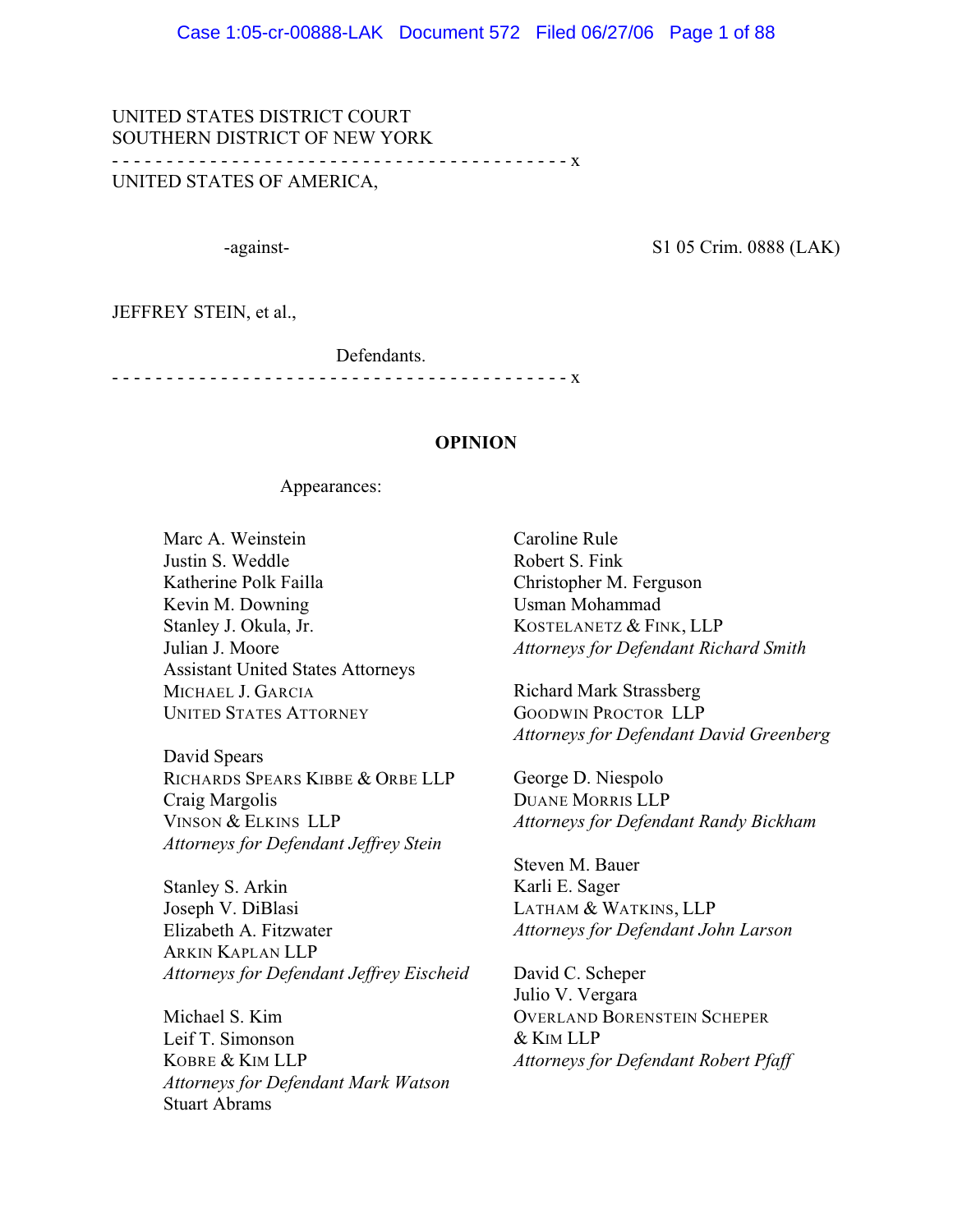#### Case 1:05-cr-00888-LAK Document 572 Filed 06/27/06 Page 2 of 88

M. Breeze McMennamin David S. Hammer FRANKEL & ABRAMS Jack S. Hoffinger Susan Hoffinger HOFFINGER STERN & ROSS, LLP *Attorneys for Defendant Raymond J. Ruble*

Ronald E. DePetris Marion Bachrach Dana Moskowitz DEPETRIS & BACHRACH, LLP *Attorneys for Defendant Philip Wiesner*

John F. Kaley DOAR RIECK KALEY & MACK *Attorneys for Defendant<sup>1</sup> Steven Gremminger*

Susan R. Necheles HAFETZ & NECHELES *Attorneys for Defendant Richard Rosenthal*

James R. DeVita BRYAN CAVE LLP John A. Townsend TOWNSEND & JONES LLP *Attorneys for Defendant Carol Warley*

Michael Madigan Robert H. Hotz, Jr. Christopher T. Schulten AKIN GUMP STRAUSS HAUER & FELD LLP *Attorneys for Defendant John Lanning*

Russell M. Gioiella Richard M. Asche LITMAN, ASCHE & GIOIELLA, LLP *Attorneys for Defendant Carl Hasting*

E. Lawrence Barcella, Jr. Deborah Salzberg PAUL, HASTINGS, JANOFSKY & WALKER LLP *Attorneys for Defendant Larry DeLap*

Charles A. Stillman STILLMAN FRIEDMAN & SCHECHTMAN, P.C. Carl S. Rauh SKADDEN, ARPS, SLATE, MEAGHER & FLOM LLP *Attorneys for KPMG LLP*

Lewis J. Liman Stephen M. Rich Jennifer A. Kennedy CLEARY GOTTLIEB STEEN & HAMILTON LLP Paul B. Bergman PAUL B. BERGMAN, P.C. *Attorneys for the New York Council of Defense Lawyers as* Amicus Curiae

Stephanie Martz Mark I. Levy KILPATRICK STOCKTON LLP *Attorneys for National Association of Criminal Defense Lawyers as* Amicus Curiae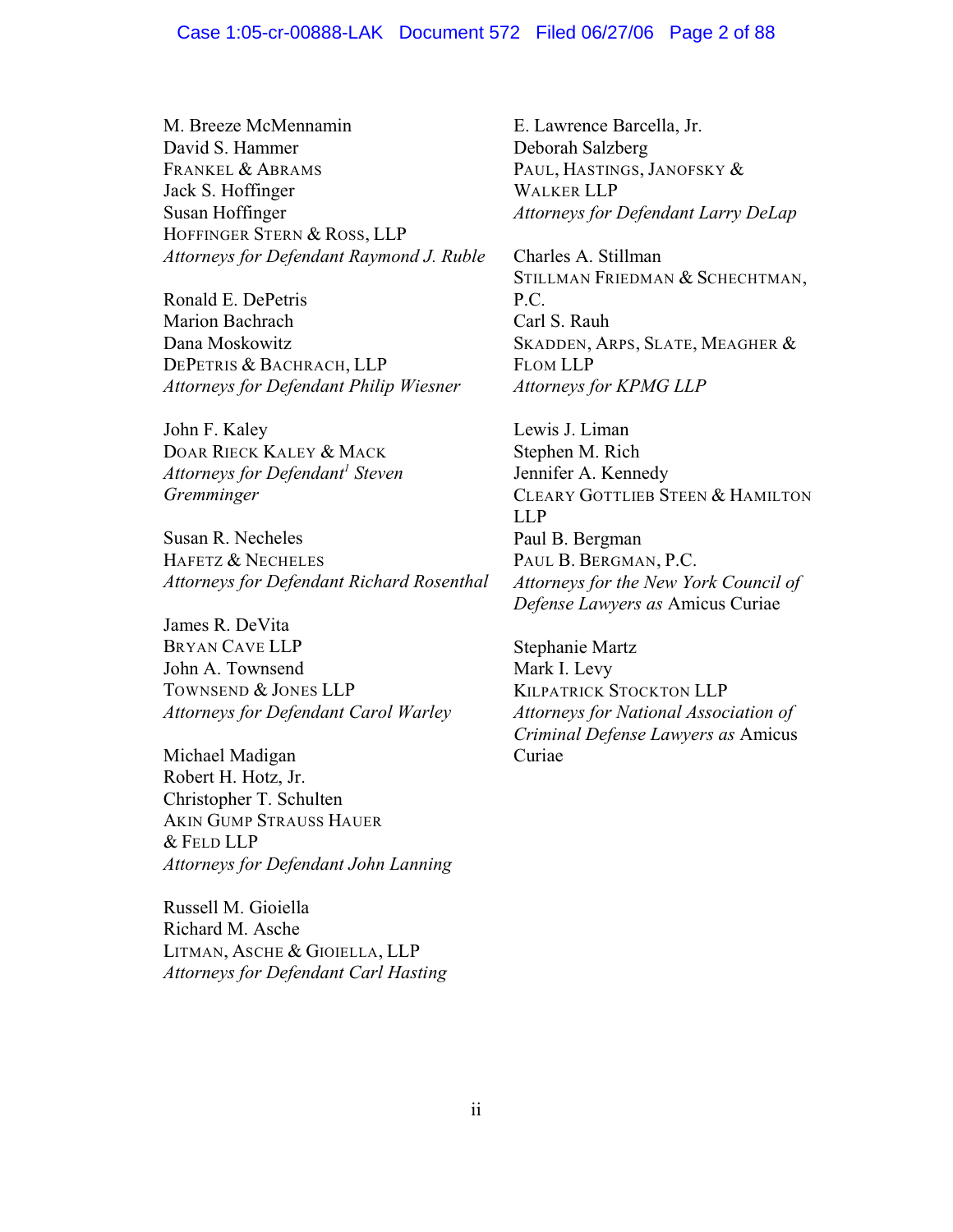#### Case 1:05-cr-00888-LAK Document 572 Filed 06/27/06 Page 3 of 88

Cristina Arguedas Ann Moorman ARGUEDAS, CASSMAN & HEADLY, LLP Michael Horowitz Michelle Seltzer CADWALADER, WICKERSHAM & TAFT LLP *Attorneys for Gregg Ritchie*

Gerald B. Lefcourt GERALD B. LEFCOURT, P.C. Jay Philip Lefkowitz KIRKLAND & ELLIS LLP *Attorneys for Defendant David Amir Makov*

William R. McLucas Howard M. Shapiro Jonathan E. Nuechterlein Christopher Davies WILMER CUTLER PICKERING HALE AND DORR LLP George R. Kramer Renee S. Dankner Marjorie E. Gross Robin S. Conrad Amar D. Sarwal *Attorneys for The Securities Industry Association, The Association of Corporate Counsel, The Bond Market Association and The Chamber of Commerce of the United States of America as* Amici Curiae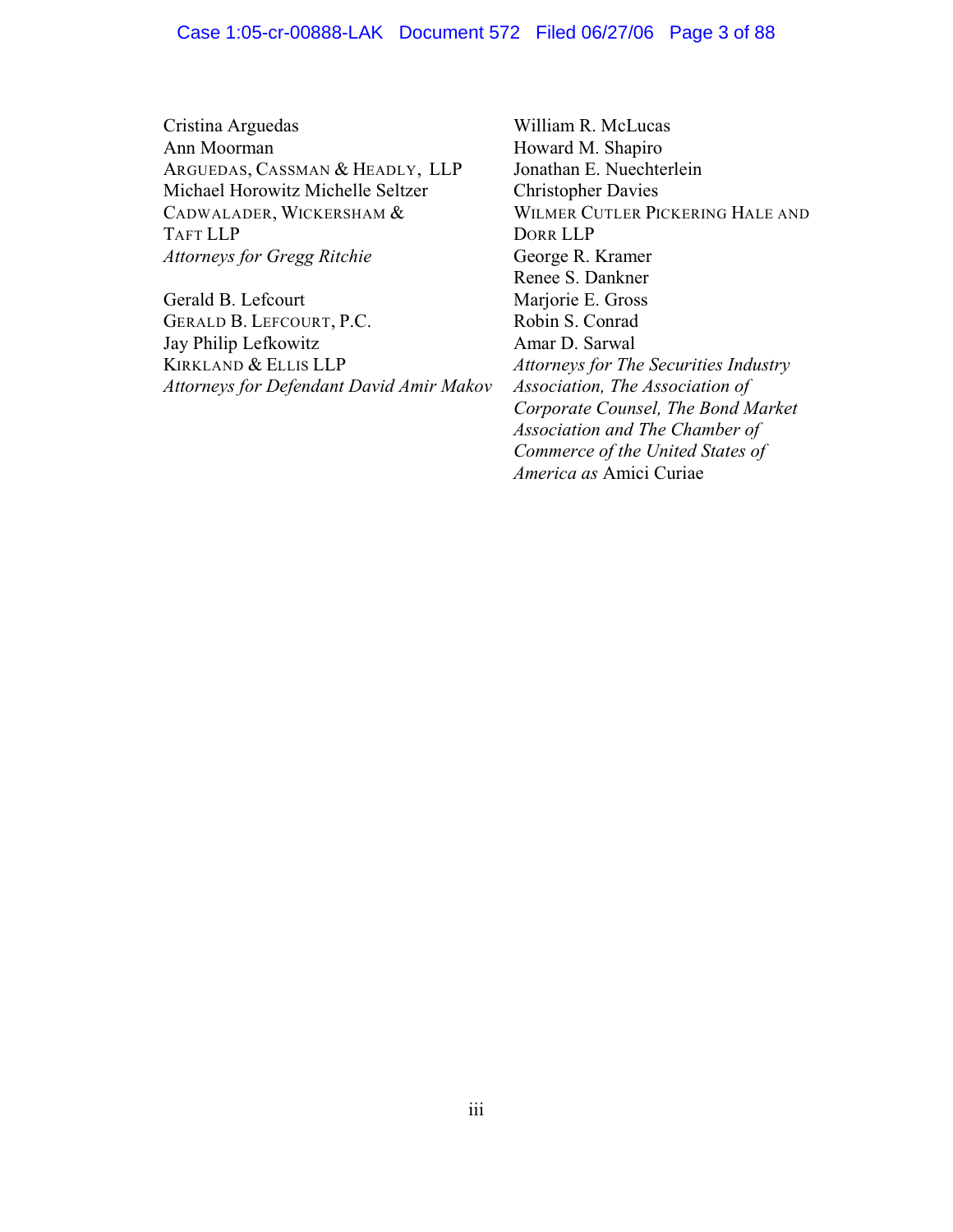# TABLE OF CONTENTS

|     |           | The Conclusion of the Investigation, KPMG's Stein Problem and the Deferred Prosecution  |
|-----|-----------|-----------------------------------------------------------------------------------------|
|     |           |                                                                                         |
|     |           | The Deferred Prosecution Agreement and the Indictment in This Case  26                  |
|     |           |                                                                                         |
|     |           |                                                                                         |
|     |           |                                                                                         |
|     |           |                                                                                         |
|     |           |                                                                                         |
|     |           |                                                                                         |
| I.  |           |                                                                                         |
|     |           | The Relationship Between KPMG and its Personnel With Respect to Advancement             |
|     | A.        | Indemnification and Advancement Generally 34                                            |
|     | <b>B.</b> |                                                                                         |
|     |           |                                                                                         |
| II. |           | The Government Violated the Fifth and Sixth Amendments by Causing KPMG to               |
|     |           | Cut Off Payment of Legal Fees and Other Defense Costs Upon Indictment 39                |
|     | A.        |                                                                                         |
|     |           | 1.                                                                                      |
|     |           | The Right to Fairness in the Criminal Process Is a Fundamental<br>2.                    |
|     |           | Liberty Interest Entitled to Substantive Due Process Protection                         |
|     |           | Where, As Here, the Government Coerces a Third Party to Withhold                        |
|     |           | Funds Lawfully Available to a Criminal Defendant  45                                    |
|     |           | The Government's Actions Violated the Substantive Due Process<br>3.                     |
|     |           |                                                                                         |
|     |           |                                                                                         |
|     | <b>B.</b> |                                                                                         |
|     |           | 1.                                                                                      |
|     |           | Attachment of Sixth Amendment Rights 55<br>a.                                           |
|     |           | "Other People's Money" $\dots\dots\dots\dots\dots\dots\dots\dots\dots$<br>$\mathbf b$ . |
|     |           | The Thompson Memorandum and the Government's Implementation<br>2.                       |
|     |           | Violated the KPMG Defendants' Sixth Amendment Right to Counsel                          |
|     |           |                                                                                         |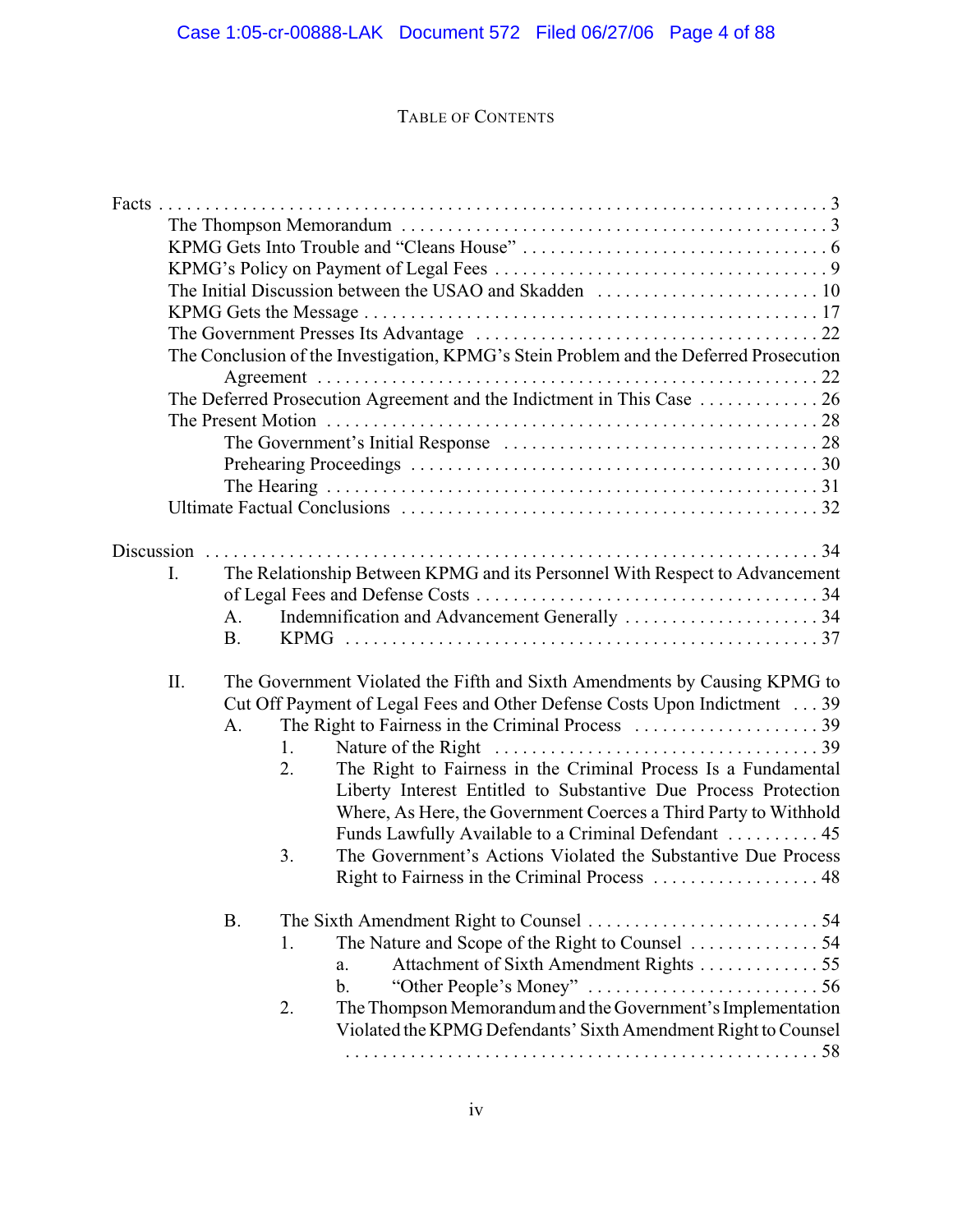# Case 1:05-cr-00888-LAK Document 572 Filed 06/27/06 Page 5 of 88

| The KPMG Defendants Are Not Obliged to Establish Prejudice, |  |
|-------------------------------------------------------------|--|
|                                                             |  |

| III. | It is Premature to Consider the Government's Actions With Respect to Payment of                                                                                                                                      |
|------|----------------------------------------------------------------------------------------------------------------------------------------------------------------------------------------------------------------------|
| IV.  | Monetary Relief Against the Government Is Precluded by Sovereign<br>A.<br><b>B.</b><br>This Court Has Subject Matter Jurisdiction 74<br>Personal Jurisdiction, Even If It Does Not Already Exist, May Be<br>2.<br>C. |
| V.   | Some of the Actions of the USAO in Response to the Motion Were Not Appropriate                                                                                                                                       |
|      |                                                                                                                                                                                                                      |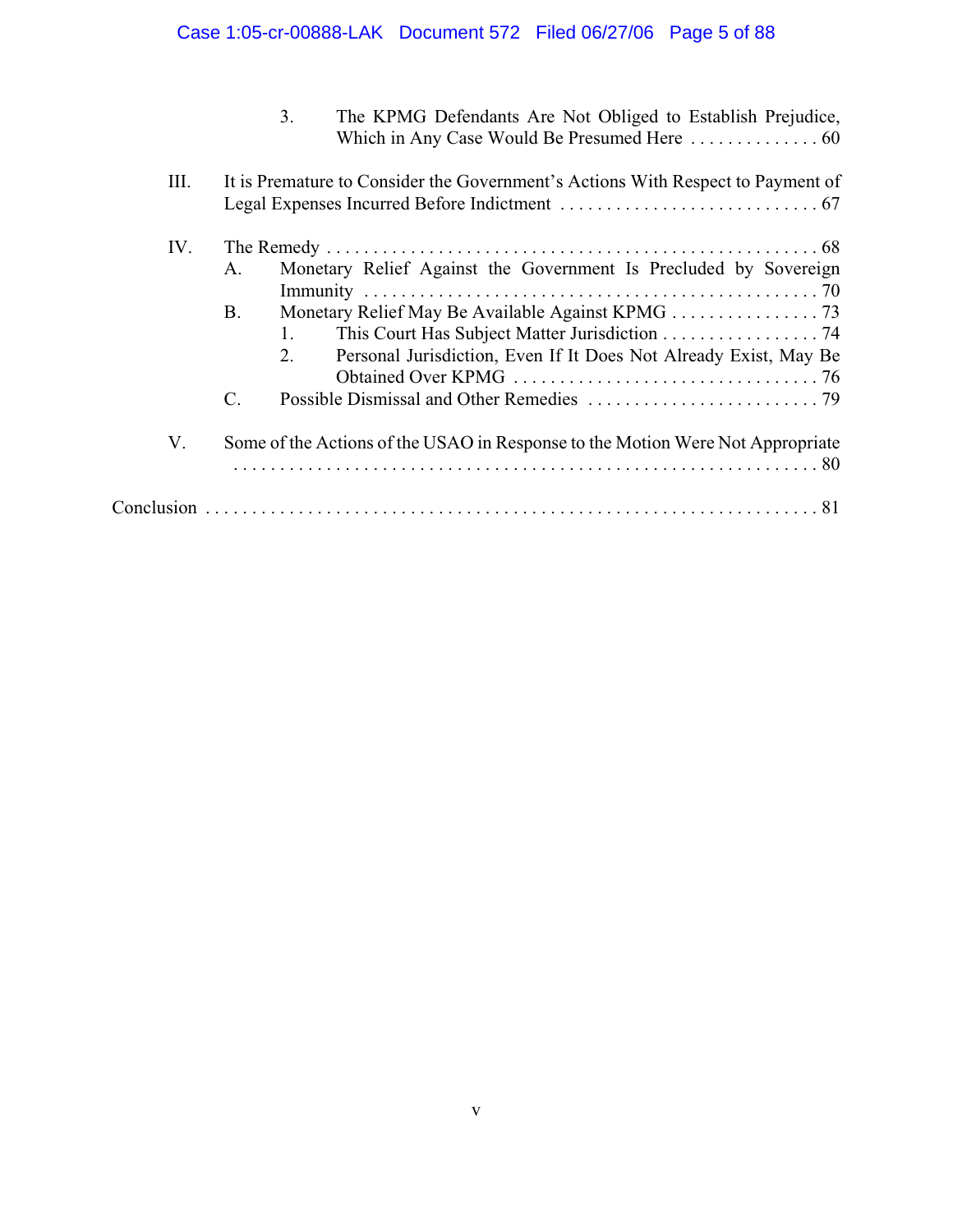#### LEWIS A. KAPLAN, *District Judge.*

The issue now before the Court arises at an intersection of three principles of American law.

The first principle is that everyone accused of a crime is entitled to a fundamentally fair trial.<sup>1</sup> This is a central meaning of the Due Process Clause of the Constitution

The second principle, a corollary of the first, is that everyone charged with a crime is entitled to the assistance of a lawyer.<sup>2</sup> A defendant with the financial means has the right to hire the best lawyers money can buy. A poor defendant is guaranteed competent counsel at government expense. $3$  This is at the heart of the Sixth Amendment.

The third principle is not so easily stated, not of constitutional dimension, and not so universal. But it too plays an important role in this case. It is simply this: an employer often must reimburse an employee for legal expenses when the employee is sued, or even charged with a crime, as a result of doing his or her job. Indeed, the employer often must advance legal expenses to an employee up front, although the employee sometimes must pay the employer back if the employee has been guilty of wrongdoing.

This third principle is not the stuff of television and movie drama. It does not remotely approach *Miranda* warnings in popular culture. But it is very much a part of American life. Persons in jobs big and small, private and public, rely on it every day. Bus drivers sued for accidents, cops sued for allegedly wrongful arrests, nurses named in malpractice cases, news reporters sued in libel cases, and corporate chieftains embroiled in securities litigation generally

 $U.S.$  CONST. amend. V (Due Process Clause).

<sup>&</sup>lt;sup>2</sup> U.S. CONST. amend. VI.

<sup>&</sup>lt;sup>3</sup> *Gideon v. Wainwright,* 372 U.S. 335 (1963).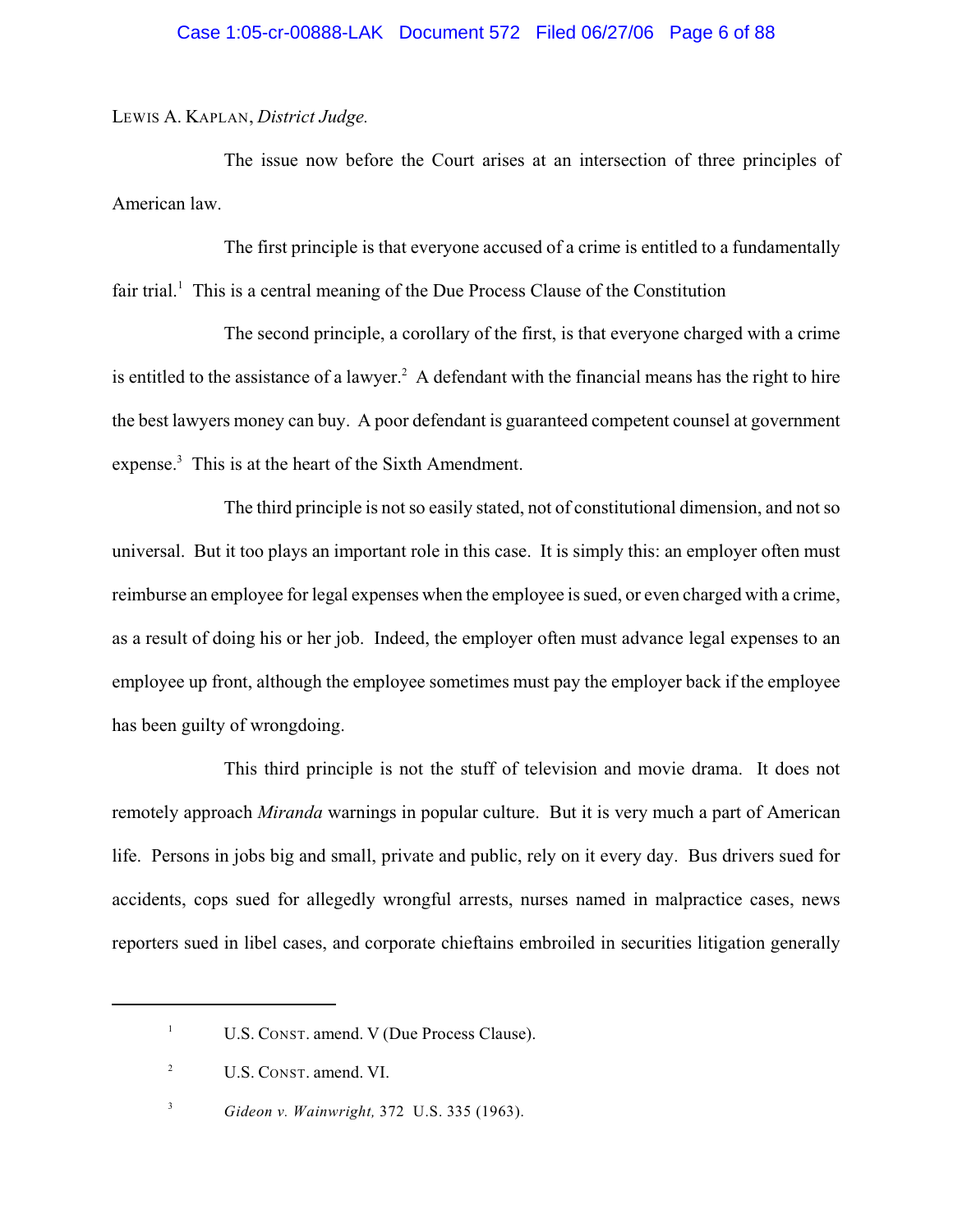#### Case 1:05-cr-00888-LAK Document 572 Filed 06/27/06 Page 7 of 88

have similar rights to have their employers pay their legal expenses if they are sued as a result of their doing their jobs. This right is as much a part of the bargain between employer and employee as salary or wages.<sup>4</sup>

Most of the defendants in this case worked for KPMG, one of the world's largest accounting firms. KPMG long has paid for the legal defense of its personnel, regardless of the cost and regardless of whether its personnel were charged with crimes. The defendants who formerly worked for KPMG say that it is obligated to do so here. KPMG, however, has refused.

If that were all there were to the dispute, it would be a private matter between KPMG and its former personnel. But it is not all there is. These defendants<sup>5</sup> (the "KPMG Defendants") claim that KPMG has refused to advance defense costs to which the defendants are entitled because the government pressured KPMG to cut them off. The government, they say, thus violated their rights and threatens their right to a fair trial.

Having heard testimony from KPMG's general counsel, some of its outside lawyers, and government prosecutors, the Court concludes that the KPMG Defendants are right. KPMG refused to pay because the government held the proverbial gun to its head. Had that pressure not been brought to bear, KPMG would have paid these defendants' legal expenses.

<sup>5</sup> All defendants previously employed by KPMG joined in the motion.

<sup>&</sup>lt;sup>4</sup> The existence of this right is not a product of charitable instincts. The law long has recognized that litigation can be expensive and that it could prove difficult to obtain the services of competent employees unless they are protected against the cost of lawsuits that arise out of the employers' business. *E.g., Homestore, Inc. v. Tafeen,* 888 A.2d 204, 218 (Del. 2005) (advancement of legal expenses "is actually a desirable underwriting of risk by the corporation in anticipation of greater corporate-wide rewards for its shareholders. The broader salient benefits that the public policy . . . seeks to accomplish . . . will only be achieved if the promissory terms of advancement contracts are enforced by courts even when corporate officials . . . are accused of serious misconduct") (internal quotation marks and footnote omitted).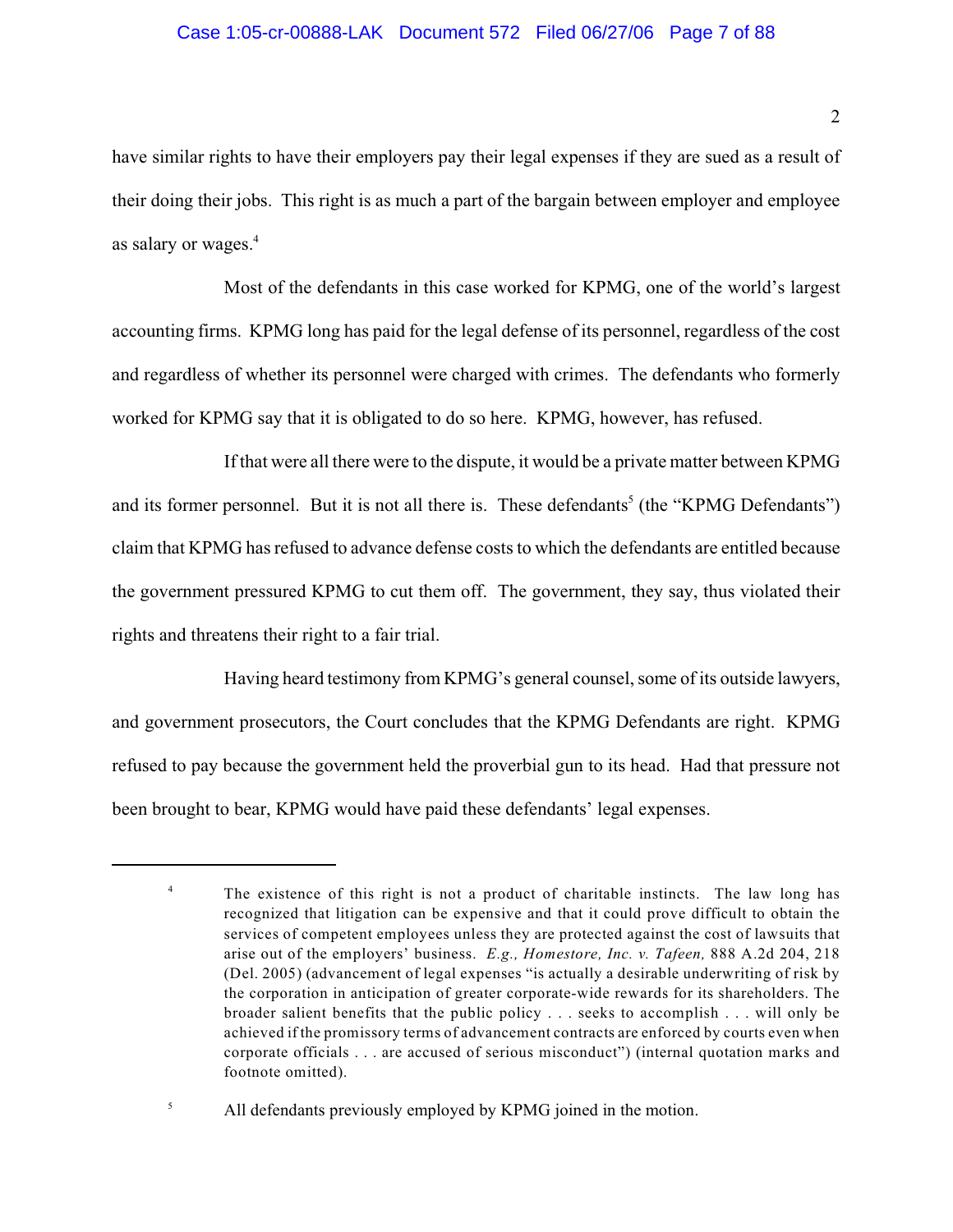Those who commit crimes – regardless of whether they wear white or blue collars – must be brought to justice. The government, however, has let its zeal get in the way of its judgment. It has violated the Constitution it is sworn to defend.

#### *Facts*

#### *The Thompson Memorandum*

In June 1999, then-U.S. Deputy Attorney General Eric Holder issued a document entitled *Federal Prosecution of Corporations* (the "Holder Memorandum") to provide "guidance as to what factors should generally inform a prosecutor in making the decision whether to charge a corporation in a given case."<sup>6</sup> He took pains to make clear that the factors articulated in the memorandum were not "outcome-determinative" and that "[f]ederal prosecutors [we]re not required to reference these factors in a particular case, nor [we]re they required to document the weight they accorded specific factors in reaching their decision." Nevertheless, the language that plays a central role in the present controversy first was found in the Holder Memorandum.

The Holder Memorandum set forth some common sense considerations. Prosecutors, in deciding whether to indict a company, should pay attention to things like the nature and seriousness of the offense, the pervasiveness of wrongdoing within the entity, the company's efforts to remedy past misconduct, the adequacy of other remedies, and the like. It mentioned also:

> "the corporation's timely and voluntary disclosure of wrongdoing *and its willingness to cooperate in the investigation of its agents*, including, if necessary, the waiver of the corporate attorney-client and work product protection . . ."<sup>7</sup>

<sup>&</sup>lt;sup>6</sup> <http://www.usdoj.gov/criminal/fraud/policy/Chargingcorps.html> (last visited June 23, 2006).

 $^7$  Holder Memorandum  $\S$  II, ¶ 4 (emphasis added).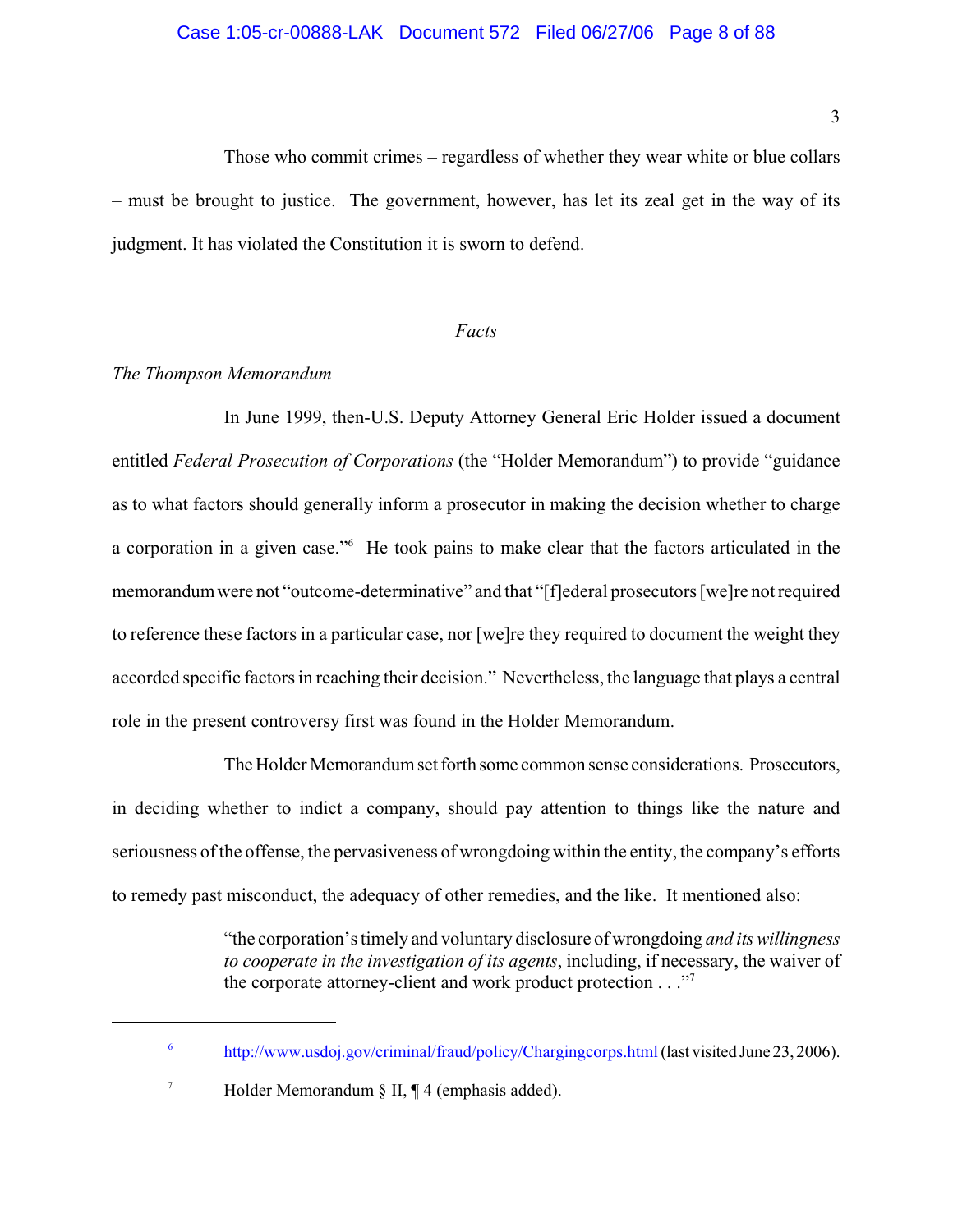Section VI elaborated on what was meant by cooperation. The general principle was that "[i]n gauging the extent of the corporation's cooperation, the prosecutor may consider the corporation's willingness to identify the culprits within the corporation, including senior executives, to make witnesses available, to disclose the complete results of its internal investigation, and to waive attorney-client and work-product privileges."<sup>8</sup> The memorandum then set out several paragraphs of commentary, the most relevant for present purposes being this:

> "Another factor to be weighed by the prosecutor is whether the corporation appears to be protecting its culpable employees and agents. Thus, while cases will differ depending upon the circumstances, a corporation's promise of support to culpable employees and agents, either *through the advancing of attorneys fees,* through retaining the employees without sanction for their misconduct, or through providing information to the employees about the government's investigation pursuant to a joint defense agreement, may be considered by the prosecutor in weighing the extent and value of a corporation's cooperation."<sup>9</sup>

A footnote to the comment concerning the advancing of attorneys' fees read:

"Some states require corporations to pay the legal fees of officers under investigation prior to a formal determination of their guilt. Obviously, a corporation's compliance with governing law should not be considered a failure to cooperate."<sup>10</sup>

Thus, the Holder Memorandum made clear that advancing of attorneys' fees to personnel of a business entity under investigation, except where such advances were required by law, might be viewed by the government as protection of culpable individuals and might contribute to a government decision to indict the entity.

 $Id. \P B, n.3.$ 

The Court, with the consent of the parties, takes judicial notice of the Holder Memorandum.

<sup>&</sup>lt;sup>8</sup>  $Id. \S$  VI,  $\P$  A.

<sup>&</sup>lt;sup>9</sup> *Id.*  $\blacksquare$  B (emphasis added).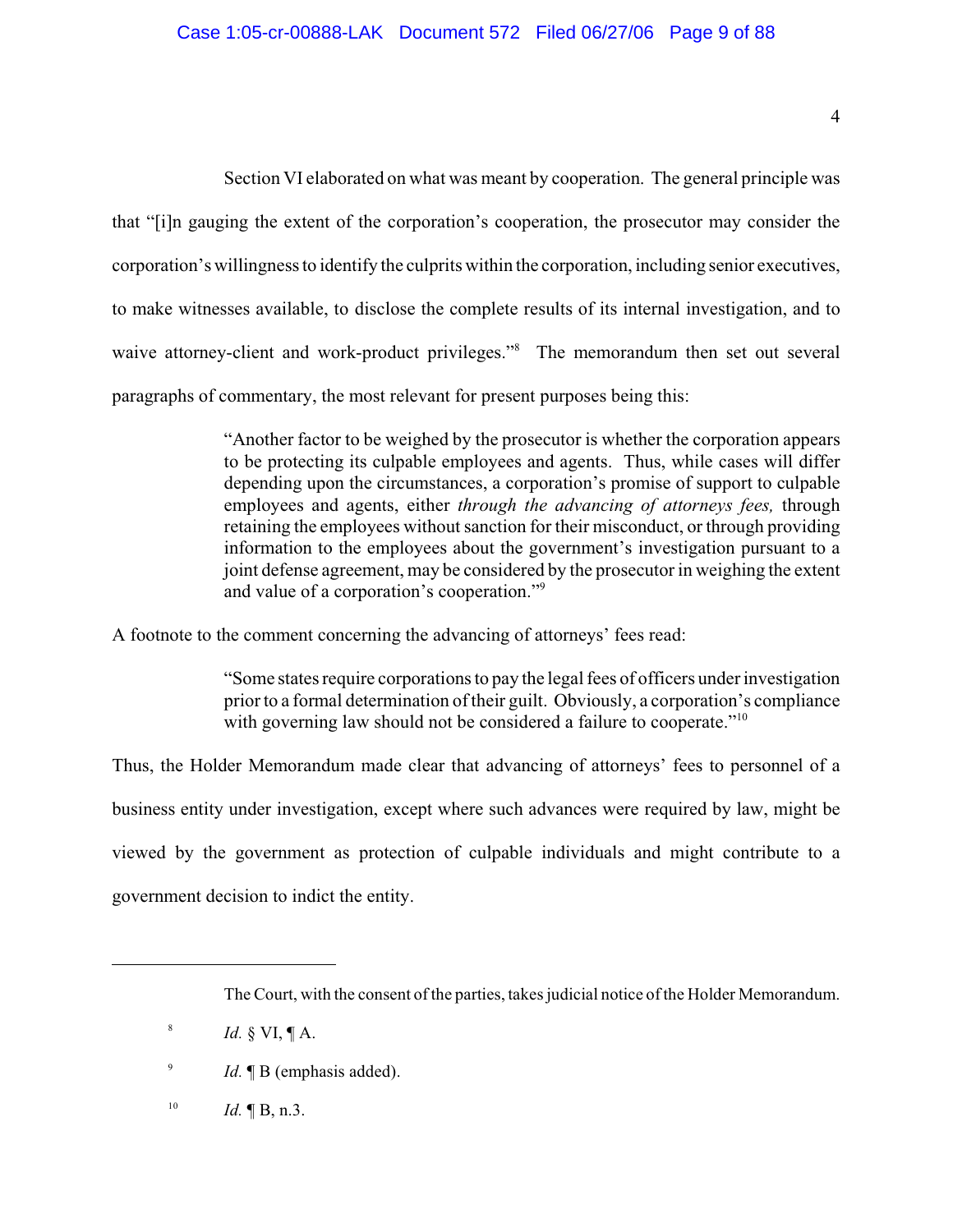## Case 1:05-cr-00888-LAK Document 572 Filed 06/27/06 Page 10 of 88

As noted, the Holder Memorandum was not binding. Federal prosecutors were free to take it into account, or not, as they saw fit. But the corporate scandals of the earlier part of this decade changed that.

In late 2001, Enron, Global Crossing, Tyco International, Adelphia Communications and ImClone, among other companies, found themselves in worlds of trouble, much of it apparently of their own making. Bankruptcies and criminal prosecutions followed including, notably, the indictment of Enron's auditors, Arthur Andersen LLP – an indictment that resulted in the collapse of the firm, well before the case was tried.<sup>11</sup> And on July 9, 2002, the President issued Executive Order 13271, which established a Corporate Fraud Task Force (the "Task Force") headed by United States Deputy Attorney General Larry D. Thompson.

On January 20, 2003, Mr. Thompson issued a document entitled *Principles of Federal Prosecution of Business Organizations* (the "Thompson Memorandum") which, in many respects, was a modest revision of the Holder Memorandum. Indeed, the language concerning cooperation and advancing of legal fees by business entities was carried forward without change. Unlike its predecessor, however, the Thompson Memorandum is binding on all federal prosecutors.<sup>12</sup> Thus, all United States Attorneys now are obliged to consider the advancing of legal fees by business entities, except such advances as are required by law, as at least possibly indicative

<sup>&</sup>lt;sup>11</sup> *Amici* point out that no major financial services firm has ever survived a criminal indictment. Brief for The Securities Industry Ass'n *et al.* at 6 [docket item 470] (quoting Ken Brown, *et al.*, *Called to Account: Indictment of Andersen in Shredding Case Puts Its Future in Question,* WALL. ST. J., Mar. 15, 2002, at A1).

U.S. DEP'T OF JUSTICE, CRIMINAL RESOURCE MANUAL § 163 (2005) ("The Thompson Memorandum sets forth nine factors that federal prosecutors must consider in determining whether to charge a corporation or other business organization.") (available online http://www.usdoj.gov/usao/eousa/foia reading room/usam/title9/crm00163.htm) (last visited June 23, 2006).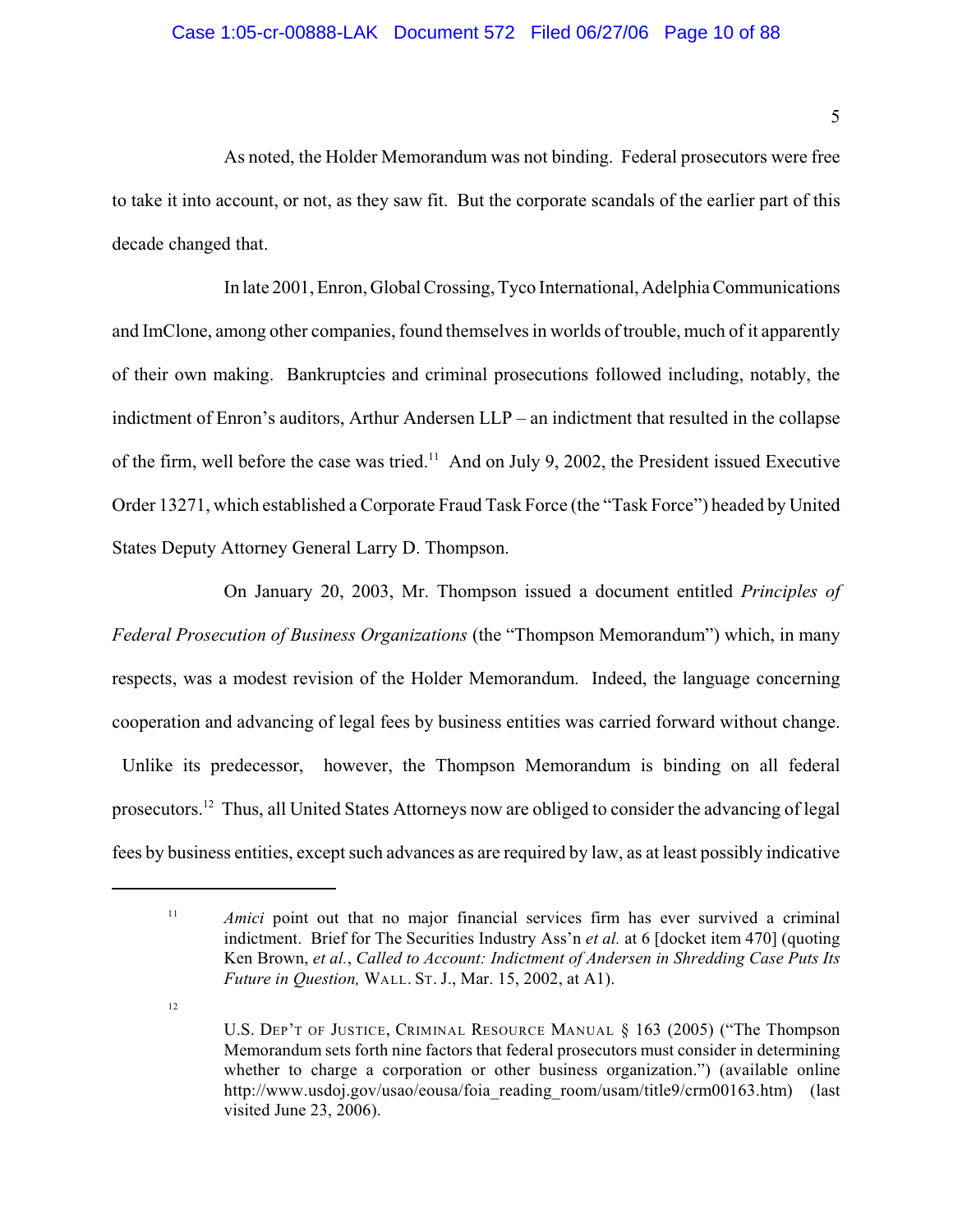of an attempt to protect culpable employees and as a factor weighing in favor of indictment of the entity.<sup>13</sup>

## *KPMG Gets Into Trouble and "Cleans House"*

While all of this was going on, the Internal Revenue Service ("IRS") began investigating tax shelters, including a number that are subjects of the indictment in this case. In early 2002, it issued nine summonses to KPMG, which was less than fully compliant. Accordingly, on July 9, 2002, the government filed a petition in the United States District Court for the District of Columbia to enforce them.<sup>14</sup>

A few months later, the Permanent Subcommittee on Investigations of the Senate

Committee on Governmental Affairs "began an investigation into the development, marketing and

<sup>14</sup> *United States v. KPMG LLP*, 316 F. Supp.2d 30, 31-32 (D. D.C. 2004).

It appears that the IRS was conducting also a penalty promoter audit of KPMG. Tr. (Neiman) 270:8-11.

Mr. Thompson was quoted in the press as having defended pressuring companies to cut off 13 payment of defense costs for their employees on the ground that "they [the employees] don't need fancy legal representation" if they do not believe that they acted with criminal intent. Laurie P. Cohen, *In the Crossfire: Prosecutors' Tough New Tactics Turn Firms Against Employees,* WALL. ST.J.,June 4, 2004, A1. Naturally, the Court does not consider it in deciding this matter, as it is not in evidence. It notes, however, that such a view, whether held by Mr. Thompson or anyone else, would be misguided, to say the least.

The innocent need able legal representation in criminal matters perhaps even more than the guilty. In addition, defense costs in investigations and prosecutions arising out of complex business environments often are far greater than in less complex criminal matters. Counsel with the skills, business sophistication, and resources that are important to able representation in such matters often are more expensive than those in less complex criminal matters. Moreover, the need to review and analyze frequently voluminous documentary evidence increases the amount of attorney time required for, and thus the cost of, a competent defense. Thus, even the innocent need substantial resources to minimize the chance of an unjust indictment and conviction.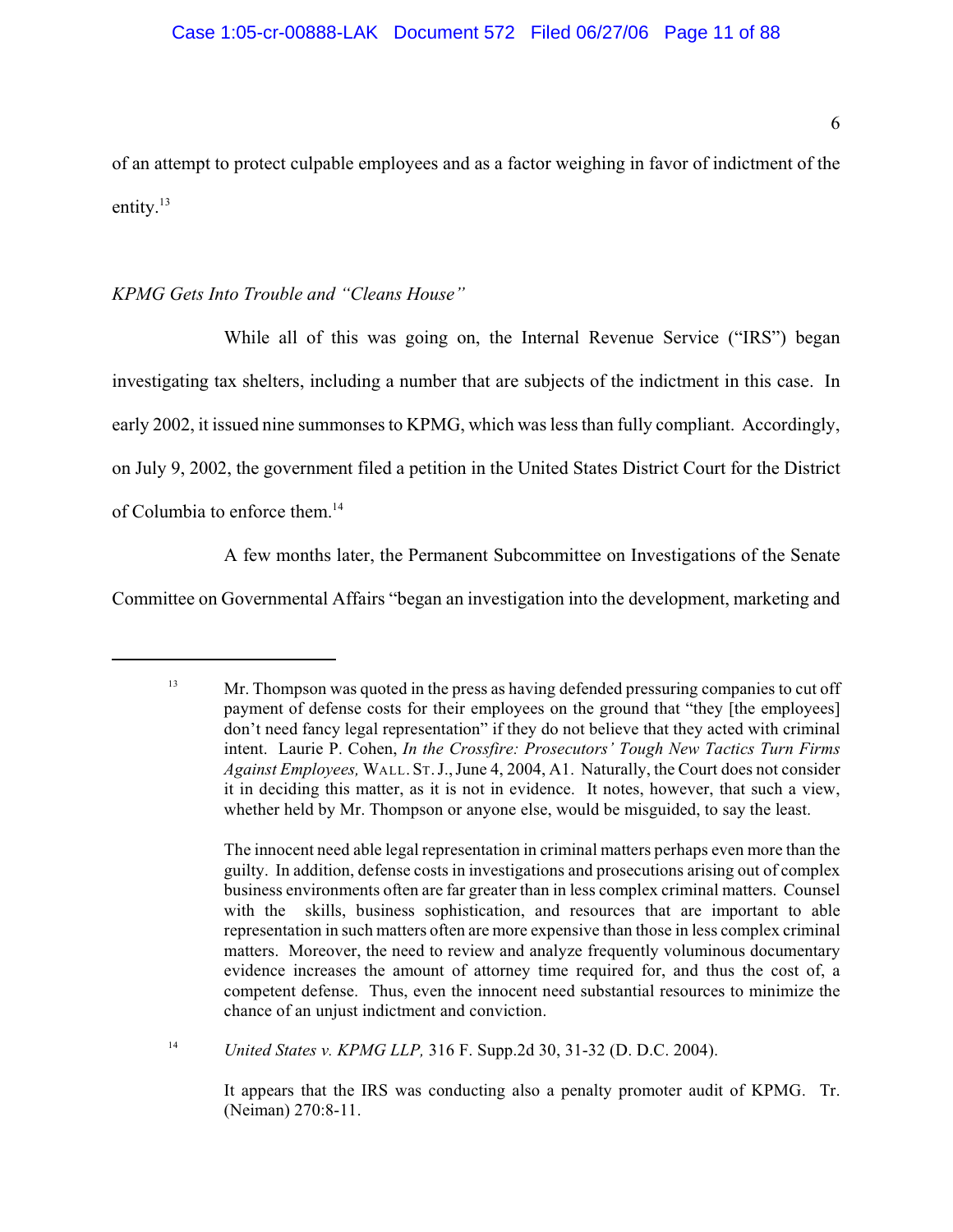#### Case 1:05-cr-00888-LAK Document 572 Filed 06/27/06 Page 12 of 88

implementation of abusive tax shelters by accountants, lawyers, financial advisors, and bankers."<sup>15</sup> This led to public hearings in November 2003 at which several senior KPMG partners or former partners – three of them now defendants here – testified.<sup>16</sup>

The firm's reception at the hearing was not favorable. Senator Coleman, the subcommittee chair, for example, opened the hearing by saying that "the ethical standards of the legal and accounting profession have been pushed, prodded, bent and, in some cases, broken, for enormous monetary gain."<sup>17</sup> At another point, Senator Levin, the ranking minority member, in obvious exasperation at a KPMG witness, suggested that the witness "try an honest answer."<sup>18</sup>

Eugene O'Kelly, then KPMG chair,  $19$  was concerned about the Senate hearing and the IRS proceedings.<sup>20</sup> He retained Skadden Arps Slate Meagher & Flom ("Skadden"), and particularly Robert S. Bennett, "to come up with a new cooperative approach."<sup>21</sup> One aspect of that new approach was a decision to "clean house" – a determination to ask Jeffrey Stein, Richard Smith, and Jeffrey Eischeid, all senior KPMG partners who had testified before the Senate and all now defendants here – to leave their positions as deputy chair and chief operating officer of the firm, vice

- Mr. O'Kelly is deceased. 19
- <sup>20</sup> Tr. (Neiman)  $270:8-16$ .
- $^{21}$  *Id.*

<sup>&</sup>lt;sup>15</sup> STAFF OF THE PERMANENT SUBCOMM. ON INVESTIGATIONS OF THE S. COMM. ON HOMELAND SECURITY AND GOVERNMENTAL AFFAIRS, THE ROLE OF PROF. FIRMS IN THE U.S. TAX SHELTER INDUS. 1 (Comm. Print 2005) ("SENATE REPORT").

 $16$  *Id.* at 1-2.

*U.S. Tax Shelter Industry: The Role of Accountants, Lawyers, and Financial Professionals,* <sup>17</sup> *Hearings Before the Permanent Subcomm. on Investigation of the S. Comm. on Governmental Affairs,* 108th Cong. 2 (2003).

*Id.* at 43. 18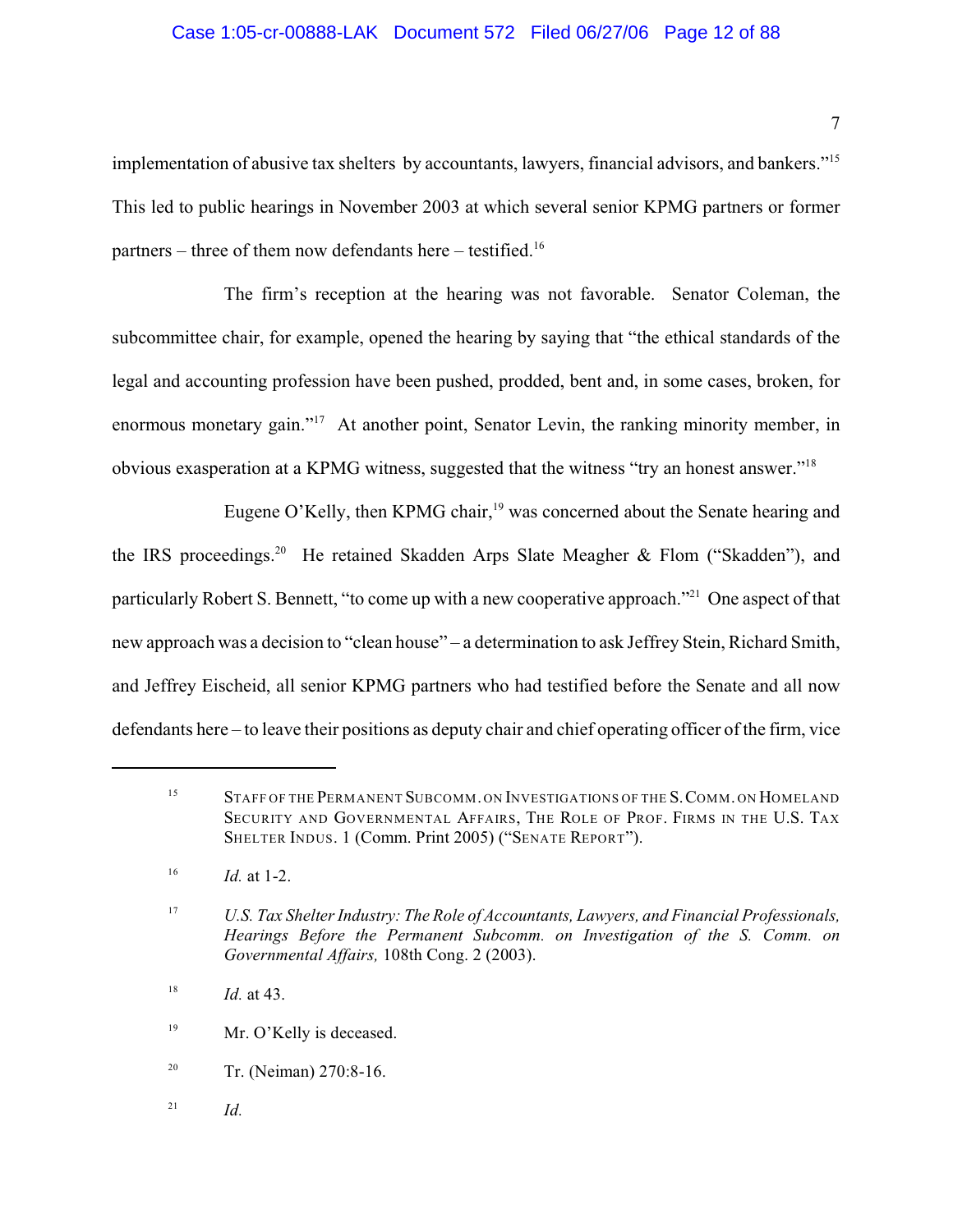#### Case 1:05-cr-00888-LAK Document 572 Filed 06/27/06 Page 13 of 88

chair – tax services, and a partner in personal financial planning, respectively.<sup>22</sup>

Given Mr. Stein's senior position and his relationship with Mr. O'Kelly,  $23$  his departure was cushioned substantially, although many of the facts have come to light only recently. He "retired" from the firm with a \$100,000 per month, three-year consulting agreement. He agreed to release the firm and all of its partners, principals, and employees from all claims.<sup>24</sup> He and KPMG agreed also that Mr. Stein would be represented, at KPMG's expense, in any suits brought against KPMG or its personnel and himself, by counsel acceptable to both him and the firm or, if joint representation were inappropriate or if Mr. Stein were the only party to a proceeding, by counsel reasonably acceptable to Stein.<sup>25</sup>

Despite KPMG's effort to stave off trouble by "cleaning house," much damage already had been done. In the early part of 2004, the IRS made a criminal referral to the Department

DX 6A, **[1]** 7, 9(a). 24

There were limited exceptions that are not relevant here.

<sup>25</sup> DX 6, ¶ 13.

The agreement provided also that, "[n]otwithstanding any other provision of [the] Agreement," if Mr. Stein were named as a defendant in any action based on his activities with the firm, KPMG would indemnify him "(through its Professional Indemnity Insurance Program)," except as to "wilful or intentional unlawful acts," to the same extent it would have done had he remained with KPMG. DX 6B, 122.

<sup>&</sup>lt;sup>22</sup> U113, **[1]** 8, 28-29; *see* SENATE REPORT 2.

Mr. Eischeid was placed on administrative leave and Mr. Smith transferred. Tr. (Neiman) 274:16-20.

<sup>&</sup>lt;sup>23</sup> Mr. O'Kelly had selected Mr. Stein as deputy chair of KPMG. *See* Tr. (Loonan) 169:17-21. Although he felt compelled to ask Mr. Stein to retire, he personally negotiated the very generous terms of the severance. *Id.* 167:16-21; 169:23-170:7. Mr. Loonan, who worked out the terms of the written agreement with Mr. Stein's counsel (whose fee for doing the agreement ultimately was borne by KPMG), described the negotiation as "very friendly." *Id.* 168:23-169:16.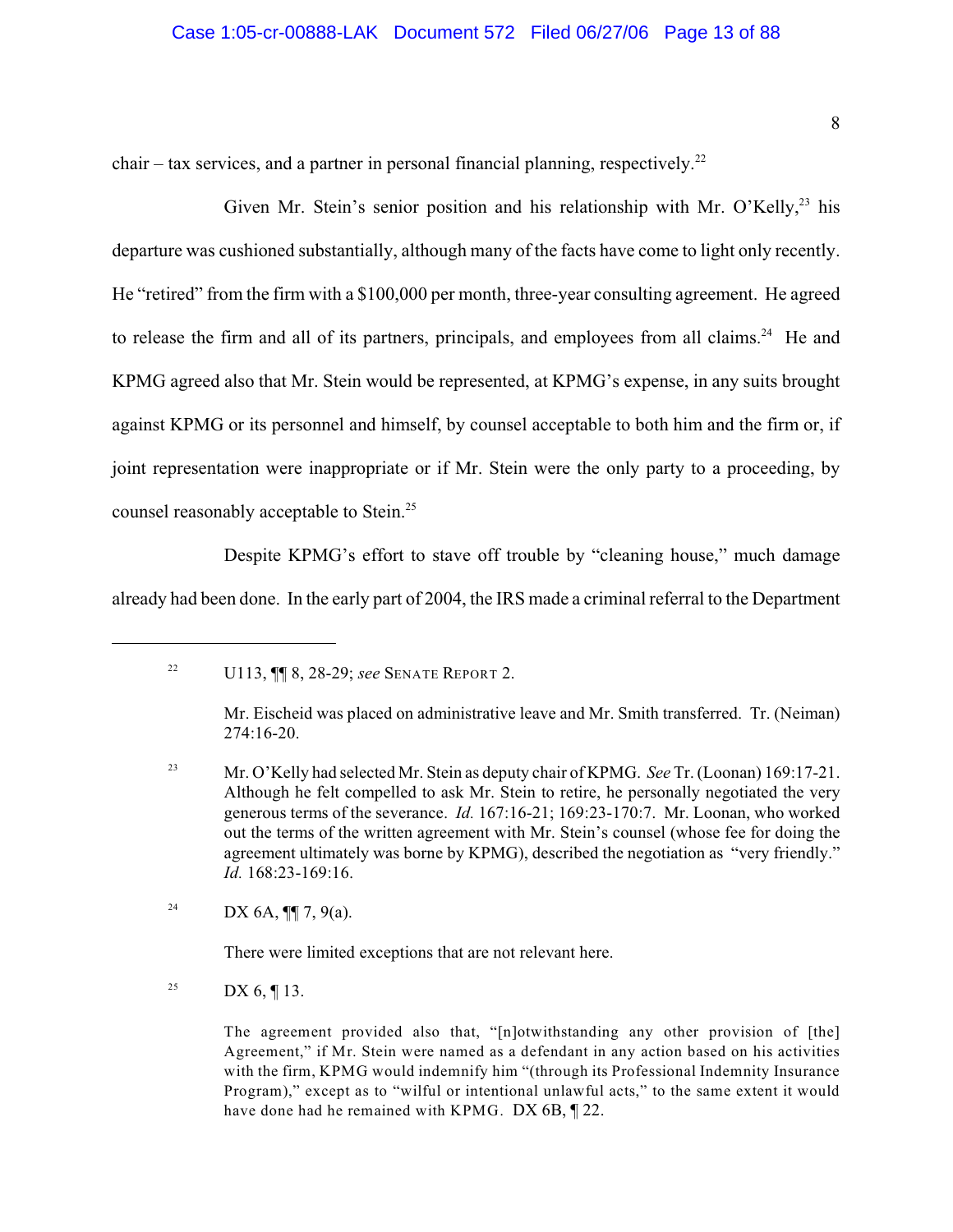of Justice ("DOJ"), which in turn passed it on to the United States Attorney's Office for this district ("USAO").<sup>26</sup>

## *KPMG's Policy on Payment of Legal Fees*

KPMG's policy prior to this matter concerning the payment of legal fees of its

partners and employees is clear. While KPMG's partnership agreement and by-laws are silent on

the subject, the parties have stipulated as follows:

"1. Prior to February 2004, . . . it had been the longstanding voluntary practice of KPMG to advance and pay legal fees, without a preset cap or condition of cooperation with the government, for counsel for partners, principals, and employees of the firm in those situations where separate counsel was appropriate to represent the individual in any civil, criminal or regulatory proceeding involving activities arising within the scope of the individual's duties and responsibilities as a KPMG partner, principal, or employee.

<sup>26</sup> The United States Attorneys' Manual explains the process as follows:

"Upon concluding an administrative investigation, a special agent recommending prosecution must prepare a special agent's report (SAR) that details the investigation and the agent's recommendations. After review within CID, the SAR, together with the exhibits, is reviewed by District Counsel. . . When prosecution is deemed warranted, District Counsel prepares a criminal reference letter (CRL) and refers the matter . . . either to the Tax Division or, in those circumstances when direct referral of certain classes of cases is authorized, to the United States Attorney. . . The CRL discusses the nature of the crime(s) for which prosecution is recommended, the evidence relied upon to prove it, technical aspects and anticipated difficulties of prosecution, and the prosecution recommendations themselves." U.S. DEP'T OF JUSTICE, UNITED STATES ATTORNEYS' MANUAL § 6-4.110 (1997) (hereinafter " UNITED STATES ATTORNEYS' MANUAL"). *See also id.* § 6-4.122. It appears that the decision whether to prosecute complex tax matters referred by the IRS is made by the Tax Division of the DOJ. *Id.* 6-4.212, subd. 1.

<sup>&</sup>quot;The IRS' Criminal Investigation Division (CID) is responsible for investigating violations of the criminal provisions of the internal revenue laws, including cases falling within the General Enforcement Plea Program . . . and related violations of the criminal provisions of 18 U.S.C. CID special agents are responsible for conducting administrative investigations . . . of alleged criminal violations arising under the internal revenue laws.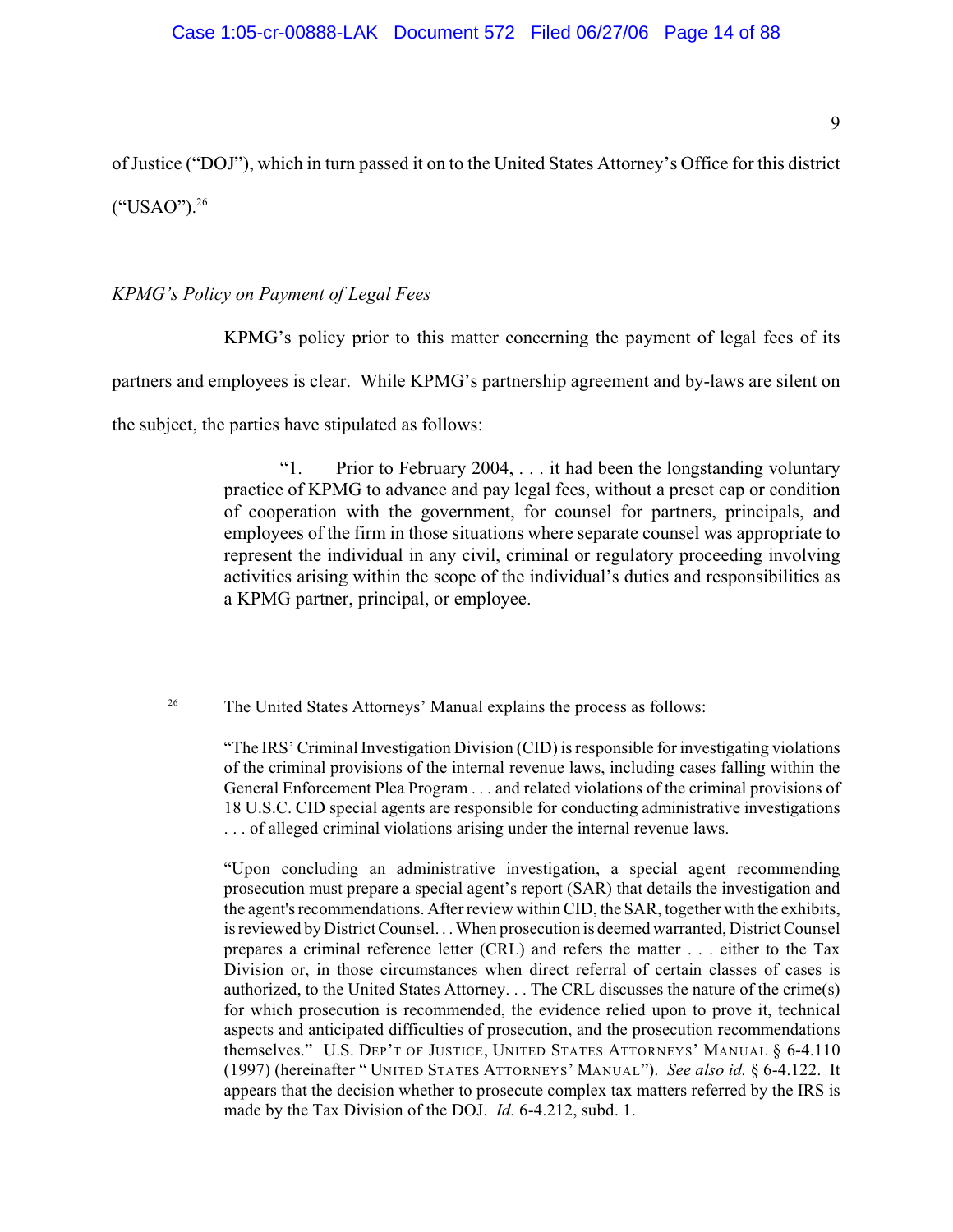"2. This practice was followed without regard to economic costs or considerations with respect to individuals or the firm.

"3. With the exception of the instant matter, KPMG is not aware of any current or former partner, principal or employee who has been indicted for conduct arising within the scope of the individual's duties and responsibilities as a KPMG partner, principal, or employee since [two partners] were indicted and convicted of violation of federal criminal law in 1974. Although KPMG has located no documents regarding payment of legal fees in that case, KPMG believes that it did pay pre- and post-indictment legal fees for the individuals in that case."

The Court infers and finds that KPMG in fact paid the pre- and post-indictment legal

fees for the individuals in the 1974 criminal case. Moreover, the extent to which KPMG has gone

is quite remarkable. In one recent situation involving KPMG's relationship with Xerox Corporation,

it paid over \$20 million to defend four partners in a criminal investigation and related civil litigation

brought by the Securities and Exchange Commission.<sup>27</sup>

## *The Initial Discussion between the USAO and Skadden*

When the referral reached the USAO on February 5, 2004, it came under the supervision of Shirah Neiman, who was chief counsel to the United States Attorney, the USAO's liaison to the IRS, a participant in the drafting of the Holder Memorandum, and a very experienced prosecutor.<sup>28</sup> The USAO notified Skadden of the referral, and a meeting was scheduled for February 25, 2004.

In the meantime, on February 9, 2004, the USAO prepared "subject" letters – letters advising the recipient that he or she "is a person whose conduct is within the scope of [a] grand

<sup>&</sup>lt;sup>27</sup> Tr. (Loonan)  $129:23-130:18$ .

Tr. (Neiman) 264:9-266:6, 268:3-9. 28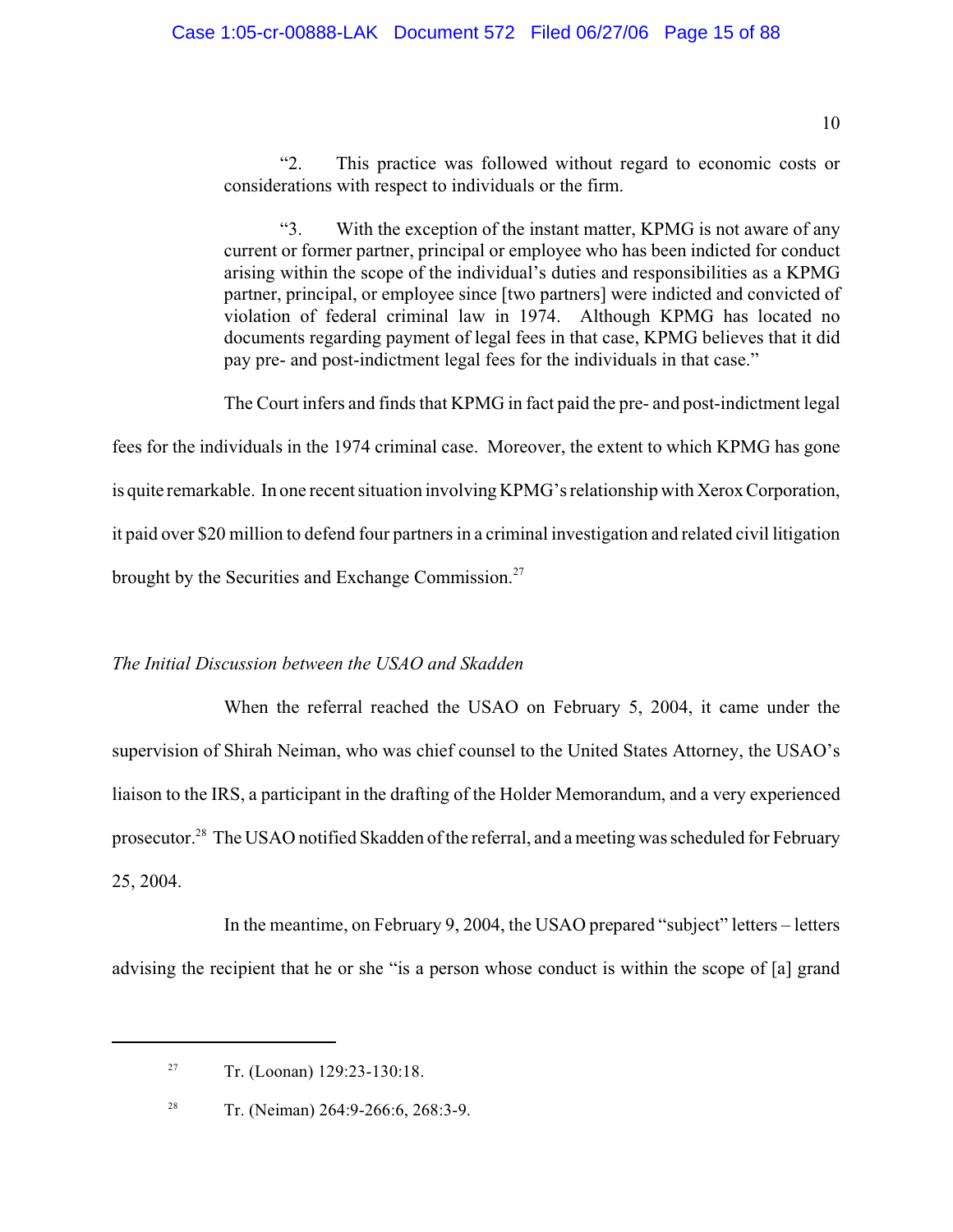jury's investigation"<sup>29</sup> – to between 20 and 30 KPMG partners and employees, including all but five of the defendants in this case.<sup>30</sup>

In preparation for the meeting, Ms. Neiman, Assistant United States Attorneys ("AUSA") Weddle and Okula, and other members of the prosecution team conferred. They decided to ask Skadden whether KPMG was paying the legal fees of individuals under investigation.<sup>31</sup> Accordingly, the government prepared a document headed "Skadden Meeting Points" setting forth matters that the government intended to discuss at the meeting.<sup>32</sup> The first page of the three-page list contained an item that read:

> "! Is KPMG paying/going to pay the legal fees of employees? Current or former? What about taxpayers?

Who?

Any agreements or other obligations to do so? What are they?"<sup>33</sup>

The meeting was attended by Mr. Bennett, Ms. Neiman, and many others on both sides. Mr. Weddle began by telling Skadden that the government was there to hear what Skadden had to say and that it had a few questions. Mr. Bennett explained that Skadden had been hired in view of Mr. O'Kelly's concern about the controversy with the IRS and the Senate hearings and that

<sup>&</sup>lt;sup>29</sup> UNITED STATES ATTORNEYS' MANUAL § 9-11.151.

<sup>&</sup>lt;sup>30</sup> Tr. (Okula) 85:22-25, 92:25-93:12; K159-84; Docket item 524 (letter, Stanley J. Okula, May 22, 2006). It appears that the letters were hand-delivered between February 18 and 26, 2004, with most delivered by February 20, 2004. *Id.*

 $Tr.$  (Okula) 66:15-19.

<sup>&</sup>lt;sup>32</sup> *Id.* 63:23-64:21; *see id.* (Neiman) 282:17-283:16.

U6; U98. 33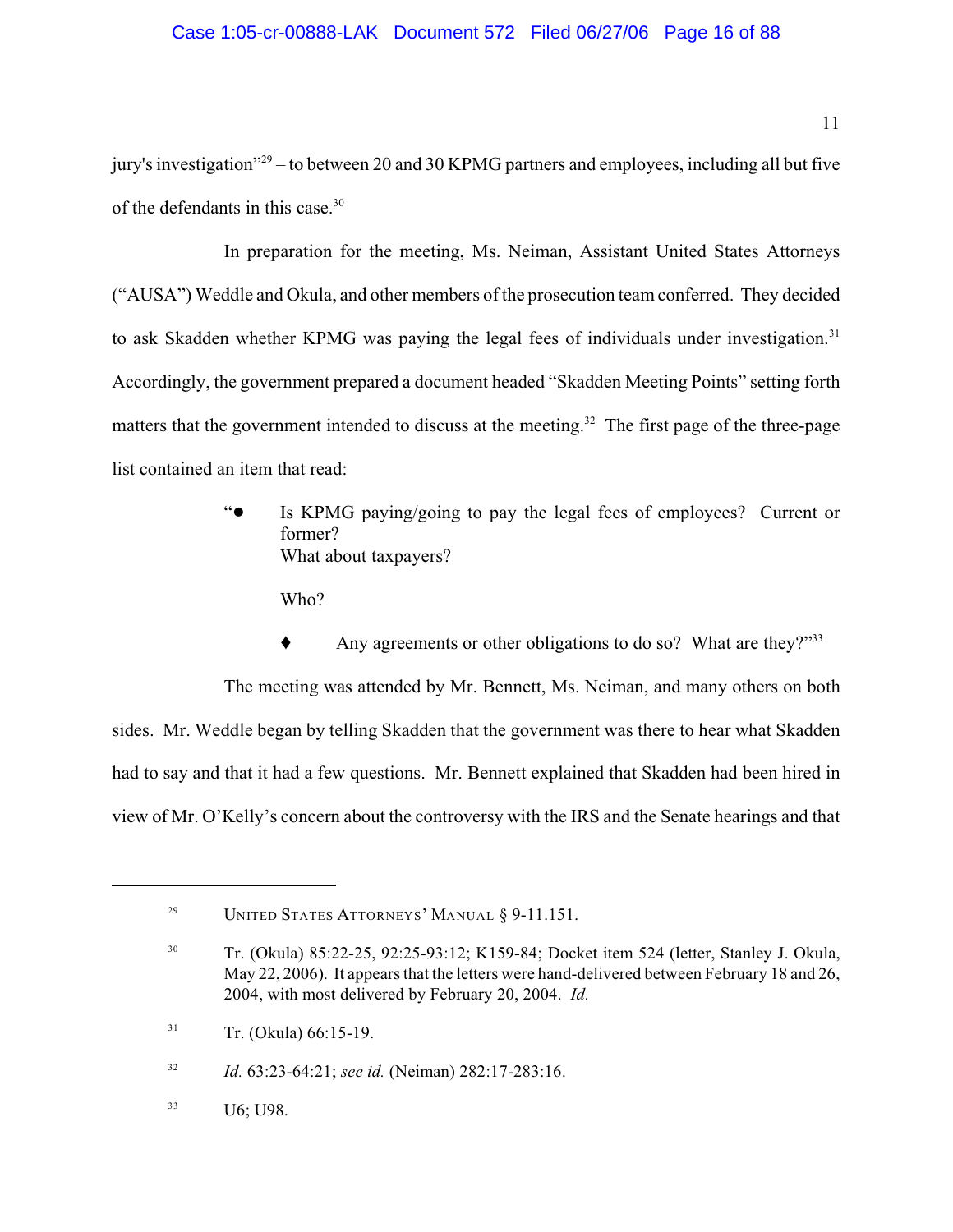KPMG had decided to clean house and change the atmosphere at the firm. He reported that the firm had taken high-level personnel action already, that it would cooperate fully with the government's investigation, and that the object was to save KPMG, not to protect any individuals. In an obvious reference to the fate of Arthur Andersen, he said that an indictment of KPMG would result in the firm going out of business.<sup>34</sup>

After a discussion of the structure of KPMG and of potential conflicts of interest, Mr. Weddle "got to the subject of legal fees and asked whether KPMG was obligated to pay fees and what their plans were."<sup>35</sup> Mr. Bennett tested the waters to see whether KPMG could adhere to its practice of paying its employees<sup>36</sup> legal expenses when litigation loomed. He asked for government's view on the subject.<sup>37</sup> Ms. Neiman said that the government would take into account KPMG's legal obligations, if any, to advance legal expenses, but referred specifically to the Thompson Memorandum as a point that had to be considered.<sup>38</sup>

At or about that point, Messrs. Bennett and Bialkin told the USAO that KPMG's "common practice" had been to pay legal fees. They added that the partnership agreement was vague and that Delaware law gave the company the right to do whatever it wished, but said that KPMG still was checking on its legal obligations. It would not, however, pay legal fees for

*Id.* 271:13-272:10.; *id.* (Pilchen) 23:4-7, 32:25-33:2; U113 ¶ 23. 35

Mr. Weddle asked also for copies of KPMG's partnership agreement and by-laws. K313; U105.

<sup>36</sup> The Court includes KPMG partners in the term "employees" for ease of expression.

<sup>37</sup> *Id.*; Tr. (Pilchen) 23:8-12; K313.

<sup>38</sup> *Id.* 23:12-15; *id.* (Okula) 75:20-76:1.

<sup>&</sup>lt;sup>34</sup> *Id.* (Neiman) 269:19-271:12.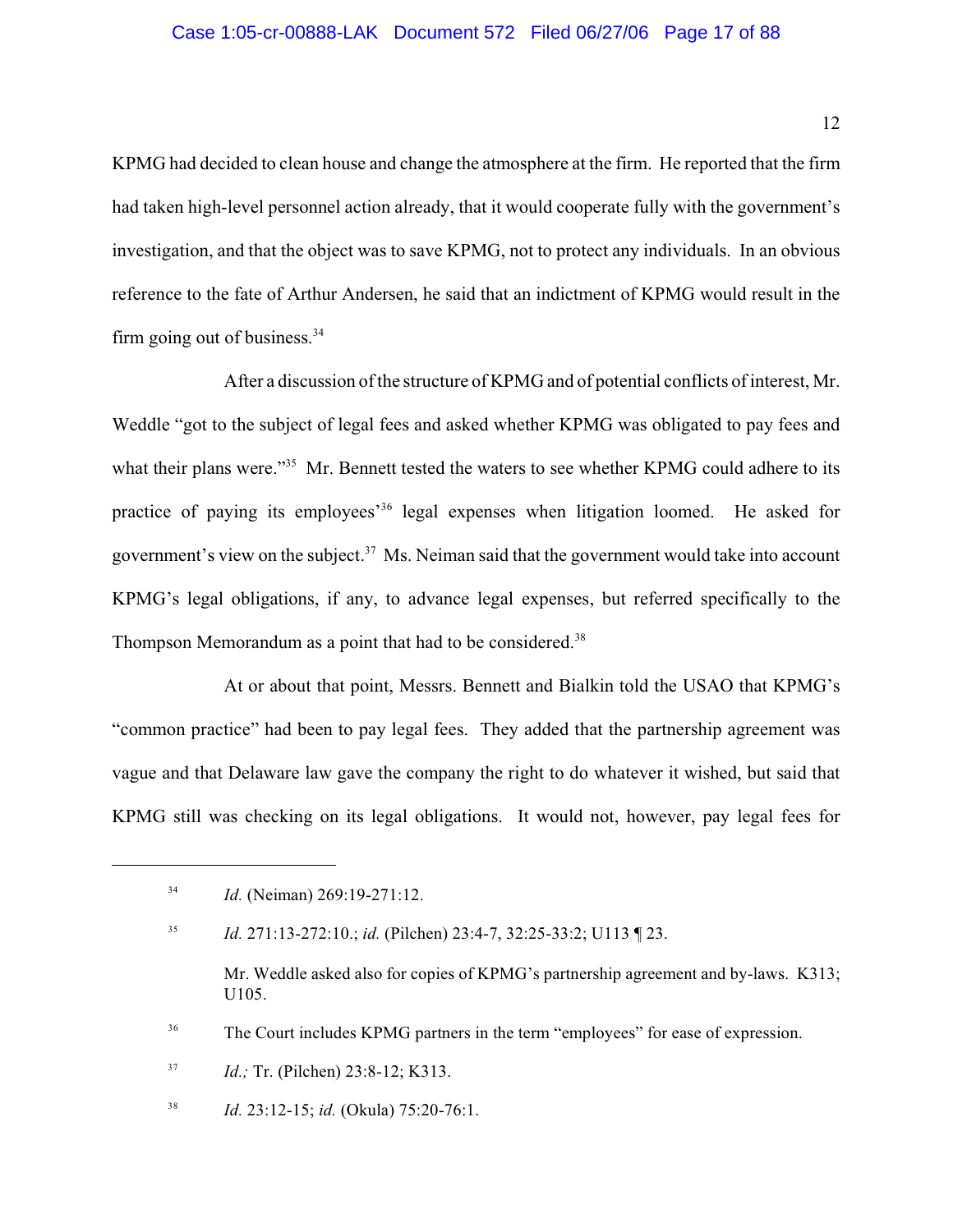#### Case 1:05-cr-00888-LAK Document 572 Filed 06/27/06 Page 18 of 88

employees who declined to cooperate with the government, or who took the Fifth Amendment, as long as it had discretion to take that position.<sup>39</sup>

The conversation then shifted briefly to a discussion of the personnel changes that KPMG had made.<sup>40</sup> Mr. Bennett reported that Messrs. Stein, Eischeid, and Smith had been asked to leave, but explained that neither KPMG nor Skadden had done an internal investigation to determine who were "bad guys" or whether any crime had been committed.<sup>41</sup> Almost immediately, Mr. Weddle reverted to the subject of attorneys' fees, asking Mr. Bennett to determine KPMG's obligations in that regard.<sup>42</sup> Ms. Neiman then said that "misconduct" should not or cannot "be rewarded" and referred to federal guidelines.<sup>43</sup>

There is no dispute, and the Court finds, that this comment came immediately on the heels of a statement by Mr. Bennett relating to lawyers for KPMG partners.<sup>44</sup> There are disputes, however, about precisely what Ms. Neiman said about "guidelines" and what she meant by it.<sup>45</sup> The

K313; U105; U116 ¶¶ 24-25; Tr. (Neiman) 273:13-17; *id.* (Pilchen) 24:6-19. <sup>39</sup>

<sup>&</sup>lt;sup>40</sup> U116,  $\P$  27-30; Tr. (Neiman) 274:4-25.

<sup>&</sup>lt;sup>41</sup> Tr. (Neiman) 274:3-8; *id.* (Okula) 110:3-5; U106, 126; U116, 128.

 $U117, \P31; K313.$ 

U117, ¶ 31; U106, ¶ 27; K313 43

*E.g.,* Tr. (Neiman) 275:3-10; *id.* (Pilchen) 21:12-23:16: *id.* (Okula) 114:13-115:2. <sup>44</sup>

<sup>&</sup>lt;sup>45</sup> According to Ms. Neiman, she said "that the federal sentencing guidelines specifically address in its corporate compliance section the issue of providing discipline for people who engage in misconduct, and [that KPMG] can't reward misconduct and you have to be mindful of that." (Tr. (Neiman) 275:3-10) The Court assumes that this was what went through her mind and does not question the sincerity of the testimony. The contemporaneous notes and subsequent memorandum of the government's designated note taker and the contemporaneous notes of a Skadden partner, however, do not refer to corporate compliance and contain the word "guidelines" without specifying sentencing guidelines or the Thompson Memorandum. U106, ¶ 28; U117, ¶ 31; K313. The Court is not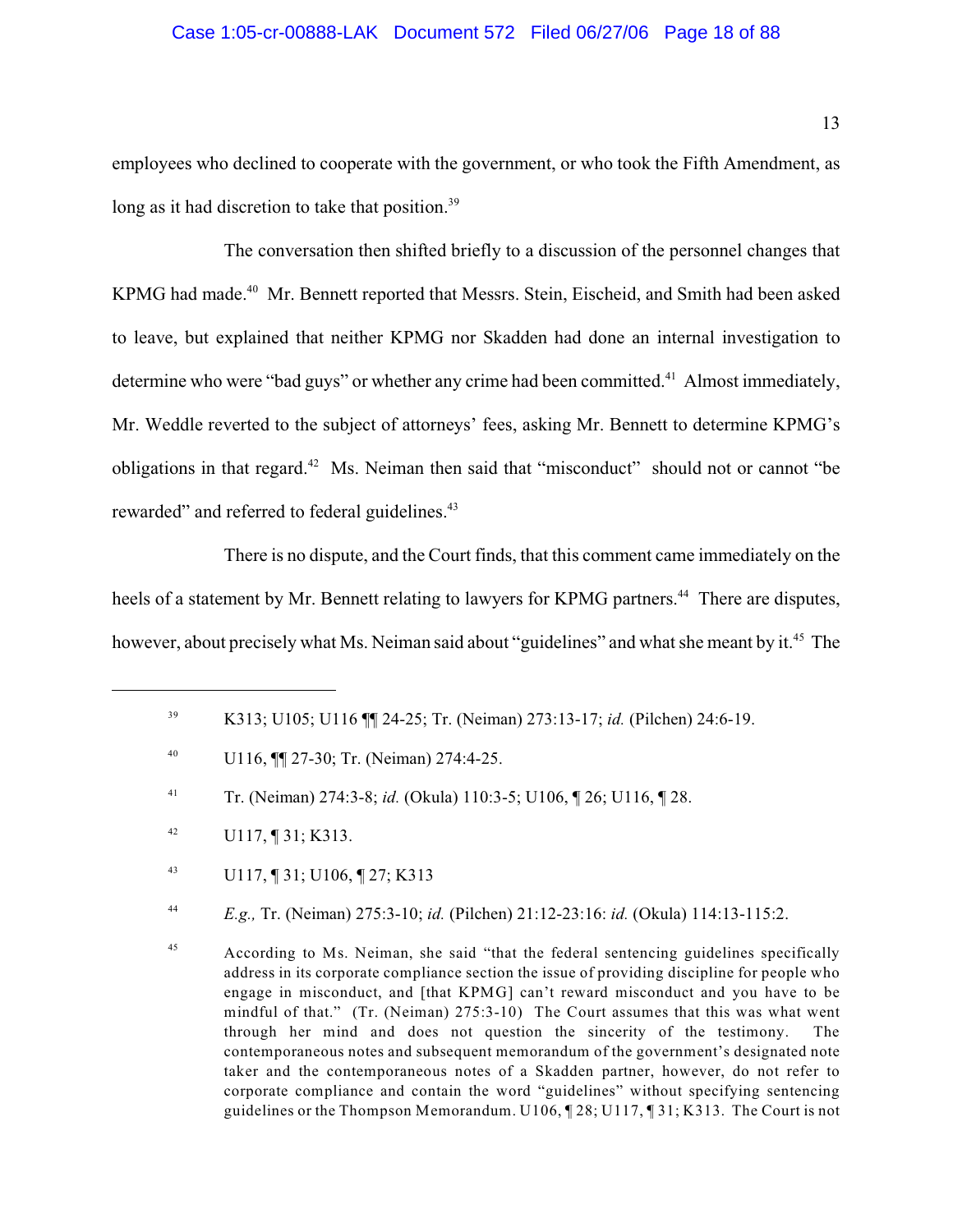parties have focused in particular on whether Ms. Neiman intended her remark to be directed to the legal fee issue  $-i.e.,$  to be a statement to the effect that payment by KPMG of employee legal fees could be viewed as rewarding misconduct – or to be directed instead at any severance arrangements between KPMG and Messrs. Stein, Eischeid, and Smith. Ms. Neiman testified that her intent was the latter.<sup>46</sup> But the Court finds it unnecessary to decide Ms. Neiman's subjective purpose in making the remark because what is more important is how her comment was understood.

As Ms. Neiman's remark came immediately after a statement concerning whether

KPMG would be paying for lawyers for its personnel, it would have been quite natural to understand

The Court declines to consider the appended material. The government could have sought to examine Ms. Neiman about her lecture at the hearing and could have called Mr. Comey as a witness. It did neither. To consider these materials, first submitted after the conclusion of the hearing, would deprive the KPMG Defendants of the right to cross-examine. Even more important, the documents are not probative, and at least no strongly so, of what Ms. Neiman said to KPMG in the February 25, 2004 meeting and what KPMG understood from her comment. Accordingly, they would not alter the result even if the Court considered them.

persuaded that Ms. Neiman, whatever she had in mind, referred to the sentencing guidelines or to corporate compliance. She said, without elaboration, that misconduct cannot or should not be rewarded under federal guidelines. It is no stretch to conclude that this remark was taken by those who heard it as a reference to the Thompson Memorandum. In fact, KPMG's present chief legal officer, former U.S. District Judge Sven Erik Holmes, referred in a different context to the Thomson Memorandum as the "Thompson Guidelines" in a civil deposition. Docket item 544, Ex. B, at 74-75.

<sup>&</sup>lt;sup>46</sup> The government's post-hearing brief attempts to support Ms. Neiman's claim that she referred to the federal sentencing guidelines, not to the Thompson Memorandum, and that she was speaking at the time of corporate compliance programs. It maintains that "Ms. Neiman consistently refers to the Sentencing Guidelines when lecturing on the issues of corporate compliance programs and cooperation" and appends a copy of a lecture she gave on the subject that referred to the sentencing guidelines. Docket item 510 at 20; *id.* Ex. A. It attaches also a copy of an interview with former Deputy Attorney General Comey regarding waiver of privileges by corporate entities under the Thompson Memorandum. In light of these materials, it maintains, the Court should find that Ms. Nieman referred to the sentencing guidelines and that her warning against rewarding misconduct was intended to encourage KPMG to take appropriate personnel actions against culpable employees and not as a reference to payment of legal fees. *Id.* at 21-23; *id.* Ex. B.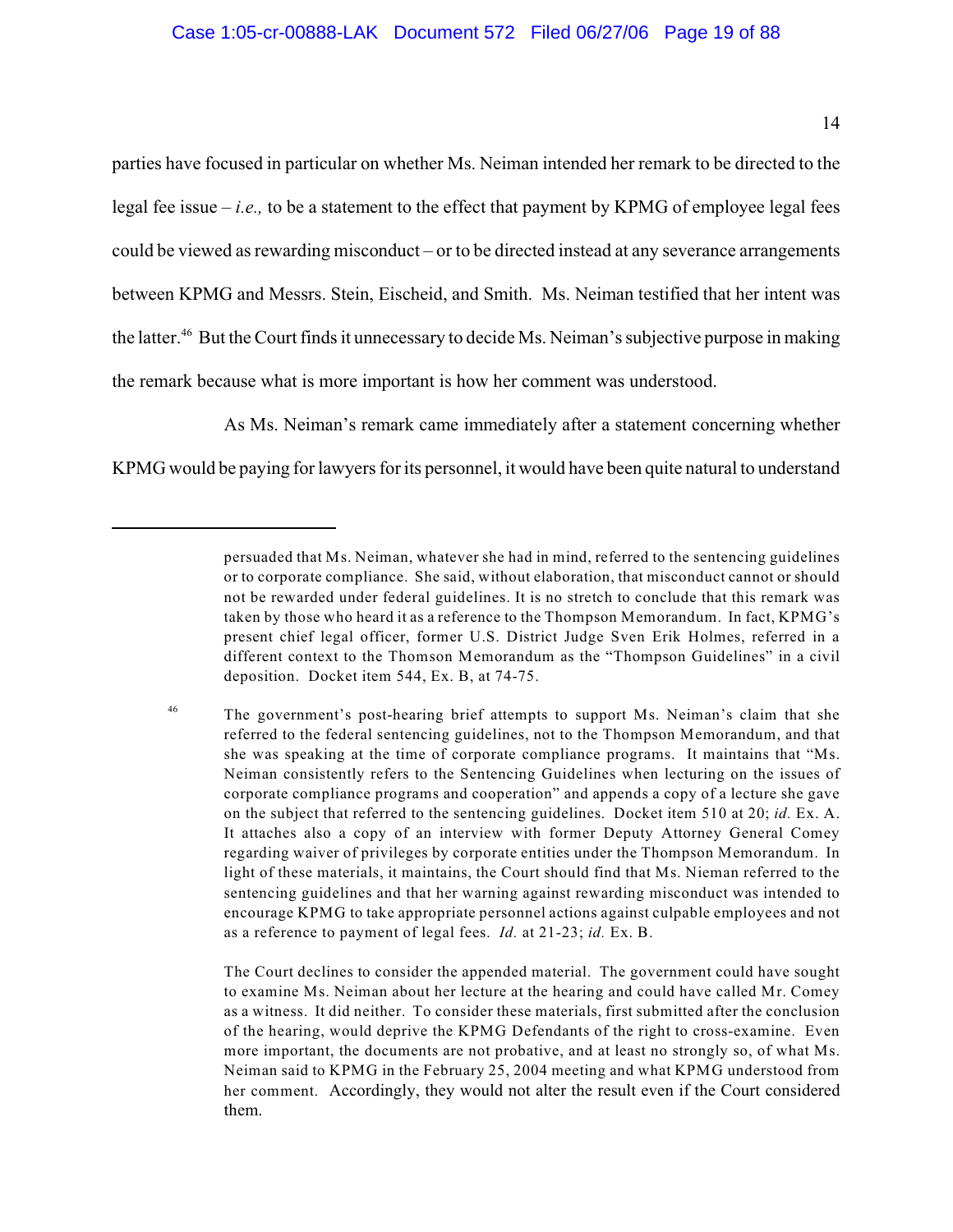# the comment as having been directed at payment of legal fees. And that is exactly what happened:

• The IRS agent's handwritten notes, taken at the meeting, state:

"BB - [illegible] Skadden may recommend lawyers for this. Wants lawyers who understand cooperation is the best way to go in this type of case.

He feels it is in the best interests of KPMG for its people to get attorneys that will cooperate with Go[vt]. Want to save the firm.

"Per SN

Fees – under Federal Guideline – Misconduct C/N Be rewarded.

JW - figure out firms obligations and [illegible]"<sup>47</sup>

The IRS agent's typewritten memorandum, prepared from her notes, state:

"31. AUSA Weddle finally asked Mr. Bennett to find out what KPMG's obligations would be. Shirah Neiman further advised them that under the federal guidelines misconduct can not be rewarded."<sup>48</sup>

- Skadden's Mr. Pilchen recorded:
	- "SP No decisions made. No counsel have been recommended we have had discussions  $\omega$  what the firm does in typical situations - but no final decisions made.

"SN - misconduct shdn't be rewarded."<sup>49</sup>

- Not long afterward, Mr. Pilchen told a lawyer for a KPMG employee that the government had implied that it preferred that KPMG not pay employee legal
- $1106.$
- $^{48}$  U117.
- $K313.$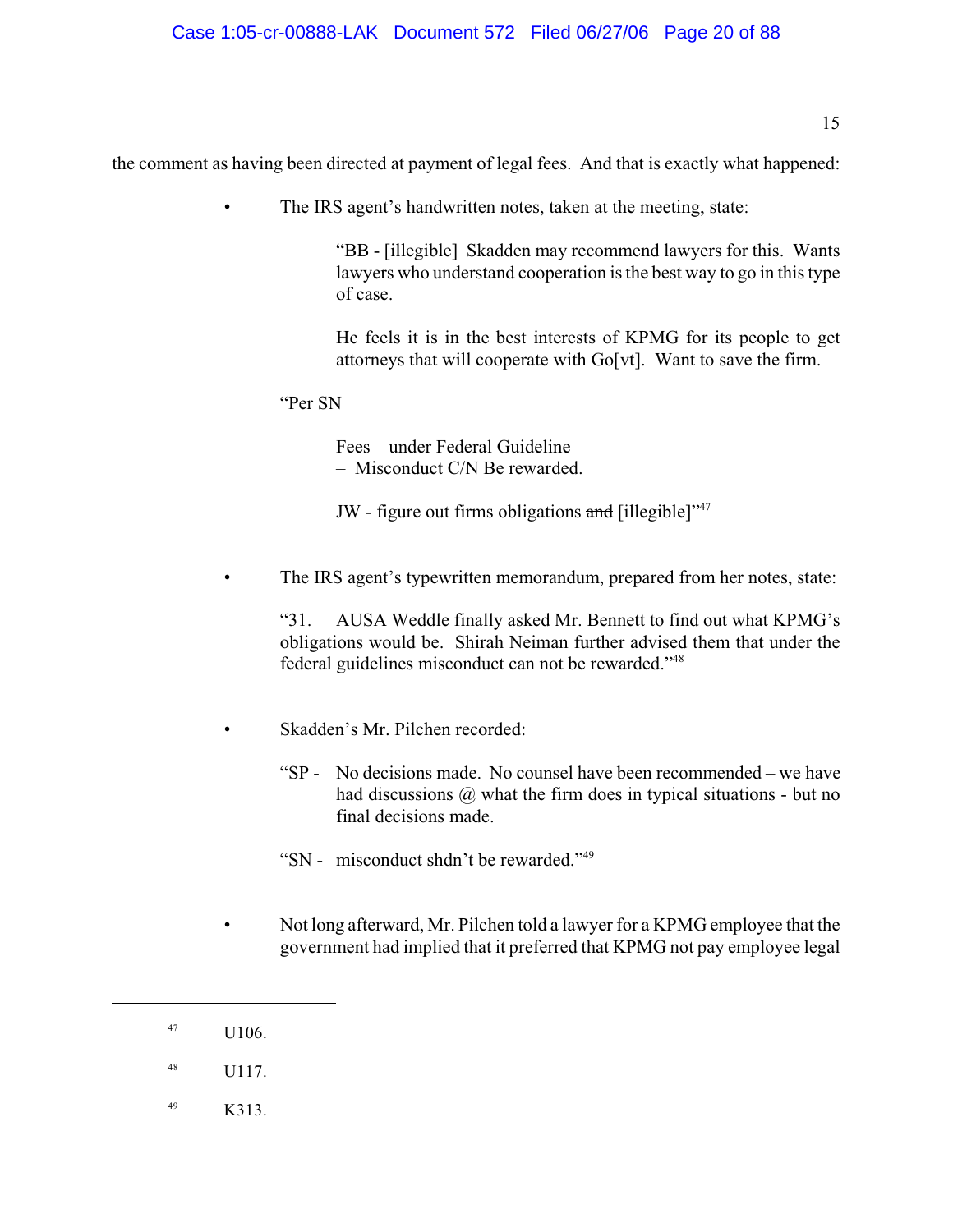fees.<sup>50</sup>

• AUSA Okula testified:

"Q In response to the topic of cooperation, isn't it a fact that Shirah Neiman goes back to the fees and says, well, remember, we're looking at that under federal guidelines. Yes or no?

"A Yes.

"Q And that was about fees, wasn't it?

"A Fees, yes, that's what it says.

"Q It wasn't about terminating Eischeid or Stein or anybody else. It was about paying fees and cooperation. Correct?

"A Correct."<sup>51</sup>

 $Tr.$  (Okula) 124:24-125:13.

This testimony was given with respect to the IRS agent's note of Ms. Neiman's remark to the effect that misconduct should not be rewarded. U106. That note came immediately after a note of a statement by Mr. Bennett that he felt it was "in the best interests of KPMG for it's [*sic*] people to get attorneys that will cooperate with Go[vt]" and that he wanted to "save the firm." *Id.*

Elsewhere in his testimony, Mr. Okula implied that he believed that Ms. Neiman's remark was a comment on the fact that Mr. Stein had been "let go with a severance package that exceeded \$8 million or \$10 million," which Mr. Okula thought inconsistent with an attempt by Skadden to claim credit for taking aggressive personnel action. Tr. (Okula) 115:3-13. This testimony, the Court finds, was mistaken.

The parties have stipulated that KPMG did not produce Mr. Stein's severance agreement to the government until recently. Tr. 181:18-24; *see also* Weddle Decl. [docket item 435] ¶ 7. Moreover, at an August 4, 2004 meeting, Karen Seymour, chief of the criminal division of the USAO, told Skadden that "KPMG's employment actions to grant rich severance packages without making statements to the public, or privately to its employees, of the wrongdoing that went on" was a "troubling issue under the 'Thompson Memo.'" U72; *see* Tr. (Loonan) 154:22-155:20. Notes of the meeting produced by the government indicate that Mr. Weddle was "very upset about this." U51.

It is difficult to see why the size of Mr. Stein's severance package would have provoked such

<sup>&</sup>lt;sup>50</sup> K316-17; *cf.* Tr. (Michael) 44:9-45:17.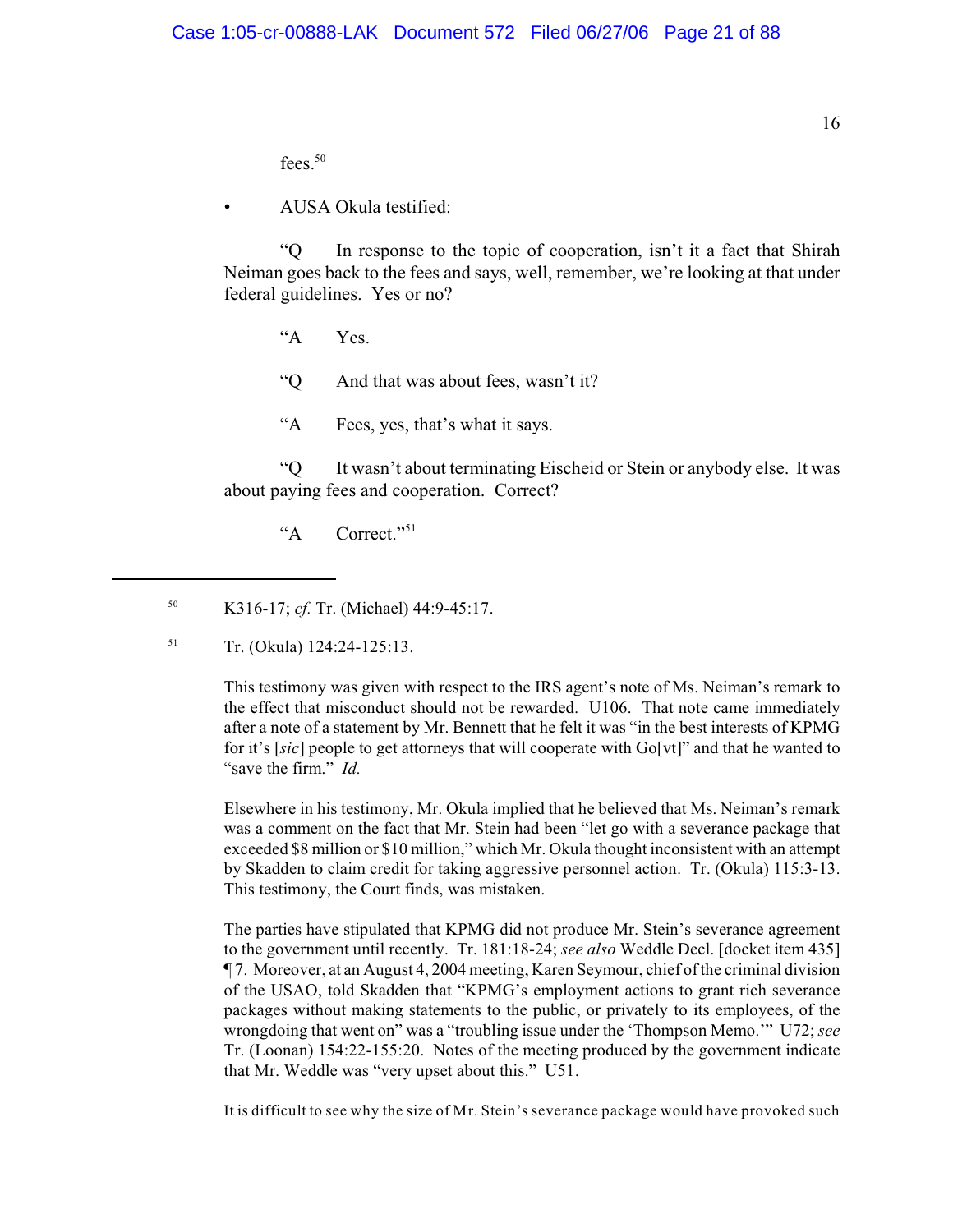#### Case 1:05-cr-00888-LAK Document 572 Filed 06/27/06 Page 22 of 88

17

In sum, Ms. Neiman's comment that "misconduct" cannot or should not "be rewarded" under "federal guidelines," whatever went through her mind when she said it, was understood by both KPMG and government representatives as a reminder that payment of legal fees by KPMG, beyond any that it might legally be obligated to pay, could well count against KPMG in the government's decision whether to indict the firm. And if there were any doubt that this was the message conveyed, the doubt quickly was dispelled by Mr. Weddle. As Mr. Pilchen's notes recorded, he followed up Ms. Neiman's comment by saying:

"JW – if u have discretion re fees – we'll look at that under a microscope."<sup>52</sup>

Thus, while the USAO did not say in so many words that it did not want KPMG to

pay legal fees, no one at the meeting could have failed to draw that conclusion.<sup>53</sup>

#### *KPMG Gets the Message*

Shortly after the February 25, 2004 meeting, Mr. Bennett got back to Mr. Weddle on

the legal fee issue. He reported that KPMG did not think it had any binding legal obligation to pay

a response in August 2004 if, as Mr. Okula suggested, its terms had been disclosed in February. In all the circumstances, the Court finds that the government was unaware at the time of the February 25, 2004 meeting of the financial arrangements between Mr. Stein and KPMG.

 $K314$  (emphasis in original).

This comment appears only in Mr. Pilchen's notes, and no witness at the hearing had any present recollection of it. Nevertheless, Mr. Pilchen testified that his notes were an effort "to record [his] impressions and recollections of what was being said." Tr. 19:16-17. The notes specifically attribute the remark to Mr. Weddle, which is not consistent with their being a recordation of a subjective thought by Mr. Pilchen. Mr. Pilchen underlined them. In light of the memorable language and these additional circumstances, the Court finds that Mr. Weddle made the comment.

<sup>&</sup>lt;sup>53</sup> Mr. Okula frankly admitted that it was his personal view that KPMG should not pay the fees. Tr. (Okula) 69:1-4.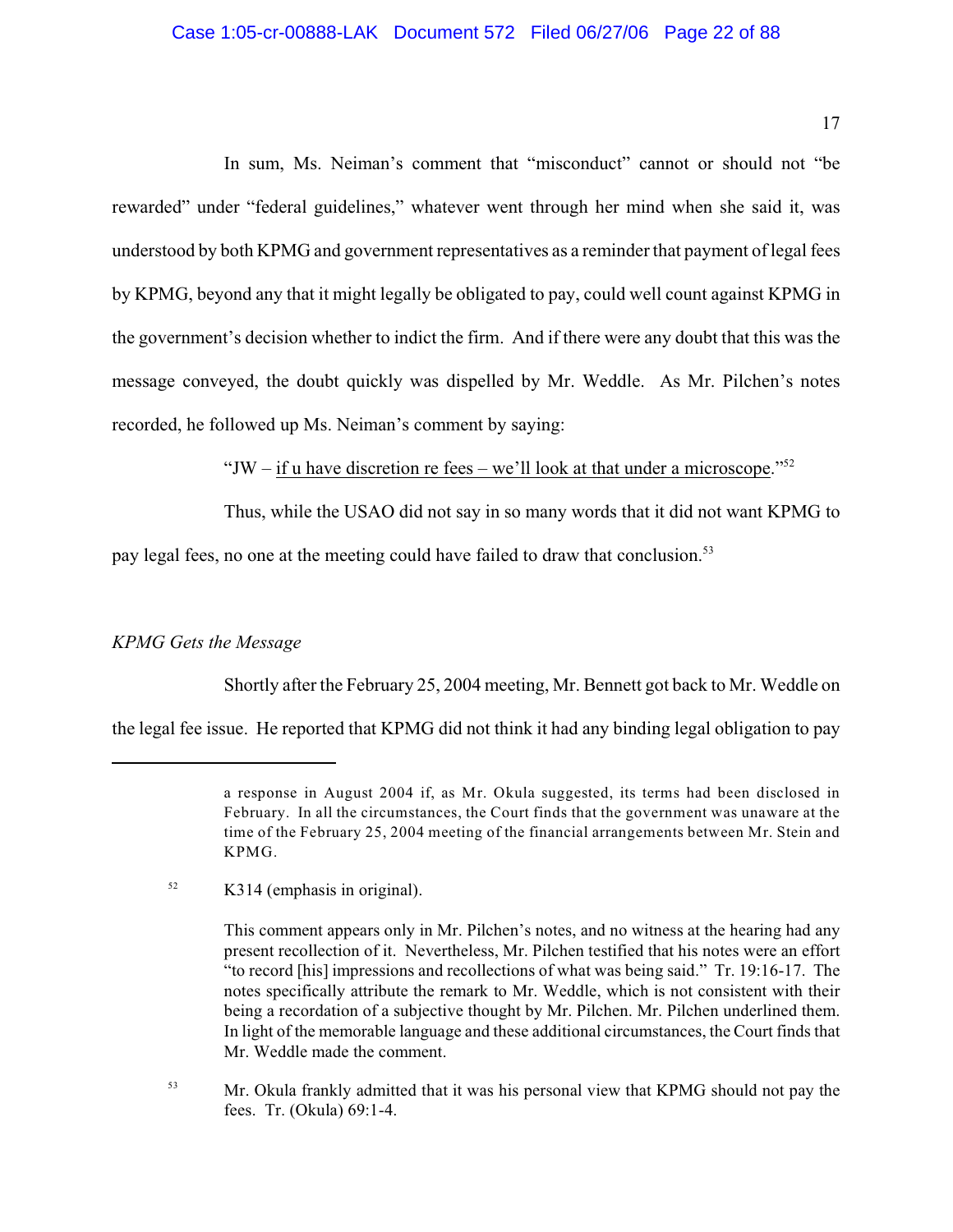legal fees,<sup>54</sup> but that "it would be a big problem" not to do so because the firm was a partnership. He said that KPMG was planning on putting a cap, or limit, on fees and conditioning their payment for any given partner or employee on that individual "cooperating fully with the company and the government."<sup>55</sup> Apparently satisfied with the government's response, KPMG began to implement the policy.

On March 4, 2004, Mr. Pilchen of Skadden spoke to Mr. Townsend, an attorney for defendant Carolyn Warley. He told Townsend that KPMG would pay his fees so long as Ms. Warley cooperated with the government. For example, he said, no fees would be paid if Ms. Warley invoked her privilege against self-incrimination under the Fifth Amendment. 56

<sup>&</sup>lt;sup>54</sup> KPMG was blatantly self-interested on this point. While the Thompson Memorandum countenances compliance with legal obligations to advance fees, KPMG had an interest in avoiding advancement of fees if its legal obligation to do so might be questioned, as the government might view advancement of fees as protecting culpable personnel. Those of its partners and employees who were or might become subjects of the investigation, on the other hand, had an interest in taking the broadest possible view of KPMG's legal obligations.

In these circumstances, it is of more than passing interest that the government, which knew or at least was chargeable with knowledge of this obvious fact, appears to have made no effort to verify KPMG's claim beyond asking for and presumably reading the partnership and by-laws. There is no evidence, for example, that it ever inquired into exactly what KPMG's practices had been in this regard.

Nor did the government question the obvious conflict of interest manifest in Skadden's offer to recommend as counsel to targeted KPMG employees "law firms that were familiar with these types of proceedings and who understood that cooperation with the government was the best way to proceed." U119, ¶ 56; U106. Cooperation may have been the best way for KPMG to proceed, but it was not necessarily best for its employees. Skadden's effort to curry favor with the government by offering to seek to compromise the interests of KPMG's employees by inducing them to retain counsel who would serve KPMG's interest in cooperating and the government's apparent failure to take issue with it both are quite disturbing.

 $^{55}$  U30.

<sup>&</sup>lt;sup>56</sup> U316-17; Tr. (Michael) 41:16-44:8.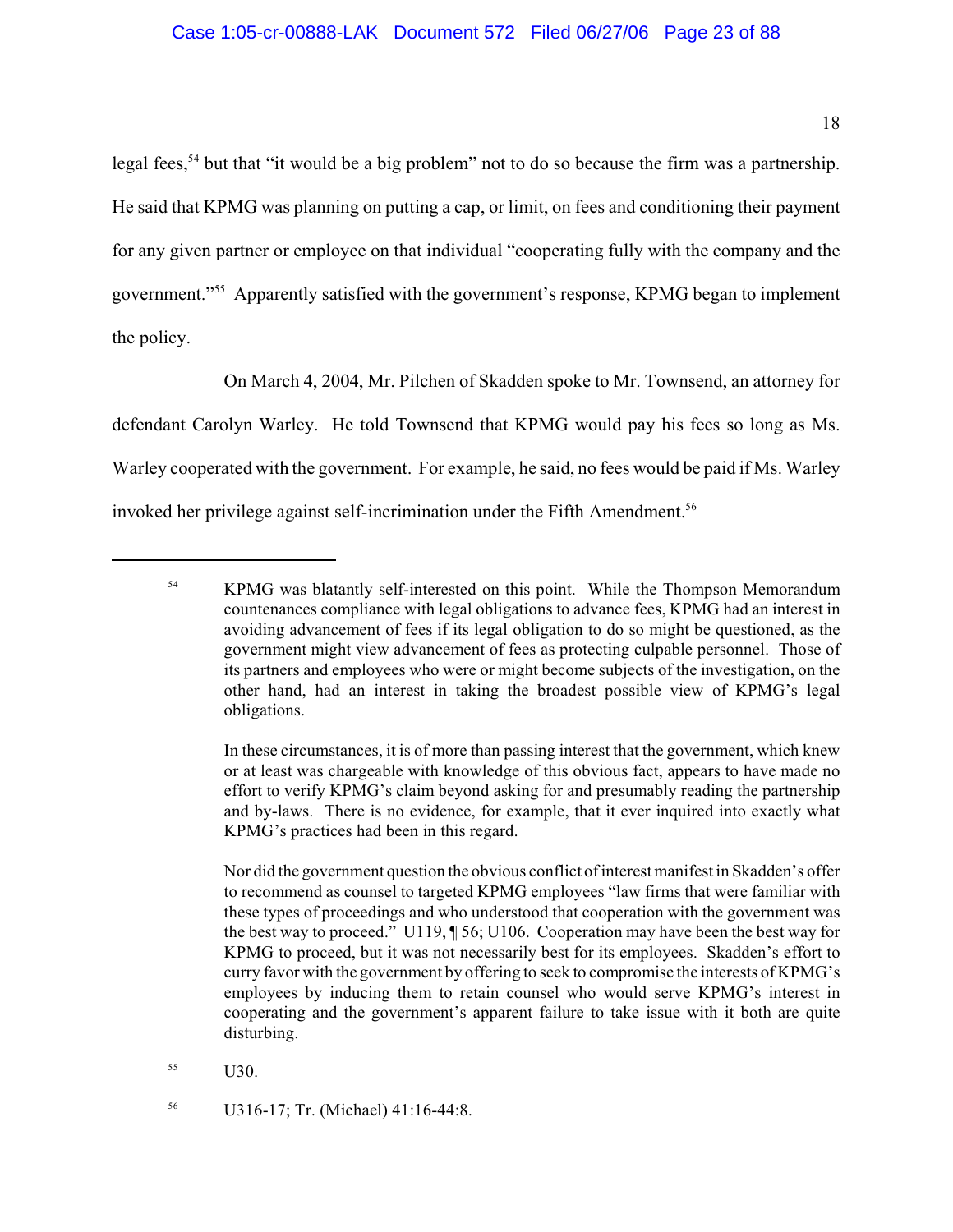#### Case 1:05-cr-00888-LAK Document 572 Filed 06/27/06 Page 24 of 88

19

On March 11, 2004, the Skadden team had a conference call with the USAO. Mr. Bennett assured the USAO that KPMG would be "as cooperative as possible" so that the office would not exercise its discretion to indict the firm. Mr. Weddle urged that KPMG tell its people that they should be "totally open" with the USAO, "even if that [meant admitting] criminal wrongdoing." He commented that this would give him good material for cross-examination,  $57$  a statement that strongly indicates that at least the lead line AUSA on the case expected, even at this stage, to prosecute individuals.

The actions of the USAO, coupled with the Thompson Memorandum, had the desired effect. On the same date, Skadden's Mr. Rauh wrote to the USAO, enclosing among other things a form letter that Skadden was sending to counsel for the KPMG Defendants then employed by KPMG who had received subject letters from the government or otherwise appeared to be under suspicion.<sup>58</sup> The form letter stated that KPMG would pay an individual's legal fees and expenses, up to a maximum of \$400,000, on the condition that the individual "cooperate with the government and . . . be prompt, complete, and truthful."<sup>59</sup> Importantly, however, it went even further. It made clear that *"payment of . . . legal fees and expenses will cease immediately if . . . [the recipient] is charged by the government with criminal wrongdoing.* "<sup>60</sup> In addition, on March 12, 2004, Joseph Loonan, then KPMG's deputy general counsel, sent an advisory memorandum to a broader audience

 $1d.$  at 16 (emphasis added).

<sup>&</sup>lt;sup>57</sup> U318-19; Tr. (Michael) 45:22-50:12.

 $K5-16.$ 

 $Id.$  at 15-16.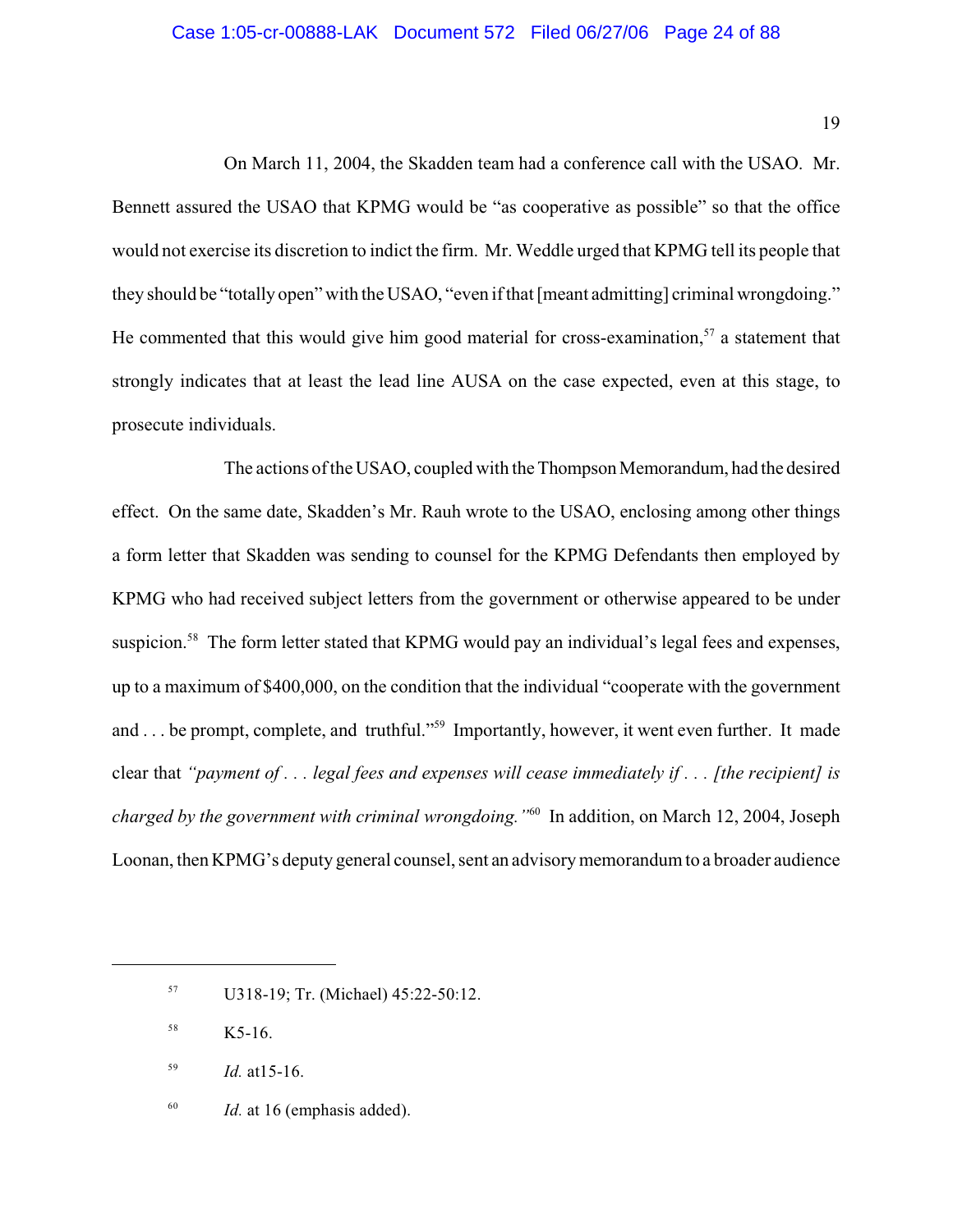of KPMG personnel regarding potential contacts by the government.<sup>61</sup> The memorandum urged full cooperation with the investigation. But it advised also that recipients had a right to be represented by counsel if they were contacted by the government, mentioned some advantages of consultation with counsel, and stated that KPMG had arranged for independent counsel for those who wished to consult them.<sup>62</sup>

The USAO took no issue with KPMG's announcement that it would cut off payment of legal fees for anyone who was indicted and that it would condition the limited preindictment payments on cooperation with the government. The advisory memorandum, on the other hand, upset Mr. Weddle and Kevin Downing, another member of the prosecution team.<sup>63</sup> They immediately advised Skadden that it was "disappointed with [its] tone" and allegedly "one-sided presentation of potential issues" and demanded that KPMG send out a supplemental memorandum in a form they proposed.<sup>64</sup> The only significant point of difference between the memorandum that the government demanded and Mr. Loonan's original memorandum was the language in the government's proposal italicized below:

 $\frac{63}{r}$  Tr. (Loonan) 149:23-150:1.

 $K275-77.$ 

 $61$  Skadden sent a copy to the government on the same day. K270.

 $K271-73$ ; Tr. (Loonan) 145:2-149:22.

The memorandum indicated also that KPMG would "be responsible for the payment of reasonable fees and related expenses in connection with . . . representation regarding this investigation." K271-73, at 272. The failure to indicate that payment of legal fees would cease if the recipient were charged or to refer to the \$400,000 cap apparently is attributable to the fact that those limitations were contained in letters sent to counsel for persons who already had received subject letters from the government while the advisory memorandum went to a broader group.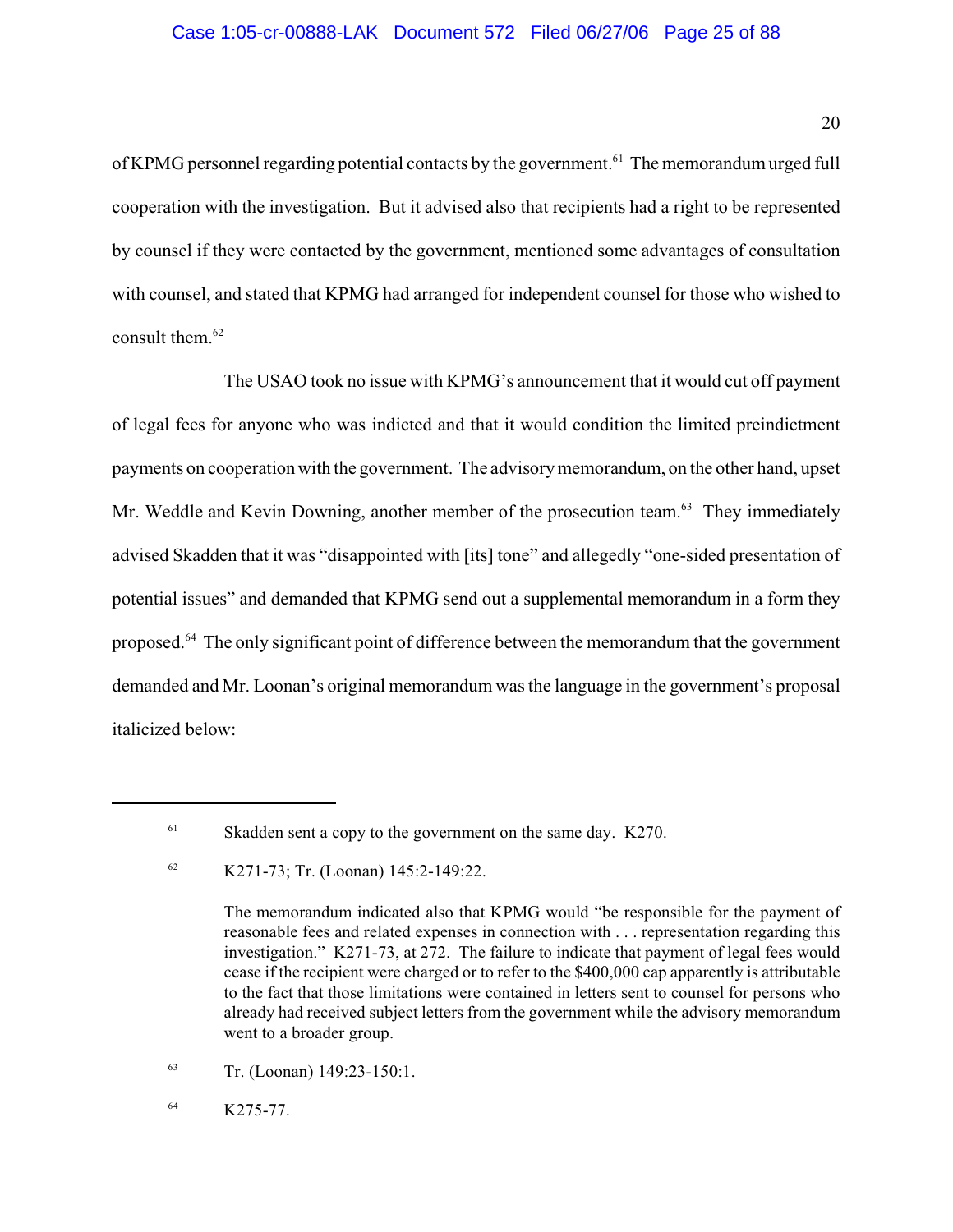"Employees are not required to use this counsel, or any counsel at all. Rather, employees are free to obtain their own counsel, *or to meet with investigators without the assistance of counsel.* It is entirely your choice."<sup>65</sup>

In due course, KPMG capitulated to the USAO demand. It put out in "Q  $\&$  A"

format a document containing the following language:

*"Do I have to be assisted by a lawyer?*

"**Answer:** No. Although we believe that it is probably in your best interests to consult with a lawyer before speaking to government representatives, whether you do so is entirely your choice. *As we said in the March 12 OGC [Office of General Counsel] memorandum, you may deal directly with government representatives without counsel.* In any event, the Firm expects you to cooperate fully with the government representatives and provide complete and truthful information to them."<sup>66</sup>

This exchange is revealing. No one suggests that either the original KPMG advice

or the government's subsequent proposal misstated the law. The difference was one of emphasis. But it is entirely plain that the government's purpose in demanding the supplement was to increase the chances that KPMG employees would agree to interviews without consulting or being represented by counsel, whether provided by KPMG or otherwise.

 $U276$  (emphasis added).

 $U294-308$ , at U299 (emphasis added).

The USAO's demand was a focus of a meeting or telephone call with Skadden on March 29, 2004. Mr. Bennett protested that it had sent out memoranda such as those that had been sent on behalf of KPMG in other matters without objection. He emphasized that KPMG would not even pay attorneys' fees unless its personnel agreed to cooperate and that it would cut off payments to KPMG personnel who invoked the Fifth Amendment. Nevertheless, he ultimately acquiesced in the government's demands, stating that KPMG was in the process of sending out in "Q & A format" a "more balanced approach." K321.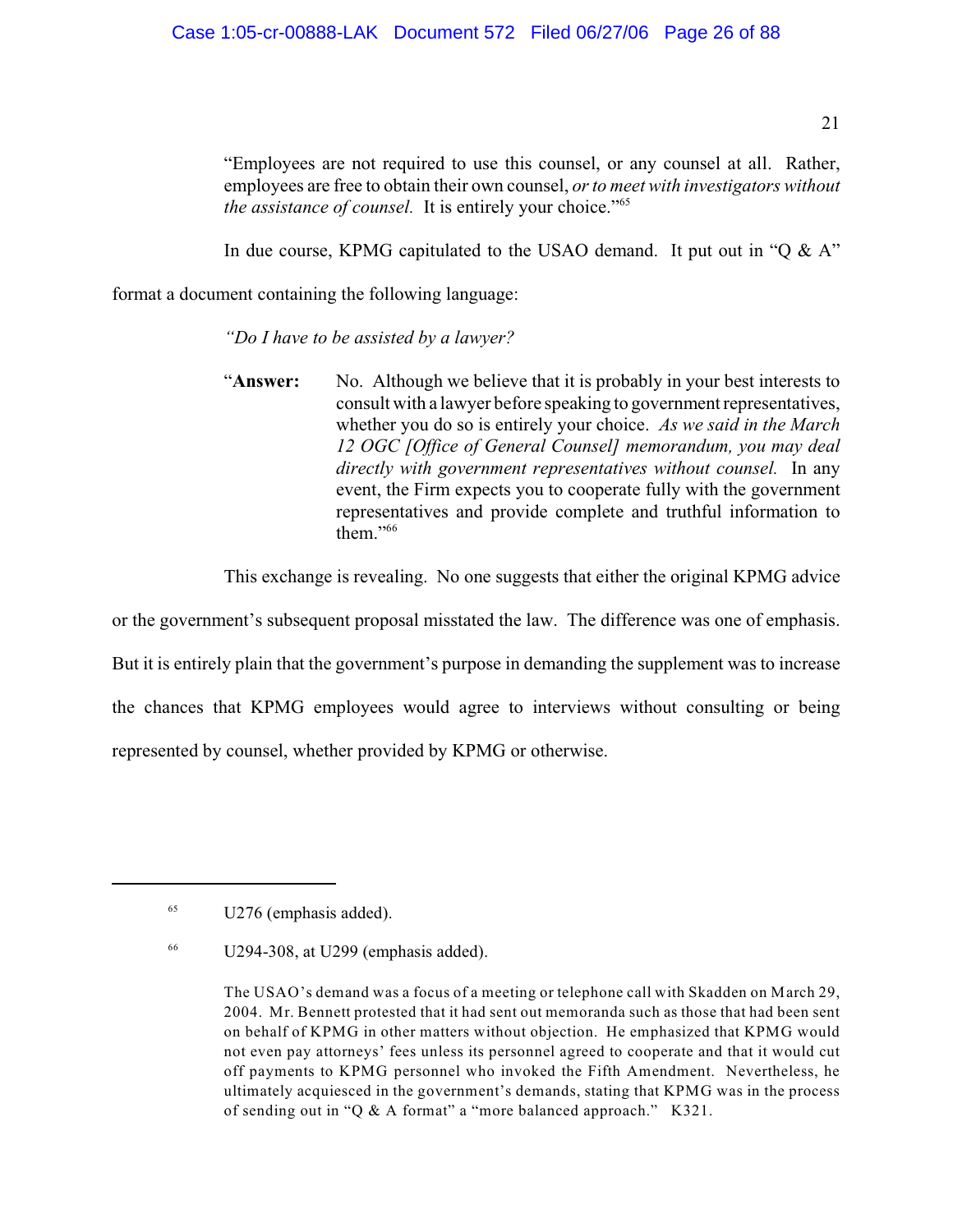#### *The Government Presses Its Advantage*

The KPMG lawyers met again with the USAO on March 29, 2004. In an effort to demonstrate that KPMG was cooperating, Skadden asked the government to notify it if any current or former KPMG employee refused to meet with prosecutors or otherwise failed to cooperate.<sup>67</sup>

From that point forward, the government took full advantage. It repeatedly notified Skadden when KPMG personnel failed to comply with government demands.<sup>68</sup> In each case, Skadden promptly advised the attorney for the individual in question that the payment of legal fees would be terminated "[a]bsent an indication from the government within the next ten business days that your client no longer refuses to participate in an interview with the government." $\frac{69}{9}$  In some cases, the individuals in question relented under pressure of the threats from KPMG and submitted to interviews with the government. In others, they did not, whereupon KPMG terminated their employment and cut off the payment of legal fees.<sup>70</sup>

## *The Conclusion of the Investigation, KPMG's Stein Problem and the Deferred Prosecution Agreement*

As the matter unfolded, meetings between KPMG and its counsel and the USAO continued, with KPMG seeking a resolution short of an indictment of the firm and the government

U32; *see also, e.g.,* K30; K43. 67

*See, e.g.,* K30; K43; K44.1; K47; K49; K55; K56; K60; K66; K81; K127; K268; *see also* <sup>68</sup> K68.

*See, e.g.,* K42-43; K44-44.1; K45; K51; K57-58; K61-62; K68; K76-77; *see also* K129 <sup>69</sup> (suspending payment of legal fees and warning that payment would be discontinued entirely absent indication of cooperation from the government); K134 (same).

*See, e.g.,* K54; K68; K93; K126; K132-33; K186-90. <sup>70</sup>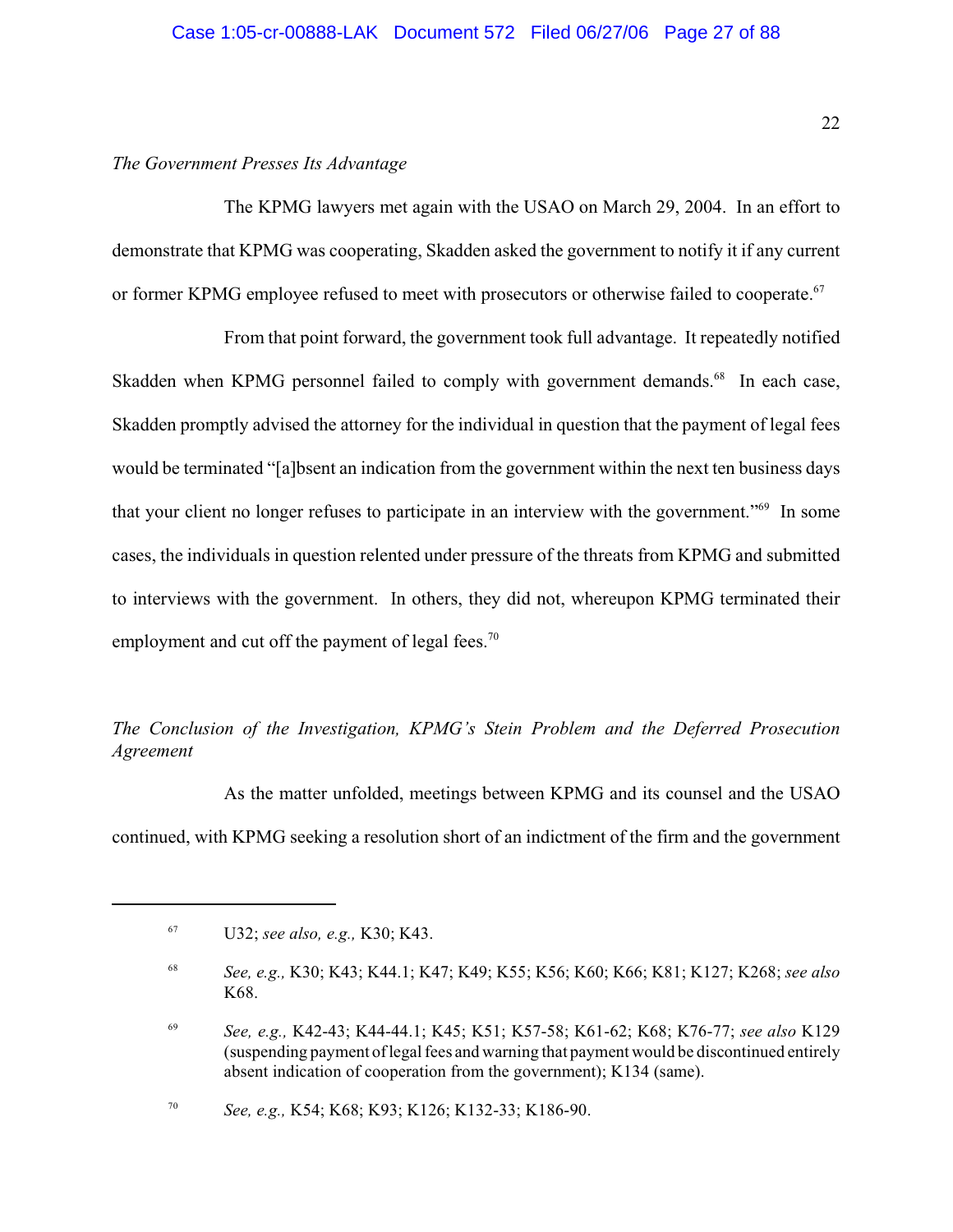pressing for admissions of extensive wrongdoing, a great deal of money, and changes in KPMG's business.

On August 4, 2004, the KPMG executives and lawyers met with Karen Seymour, then chief of the criminal division of the USAO, and other prosecutors. In the course of the meeting, Ms. Seymour said that the government had learned that KPMG had granted rich severance packages to certain executives and that this raised a "troubling issue under the 'Thompson Memo."<sup>71</sup> Mr. Bennett deflected the issue, agreeing that severance packages were "high in one or two cases" but reiterating that KPMG's "expectation" was that legal fees of individuals would be paid only up to \$400,000 and only on condition that recipients cooperated with the government.<sup>72</sup> But the Stein severance agreement was not produced.

As time went by, KPMG came to view the Stein severance agreement as something of a ticking bomb. For one thing, KPMG had not adhered in Mr. Stein's case to the \$400,000 preindictment legal fee cap that it had adopted in response to government pressure. It passed that figure by late October 2004,<sup>73</sup> and so was at odds with its representation to the government.<sup>74</sup> For another,

U69-77, at U72. 71

 $I^2$  *Id.* 

 $Docket item 512, Att. A, \P 6.$ 

<sup>&</sup>lt;sup>74</sup> KPMG sought to explain this by suggesting that it had paid \$646,000 in fees for both the criminal investigation and for civil litigation and that its representations to the government therefore may not have been inaccurate. Tr. (Loonan) 182:19-185:13. In fact, however, the parties later stipulated that KPMG paid \$646,757.80 in Mr. Stein's legal fees for the criminal investigation alone. Docket item 512, Att. A, ¶ 5.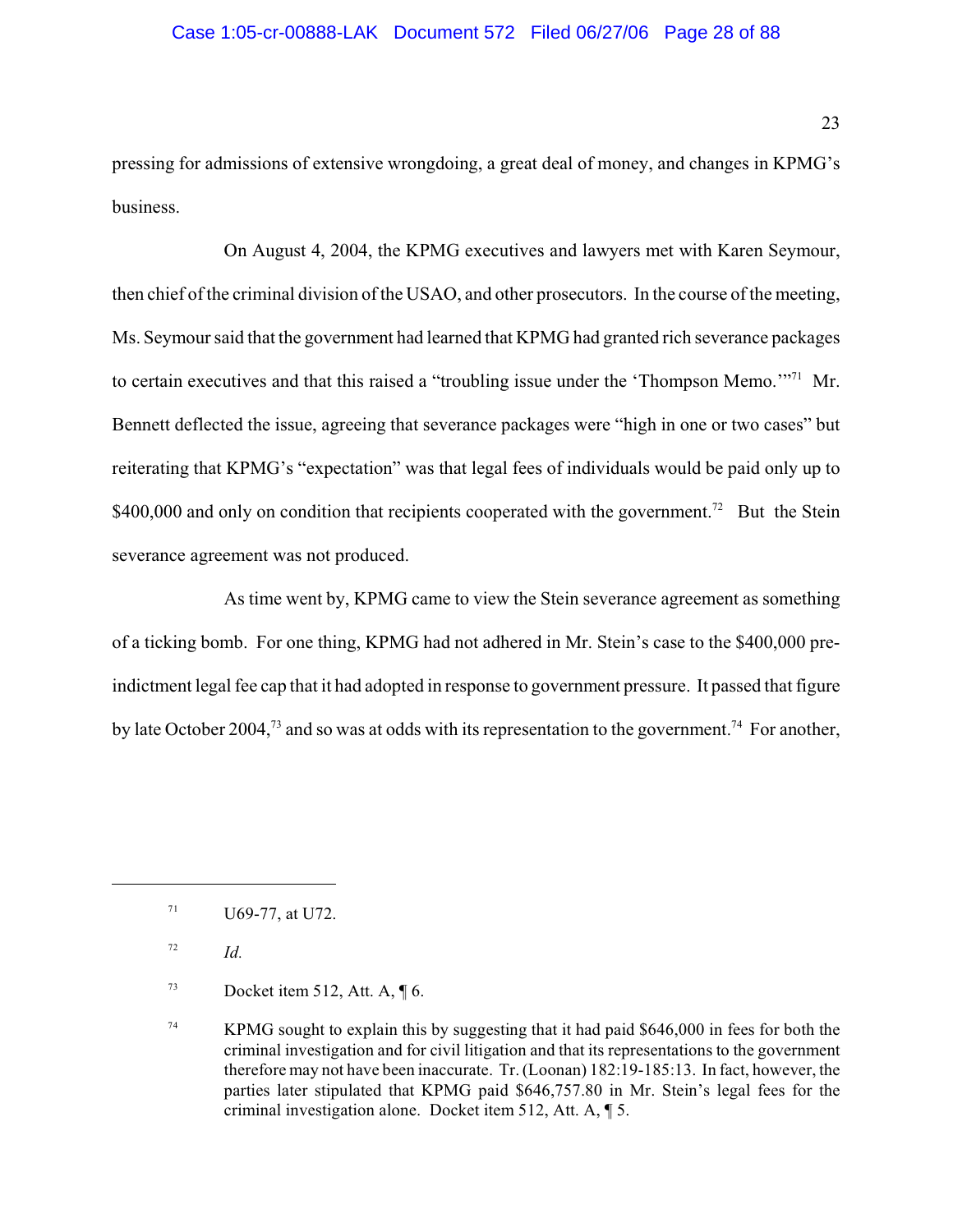#### Case 1:05-cr-00888-LAK Document 572 Filed 06/27/06 Page 29 of 88

it had known since August 2004 that the USAO was unhappy that rich severance packages had been given to senior executives.<sup>75</sup>

Notwithstanding this problem, KPMG repeatedly tried to convince the USAO not to indict the firm, touting its cooperation with the investigation and its limitation of attorneys' fees for individuals. In meetings in March 2005 with David N. Kelley, then United States Attorney, however, this approach did not yield the desired result. Indeed, On March 2, 2005, Mr. Kelley interrupted Mr. Bennett's claim that the firm had cooperated by saying, "Let me put it this way. I've seen a lot better from big companies."<sup>76</sup> That meeting, in the words of KPMG's Mr. Loonan, was "not particularly encouraging,"<sup>77</sup> and a subsequent meeting in New York went no better.

With the scene about to shift to Washington and a last ditch effort to prevent an indictment by an appeal at the highest levels of the Justice Department, KPMG's objective was "to be able to say at the right time with the right audience, we're in full compliance with the Thompson Guidelines."<sup>78</sup> It concluded that the Stein situation involved too great a risk. So on May 5, 2005, eight days before KPMG was to meet with U.S. Deputy Attorney General James Comey to plead its case, KPMG unilaterally terminated the consulting services portion of the severance agreement

This civil deposition was received in evidence in this matter. Docket item 558.

 $T<sup>5</sup>$  The record is unclear as to exactly when the government learned the economic terms of the severance packages with Messrs. Stein and others, although it certainly was aware by August 2004 of the fact that they were sizeable. KPMG's Mr. Loonan testified that the government at some point was told the size of Mr. Stein's package, but he did notsay when. In any case, his testimony leaves considerable doubt as to whether he had personal knowledge of the facts. Tr. (Loonan) 180:17-25.

 $U334-36$ , at 336.

 $T = \text{Tr. (Loonan)} 187:15-17.$ 

Docket item 544, Ex. B, at 74-75. 78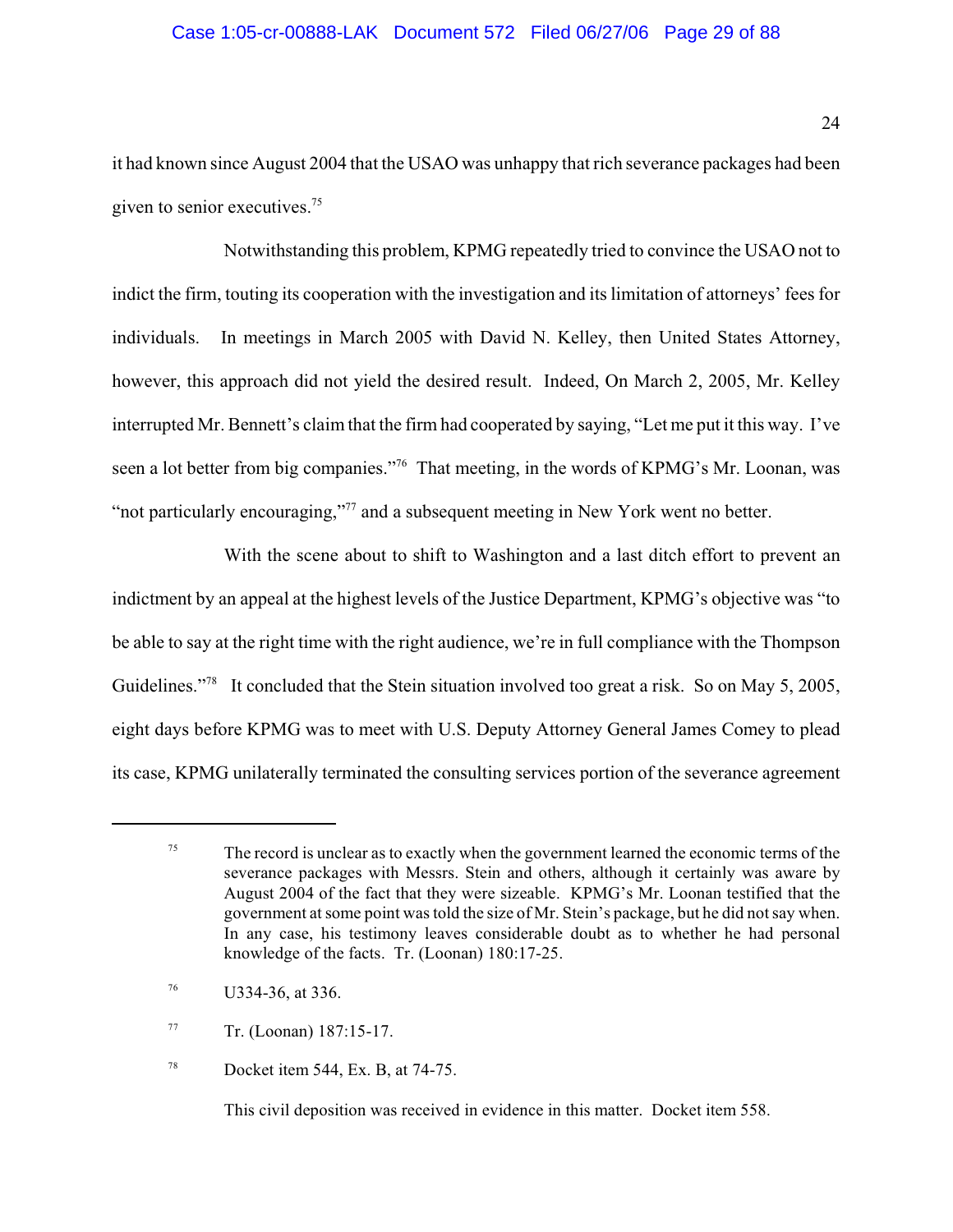and cut off payment of Mr. Stein's attorneys' fees.<sup>79</sup> It did so, as Mr. Loonan candidly admitted, "because [KPMG] thought it would help [the firm] with the government."<sup>80</sup>

Having dealt, as best it could, with the Stein problem, KPMG turned to attempting to persuade Deputy Attorney General Comey not to indict the firm. The meeting took place on June 13, 2005. Once again, Mr. Bennett relied upon KPMG's cooperation with the government, in addition of course to other arguments. A Skadden memorandum of the meeting recounts some of his remarks as follows:

> "In addition, it [KPMG] had done something 'never heard of before' – conditioned the payment of attorney's fees on full cooperation with the investigation. 'We said we'd pressure – although we didn't use that word – our employees to cooperate. We told employees that attorney fees would not be paid unless they fully cooperated with the investigation.' He noted that whenever an individual indicated he or she would not cooperate, 'Justin [Weddle] or Stan [Okula] would tell us,' and KPMG took action. He went on to note that 'what played out' was that current or former personnel who otherwise would not have cooperated did cooperate, and those who did not had their fees cut off and, in two instances, were separated from the firm. This process exhibited 'a level of cooperation that is rarely done.'

> > \* \* \*

"He noted that what was really 'precedent-setting' about the case was the conditioning of payment of legal fees on cooperation."<sup>81</sup>

This time, KPMG was more successful.

 $^{81}$  U347-51, at 349-51.

<sup>&</sup>lt;sup>79</sup> DX 7; Tr. (Loonan) 190:22-191:4.

 $Id. 196:13-23.$ 

KPMG unpersuasively sought to explain the payment of almost \$650,000 in legal fees as an oversight and the termination of payments as consistent with the severance agreement. It has offered no justification for terminating the consulting payments. Nor does the Court credit its benign excuses for cutting off payment of the legal fees. It did so purely to create a response for use in the event the government were to discover that KPMG had exceeded the cap on legal costs that it had told the government it had imposed.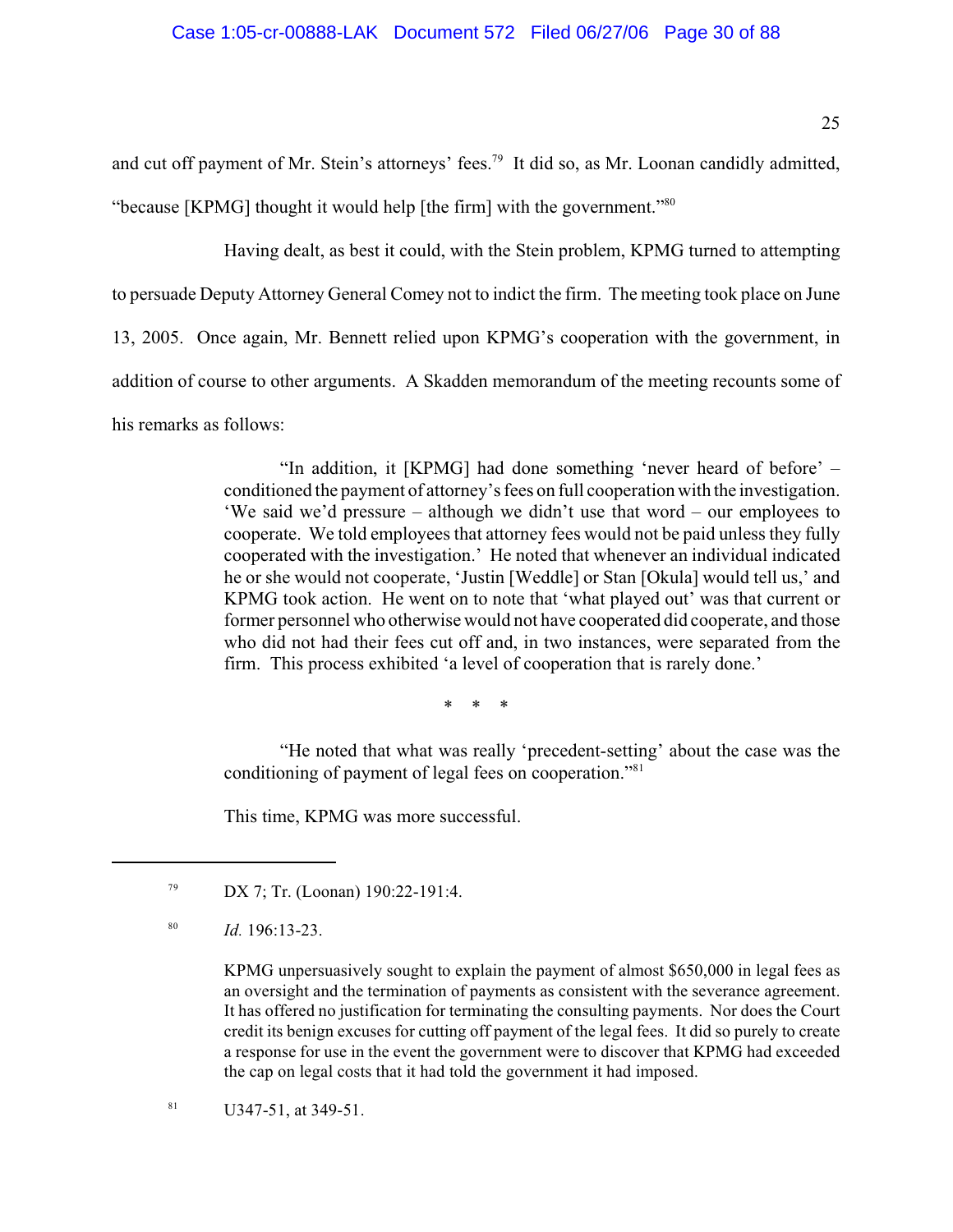# *The Deferred Prosecution Agreement and the Indictment in This Case*

On August 29, 2005, KPMG and the government entered into a Deferred Prosecution

Agreement ("DPA"). KPMG agreed, among other things, to waive indictment, to be charged in a one-count information, to admit extensive wrongdoing, to pay a \$456 million fine, and to accept restrictions on its practice. The government agreed that it will seek dismissal of the information if KPMG complies with its obligations.<sup>82</sup> In a nutshell, KPMG stands to avoid a criminal conviction if it lives up to its part of the bargain.

One additional aspect of the DPA is noteworthy in the present context. The DPA

obliges KPMG to cooperate extensively with the government, both in general and in the government's prosecution of this indictment. It provides in part:

> "7. KPMG acknowledges and understands that its cooperation with the criminal investigation by the Office [USAO] is an important and material factor underlying the Office's decision to enter into this Agreement, and, therefore, *KPMG agrees to cooperate fully and actively with the Office, the IRS, and with any other agency of the government designated by the Office ('Designated Agencies') regarding any matter relating to the Office's investigation about which KPMG has knowledge or information.*

> "8. KPMG agrees that its continuing cooperation with the Office's investigation shall include, *but not be limited to,* the following:

> "(a) Completely and truthfully disclosing all information in its possession to the Office and the IRS about which the Office and the IRS may inquire, including but not limited to all information about activities of KPMG, present and former partners, employees, and agents of KPMG;

> > \* \* \*

"(d) Assembling, organizing, and providing, in responsive and prompt fashion, and, upon request, expedited fashion, all documents, records, information,

82

*United States v. KPMG LLP,* 05 Crim. 0903 (LAP), docket item 4 (filed Aug. 29, 2005).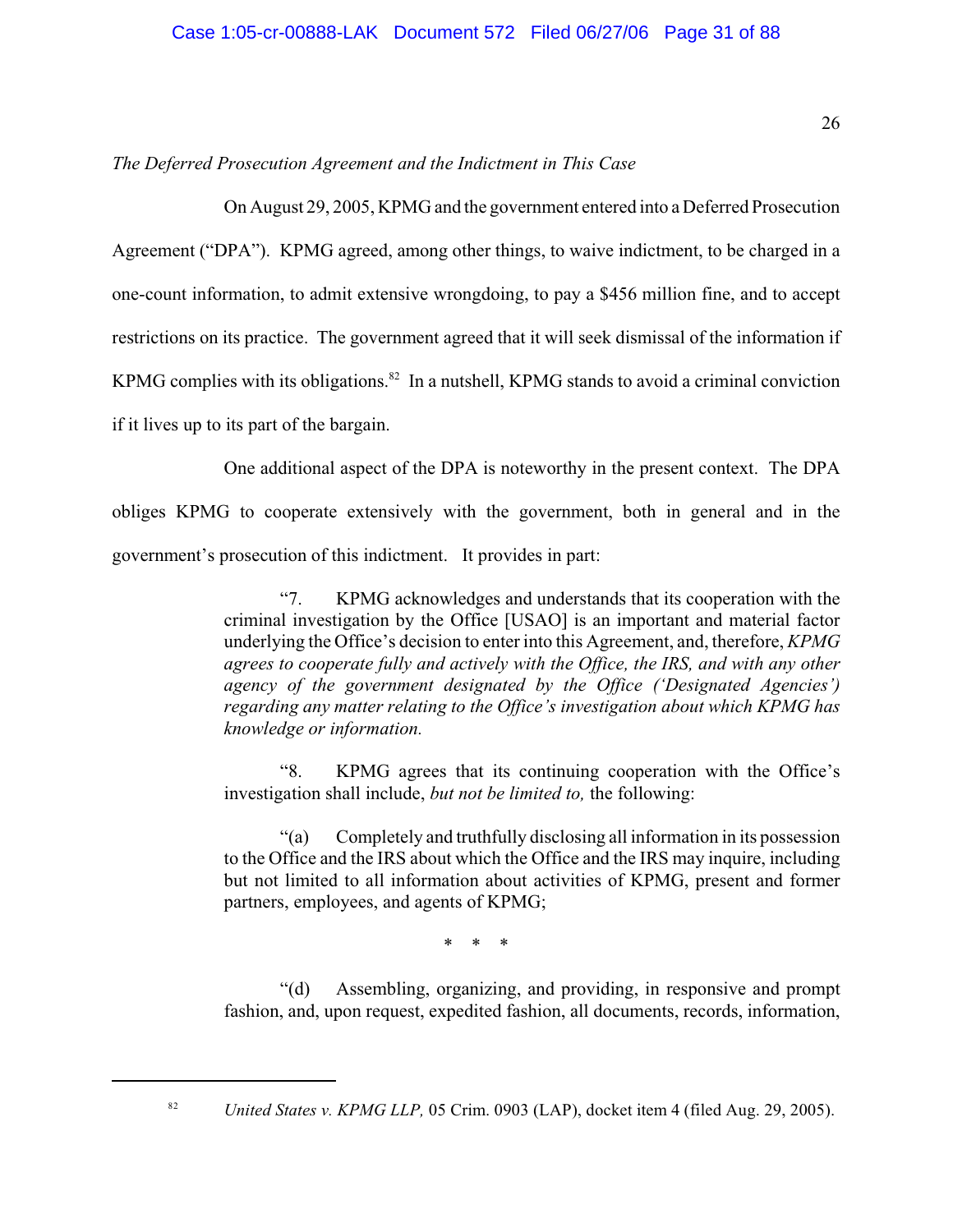and other evidence in KPMG's possession, custody, or control as may be requested by the Office or the IRS;

"(e) Not asserting, in relation to the Office, any claim of privilege (including but not limited to the attorney-client privilege and the work product protection) as to any documents, records, information, or testimony requested by the Office related to its investigation . . . [; and]

"(f) Using its reasonable best efforts to make available its present and former partners and employees to provide information and/or testimony as requested by the Office and the IRS, including sworn testimony before a grand jury or in court proceedings, as well as interviews with law enforcement authorities . . .

"9. KPMG agrees that its obligations to cooperate will continue even after the dismissal of the Information, and *KPMG will continue to fulfill the cooperation obligations set forth in this Agreement in connection with any investigation, criminal prosecution or civil proceeding brought by the Office* or by or against the IRS or the United States relating to or arising out of the conduct set forth in the Information and the Statement of Facts and relating in any way to the Office's investigation."<sup>83</sup>

The cooperation provisions of the DPA thus require KPMG to comply with demands by the USAO

in connection with this prosecution, with little or no regard to cost. If it does not comply, it will be

open to the risk that the government will declare that KPMG breached the DPA and prosecute the

criminal information to verdict. Anything the government regards as a failure to cooperate, in other

words, almost certainly will result in the criminal conviction that KPMG has labored so mightily to

avoid, as the admissions that KPMG now has made would foreclose a successful defense.

At about the same time, the government filed the initial indictment in this case. True

to its word, KPMG cut off payments to the defendants of legal fees and expenses.

<sup>&</sup>lt;sup>83</sup> *Id.*  $\P$ [ 7-9 (emphasis added).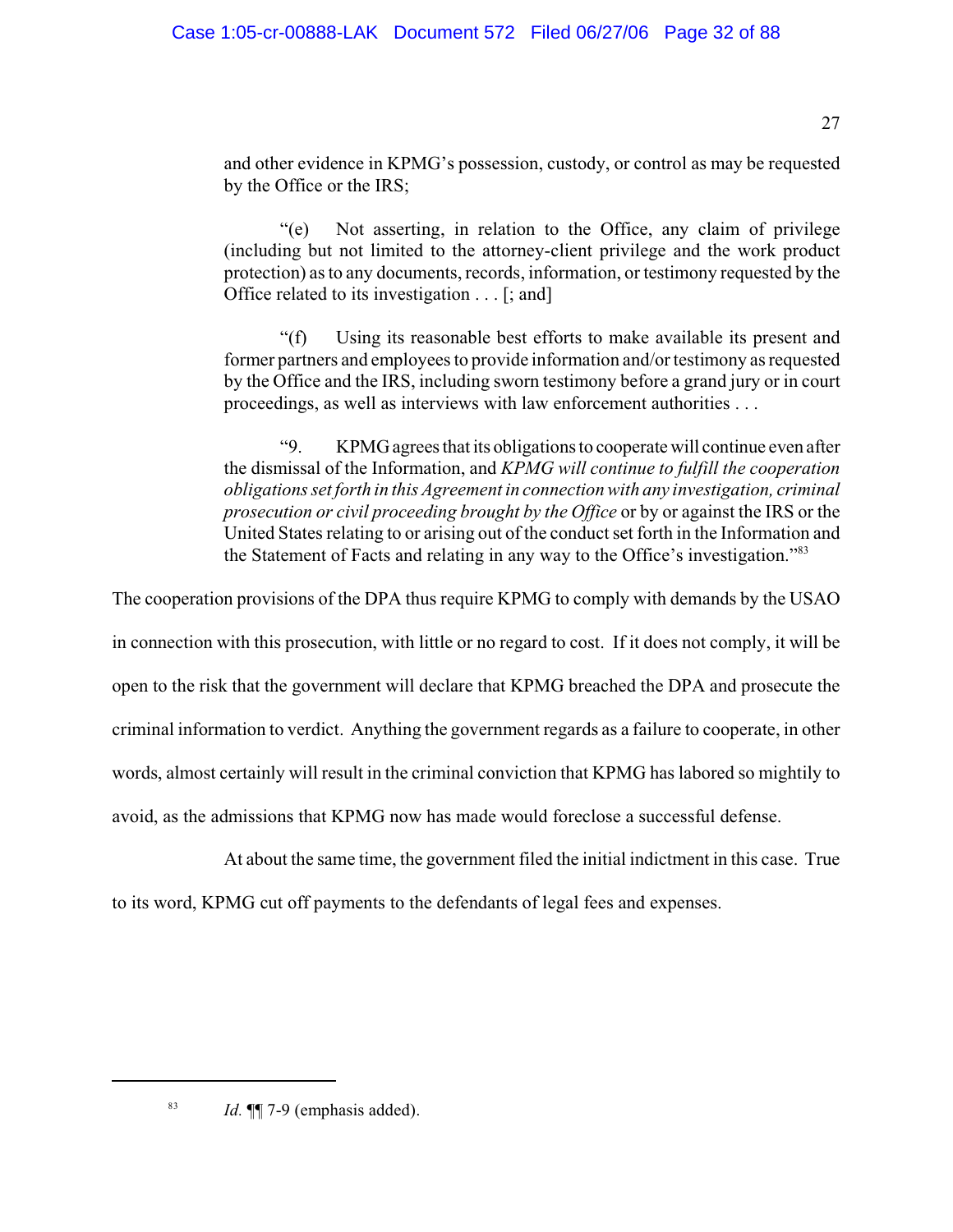*The Present Motion*

*The Government's Initial Response*

On January 19, 2006, the KPMG Defendants moved to dismiss the indictment or for

other relief on the ground that the government had interfered improperly with the advancement of

attorneys' fees by KPMG in violation of their constitutional and other rights.

The government filed its memorandum in opposition to this and other motions on

March 3,  $2006.^{84}$  It represented:

"With respect to the facts[,] KPMG, which determined that it had no obligation under either Delaware partnership law or contract to advance legal fees at all, *decided of its own volition* that it would in fact advance such fees, but subject them to certain limitations. That KPMG, an entity that by its own admission engaged in a breathtaking tax fraud conspiracy with and through the defendants and others, may have made that decision as a matter of good partnership governance and in order to better position itself with prosecutors, does not detract from the fact that *it was KPMG's decision alone.* Tellingly, the defendants have not – and indeed cannot – point to any evidence supporting their spurious claims that the United States 'coerc[ed]' or 'bull[ied]' KPMG into making its decision to limit the advancement of fees."<sup>85</sup>

The motion was heard on March 30, 2006. In the course of the argument, the government, for the first time, took the position that it had "no objection whatsoever to KPMG exercising its free and independent business judgment as to whether to advance defense costs . . . and that if it were to elect to do so the government would not in any way consider that in determining whether [KPMG] had complied with the DPA."<sup>86</sup> Nevertheless, the Court expressed

<sup>&</sup>lt;sup>84</sup> The memorandum bore the names of Messrs. Weddle and Okula and two other AUSAs, in that order.

<sup>&</sup>lt;sup>85</sup> Docket item 346, at 164 (emphasis added).

Tr., Mar. 30, 2006, at 37. 86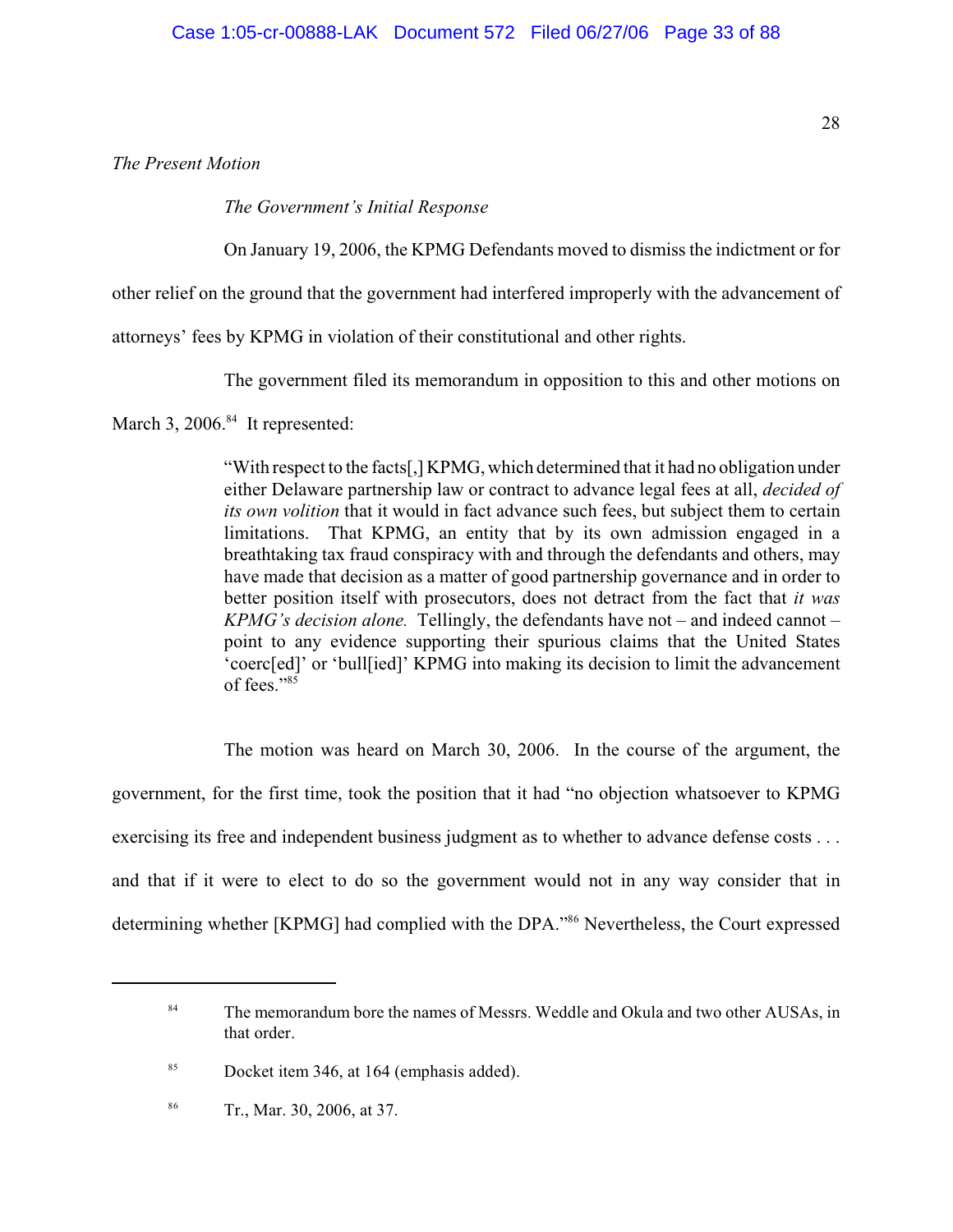concern about the impact of the Thompson Memorandum on KPMG's decision with respect to the

payment of legal fees and ultimately invited the defendants to make a written submission as to the

precise factual issue(s) as to which they sought an evidentiary hearing. $87$ 

The government sought to avoid a hearing. It responded to the defendants'

submission with a declaration by Mr. Weddle and a letter brief.

Mr. Weddle's declaration stated in relevant part:

"2. On February 25, 2004, legal counsel for KPMG met with me and other representatives of the United States Attorney's Office for the first time in connection with this investigation. At this meeting, among other things:

\* \* \*

"d. KPMG's lawyers stated that they were looking into the issue of their obligations to pay fees, and indicated that if it was within KPMG's discretion whether to pay fees, KPMG would not pay fees for individuals who do not cooperate.

"e. *The Government did not instruct or request KPMG to implement that plan or to implement a contrary plan.*

"3. \* \* \* *Once again, in this call [March 2, 2004], the Government did not tell KPMG's counsel that KPMG's decision to pay legal fees was improper, nor did we instruct or request KPMG to change its decision about paying fees, capping the payment of fees, or conditioning of fees on an employee's or a partner's cooperation."*<sup>88</sup>

The letter brief<sup>89</sup> stated:

<sup>89</sup> Docket item 432. The letter brief was signed by Mr. Weinstein. As he was not present at the February 25, 2004 meeting with Skadden and there is no evidence that he was involved in the later communications with Skadden described above, the Court assumes that his letter brief simply repeated the facts set out in Mr. Weddle's declaration and prior submissions.

 $Tr., Mar. 30, 2006, at 128:19-129:7.$ 

<sup>&</sup>lt;sup>88</sup> Weddle Decl., docket item 435 (emphasis added).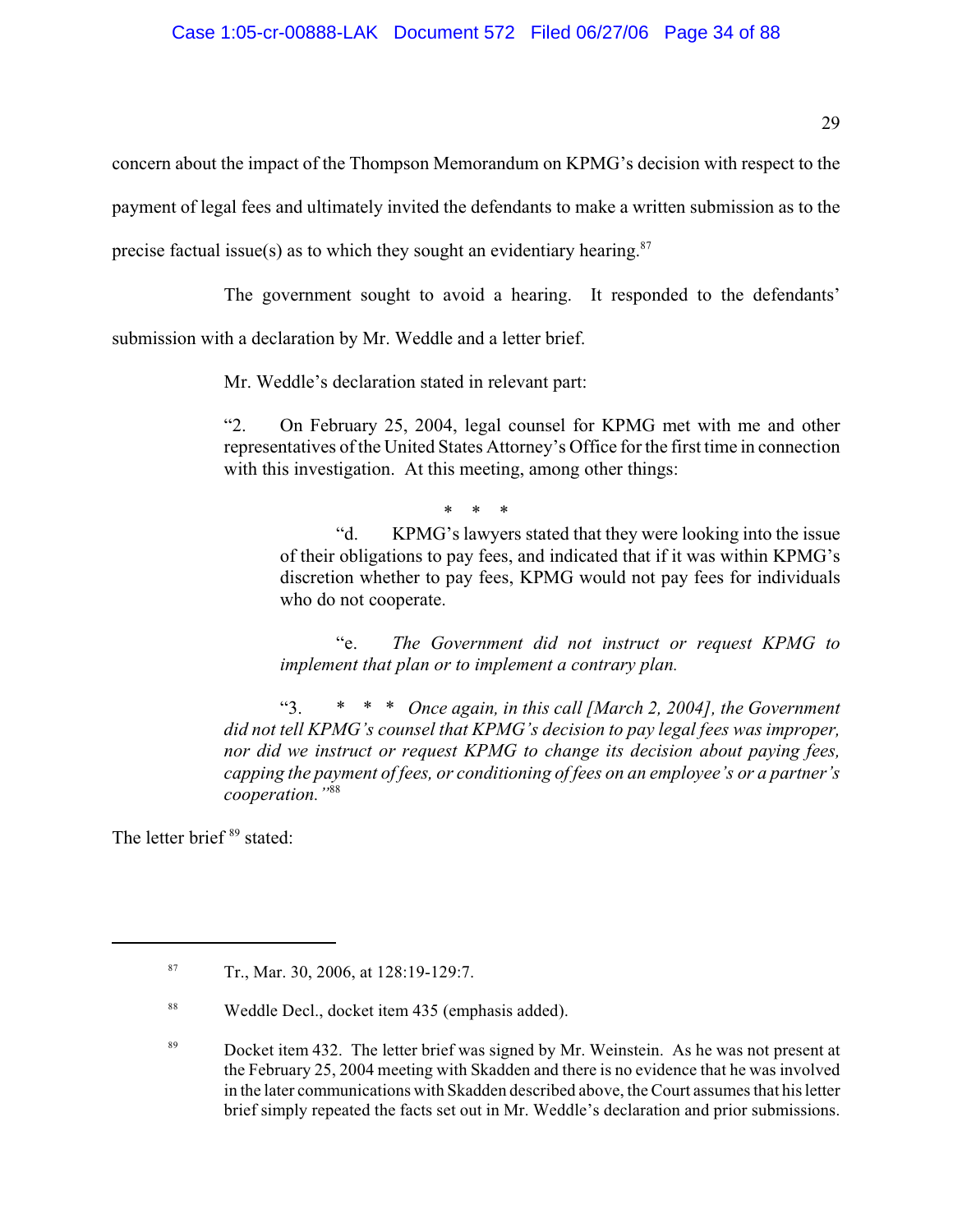*"The Government did not instruct or request KPMG to implement that plan* [*i.e.*, KPMG's plan to advance fees subject to a cap and a requirement of cooperation with the government] *or to implement a contrary plan.*

\* \* \*

"Once again, the Government did not tell KPMG that its decision to pay legal fees was improper. *Nor did the Government instruct or request KPMG to change its decision about paying fees, capping the payment of fees, or conditioning the payment of fees on an employee's or a partner's cooperation.*

\* \* \*

"In sum, during the course of its dealings with KPMG, *the United States Attorney's Office did not instruct KPMG whether KPMG should pay legal fees, whether KPMG should cap the payment of legal fees, or whether KPMG should condition the payment of legal fees."*<sup>90</sup>

*Prehearing Proceedings*

On April 12, 2006, the Court ordered an evidentiary hearing and limited discovery on the motion and, particularly, on "whether the government, through the Thompson Memorandum or otherwise, affected KPMG's determination(s) with respect to the advancement of legal fees and other defense costs to present or former partners and employees with respect to the investigation and prosecution of this case and such subsidiary issues as relate thereto."<sup>91</sup> The order granted the KPMG Defendants leave to serve a Rule 17(c) subpoena on KPMG for documents.

Without getting into unnecessary detail, it is fair to say that KPMG's participation from that point on was more extensive than simply responding to the subpoena. It sought to block or, at least, delay issuance of the subpoena while it tried to broker stipulations between defendants and the government in an effort to limit the scope of discovery from KPMG and testimony by its

30

 $90$  Docket item 432, at 2, 3 (emphasis added).

 $^{91}$  Docket item 436, at 2.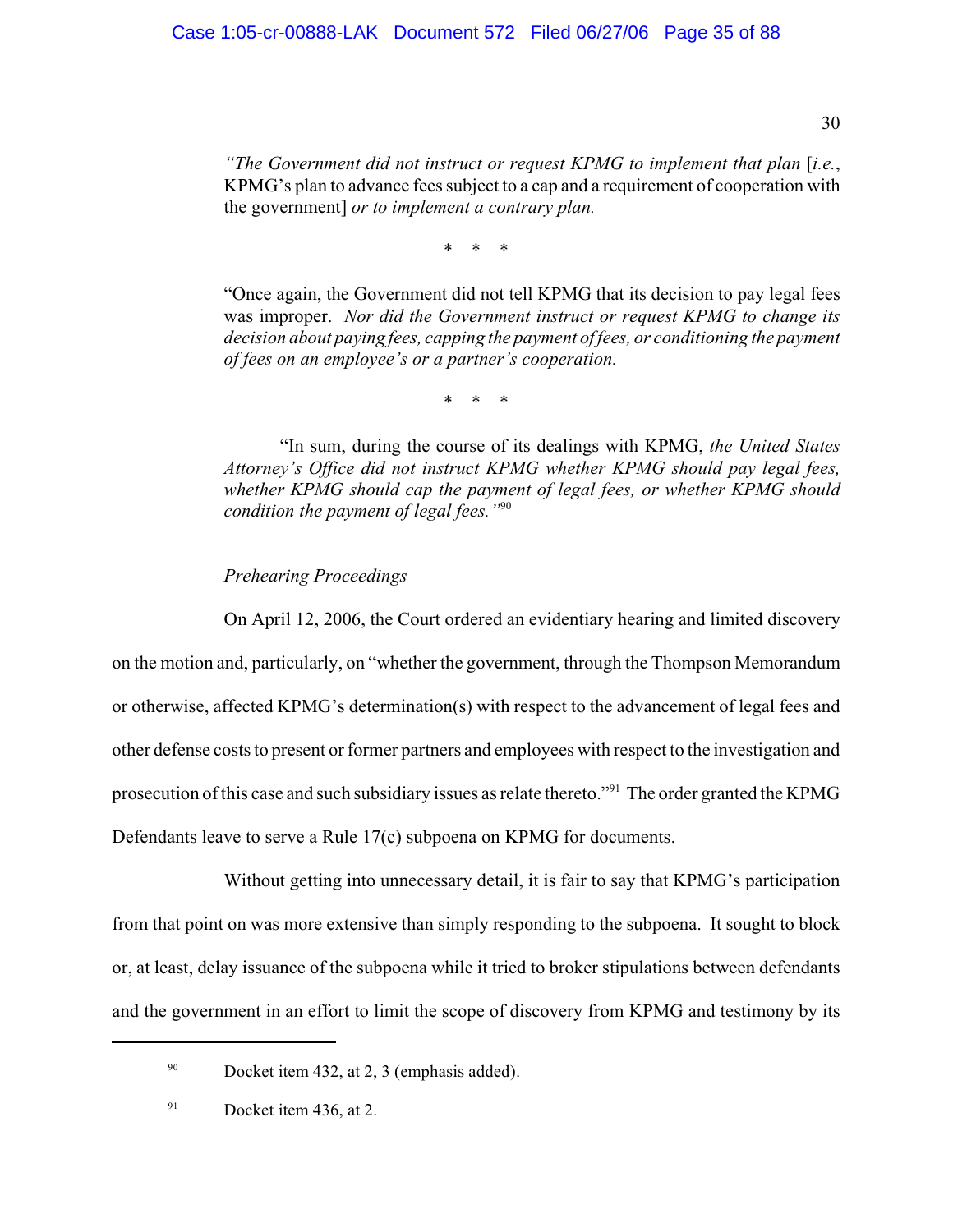#### Case 1:05-cr-00888-LAK Document 572 Filed 06/27/06 Page 36 of 88

personnel.<sup>92</sup> It sought and obtained, for its own convenience, a delay of the hearing.<sup>93</sup> And it obtained leave for its counsel appear not only for the purpose of responding to the subpoena "in this matter," but "for any purposes relating to this matter that the Court may so [*sic*] order."<sup>94</sup>

#### *The Hearing*

The Court conducted an evidentiary hearing on May 8-10, 2006. Counsel for KPMG were present throughout. At the conclusion of argument by other counsel, the Court addressed counsel for KPMG: "You certainly have notice that a remedy is being sought against your client, and I'm now making it clear in words of one syllable. You will have a chance to be heard if you want it."<sup>95</sup> It went on to emphasize that it would welcome any submission on behalf of KPMG and that KPMG could "make whatever reservation of rights [it wished] in submitting."<sup>96</sup>

KPMG ultimately submitted a memorandum of law. It did not seek to offer any evidence, to question any witnesses, or to make any offer of proof.

- $1<sup>94</sup>$  Docket item 450, 455.
- $T_r$ , May 10, 2006, at 426:24-427:2.
- <sup>96</sup> *Id.* at 427:15-430:23.

31

<sup>&</sup>lt;sup>92</sup> Docket item 547.

<sup>&</sup>lt;sup>93</sup> Docket item 448.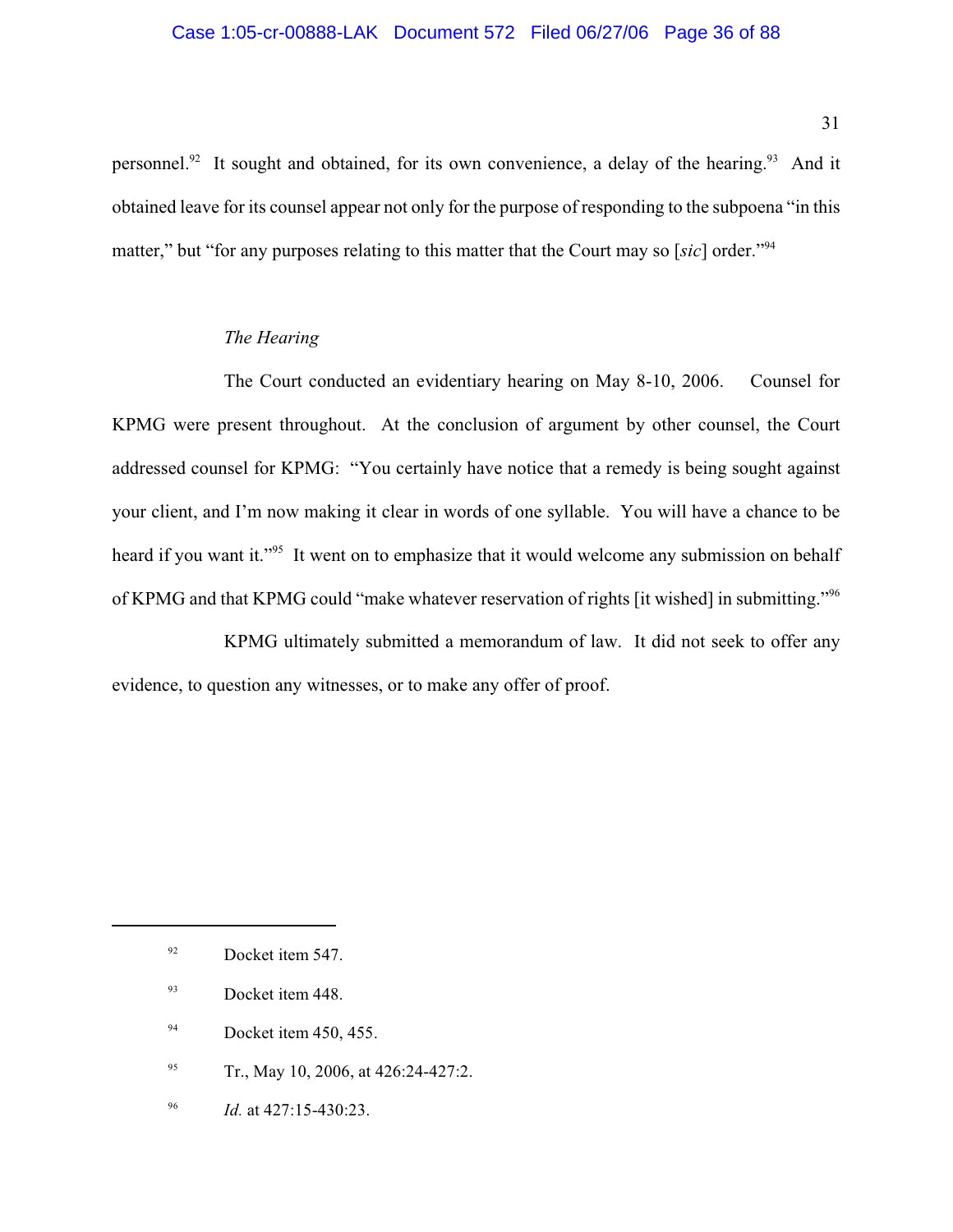### *Ultimate Factual Conclusions*

Several broad conclusions follow from the foregoing.

*First,* the Thompson Memorandum caused KPMG to consider departing from its long-standing policy of paying legal fees and expenses of its personnel in all cases and investigations even before it first met with the USAO. As a direct result of the threat to the firm inherent in the Thompson Memorandum, it sought an indication from the USAO that payment of fees in accordance with its settled practice would not be held against it.

*Second,* the USAO did not give KPMG the comfort it sought. To the contrary, it deliberately, and consistent with DOJ policy, reinforced the threat inherent in the Thompson Memorandum. It placed the issue of payment of legal fees high on its agenda for its first meeting with KPMG counsel, which emphasized the prosecutors' concern with the issue. Mr. Weddle raised the issue and then repeatedly focused on KPMG's "obligations," thus clearly implying – consistent with the language of the Thompson Memorandum – that compliance with legal obligations would be countenanced, but that anything more than compliance with demonstrable legal obligations could be held against the firm. Ms. Neiman's statement, in response to a comment about payment of legal fees by KPMG, that misconduct should not be rewarded quite reasonably was understood in the same vein, whatever its intent. And Mr. Weddle's colorful warning that the USAO would look at any discretionary payment of fees by KPMG "under a microscope" drove the point home.

*Third,* the government conducted itself in a manner that evidenced a desire to minimize the involvement of defense attorneys. This objective arguably is inherent, to some degree, in the Thompson Memorandum itself. But there is considerably more proof, specific to this case, here. The *contretemps* with KPMG over its Advisory Memorandum demonstrated the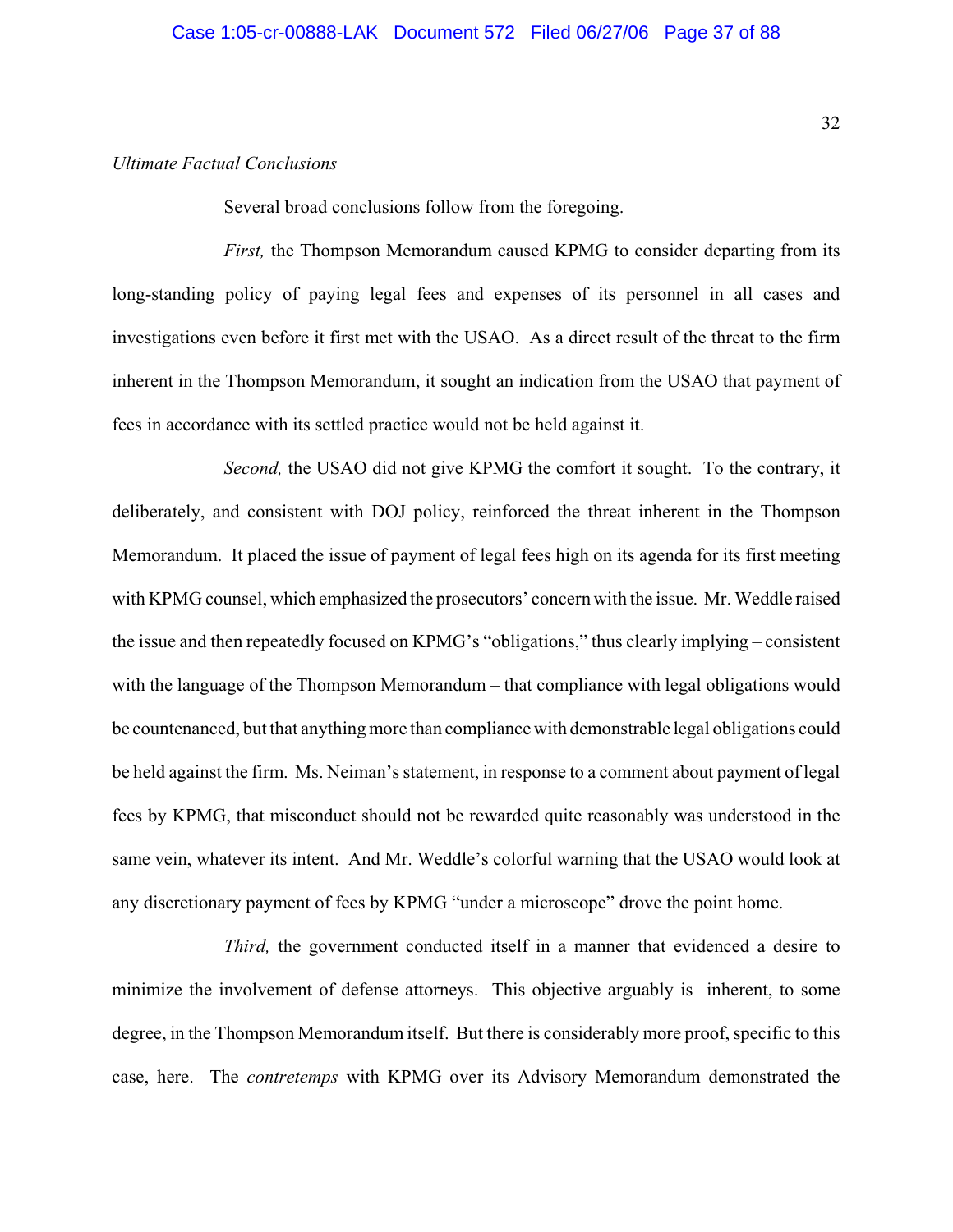#### Case 1:05-cr-00888-LAK Document 572 Filed 06/27/06 Page 38 of 88

government's desire, wherever possible, to interview KPMG witnesses without their being represented by lawyers. The USAO's ready acceptance of KPMG's offer to cut off payment of legal fees for anyone who was indicted speaks for itself. It speaks even more eloquently when one considers that the USAO accepted KPMG's assurance that it had no legal obligation to pay legal fees, knowing that (1) KPMG's "common practice" had been to make such payments, (2) KPMG was extremely anxious to curry favor with the USAO by demonstrating how cooperative it could be, and (3) KPMG had an obvious conflict of interest with its present and former personnel on the question whether it had a legal obligation to pay fees. Had the government been less concerned with punishing those it deemed culpable right from the outset, it would not have accepted KPMG's word on this point.

*Fourth,* KPMG's decision to cut off all payments of legal fees and expenses to anyone who was indicted and to limit and to condition such payments prior to indictment upon cooperation with the government was the direct consequence of the pressure applied by the Thompson Memorandum and the USAO. Absent the Thompson Memorandum and the actions of the USAO, KPMG would have paid the legal fees and expenses of all of its partners and employees both prior to and after indictment, without regard to  $cost.^{97}$ .

33

 $\frac{97}{10}$  In a brief on another motion, filed after this one was taken under submission, the government points to the Statement of Facts attached to the DPA as evidence that KPMG made the decision concerning legal fees "on its own initiative" and argues that "this decision [w]as one reached by the firm for its own reasons, not at the request or direction of the Government." Docket item 569, at 15 n.5. Even if one put aside the fact that the government failed to offer this in evidence or make this argument on the present motion, the argument would be without merit. There is no inconsistency between KPMG making the decision "for its own reasons" and the decision having been a product of government pressure. The government pressure in fact was the reason that KPMG made the decision.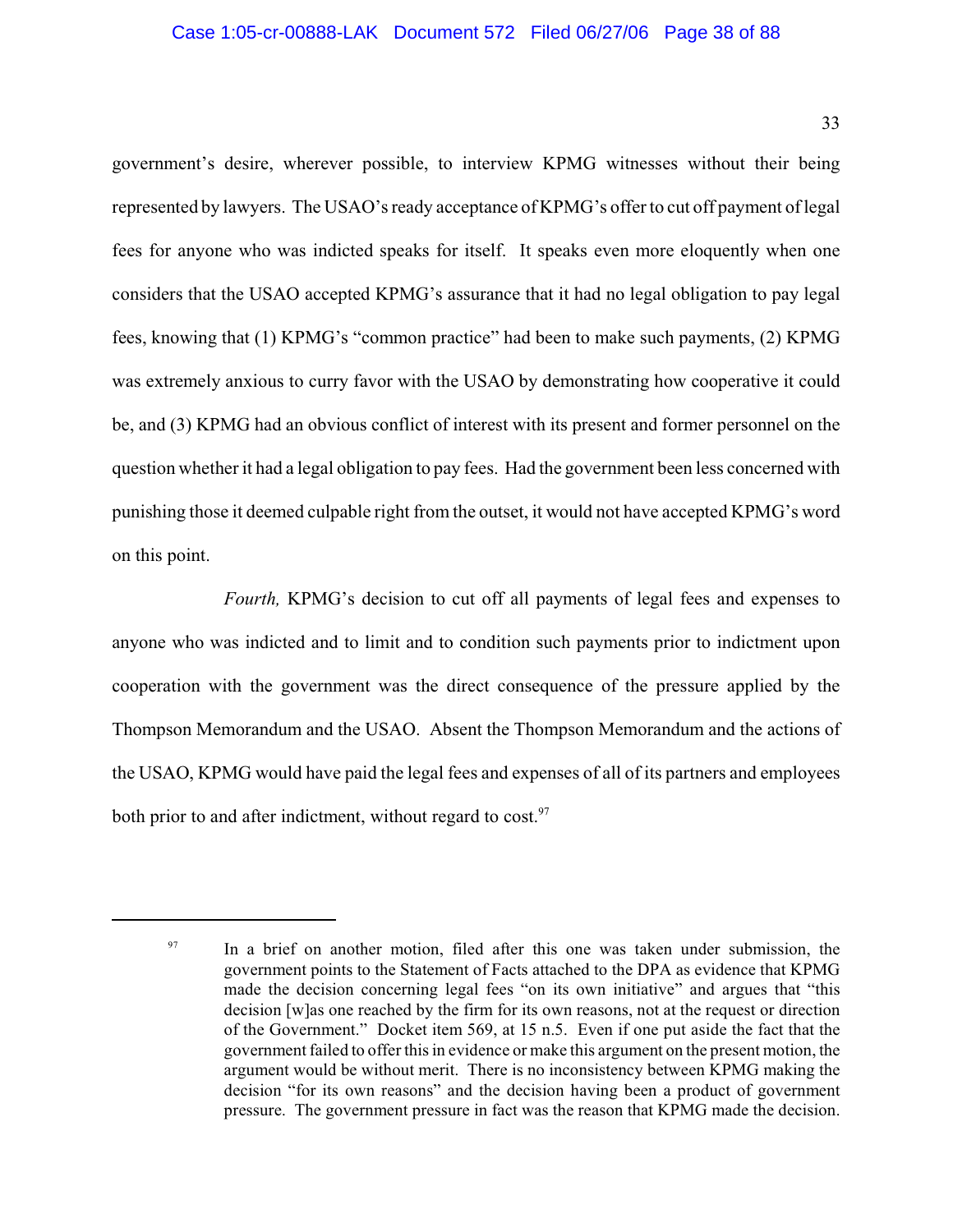#### *Discussion*

### *I. The Relationship Between KPMG and its Personnel With Respect to Advancement of Legal Fees and Defense Costs*

#### *A. Indemnification and Advancement Generally*

The issue of employer payment of legal expenses incurred by their employees as a result of doing their jobs arises in a context that dates back many years.

In the nineteenth century, Justice Story stated what already was an established proposition: "if an agent has, without his own default, incurred losses or damages in the course of transacting the business of his agency, or in following the instructions of his principal, he will be entitled to full compensation therefor" from the employer.<sup>98</sup> The modern common law rule is the same. And it extends to payment of expenses incurred by an employee or other agent in defending a lawsuit on a claim with respect to which the employee is entitled to indemnity.<sup>99</sup>

The success of the corporation as a business form brought growing pains. Lawsuits against corporate directors became ever more common. By the early part of the last century, the situation had become what one commentator described as "open season on directors."<sup>100</sup> The question whether directors who successfully defended such suits were entitled to be reimbursed for the expenses of defending such suits despite the fact that they often were not employees began to arise.

<sup>&</sup>lt;sup>98</sup> JOSEPH STORY, STORY ON AGENCY § 339, at 413 (Charles P. Greenough ed. 1882).

<sup>&</sup>lt;sup>99</sup> *E.g.*, RESTATEMENT (SECOND) OF AGENCY § 438(2) & cmt. e (1958).

<sup>&</sup>lt;sup>100</sup> Joseph W. Bishop, Jr., *Current Status of Corporate Directors' Right to Indemnification*, 69 HARV. L. REV. 1057, 1058 (1956) (hereinafter "Bishop").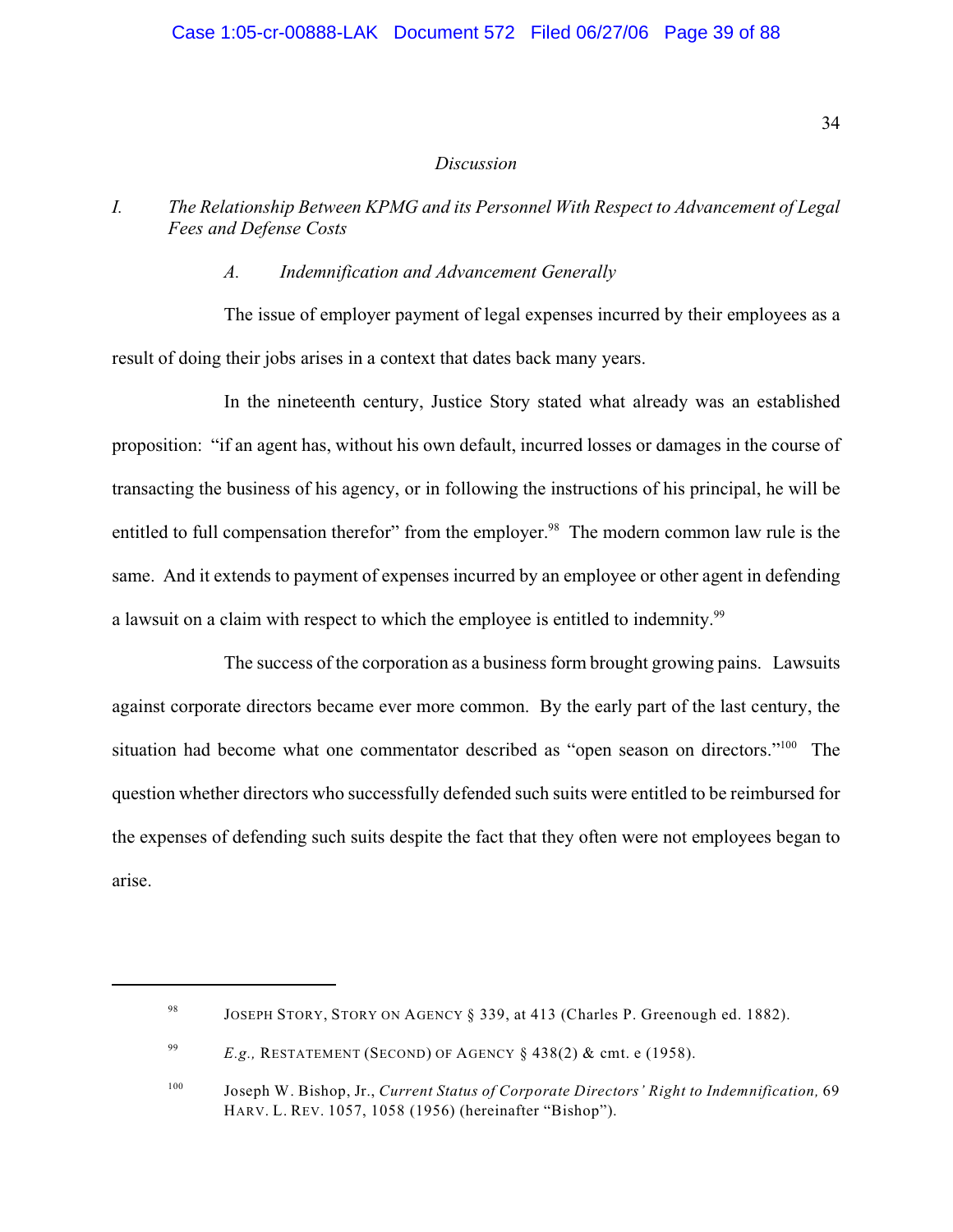#### Case 1:05-cr-00888-LAK Document 572 Filed 06/27/06 Page 40 of 88

35

At least one early decision favored reimbursement, commonly called indemnification.<sup>101</sup> In the 1930s, however, courts in Ohio and New York came to the opposite conclusion.<sup>102</sup> These decisions gave rise to a "not unnatural cry for legislation."<sup>103</sup> Taking the view that "[i]ndemnification encourages corporate service by capable individuals by protecting their personal financial resources from depletion [as a result of] . . . litigation that results by reason of that service," legislatures all over the country responded.

Today, all states have statutes addressing the indemnification of corporate directors, officers, employees, and other agents.<sup>105</sup> Many have adopted also statutes providing for indemnification of members and employees of partnerships as well as of members, officers, and agents of newer forms of business organization such as limited partnerships and limited liability

<sup>&</sup>lt;sup>101</sup> *Figge v. Bergenthal,* 130 Wis. 594, 109 N.W. 581 (1907).

<sup>&</sup>lt;sup>102</sup> New York Dock Co. v. McCollum, 173 Misc. 106, 16 N.Y.S.2d 844 (Sup. Ct. Onondaga Co. 1939); *Griesse v. Lang,* 37 Ohio App. 553, 175 N.E. 222 (1931).

<sup>103</sup> Bishop, 69 HARV. L. REV. at 1068-69; *accord*, 2 AMERICAN LAW INSTITUTE, PRINCIPLES OF CORPORATE GOVERNANCE:ANALYSIS AND RECOMMENDATIONS § 7.20, Reporter's Note 1, at 278 (1994) (hereinafter "ALI"); *see also Baker v. Health Mgmt. Sys., Inc.,* 98 N.Y.2d 80, 85, 745 N.Y.S.2d 741, 744 (2002) (New York corporate indemnification statute enacted to overrule *New York Dock*).

<sup>&</sup>lt;sup>104</sup> *Homestore, Inc.*, 888 A.2d at 211.

<sup>&</sup>lt;sup>105</sup> 3A WILLIAM MEADE FLETCHER, FLETCHER CYCLOPEDIA OF THE LAW OF PRIVATE CORPORATIONS § 1344.10 (2002 rev. vol.) (hereinafter "FLETCHER").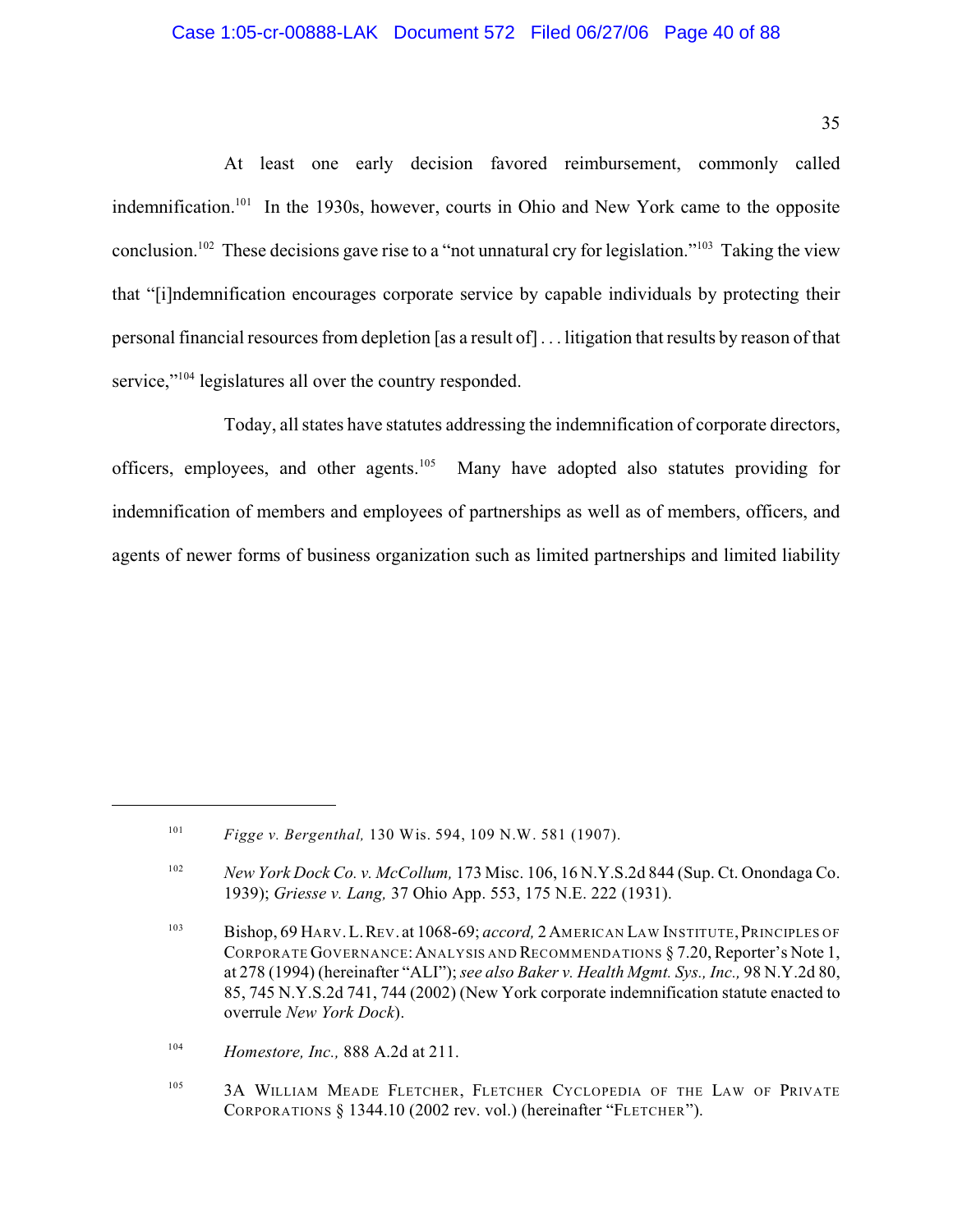#### Case 1:05-cr-00888-LAK Document 572 Filed 06/27/06 Page 41 of 88

companies.<sup>106</sup> Still others also protect employees with statutes relating specifically to the employment relationship. $107$ 

These statutes take different forms. Some require indemnification. Some permit indemnification where the corporation or other business entity elects to provide it.<sup>108</sup> A few provide the exclusive vehicle for indemnification while most permit indemnification as a matter of contract or otherwise as well as pursuant to statute.<sup>109</sup> Many provide for indemnification, at least in some circumstances, for the cost of defending employment-related criminal charges.<sup>110</sup> All or virtually all, however, share an additional characteristic. As the Delaware Supreme Court recently put it, "the right to indemnification cannot be established . . . until after the defense to legal proceedings has been 'successful on the merits or otherwise."<sup>"111</sup>

This has been viewed as a problem. Persons who are sued can be subjected to "the personal out-of-pocket financial burden of paying the significant ongoing expenses inevitably

- <sup>108</sup> *See* 3A FLETCHER § 1344.10, at 556-57.
- $109$  ALI § 7.20, Reporter's Note 3, at 279.

There has been a parallel development with respect to indemnification of public officials 106 and employees. As *New York Dock* pointed out, liability for suits and legal expenses incurred in their defense original was a risk of assuming public office. 173 Misc. at 111, 16 N.Y.S.2d at 849. New York and doubtless other states have enacted statutes addressing the subject of indemnification for public officers and employees. *E.g.,* N.Y.PUB.OFFICERS L. §§ 17-18 (McKinney 2001); *see* N.Y. LEGISLATIVE ANNUAL 158-59 (1981).

<sup>&</sup>lt;sup>107</sup> *See, e.g., CALIF. LABOR C.* § 2802.

<sup>&</sup>lt;sup>110</sup> See, e.g., 8 WEST's DEL. CODE ANN. § 145(a); ALI § 7.20(a); *see generally* Pamela H. Bucy, *Indemnification of Corporation Executives Who Have Been Convicted of Crimes: An Assessment and Proposal,* 24 IND. L. REV. 279, 288-89 (1991).

*Homestore, Inc.,* 888 A.2d at 211 (quoting 8 WEST's DEL. C. ANN.  $\S$  145(c)).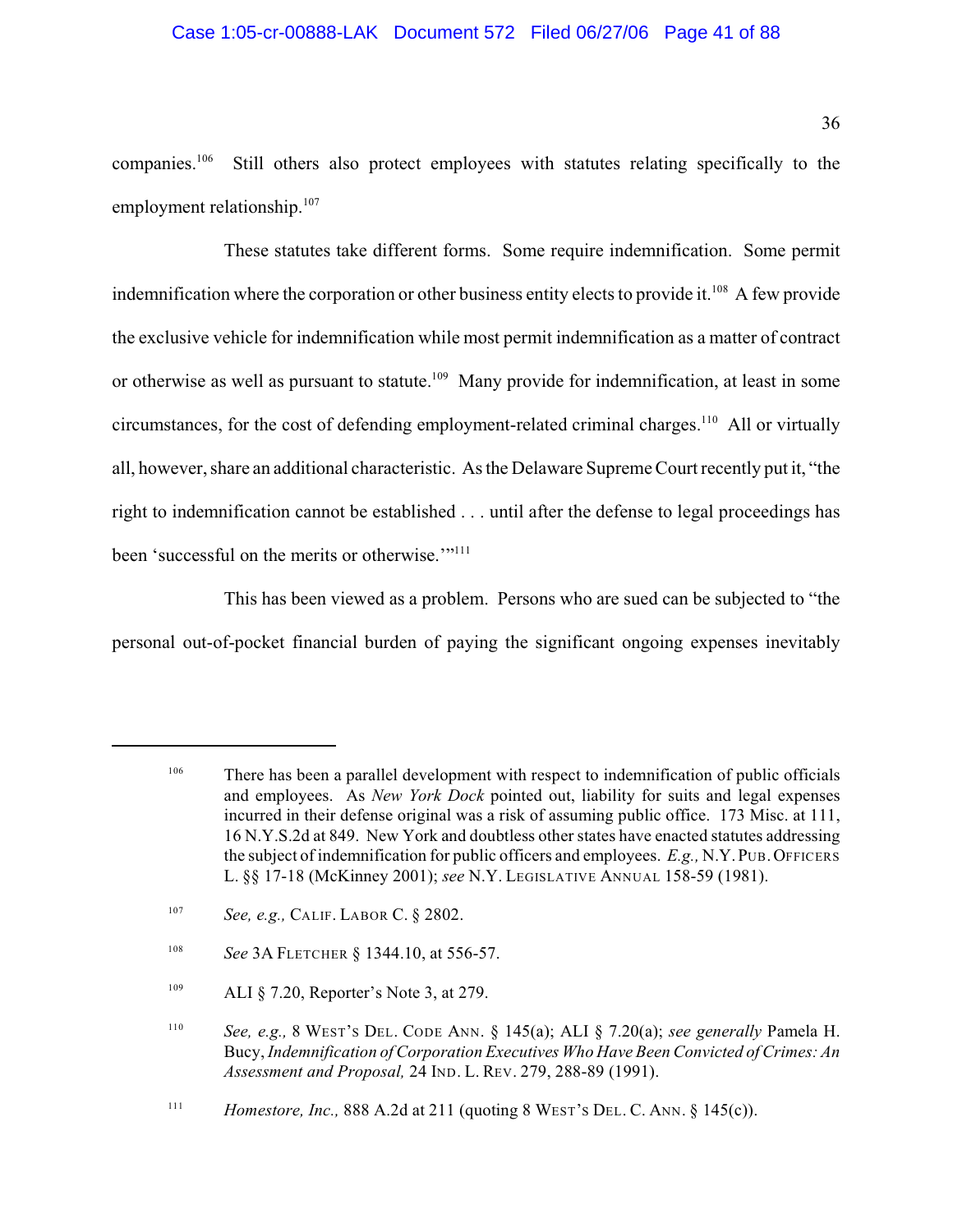involved with investigations and legal proceedings." $112$  In consequence, many states authorize business entities to advance defense costs to their personnel, subject to the recipients' obligation to repay the money in the event it ultimately is determined that they are not entitled to indemnity.<sup>113</sup> This has been described as "an especially important corollary to indemnification as an inducement for attracting capable individuals into corporate service."<sup> $114$ </sup> Advancement "fills the gap . . . so the [entity] may shoulder . . . interim costs," and its value "is that it is granted or denied while the underlying action is pending."<sup>115</sup> As Judge Haight has written, it protects the "ability [of the employee] to mount . . . a defense . . . by safeguarding his ability to meet his expenses at the time they arise, and to secure counsel on the basis of such an assurance."<sup>116</sup>

Against this background, we turn to KPMG's relationship with the KPMG Defendants.

### *B. KPMG*

The statute that governs KPMG gives it the authority "to indemnify and hold harmless any partner or other person from and against any and all claims and demands

 $112$  *Id.* 

*See, e.g., id.*; *Kaung v. Cole Nat'l Corp.,* 884 A.2d 500, 509-10 (Del. Sup. 2005); 8 WEST'S 113 DEL. C. ANN. § 145(e); *see generally* 3A FLETCHER § 1344.10, at 560-61.

<sup>&</sup>lt;sup>114</sup> *Homestore, Inc.*, 888 A.2d at 211.

<sup>&</sup>lt;sup>115</sup> *Kaung*, 884 A.2d at 509.

*United States v. Weissman,* No. S2 94 Crim. 760 (CSH), 1997 WL 334966, at \*16 116 (S.D.N.Y. June 16, 1997).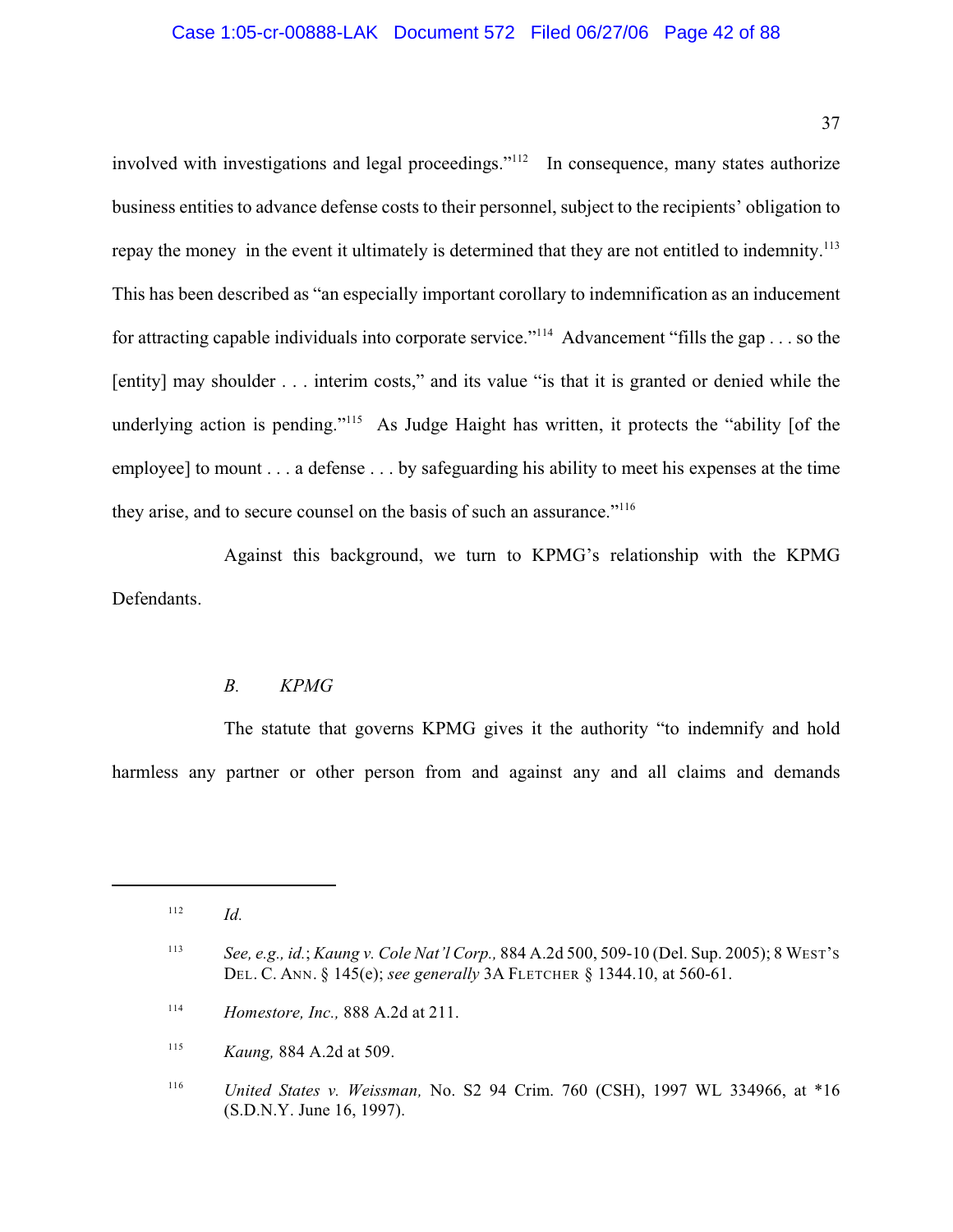whatsoever."<sup>117</sup> This includes the authority to advance defense costs prior to final judgment.<sup>118</sup> KPMG had an unbroken track record of paying the legal expenses of its partners and employees incurred as a result of their jobs, without regard to cost. All of the KPMG Defendants therefore had, at a minimum, every reason to expect that KPMG would pay their legal expenses in connection with the government's investigation and, if they were indicted, defending against any charges that arose out of their employment by KPMG. Indeed, it appears quite possible that all had contractual and other legal rights to indemnification and advancement of defense costs, $119$  although the Court

*See, e.g., Senior Tour Players 207 Mgmt. Co. LLC v. Golftown 207 Holding Co. LLC,* 853 <sup>118</sup> A.2d 124, 126 (Del. Ch. 2004); *Delphi Easter Partners L.P. v. Spectacular Partners, Inc.,* Civ. A. No. 12409, 1993 WL 32807, at \*4-\*5 (Del. Ch. Aug. 6, 1993).

Quite apart from any question of contract, most of the KPMG California defendants appear to be entitled under California statutes to advancement of their defense costs.

Defendants Bickham and Larson were California employees, not partners. To the extent the investigation and indictment arose in consequence of that employment, California statutes require KPMG to advance their defense costs and, unless their actions were both

<sup>&</sup>lt;sup>117</sup> KPMG is a limited liability partnership. Its partnership agreement is governed by the law of Delaware. 6 WEST'S DEL. C. ANN. § 15-106 (2006); K248, ¶ 19.2.The Delaware Revised Uniform Partnership Act provides that "a partnership may, and shall have the power to, indemnify and hold harmless any partner or other person from and against any and all claims and demands whatsoever" subject to such standards and restrictions as are set forth in its partnership agreement. 6 WEST'S DEL. C. ANN. § 15-110 (2006). As the KPMG partnership agreement contains no such standards and restrictions, it is entirely free to indemnify its personnel.

<sup>&</sup>lt;sup>119</sup> All of the defendants save Stein, who has an express contract with KPMG, arguably are protected by a contract, implied in fact from KPMG's uniform past practice and the circumstances of the business, pursuant to which they are entitled to have their defense costs paid by KPMG. *See, e.g., Beth Israel Med. Ctr. v. Horizon Blue Cross and Blue Shield of New Jersey, 448 F.3d 573, 582* (2d Cir. 2006) (New York law); *Manchester Equip Co., Inc. v. Am. Way Moving & Storage Co., Inc.,* 176 F. Supp.2d 239, 245 (D. Del. 2001) (Delaware law); Cal. Emergency Physicians Med. Group v. Pacificare of Cal., 111 Cal.App.4th 1127, 1134, 4 Cal.Rptr.3d 583, 592 (4th Dist. 2003) (California law). Stein's contract requires that KPMG retain on his behalf, and with his consent, "appropriate and qualified counsel" at the firm's expense if he is sued and joint representation is inappropriate, both of which are the case here. Ex. 6, ¶ 13. While KPMG argues that this obligation is limited by another provision of the contract, its position is questionable.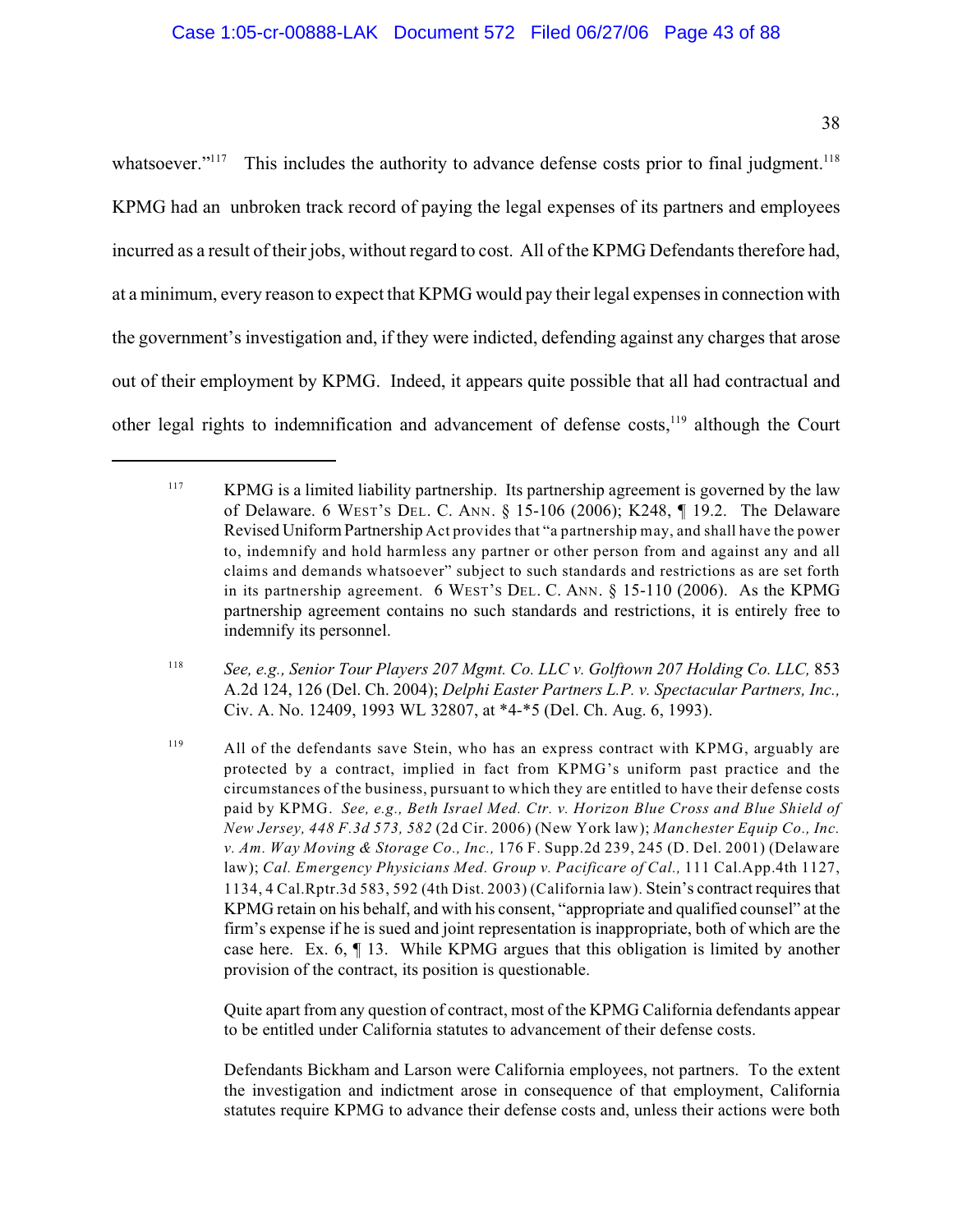declines to decide that in this ruling.

# *II. The Government Violated the Fifth and Sixth Amendments by Causing KPMG to Cut Off Payment of Legal Fees and Other Defense Costs Upon Indictment*

*A. The Right to Fairness in the Criminal Process*

*1. Nature of the Right*

"'No general respect for, nor adherence to, the law as a whole can well be expected without judicial recognition of the paramount need for prompt, *eminently fair* and sober criminal law procedures. The methods we employ in the enforcement of our criminal law have aptly been called the measures by which the quality of our civilization may be judged.'" 120

The Supreme Court long has protected a defendant's right to fairness in the criminal

process. It has grounded this protection primarily in the Due Process Clause<sup> $121$ </sup> as well as more

specific provisions of the Bill of Rights, including the Confrontation and Assistance of Counsel

unlawful and "believed by them to be unlawful"at the time, to indemnify them. CALIF. LABOR C. § 2802(a) (requirement of indemnification); CALIF. CIV. C. § 2778 (indemnity includes defense costs); *Jacobus v. Krambo Corp.,* 78 Cal. App.4th 1096, 93 Cal. Rptr.2d 425 (1st Dist. 2000) (LABOR C. § 2802 requires employer to defend or pay defense costs); *Alberts v. Amer. Cas. Co.,* 88 Cal.App.2d 891, 899, 200 P.2d 37, 42-43 (2d Dist. 1948) (indemnitee entitled to recover as soon as it becomes liable).

Defendant Hasting, who also was based in California, was a KPMG partner. Nevertheless, he arguably is covered by the same statutes. Hasting was a Class A partner of KPMG from July 1998 through October 2001. Under KPMG's by-laws, Class A partners were not entitled to share in the profit or required to bear a share of any losses of the firm and were ineligible to serve on the board of directors. (K0200, K0207) Thus, the fact that he bore the title "partner" may not be dispositive. *See, e.g., Clackamas Gastroenterology Assocs. v. Wells,* 538 U.S. 440, 446 (2003); *Hishon v. King & Spalding,* 467 U.S. 69, 80 n.2 (1984) (Powell, J., concurring).

*Douglas v. California,* 372 U.S. 353, 358 n.2 (1963) (quoting *Coppedge v. United States*, 120 369 U.S. 438, 449 (1962)) (emphasis added).

 $U.S.$  CONST. amend. V, XIV.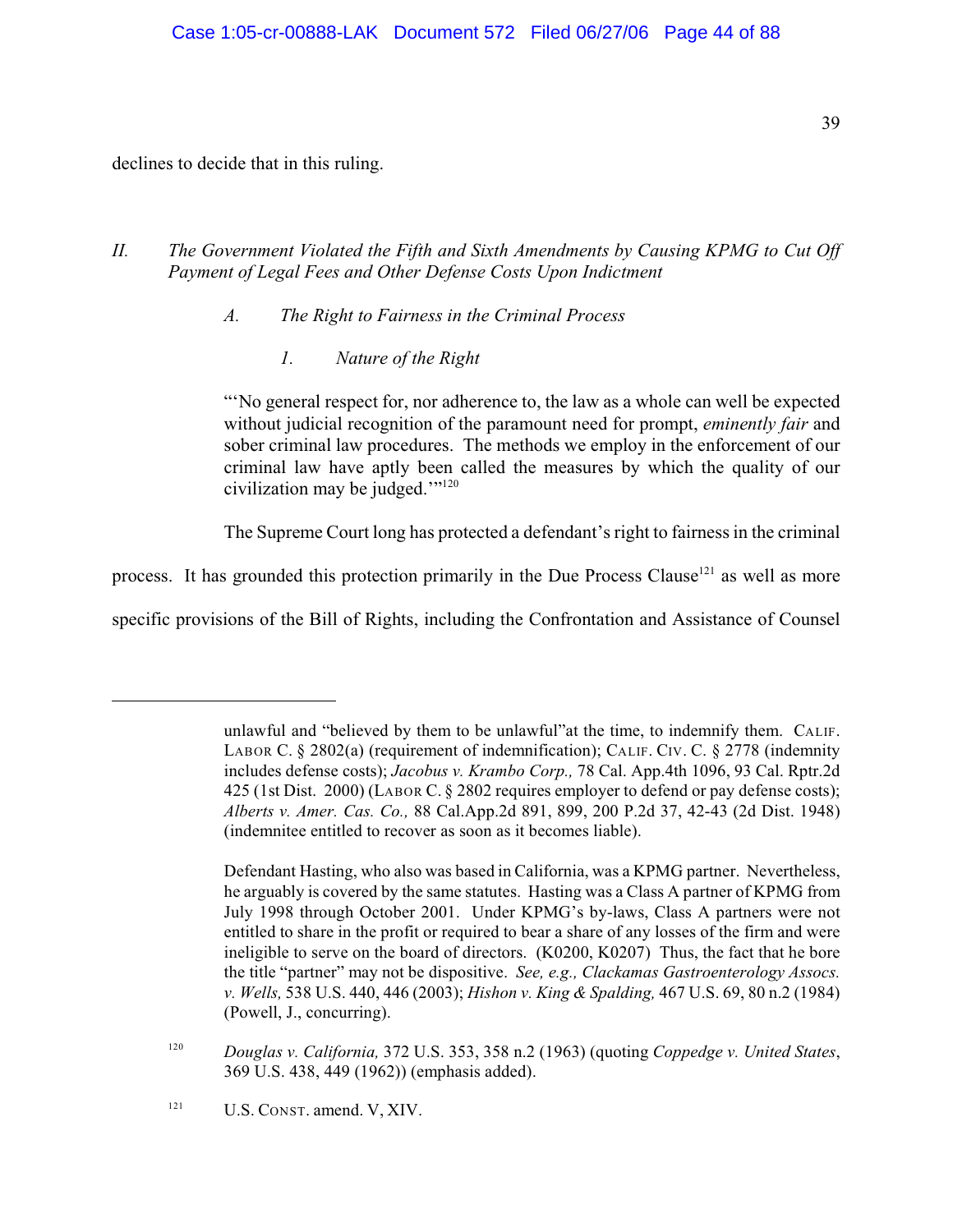#### Case 1:05-cr-00888-LAK Document 572 Filed 06/27/06 Page 45 of 88

Clauses of the Sixth Amendment.<sup>122</sup> Whatever the textual source, however, the Court consistently has held that criminal defendants are entitled to be treated fairly throughout the process. In everyday language, they are entitled to a fair shake.

This concern for the fairness of criminal proceedings runs throughout many of the Court's decisions regarding fair trials and access to the courts. For example, in *Powell v. Alabama*,  $^{123}$  in which the Court first held that a defendant in a capital case has the right to the aid of counsel, it reasoned that if a tribunal were "arbitrarily to refuse to hear a party by counsel[,] it reasonably may not be doubted that such a refusal would be a denial of a hearing, and, therefore, of due process in the constitutional sense."<sup>124</sup> In other words, without counsel for the defense, a capital prosecution is presumptively unfair and therefore violates due process. The implied converse is that due process requires fair proceedings.

One aspect of the required fairness protects the autonomy of the criminal defendant. It rests on the common-sense truth that, at the end of the day, it is the defendant "who suffers the consequences if the defense fails." $125$  So proper respect for the individual prevents the government from interfering with the manner in which the individual wishes to present a defense." $126$  The

- $123$  287 U.S. 45 (1932).
- *Id.* at 64. 124

<sup>125</sup>. *Faretta v. California*, 422 U.S. 806, 820 (1975).

<sup>126</sup> This general rule against government interference with the defense is based on a presumption that the criminal defendant, "after being fully informed, knows his own best interests and does not need them dictated by the State." *Martinez v. Court of Appeal of Cal.*, 528 U.S. 152, 165 (Scalia, J., concurring).

*Id.* amend. VI. 122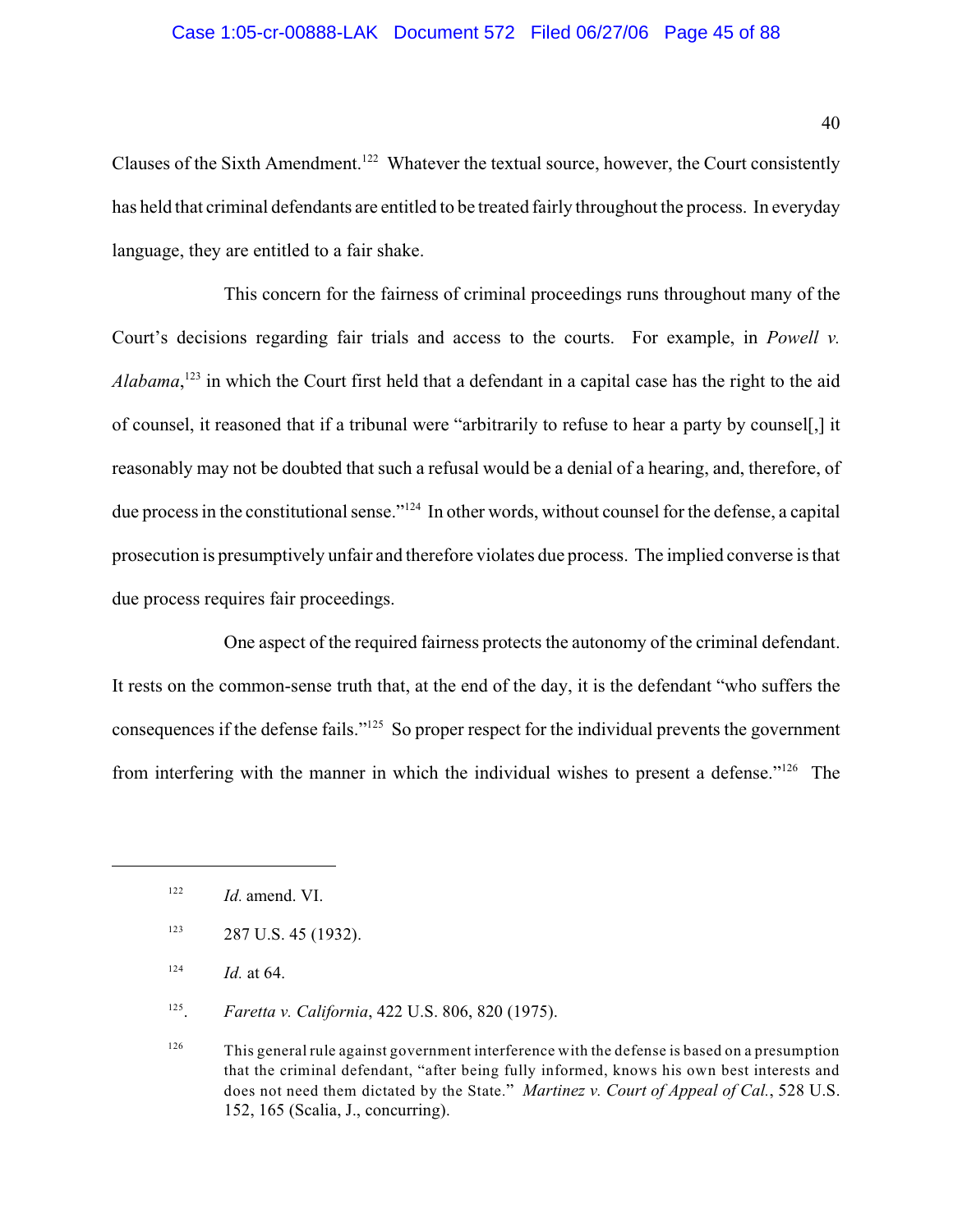#### Case 1:05-cr-00888-LAK Document 572 Filed 06/27/06 Page 46 of 88

underlying theme is that the government may not both prosecute a defendant and then seek to influence the manner in which he or she defends the case.

A defendant's right to control the manner and substance of the defense has several aspects. The defendant has the right to represent him- or herself, $^{127}$  even if such a decision objectively may appear to be unwise.<sup>128</sup> A defendant is guaranteed also "the right to be represented by an otherwise qualified attorney whom that defendant can afford to hire" $^{129}$  – in other words, to use his or her own assets to defend the case, free of government regulation. Nor may the government interfere at will with a defendant's choice of counsel, as the Constitution "protect[s] . . . the defendant's free choice independent of concern for the objective fairness of the proceedings."<sup>130</sup> Similarly, a defendant is generally free, within the procedural constraints that govern trials generally, to adduce evidence without unjustified restrictions<sup>131</sup> and may choose which witnesses to present

*See also United States v. Laura*, 607 F.2d 52, 56 (3d Cir. 1979) (Higginbotham, J.) (" We would reject reality if we were to suggest that lawyers are a homogeneous group. Attorneys are not fungible, as are eggs, apples and oranges. Attorneys may differ as to their trial strategy, their oratory style, or the importance they give to particular legal issues. The differences, all within the range of effective and competent advocacy, may be important in the development of the defense. Given this reality, a defendant's decision to select a particular attorney becomes critical to the type of defense he will make and thus falls within the ambit of the sixth amendment.").

<sup>131</sup> *See, e.g., Crane v. Kentucky*, 476 U.S. 683, 690-91 (1986) (error to foreclose defendant's efforts to adduce evidence about the circumstances of his confession; "In the absence of any valid state justification, exclusion of this kind of exculpatory evidence deprives a defendant

<sup>&</sup>lt;sup>127</sup> *See, e.g., Faretta, 422 U.S. at 820-21.* 

*See Martinez,* 528 U.S. at 165 (Scalia, J., concurring). 128

<sup>&</sup>lt;sup>129</sup> Caplin & Drysdale, Chartered v. United States, 491 U.S. 617, 624 (1989).

*United States v. Panzardi Alvarez*, 816 F.2d 813, 818 (1st Cir. 1987) (internal citation and 130 quotation omitted); *see also Wilson v. Mintzes*, 761 F.2d 275, 279 (6th Cir. 1985) ("[R]ecognition of the right [to counsel of choice] also reflects constitutional protection of the accused's free choice").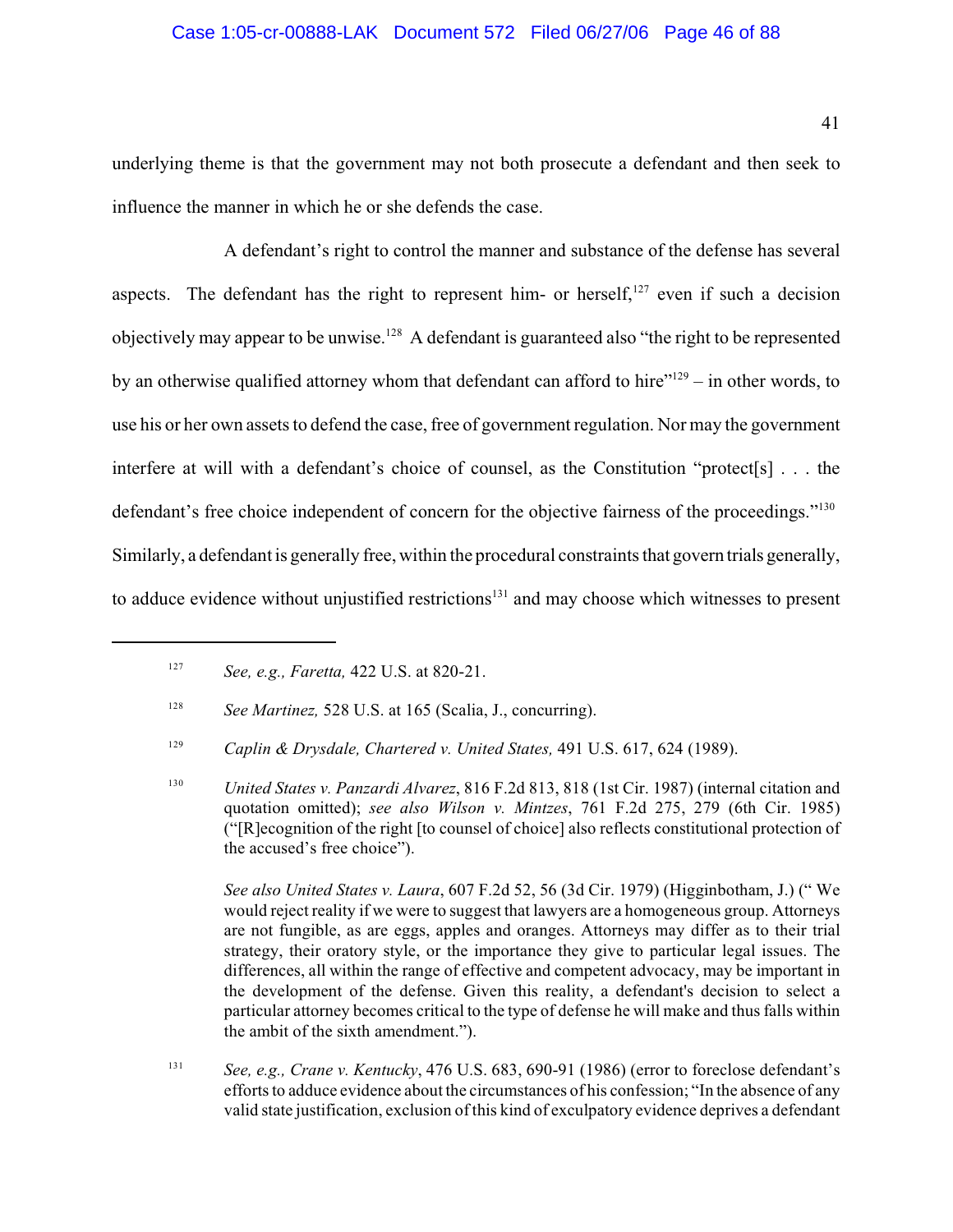or cross-examine.<sup>132</sup> In short, fairness in criminal proceedings requires that the defendant be firmly in the driver's seat, and that the prosecution not be a backseat driver.<sup>133</sup>

The constitutional requirement of fairness in criminal proceedings not only prevents

the prosecution from interfering actively with the defense, but also from passively hampering the

defendant's efforts. As the Court put it in *California v. Trombetta*, 134

"Under the Due Process Clause . . . , criminal prosecutions must comport with prevailing notions of fundamental fairness. We have long interpreted this standard of fairness to require that criminal defendants be afforded a meaningful opportunity to present a complete defense. To safeguard that right, the Court has developed what might loosely be called the area of constitutionally guaranteed access to evidence. Taken together, this group of constitutional privileges delivers exculpatory evidence into the hands of the accused, thereby protecting the innocent from erroneous conviction and ensuring the integrity of our criminal justice system."<sup>135</sup>

This is not to say, of course, that defendants are free of appropriate regulation of such matters as the order of proof, the offering of cumulative evidence, and the length of presentations. *See United States v. Gonzalez-Lopez,* No. 05-352, 2006 U.S. LEXIS 5165, at \*21-22 (June 26, 2006).

<sup>133</sup> See also, e.g., Mayer v. City of Chicago, 404 U.S. 189, 195-96 (1971) (denial of free transcripts to indigent misdemeanor appellants violated due process); *Bounds v. Smith*, 430 U.S. 817 (1977) (due process required that prisoners have an adequate opportunity to present their claims fairly); *cf. Davis v. Alaska*, 415 U.S. 308, 319-20 (1974) (Confrontation Clause required that defendant be permitted to cross-examine witness as to his juvenile criminal record; unfair to "require the petitioner to bear the full burden of vindicating the State's interest in the secrecy of juvenile criminal records").

of the basic right to have the prosecutor's case encounter and survive the crucible of meaningful adversarial testing.") (internal citation and quotation omitted).

<sup>&</sup>lt;sup>132</sup> *See, e.g., Chambers v. Mississippi*, 410 U.S. 284, 295 (1973).

 $134$  467 U.S. 479 (1984).

<sup>&</sup>lt;sup>135</sup> *Id.* at 485 (internal citations omitted).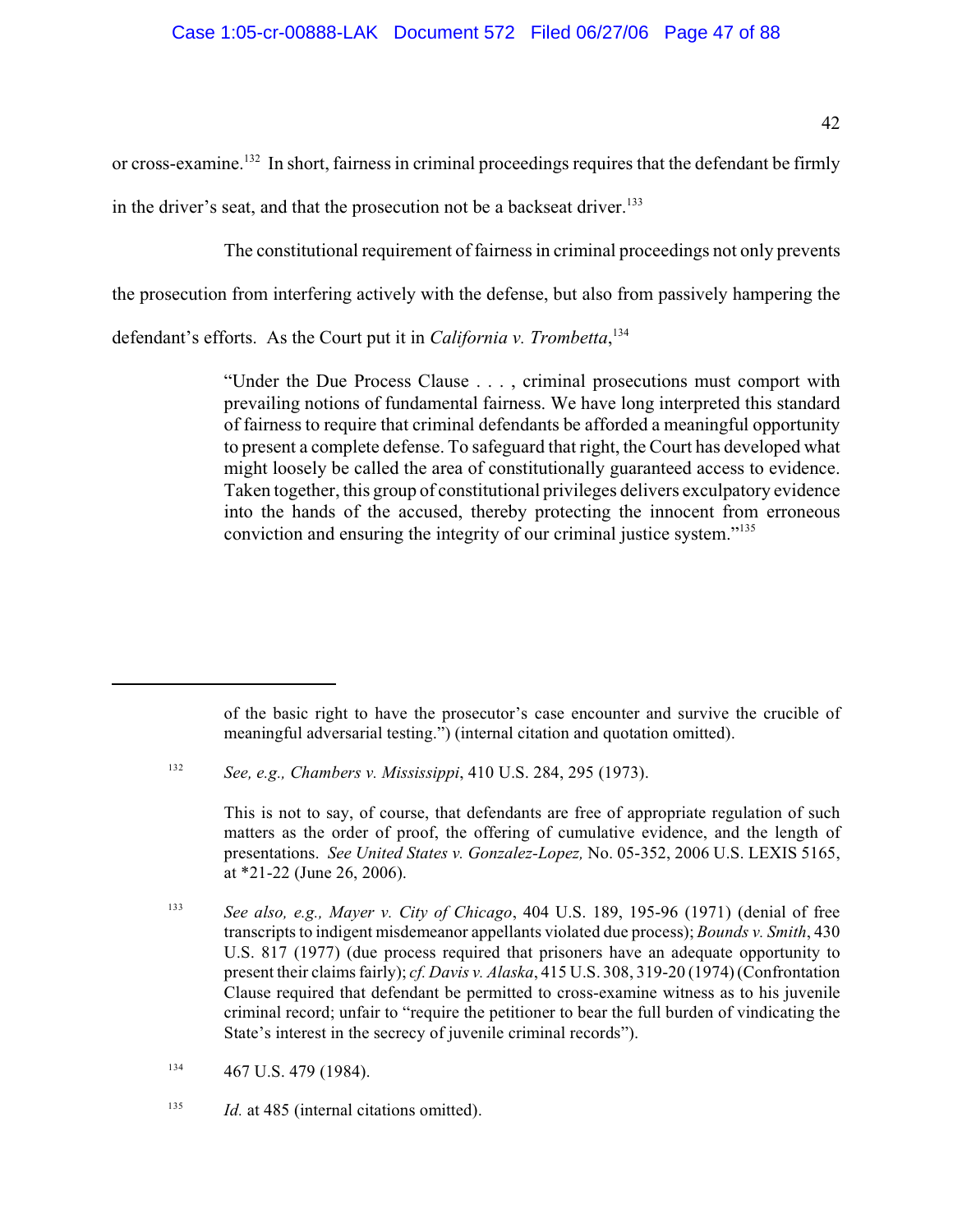#### Case 1:05-cr-00888-LAK Document 572 Filed 06/27/06 Page 48 of 88

Hence, the prosecution may not conceal exculpatory evidence or plea agreements with key government witnesses.  $136$  In some instances, it may be required to disclose the identity of its undercover informants in possession of evidence critical to the defense.<sup>137</sup>

Prosecutors are required also by the Due Process Clause to conduct themselves fairly. They may not delay intentionally indictments to prejudice defendants.<sup>138</sup> They may not obstruct defendants' access to a potential witness unless that is necessary to protect the witness's safety.<sup>139</sup> Nor may they knowingly offer perjured or false evidence.<sup>140</sup> Entrapment by prosecutors and law enforcement officers is proscribed by the Due Process Clause.<sup>141</sup> While prosecutors appropriately

*See Giglio v. United States,* 405 U.S. 150 (1972); *Brady v. Maryland*, 373 U.S. 83, 87 <sup>136</sup> (1963); *see also United States v. Agurs*, 427 U.S. 97, 112 (1976) (prosecution has a constitutional duty to provide defendant with exculpatory evidence that would raise a reasonable doubt as to guilt).

*See Roviaro v. United States*, 353 U.S. 53 (1957). <sup>137</sup>

*See, e.g., United States v. Lovasco,* 431 U.S. 783, 795 n.17 (1977); *United States v. Marion,* <sup>138</sup> 404 U.S. 307, 324 (1971).

<sup>&</sup>lt;sup>139</sup> See *United States v. Gonzales,* 164 F.3d 1285, 1292 (10th 1999) (defendants have "a right to be free from prosecution interference with a witness' freedom of choice about whether to talk to the defense")*; Int'l Bus. Mach. Corp. v. Edelstein,* 526 F.2d 37, 44 (2d Cir. 1975) (supporting "wholeheartedly" the conclusion that "constitutional notions of fair play and due process dictate that defense counsel be free from obstruction, whether it come from the prosecutor in the case or from a state official or another state acting under color of law") (*quoting Coppolino v. Helpern,* 266 F. Supp. 930 (S.D.N.Y.1967)); *Gregory v. United States,* 369 F.2d 185, 188 (D.C. Cir. 1966) (defendant denied a fair trial where prosecutor advised witnesses to the alleged crime not to speak to defense counsel outside the prosecutor's presence); *see also United States v. Muirs,* 145 Fed. Appx. 208, 209 (9th Cir. 2005) ("[G]overnment interference with defense access to witnesses implicates due process."); .

*See, e.g., Briscoe v. LaHue,* 460 U.S. 325, 327 n.1 (1983); *Agurs,* 427 U.S. at 103 & nn. 8- <sup>140</sup> 9; *Napue v. Illinois,* 360 U.S. 264, 269 (1959); *Pyler v. Kansas,* 317 U.S. 213, 216 (1942); *Mooney v. Holohan,* 294 U.S. 103, 112 (1935).

*See, e.g., Cox v. Louisiana,* 379 U.S. 559, 571 (1965); *Raley v. Ohio,* 360 U.S. 423, 426 141 (1959).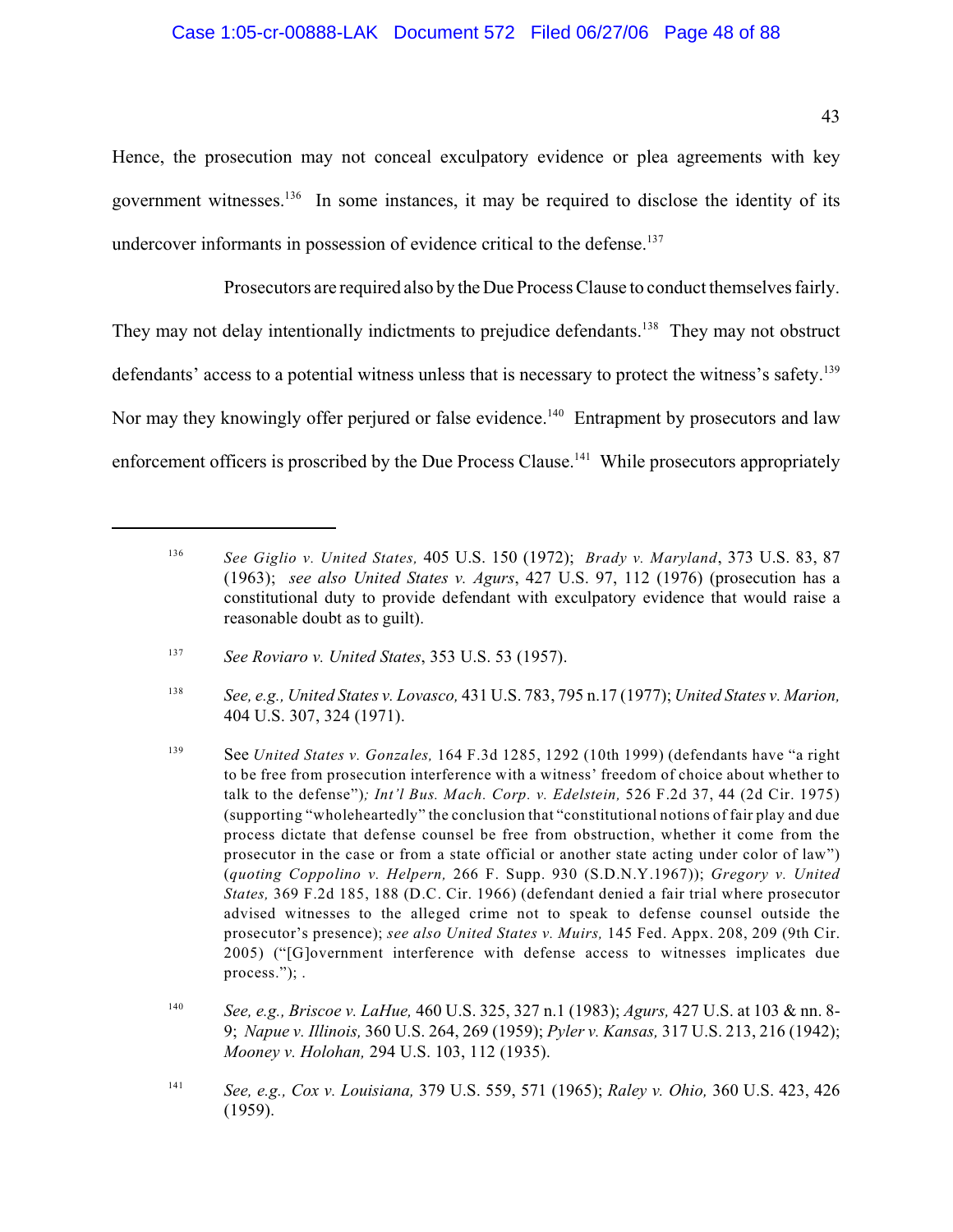#### Case 1:05-cr-00888-LAK Document 572 Filed 06/27/06 Page 49 of 88

are given great latitude in the arguments they make to juries, they cross into unconstitutional territory when they "infect<sup>[]</sup> the trial with unfairness."<sup>142</sup>

Finally, the requirement of fairness in criminal proceedings applies to the structure and conduct of the entire criminal justice system. For example, the Court held that Dr. Sam Sheppard's due process rights were violated when the trial court failed to protect him from the firestorm of prejudicial publicity surrounding his trial.<sup>143</sup> It has recognized also the right to trial before an unbiased tribunal. In *Ward v. Village of Monroeville*,<sup>144</sup> for example, it held that a defendant was denied due process when he was tried for traffic offenses before the village mayor, who was responsible for village finances and whose court provided a substantial portion of village funds through fines, forfeitures, costs, and fees. Similarly, in *Tumey v. Ohio*, <sup>145</sup> the Court reversed a conviction because the judge was paid from fines levied in his court and therefore received payment only upon conviction. The Court said that such a system "deprives a defendant . . . of due process of law to subject his liberty or property to the judgment of a court, the judge of which has a direct, personal, substantial pecuniary interest in reaching a conclusion against him in his case."<sup>146</sup>

<sup>&</sup>lt;sup>142</sup> Darden v. Wainwright, <sup>477</sup> U.S. 168, 181 (1986) (quoting *Donnelly v. DeChristoforo*, 416 U.S. 637, 643 (1974)).

<sup>&</sup>lt;sup>143</sup> *See Sheppard v. Maxwell*, 384 U.S. 333, 362-63 (1966).

 $^{144}$  409 U.S. 57 (1972).

 $^{145}$  273 U.S. 510 (1927).

<sup>&</sup>lt;sup>146</sup> *Id.* at 524; *see also Bracy v. Gramley,* 520 U.S. 899, 904-05 (1997) ("The Due Process" Clause clearly requires a "fair trial in a fair tribunal before a judge with no actual bias against the defendant or interest in the outcome of his particular case.") (internal citations and quotation marks omitted); *Johnson v. Mississippi,* 403 U.S. 212, 215-216 (1971) (due process violated where judge presided over a case in which one of the defendants was a previously successful litigant against him); *In re Murchison,* 349 U.S. 133, 137-139 (1955) (due process violated by a judge presiding over a criminal trial of a defendant who he had indicted under the state's one-man grand jury procedure).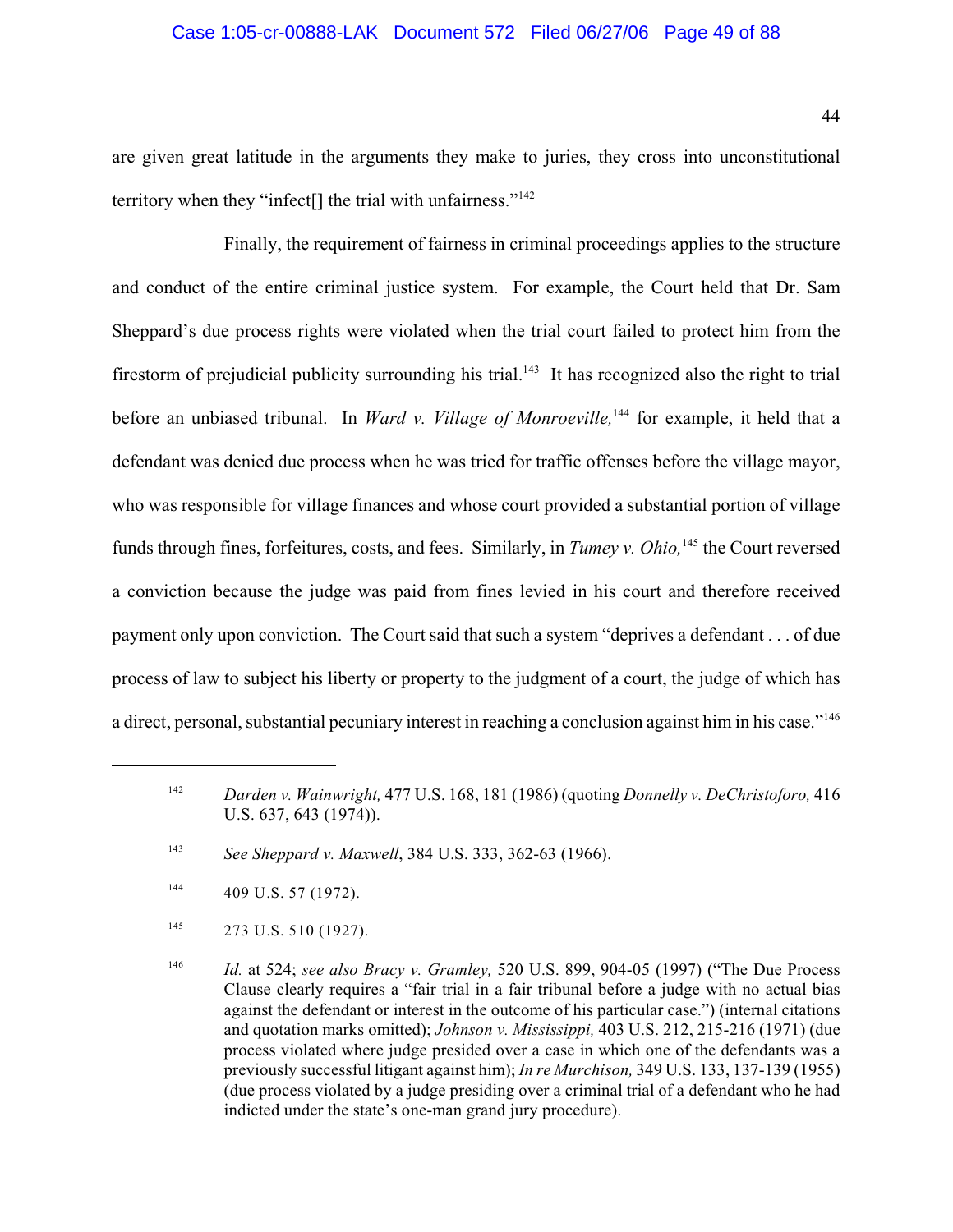### Case 1:05-cr-00888-LAK Document 572 Filed 06/27/06 Page 50 of 88

The Court's jurisprudence thus makes clear that defendants have the right, under the Due Process Clause, to fundamental fairness throughout the criminal process.

> *2. The Right to Fairness in the Criminal Process Is a Fundamental Liberty Interest Entitled to Substantive Due Process Protection Where, As Here, the Government Coerces a Third Party to Withhold Funds Lawfully Available to a Criminal Defendant*

The Due Process Clause has been interpreted to provide not only procedural protection for deprivations of life, liberty, and property, but also substantive protection for fundamental rights – those that are so essential to individual liberty that they cannot be infringed by the government unless the infringement is narrowly tailored to serve a compelling state interest.<sup>147</sup>

"Only fundamental rights and liberties which are deeply rooted in this Nation's history and tradition and implicit in the concept of ordered liberty qualify for such protection."<sup>148</sup> The right to fairness in criminal proceedings has not been explicitly so characterized by the Court.<sup>149</sup> The question here, then, is whether and to what extent it properly is regarded as fundamental for purposes of requiring strict scrutiny of alleged impingements. A number of guides point the way.

To begin with, many of the Supreme Court's criminal due process decisions described above can be understood in modern terms most readily in the substantive due process and

*See, e.g., Washington v. Glucksberg*, 521 U.S. 702, 721 (1997). <sup>147</sup>

<sup>&</sup>lt;sup>148</sup> Chavez v. Martinez, 538 U.S. 760, 775 (2003) (internal citations omitted).

 $T<sup>149</sup>$  The rights thus far explicitly characterized by the Supreme Court as fundamental in this specialized sense fall into five rough categories: the rights to freedom of association, to vote and participate in the electoral process, to travel interstate, to fairness in procedures concerning individual claims against governmental deprivation of life, liberty, or property, and to privacy relating to freedom of choice in matters relating to an individual's personal life. *See* 2 RONALD D.ROTUNDA & JOHN E. NOWAK, TREATISE ON CONSTITUTIONAL LAW: SUBSTANCE AND PROCEDURE § 15.7 (1999) ("ROTUNDA & NOWAK").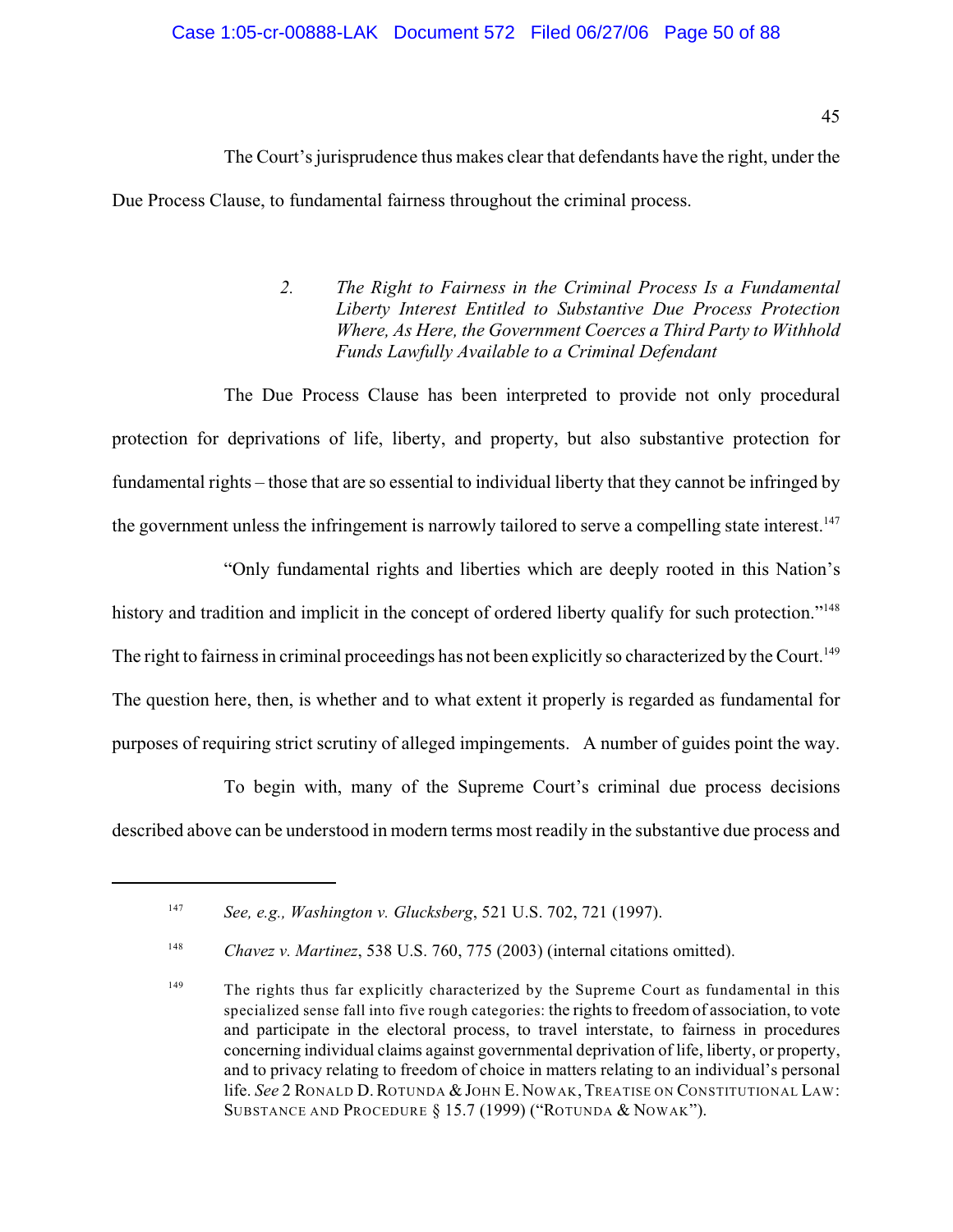46

strict scrutiny framework. The requirement of an unbiased tribunal, for example, is not found in the explicit language of the Constitution. It rests instead on the proposition that a fair tribunal is "implicit in the concept of ordered liberty."<sup>150</sup> The state's legitimate interest in, for example, saving money by having the same person both run a town's finances and levy traffic fines is insufficient to justify infringing upon the right to a fair trial. Thus, the Supreme Court's repeated recognition of the constitutional mandate of fairness in criminal proceedings strongly suggests that this right is "fundamental" for substantive due process purposes, at least in some circumstances. Indeed, it would be difficult to conclude otherwise. Our concern with protection of the individual against the unfair use of the great power of the government is "deeply rooted in this Nation's history and tradition."<sup>151</sup> "[N]either liberty nor justice would exist" if fairness to criminal defendants were sacrificed.<sup>152</sup> Indeed, as one court put it, "What can be more basic to the scheme of constitutional rights precious to us all than the right to fairness throughout the proceedings in a criminal case?"<sup>153</sup>

These considerations have led the Second Circuit<sup>154</sup> and several other courts (often in  $dicta$ ),  $^{155}$  as well as respected commentators,  $^{156}$  to conclude that the right to fairness in criminal

<sup>&</sup>lt;sup>150</sup> Glucksberg, 521 U.S. at 721 (internal citations and quotations omitted).

*Moore v. City of East Cleveland*, 431 U.S. 494, 503 (1977) (plurality opinion). 151

<sup>&</sup>lt;sup>152</sup> *Glucksberg,* 521 U.S. at 721 (internal citations and quotations omitted).

*United States v. Curran*, 724 F. Supp. 1239, 1241 (C.D. Ill. 1989), *rev'd on other grounds*, 153 *United States v. Spears*, 965 F.2d 262 (7th Cir. 1992), *cert. denied*, 506 U.S. 989 (1992).

<sup>&</sup>lt;sup>154</sup> See Quill v. *Vacco*, 80 F.3d 716, 724 (2d Cir. 1996) (recognizing the right to fairness in a criminal proceeding as a fundamental liberty interest subject to substantive due process analysis), *rev'd on other grounds*, 521 U.S. 793 (1997).

*See, e.g., Doe v. Taylor Independent Sch. Dist.*, 15 F.3d 443, 479 n.6 (5th Cir. 1994) <sup>155</sup> (dissenting opinion) ("right to fair criminal process"); *Ryder v. Freeman*, 918 F. Supp. 157, 161 (W.D.N.C. 1996) ("fundamental fairness in the criminal process")*; Boyd v. Bulala*, 647 F. Supp. 781, 787 (W.D. Va. 1986) ("right to fairness in the criminal process"), *rev'd in*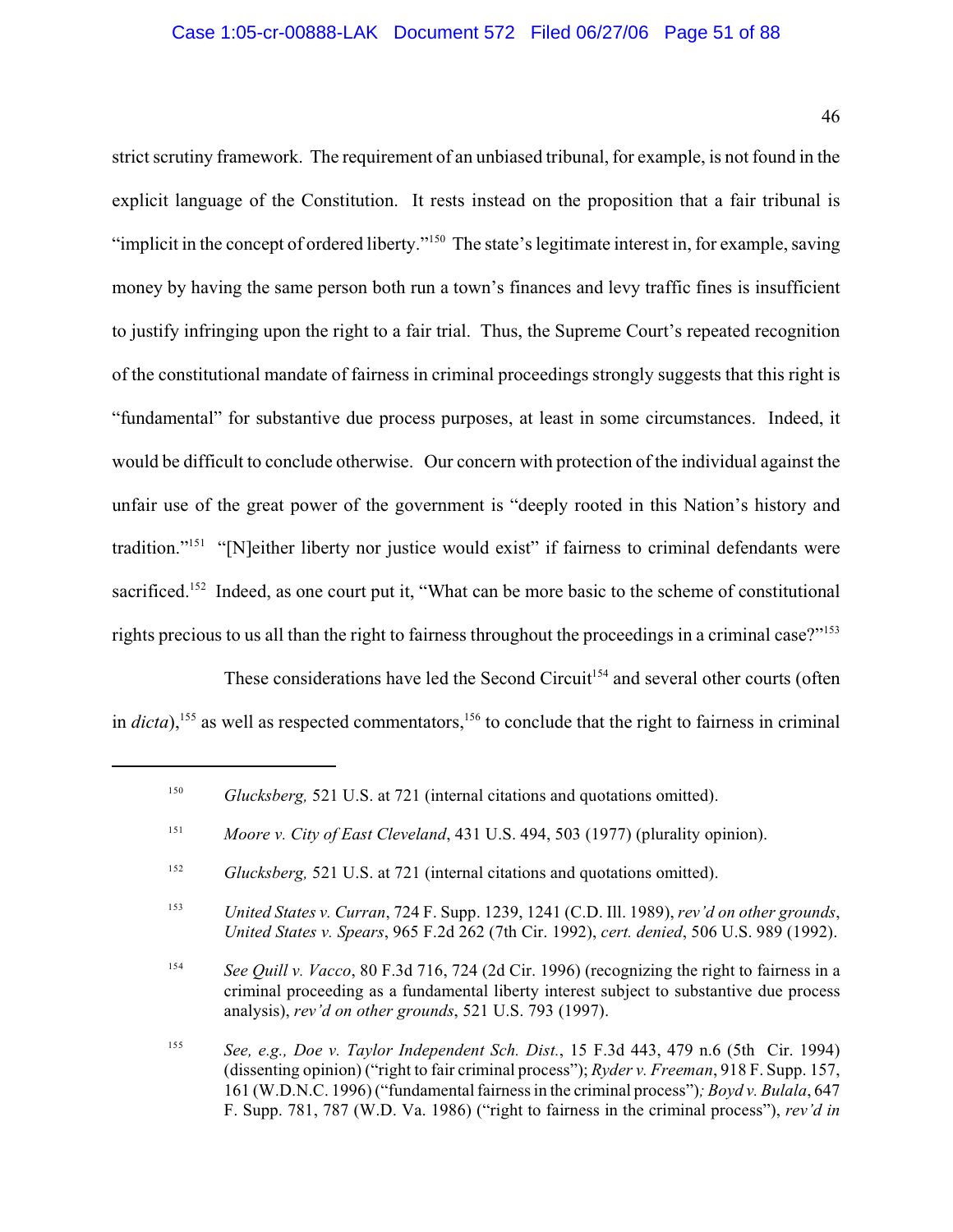proceedings is a fundamental liberty interest subject to substantive due process protection. But it is not necessary or, in this Court's view, appropriate, to go that far in order to decide this case. It is a venerable maxim of constitutional construction that courts should decide no more than is necessary.<sup>157</sup> And the only question now before the Court is whether a criminal defendant has a right to obtain and use in order to prepare a defense resources lawfully available to him or her, free of knowing or reckless government interference.<sup>158</sup> Given all that has been said above, this Court concludes that such a right is basic to our concepts of justice and fair play. It is fundamental.<sup>159</sup>

*part on other grounds*, 877 F.2d 1191 (4th Cir. 1989); *Grant v. City of Chicago*, 594 F. Supp. 1441, 1450 (D.C. Ill. 1984) ("[a]ccess to the complete criminal process"); *cf. Provident Mut. Life Ins. Co. of Philadelphia v. City of Atlanta*, 864 F. Supp. 1274, 1291 (N.D. Ga. 1994) (noting in equal protection analysis "the right to fairness in the criminal process").

<sup>&</sup>lt;sup>156</sup> See 2 ROTUNDA & NOWAK § 15.7 (right to fairness in criminal process implicitly recognized by the Court as fundamental); *see also, e.g.*, Gregory F. Intoccia, *Constitutionality of the Death Penalty Under the Uniform Code of Military Justice*, 32 A.F. L. REV. 395, 399 (1990) ("The Court views the right to fairness in the criminal process as fundamental and deserving ofsignificant judicial protection."). *Cf.* Brad Snyder, *Disparate Impact on Death Row: M.L.B. and the Indigent's Right to Counsel at Capital State Postconviction Proceedings*, 107 YALE L.J. 2211, 2215 ("The two most frequently recognized fundamental equal protection rights are the right to vote and participate in elections and the right of access to the criminal process.").

<sup>&</sup>lt;sup>157</sup> See, e.g., Ashwander v. Tenn. Valley Auth., 297 U.S. 288, 341 (1936) (Brandeis, J., concurring).

<sup>&</sup>lt;sup>158</sup> Indigent criminal defendants are entitled to competent defense representation. Serious questions have been raised about whether the means available for providing quality defenses for indigents are sufficient to accomplish that goal. *See, e.g., New York County Lawyers' Ass'n v. New York,*196 Misc.2d 761, 763, 763 N.Y.S.2d 397, 399 (Sup. Ct. N.Y. Co. 2003) (granting declaratory relief increasing the hourly compensation for counsel assigned to represent indigents in New York State criminal cases after finding that the state had "ignore[d] its constitutional obligation to the poor by failing to increase the assigned counsel rates, [resulting] in many cases, in the denial of counsel, delay in the appointment of counsel, and less than meaningful and effective legal representation"). If these criticisms are wellfounded, remedial measures are not only desirable, but constitutionally may be required. But that is a question for another day.

 $\frac{159}{159}$  It is crucial to note that the Court deals here with extrajudicial action by the government that deliberately or recklessly tilts the playing field against a criminal defendant. Such actions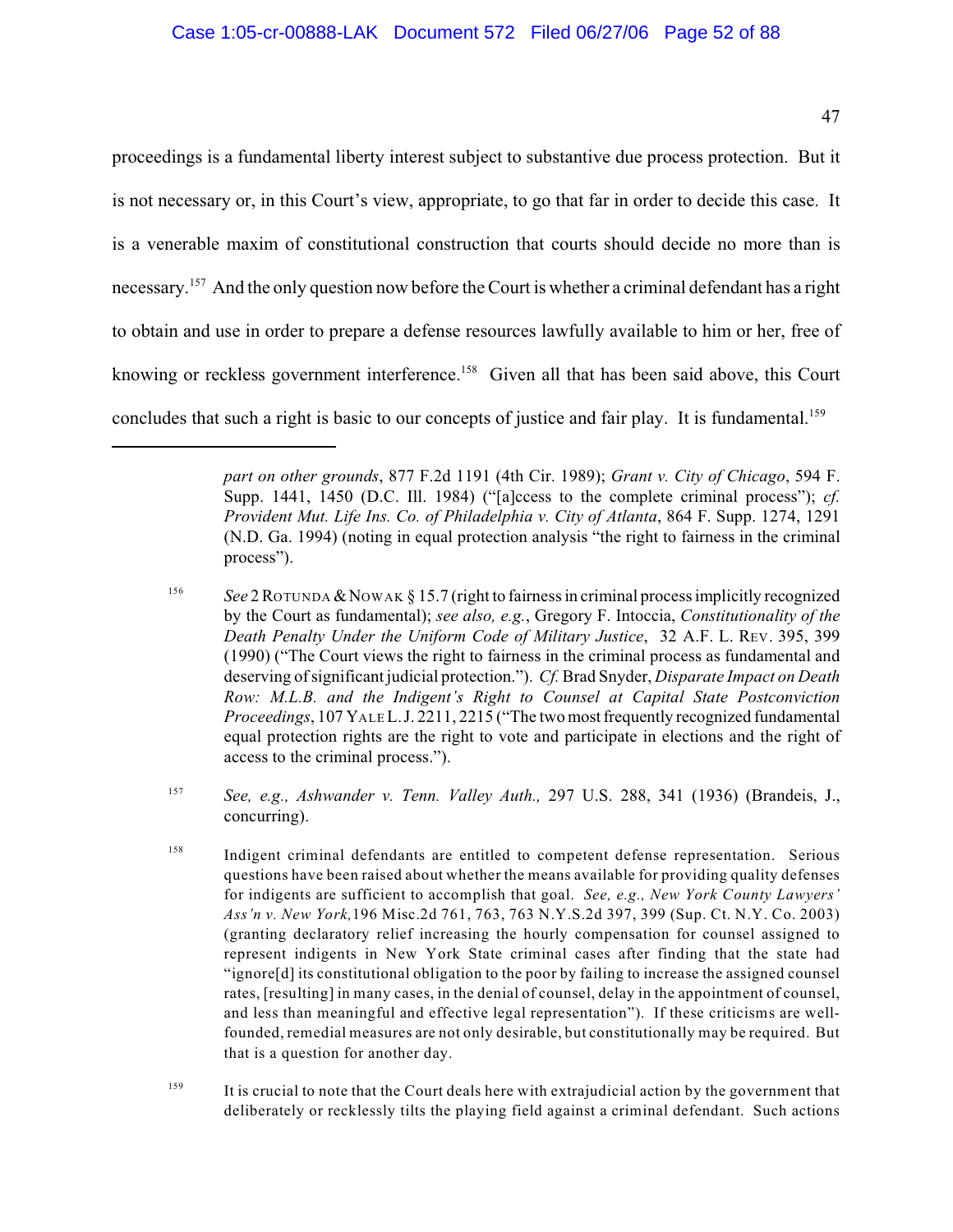## *3. The Government's Actions Violated the Substantive Due Process Right to Fairness in the Criminal Process*

### *a. The Effect on the KPMG Defendants*

The Thompson Memorandum and the USAO pressure on KPMG to deny or cut off defendants' attorneys' fees necessarily impinge upon the KPMG Defendants' ability to defend themselves.

This is by no means a garden-variety criminal case. It has been described as the largest tax fraud case in United States history. The government thus far has produced in discovery, in electronic or paper form, at least 5 million to 6 million pages of documents *plus* transcripts of 335 depositions and 195 income tax returns.<sup>160</sup> The briefs on pretrial motions passed the 1,000-page mark some time ago.<sup>161</sup> The government expects its case in chief to last three months, while defendants expect theirs to be lengthy as well.<sup>162</sup> To prepare for and try a case of such length requires substantial resources.<sup>163</sup> Yet the government has interfered with the ability of the KPMG

have nothing in common with fair and neutral regulation of, for example, the conduct of a criminal trial, which naturally are not subjected to strict scrutiny.

Anderson Decl. [docket item 561] ¶¶ 24, 27, 38-39, 41. 160

<sup>&</sup>lt;sup>161</sup> Tr., Mar. 30, 2006, at 9:10-14.

<sup>&</sup>lt;sup>162</sup> See, e.g., United States v. Stein, S1 05 Crim. 0888 (LAK), 2006 WL 1126807 (S.D.N.Y. Apr. 4, 2006).

<sup>&</sup>lt;sup>163</sup> If one were to assume a six-month trial of 117 days and that a defendant were represented by a single lawyer, who devoted eight hours for each trial day, the cost at \$400 per hour simply to attend the trial would be almost \$375,000, without taking into account such other expenses as transcripts, copying, travel expenses, and the like. That figure, moreover, would be misleadingly low, as it is difficult to imagine that this case could be defended competently without spending as much time reviewing at least some of the 5 to 6 million pages of documents produced by the government and otherwise preparing as in attending the trial. It therefore is quite reasonable to assume that even a minimal defense of this case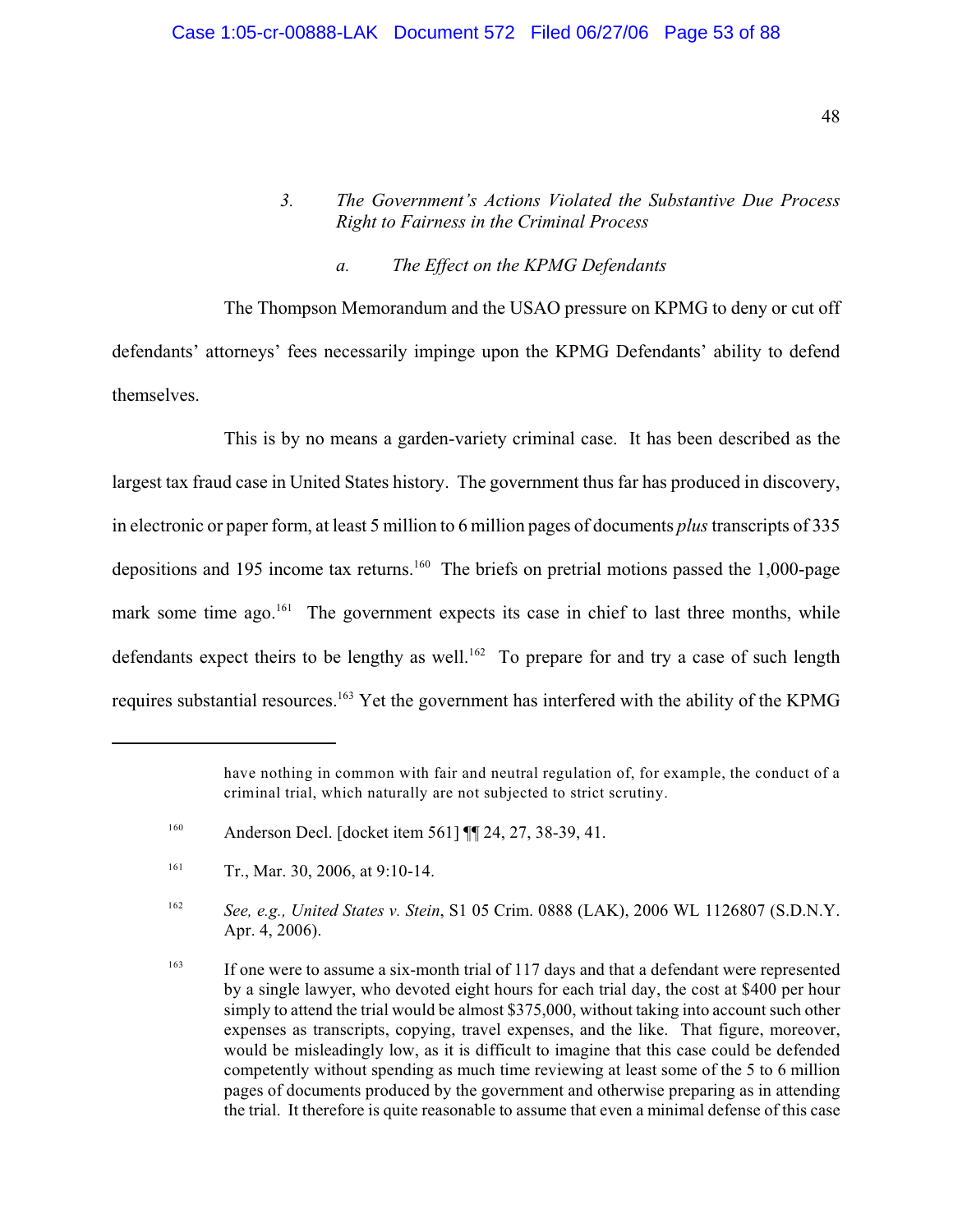Defendants to obtain resources they otherwise would have had. Unless remedied, this interference almost certainly will affect what these defendants can afford to permit their counsel to do. This would impact the defendants' ability to present the defense they wish to present by limiting the means lawfully available to them. The Thompson Memorandum and the USAO's actions therefore are subject to strict scrutiny.

## *b. The Thompson Memorandum and the USAO's Actions Fail the Strict Scrutiny Test*

To survive strict scrutiny, government action must be narrowly tailored to achieve a compelling government interest. 164

The portion of the Thompson Memorandum at issue here – the language that states that payment of legal fees for employees and former employees may be viewed as protection of culpable employees and thus cut in favor of indicting the entity – purportedly serves three goals. First, it is intended to facilitate just charging decisions concerning business entities by focusing on a consideration pertinent to gauging their degrees of cooperation. Second, it seeks to strengthen the government's ability to investigate and prosecute corporate crime by encouraging companies to pressure their employees to aid the government – recall Mr. Weddle's urging KPMG to tell its people to be "totally open" with the USAO, "even if that [meant admitting] criminal wrongdoing." Finally, it seeks to punish those whom prosecutors deem culpable – it attempts to justify depriving employees of corporate aid by characterizing it as "protecting . . . culpable employees and agents."

could well cost \$500,000 to \$1 million, if not significantly more.

<sup>&</sup>lt;sup>164</sup> See, e.g., Glucksberg, 521 U.S. at 721 (internal citations and quotations omitted).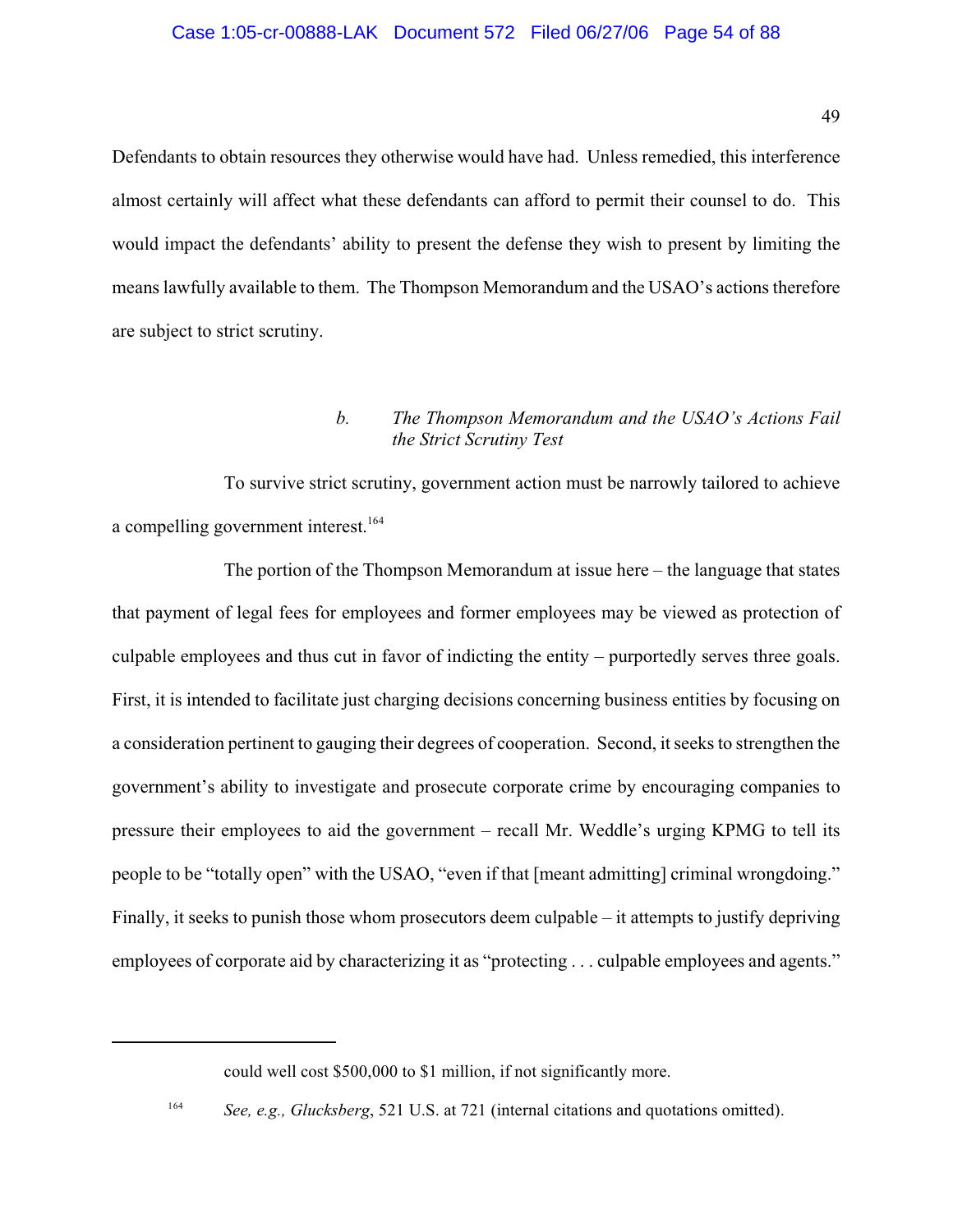#### Case 1:05-cr-00888-LAK Document 572 Filed 06/27/06 Page 55 of 88

The final justification may be disposed of quickly. The job of prosecutors is to make the government's best case to a jury and to let the jury decide guilt or innocence. Punishment is imposed by judges subject to statute. The imposition of economic punishment by prosecutors, before anyone has been found guilty of anything, is not a legitimate governmental interest – it is an abuse of power. The government's other points, however, are far more substantial.

Any government's interest in investigating and fairly prosecuting crime is compelling. The consequences for civilization of another government's failure to accomplish that basic end are on view on the evening news every day.

In order properly to accomplish that task, the government must have the ability to make just charging decisions and to prevent obstruction of its investigations. Hence, no one disputes the proposition that a willingness to cooperate with the government is an appropriate consideration in deciding whether to charge an entity. Nor does anyone suggest that an entity's obstruction of a government investigation – what the government has called "circling the wagons"<sup> $165$ </sup> – should be ignored in a charging decision. Many remember the Watergate case, in which the legal fees of individuals who broke into the offices of the Democratic National Committee were paid, along with other "hush money," to buy the silence of the burglars and to protect higher-ups.<sup>166</sup> Corporate equivalents no doubt occur. But the devil, as always, is in the details.

The first difficulty is that the Thompson Memorandum does not say that payment of legal fees may cut in favor of indictment *only if* it is used as a means to obstruct an investigation.

<sup>&</sup>lt;sup>165</sup> Tr. (Neiman) 292:21-293:22; *see also* Tr. 409:20-25.

*See United States v. Haldeman,* 559 F.2d 31, 55-57 (D.C. Cir. 1976), *cert. denied,* 431 U.S. <sup>166</sup> 916, 933 (1977). *See also, e.g., United States v. Locascio,* 6 F.3d 924, 931-34 (2d Cir. 1993) (organized crime figure's payment of legal fees for crime family members appropriate proof of criminal enterprise).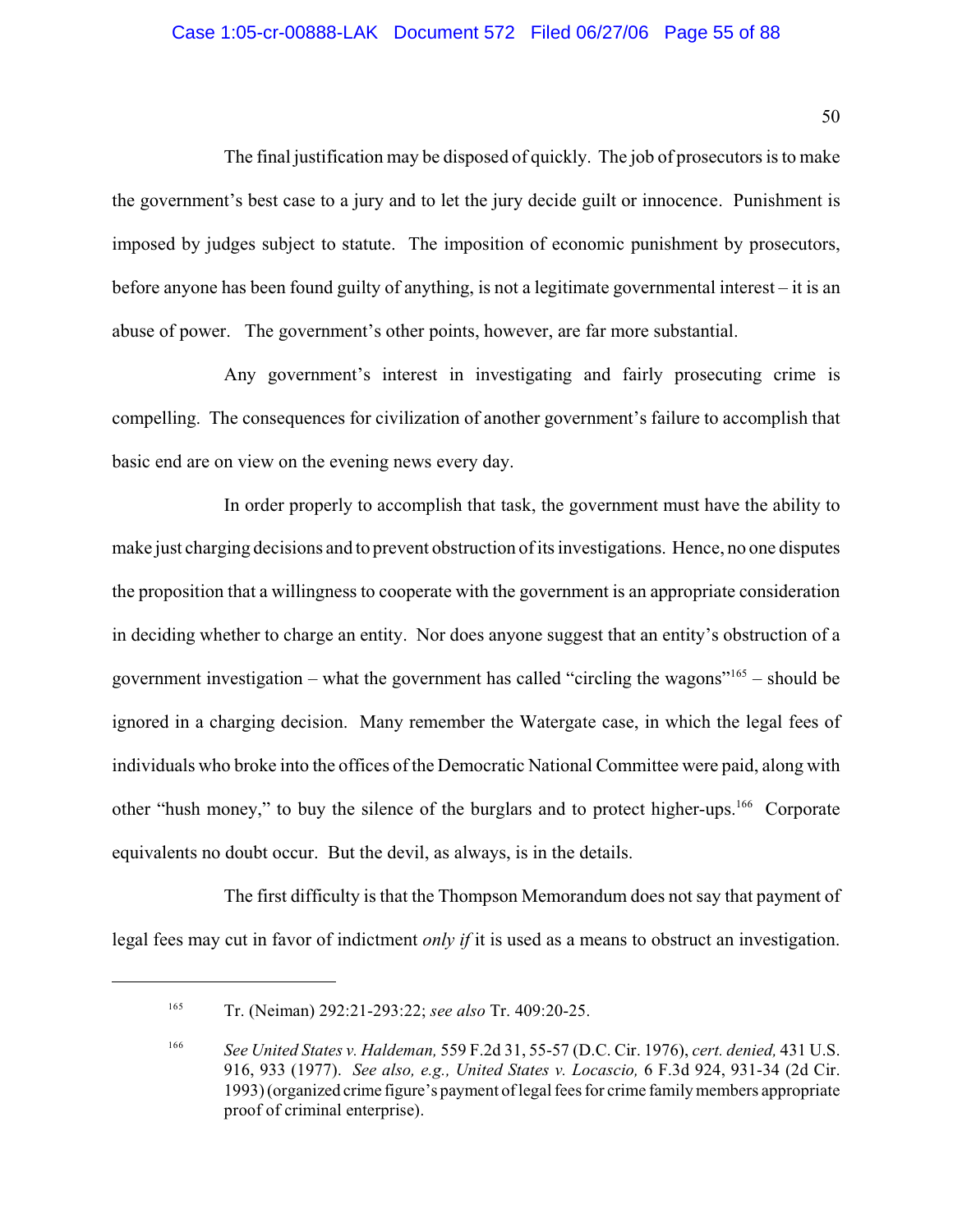#### Case 1:05-cr-00888-LAK Document 572 Filed 06/27/06 Page 56 of 88

Indeed, the text strongly suggests that advancement of defenses costs weighs against an organization independent of whether there is any "circling of the wagons."<sup>167</sup>

The USAO, possibly concerned with the breadth of the Thompson Memorandum, seeks to deal with this by asserting that, in practice, it considers the payment of legal fees as a negative factor only when payments are used to impede.<sup>168</sup> Perhaps so. But whatever the government may do in the privacy of U.S. Attorneys' offices and in the DOJ's Criminal Division is not what defense lawyers see. They see the Thompson Memorandum. Few if any competent defense lawyers would advise a corporate client at risk of indictment that it should feel free to advance legal fees to individuals in the face of the language of the Thompson Memorandum itself. It would be irresponsible to take the chance that prosecutors might view it as "protecting . . . culpable employees and agents." As KPMG's new chief legal officer, former U.S. District Judge Sven Erik Holmes, testified, he thought it indispensable (as would any defense lawyer) "to be able to say at the right time with the right audience, we're in full compliance with the Thompson Memorandum<sup>"169</sup>

The bottom line is plain enough. If the government means to take the payment of legal fees into account in making charging decisions only where the payments are part of an

Docket item 544, Ex. B, at 74-75. 169

<sup>&</sup>lt;sup>167</sup> The Thompson Memorandum's assessment of whether a company is cooperating includes an examination of whether "the corporation, while purporting to cooperate, has engaged in conduct that impedes the investigation." Thompson Memo at VI(A). The payment of legal fees is treated in a separate paragraph that focuses entirely on "whether the corporation appears to be protecting its culpable employees and agents." *Id.* at VI(B).

 $Tr. 409:20-25.$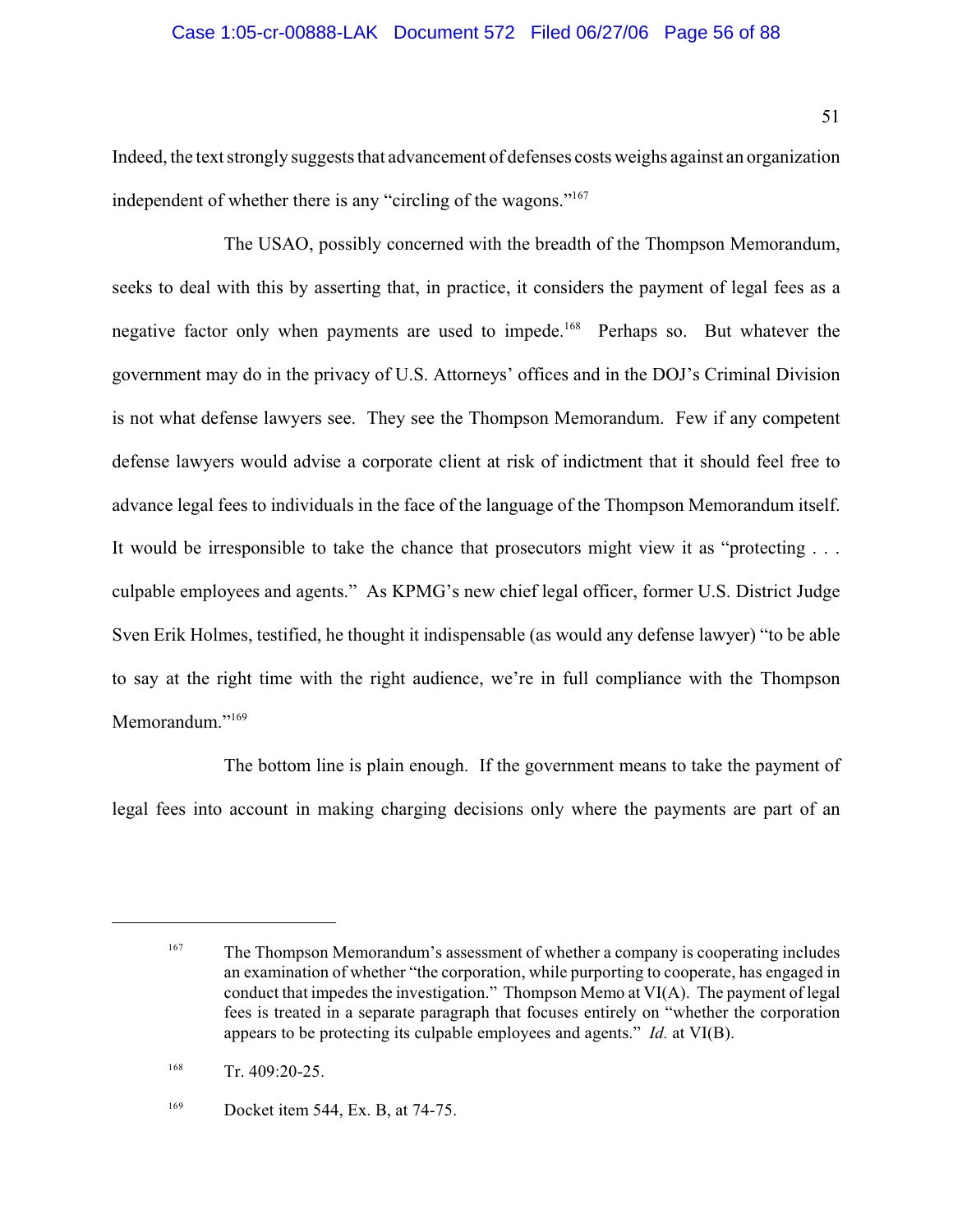#### Case 1:05-cr-00888-LAK Document 572 Filed 06/27/06 Page 57 of 88

obstruction scheme – and thereby narrowly tailor its means to its ends – it would be easy enough to say so. But that is not what the Thompson Memorandum says.

The concerns do not end here. The argument that payment of legal fees to employees and former employees is relevant to gauging the extent of a company's cooperation also is problematic. There is no necessary inconsistency between an entity cooperating with the government and, at the same time, paying defense costs of individual employees and former employees. An entity may pay out of a judgment that extending this benefit will aid it in keeping and hiring competent and honest employees. It may pay in recognition that an employee caught up in an investigation, or even charged with a crime, because the employee did his or her job for the company has at least some claim to assistance, even in the absence of a legal right. In either case, however, a company may pay at the same time that it does its best to bare its corporate soul, stands at the government's beck and call to provide information and witnesses, and does a myriad of other things to aid the government and clean the corporate house. So it simply cannot be said that payment of legal fees for the benefit of employees and former employees necessarily or even usually is indicative of an unwillingness to cooperate fully. This is especially unlikely after employees have been indicted and fired, as is the situation here.

For these reasons, this aspect of the Thompson Memorandum is not narrowly tailored to achieve a compelling objective. It discourages and, as a practical matter, often prevents companies from providing employees and former employees with the financial means to exercise their constitutional rights to defend themselves. It does so in the face of state indemnification statutes that expressly permit businesses entities to provide those means because the states have determined that legitimate public interests may be served. It does so even where companies obstruct

52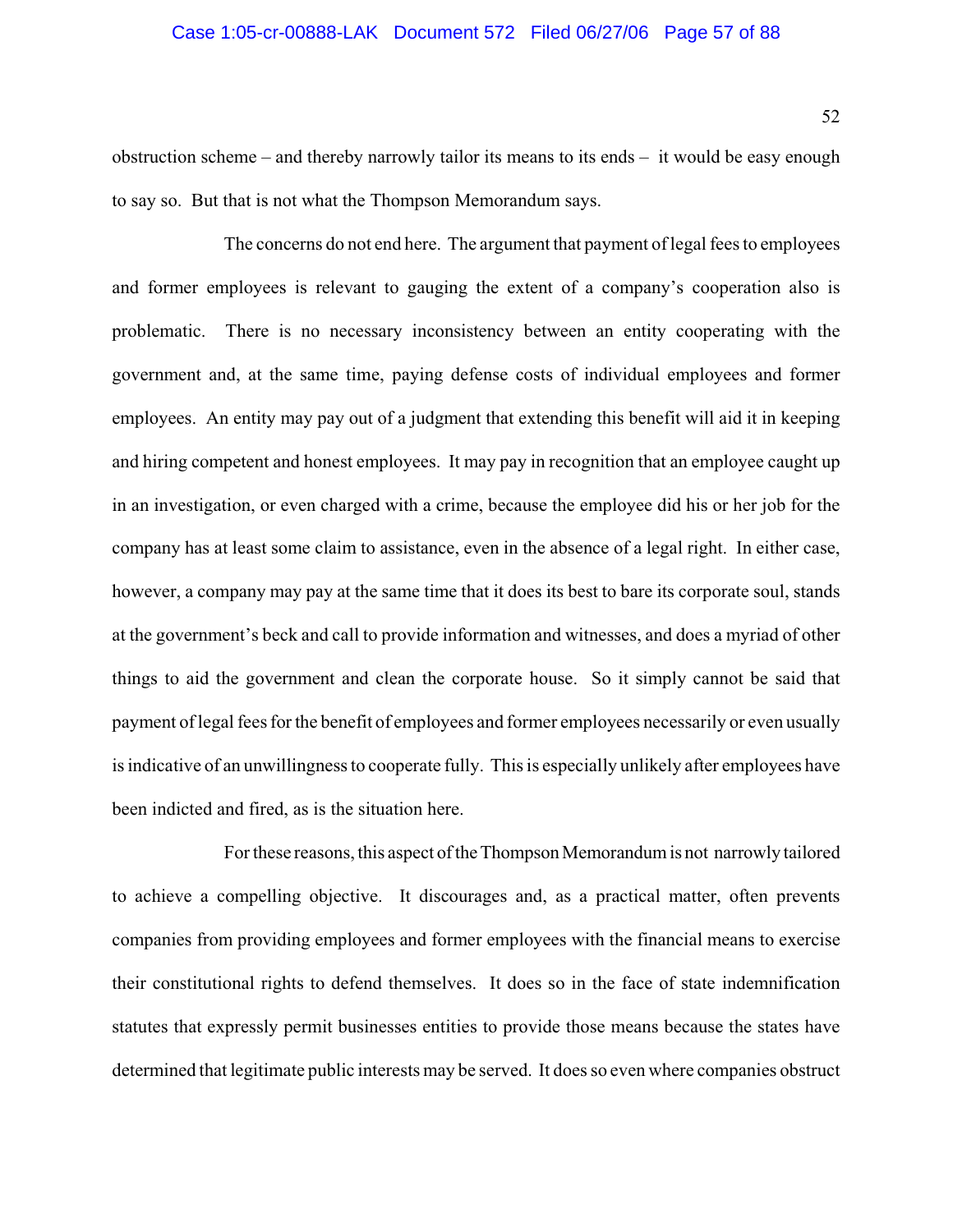#### Case 1:05-cr-00888-LAK Document 572 Filed 06/27/06 Page 58 of 88

53

nothing and, to the contrary, do everything within their power to make a clean breast of the facts to the government and to take responsibility for any offenses they may have committed. It therefore burdens excessively the constitutional rights of the individuals whose ability to defend themselves it impairs and, accordingly, fails strict scrutiny. The legal fee advancement provision violates the Due Process Clause.<sup>170</sup>

### *c. The Actions of the USAO*

The actions of the USAO in this case compounded the problem that the Thompson Memorandum created.

The Thompson Memorandum says that the payment of legal fees (beyond any legal obligation) may be held against a business entity if the government views the payments as protection of "culpable employees" or as evidence of a lack of full and complete cooperation. The USAO took advantage of that uncertainty by emphasizing the threat.

Within days of receiving the criminal referral on February 5, 2004, the USAO put the payment of employee legal fees near the top of the government's agenda for the very first meeting with KPMG's lawyers. On February 25, 2004, Mr. Bennett reported that KPMG had

 $170$  It makes no difference that the Thompson Memorandum is a policy of the DOJ and implemented by the USAO rather than legislation enacted by Congress. Due process requires that government action "through any of its agencies must be consistent with the fundamental principles of liberty and justice which lie at the base of our civil and political institutions, which not infrequently are designated as 'the law of the land."' *DuBose v. Kelly,* 187 F.3d 999, 1004 (8th Cir. 1999) (quoting *Buchalter v. New York*, 319 U.S. 427, 429(1943)). The government cannot avoid strict scrutiny of actions that impinge upon the fundamental right of fairness in the criminal process simply by acting through DOJ policy rather than by statute or formal regulation. *See, e.g., Nicholson v. Williams*, 203 F. Supp.2d 153, 243 (E.D.N.Y. 2002) ("In considering the constitutionality of the policy or practice of a state agency rather than the specific acts of individual officers, it is appropriate to apply the higher standard and stricter analysis that is applied to legislation.").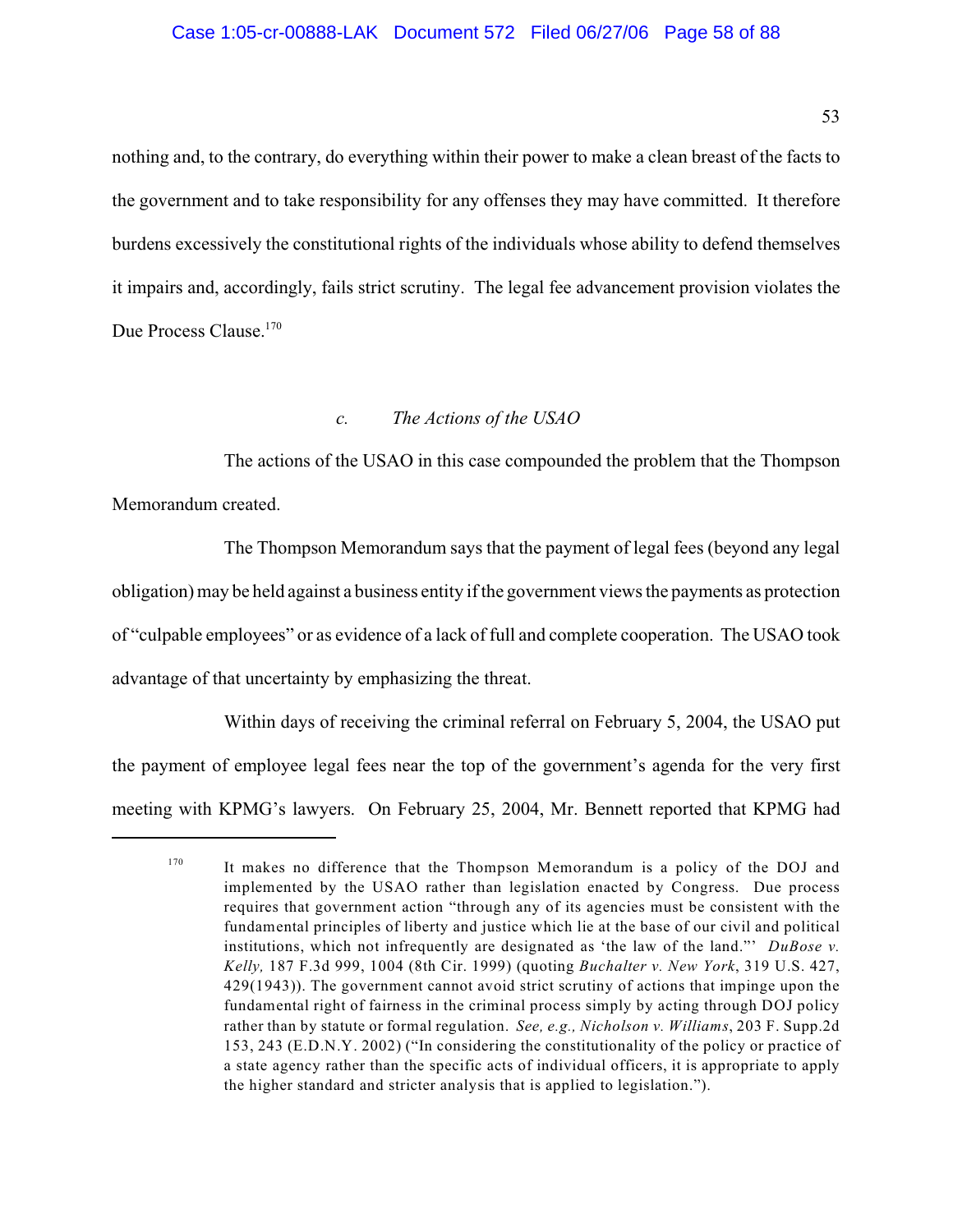#### Case 1:05-cr-00888-LAK Document 572 Filed 06/27/06 Page 59 of 88

cleaned house and pledged full cooperation with the government. But Mr. Weddle immediately raised the legal fee issue. When Mr. Bennett sought to elicit the USAO's view on that subject, the response was a reference to the Thompson Memorandum. This was followed later in the meeting by Ms. Neiman's statement, on the heels of a reference to payment of employee legal expenses, that misconduct should not be rewarded and Mr. Weddle's threat that the government would look at the payment of legal fees that KPMG was not legally obliged to pay "under a microscope." And it did all this despite the fact that it does not claim that KPMG obstructed its investigation, least of all by using the payment of legal fees to prevent employees or former employees from talking to the government or telling it the truth.

The individual prosecutors in the USAO acted pursuant to the established policy of the DOJ as expressed in the Thompson Memorandum. They understood, however, that the threat inherent in the Thompson Memorandum, coupled with their own reinforcement of that threat, was likely to produce exactly the result that occurred – KPMG's determination to cut off the payment of legal fees for any employees or former employees who were indicted and to limit and condition their payment during the investigative stage. Their actions cannot withstand strict scrutiny under the Due Process Clause because they too were not narrowly tailored to serving compelling governmental interests.

#### *B. The Sixth Amendment Right to Counsel*

### *1. The Nature and Scope of the Right to Counsel*

Quite apart from the due process analysis, the KPMG Defendants argue that the Thompson Memorandum and its implementation by the government infringed their Sixth

54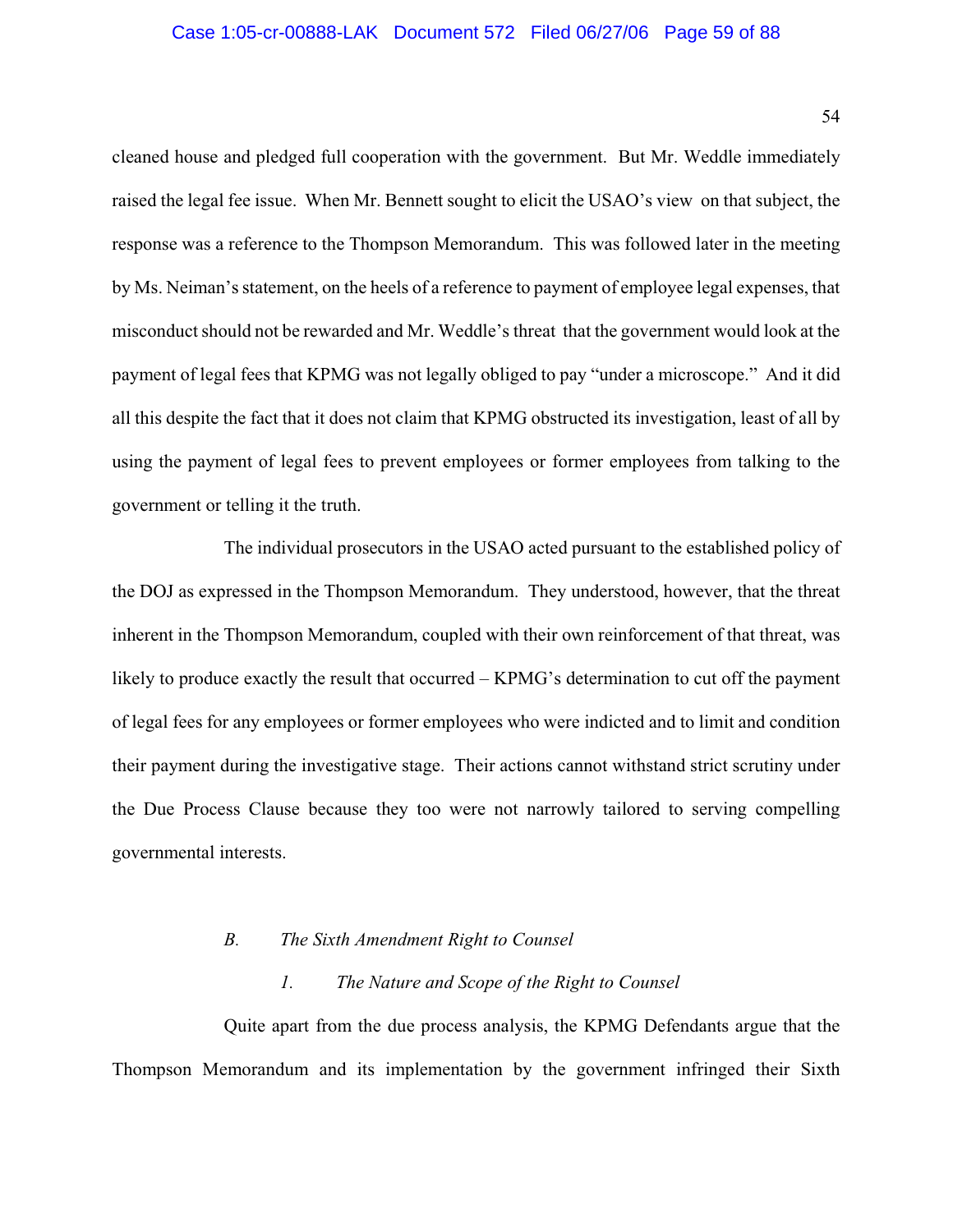Amendment right to counsel. They are correct.

The Sixth Amendment provides that "[i]n all criminal prosecutions, the accused shall enjoy the right to  $\dots$  have the Assistance of Counsel for his defence."<sup>171</sup> As already has been demonstrated, however, this guarantees more than the mere presence of a lawyer at a criminal trial. It protects, among other things, an individual's right to choose the lawyer or lawyers he or she desires<sup> $172$ </sup> and to use one's own funds to mount the defense that one wishes to present.<sup> $173$ </sup> Moreover, a defendant's exercise of his Sixth Amendment right to counsel is not to be feared or avoided by the government:

> "No system worth preserving should have to fear that if an accused is permitted to consult with a lawyer, he will become aware of, and exercise those rights. If the exercise of constitutional rights will thwart the effectiveness of a system of law enforcement, there is something very wrong with that system."<sup>174</sup>

The government nevertheless argues that the KPMG Defendants have no Sixth Amendment rights at stake here for two principal reasons.

### *a. Attachment of Sixth Amendment Rights*

The government first argues that the Sixth Amendment right to counsel attaches only upon the initiation of a criminal proceeding. As the Thompson Memorandum was adopted and the USAO did its handiwork before the KPMG Defendants were indicted, it contends, there was no Sixth Amendment violation.

U.S. CONST. amend VI. 171

<sup>&</sup>lt;sup>172</sup> *See, e.g., Wheat, 486 U.S. at 164.* 

<sup>&</sup>lt;sup>173</sup> *Caplin & Drysdale, Chartered, 491 U.S. at 624.* 

*Escobedo v. Illinois,* 378 U.S. 478, 490 (1964). <sup>174</sup>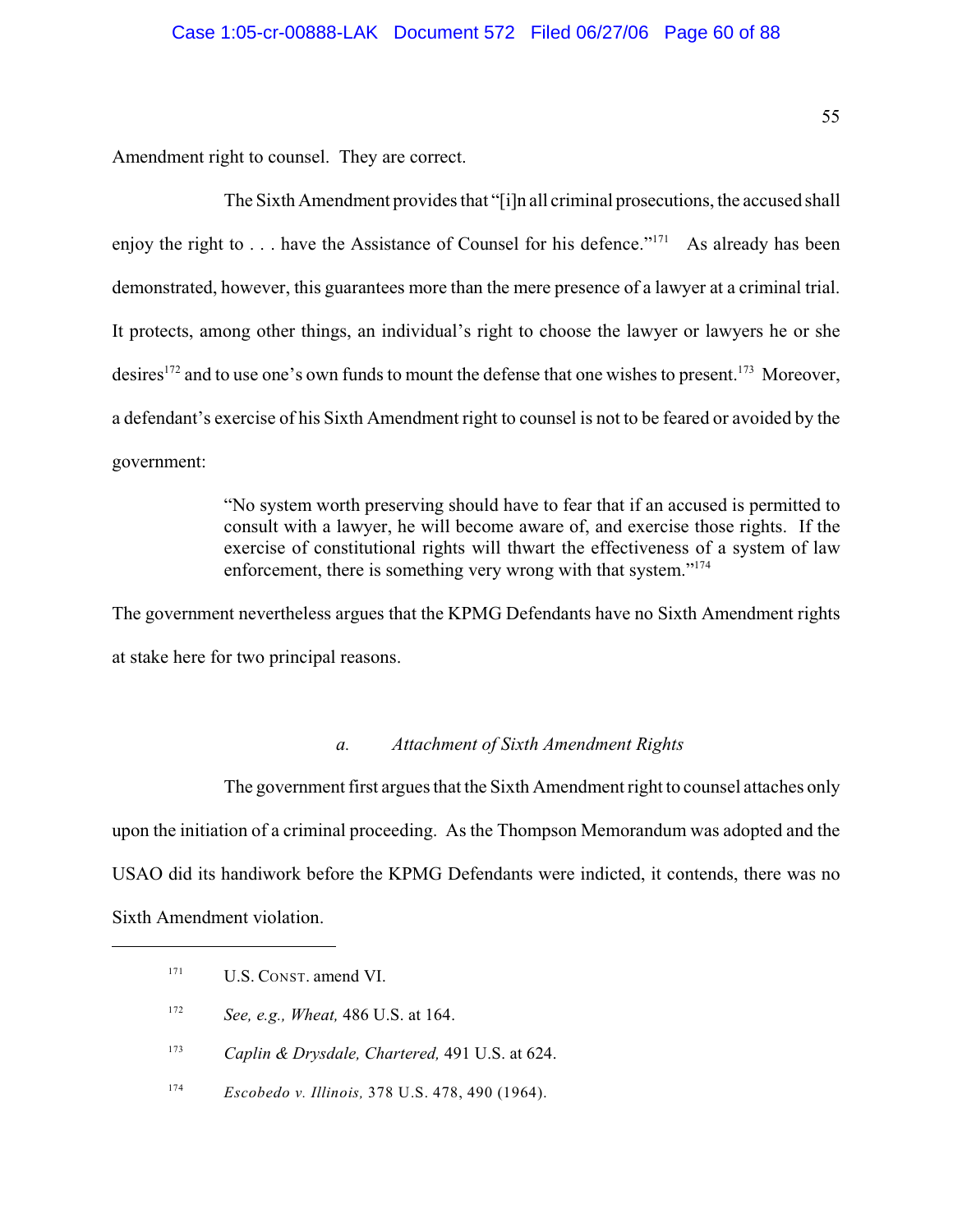### Case 1:05-cr-00888-LAK Document 572 Filed 06/27/06 Page 61 of 88

56

It is true, of course, that the Sixth Amendment right to counsel typically attaches at the initiation of adversarial proceedings – at an arraignment, indictment, preliminary hearing, and so on.<sup>175</sup> But the analysis can not end there. The Thompson Memorandum on its face and the USAO's actions were parts of an effort to limit defendants' access to funds for their defense. Even if this was not among the conscious motives, the Memorandum was adopted and the USAO acted in circumstances in which that result was known to be exceptionally likely. The fact that events were set in motion prior to indictment with the object of having, or with knowledge that they were likely to have, an unconstitutional effect upon indictment cannot save the government. This conduct, unless justified, violated the Sixth Amendment.<sup>176</sup>

The government argues that this conclusion will open the door for future defendants to argue that all sorts of pre-indictment actions violate the Sixth Amendment and thus hamstring every investigation and prosecution. This is singularly unpersuasive. The government here acted with the purpose of minimizing these defendants' access to resources necessary to mount their defenses or, at least, in reckless disregard that this would be the likely result of its actions. In these circumstances, it is not unfair to hold it accountable.

## *b. "Other People's Money"*

The government next argues that the KPMG Defendants have no right, under the Sixth Amendment or otherwise, to spend "other people's money" on expensive defense counsel. The

*See Kirby v. Illinois*, 406 U.S. 682, 689-90 (1972); *see also, e.g., United States v. Ash*, 413 175 U.S. 300, 303 n.3 (1973).

<sup>&</sup>lt;sup>176</sup> *Cf. United States v. Harrison*, 213 F.3d 1206, 1207 (9th Cir. 2000) (holding that ongoing pre-indictment attorney-client relationship, of which the government was aware, invoked the Sixth Amendment as a matter of law upon indictment).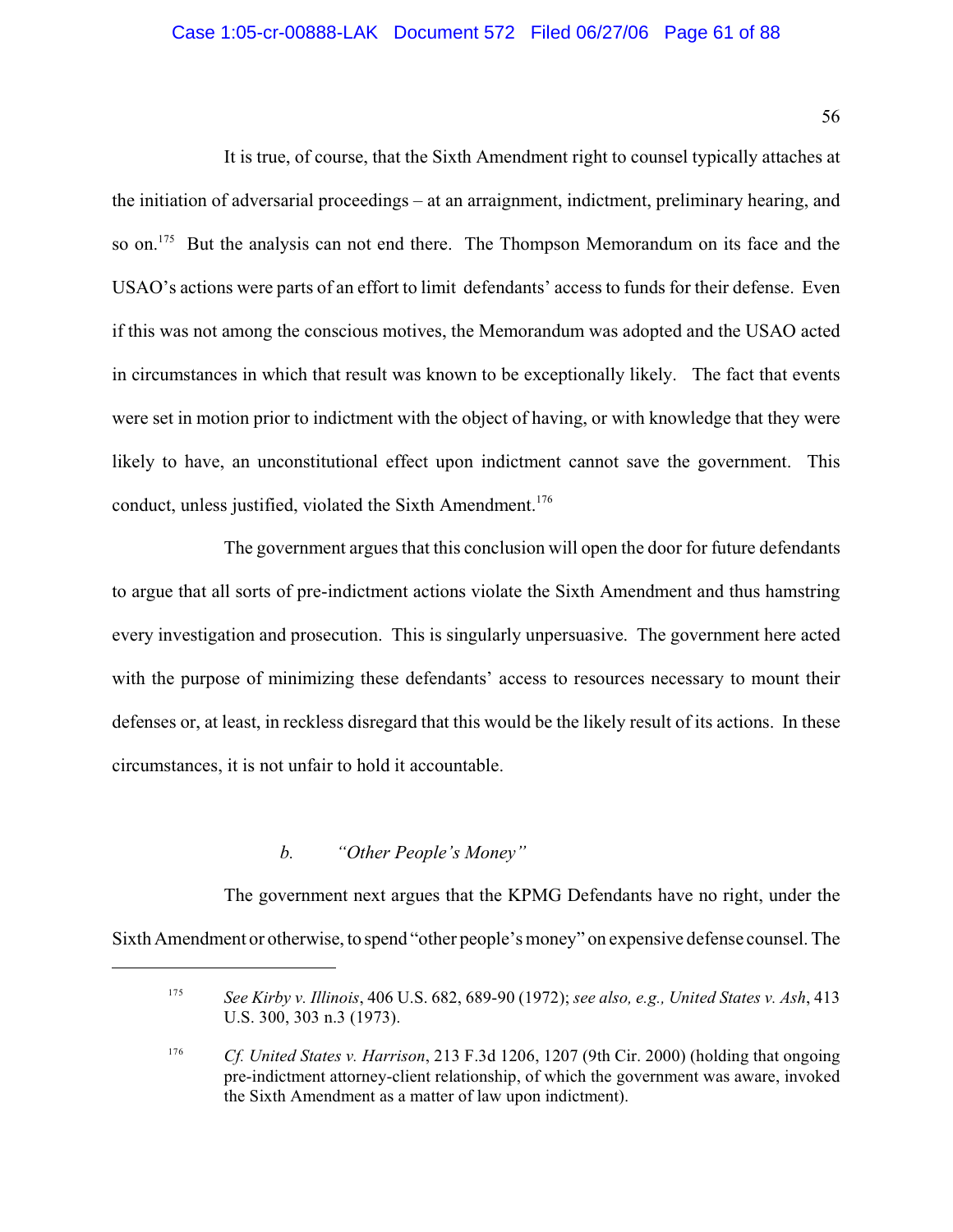# Case 1:05-cr-00888-LAK Document 572 Filed 06/27/06 Page 62 of 88

57

rhetoric is appealing, but the characterization of the issue – and therefore the conclusion – are wrong.

The argument is based on *Caplin & Drysdale, Chartered v. United States*<sup>177</sup> and *United States v. Monsanto*, <sup>178</sup> which held that the Sixth Amendment does not creates a right for those in possession of property forfeitable to the United States to spend that money on their legal defense. That is hardly surprising – the money belongs to the government. But that is not the issue here.

*Caplin & Drysdale* recognized that the Sixth Amendment does protect a defendant's right to spend his own money on a defense.<sup>179</sup> Here, the KPMG Defendants had at least an expectation that their expenses in defending any claims or charges brought against them by reason of their employment by KPMG would be paid by the firm. The law protects such interests against unjustified and improper interference.<sup>180</sup> Thus, both the expectation and any benefits that would have flowed from that expectation – the legal fees at issue now – were, in every material sense, their property, not that of a third party. The government's contention that the defendants seek to spend "other people's money" is thus incorrect.

 $177$  491 U.S. at 619.

 $178$  491 U.S. 600, 602 (1989).

 $^{179}$  491 U.S. at 624.

<sup>&</sup>lt;sup>180</sup> The torts of interference with prospective economic advantage and inducement of breach of contract are well known. *See generally Kirch v. Liberty Media Corp.,* No. 04-5852-CV, 2006 WL 1523036, at \*10 (2d Cir. June 5, 2006); *Israel v. Wood Dolson Co.,* 1 N.Y.2d 116, 151 N.Y.S.2d 1 (1956). Interference with prospective economic advantage covers interference with the ability to pursue legal remedies against another party. *See, e.g., Reilly v. Natwest Mkts. Group, Inc.,* 178 F. Supp.2d 420, 429 (S.D.N.Y. 2001); *Ripepe v. Crown Equip. Corp.,* 293 A.D.2d 462, 463, 741 N.Y.S.2d 64, 66 (2d Dept. 2002); *Curran v. Auto Lab Svc. Ctr., Inc.,* 280 A.D.2d 636, 637, 721 N.Y.S.2d 662, 663 (2d Dept. 2001).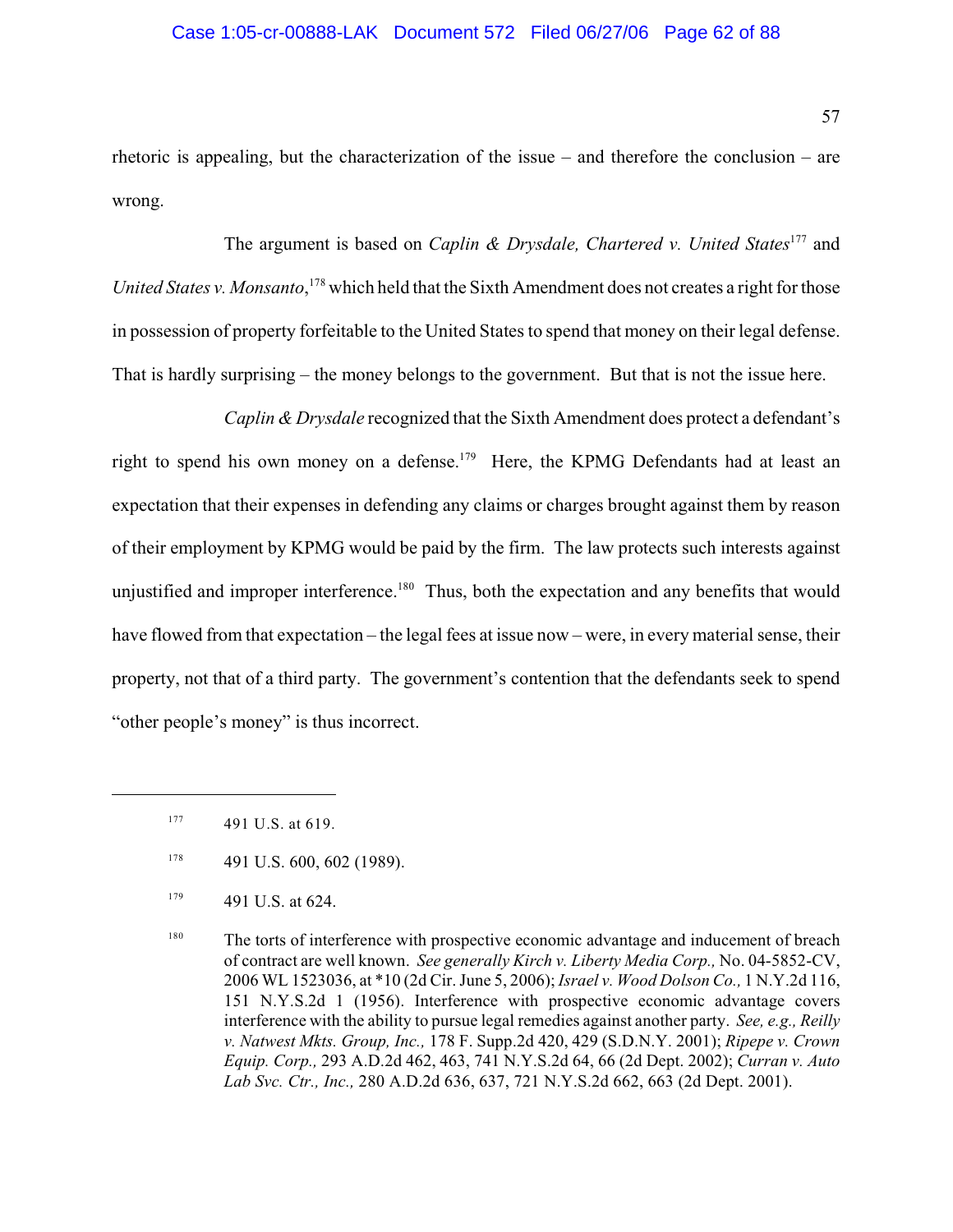## *2. The Thompson Memorandum and the Government's Implementation Violated the KPMG Defendants' Sixth Amendment Right to Counsel*

The KPMG Defendants have established that the government's implementation of the Thompson Memorandum impinged on their Sixth Amendment rights to counsel and to present a complete defense. Interference with these rights is improper if the government's actions are "wrongfully motivated or without adequate justification."<sup>181</sup> The remaining question, then, is whether justification exists.

There is not much case law on the standard to be applied in making this determination. In comparable circumstances, federal courts often have looked to the common law of torts to "enrich the [federal] jurisprudence"<sup>182</sup> and to provide "an appropriate starting point,"<sup>183</sup>

*Via v. Cliff*, 470 F.2d 271, 274-75 (3d Cir. 1972); *accord, United States v. Morrison*, 602 181 F.2d 529, 531 (3d Cir. 1979), *rev'd on other grounds*, 449 U.S. 361 (1981).

<sup>&</sup>lt;sup>182</sup> *Adickes v. S. H. Kress & Co.*, 398 U.S. 144, 231-32 (1970) (Brennan, J., concurring and dissenting) ([W]here the wrong under [Section] 1983 is closely analogous to a wrong recognized in the law of torts, it is appropriate for the federal court to apply the relevant tort doctrines . . .").

<sup>&</sup>lt;sup>183</sup> *Carey v. Piphus, 435 U.S. 247, 257-58 (1978); see also, e.g., Wilson v. Garcia, 471 U.S.* 261, 277 (1985) ("[W]e have found tort analogies compelling in establishing the elements of a cause of action under  $\S$  1983 . . . and in identifying the immunities available to defendants.") *superceded by statute on other grounds as recognized in Jones v. R.R. Donnelley & Sons Co.,* 541 U.S. 369 (2004); *Smith v. Wade,* 461 U.S. 30, 34 (U.S. 1983) ("In the absence of more specific guidance, we looked first to the common law of torts (both modern and as of 1871), with such modification or adaptation as might be necessary to carry out the purpose and policy of [Section 1983]."); *Imbler v. Pachtman*, 424 U.S. 409, 418 (1976) ("[Section] 1983 is to be read in harmony with general principles of tort immunities and defenses, rather than in derogation of them."); *Pierson v. Ray,* 386 U.S. 547, 556 (1967) ("[Section] 1983 should be read against the background of tort liability that makes a man responsible for the natural consequences of his actions.") (internal quotation marks omitted); *Singer v. Fulton County Sheriff,* 63 F.3d 110, 118 (2d Cir. 1995), *cert. denied,* 517 U.S. 1189 (1996); *Cook v. Sheldon,* 41 F.3d 73, 79 (2d Cir. 1994) (borrowing the elements for a claim of malicious prosecution under Section 1983 from state tort law); *Raysor v. Port Authority of New York and New Jersey,* 768 F.2d 34, 39-40 (2d Cir. 1985), *cert. denied,* 475 U.S. 1027 (1986); *All Aire Conditioning v. City of New York,* 979 F. Supp. 1010, 1020 n. 47 (S.D.N.Y. 1997), *aff'd,* 166 F.3d 1199 (1998); *C.A.U.T.I.O.N., Ltd. v. City of New York,* 898 F. Supp. 1065, 1072 (S.D.N.Y. 1995).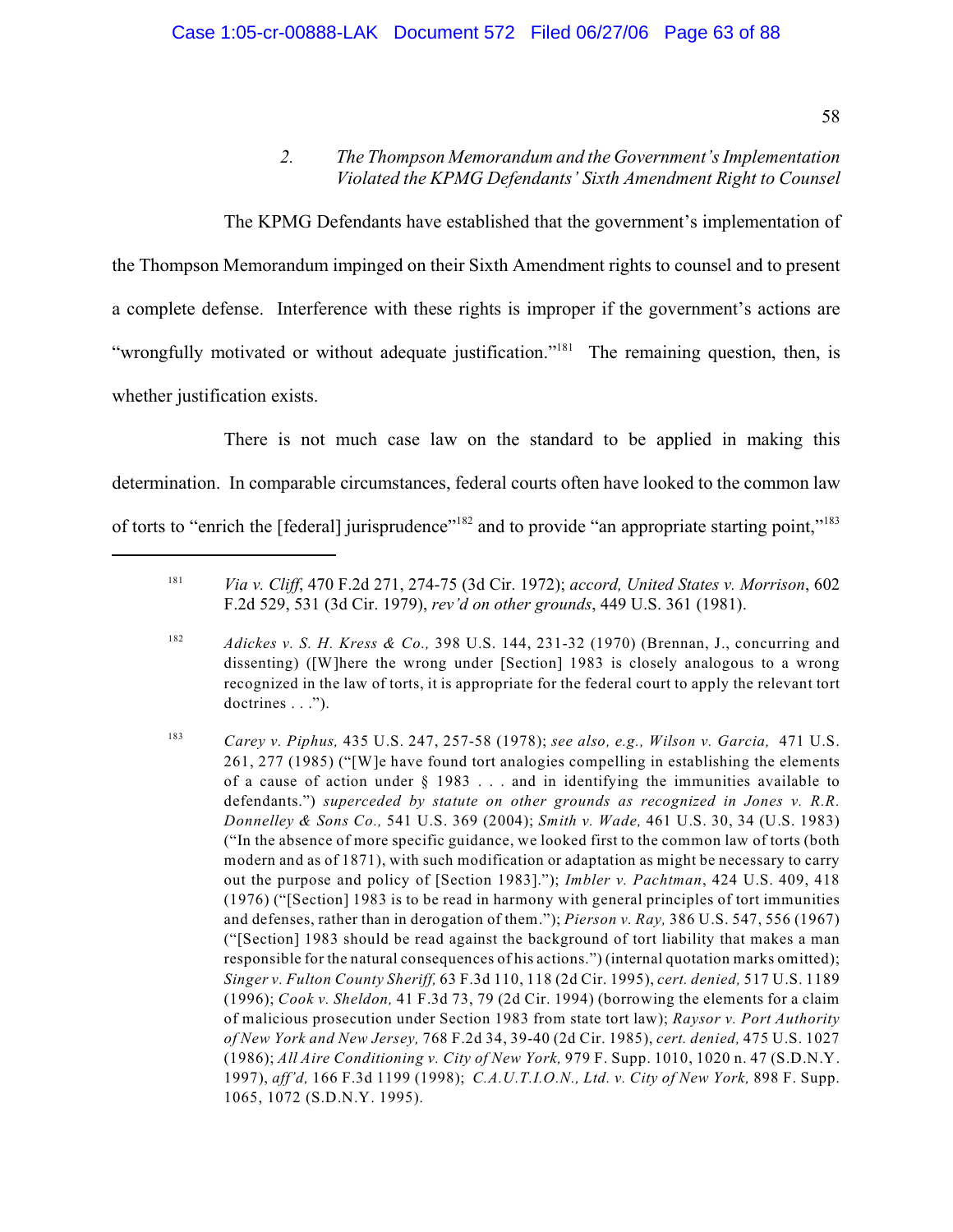#### Case 1:05-cr-00888-LAK Document 572 Filed 06/27/06 Page 64 of 88

always keeping in mind that we do so to inform our construction of the Constitution, not to apply state tort law.<sup>184</sup>

The common law tort of interference with prospective economic advantage necessarily deals with the issue whether a private actor is justified in interfering in the economic relations of another. In assessing claims of justification in private settings, courts look to a series of factors including the relative importance of the interests served by the plaintiff and the defendant.<sup>185</sup> Making appropriate adjustments for the fact that this analysis involves the public sector, the dispositive question is whether the government's law enforcement interests in taking the specific actions in question sufficiently outweigh the interests of the KPMG Defendants in having the resources needed to defend as they think proper against these charges.

Our nation made a deliberate choice more than two centuries ago. We determined that a person charged with a crime has "the right in an adversary criminal trial to make a defense as we know it."<sup>186</sup> That choice rests on the premise that "partisan advocacy on both sides of a case will best promote the ultimate objective that the guilty be convicted and the innocent go free."<sup>187</sup>

The Thompson Memorandum discourages and, as a practical matter, often prevents companies from providing employees and former employees with the financial means to exercise their constitutional rights to defend themselves. This is so even where companies obstruct nothing and, to the contrary, do everything within their power to make a clean breast of the facts to the

<sup>&</sup>lt;sup>184</sup> *Monroe v. Pape,* 365 U.S. 167, 187 (1961).

*See, e.g.,* RESTATEMENT (SECOND) OF TORTS § 767 (1979). 185

<sup>&</sup>lt;sup>186</sup> *Faretta*, 422 U.S. at 818.

<sup>&</sup>lt;sup>187</sup> *Herring v. New York,* 422 U.S. 853, 862 (1975).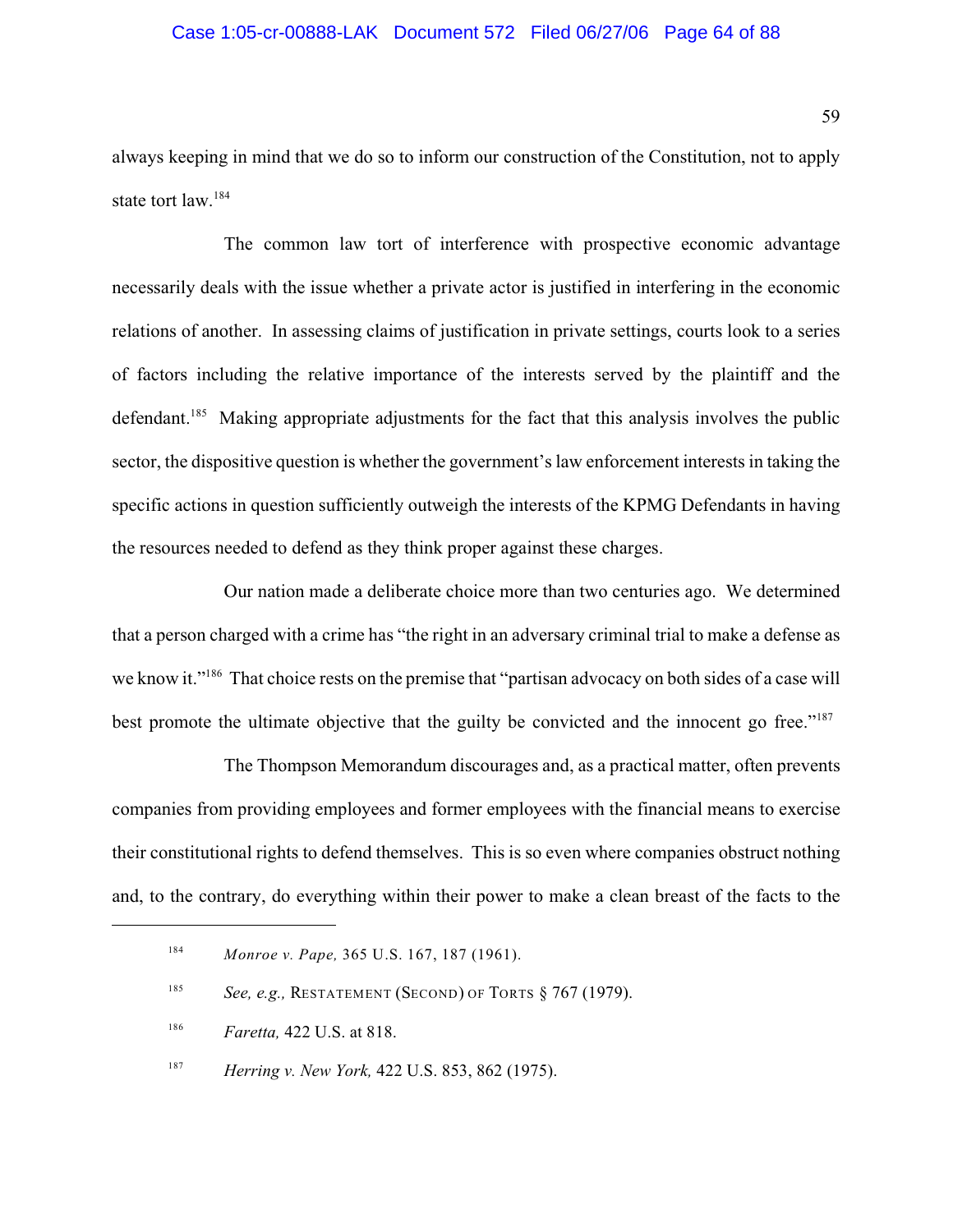### Case 1:05-cr-00888-LAK Document 572 Filed 06/27/06 Page 65 of 88

government and to take responsibility for any offenses they may have committed. It undermines the proper functioning of the adversary process that the Constitution adopted as the mode of determining guilt or innocence in criminal cases. The actions of prosecutors who implement it can make matters even worse, as occurred here.

The Court holds that the fact that advancement of legal fees occasionally might be part of an obstruction scheme or indicate a lack of full cooperation by a prospective defendant is insufficient to justify the government's interference with the right of individual criminal defendants to obtain resources lawfully available to them in order to defend themselves, regardless of the legal standard of scrutiny applied.

# *3. The KPMG Defendants Are Not Obliged to Establish Prejudice, Which in Any Case Would Be Presumed Here*

The government argues the KPMG Defendants' motion nevertheless should be denied because they have not shown prejudice under *Strickland v. Washington*, <sup>188</sup> which requires a defendant seeking to overturn his or her conviction based on ineffective assistance of counsel to show "a reasonable probability that, but for counsel's unprofessional errors, the result of the proceeding would have been different."<sup>189</sup> But the government is mistaken.

This conclusion follows from *United States v. Gonzalez-Lopez*, <sup>190</sup> a case involving a deprivation of the defendant's right to counsel of his choice. The Court there held that *Strickland* did not require a showing of prejudice in such a case because:

2006 U.S. LEXIS 5165 at \*4. 190

 $188$  466 U.S. 668, 692 (1984).

 $189$  *Id.* at 694.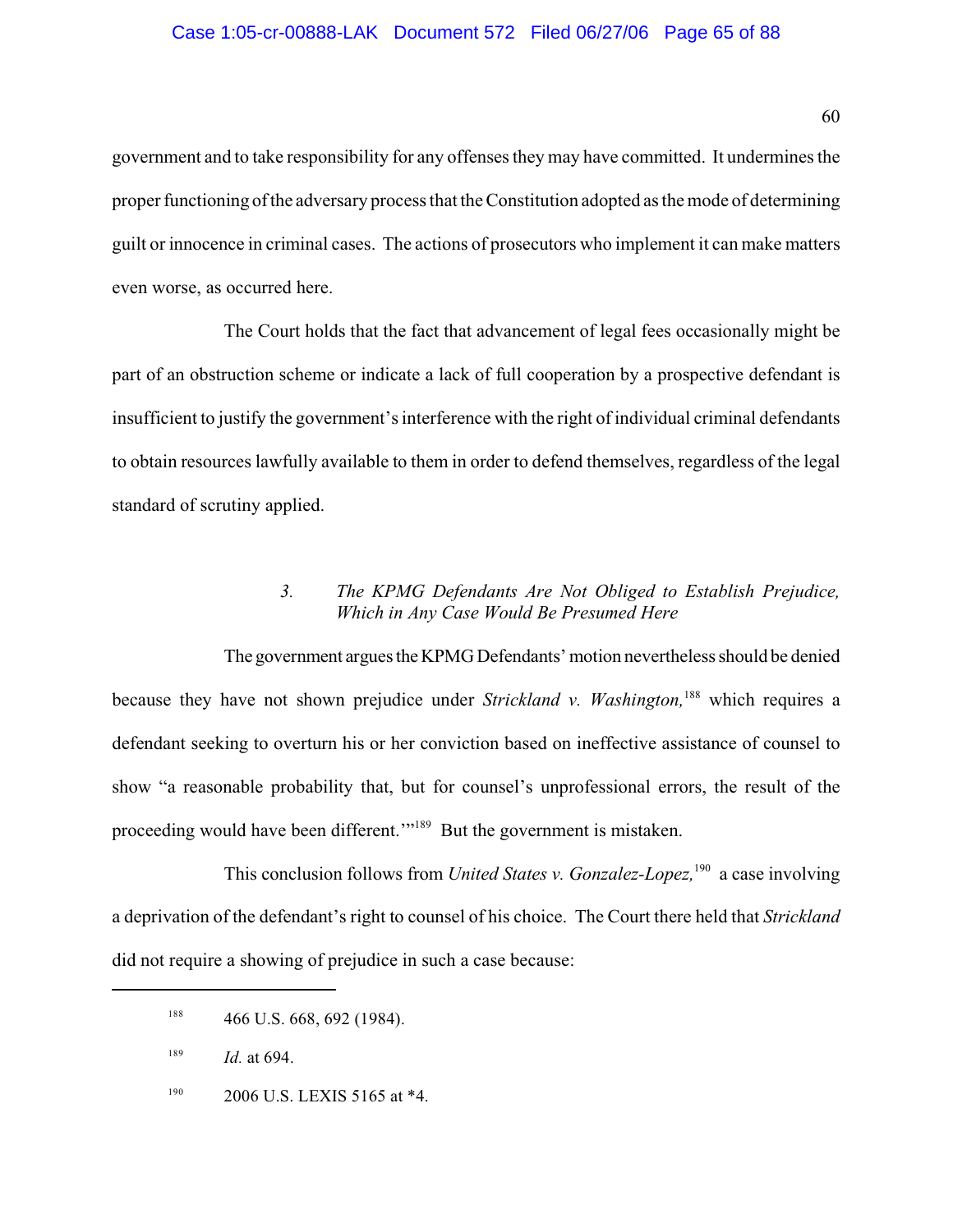"Deprivation of the right [to counsel of choice] is 'complete' when the defendant is erroneously prevented from being represented by the lawyer he wants, regardless of the quality of the representation he received. To argue otherwise is to confuse the right to counsel of choice – which is the right to a particular lawyer regardless of comparative effectiveness – with the right to effective counsel – which imposes a baseline requirement of competence on whatever lawyer is chosen or appointed."<sup>191</sup>

Here, the violation is analogous to that at issue in *Gonzalez-Lopez.* The government has interfered with the KPMG Defendants' right to be represented as they choose, subject to the constraints imposed by the resources lawfully available to them. This violation, like a deprivation of the right to counsel of their choice, is complete irrespective of the quality of the representation they receive. Thus, *Strickland* has no bearing here.<sup>192</sup>

This result is consistent with common sense. Improper government conduct has created a significant risk that the KPMG Defendants' ability to present the defense they choose has been compromised. Corrective action now may well prevent that. There is, in consequence, a countervailing interest in *not* going blindly forward with a lengthy trial, which will consume vast judicial and party resources, without dealing with the issue. No one would set out to drive across a desert with half a tank of gas, knowing that one might run out before reaching the other side, without pausing first to fill up the tank. The prudent course is to avoid the problem at the outset – not to take a chance on being stranded and then having to try to figure out what to do about it.

61

 $191$  *Id.* at \*15.

<sup>&</sup>lt;sup>192</sup> This would have been so even before *Gonzalez-Lopez.* Strickland by its terms applies to "[a] convicted defendant's claim that counsel's assistance was so defective as to require reversal of a conviction." *Strickland,* 466 U.S. at 687. Its requirement of a showing that the result of the trial that ended in conviction would have been different but for counsel's substandard performance would have no bearing here in any case, as no trial yet has occurred. Moreover, the requirement that a convicted defendant in an ineffective assistance case demonstrate prejudice stems at least in significant part from the Court's appropriate concern with preserving the finality of convictions and with society's need to "justify reliance on the outcome of the proceeding." *Id.* at 692. As there has been no trial yet, the interest in finality is not implicated.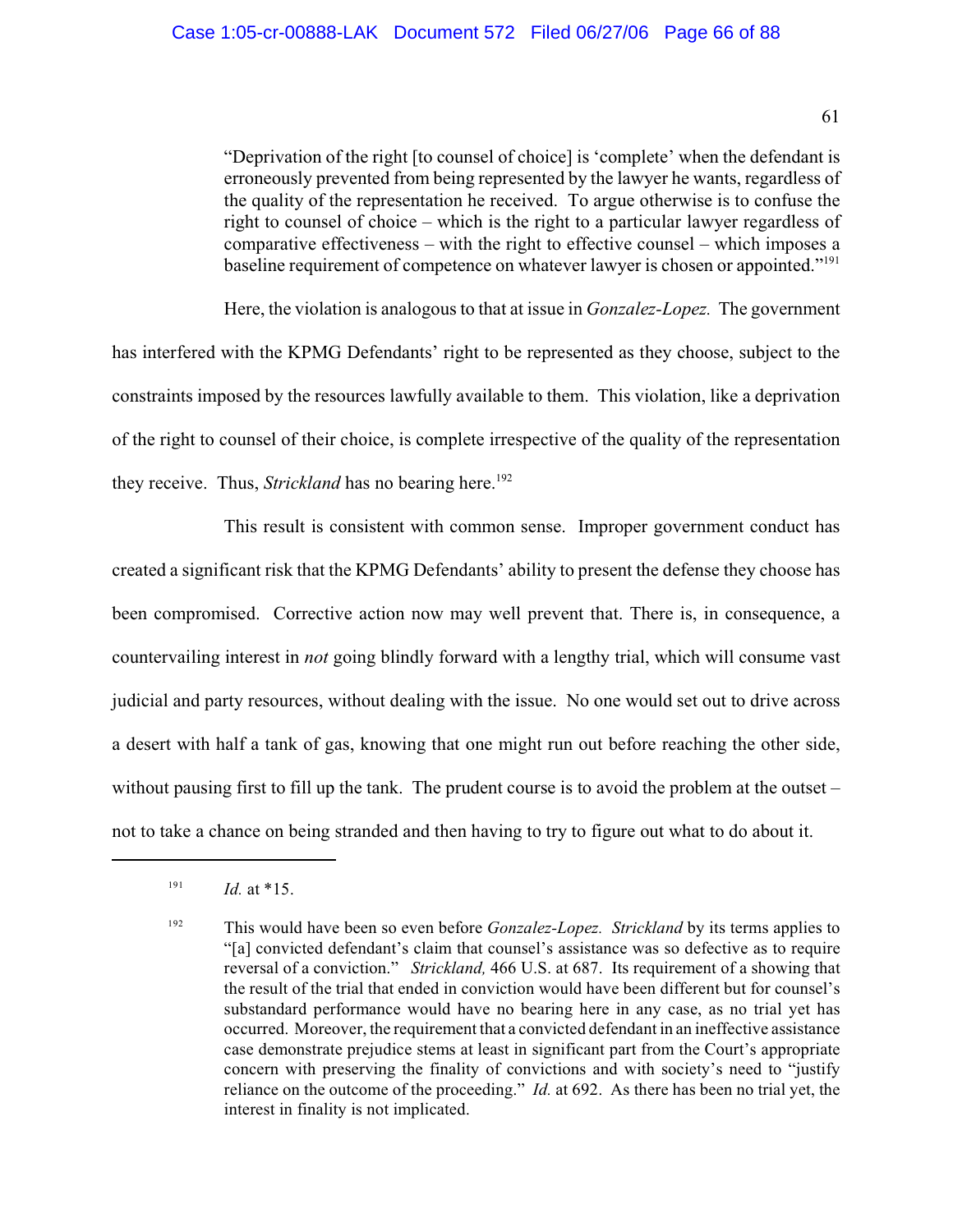# Case 1:05-cr-00888-LAK Document 572 Filed 06/27/06 Page 67 of 88

62

The approach to cases involving criminal defense counsel burdened by conflicts of interest supports this conclusion. A district court that learns before trial of a possible conflict of interest between a defense attorney and a client is obliged to protect the defendant's Sixth Amendment right to unconflicted legal representation by immediately investigating the conflict and, if necessary, either obtaining a knowing or intelligent waiver from the defendant or disqualifying the conflicted attorney.<sup>193</sup> The rationale for doing so is simple. Prejudice is likely in conflict situations, and "such circumstances involve impairments of the Sixth Amendment right that are easy to identify and, for that reason and because the prosecution is directly responsible, easy for the government to prevent."<sup>194</sup> That rationale is fully applicable here.

Even if prejudice were relevant at this stage of the proceedings, however, the government's argument still would fail. Although *Strickland* generally requires convicted defendants to demonstrate that the result of the trial probably would have been different but for the ineffective assistance of counsel, this requirement does not apply where a violation resulted in a "structural defect<sup>[]</sup> in the constitution of the trial mechanism"<sup>195</sup> that "affected – and contaminated – the entire criminal proceeding."<sup>196</sup> In other words, there are two distinct types of constitutional errors: trial errors, which occur during the presentation of evidence at trial, and structural errors,

<sup>193</sup>

*See, e.g., Wheat,* 486 U.S. at 160; *United States v. Perez,* 325 F.3d 115, 125-26 (2d Cir. 2003); *United States v. Schwarz,* 283 F.3d 76, 95-96 (2d Cir. 2002); *United States v. Levy,* 25 F.3d 146, 153 (2d Cir. 1994); *United States v. Fulton,* 5 F.3d 605, 612-13 (2d Cir. 1993); *United States v. Curcio,* 680 F.2d 881, 888-90 (2d Cir. 1982); *United States v. Scala,* No. S1 04 Cr. 0070 (LAK), 2006 WL 1589772, at \*2-4 (S.D.N.Y. June 12, 2006).

<sup>&</sup>lt;sup>194</sup> *Strickland*, 466 U.S. at 692.

<sup>&</sup>lt;sup>195</sup> *Arizona v. Fulminante, 499 U.S. 279, 309 (1991).* 

*Satterwhite v. Texas,* 486 U.S. 249, 257 (1988); *see also Brecht v. Abrahamson,* 507 U.S. <sup>196</sup> 619, 629-30 (1993); *United States v. Cronic,* 466 U.S.648, 658 (1984).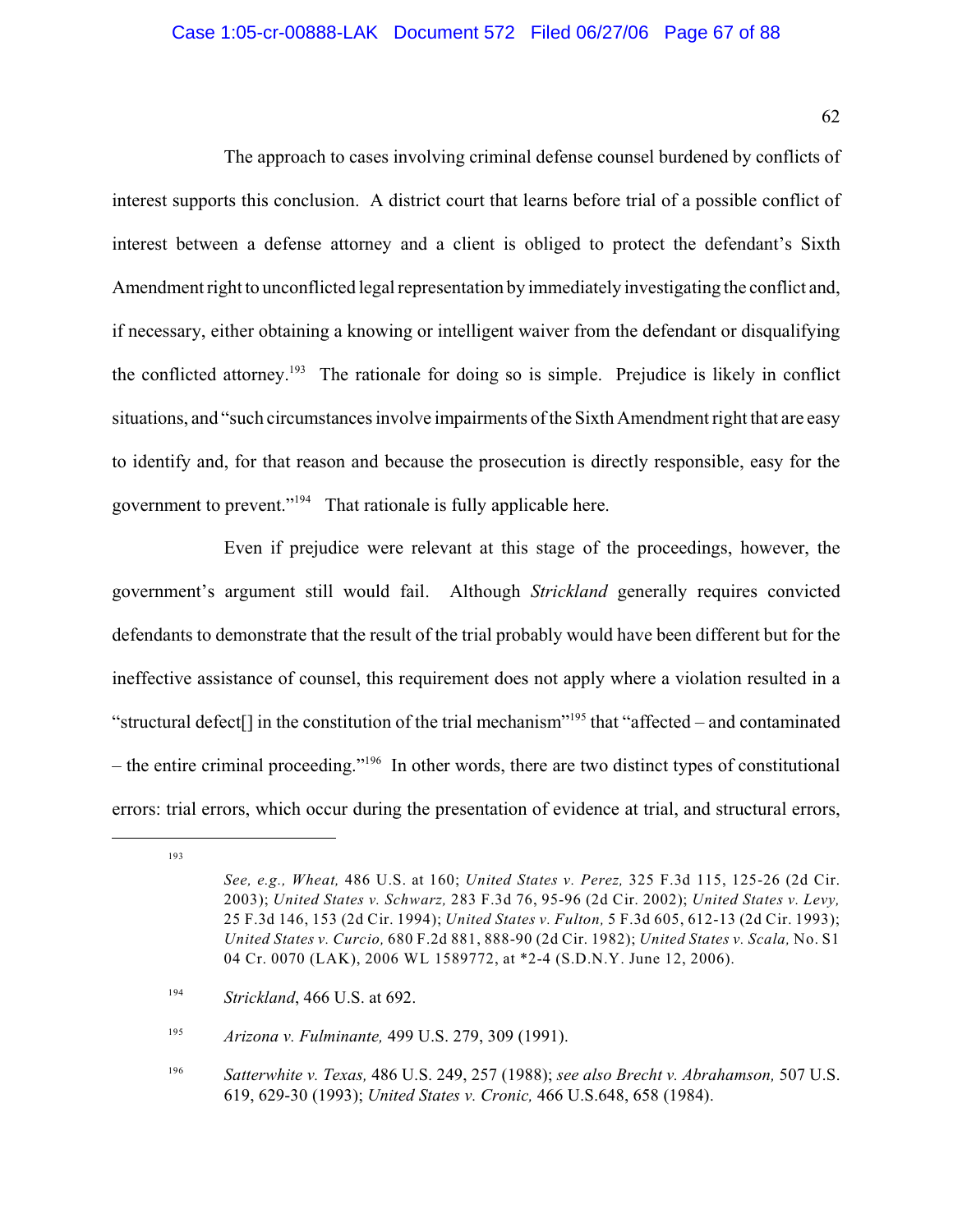#### Case 1:05-cr-00888-LAK Document 572 Filed 06/27/06 Page 68 of 88

which are overarching and permeate the entire proceeding.<sup>197</sup> As trial errors occur during the presentation of a case to the jury, they "may . . . be quantitatively assessed in the context of other evidence presented in order to determine whether" their commission "was harmless beyond a reasonable doubt."<sup>198</sup> Structural errors, on the other hand, "defy analysis by 'harmless-error' standards."<sup>199</sup> They affect "[t]he entire conduct of the trial from beginning to end."<sup>200</sup> Prejudice "is so likely that case-by-case inquiry into prejudice is not worth the cost."<sup>201</sup>

Structural defects exist – and prejudice must be presumed – where a defendant is actively or constructively denied counsel at a critical stage of the trial or where defense counsel is burdened by an actual conflict of interest.<sup>202</sup> Structural errors "may be present [also] on some occasions when, although counsel is available to assist the accused during trial, the likelihood that any lawyer, even a fully competent one, could provide effective assistance is so small that a presumption of prejudice is appropriate without inquiry into the actual conduct of the trial."  $^{203}$  In *Powell v. Alabama,* for example, the trial court, on the day of the trial, appointed an attorney from a different state – who professed himself to be unfamiliar with the facts of the case and the local procedure – to represent defendants in a highly publicized capital case. The Supreme Court held

*Strickland,* 466 U.S. at 692 (citing *Cronic,* 466 U.S. at 658); *accord, Fulminante,* 499 U.S. <sup>201</sup> at 309-10; *see also Lainfiesta v. Artuz,* 253 F.3d 151, 157 (2d Cir. 2001).

<sup>202</sup> See, e.g., Cronic, 466 U.S. at 659 & n.25 & n.28; *Fulminante*, 499 U.S. at 309-10; *Strickland,* 466 at 692; *Cuyler* v. *Sullivan,* 446 U.S. 335, 349-50 (1980).

63

<sup>&</sup>lt;sup>197</sup> *Fulminante*, 499 U.S. at 307-10.

 $198$  *Id.* at 307-08.

 $199$  *Id.* at 309.

<sup>&</sup>lt;sup>200</sup> *Id.* at 310.

<sup>&</sup>lt;sup>203</sup> *Cronic*, 466 U.S. at 659-60.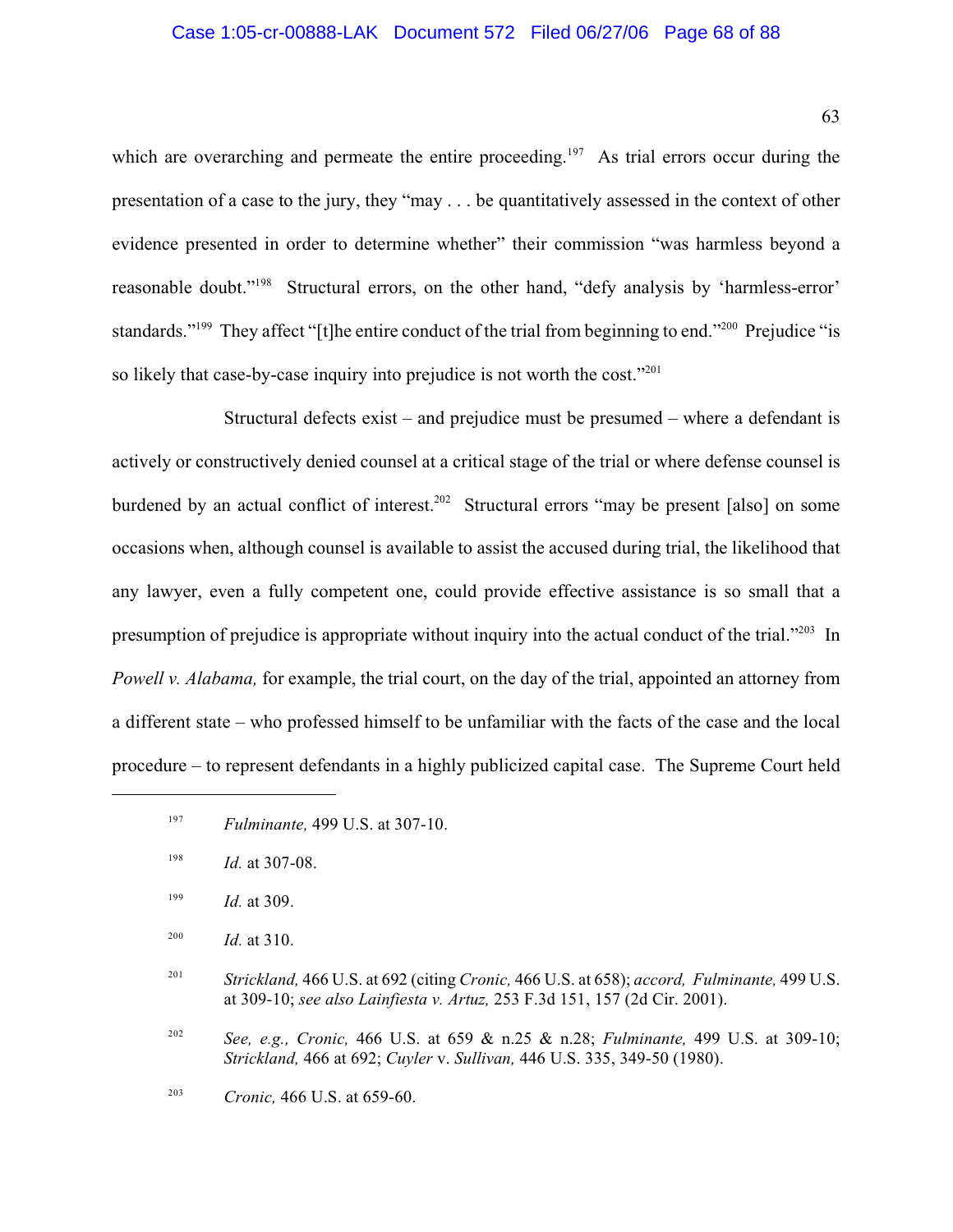#### Case 1:05-cr-00888-LAK Document 572 Filed 06/27/06 Page 69 of 88

that the likelihood that counsel could have performed as an effective advocate in those circumstances was so remote as to render the trial inherently unfair, obviating the requirement that the defendants affirmatively demonstrate prejudice. 204

Although the circumstances here differ from those in *Powell,* the government's conduct threatens to contaminate this proceeding. Properly defending this case, in all its complexity, has required, and will continue to require, substantial financial resources. The government has spent years investigating the case, presumably reviewing millions of pages of documents<sup>205</sup> and interviewing scores of witnesses if not more. The KPMG Defendants, however, have limited resources. Although each defendant is represented by retained counsel, the government's interference almost inevitably has affected at least some lawyer selections and, equally important, limited what the KPMG Defendants can pay their lawyers to do. At least most of them likely will be unable to afford to pay their attorneys to review all or even most of the documents the government has produced or, perhaps, to interview even a fraction of the witnesses the government has interviewed. They may not be able to afford tax experts to advise trial counsel and, if need be, answer those whom the government may present at trial.

In these circumstances, demonstrating prejudice after the fact would be all but impossible. In order to show that the trial outcome would have been different had a convicted defendant been able to afford better preparation before trial, the defendant's counsel, after conviction, would have to do the work that the defendant could not afford to have done in the first

Anderson Decl. [docket item 561] ¶¶ 24, 27, 38-39, 41.

 <sup>287</sup> U.S. at 53. 204

<sup>&</sup>lt;sup>205</sup> The government thus far has produced, in electronic or paper form, at least 5 to 6 million pages of documents *plus* transcripts of 335 depositions and 195 income tax returns.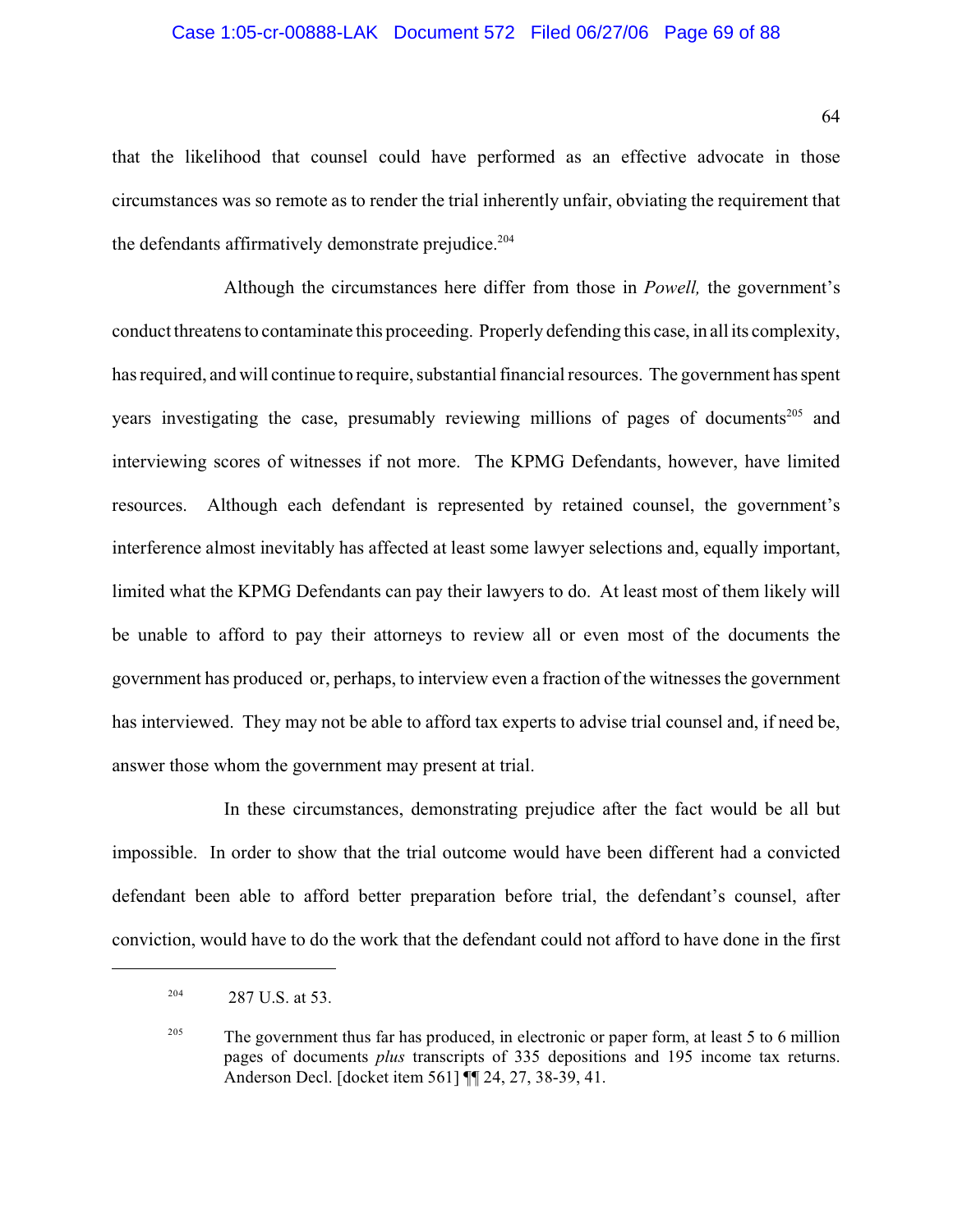place. If the defendant could not afford to have the work done in the first place, the defendant certainly could not afford to have it done after conviction. And relying upon the possibility of counsel appointed under the Criminal Justice Act to do so, should a convicted defendant have become indigent, simply would be unrealistic. In any case, assessing the impact of pretrial omissions and errors could require extensive evidentiary proceedings. In consequence, it is difficult to imagine circumstances in which an error more properly could be said to threaten to taint an entire proceeding.

This conclusion too is supported by *Gonzalez-Lopez.* Speaking of a deprivation of

the right to counsel of choice, the Supreme Court wrote:

"We have little trouble concluding that erroneous deprivation of the right to counsel of choice, 'with consequences that are necessarily unquantifiable and indeterminate, unquestionably qualifies as "structural error."' Different attorneys will pursue different strategies with regard to investigation and discovery, development of the theory of defense, selection of the jury, presentation of the witnesses, and style of witness examination and jury argument. And the choice of attorney will affect whether and on what terms the defendant cooperates with the prosecution, plea bargains, or decides instead to go to trial. In light of those myriad aspects of representation, the erroneous denial of counsel bears directly on the 'framework within which the trial proceeds,' – or indeed on whether it proceeds at all. It is impossible to know what different choices the rejected counsel would have made, and then to quantify the impact of those different choices on the outcome of the proceedings. Many counseled decisions, including those involving plea bargains and cooperation with the government, do not even concern the conduct of the trial at all. Harmless-error analysis in such a context would be a speculative inquiry into what might have occurred in an alternate universe."<sup>206</sup>

The same reasoning applies here. Virtually everything the defendants do in this case

may be influenced by the extent of the resources available to them. There simply would be no way

to know, after the fact, whether the outcome had been influenced by limitations improperly placed

upon the availability of resources.

<sup>206</sup> 2006 U.S. LEXIS 5165 at  $*18-19$  (internal citations omitted).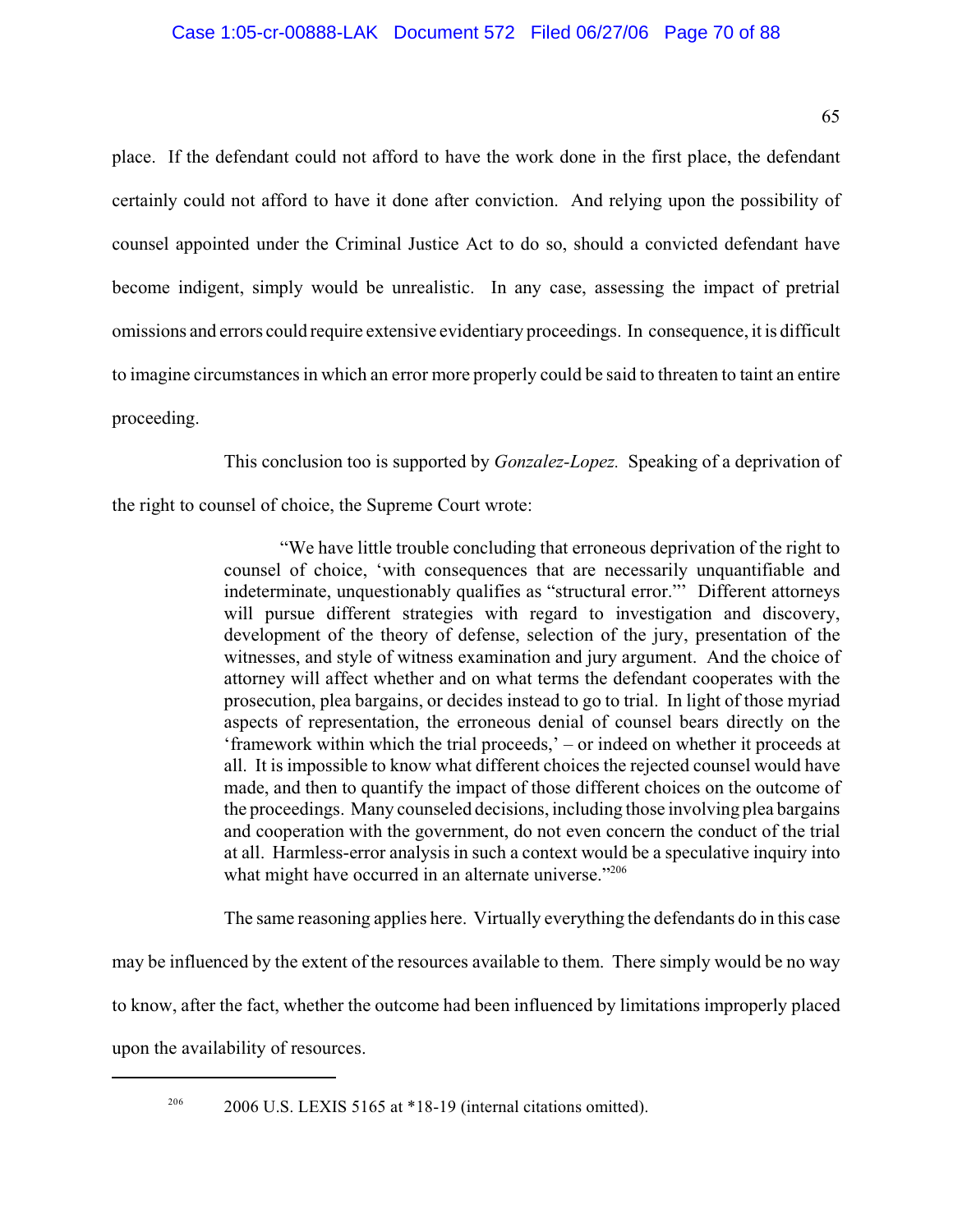#### Case 1:05-cr-00888-LAK Document 572 Filed 06/27/06 Page 71 of 88

66

Further, the government's interference in the KPMG Defendants' ability to mount a defense "creates an appearance of impropriety that diminishes faith in the fairness of the criminal justice system in general."<sup>207</sup> This injury to the criminal justice system is not dependent on whether or not the KPMG Defendants ultimately are convicted or – more to the point – whether they would have been convicted even if the government had not interfered with their constitutional right to counsel.

Accordingly, there is no need for a particularized showing of prejudice here. While a defendant does not have a constitutional right to the most expensive lawyer or to unlimited defense funds, government interference with those resources that a defendant does have or legally may obtain fundamentally alters the structure of the adversary process. As the late Judge Wyzanski explained, although "'a criminal trial is not a game in which the participants are expected to enter the ring with a near match in skills, neither is it a sacrifice of unarmed prisoners to gladiators.'"<sup>208</sup>

The considerations that support a presumption of prejudice – the government's responsibility for the problem and the ease with which the trial court can detect and remedy that problem prior to trial – both are present here. The government is responsible for the infringement of the KPMG Defendants' rights. The problem has been detected, and it probably is susceptible of cure before trial. Were the Court to refrain from seeking to remedy the problem now, it would abdicate its responsibility to safeguard defendants' constitutional rights.

*Young v. United States ex rel. Vuitton et Fils S.A.,* 481 U.S. 787, 811 (1987); *see also Offutt* 207 *v. United States,* 348 U.S. 11, 14 (1954) ("[J]ustice must specify the appearance of justice.").

<sup>&</sup>lt;sup>208</sup> Cronic, 466 U.S. at 657 (quoting *United States ex rel. Williams v. Twomey*, 510 F.2d 634, 640 (7th Cir. 1975).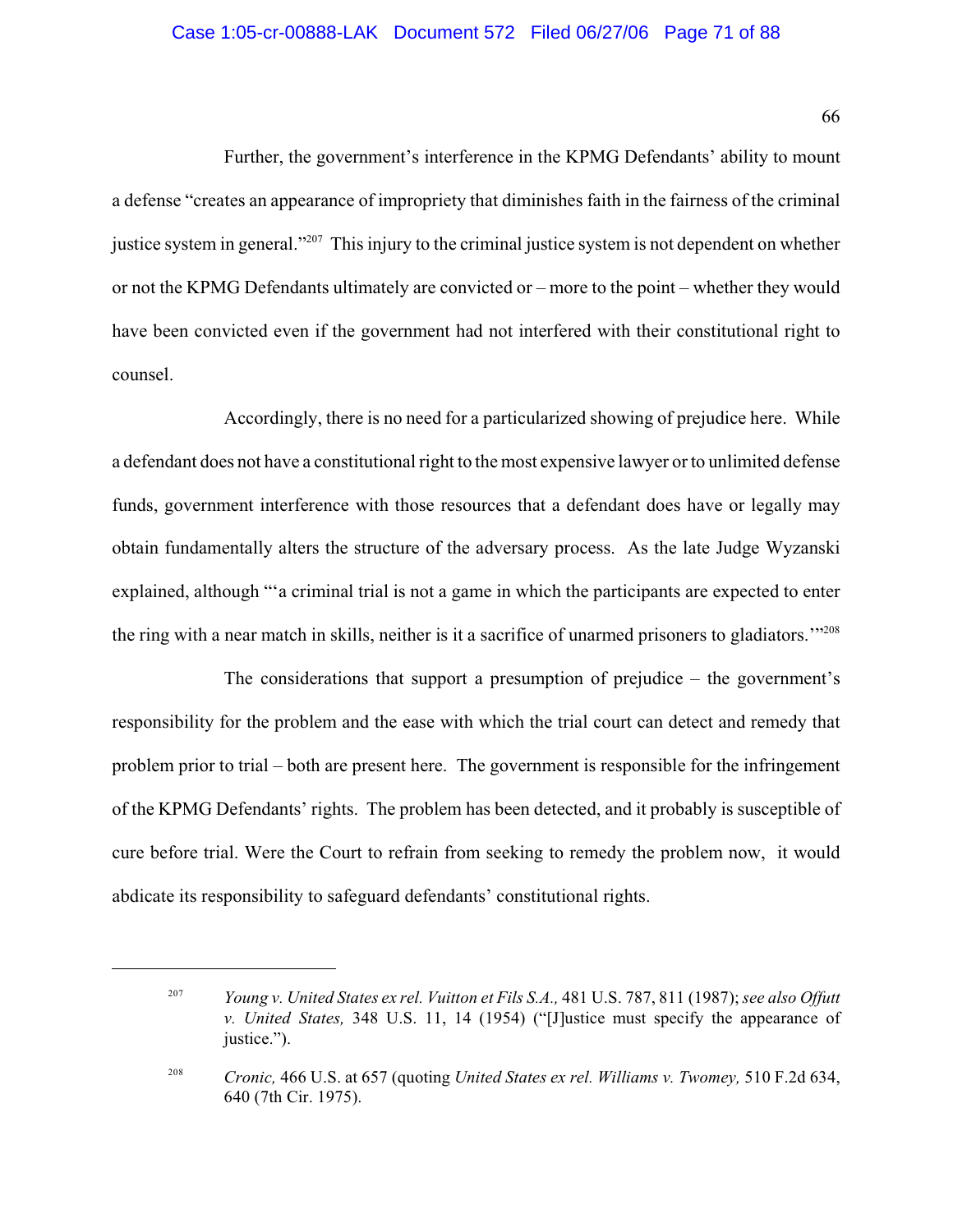#### Case 1:05-cr-00888-LAK Document 572 Filed 06/27/06 Page 72 of 88

### *III. It is Premature to Consider the Government's Actions With Respect to Payment of Legal Expenses Incurred Before Indictment*

The KPMG Defendants argue also that the government's actions with respect to advancement of legal fees interfered with their rights prior to indictment. But the preindictment interference must be evaluated in a very different context.

To begin with, the legal analysis differs. The Sixth Amendment attaches only upon indictment. Actions by the government that affected only the payment of legal fees and defense costs for services rendered prior to the indictment therefore do not implicate the Sixth Amendment. Any relief must be grounded in the Due Process Clause alone.

Second, the impact of the government's actions was quite different. KPMG paid attorneys' fees prior to indictment for all of the KPMG Defendants on condition that the employees cooperate with the government. There is no suggestion that any defendant reached the \$400,000 cap save Mr. Stein, and KPMG ignored the \$400,000 ceiling in his case until very late in the day. In consequence, there is no reason to suppose that the ability of any of the KPMG Defendants to undertake activities designed to ward off an indictment was impaired by the government's actions save in one respect – at least some of the KPMG Defendants made proffers to the government that they conceivably would not have made had they not induced to do so by the threat of having payment of their legal fees cut off. These proffers are of significance only if they may be used at trial, either on the government's case in chief or, perhaps more importantly, to cross examine a defendant who testifies on the defense case. This has an important consequence.

The Supreme Court has made clear that remedies for constitutional violations "should be tailored to the injury suffered . . . and should not unnecessarily infringe on competing interests,"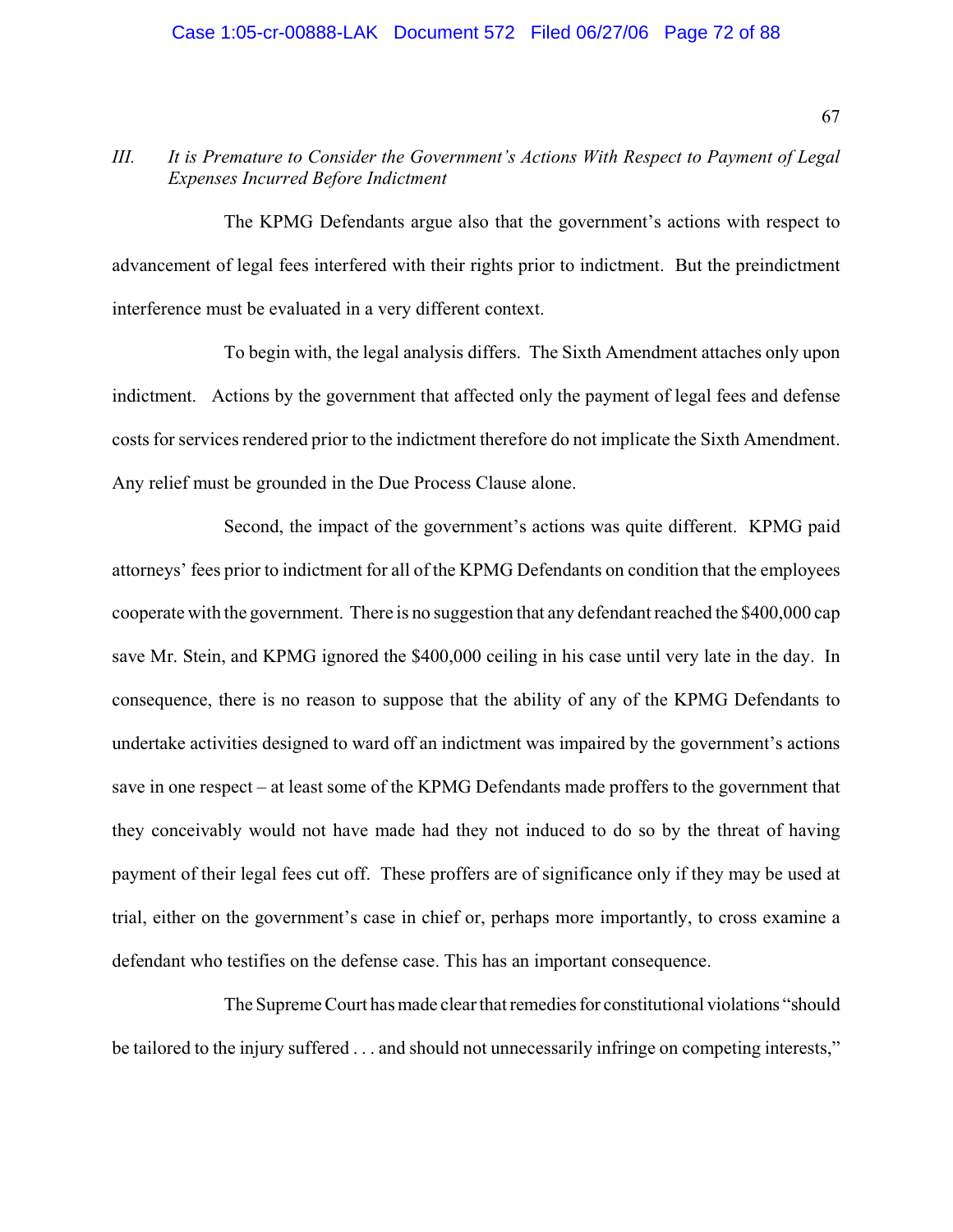68

including the interest in the administration of criminal justice.<sup>209</sup> Its "approach has thus been to identify and then neutralize the taint by tailoring relief appropriate in the circumstances to assure the defendant the effective assistance of counsel and a fair trial."<sup> $210$ </sup> Hence, if the government's pressure on KPMG ultimately resulted in improperly coerced statements, the matter may be fully redressed by suppression of the statements.

The question whether the statements should be suppressed is before the Court on another motion by the KPMG Defendants that has not yet been fully briefed. Accordingly, it would be premature to address it here.

## *IV. The Remedy*

The next question concerns the appropriate remedy for the violation of the KPMG Defendants' constitutional rights. Defendants ask the Court to dismiss the indictment or to order payment of their legal fees either by the government or by KPMG. The government argues that any relief should be limited to requiring KPMG to consider anew whether it wishes to advance expenses to the defendants, now free of the threat of government retaliation by virtue of the government's recent statement that it does not object to KPMG doing as it pleases.

The Court rejects the government's alternative. The government's belated statement that KPMG may do as it wishes without government retribution is not sufficient to put the KPMG Defendants in the position they would have enjoyed had the government not interfered with the advancement of defense costs in the first place. It ignores altogether the Court's finding that KPMG

209

<sup>210</sup> *Id.* 

*United States v. Morrison,* 449 U.S. at 365.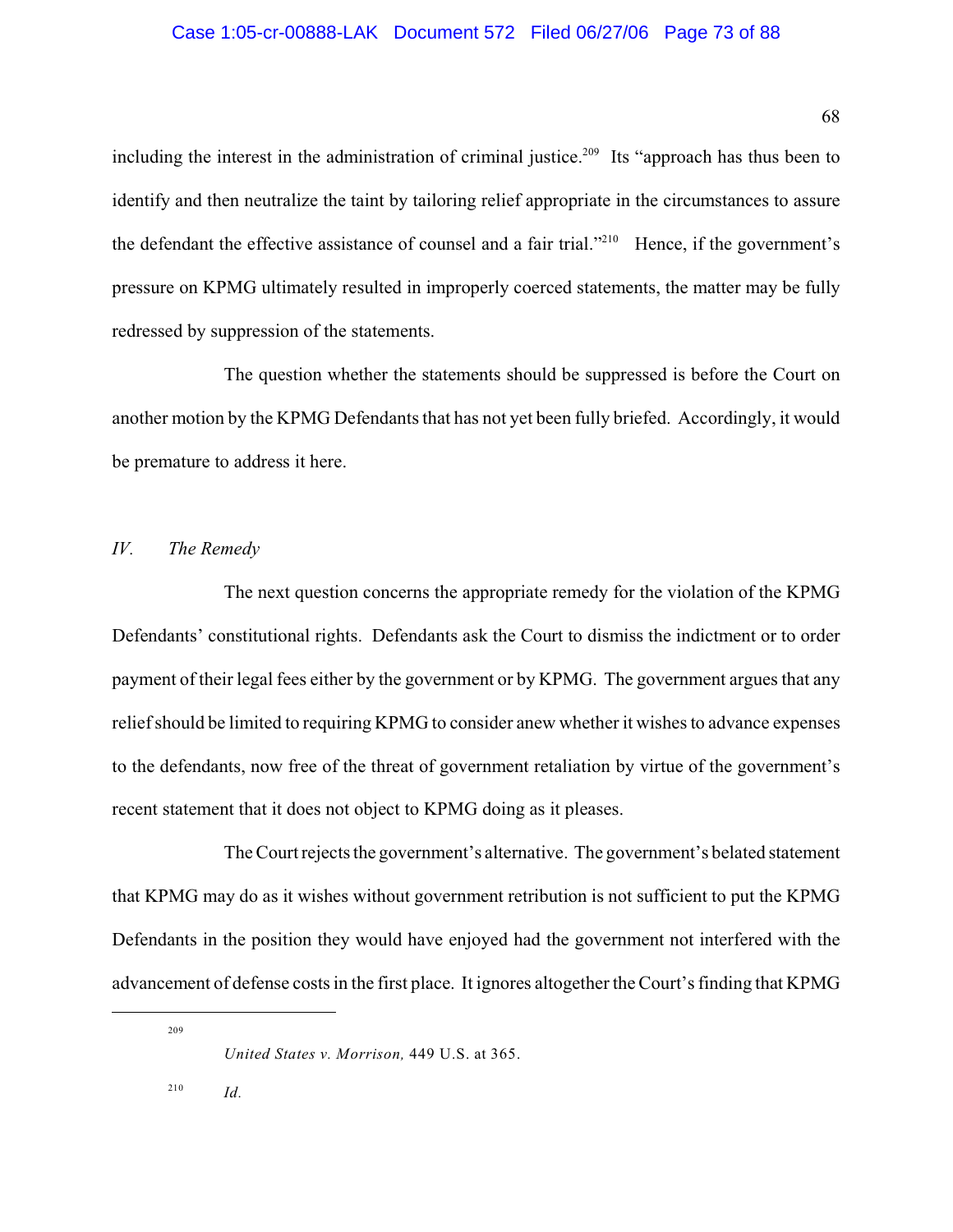#### Case 1:05-cr-00888-LAK Document 572 Filed 06/27/06 Page 74 of 88

69

would have advanced defense costs absent the government's interference. It ignores KPMG's possible interest in not being seen to reverse course and thus as admitting that it caved in to government pressure in this respect at the expense of individual members and employees of the firm. It ignores also the fact that circumstances have changed dramatically since KPMG, under government pressure, decided in 2004 to cut off anyone who was indicted. KPMG has yielded to the government's demand that the firm pay a fine of \$456 million. The individual defendants have been indicted on charges the full scope of which may not previously have been foreseeable to KPMG. Thus, the defense costs that KPMG is being asked to advance perhaps are larger than might earlier have been foreseeable. The resources available to pay them have been reduced. Accordingly, the Court is not persuaded that the damage the government has done can be remedied by now leaving KPMG to do as it pleases. So the Court moves on to the appropriate remedies for the government's actions.

As discussed above, remedies for constitutional violations should be tailored narrowly to the injury suffered.<sup>211</sup> Dismissal of an indictment on the grounds of prosecutorial misconduct is an "extreme and drastic sanction"<sup>212</sup> that should not even be considered unless it is otherwise "impossible to restore a criminal defendant to the position that he would have occupied" but for the misconduct.<sup>213</sup>

*Morrison,* 449 U.S. at 365. 211

*United States v. Rubio,* 709 F.2d 146, 152 (2d Cir. 1983) (internal citations omitted); *see also* <sup>212</sup> *Morrison,* 449 U.S. at 366 n.3 (citing *United States v. Blue,* 384 U.S. 251, 255 (1966)); *United States v. Estrada,* 164 F.3d 619, 621 (2d Cir. 1998); *United States v. Fields,* 592 F.2d 638, 647-48 (2d Cir.1978), *cert. denied,*442 U.S. 917 (1979).

<sup>&</sup>lt;sup>213</sup> *United States v. Artuso,* 618 F.2d 192, 196-97 (2d Cir. 1980), *cert. denied*, 449 U.S. 879 (1980); *see also Carmichael v. United States,* 216 F.3d 224, 227 (2d Cir. 2000).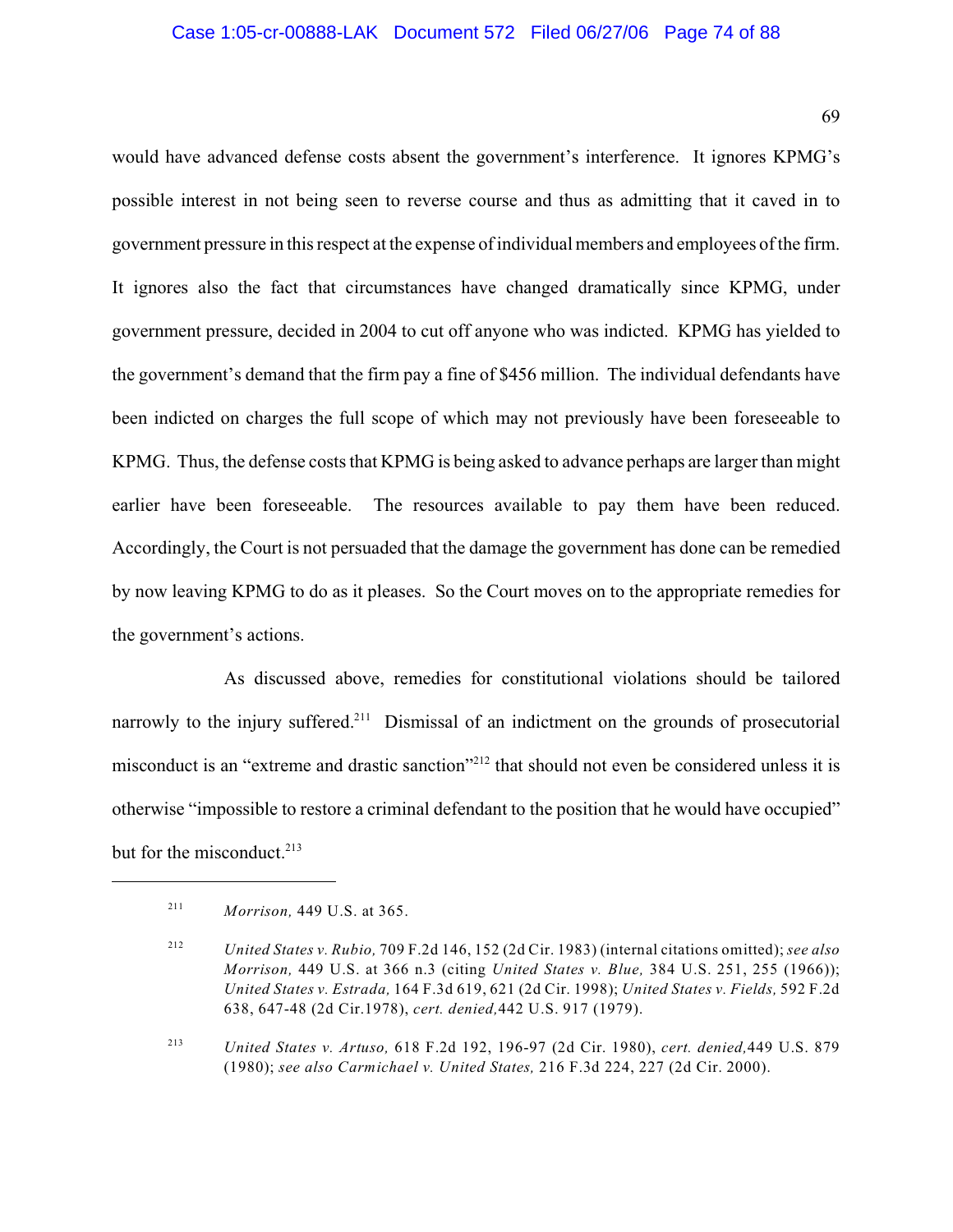### Case 1:05-cr-00888-LAK Document 572 Filed 06/27/06 Page 75 of 88

70

The KPMG Defendants can be restored to the position they would have occupied but for the government's constitutional violation if defense costs already incurred and yet to be incurred are paid. Indeed, although the KPMG Defendants have not conceded that dismissal would be inappropriate as long as they are put in funds for their defense, they have devoted most of their attention to monetary relief. In consequence, consideration of dismissal of the indictment would be premature prior to exhaustion of all possible courses that could lead to that outcome.

## *A. Monetary Relief Against the Government Is Precluded by Sovereign Immunity*

The first avenue suggested is an order directing the government to pay. But the KPMG Defendants immediately run into the doctrine of sovereign immunity.

"Absent an express waiver of sovereign immunity, money awards cannot be imposed against the United States."<sup>214</sup> Only Congress may waive sovereign immunity, and it may do so only through unequivocal statutory language.<sup>215</sup>

The KPMG Defendants first contend that monetary sanctions against the government pursuant to the Court's supervisory powers would not be money damages and therefore are not barred by sovereign immunity. But they point to no statute that specifically waives sovereign immunity from monetary sanctions imposed pursuant to supervisory power of the federal courts. They imply instead that supervisory powers automatically trump sovereign immunity, even absent

*McBride v. Coleman,* 955 F.2d 571, 576 (8th Cir. 1992); *see also Ruckelshaus v. Sierra* <sup>214</sup> *Club,* 463 U.S. 680, 685-686 (1983); *United States v. Bodcaw Co.,* 440 U.S. 202, 203 n.3 (1979); *United States v. Waksberg,* 112 F.3d 1225, 1227 (D.C. Cir. 1997)*; Robinson v. Overseas Military Sales Corp.,* 21 F.3d 502, 510 (2d Cir. 1994).

*See, e.g., United States v. King,* 395 U.S. 1, 5 (1969); *Samuels, Kramer & Co. v. Comm'r* 215 *of Internal Revenue,* 930 F.2d 975, 983 (2d Cir. 1991).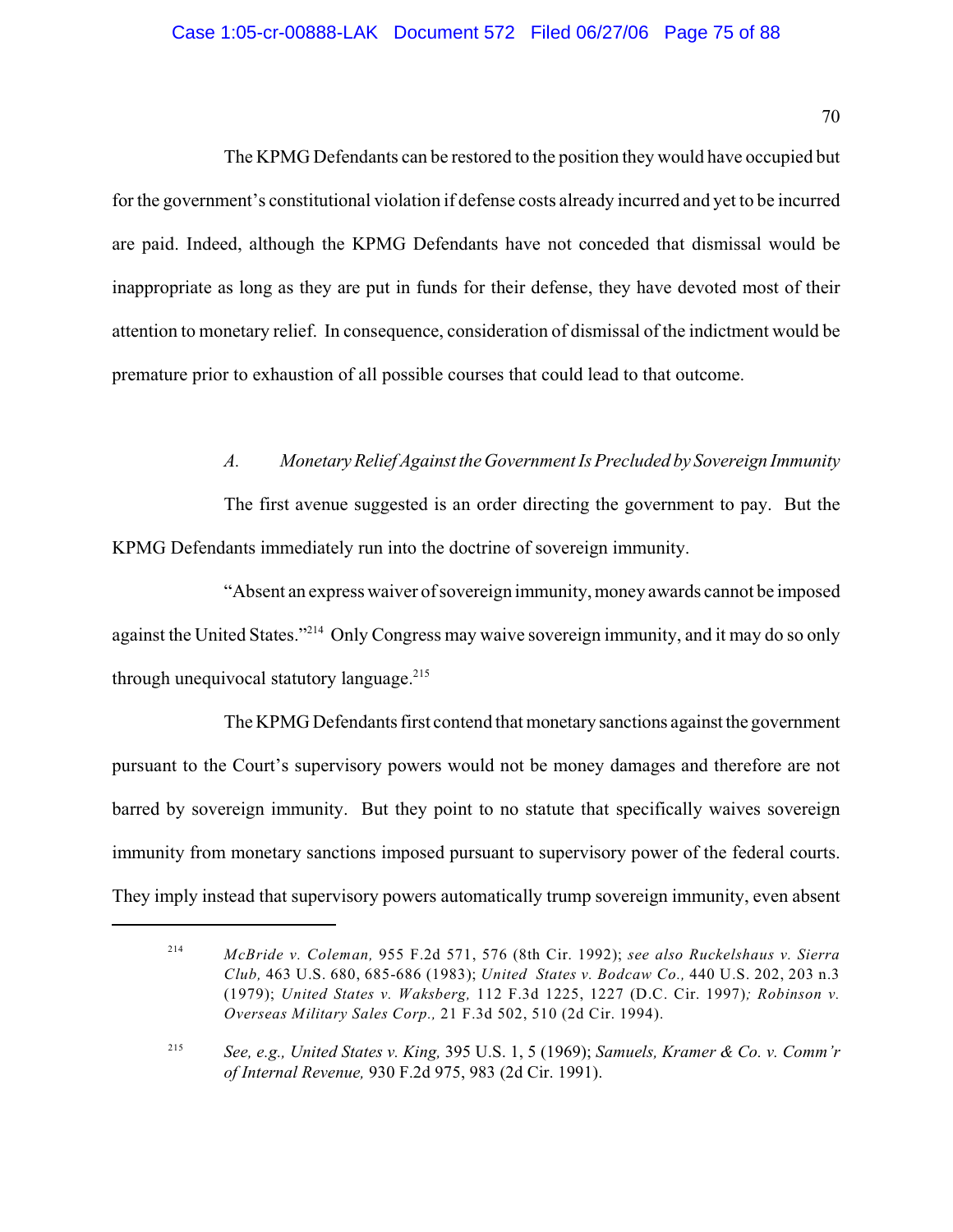a waiver.

A number of federal courts have addressed the interplay between sovereign immunity and the judiciary's power to impose monetary sanctions for litigation abuse.<sup>216</sup> Although the Second Circuit has not reached the precise question, the First Circuit's analysis in *United States v. Horn* 217 is instructive. There, the district court had used its supervisory powers to order the government to pay the defendants' legal fees and costs as punishment for prosecutorial misconduct. The First Circuit, however, reversed, explaining that "sovereign immunity ordinarily will trump supervisory power in a head-to-head confrontation" because

> "supervisory powers are discretionary and carefully circumscribed; [whereas] sovereign immunity is mandatory and absolute . . . In other words, unlike the doctrine of supervisory power, the doctrine of sovereign immunity proceeds by fiat: if Congress has not waived the sovereign's immunity in a given context, the courts

<sup>217</sup> 29 F.3d 754, 767 (1st Cir. 1994).

*See, e.g., United States v. Woodley,* 9 F.3d 774, 782 (9th Cir. 1993) (noting that courts may <sup>216</sup> impose monetary sanctions on the government – notwithstanding sovereign immunity – in order to remedy the violation of a recognized right and ensure that "government attorneys maintain ethical standards," but holding that monetary sanctions were inappropriate in this case and noting that other remedies are more appropriate); *Coleman v. Espy,* 986 F.2d 1184, 1191-92 (8th Cir. 1993) (sovereign immunity bars compensatory contempt sanctions against the United States); *McBride,* 955 F.2d at 576-77 (noting that the district court's imposition of compensatory contempt sanctions against the government likely violated the doctrine of sovereign immunity, but reversing on other grounds); *Barry v. Bowen,* 884 F.2d 442, 443-44 (9th Cir. 1989) (noting that the district court's imposition of compensatory contempt sanctions against the government likely violated the doctrine of sovereign immunity, but reversing on other grounds); *Yancheng Baolong Biochemical Prods. Co., Ltd. v. United States,* 343 F. Supp. 2d 1226, 1241 (Ct. Int'l Trade 2004) (collecting cases and holding that award of attorneys' fees against the government was barred by sovereign immunity); *United States v. Prince,* No. CR 93-1073 (RR), 1994 WL 99231, \*1-\*2 (E.D.N.Y. Mar. 10, 1994) (withdrawing assessment of jury costs against U.S. Attorney's Office under court's supervisory power, in the face of a motion for reconsideration arguing constraints imposed by sovereign immunity); *see also Waksberg,* 112 F.3d at 1227-28 (invoking the doctrine of constitutional avoidance to defer review of the district court's finding that sovereign immunity barred the award of compensatory damages against the United States).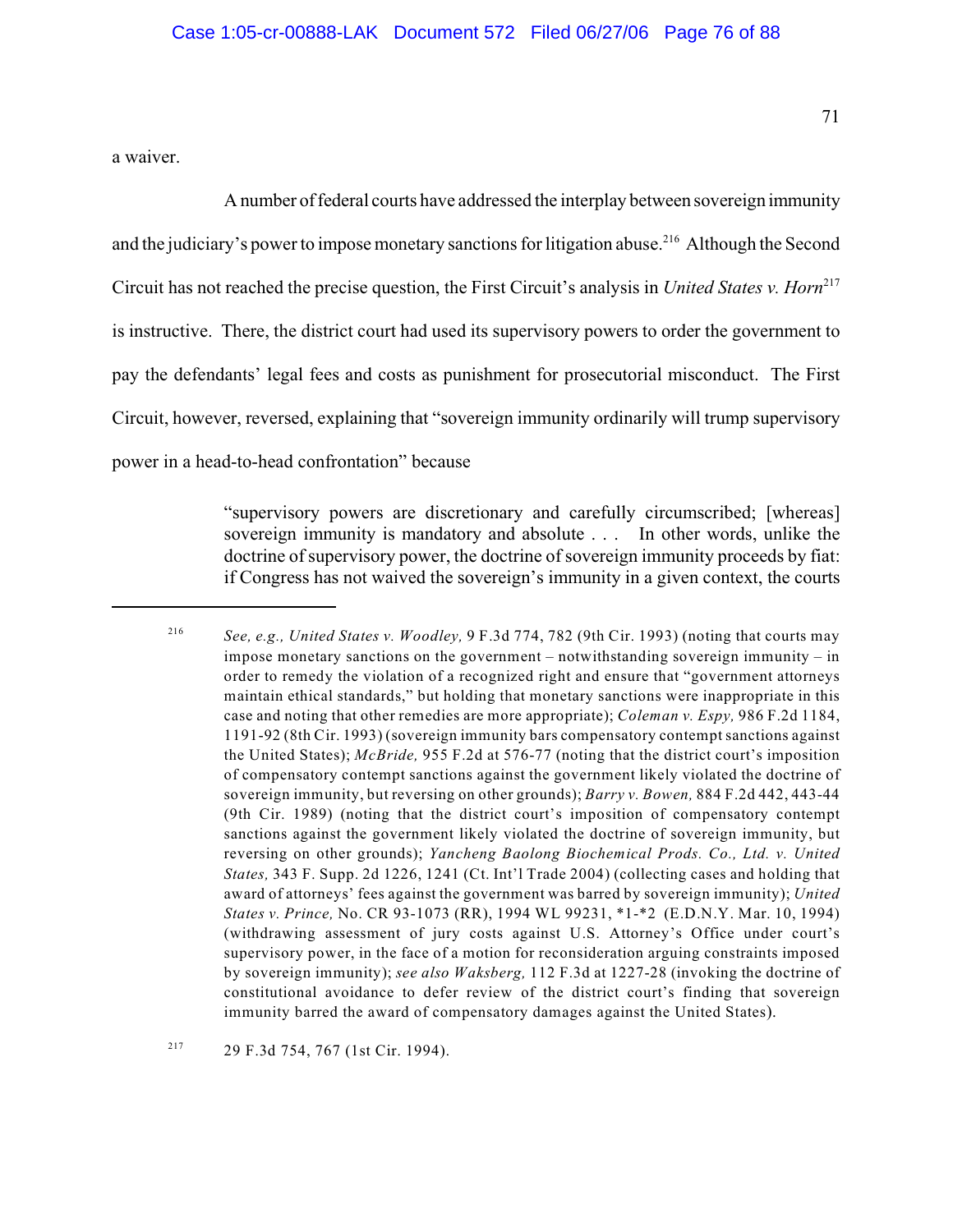are obliged to honor that immunity."<sup>218</sup>

This Court agrees. Accordingly, monetary sanctions do not overcome sovereign immunity.

The KPMG Defendants next argue that the Federal Tort Claims  $Act^{219}$  (the "FTCA") and the Administrative Procedure Act<sup>220</sup> (the "APA") waive sovereign immunity. Each, however, waives sovereign immunity only for certain civil actions against the government.<sup>221</sup> Neither deals with sanctions for prosecutorial misconduct. The KPMG Defendants point to no case law suggesting that the FTCA and APA waivers apply in this context, and the Court is aware of none. Given the Court's obligation to construe narrowly any statutory waiver of sovereign immunity, $^{222}$ 

<sup>218</sup> *Id.* at 764.

The *Horn* court noted also that courts have means apart from monetary sanctions by which to punish prosecutorial misconduct, including public reprimand and other equitable relief. *Id.* at 767.

- 28 U.S.C. § 1346. 219
- <sup>220</sup> 5 U.S.C. § 702.
- 221

The FTCA waives sovereign immunity in "civil actions on claims against the United States, for money damages, accruing on and after January 1, 1945, for injury or loss of property, or personal injury or death caused by the negligent or wrongful act or omission of any employee of the Government while acting within the scope of his office or employment, under circumstances where the United States, if a private person, would be liable to the claimant in accordance with the law of the place where the act or omission occurred." 28 U.S.C. § 1346(b).

The APA waives immunity in "action[s] in a court of the United States seeking relief other than money damages and stating a claim that an agency or an officer or employee thereof acted or failed to act in an official capacity or under color of legal authority." 5 U.S.C. § 702.

<sup>222</sup> "Waivers of immunity must be construed strictly in favor of the sovereign and not enlarge[d] . . . beyond what the language requires." *Ruckelshaus,* 463 U.S. at 686 (internal citations and quotation marks omitted); *Lehman v. Nakshian,* 453 U.S. 156, 161 (1981). Courts must strictly construe also any limitations or conditions imposed by Congress on a particular waiver of immunity. *Id.* at 160-61.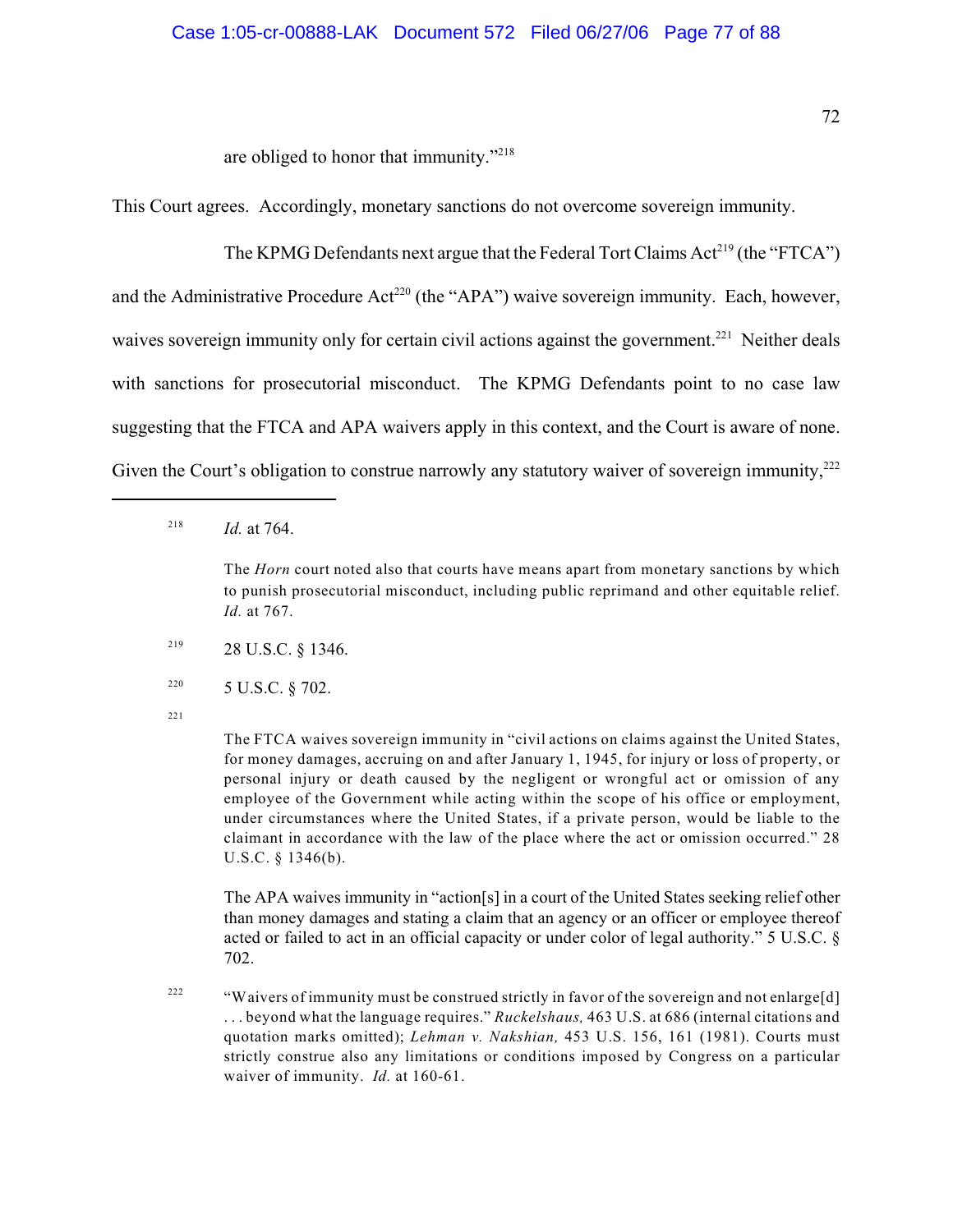#### Case 1:05-cr-00888-LAK Document 572 Filed 06/27/06 Page 78 of 88

it would be inappropriate to read the FTCA or the APA as waiving the government's immunity to monetary sanctions in this case.

Accordingly, sovereign immunity bars this Court from ordering the government to pay the KPMG Defendants' legal fees.<sup>223</sup> This is not the end of the analysis, however. As the First Circuit explained in *Horn,* "[t]he fact that sovereign immunity forecloses the imposition of monetary sanctions against the federal government in criminal cases does not leave federal courts at the mercy of cantankerous prosecutors. Courts have many other weapons in their armamentarium." $224$  The Court therefore turns to other options, addressing first the possibility of monetary relief against KPMG.

### *B. Monetary Relief May Be Available Against KPMG*

The KPMG Defendants urge the Court to order KPMG to advance their defense costs.

KPMG, which is not formally a party here but which has been heard in any case, resists on several grounds.

223

<sup>224</sup> 29 F.3d at 766.

The KPMG Defendants attempt to avoid this conclusion by asking the Court to order the government to pay their defense costs out of the \$256 million fine it already has received from KPMG or to order KPMG to pay the \$200 million final installment of the fine into the registry of the Court, where so much as is required to pay the defense costs would be distributed to the KPMG Defendants and the balance to the government. They appear to argue that either remedy would be injunctive in nature and not a monetary sanction against the government. Sovereign immunity, however, "stands as an obstacle to virtually all direct assaults against the public fisc, save only those incursions from time to time authorized by Congress." *Horn,* 29 F.3d at 761. The relief the KPMG Defendants have requested here would be no less an assault on the public fisc simply because it would be addressed to a fine already received by the government or monies to which the government already is entitled. Put another way, requiring the government to pay the money from a particular account or to forego revenues to which it is entitled would not make such relief any less a monetary sanction.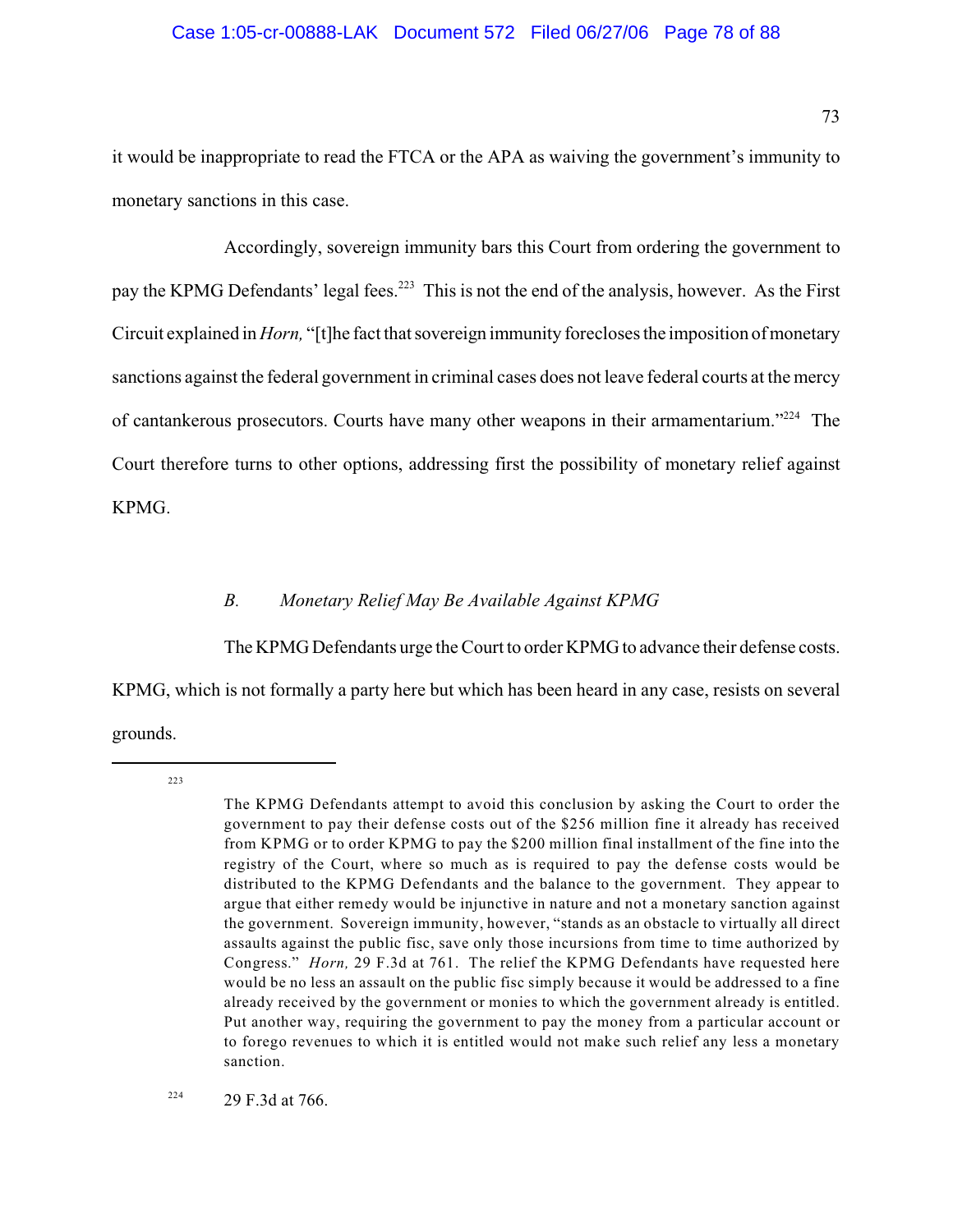### *1. This Court Has Subject Matter Jurisdiction*

Federal courts are courts of limited jurisdiction. They have only such judicial power as is conferred upon them by statute and, in the case of the Supreme Court, Article III of the Constitution.<sup>225</sup>

The Court's subject matter jurisdiction in this case rests on Section 3231 of the Criminal Code,  $226$  which gives "[t]he district courts of the United States . . . original jurisdiction, exclusive of the courts of the States, of all offenses against the laws of the United States." And it is well established that a district court having subject matter jurisdiction over a federal criminal case has ancillary jurisdiction over at least some related matters.<sup>227</sup>

Our Circuit recently addressed the scope of ancillary jurisdiction in criminal cases in *Garcia v. Teitler.*<sup>228</sup> The question there presented was whether a district court had jurisdiction to order an attorney who had appeared and then withdrawn as counsel for the defendants, and who was not a party to the action, to return a retainer the defendants had paid him so that the defendants could retain another attorney to defend the case. The Court held that it did, writing:

> "At its heart, ancillary jurisdiction is aimed at enabling a court to administer 'justice within the scope of its jurisdiction.' Without the power to deal with issues ancillary or incidental to the main action, courts would be unable to 'effectively dispose of the principal case nor do complete justice in the premises.' Along these lines, the Supreme Court has instructed that ancillary jurisdiction may be exercised 'for two separate, though sometimes related, purposes: (1) to permit disposition of claims that are, in varying respects and degrees, factually interdependent by a single

*Id.* <sup>228</sup>

<sup>&</sup>lt;sup>225</sup> See, e.g., Ins. Corp. of Ireland, Ltd. v. Compagnie des Bauxites de Guinee, 456 U.S. 694, 701-02 (1982); *W.G. v. Senatore,* 18 F.3d 60, 64 (2d Cir. 1994).

<sup>18</sup> U.S.C. § 3231. 226

*See Garcia v. Teitler,* 443 F.3d 202, 208 (2d Cir. 2006). 227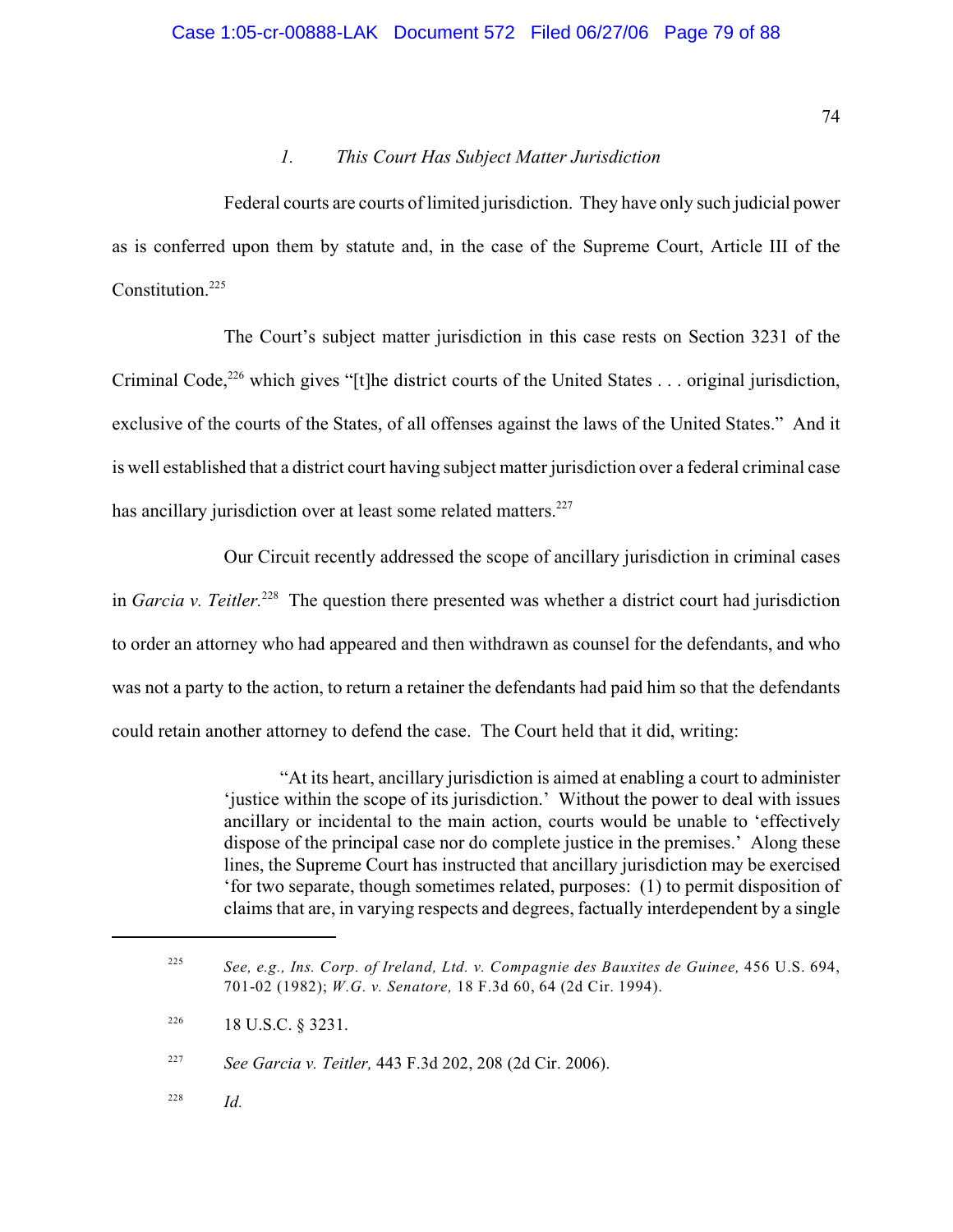court, and (2) to enable a court to function successfully, that is, to manage its proceedings, vindicate its authority, and effectuate its decrees."

"Whatever the outer limits of ancillary jurisdiction may be, we hold that resolving a fee dispute after an attorney withdraws . . . is within a district court's ancillary powers, as it relates to the court's ability to 'function successfully.' \* \* \*

"Although [defendants] have been able to obtain new counsel, the record reflects that they are of limited means and that the funds paid to Teitler may be needed to pay their new counsel. In order to guarantee a defendant's right to choose his own counsel where, as here, his criminal case is ongoing, and to avoid the possibility of defendants becoming indigent and requiring the appointment of counsel, a district court must be able to exercise ancillary jurisdiction to resolve a fee dispute."<sup>229</sup>

So too here. While the KPMG Defendants all are represented by retained counsel,

the cost of mounting their defenses in this complex case is potentially very large. In order to guarantee their right to choose their own counsel, to ensure that they can afford to pay those counsel to do what they think appropriate to defend the case, and to avoid the possibility of their becoming indigent and requiring the appointment of counsel, this Court has the power to exercise ancillary jurisdiction to resolve their right to the advancement of expenses by KPMG.<sup>230</sup> This is confirmed by *United States v. Weissman*,<sup>231</sup> cited with approval in *Garcia*, in which Judge Haight exercised ancillary jurisdiction to determine whether a company that formerly employed an individual who was facing criminal charges in this Court was obliged to continue to advance the defense costs.

<sup>&</sup>lt;sup>229</sup> *Id.* at 208, 209 (internal citations omitted).

 $T^{230}$  The Court need not here decide whether its ancillary jurisdiction includes the power to determine whether KPMG is obliged to indemnify the KPMG Defendants or, if not, whether the KPMG Defendants would be obliged to repay any funds advanced to them. The immediate concern is with the Court's power to ensure that the KPMG Defendants, if they are entitled to it, have the means to finance the defense before this Court.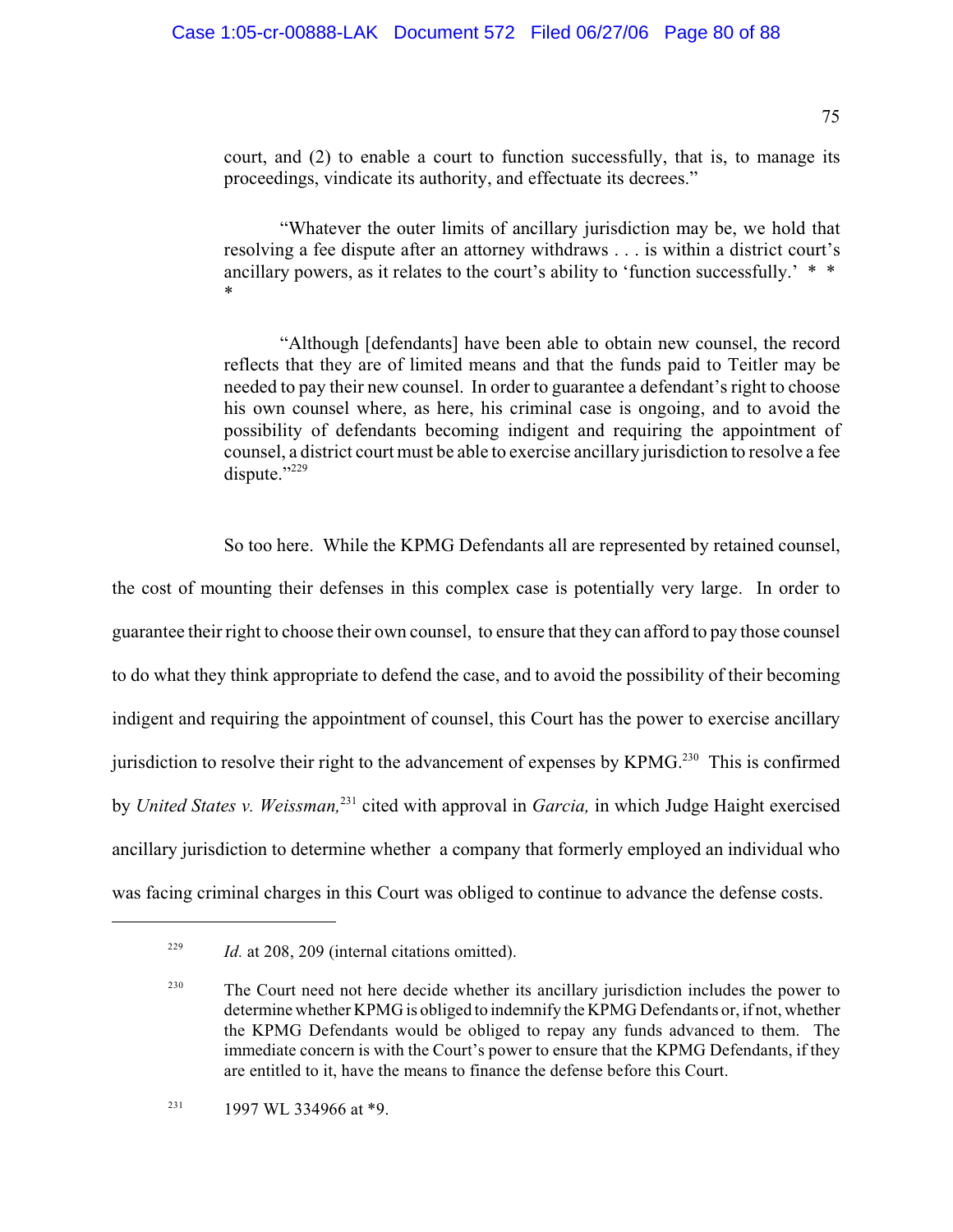### Case 1:05-cr-00888-LAK Document 572 Filed 06/27/06 Page 81 of 88

Accordingly, the Court holds that it has ancillary jurisdiction to determine the claims of the KPMG Defendants for advancement. As Judge Gleeson did in *Garcia,* the Court will direct the Clerk, as a matter of administrative convenience, to open a civil docket number for the claims of the KPMG Defendants against KPMG.<sup>232</sup>

# *2. Personal Jurisdiction, Even If It Does Not Already Exist, May Be Obtained Over KPMG*

The fact that the Court has subject matter jurisdiction is not alone sufficient to proceed with the claims. KPMG objects that it is not a party to this action and that the Court lacks jurisdiction over its person.

KPMG of course is not a defendant in this case.<sup>233</sup> Nevertheless, it long has been well aware of these proceedings. It attended the hearing and submitted papers. But it never has been served with a summons and complaint seeking advancement of legal fees.

There is reason to question whether the lack of a summons and complaint, which ordinarily would be fatal in a garden-variety civil case,<sup>234</sup> should have that consequence in the unique circumstances here.<sup>235</sup> But it is unnecessary to go down that path, which in any case would

<sup>&</sup>lt;sup>232</sup> *Garcia v. Teitler, No. 04 Civ. 0832 (JG), 2004 WL 1636982, \*1 n.2 (E.D.N.Y. July* 22,2004), *aff'd,* 443 F.3d 202 (2d Cir. 2006).

<sup>&</sup>lt;sup>233</sup> It is a defendant in a related action in this district, that commenced by the filing of the information pursuant to the DPA. *United States v. KPMG LLP,* 05 Crim. 0903 (LAP) (filed Aug. 29, 2005).

*See, e.g., OSRecovery, Inc. v. One Group Int'l, Inc.,* 234 F.R.D. 59, 60-61 (S.D.N.Y. 2005). 234

 $\frac{235}{235}$  Some states, at least in the past, held that a defendant who appeared in an action for any purpose consented to the exercise of personal jurisdiction, *See York v. Texas,* 137 U.S. 15 (1890). To amerliorate this rule, many adopted statutes or rules permitting a defendant who wished to challenge the exercise of personal jurisdiction to appear specially for that purpose alone without thereby appearing generally. *See id.* at 20; *see also, e.g., Orange Theatre*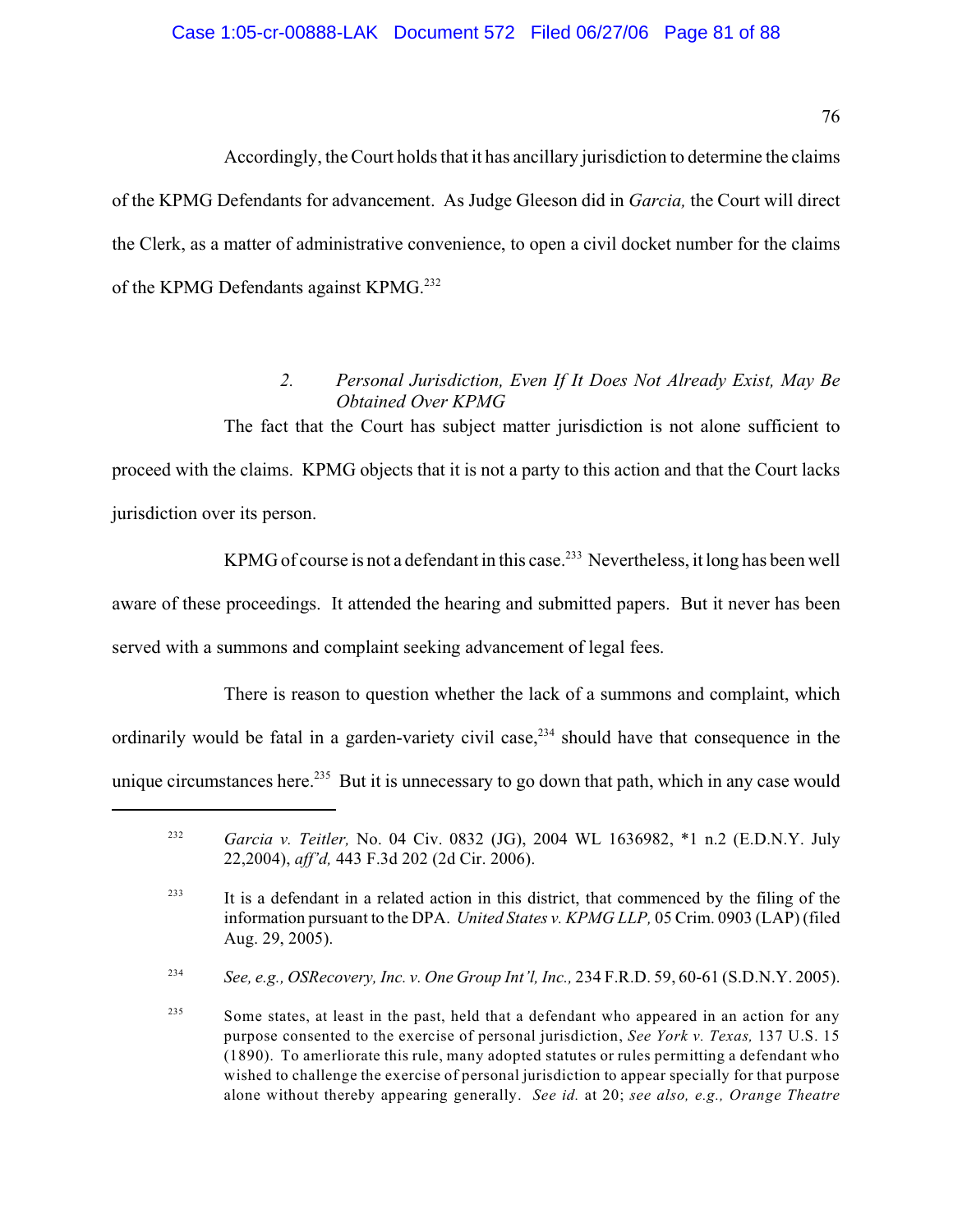threaten to complicate and perhaps delay the important determination that may lie within this Court's province – whether KPMG must at least advance defense costs to the KPMG defendants.

The KPMG Defendants, if so advised, may file a complaint in the civil file opened pursuant to this decision, obtain the issuance of a summons, and serve KPMG provided they do so within 14 days of the date of this decision. The complaint may contain a prayer for declaratory relief and a request for a speedy hearing,  $236$  which would be appropriate in any case in view of the fact that the determination of rights to advancement is made in summary proceedings $237$  in order to permit

<sup>236</sup> FED. R. CIV. P. 57.

*See* 6 WEST'S DEL.CODE ANN. § 145(k) (2006); N.Y. BUS.CORP. L. §§ 724(a), 1319(a)(4) <sup>237</sup> (McKinney 2003). *See generally* Steven A. Radin, *"Sinners Who Find Religion": Advancement of Litigation Expenses to Corporate Officials Accused of Wrongdoing,* 25 REV. LITIG. 251, 263-68 (2006) (hereinafter "Radin") (summarizing Delaware cases on

*Corp. v. Rayherstz Amusement Corp.,* 139 F.2d 871, 874 (3d Cir. 1944). Even in such states, any action before the court beyond challenging the exercise of jurisdiction constitutes a general appearance and waives the jurisdictional objection. *See, e.g., Regents of the Univ. of Calif. v. Golf Mktg., LLC,* 92 Conn. App. 378, 381-82, 885 A.2d 201, 203 (2005) (party who seeks relief on any basis other than a motion to quash for lack of personal jurisdiction deemed to have made general appearance and waived all objections to defects in service, process, or personal jurisdiction) (California law) (quotation marks omitted); *Davis v. Eighth Jud. Dist. of Nevada,* 97 Nev. 332, 334-36, 629 P.2d 1209, 1211-12 (1981) (opposition to motion for leave to amend waived special appearance and subjected party to personal jurisdiction), *arbrogated by statute as recognized in Hansen v. Eighth Jud. Dist. of Nevada,* 116 Nev. 650, 655-56, 6 P.3d 982, 985 (2000); *Woods v. Billy's Automotive,* 622 S.E.2d 193, 197 (N.C. App. 2005) ("[I]f a party invoked the judgment of the court for any other purpose [than contesting service of process] he made a general appearance and by so doing he submitted himself to the jurisdiction of the court whether he intended to do so or not.") (citation and internal quotation marks omitted); *Lyren v. Ohr,* 271 Va. 155, 158-59, 623 S.E.2d 883, 884-85 (2006) (appearance for any purpose other than objecting to the jurisidiction is general appearance even if denominated "special"); *Maryland Cas. Co. v. Clintwood Bank, Inc.,* 155 Va. 181, 186, 154 S.E. 492, 494 (1930) (any action by defendant, except an objection to jurisdiction, recognizing a case as in court is general appearance). The Federal Rules of Civil Procedure, and many modern state codes, go further, abolishing the distinction between general and special appearances and permitting a defendant to preserve a personal jurisdiction objection by answer or timely motion to dismiss. These rules, however, do not apply in a criminal case. It therefore is arguable that KPMG's actions before the Court constituted a general appearance and thus waived any objection to personal jurisdiction.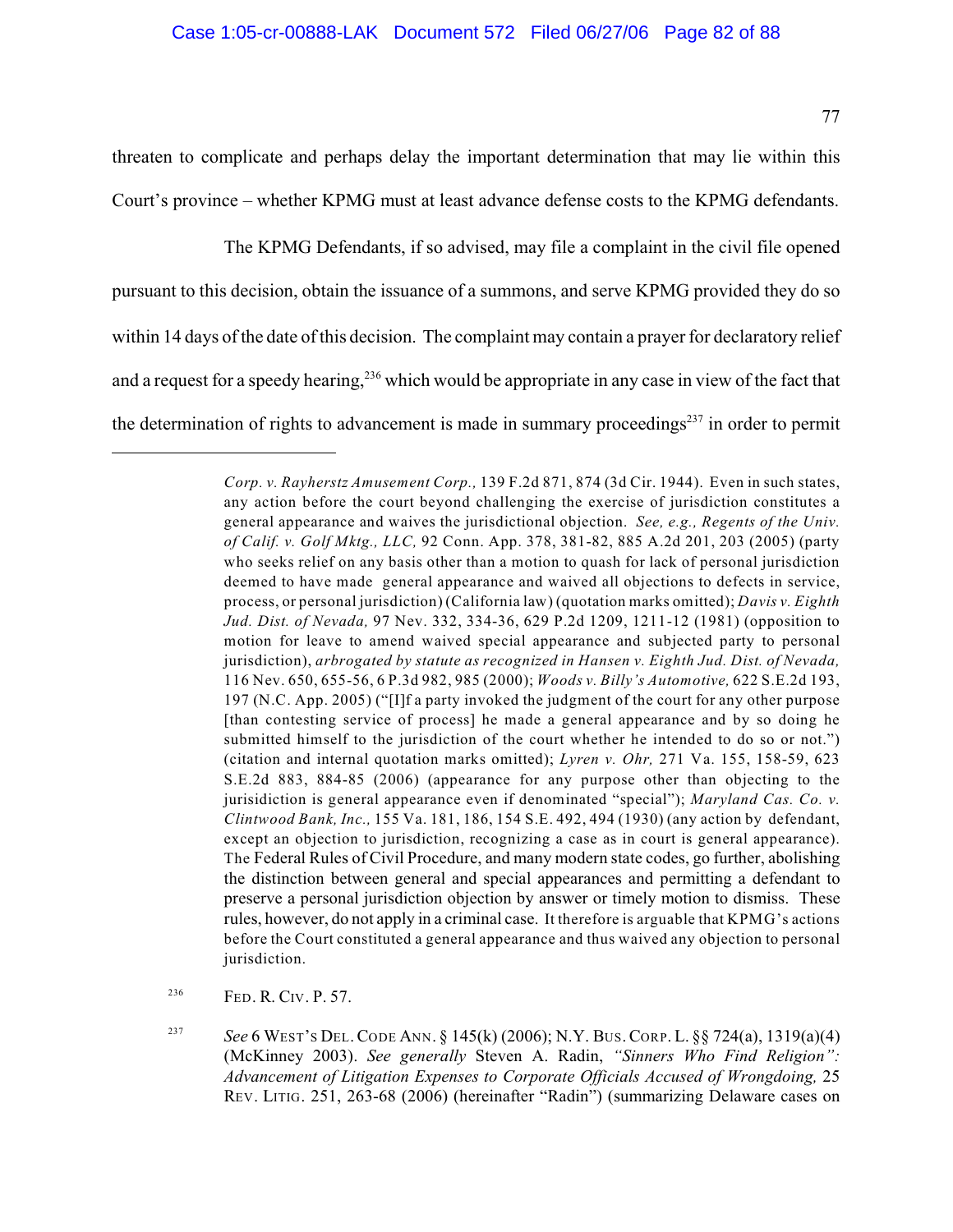78

the issue to be decided while the underlying case is pending.<sup>238</sup> Should that occur, the matter would proceed expeditiously.<sup>239</sup>

summary nature of advancement proceedings).

The scope of an advancement proceeding "is limited to determining 'the issue of entitlement according to the corporation's advancement provisions and not to issues regarding the movant's alleged conduct in the underlying litigation.'" *Kaung,* 884 A.2d at 509 (Del. 2005) (quoting *Homestore, Inc. v. Tafeen,* 886 A.2d 502, 503 (Del. 2005)). "Neither indemnification nor recoupment of sums previously advanced are appropriate for litigation in a summary proceeding" and necessarily would be reserved for subsequent proceedings, possibly in another forum. Radin, 25 REV. LITIG. at 265-66. In any case, although it is unnecessary to decide the issue now, it is questionable whether the Court's ancillary jurisdiction extends beyond determining the right to advancement.

There is no jurisdictional obstacle to a federal court determining advancement under state law. *See, e.g., Truck Components Inc. v. Beatrice Co.,* 143 F.3d 1057, 1061 (7th Cir. 1998).

- <sup>238</sup> The Federal Rules of Criminal Procedure state that they "are to be interpreted for the just determination of every criminal proceeding, to secure simplicity in procedure and fairness in administration, and to eliminate unjustifiable expense and delay." FED. R. CRIM. P. 2. Likewise, the Federal Rules of Civil Procedure, which govern "all suits of a civil nature," are to "be construed and administered to secure the just, speedy, and inexpensive determination of every action." FED. R. CIV. P. 1. Accordingly, the Court will treat the papers already filed by the KPMG Defendants as a motion for an order directing KPMG to advance the defense costs reasonably incurred and to be incurred by them from the date of the indictment forward. It will consider the papers already filed by KPMG as an opposition to that motion. KPMG may file such additional response as it wishes within 14 days after the date of service of any summons and complaint.
- The Court is mindful of KPMG's contention that those of the KPMG Defendants who were 239 partners in the firm are obliged by the partnership agreement to arbitrate the issue of advancement. Assuming that the KPMG Defendants pursue relief against KPMG and that KPMG remains insistent upon its alleged arbitration remedy, the questions whether the arbitration clause properly is so construed and, if so, whether it is void as against public policy to the extent that it would foreclose an advancement determination in a criminal case by the court in which the indictment is pending will be addressed in any advancement proceeding the KPMG Defendants may bring pursuant to this decision.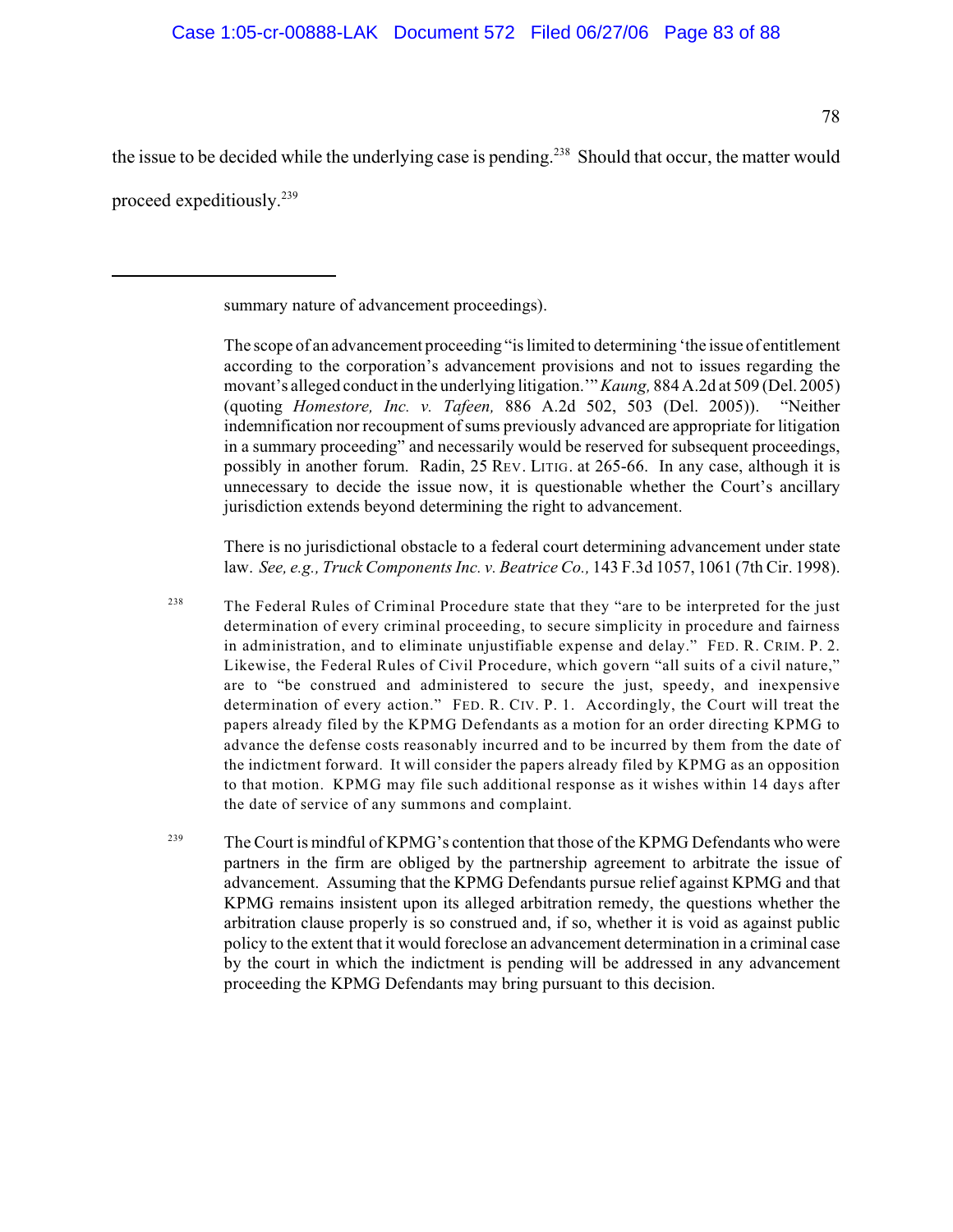## *C. Possible Dismissal and Other Remedies*

A summary advancement proceeding is not the only means by which the KPMG Defendants might be restored to the position they would have occupied had the government not interfered improperly with their prospects for advancement of defense costs.

The government has substantial influence and, almost certainly, power over KPMG by virtue of the cooperation clauses in the DPA. It may well be in its interest to use that influence or power to cause KPMG to advance the defense costs.<sup>240</sup>

Nor is KPMG lacking in incentives, if it needs them, to aid the government in solving the problem the government created for itself. The government now may seek to use its leverage against KPMG to cause KPMG to advance defenses costs in order to avoid any risk of dismissal of this indictment or other unpalatable relief. Moreover, KPMG may conclude that obstruction of the efforts of its former partners and employees to obtain advancement of defense costs, or even a prompt adjudication of their right to such advancement, would not further its interest in recruiting and retaining top flight personnel.

Thus, there are at least two possibilities for resolving the issue of advancement of defense costs. KPMG, either on its own or at the government's urging or insistence, may advance the defense costs. Alternatively, the KPMG Defendants may succeed in obtaining an advancement

<sup>&</sup>lt;sup>240</sup> Among other avenues open to the government if it were disposed to seek to remedy the problem it has created might be to persuade KPMG to eliminate obstacles to prompt resolution of the advancement issue. KPMG might, for example, waive any right that it may have to compel its former partners to arbitrate, or to claim a jury trial on, the question whether the KPMG Defendants are entitled to advancement of defense costs. Such a waiver need not affect any claims by the KPMG Defendants for indemnification (as distinguished from advancement) by KPMG or any claims that KPMG may have against the KPMG Defendants, neither of which would be a proper subject of a summary advancement proceeding in any event.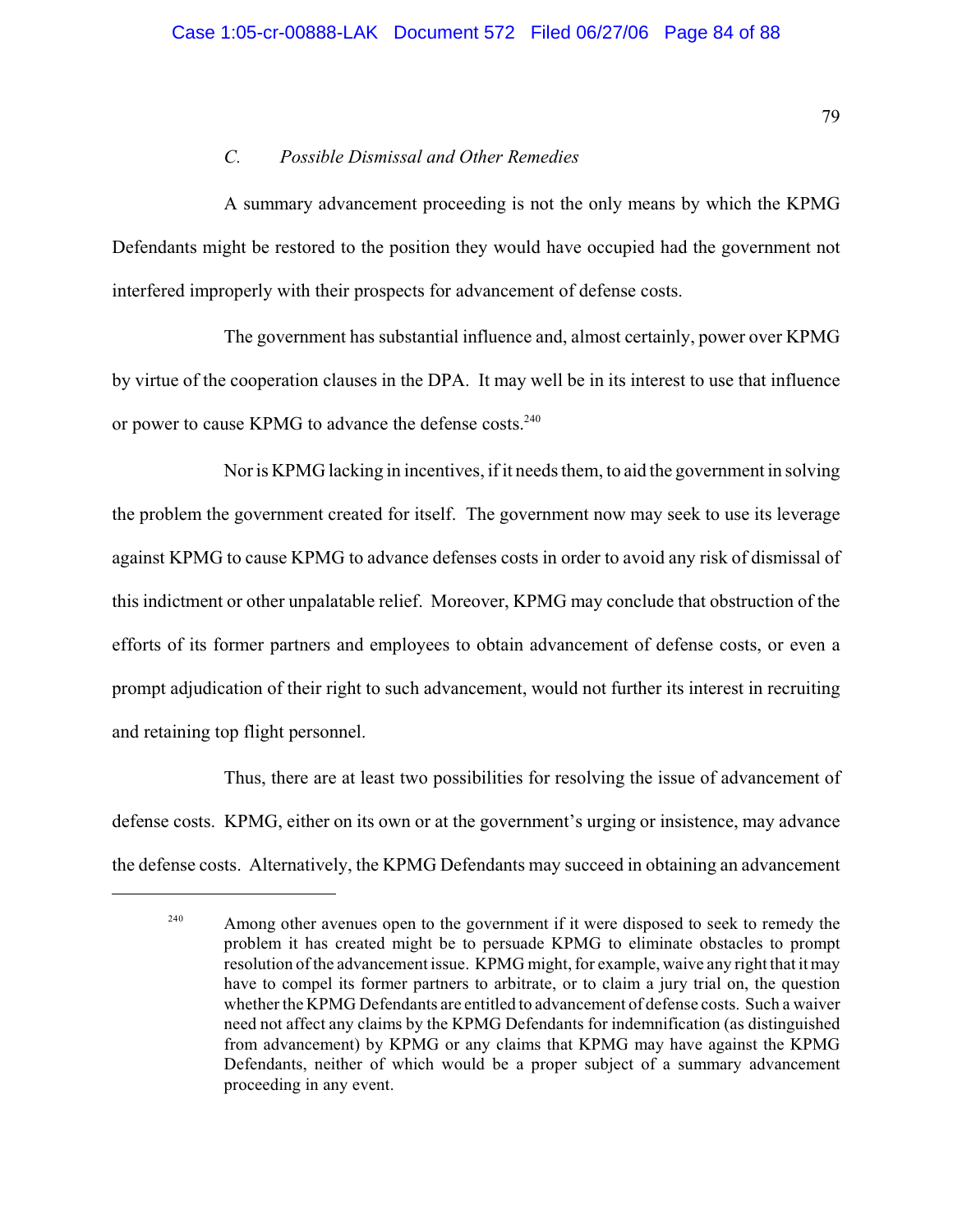#### Case 1:05-cr-00888-LAK Document 572 Filed 06/27/06 Page 85 of 88

order in a summary proceeding before this Court. In either event, the effect of the government's unconstitutional interference would have been remedied or, at least, mitigated substantially. Should that come to pass, the possibilities of dismissal of the indictment and other remedies likely would appear in a different light. In consequence, the Court declines to consider additional relief at this time, although it may do so in the future if KPMG does not, for one reason or another, advance defense costs.

## *V. Some of the Actions of the USAO in Response to the Motion Were Not Appropriate*

The foregoing discussion of remedies is addressed solely to the unconstitutional interference with the KPMG Defendants' prospects of obtaining advancement of defense costs from KPMG. One matter remains – the actions of the USAO in resisting this motion.

The Court begins from a widely held premise. We long have been well-served by the United States Attorney's office for this district and by the many lawyers who have served in it with great distinction. It is a model for the nation.<sup>241</sup> While the office's actions in this case with respect to the advancement of attorneys' fees contributed to an unconstitutional result, they were consistent with policies established in Washington. Moreover, they occurred at a time when the propriety of those policies had not previously been addressed by any court. The Court declines to chastise the office or its members further on the basis of those actions. There is, however, one matter that should be addressed.

<sup>&</sup>lt;sup>241</sup> See generally Lewis A. Kaplan, *Henry L. Stimson Award Ceremony: Remarks*, 54 RECORD OF THE ASS'N OF THE BAR OF THE CITY OF NEW YORK 420 (1999).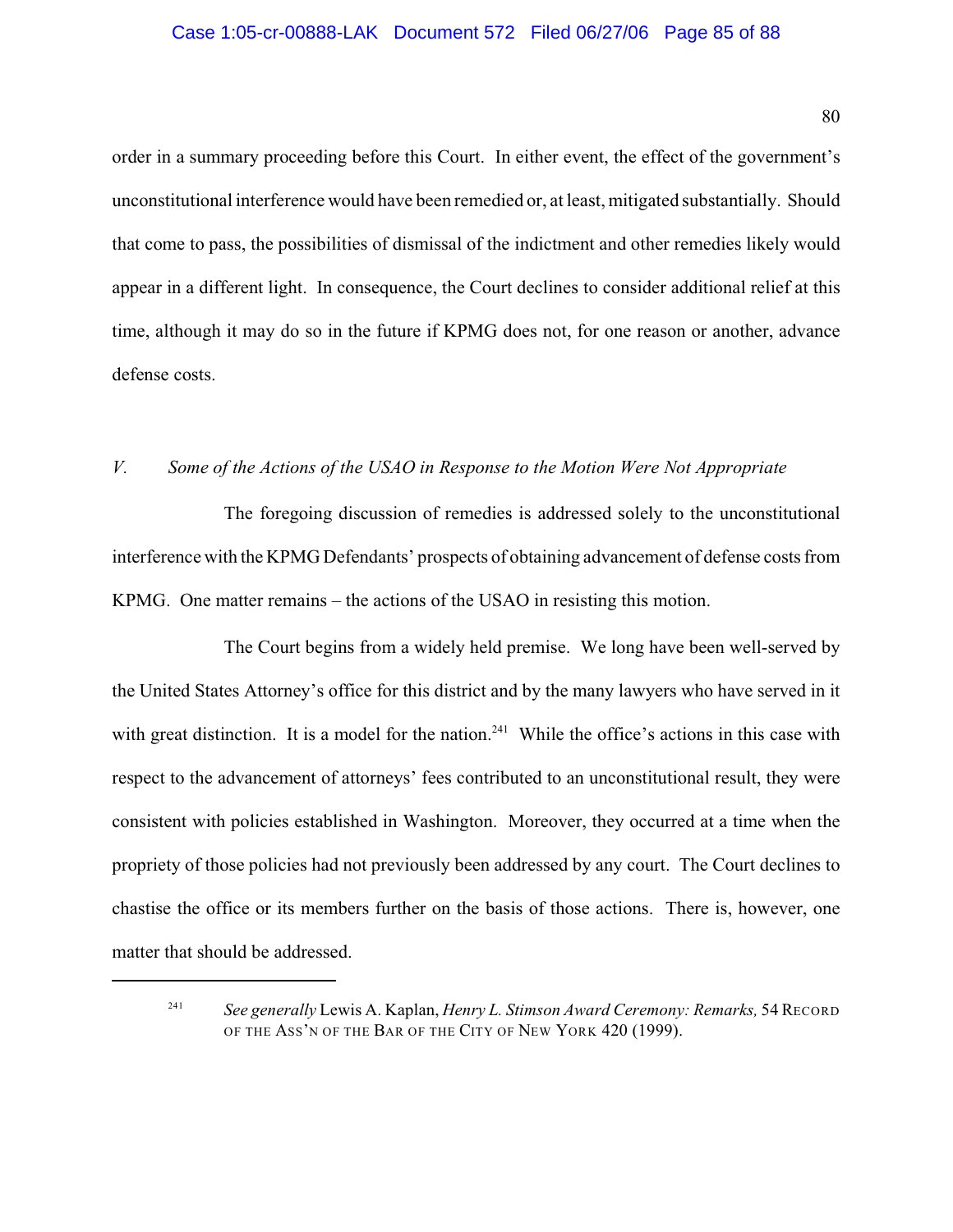#### Case 1:05-cr-00888-LAK Document 572 Filed 06/27/06 Page 86 of 88

81

The government was economical with the truth in its early responses to this motion. It is difficult to defend even the literal truth of the position it took in its first memorandum of law. KPMG's decision on payment of attorneys' fees was influenced by its interaction with the USAO and thus cannot fairly be said to have been a decision "made by KPMG alone," as the government represented. The government's assertion that the legal fee decision was made without "coercion" or "bullying" by the government can be justified only by tortured definitions of those terms. And while it is literally true, as Mr. Weddle wrote in his later declaration, that the government did not "instruct" or "request" KPMG to do anything with respect to legal fees, that was far from the whole story. Those submissions did not even hint at Mr. Weddle's raising of the legal fee issue at the very first meeting, at Ms. Neiman's "rewarding misconduct" comment, at Mr. Weddle's statement that the USAO would look at the payment of legal fees "under a microscope," or at the government's use of KPMG's willingness to cut off payment of legal fees to pressure KPMG personnel to waive their Fifth Amendment rights and make proffers to the government. Those omissions rendered the declaration and the brief that accompanied it misleading.

Every court is entitled to complete candor from every attorney, and most of all from those who represent the United States. These actions by the USAO are disappointing. There should be no recurrence.

#### *Conclusion*

The Thompson Memorandum's treatment of advancement of defense costs no doubt serves the government's interest in obtaining criminal convictions in complex business cases. So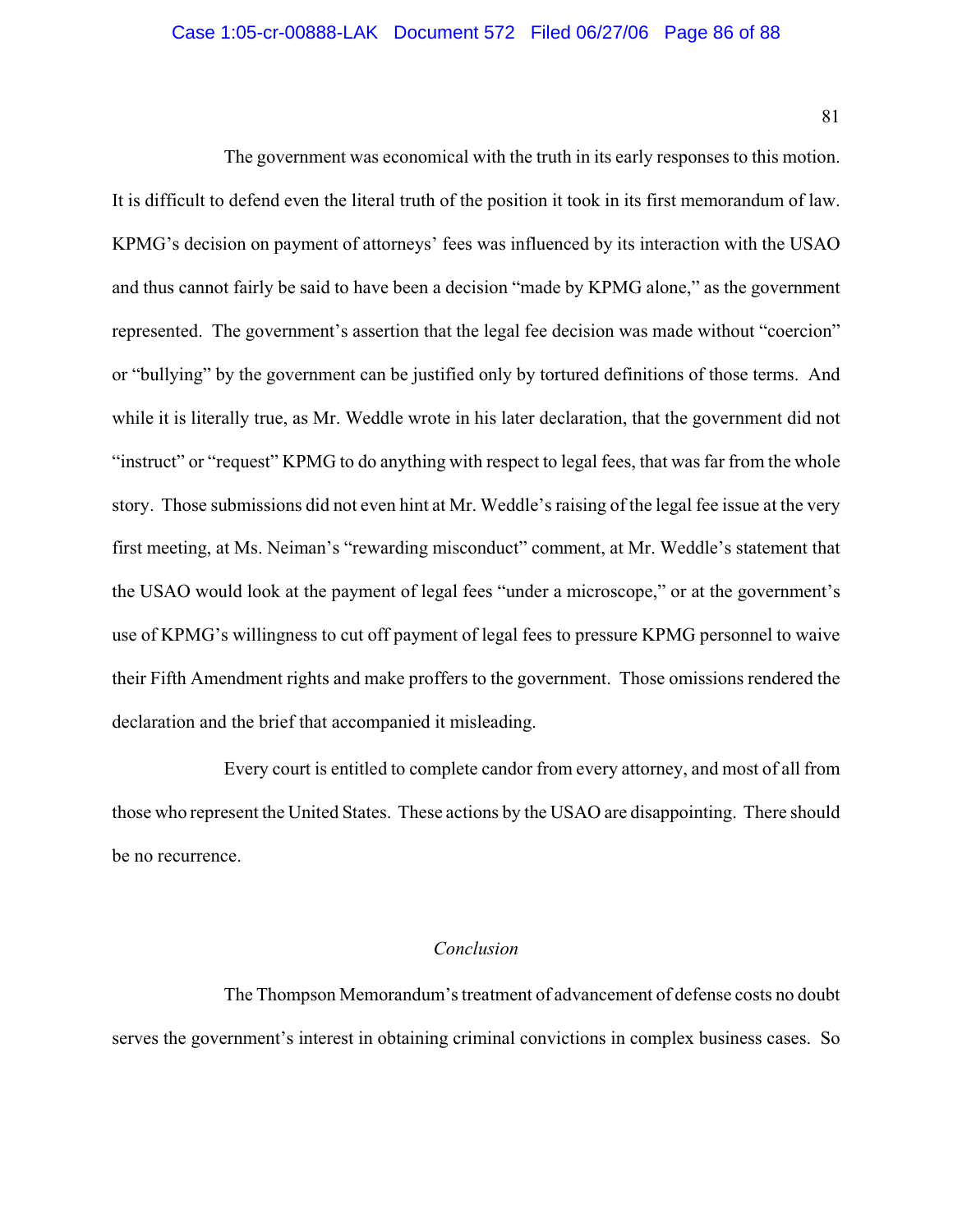#### Case 1:05-cr-00888-LAK Document 572 Filed 06/27/06 Page 87 of 88

too the actions of the USAO in this case. But the government's proper concern is not with obtaining convictions.

As a unanimous Supreme Court wrote long ago, the interest of the government "in a criminal prosecution is not that it shall win a case, but that justice shall be done."<sup>242</sup> Justice is not done when the government use the threat of indictment  $-$  a matter of life and death to many companies and therefore a matter that threatens the jobs and security of blameless employees $^{243}$  – to coerce companies into depriving their present and even former employees of the means of defending themselves against criminal charges in a court of law. If those whom the government suspects are culpable in fact are guilty, they should pay the price. But the determination of guilt or innocence must be made fairly – not in a proceeding in which the government has obtained an unfair advantage long before the trial even has begun.

The motions of the KPMG Defendants to dismiss the indictment or for other relief are granted only to the extent that:

1. The Court declares that so much of the Thompson Memorandum and the activities of the USAO as threatened to take into account, in deciding whether to indict KPMG, whether KPMG would advance attorneys' fees to present or former employees in the event they were indicted for activities undertaken in the course of their employment interfered with the rights

<sup>&</sup>lt;sup>242</sup> Berger v. United States, 295 U.S. 78, 88 (1935); see also, e.g., Brady, 373 U.S. at 87 ("Society wins not only when the guilty are convicted but when criminal trials are fair; our system of the administration of justice suffers when any accused is treated unfairly. An inscription on the walls of the Department of Justice states the proposition candidly under the federal domain: 'The United States wins a point whenever justice is done its citizens in the courts.'").

<sup>&</sup>lt;sup>243</sup> The indictment of Arthur Andersen LLP resulted in the effective demise of that large accounting firm, and the loss of many thousands of jobs of innocent employees, long before the case ever went to trial.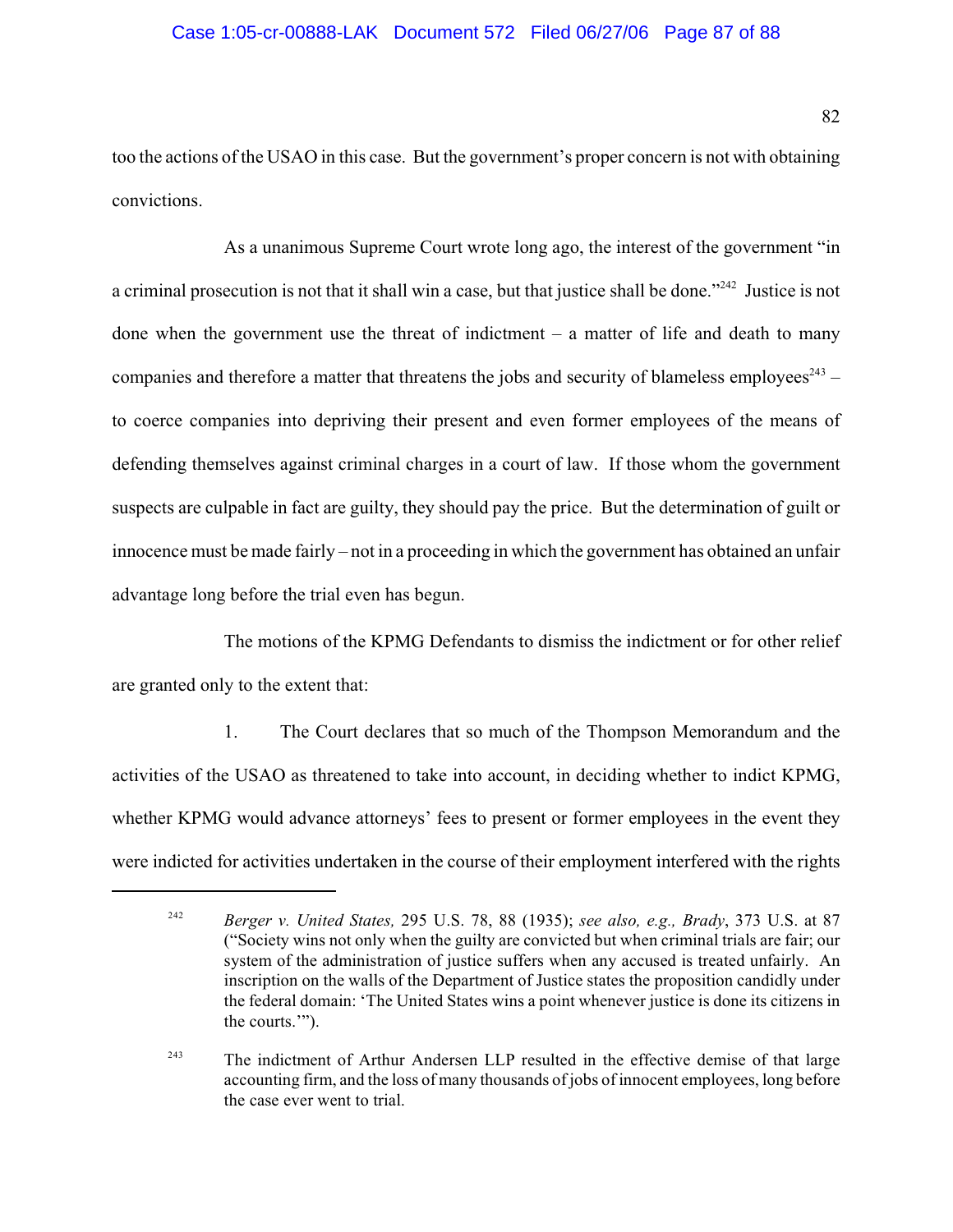#### Case 1:05-cr-00888-LAK Document 572 Filed 06/27/06 Page 88 of 88

of such employees to a fair trial and to the effective assistance of counsel and therefore violated the Fifth and Sixth Amendments to the Constitution.

2. The government shall adhere to its representation that any payment by KPMG of the defense costs of the KPMG Defendants is acceptable to the government and will not be considered in determining whether KPMG has complied with the DPA or otherwise prejudice KPMG.

3. The Clerk shall open a civil docket number to accommodate the claims of the KPMG Defendants against KPMG for advancement of defense costs should they elect to pursue them. If they file a complaint within 14 days, the Clerk shall issue a summons to KPMG. The Court in that event will entertain the claims pursuant to its ancillary jurisdiction over this case.

The motions are denied insofar as they seek monetary sanctions against the government. The Court reserves decision as to whether to grant additional relief.

The foregoing constitute the Court's findings of fact and conclusions of law.

SO ORDERED.

Dated: June 26, 2006

Kaplan  $\sqrt{M}$ United States District Judge

(The manuscript signature above is not an image of the signature on the original document in the Court file.)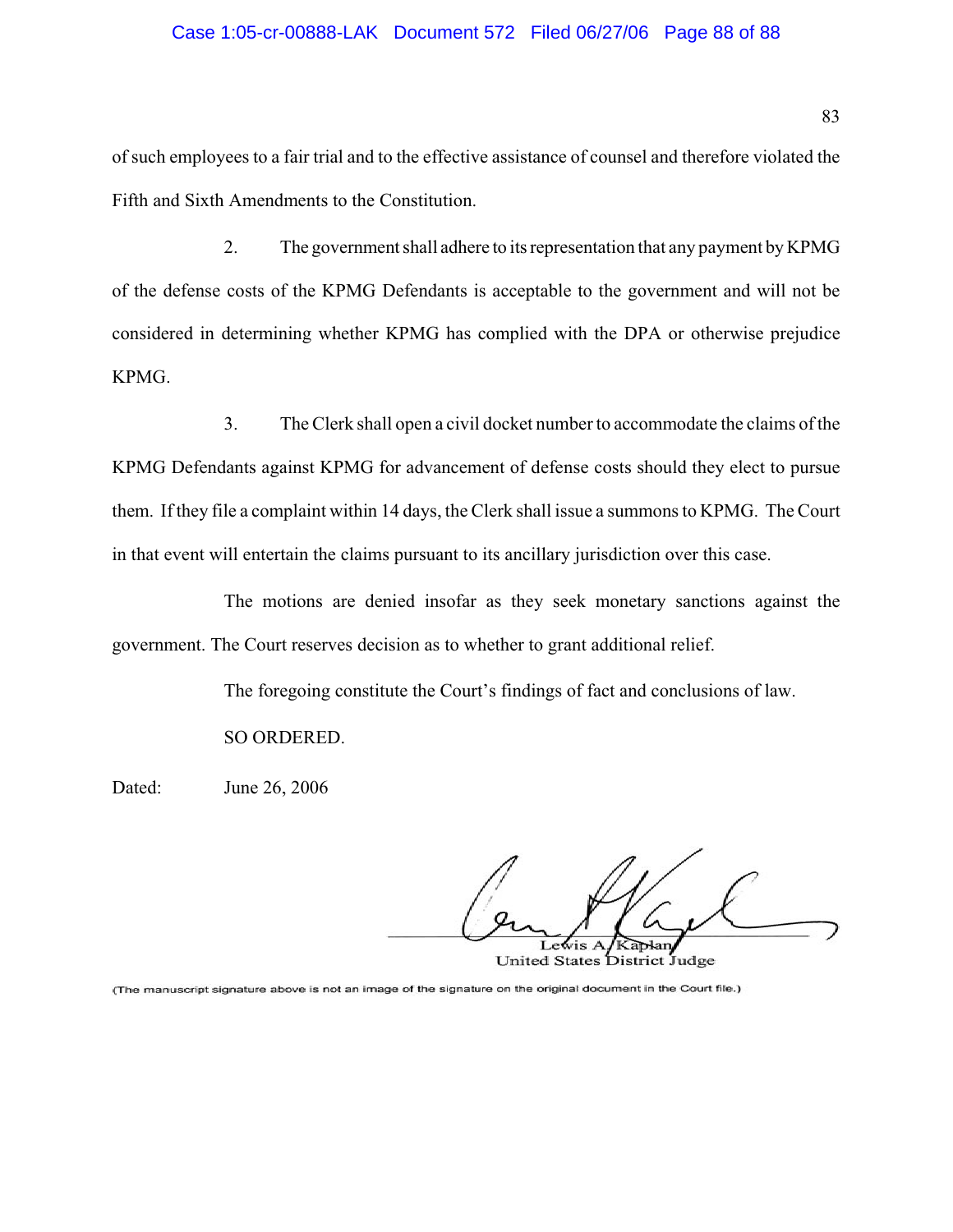UNITED STATES DISTRICT COURT SOUTHERN DISTRICT OF NEW YORK - - - - - - - - - - - - - - - - - - - - - - - - - - - - - - - - - - - - - - - - - - x UNITED STATES OF AMERICA,

-against- S1 05 Crim. 0888 (LAK)

JEFFREY STEIN, et al.,

Defendants.

- - - - - - - - - - - - - - - - - - - - - - - - - - - - - - - - - - - - - - - - - - x

### **OPINION**

Appearances:

John M. Hillebrecht Rita M. Glavin Kevin M. Downing Margaret Garnett Assistant United States Attorneys MICHAEL J. GARCIA UNITED STATES ATTORNEY

David Spears SPEARS & IMES LLP Craig D. Margolis VINSON & ELKINS LLP *Attorneys for Defendant Jeffrey Stein*

Michael J. Madigan Robert H. Hotz, Jr. AKIN GUMP STRAUSS HAUER & FELD LLP *Attorneys for Defendant John Lanning*

Robert S. Fink Caroline Rule Fran Obeid KOSTELANETZ & FINK, LLP *Attorneys for Defendant Richard Smith*

Stanley S. Arkin Joseph V. DiBlasi Elizabeth A. Fitzwater ARKIN KAPLAN RICE LLP *Attorneys for Defendant Jeffrey Eischeid*

Ronald E. DePetris Marion Bachrach DEPETRIS & BACHRACH, LLP *Attorneys for Defendant Philip Wiesner*

Steven M. Bauer Karli E. Sager LATHAM & WATKINS, LLP *Attorneys for Defendant John Larson*

David C. Scheper OVERLAND BORENSTEIN SCHEPER & KIM LLP *Attorneys for Defendant Robert Pfaff*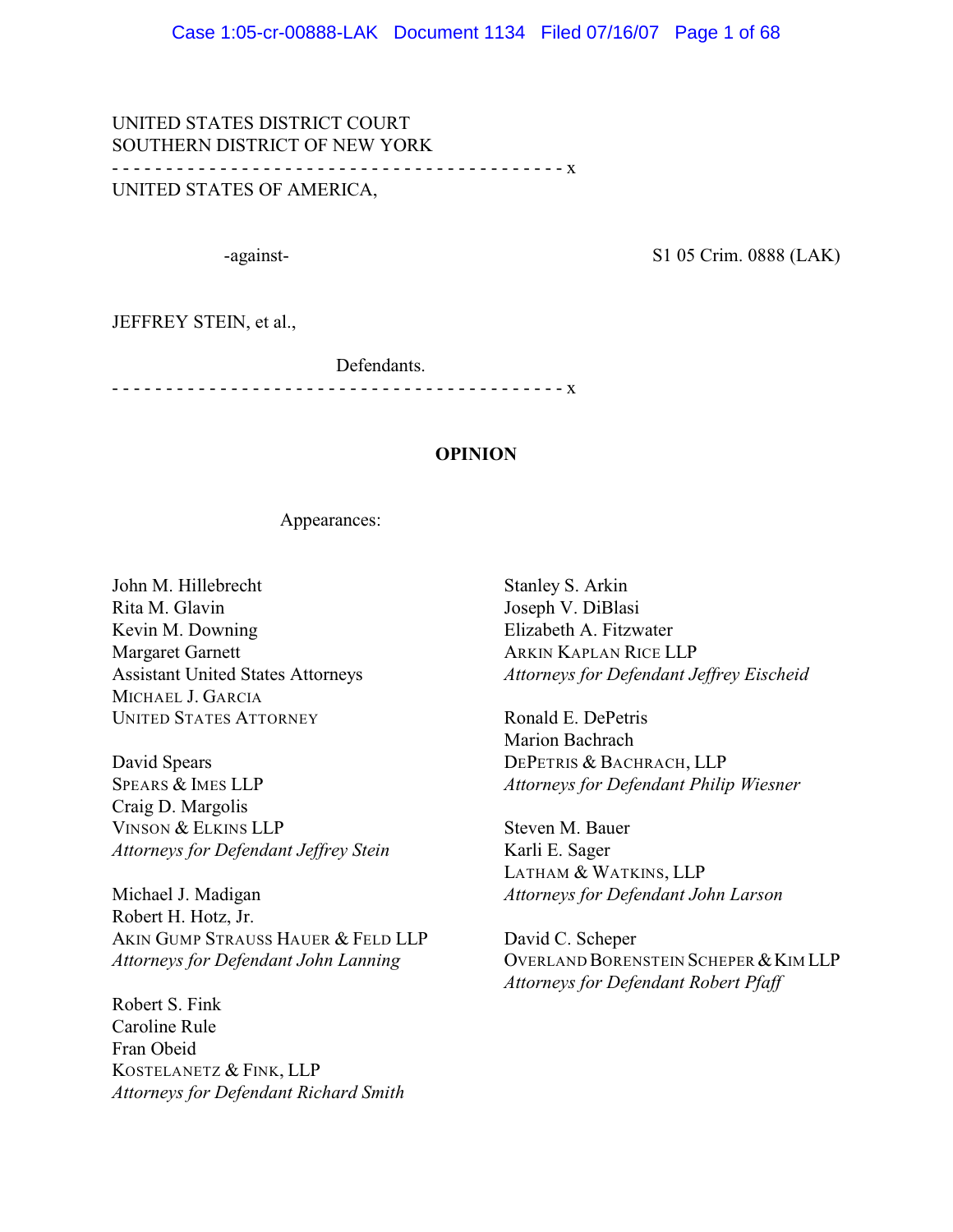#### Case 1:05-cr-00888-LAK Document 1134 Filed 07/16/07 Page 2 of 68

John R. Wing LANKLER SIFFERT & WOHL LLP Diana D. Parker LAW OFFICES OF DIANA D. PARKER *Attorneys for Defendant Larry DeLap*

John F. Kaley DOAR RIECK KALEY & MACK *Attorneys for Defendant Steven Gremminger*

Cristina C. Arguedas Ted W. Cassman Michael W. Anderson ARGUEDAS, CASSMAN & HEADLEY, LLP Ann C. Moorman LAW OFFICES OF ANN C. MOORMAN *Attorneys for Gregg Ritchie*

George D. Niespolo Stephen H. Sutro DUANE MORRIS LLP *Attorneys for Defendant Randy Bickham*

Michael S. Kim Leif T. Simonson KOBRE & KIM LLP *Attorneys for Defendant Mark Watson*

James R. DeVita BRYAN CAVE LLP John A. Townsend TOWNSEND & JONES LLP *Attorneys for Defendant Carol Warley*

Russell M. Gioiella Richard M. Asche LITMAN, ASCHE & GIOIELLA, LLP *Attorneys for Defendant Carl Hasting*

Susan R. Necheles HAFETZ & NECHELES *Attorneys for Defendant Richard Rosenthal*

Richard M. Strassberg David B. Pitofsky GOODWIN PROCTER LLP *Attorneys for Defendant David Greenberg*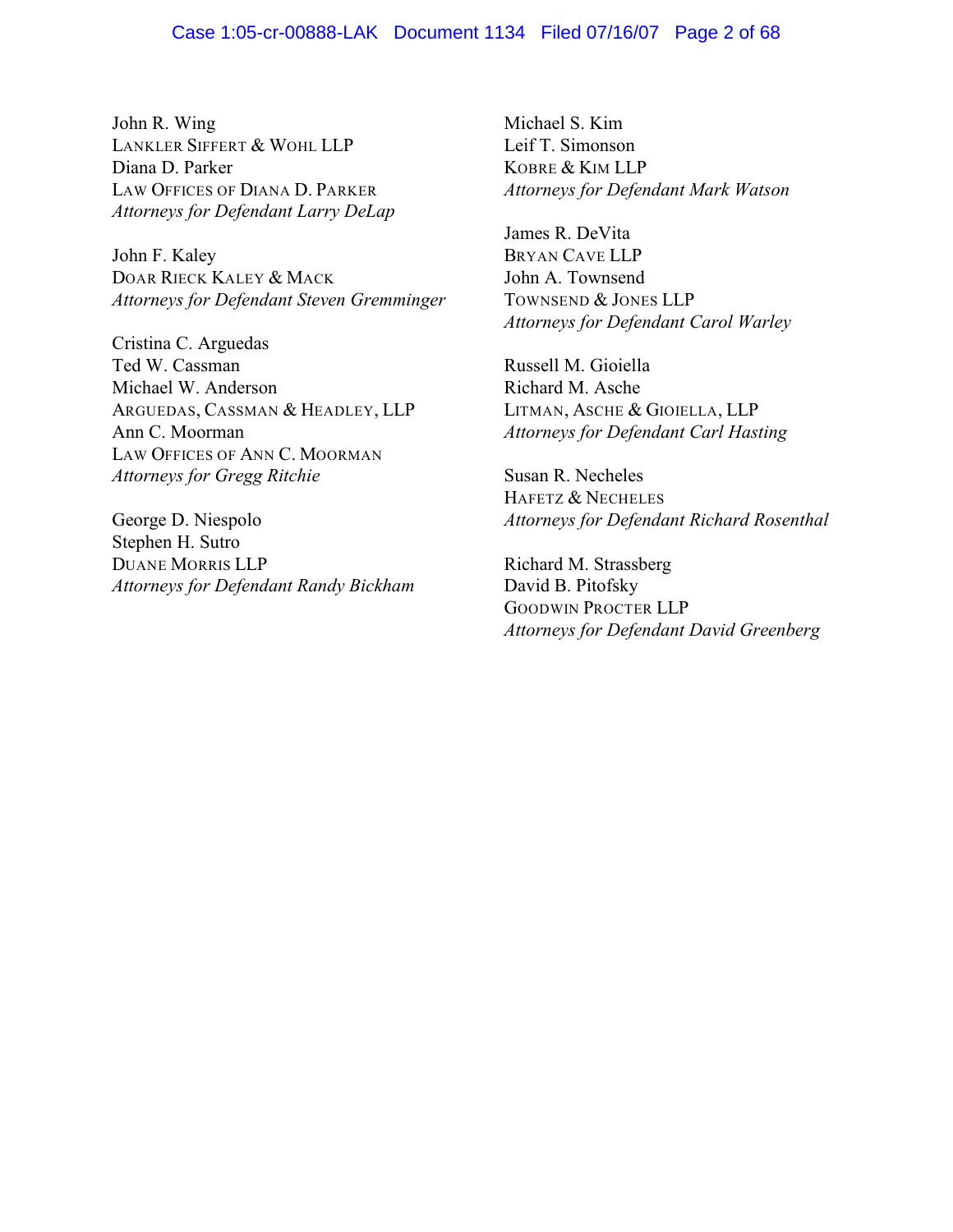# **Table of Contents**

| I.   |                 |                                                                                                                                                                                                                                                                                                                                                                                                                                                                                                                                                                                                                                                                                                                      |  |  |  |  |
|------|-----------------|----------------------------------------------------------------------------------------------------------------------------------------------------------------------------------------------------------------------------------------------------------------------------------------------------------------------------------------------------------------------------------------------------------------------------------------------------------------------------------------------------------------------------------------------------------------------------------------------------------------------------------------------------------------------------------------------------------------------|--|--|--|--|
| Π.   | A.<br><b>B.</b> | The Thompson Memorandum $\dots \dots \dots \dots \dots \dots \dots \dots \dots \dots \dots \dots \dots$<br>1.<br>2.<br>The Bar's Understanding of the Thompson Memorandum $\dots \dots \dots \dots$<br>Former U.S. Attorney General Edwin Meese III 9<br>(a)<br>(b)<br>(c)<br>(d)<br>(e)<br>(f)<br>The Thompson Memorandum and the USAO's Actions Caused KPMG to Limit and<br>The Thompson Memorandum Influenced KPMG Even Before the February<br>1.<br>25, 2004 Meeting Took Place $\ldots \ldots \ldots \ldots \ldots \ldots \ldots \ldots \ldots \ldots \ldots$<br>2.<br>KPMG Made No Decisions Until After the February 25, 2004 Meeting<br>KPMG Made No Decisions Before the Meeting Even as to Costs of<br>(a) |  |  |  |  |
|      |                 | The Decision Not to Pay the Defense Costs of Any Employees Who<br>(b)                                                                                                                                                                                                                                                                                                                                                                                                                                                                                                                                                                                                                                                |  |  |  |  |
|      |                 | There Was Ample Evidence that KPMG Would Have Paid the Fees of Most<br>3.                                                                                                                                                                                                                                                                                                                                                                                                                                                                                                                                                                                                                                            |  |  |  |  |
|      |                 | New Evidence that KPMG Would Have Paid Absent Government<br>4.                                                                                                                                                                                                                                                                                                                                                                                                                                                                                                                                                                                                                                                       |  |  |  |  |
| III. |                 |                                                                                                                                                                                                                                                                                                                                                                                                                                                                                                                                                                                                                                                                                                                      |  |  |  |  |
|      | A.              |                                                                                                                                                                                                                                                                                                                                                                                                                                                                                                                                                                                                                                                                                                                      |  |  |  |  |
|      | <b>B.</b>       |                                                                                                                                                                                                                                                                                                                                                                                                                                                                                                                                                                                                                                                                                                                      |  |  |  |  |
|      | $\mathcal{C}$ . | The Actions of the USAO "Shock the Conscience" 36                                                                                                                                                                                                                                                                                                                                                                                                                                                                                                                                                                                                                                                                    |  |  |  |  |
| IV.  |                 |                                                                                                                                                                                                                                                                                                                                                                                                                                                                                                                                                                                                                                                                                                                      |  |  |  |  |
|      | A.              |                                                                                                                                                                                                                                                                                                                                                                                                                                                                                                                                                                                                                                                                                                                      |  |  |  |  |
|      | <b>B.</b>       |                                                                                                                                                                                                                                                                                                                                                                                                                                                                                                                                                                                                                                                                                                                      |  |  |  |  |
|      |                 | 1.                                                                                                                                                                                                                                                                                                                                                                                                                                                                                                                                                                                                                                                                                                                   |  |  |  |  |
|      |                 | (a)                                                                                                                                                                                                                                                                                                                                                                                                                                                                                                                                                                                                                                                                                                                  |  |  |  |  |
|      |                 | (b)                                                                                                                                                                                                                                                                                                                                                                                                                                                                                                                                                                                                                                                                                                                  |  |  |  |  |
|      |                 | (c)                                                                                                                                                                                                                                                                                                                                                                                                                                                                                                                                                                                                                                                                                                                  |  |  |  |  |
|      |                 | (d)                                                                                                                                                                                                                                                                                                                                                                                                                                                                                                                                                                                                                                                                                                                  |  |  |  |  |
|      |                 | 2.                                                                                                                                                                                                                                                                                                                                                                                                                                                                                                                                                                                                                                                                                                                   |  |  |  |  |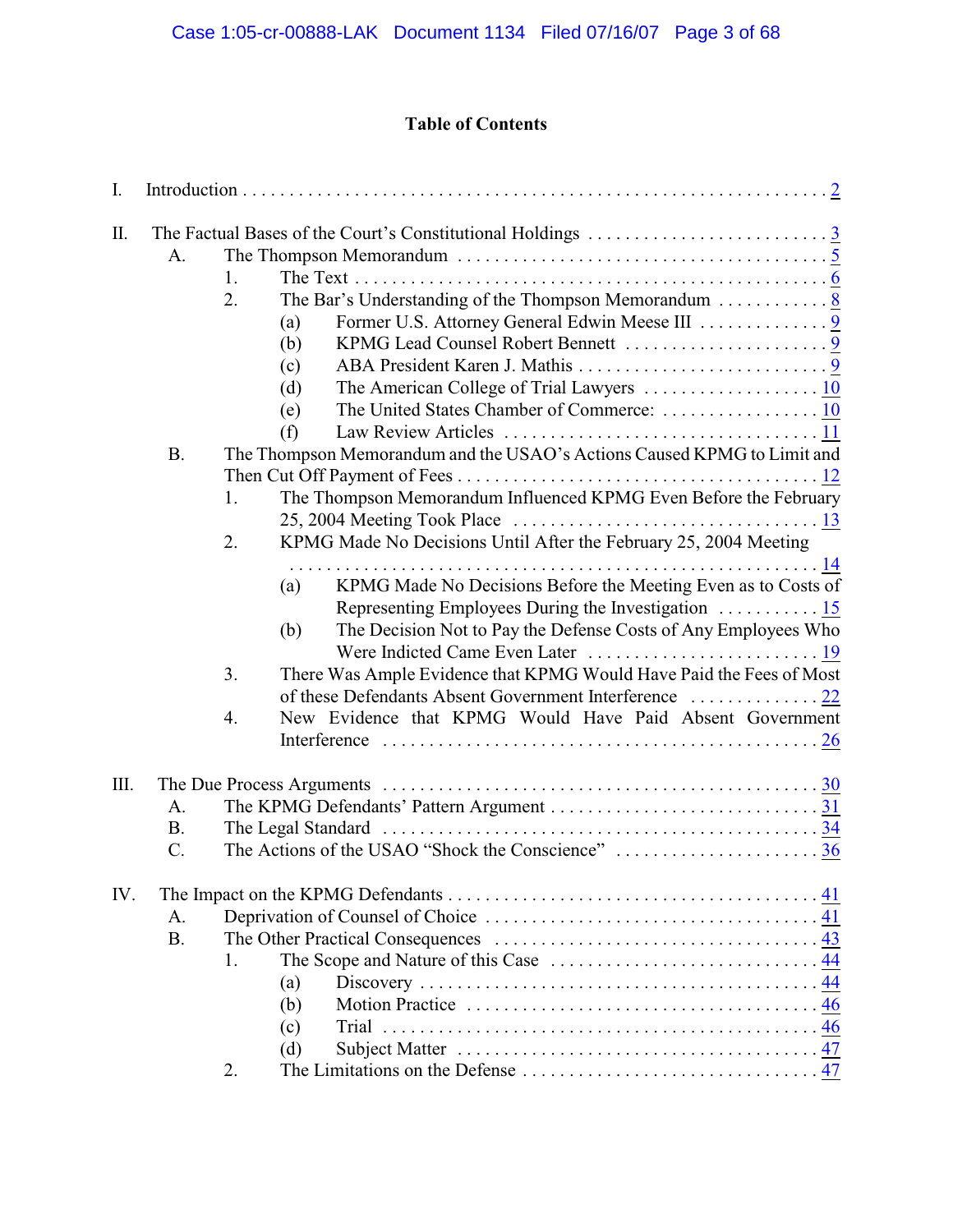|  | A.        |                                                                     |  |
|--|-----------|---------------------------------------------------------------------|--|
|  | <b>B.</b> |                                                                     |  |
|  | C.        | The KPMG Defendants as to Whom the Government Concedes Dismissal 55 |  |
|  | D.        |                                                                     |  |
|  |           |                                                                     |  |
|  |           |                                                                     |  |
|  |           |                                                                     |  |
|  |           |                                                                     |  |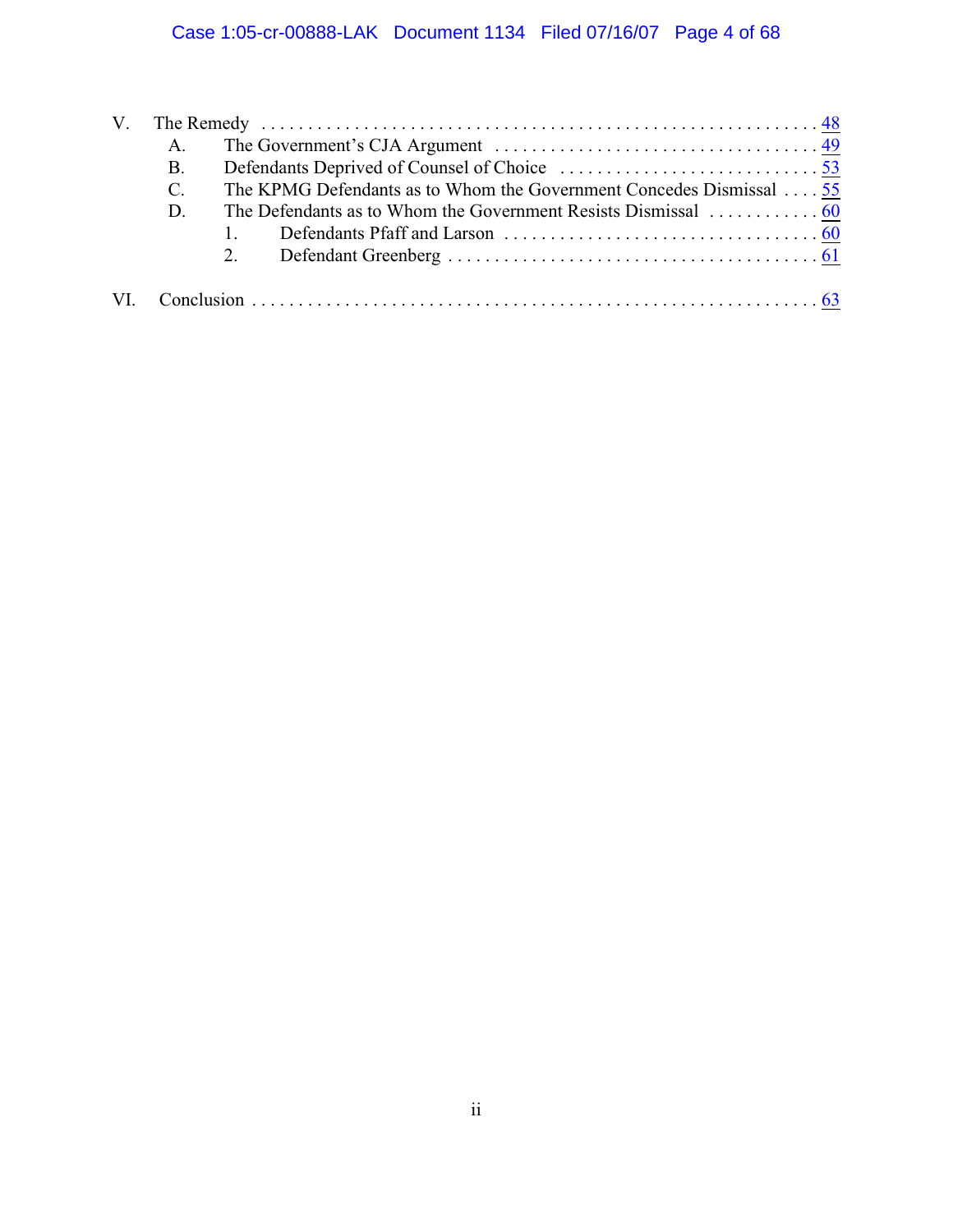### LEWIS A. KAPLAN, *District Judge.*

The government threatened to indict, and thus to destroy, the giant accounting firm, KPMG LLP ("KPMG"). It coerced KPMG to limit and then cut off its payment of the legal fees of KPMG employees. KPMG avoided indictment by yielding to government pressure. Many of its personnel did not. They now await trial, four of them deprived of counsel of their choice and most of the others unable to afford the defenses that they would have presented absent the government's interference.

This Court previously held that the government's interference with KPMG's payment of the legal fees of its employees and former employees violated the employees' constitutional rights. The government now concedes that thirteen of the sixteen individuals formerly employed by KPMG (the "KPMG Defendants") are entitled to dismissal, assuming that this Court's previous ruling correct. But the government does not concede the correctness of that ruling.<sup>43</sup> Accordingly, the Court has reconsidered *Stein I* carefully in light of the government's arguments. It remains convinced that the ruling was correct. Indeed, additional evidence not previously considered strongly supports the Court's decision. The government, however, now has focused for the first time on the specific circumstances of certain of these defendants. The Court concludes that three of the defendants have not established that KPMG would have paid their defense costs even if the government had left KPMG to its own devices. The indictment therefore will be dismissed as to thirteen of the sixteen

<sup>&</sup>lt;sup>43</sup> In an appeal from another decision in this case, the government challenges certain of the Court's factual findings as clearly erroneous and disputes its legal conclusions. Appellant's brief ("Govt. App. Br."), *United States v. Stein*, No. 06-3999 (2d Cir. filed Nov. 16, 2006) 46 *et seq.* Citations herein to "A" and "SA" refer, respectively, to the Joint Appendix and Supplemental Appendix filed with the Second Circuit in this appeal.

Citations herein to "K," "U," and "DX" refer to documents introduced into evidence at the fee hearing.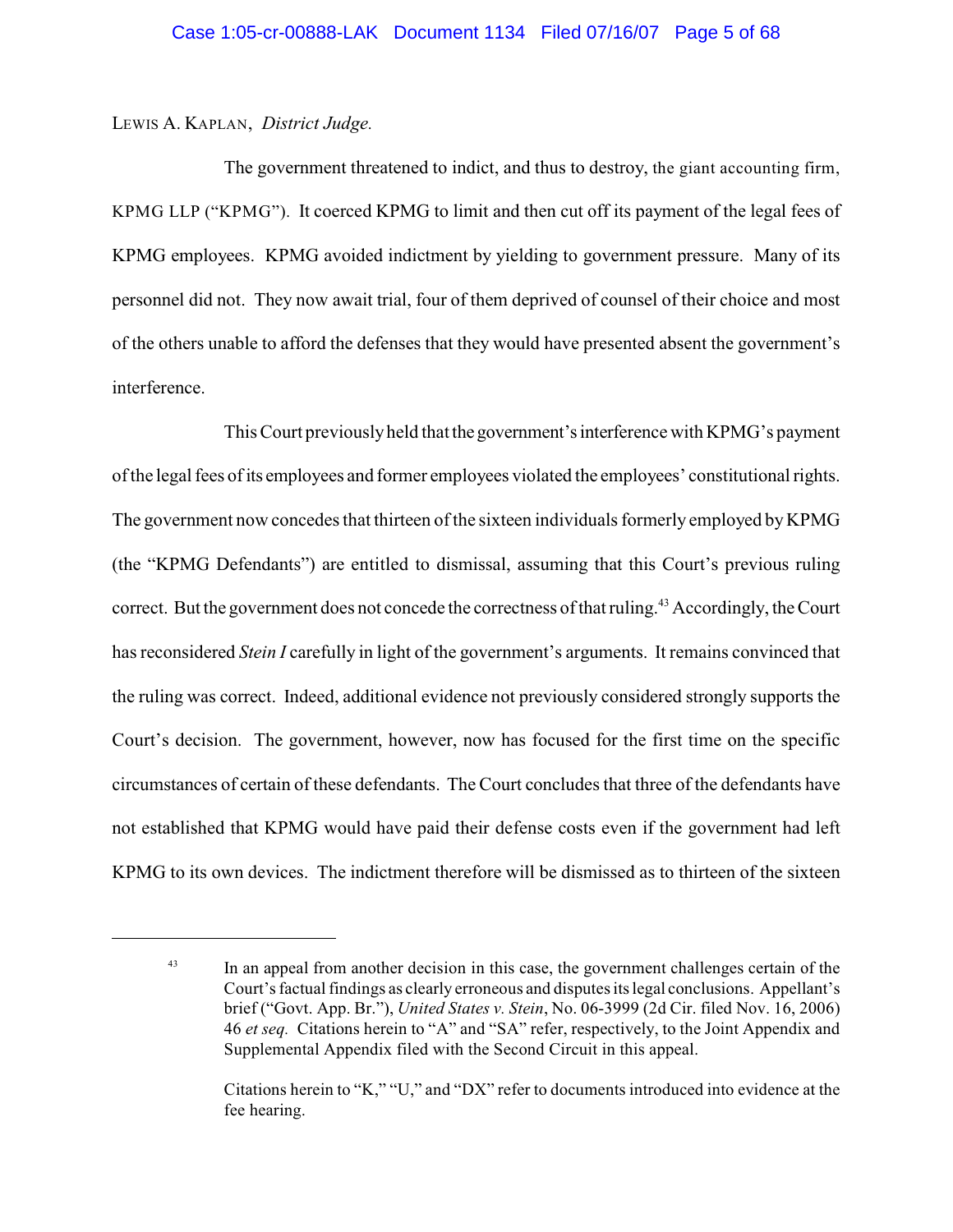KPMG Defendants. The case will proceed to trial on the charges against the other three as well as two additional defendants who never were employed by KPMG and whose rights therefore were not violated.

#### <span id="page-186-0"></span>*I. Introduction*

The indictment charges nineteen defendants, seventeen of them formerly partners or employees of KPMG, with conspiracy and tax evasion.<sup>1</sup> It asserts also that KPMG, which entered into a deferred prosecution agreement with the government, was an unindicted co-conspirator.

This Court held in *Stein*  $I^2$  that the government violated the Fifth and Sixth Amendment rights of the KPMG Defendants by causing KPMG to depart from its prior practice of paying the legal expenses of KPMG personnel in all cases in which they were sued in consequence of their activities on behalf of the firm. It found that KPMG would have paid those expenses – whether legally obliged to do so or not – but for the government's improper actions. The Court, however, deferred the request of the KPMG Defendants to dismiss the indictment, reasoning that dismissal might prove inappropriate if KPMG were obligated to advance the defense costs. In that case, all or much of the harm caused and still threatened by the government's actions might be remedied or avoided. The Court held that it had ancillary jurisdiction over the KPMG Defendants' claims against KPMG for advancement of defense costs and permitted the assertion of those claims in this case.<sup>3</sup> The Court of Appeals,

One of the nineteen, a former KPMG employee, has pleaded guilty.

<sup>&</sup>lt;sup>1</sup> Three defendants are charged also with obstruction in violation of 26 U.S.C.  $\S$  7212 and 18 U.S.C. § 2.

*United States v. Stein*, 435 F. Supp. 2d 330 (S.D.N.Y. 2006). <sup>2</sup>

 $1d.$  at 377-78.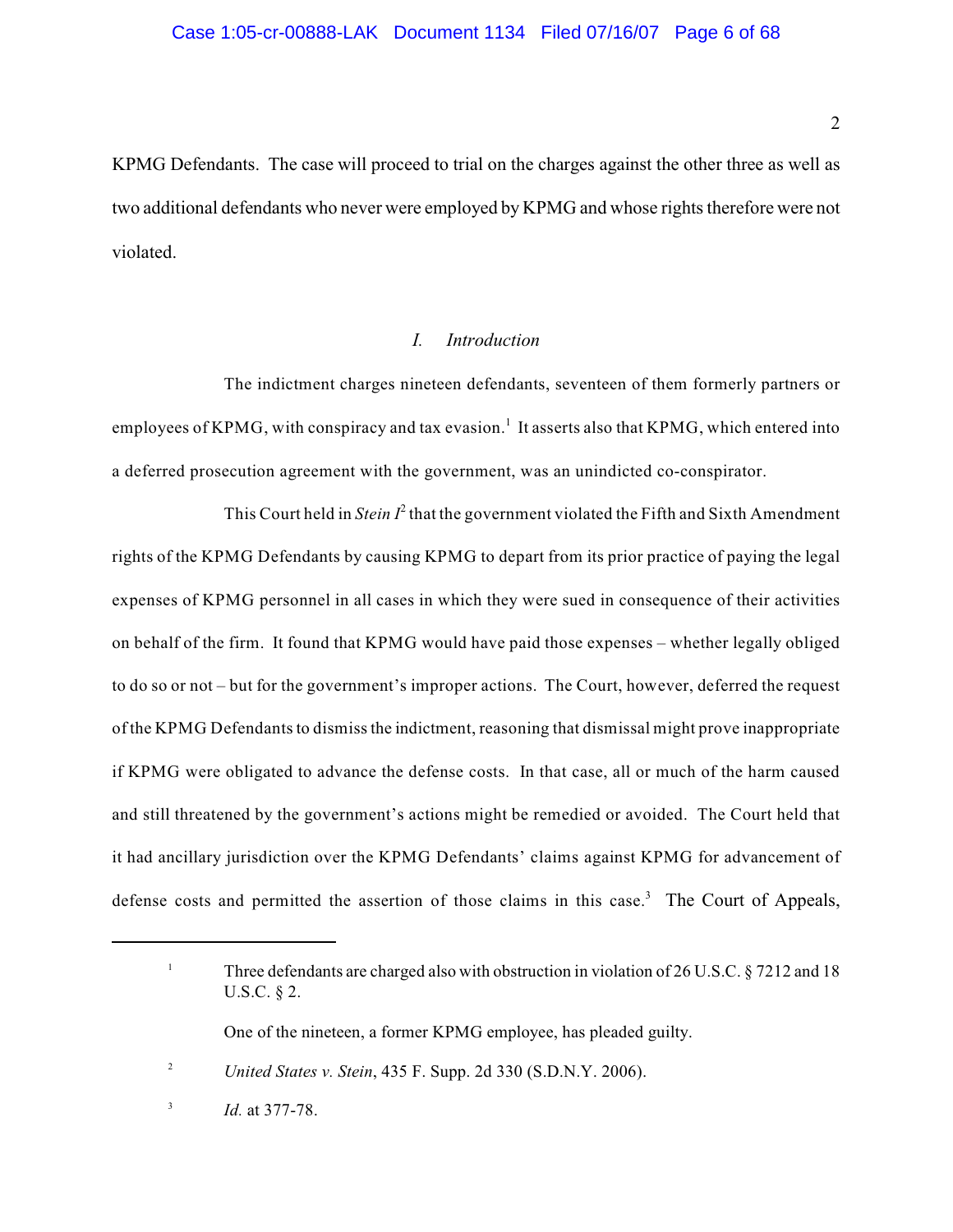#### Case 1:05-cr-00888-LAK Document 1134 Filed 07/16/07 Page 7 of 68

however, recently held that this Court lacks ancillary jurisdiction with respect to the fee advancement claims against KPMG.<sup>4</sup> Other efforts to resolve this question have failed.<sup>5</sup> In consequence, the matter is before the Court on the renewed applications of the KPMG Defendants to dismiss the indictment on the basis of the government's violations of their constitutional rights. Before proceeding to the question of remedy, however, the Court first addresses the government's principal attack on *Stein I*, its claim that the decision rests on clearly erroneous findings of fact.

#### <span id="page-187-0"></span>*II. The Factual Bases of the Court's Constitutional Holdings*

The government challenges three pivotal factual findings upon which *Stein I* rests,

viz.:

• "[T]he Thompson Memorandum caused KPMG to consider departing from its long-standing policy of paying legal fees and expenses of its personnel in all cases and investigations even before it first met with the [United States Attorney's Office ("USAO")]. As a direct result of the threat to the firm inherent in the Thompson Memorandum, it sought an indication from the USAO that payment of fees in accordance with its settled practice would not be held against it."<sup>6</sup>

*Stein v. KPMG, LLP*, 486 F.3d 753 (2d Cir. 2007). <sup>4</sup>

<sup>&</sup>lt;sup>5</sup> The Court months ago referred KPMG and the KPMG Defendants to the Honorable Miriam Goldman Cedarbaum for the purpose of exploring the possibility of settling the claims of the KPMG Defendants against KPMG for advancement of their defense costs in this case. That effort was unsuccessful. The Court nevertheless is grateful to Judge Cedarbaum for her characteristically gracious, skilled and determined effort.

*Stein I*, 435 F. Supp. 2d at 352. <sup>6</sup>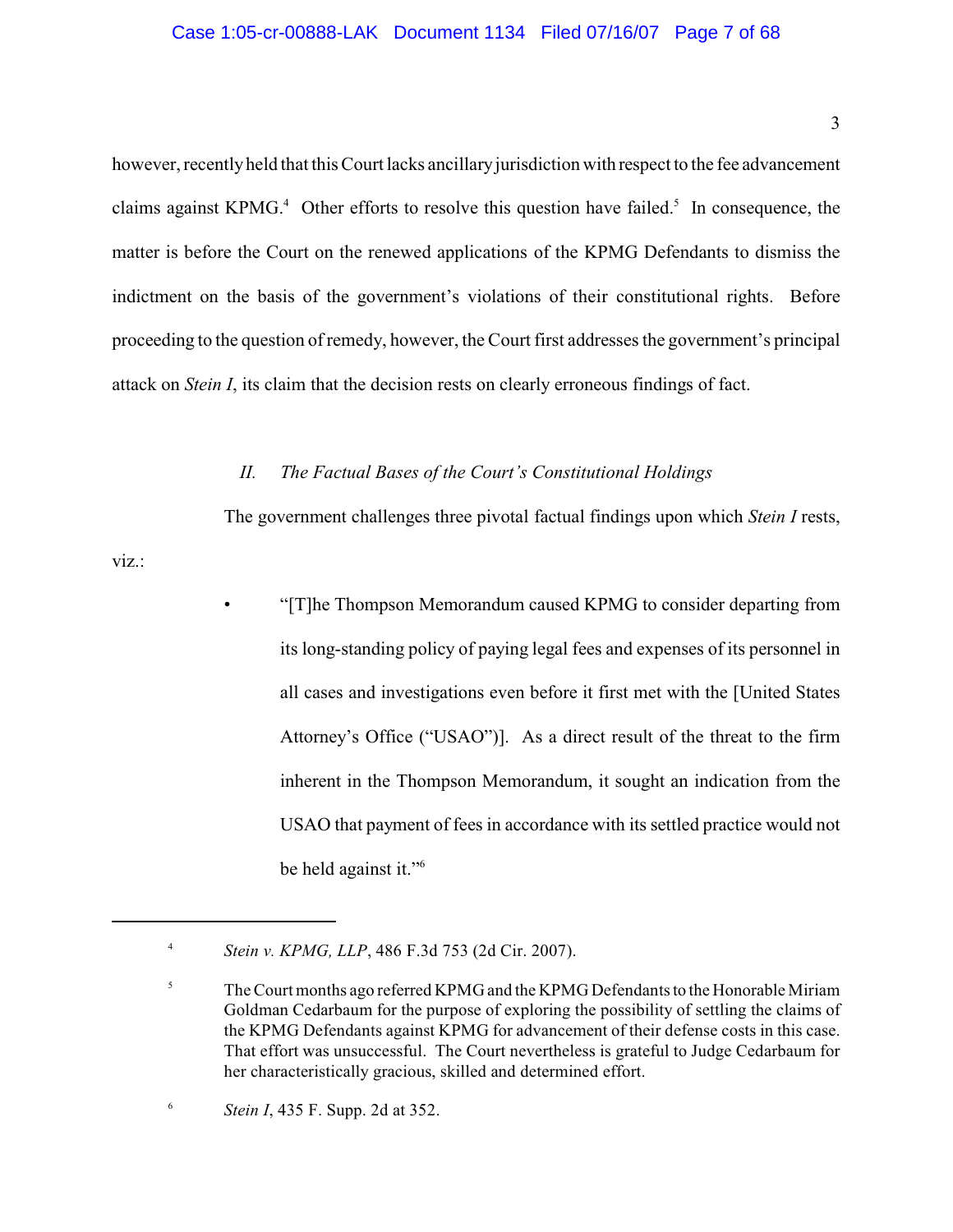• "[T]he USAO did not give KPMG the comfort it sought. To the contrary, it deliberately . . . reinforced the threat inherent in the Thompson Memorandum. It placed the issue of payment of legal fees high on its agenda for its first meeting with KPMG counsel, which emphasized the prosecutors' concern with the issue. [Assistant United States Attorney ("AUSA")] Weddle raised the issue [at the February 25, 2004 meeting] and then repeatedly focused on KPMG's 'obligations,' thus clearly implying – consistent with the language of the Thompson Memorandum – that compliance with legal obligations would be countenanced, but that anything more than compliance with demonstrable legal obligations could be held against the firm. [AUSA] Neiman's statement, in response to a comment about payment of legal fees by KPMG, that misconduct should not be rewarded quite reasonably was understood in the same vein, whatever its intent. And Mr. Weddle's colorful warning that the USAO would look at any discretionary payment of fees by KPMG 'under a microscope' drove the point home."<sup>7</sup>

• "KPMG's decision to cut off all payments of legal fees and expenses to anyone who was indicted and to limit and to condition such payments prior to indictment upon cooperation with the government was the direct consequence of the pressure applied by the Thompson Memorandum and the USAO. Absent the Thompson Memorandum and the actions of the USAO, KPMG would have paid the legal fees and expenses of all of its partners and

 $Id.$  at 352-53.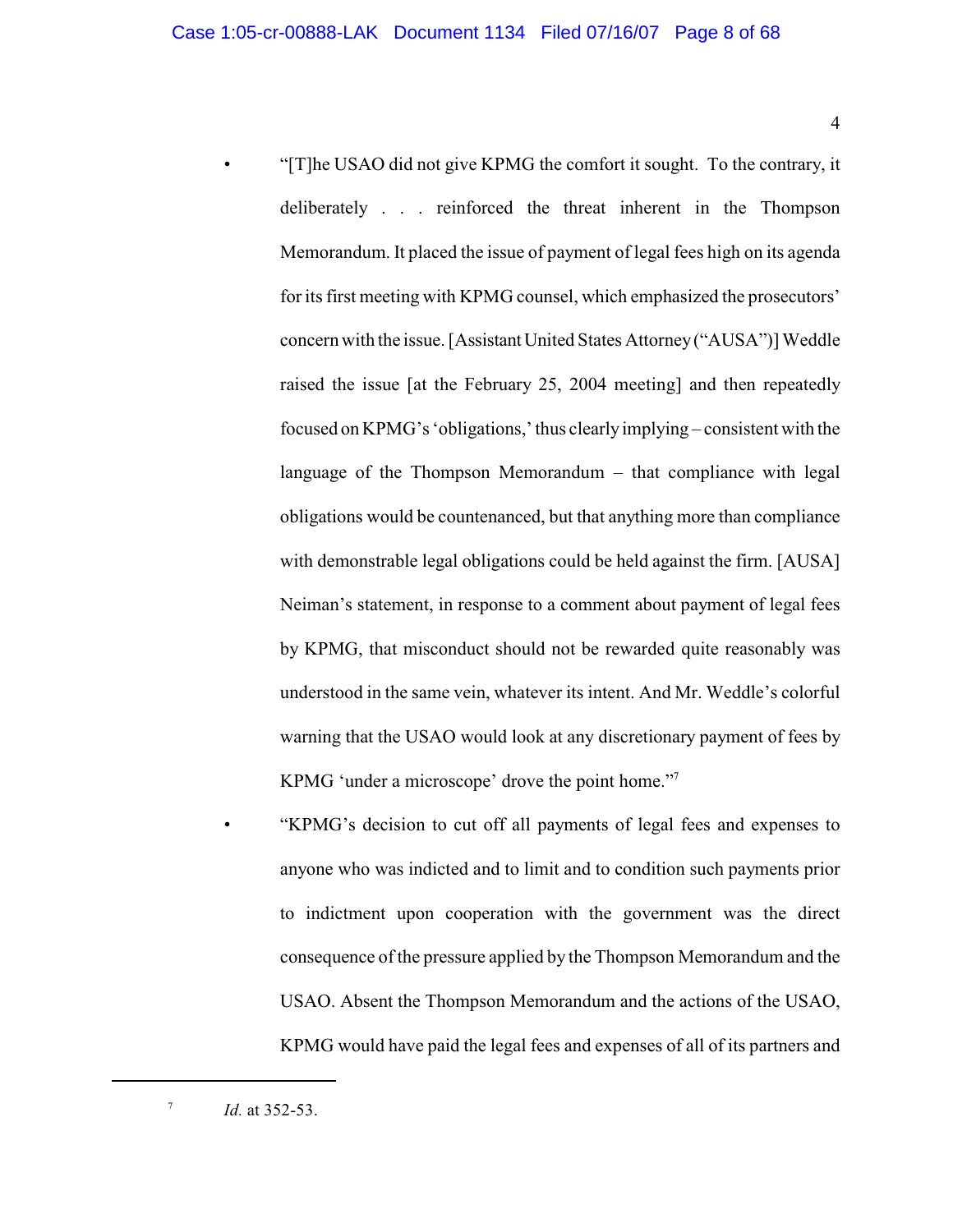# employees both prior to and after indictment, without regard to cost."<sup>8</sup>

#### <span id="page-189-0"></span>*A. The Thompson Memorandum*

The government argues first that the Court misinterpreted the Thompson Memorandum. The Memorandum did not, the government contends, discourage payment of legal fees for company employees by increasing the risk of indictment of a company under investigation that chooses to make such payments.<sup>9</sup> The Court disagrees. Not only is the Court's reading of the document correct, and in any case certainly well within the bounds of its role as fact finder, <sup>10</sup> but it is a reading shared by the Bar in general and KPMG's counsel in particular.

<sup>8</sup> *Id.* at 353.

<sup>9</sup> *See* Govt. App. Br. at 47-56.

 $E$  Even if the document were ambiguous, and it is not, the resolution of that ambiguity would present a question of fact committed to the trial judge. *See K. Bell & Assocs., Inc. v. Lloyd's Underwriters*, 97 F.3d 632, 637 (2d Cir. 1996) ("Where there are alternative, reasonable constructions of a contract, *i.e.*, the contract is ambiguous, the issue 'should be submitted to the trier of fact.'") (quoting *Consarc Corp. v. Marine Midland Bank, N.A.*, 996 F. 2d 568, 573 (2d Cir. 1993)); *Easton v. Pub. Citizens, Inc.*, No. 91 Civ. 1639 (JSM), 1991 WL 280688, at \*2 (S.D.N.Y. Dec. 26, 1991) ("[I]f the Court finds that the wording in the [documents] is ambiguous, then the finder of fact must determine how to interpret it.") (citing *Davis v. Ross*, 754 F.2d 80, 82-83 (2d Cir.1985)).

The Court, although it would have reached the same result and made the findings summarized above in *Stein I* in any case, found also that "the government," as evidenced in part by the Thompson Memorandum as well as certain actions by the USAO, "conducted itself in a manner that evidenced a desire to minimize the involvement of defense attorneys." *Id.* The Court has reconsidered that finding in light of the government's recent arguments and adheres to it.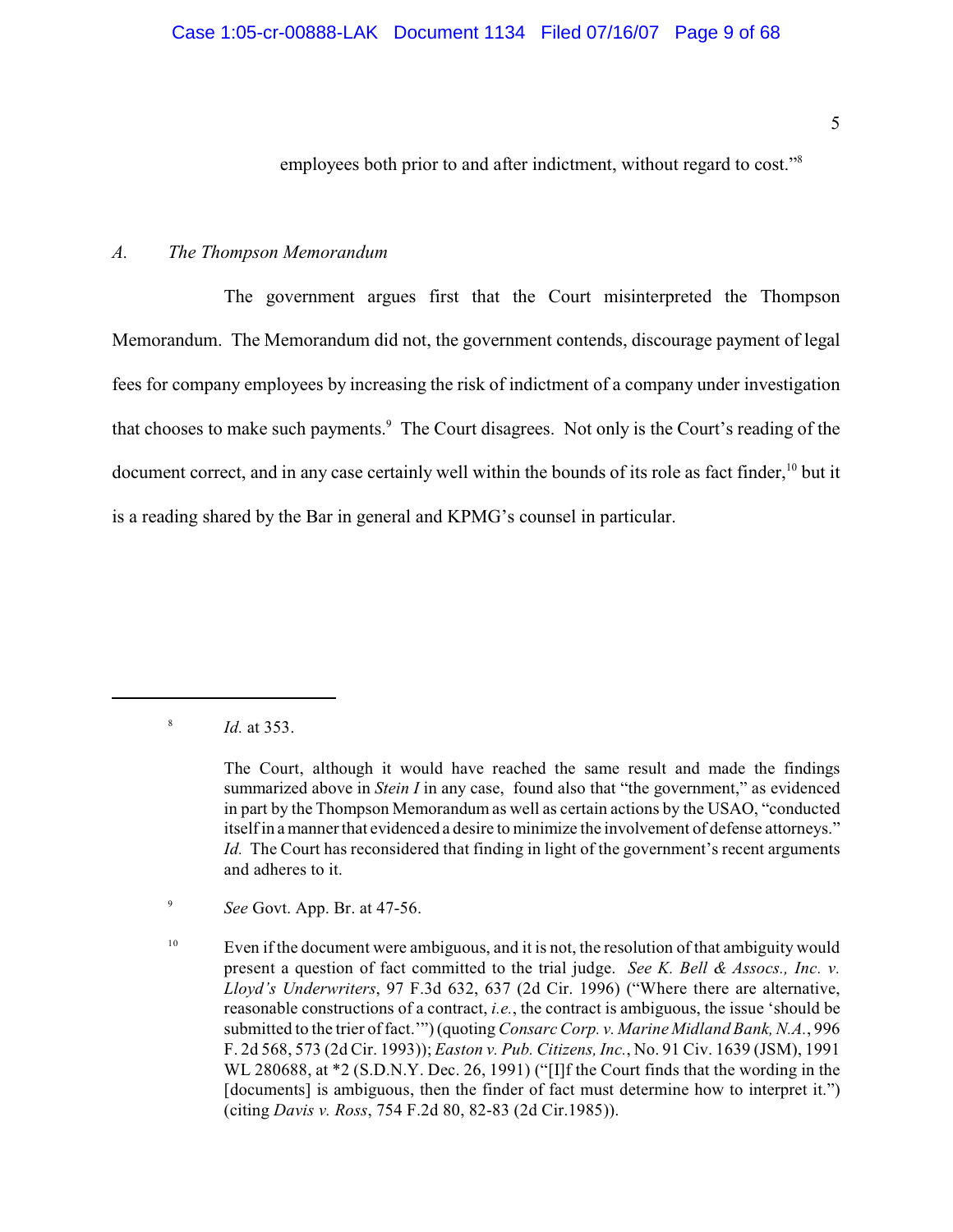# <span id="page-190-0"></span>*1. The Text*

The Thompson Memorandum, before it was superseded following *Stein I*<sup>11</sup> made cooperation with a government investigation a factor to be considered in deciding whether to indict a corporation or other business entity. It stated that "[i]n gauging the extent of the corporation's cooperation, the prosecutor may consider the corporation's willingness to identify the culprits within the corporation, including senior executives; to make witnesses available; to disclose the complete results of its internal investigation; and to waive attorney-client and work product protection."<sup>12</sup> It then went on to say:

> "Another factor to be weighed by the prosecutor is whether the corporation appears to be protecting its culpable employees and agents. Thus, while cases will differ depending on the circumstances, a corporation's promise of support to culpable employees and agents, *either through the advancing of attorneys fees*, through retaining the employees without sanction for their misconduct, or through providing information to the employees about the government's investigation pursuant to a joint defense agreement, may be considered by the prosecutor in weighing the extent and value of a corporation's cooperation."<sup>13</sup>

The Thompson Memorandum thus made clear that advancing attorneys' fees to personnel of a

<span id="page-190-1"></span><sup>&</sup>lt;sup>11</sup> On December 12, 2006, the Department of Justice ("DOJ") issued a revised version of the Thompson Memorandum, known as the McNulty Memorandum. Under the guidelines set forth in the McNulty Memorandum, "[p]rosecutors generally should not take into account whether a corporation is advancing attorneys' fees to employees or agents under investigation and indictment," with exceptions to occur only in "extremely rare cases." M cNu lty Mem orand u m a t 1 1 & n.3, *a v a i l abl e at* http://www.usdoj.gov/dag/speeches/2006/mcnulty\_memo.pdf.

<sup>&</sup>lt;sup>12</sup> Thompson Memorandum at 6, *available at* http://www.usdoj.gov/dag/cftf/business\_organizations.pdf.

<sup>&</sup>lt;sup>13</sup> *Id.* at 7-8 (emphasis added, footnote omitted).

It contained also the following footnote: "Some states require corporations to pay the legal fees of officers under investigation prior to a formal determination of their guilt. Obviously, a corporation's compliance with governing law should not be considered a failure to cooperate." *Id.* at 8 n.4.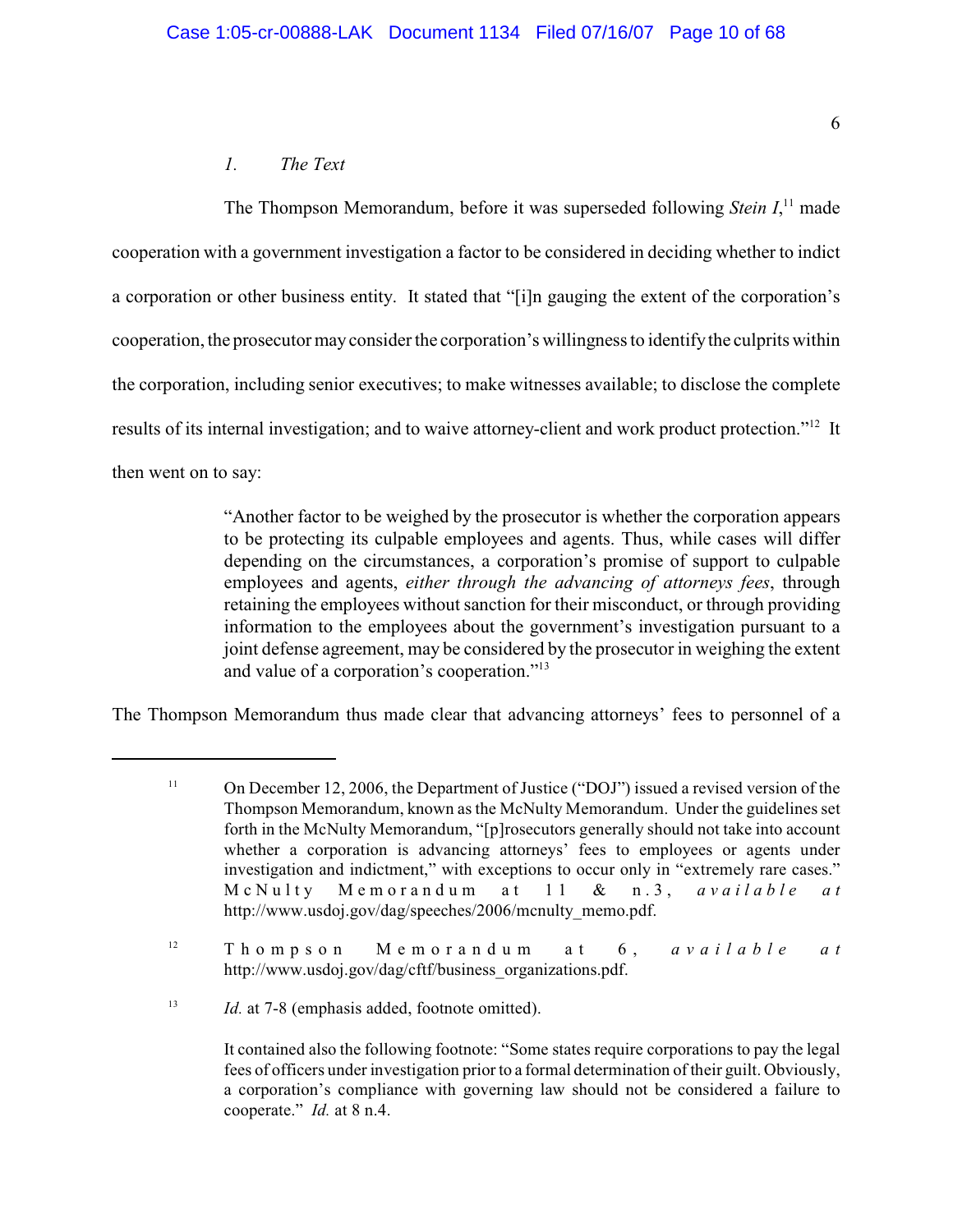#### Case 1:05-cr-00888-LAK Document 1134 Filed 07/16/07 Page 11 of 68

business entity under investigation, except where such advances were required by law, might have been viewed by the government as protection of culpable individuals and thus contribute to a government decision to indict the entity.

The government nevertheless argues that there was no evidence that the Thompson Memorandum discouraged companies from paying employees' legal fees by increasing the perceived risk of indictment for companies that did so.<sup>14</sup> It suggests that there was no reason to believe that the defense bar – including KPMG's counsel – ever read the Thompson Memorandum to convey such a threat.<sup>15</sup> Indeed, it argues that "none of the prosecutors read the Thompson Memorandum in this way."<sup> $16$ </sup> They construed the document, the government says, to mean that "the payment of legal fees [wa]s considered only when the Government believed such payments were part of an effort to 'circle the wagons,' an effort to appear cooperative while protecting culpable employees."<sup>17</sup>

The Thompson Memorandum is inconsistent with the government's argument. It says clearly that, "depending on the circumstances, a corporation's . . . advancing of attorneys fees" could be viewed as "protecting its culpable employees and agents." The government's "circle the wagons" gloss simply is not in the text. Any competent lawyer reading the document would regard a corporate client that was under investigation as being at greater risk of indictment if it advanced legal fees to employees who might be viewed by prosecutors as culpable than if it did not advance legal

- <sup>15</sup> *See id.* at 52-53.
- *Id.* at 51. 16
- $I^7$  *Id.*

 $14$  Govt. App. Br. 47-48.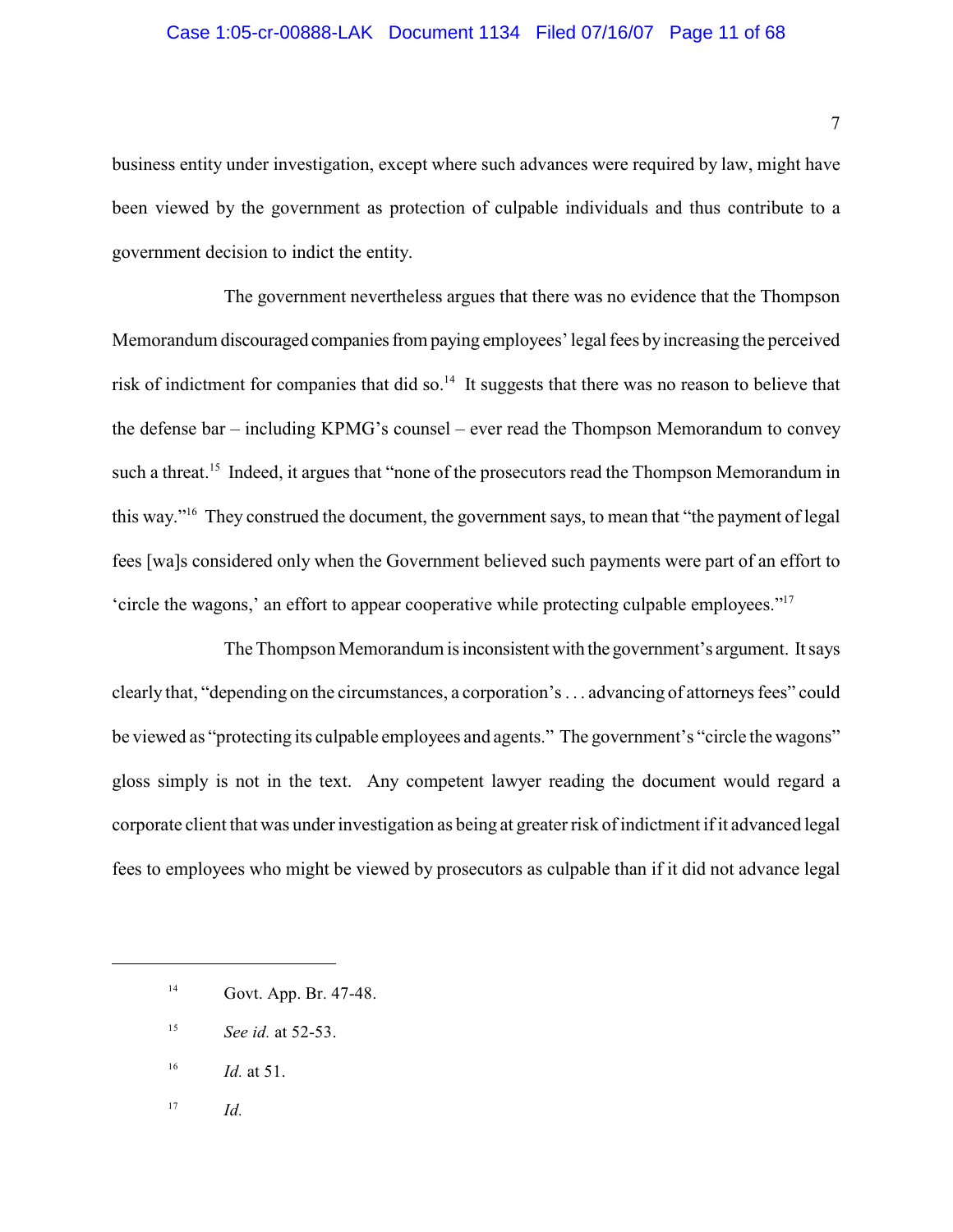fees. That is the plain meaning of the language.<sup>18</sup> The Justice Department itself undoubtedly recognized this when, following *Stein I*, it changed it in the McNulty Memorandum.<sup>19</sup> But this reading of the plain language of the document is supported by far more.

## <span id="page-192-0"></span>*2. The Bar's Understanding of the Thompson Memorandum*

There can be no serious doubt that the Bar, as the Court properly inferred from the text of the Thompson Memorandum and the testimony of KPMG's then-deputy general counsel,<sup>20</sup> read the Thompson Memorandum as discouraging payment of legal fees for company employees under investigation by holding out the prospect that doing so would increase the risk of indictment. This view is supported by an abundance of published statements and literature, including

 $18$  This appears to be the view taken by the only other decision to have addressed the question, where the district court, though finding no constitutional violation on the facts, stated that its determination was "in no way an endorsement of the Thompson Memorandum policy directive with respect to an organization's payment or advancement of attorney fees for employees who are targets or subjects of criminal investigations. Indeed, that policy is unquestionably obnoxious in general and is fraught with the risk of constitutional harm in specific cases." *United States v. Rosen*, 487 F. Supp. 2d 721, 737 (E.D. Va. 2007).

 $I<sup>9</sup>$  *See* supra note [11](#page-190-1).

<sup>&</sup>lt;sup>20</sup> Joseph Loonan testified as follows:

<sup>&</sup>quot;Q. Okay. From the time when you first got involved in the investigation and began at KPMG, did you have an understanding that KPMG was going to need to cooperate in the government's investigation in order to have a chance of avoiding indictment? A. It was my understanding that the government's guidelines expected entities to cooperate in investigations.

<sup>&</sup>quot;Q. Did you understand that that was one of the factors that the Department of Justice would consider in deciding whether to indict KPMG? A. Yes.

<sup>&</sup>quot;Q. Did you understand that one aspect of cooperation that was specifically spelled out in the Thompson memo was the company's attitude toward payment of legal fees for persons who were accused by the government of wrongdoing? [colloquy omitted] A. Yes." Tr., May 8, 2006 (Loonan) 134:2-18.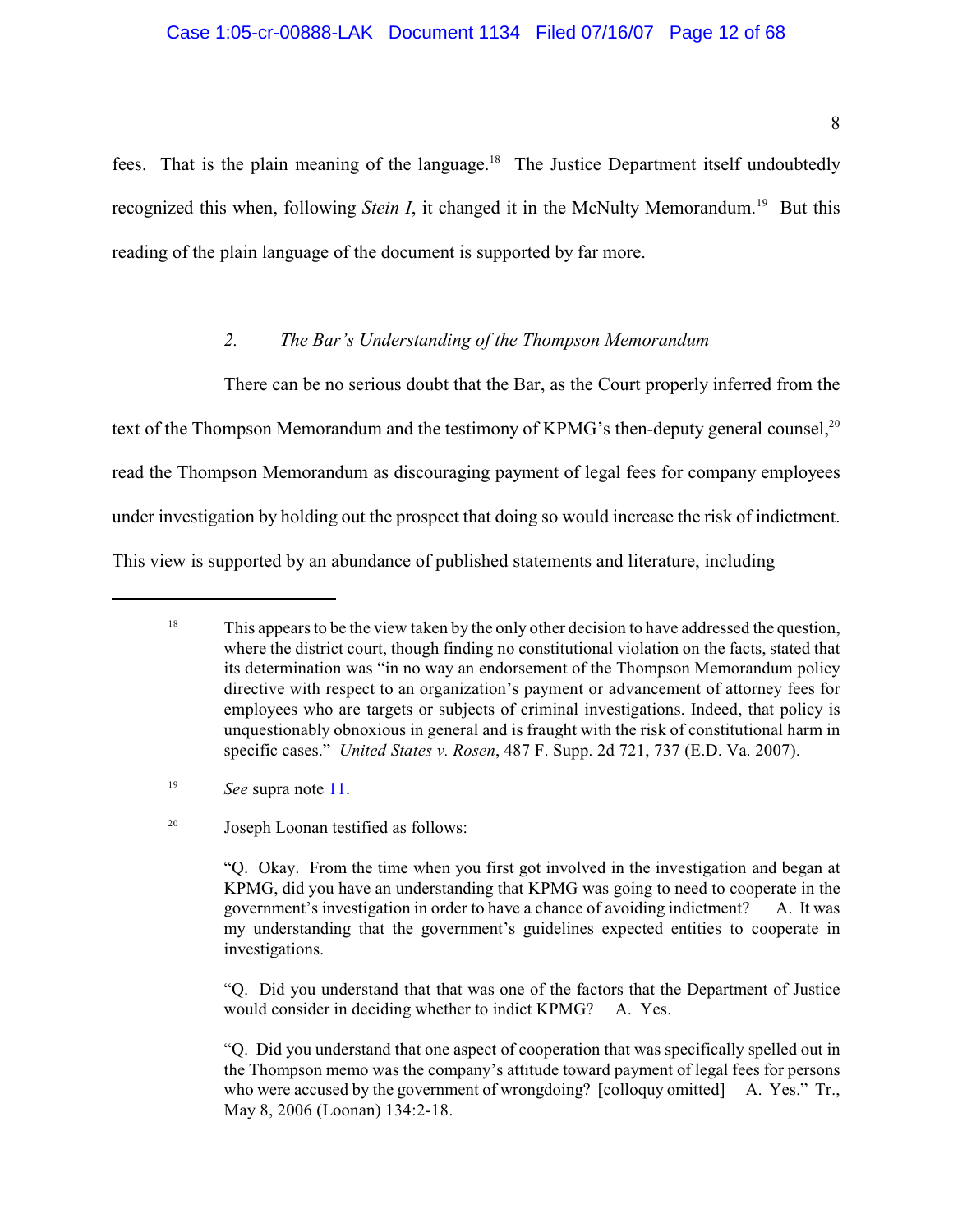#### <span id="page-193-0"></span>*(a) Former U.S. Attorney General Edwin Meese III:*

"Even if no prosecutor ever mentions [waiving attorney-client privilege and cutting off payment of employees' attorney fees] to a company, the fact that the Thompson Memorandum requires federal prosecutors to take all nine of its factors into consideration when deciding whether to indict a business organization necessarily places great pressure on the company to take these two steps. As the Thompson Memorandum itself emphasizes, a 'prosecutor generally has wide latitude in determining when, whom, how, and even whether to prosecute' a business organization. The company and its counsel know that the prosecution team will eventually go through each of the nine factors point by point. Any outright 'No' in response to whether the company has cooperated with one of the factors will be glaringly apparent."<sup>21</sup>

### <span id="page-193-1"></span>*(b) KPMG Lead Counsel Robert Bennett:*

"[T]he Thompson memorandum makes clear that corporations that cooperate in the prosecution of employees stand a greater chance of avoiding corporate indictment.

\* \* \*

"Where . . . it appears that criminal conduct occurred, it generally is advisable to not advance fees. Indeed, to do so may be construed by the government as a lack of cooperation by the corporation, an impediment to its investigation, and an indication of a failure of corporate responsibility."<sup>22</sup>

#### <span id="page-193-2"></span>*(c) ABA President Karen J. Mathis:*

"[T]he Thompson Memorandum encourages prosecutors to deny cooperation credit to companies and other organizations that assist or support their so-called 'culpable

Edwin Meese III, Statement Before the United States Senate Committee on the Judiciary 21 Regarding the Thompson Memorandum's Effect on the Right to Counsel in Corporate Investigations (Sept. 12, 2006) ("Meese Senate Statement"), *available at* http://judiciary.senate.gov/testimony.cfm?id=2054&wit\_id=5741.

Robert S. Bennett et al., *The Role of Internal Investigations in Defending Corporations* <sup>22</sup> *Against Charges of Foreign Bribery* (Skadden, Arps, Slate, Meagher & Flom LLP, Washington, D.C.), 2005 at 17, 19, *available at* http://skaddenpractices.skadden.com/fcpa/index.php?documentID=28&sectionID=32.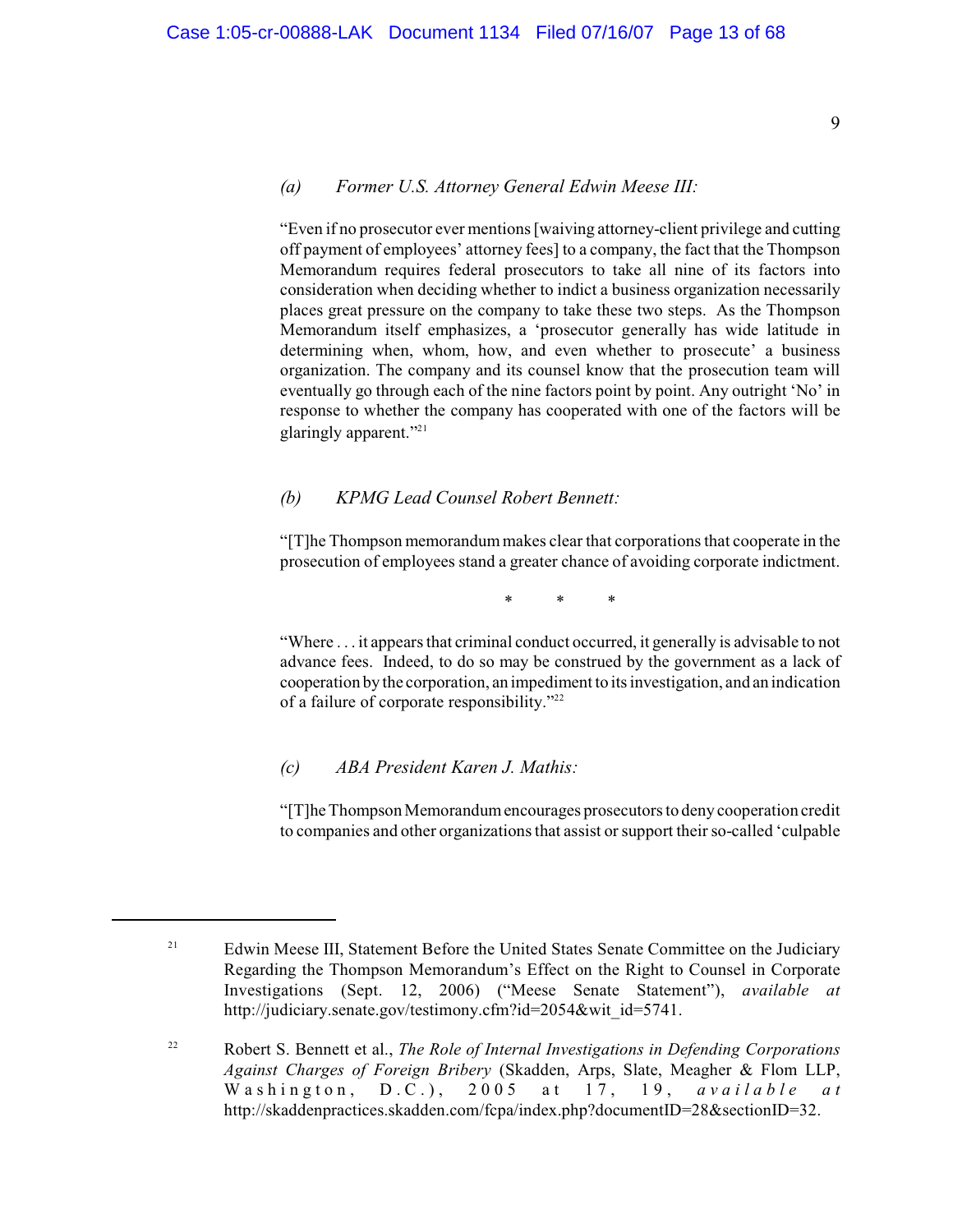10

employees and agents' who are the subject of investigations by . . . providing or paying for their legal counsel."<sup>23</sup>

# <span id="page-194-0"></span>*(d) The American College of Trial Lawyers*:

"Defense counsel and their clients increasingly find government resistance to corporate efforts to advancing attorneys' fees to individual employees once a government investigation has been commenced. Although individuals under investigation or charged by the government are entitled to obtain qualified, independent counsel without interference from the government, federal prosecutors frequently object to a corporation providing counsel for its employees and penalizes [sic] the company for not cooperating with the government investigation.

\* \* \*

"[T]he guidance recently issued to federal prosecutors in the Holder Memo Standards $[24]$  could, and does, generate interference with the principle that nongovernment employees facing government investigation or prosecution are entitled to qualified, competent representation. Today, it is common for defense counsel to be confronted by a federal prosecutor who believes that a corporation is not fully cooperating with the government in a federal criminal investigation solely because the corporation is paying the legal fees for an officer, director or employee."<sup>25</sup>

### <span id="page-194-1"></span>*(e) The United States Chamber of Commerce:*

"Federal investigators often object to the payment by corporations of the legal fees for their employees. The Thompson memorandum specifically identifies advancement of legal fees to employees as a negative factor when deciding whether a company has cooperated with the government. This policy deals a serious blow

The part of the Holder memorandum addressed here was identical to the corresponding part 24 of the Thompson Memorandum. Tr., May 9, 2006 (Neiman) 266:7-11.

<sup>&</sup>lt;sup>23</sup> Karen J. Mathis, Statement Before the Committee on the Judiciary of the United States Senate Concerning the Thompson Memorandum's Effect on the Right to Counsel in Corporate Investigations (Sept. 12, 2006), *available at* http://judiciary.senate.gov/testimony.cfm?id=2054&wit\_id=5742.

American College of Trial Lawyers, *The Erosion of the Attorney-Client Privilege and Work* <sup>25</sup> *Product Doctrine in Federal Criminal Investigations*, 41 DUQ. L. REV. 307, 331, 335 (2003).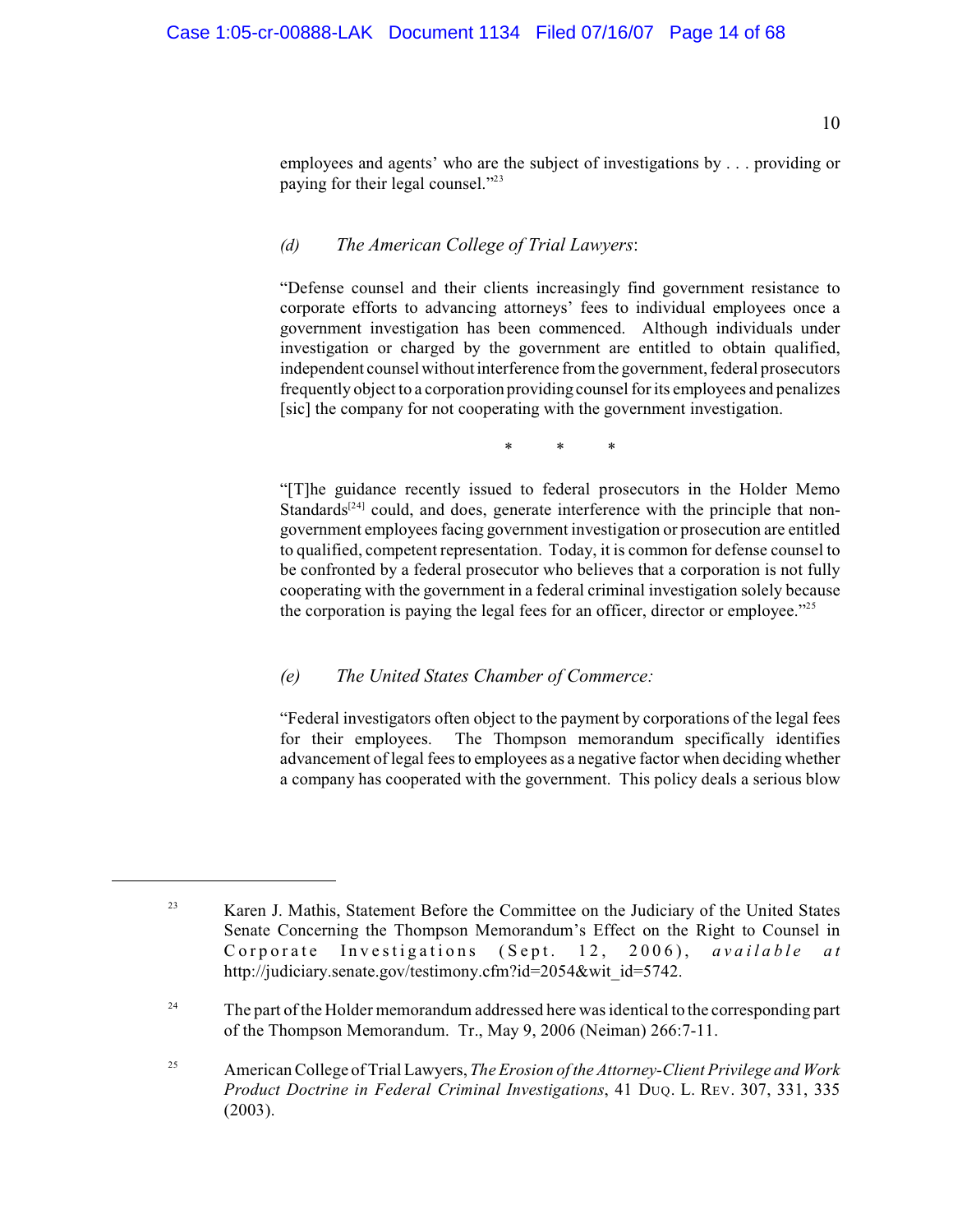11

to the ability of employees to vindicate their legal rights without suffering financial ruin."26

#### <span id="page-195-0"></span>*(f) Law Review Articles:*

Law review articles echo this understanding of the Thompson Memorandum. One

article, written shortly after the Thompson Memorandum issued, bluntly framed the dilemma facing

corporations:

"The renewed emphasis [of the Thompson Memorandum] on total, quick, and effective cooperation leaves little doubt that any corporation posturing itself for leniency in the form of non-prosecution should consider a contingency plan early on in the process of an internal investigation that contemplates . . . carefully examining governing law on indemnification of legal representation expenses and the advancing of attorneys fees to employees that become subjects of the government's inquiry . . . .

\* \* \*

"The Thompson Memo seems to create an uncomfortable choice for the corporation: cooperate (i.e., turn over all witness interviews and other evidence gathered during the course of the internal investigation, make employees available to the government for witness interviews, desist from entering into joint defense agreements with employees, *refrain from advancing legal fees to employees that may have violated [the] law*, and discipline employees that may have violated the law) and hope to escape indictment, or close ranks and prepare the defense. *The four corners of the policy leave little room for compromise between these bipolar* extremes."<sup>27</sup>

<sup>&</sup>lt;sup>26</sup> United States Chamber of Commerce, Testimony Before the American Bar Association Task Force on Attorney-Client Privilege (Feb. 22, 2005), *available at* http://www.abanet.org/buslaw/attorneyclient/publichearing20050211/testimony/chambe rofcommerce.pdf.

Lawrence D. Finder, *Internal Investigations: Consequences of the Federal Deputation of* <sup>27</sup> *Corporate America*, 45 S. TEX. L. REV. 111, 116-17 (2003) (emphasis added); *see also* Peter J. Henning, *Targeting Legal Advice*, 54 AM. U. L. REV. 669, 699 (2005) (noting that the Thompson Memorandum's fee advancement factor means "a corporation that does not immediately turn on a potentially culpable employee has not cooperated and may suffer an indictment itself"); Petra M. Reinecke & Douglas R. Schwartz, *The Perils, Pitfalls and Possible Demise of the Joint Defense Agreement in the Context of Shipboard Criminal Investigations and Prosecutions*, 17 U.S.F. MAR. L.J. 29, 40-41 (2005) ("Both the Holder and Thompson Memoranda specifically authorize a prosecutor to view the advancement of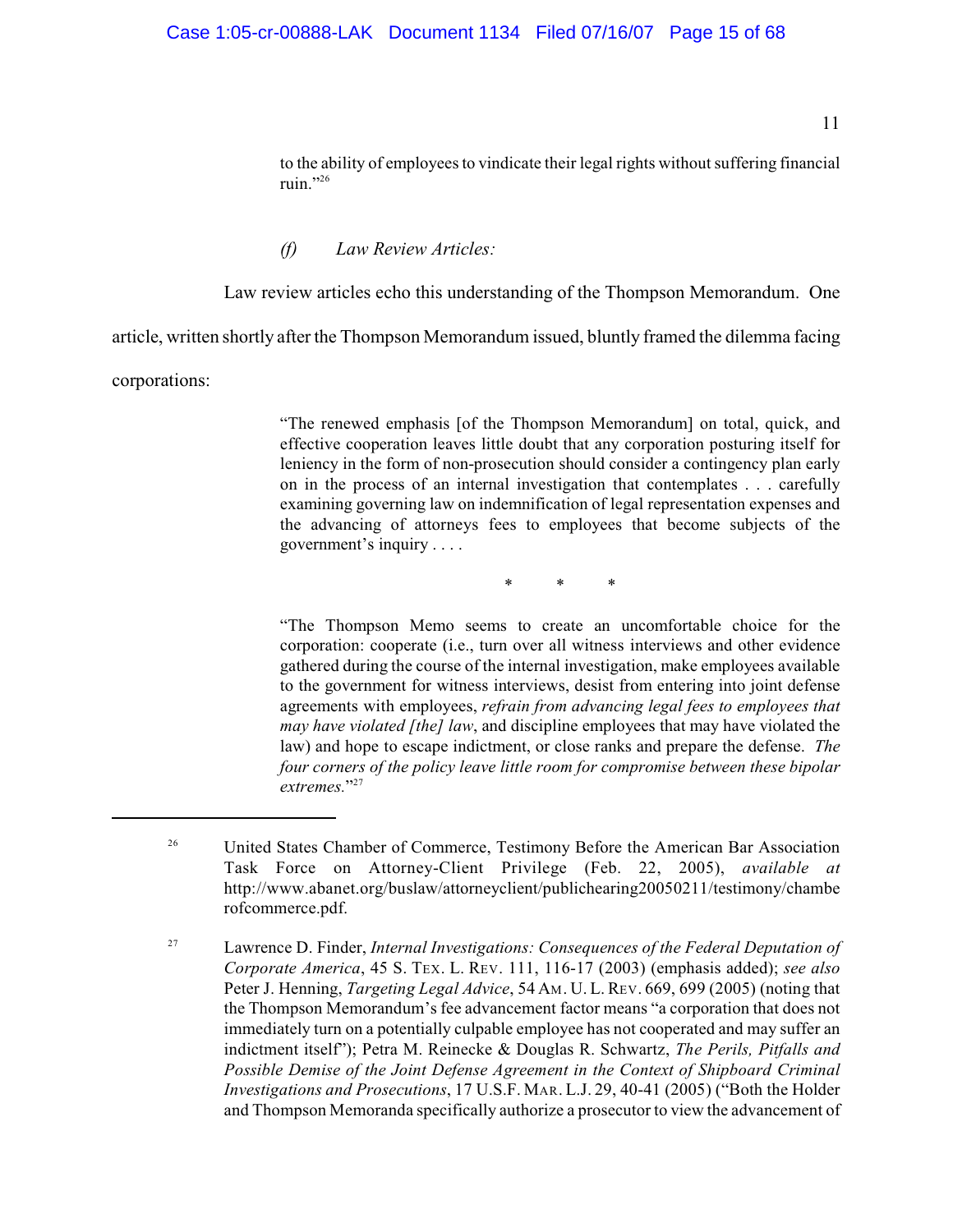\* \* \*

In sum, KPMG and its counsel knew from the Thompson Memorandum, even before they first communicated with the USAO, that the payment of the legal fees of KPMG employees, in the absence of a legal obligation to do so, would increase the risk of indictment of the firm, as prosecutors might view that action as protecting culpable employees. So the Court turns to the government's next contention, viz. that KPMG conditioned and then cut off payment of legal fees entirely on its own, "not cowed by" the Thompson Memorandum and the actions of the USAO.

# <span id="page-196-0"></span>*B. The Thompson Memorandum and the USAO's Actions Caused KPMG to Limit and Then Cut Off Payment of Fees*

The government argues that KPMG formulated its own policy on payment of attorneys fees – the government had nothing to do with it. "*KPMG*," it asserts, "began the [February 25, 2004] meeting by volunteering that the firm had decided to change course and now intended to cooperate fully and completely, and later announcing its intention to 'not pay legal fees for

legal fees for 'culpable' employees aslack of cooperation by the company, and to factor this into the decision as to whether to charge the company. Since a decision to retain counsel and advance legal fees to its [employees] often must be made long before there is a sufficient factual basis upon which to assess the individual's 'culpability,' the prosecutorial standards unfairly prejudice the company, impermissibly chill the individual's right to independent counsel, and directly contravene statutes enacted by the vast majority of states expressly authorizing, or even requiring, advancement of legal fees to corporate agents and employees.") (footnotes omitted); Carmen Couden, Note, *The Thompson Memorandum: A Revised Solution or Just a Problem?*, 30 J.CORP. L. 405, 420 (2005) ("[T]he Thompson Memorandum poses difficulties for employees who contracted for the company's payment of their legal fees in the event of a lawsuit. . . . Once the company is forced to withdraw its support, its employees are left to fend for themselves in any ensuing legal battles that may develop.") (footnotes omitted).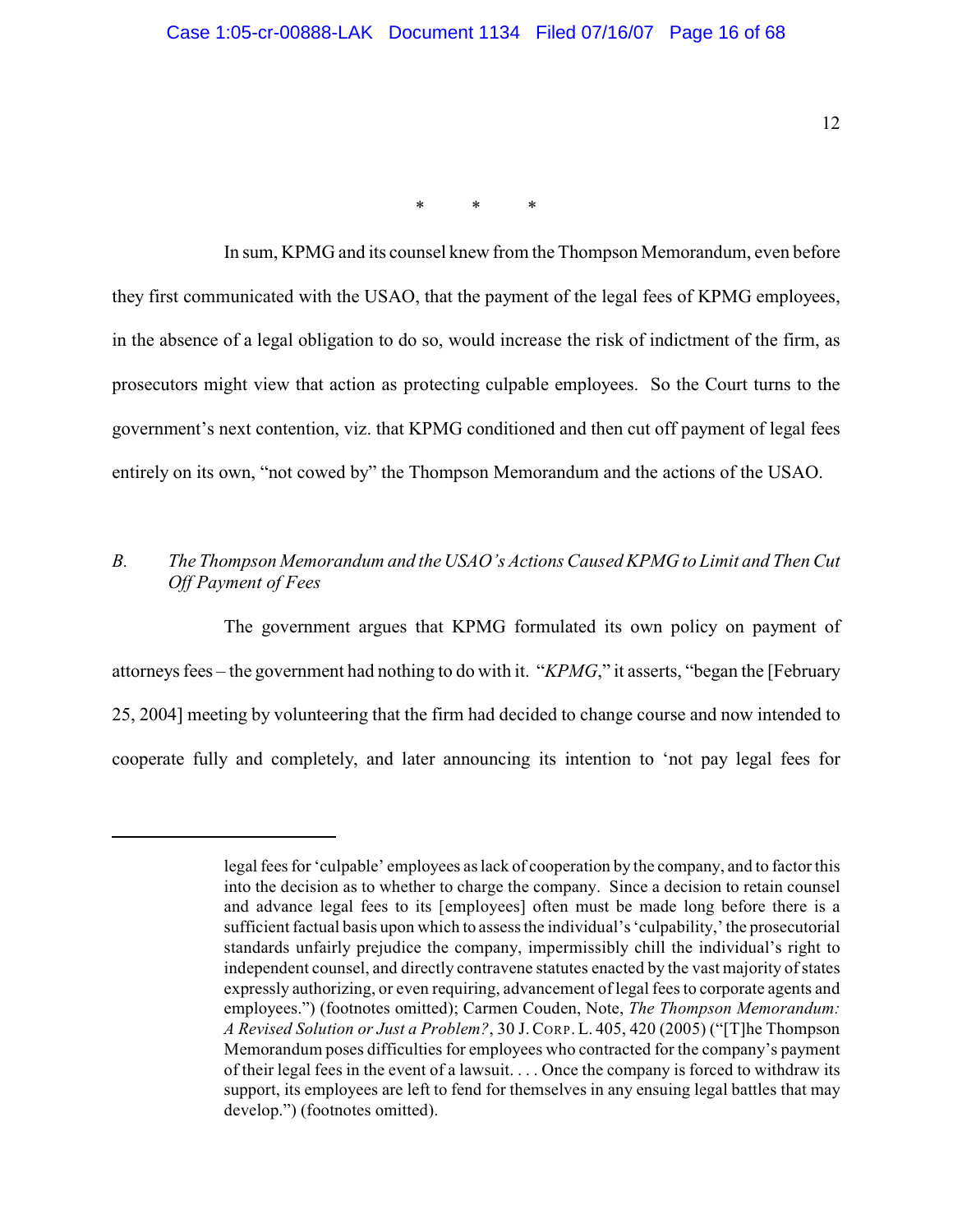employees who declined to cooperate with the Government,' but to pay otherwise."<sup>28</sup> In other words, "even assuming that the USAO communicated . . . 'that it did not want KPMG to pay legal fees,' the evidence is uncontested that KPMG, apparently not cowed by any such communication, ignored that desire and went ahead and paid the fees, subject to terms and conditions of its own devising."<sup>29</sup> The government's argument is unpersuasive.

# <span id="page-197-0"></span>*1. The Thompson Memorandum Influenced KPMG Even Before the February 25, 2004 Meeting Took Place*

As an initial matter, the contention that the Thompson Memorandum had no effect on KPMG's actions cannot be squared with the evidence or with the government's concession to this Court.

The record fully establishes KPMG's specific and entirely understandable desire to do whatever it could to come within the Thompson Memorandum's definition of a cooperative company.<sup>30</sup> As KPMG's new chief legal officer, former U.S. District Judge Sven Erik Holmes, testified in a civil deposition received in evidence in the fee hearing, he thought it indispensable "to be able to say, at the right time with the right audience, we're in full compliance with the Thompson

 $^{28}$  Govt. App. Br. at 57 (emphasis in original).

*Id.* <sup>29</sup>

<sup>&</sup>lt;sup>30</sup> Among other things, despite the fact that KPMG had entered into a severance agreement with defendant Stein that expressly obligated the firm to pay his defense costs,  $DX 6$ ,  $\P 13$ [SA6-7]; *Stein I*, 435 F. Supp. 2d at 339, it ultimately cut off payments because, according to Joseph Loonan, then KPMG's deputy general counsel, KPMG "thought it would help [the firm] with the government." Tr., May 9, 2006 (Loonan) 196:13-23; *see also Stein I*, 435 F. Supp. 2d at 347-48. There was no evidence of anything that might have given KPMG that idea except the Thompson Memorandum and the actions of the USAO.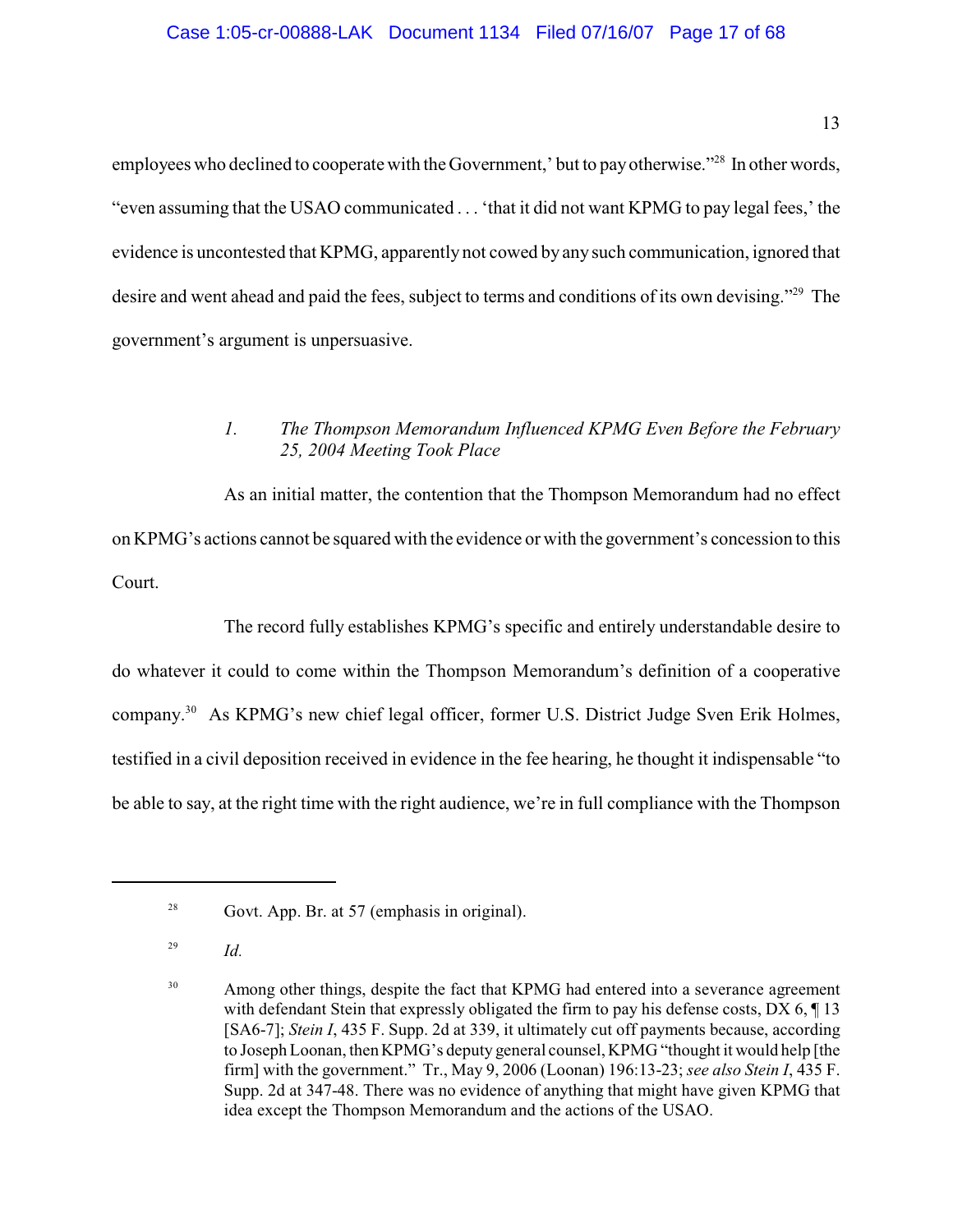Guidelines."<sup>31</sup> Anything less, as former Attorney General Meese told the Senate Judiciary Committee, "might well have constituted legal malpractice."<sup>32</sup> It therefore is hardly surprising that the government expressly conceded in its closing argument at the fee hearing that the Thompson Memorandum influenced KPMG's decisions on legal fees:

> "[AUSA] WEINSTEIN: I don't think anybody is disputing that the Thompson memo as a whole had an influence on their [i.e., KPMG's] decisions with respect to the legal fees.

> > \* \* \*

"So if we are asking whether there was an influence from the Thompson memo, of course, because the company was doing anything it could to cooperate."<sup>33</sup>

<span id="page-198-0"></span>*2. KPMG Made No Decisions Until After the February 25, 2004 Meeting*

The government argues that the USAO's actions, as distinguished from the Thompson Memorandum alone, had nothing to do with KPMG's limitation and cutoff of legal fees because KPMG decided on its course before the initial February 25, 2004 meeting with the USAO. It contends, in other words, that KPMG formulated its own position, free of the USAO's influence. But there are fundamental flaws in its argument.

 $Stein Mem. [dkt. item 544] Ex. B, at 74-75.$ 

Meese Senate Statement. 32

 $Tr., May 10, 2006, at 399:16-19, 400:9-11.$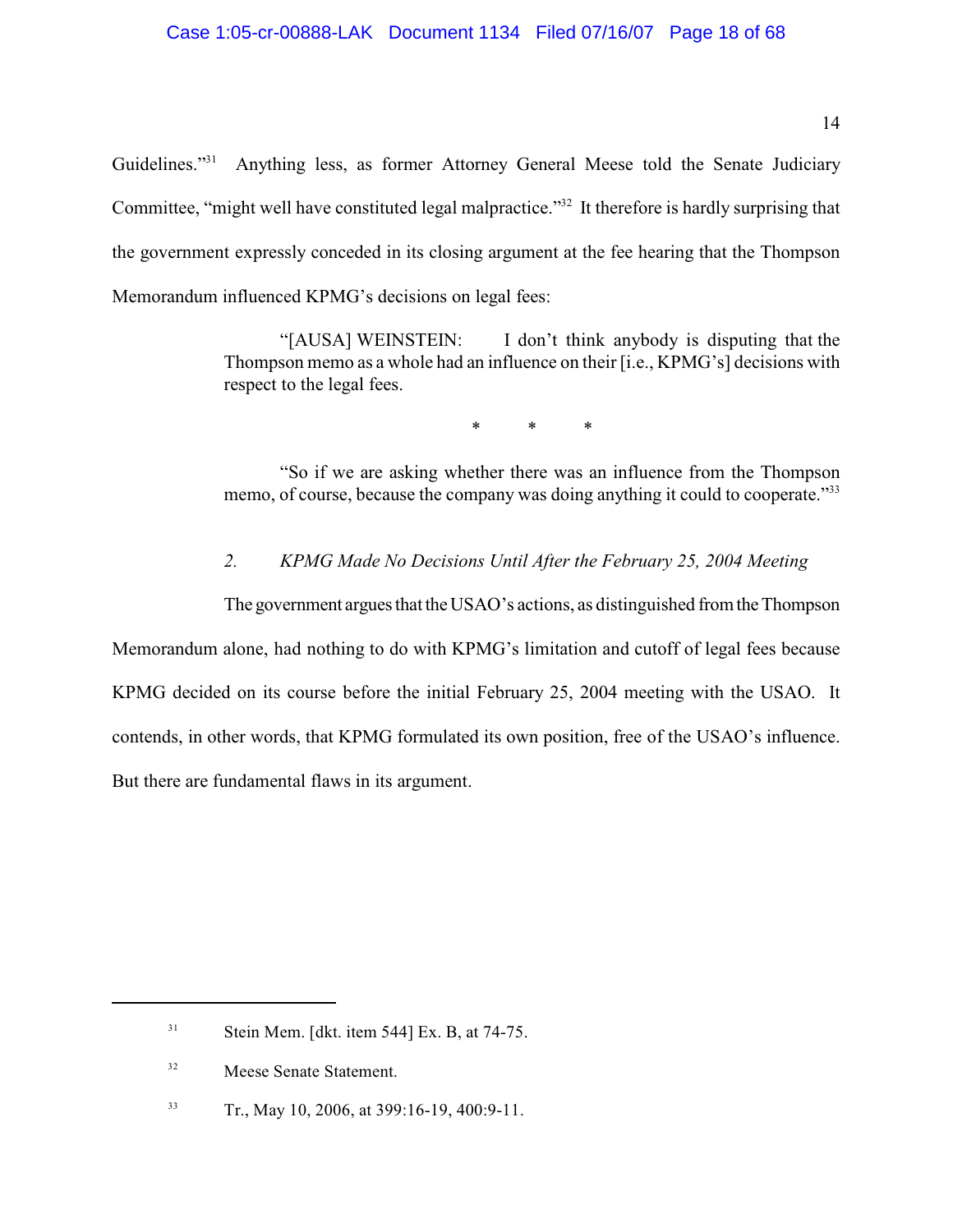15

# <span id="page-199-0"></span>*(a) KPMG Made No Decisions Before the Meeting Even as to Costs of Representing Employees During the Investigation*

The government's challenge to the findings about the February 25 meeting rests on its assertion that "*KPMG* began the meeting by volunteering that the firm had decided to change course and now intended to cooperate fully and completely, and later announcing its intention to 'not pay legal fees for employees who declined to cooperate with the Government,' but to pay otherwise."<sup>34</sup> The implication is that KPMG had made up its mind even before it first met with the USAO. But the government's account of the meeting is misleading, and its implication is incorrect.

It is quite true, as the government argues,  $35$  that KPMG's attorney, Mr. Bennett, began the meeting by saying that KPMG had decided to change course and cooperate fully. Contrary to the government's suggestion, however, those remarks were directed to KPMG's high-level personnel changes and the importance of avoiding indictment of the firm. Mr. Bennett said nothing at that point about payment of legal fees. So the implication that KPMG opened the meeting by volunteering that it had decided upon a new course with respect to payment of legal fees is incorrect. The subject of legal fees first was raised by AUSA Weddle, acting according to the plan the prosecutors made before the meeting.

When Mr. Weddle did raise the issue, KPMG did not initially respond by volunteering that it would pay fees only for employees who cooperated with the government. Rather, Mr. Bennett met Mr. Weddle's question with a question. He asked for the government's view on

 $34$  Govt. App. Br. 57 (emphasis in original).

*Id.* at 29. 35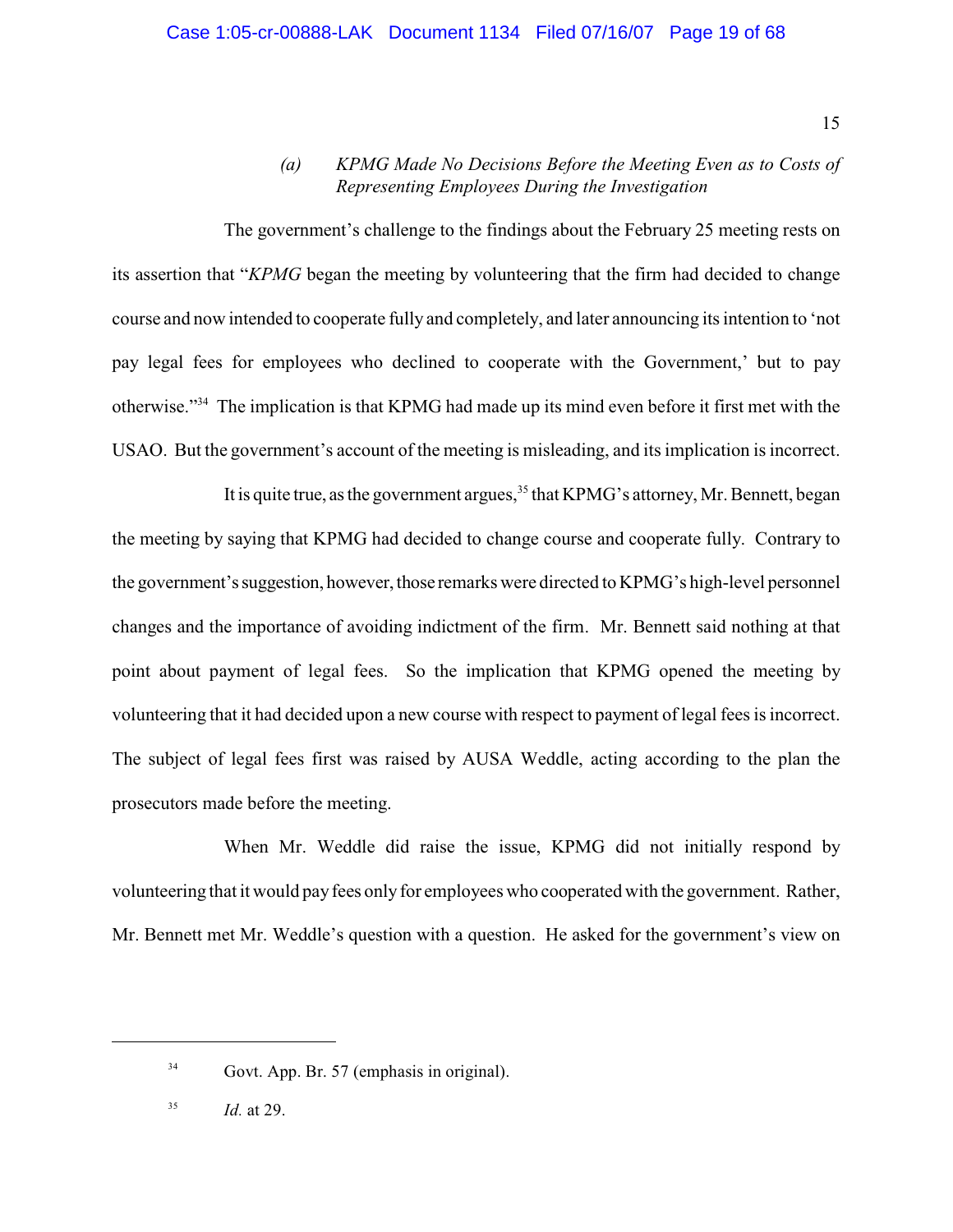# Case 1:05-cr-00888-LAK Document 1134 Filed 07/16/07 Page 20 of 68

the subject.<sup>36</sup> The notes of Mr. Pilchen, a Skadden Arps lawyer at the meeting, demonstrate this clearly:

> "Weddle - wants p'ship agreement, bylaws. Are u paying fees for partners/ees? Are you obligated "RCB [Mr. Bennett] - ur view on the subject?"<sup>37</sup>

It is not difficult to see what was going on here. Mr. Bennett and KPMG well understood the Thompson Memorandum and the risk that the government would regard payment of employee legal fees as protection of culpable individuals. They thus knew that payment of legal fees for individuals could increase the risk of indictment of the firm. But refusal to pay legal fees was problematic for KPMG. The government stipulated:

> "Prior to February 2004, . . . it had been the longstanding voluntary practice of KPMG to advance and pay legal fees, without a preset cap or condition of cooperation with the government, for counsel for partners, principals, and employees of the firm in those situations where separate counsel was appropriate to represent the individual in any civil, criminal or regulatory proceeding involving activities arising within the scope of the individual's duties and responsibilities as a KPMG partner, principal, or employee."<sup>38</sup>

Moreover, as Mr. Bennett later explained to the government, departing from this practice "would be

a big problem" for KPMG because the firm was a partnership.<sup>39</sup> The inference is compelling that Mr.

Bennett's response to Mr. Weddle was an attempt to sound out the USAO as to whether payment

- <sup>38</sup> *Stein I*, 435 F. Supp. 2d at 340.
- $U30$  [A1146].

The implication was that management had to be at least somewhat responsive to the voting partners of the firm, many of whom might have viewed cutting off fees to their colleagues with disfavor because it would set a precedent that was a potential threat to every member of the firm.

<sup>&</sup>lt;sup>36</sup> Tr., May 8, 2006 (Pilchen) 23:8-12.

 $K313$  [A1338] (emphasis in original).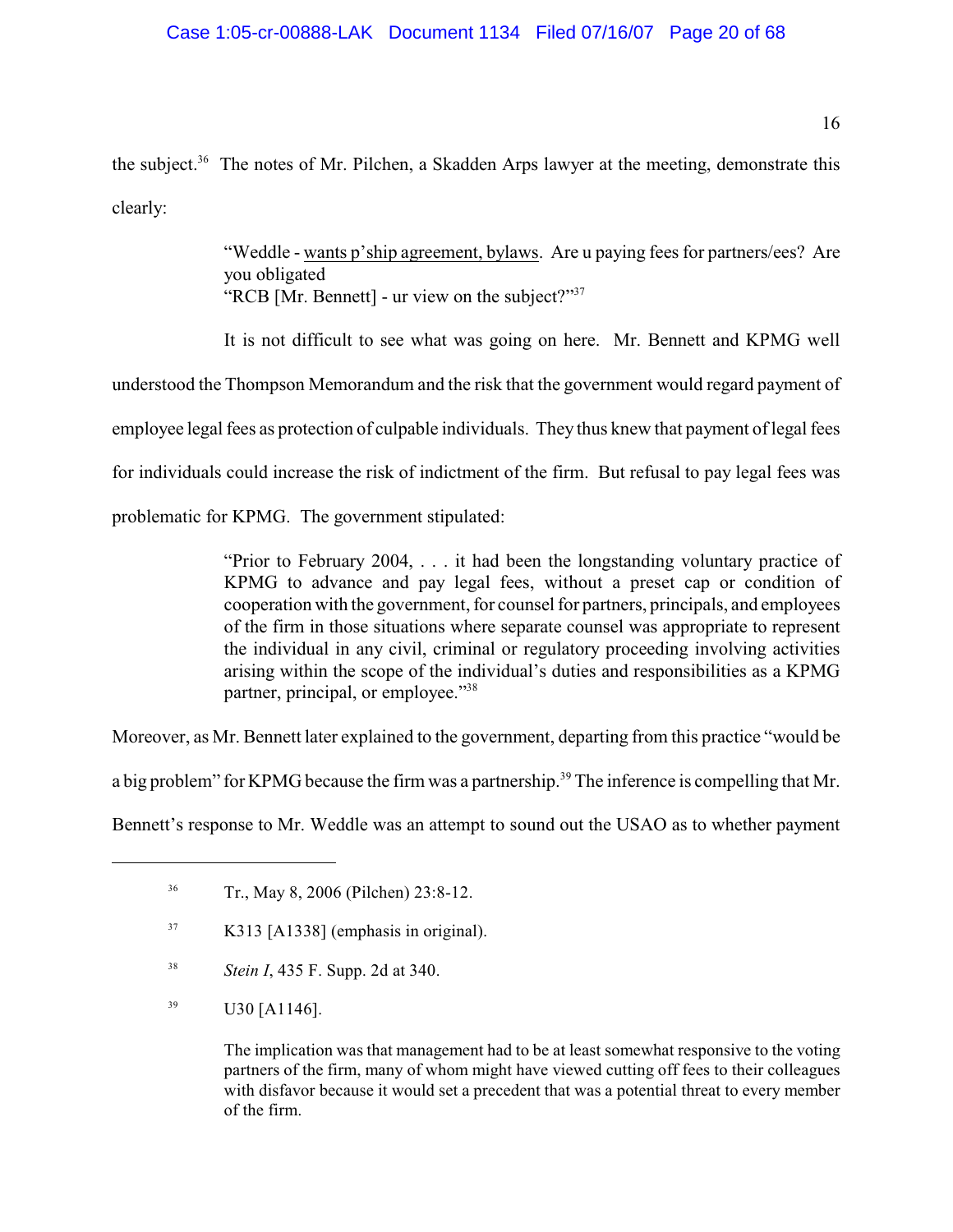of legal fees by KPMG for employees caught up in the investigation would be held against the firm.

It is undisputed also that the government gave KPMG no comfort. To the contrary, Ms. Neiman rejected Mr. Bennett's feeler, saying "that the government would take into account KPMG's legal obligations, if any, to advance legal expenses, but referred specifically to the Thompson Memorandum as a point that had to be considered."<sup>40</sup> Only then did KPMG say anything about paying legal fees only for employees who cooperated with the government, itself a partial retreat from its "common practice" of paying in all cases. Even that was a trial balloon, not the announcement of a decision. The Skadden lawyers emphasized that no decisions had been made.<sup>41</sup> But Ms. Neiman and Mr. Weddle were not favorably disposed. Ms. Neiman said that "'misconduct' should not or cannot 'be rewarded,'" and Mr. Weddle followed up by emphasizing that any payment of legal fees would be "look[ed] at . . . under a microscope."<sup>42</sup>

Mr. Pilchen's notes show all this. After noting Mr. Bennett's comment about paying fees only for those who cooperated, they say:

> <span id="page-201-0"></span>"SP [Mr. Pilchen] – *No decisions made.* No counsel have been recommended. We have had discussions @ what the firm does in typical situations – but *no final decisions made.*

"SN [Ms. Neiman] – *misconduct shdn't be rewarded.*

"JW [Mr. Weddle] – if u have discretion re fees – we'll look at that under a microscope."<sup>43</sup>

<sup>&</sup>lt;sup>40</sup> *Stein I*, 435 F. Supp. 2d at 341.

Tr., May 8, 2006 (Okula) 79:25-80:10, 107:2-7, 124:19-23; U116, ¶ 26 [A1199]; K313 <sup>41</sup> [A1338].

*Stein I*, 435 F. Supp. 2d at 342-44. <sup>42</sup>

K313-14 [A1338-39] (italics supplied, underscoring in original). 43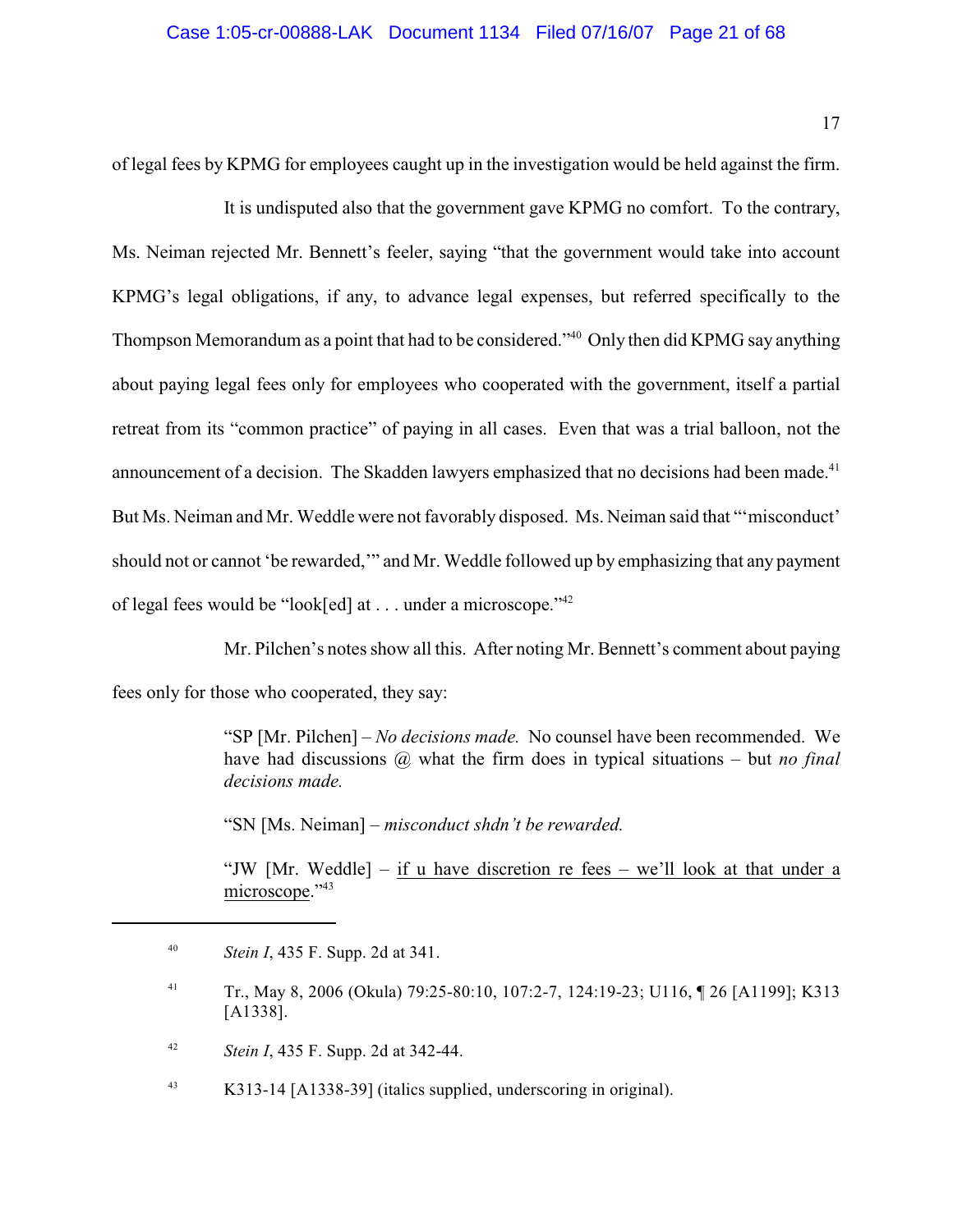18

The logical inference, and the one the Court drew and draws, isthat KPMG came into the meeting hoping to continue its past practice of paying employee legal fees. Anything else, in Mr. Bennett's words, would have been "a big problem" because KPMG was a partnership. In view of the Thompson Memorandum, however, KPMG understandably was reluctant to do so without an indication from the USAO that such payments would not be held against the firm. Ms. Neiman declined to give that indication. So KPMG tentatively suggested a possible fallback position – payment of legal fees only for employees who cooperated with the government by, among other things, waiving the Fifth Amendment – while emphasizing that it had made no decisions.<sup>44</sup> Even that, however, did not receive a warm reception from the USAO, which asked KPMG to get back to it once it determined what its obligations were,<sup>45</sup> a reference to the Thompson Memorandum's statement that payment of legal fees beyond a company's legal obligations could be viewed as a lack of "cooperation." There is no credible evidence that KPMG made any decisions at all about payment of employee legal expenses before the February 25 meeting ended.<sup>46</sup>

Mr. Bennett first got back to the government on March 2 to give what AUSA Weddle

It bears mention that Mr. Weddle never denied having made the statement.

Indeed, Mr. Bennett tried to sell this idea to the government on the theory that it would be 44 helpful to the prosecutors, stating that "[h]e would recommend law firms [for individual employees] that were familiar with these types of proceedings and who understood that cooperation with the government was the best way to proceed." *See* U119, ¶ 56 [A1202].

 $^{45}$  U106 [A1189].

<sup>&</sup>lt;sup>46</sup> Of course, as *Stein I* noted, Skadden representatives made statements about what they would do or were considering doing with respect to fees. But the evidence is clear, as Mr. Okula testified, that they also stated no final decision had been made. Tr., May 8, 2006 (Okula) 79:25-80:10; *see also* supra note [41](#page-201-0).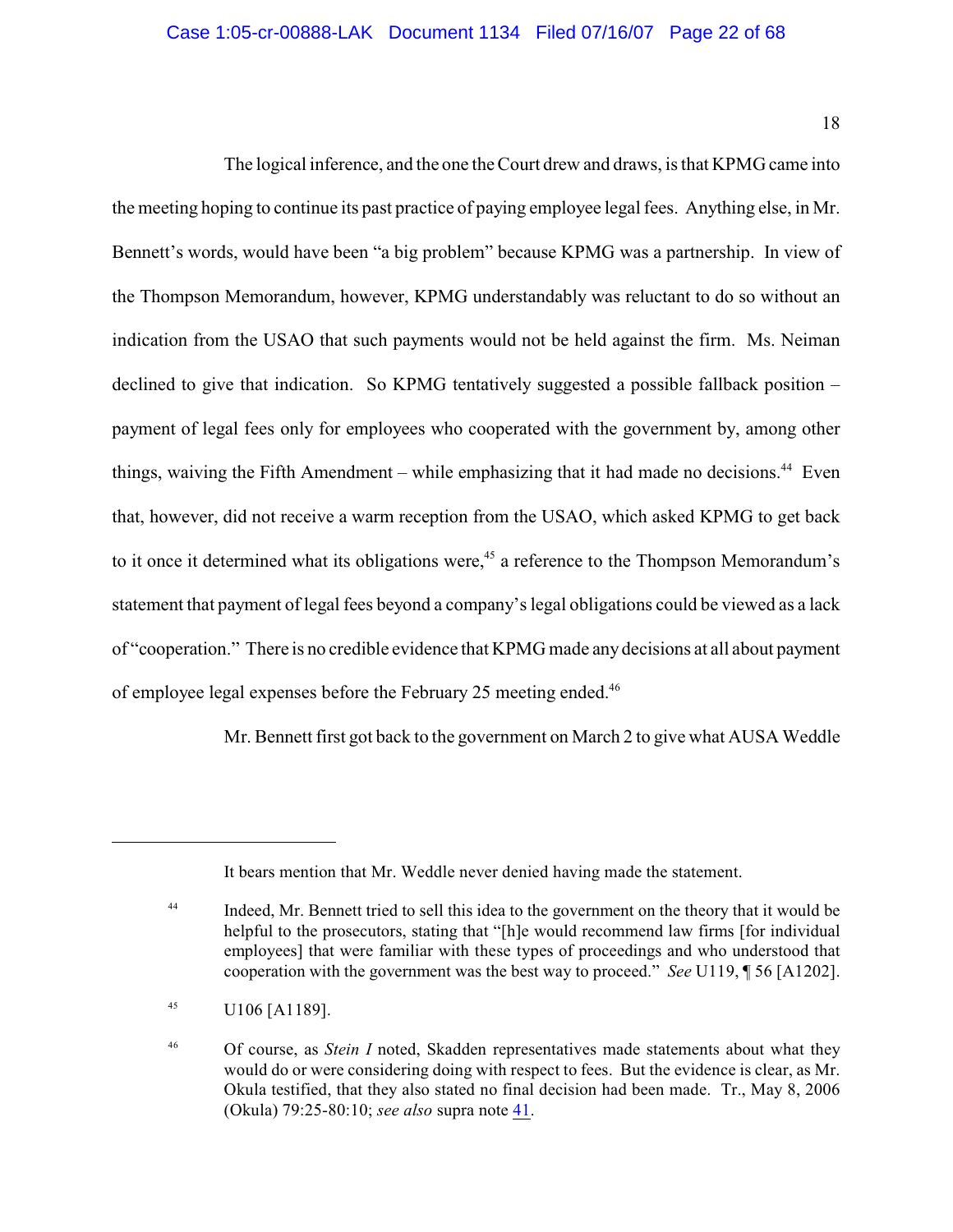### Case 1:05-cr-00888-LAK Document 1134 Filed 07/16/07 Page 23 of 68

described in a contemporaneous e-mail as KPMG's "*preliminary view* on legal fees."<sup>47</sup> He said that KPMG was "planning on . . . putting a cap on fees" and conditioning their payment for any given partner or employee on that individual "cooperating fully with the company and the government."<sup>48</sup> But AUSA Weddle stated under oath that Mr. Bennett told him on this occasion that no final decision had been reached.<sup>49</sup>

In short, KPMG's statements at the February 25 meeting about a possible new policy concerning legal fees were not announcements of decisions already made, let alone decisions that the firm had made free of government interference. KPMG was bidding against itself in an auction in which the Thompson Memorandum set out the rules, the USAO was both the seller and the auctioneer, and the lot on the block was avoidance of an indictment of the firm. The decisions all were made after the February 25 meeting.

# <span id="page-203-0"></span>*(b) The Decision Not to Pay the Defense Costs of Any Employees Who Were Indicted Came Even Later*

KPMG's definitive response on attorneys' fees came on March 11, 2004, when Skadden's Mr. Rauh sent the government a sample form letter to KPMG employees. The form letter stated that KPMG would pay an individual's legal fees and expenses, up to a maximum of \$400,000, on the condition that the individual "cooperate with the government and . . . be prompt, complete,

U30 [A1146] (emphasis added); *see also* Tr., May 8, 2006 (Okula) 89:12-90:9. <sup>47</sup>

U30 [A1146] . 48

<sup>&</sup>lt;sup>49</sup> Weddle Decl. [dkt. item 435]  $\sqrt{3}$ .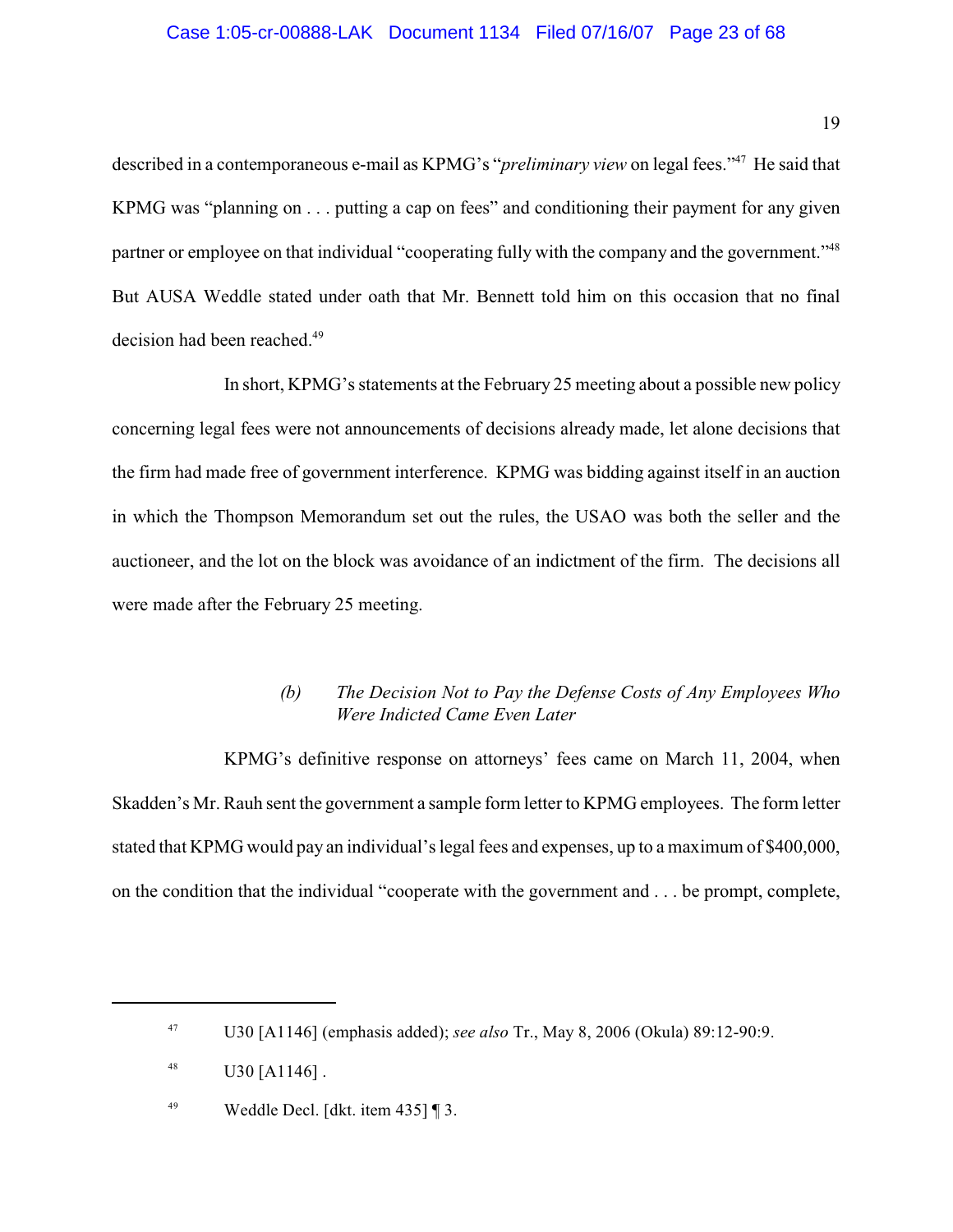### Case 1:05-cr-00888-LAK Document 1134 Filed 07/16/07 Page 24 of 68

and truthful."<sup>50</sup> Most importantly, the letter added something new, something that had not even been mentioned at the February 25 meeting. It said that "*payment of . . . legal fees and expenses will cease immediately if . . . [the recipient] is charged by the government with criminal wrongdoing.*" 51 This was the first mention to the government, so far as the record reveals, of any intention to cut off payment of legal fees to anyone who was indicted.<sup>52</sup>

The Court finds that KPMG's decision to cut off payment of any legal expenses to anyone who was indicted – which is the critical point here<sup>53</sup> – was prompted by the Thompson Memorandum and the USAO's negative reaction at the February 25 meeting to the possibility that KPMG would pay any legal fees in the absence of a legal obligation to do so. The record thus does not bear out the government's argument that KPMG, "apparently not cowed by any [indication that the government did not want KPMG to pay legal fees], ignored that desire and went ahead and paid the fees, subject to terms and conditions of its own devising."<sup>54</sup>

The fact that KPMG paid legal fees of its employees and former employees during

 $K15$  [A1214].

 $K16$  [A1215] (emphasis added).

 $\frac{52}{2}$  As will appear, the very first mention of the possibility of cutting off payment of legal fees to anyone who was indicted came in a meeting at KPMG following its attorneys' first meeting with the USAO on February 25, 2004. *See infra* page [28](#page-212-0).

<sup>&</sup>lt;sup>53</sup> *Stein I* held that the constitutional violation pertinent to possible dismissal of the indictment was the government's role in KPMG's action in cutting off payment of legal fees for those who were indicted as distinct from the limitations on payment of legal fees during the investigative stage. *See* 435 F. Supp. 2d at 373. In *United States v. Stein*, 440 F. Supp. 2d 315 (S.D.N.Y. 2006) ("*Stein II*"), the Court held also that the government coerced proffers made by defendants Smith and Watson by inducing KPMG to pay pre-indictment legal fees only for employees who cooperated with the government and waived the Fifth Amendment and, in the case of Smith, threatening to fire him.

Govt. App. Br. 57. 54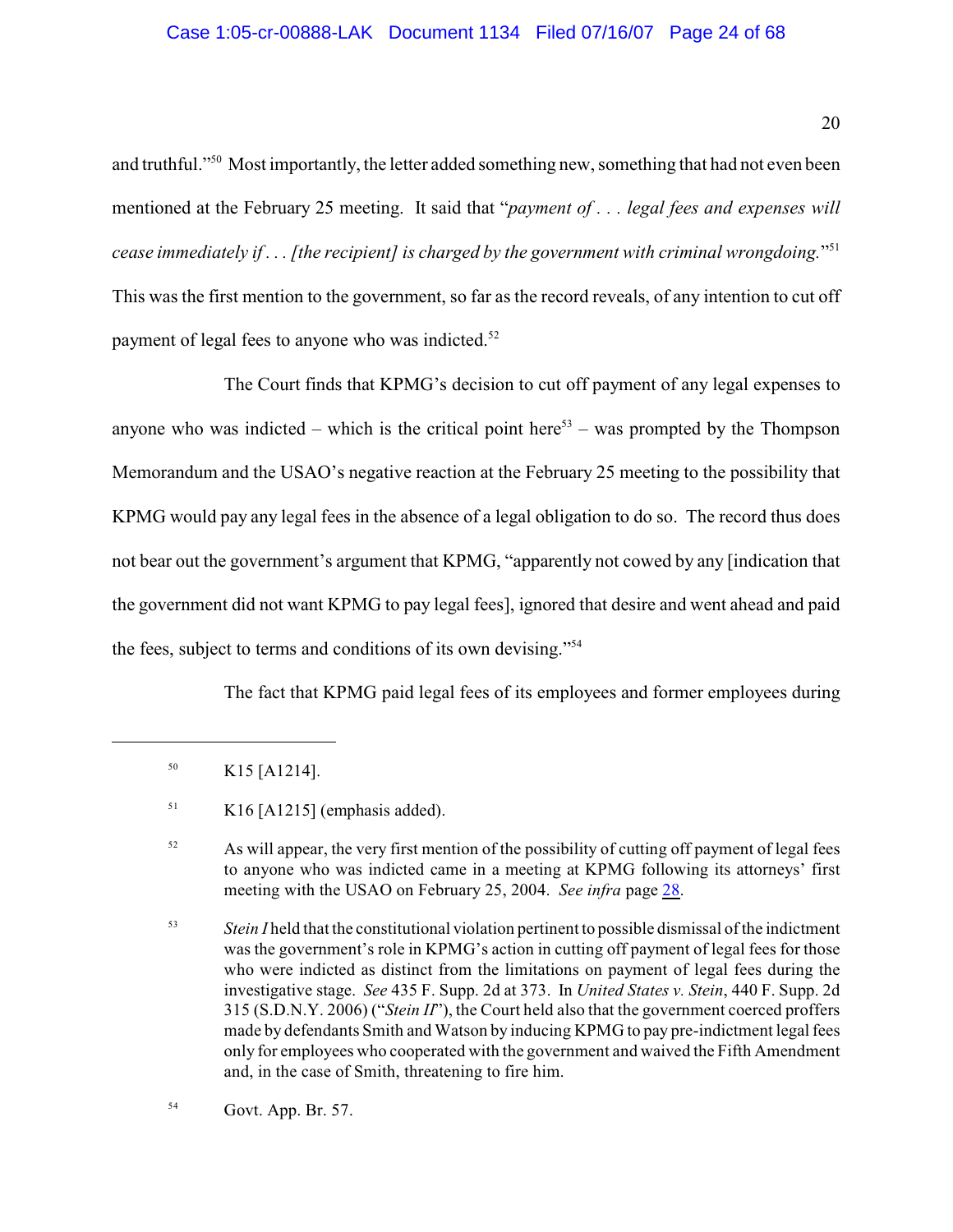the pre-indictment investigation – as long as they did what the government asked and waived the Fifth Amendment – does not support the government. The government ultimately was perfectly happy to have KPMG do so because the threat of cutting off even those payments gave KPMG, and therefore the government, leverage over the recipients. As the government said in summation at the fee hearing:

> "[T]here are two ways the company could get their people in. One is they could hold over their head their job. The other is they could cut off their legal fees. If it's a former employee, the first one isn't even relevant. So regardless of whether there is a reference in the Thompson memo for legal fees, that is all the company can do to get its people in."<sup>55</sup>

But the critical fact remains that KPMG refused to pay the fees of these defendants *after they were*

*indicted* as a result of the Thompson Memorandum and the actions of the USAO.

The government nevertheless persists in arguing that the Court's causation finding

was clearly erroneous because no one from KPMG said that the Thompson Memorandum and the

USAO's actions precipitated the decision.<sup>56</sup> This argument too is unpersuasive.

There was no need for direct evidence of the reasons for KPMG's decision. The evidence as a whole more than supports the Court's finding. Moreover, the government was on ample notice that the reasons that KPMG acted as it did were to be tried at the hearing.<sup>57</sup> Yet it called no witnesses to testify as to when, how, and why KPMG made the decisions it did. The

 $T_r$ , May 10, 2006, at 400:2-8.

<sup>&</sup>lt;sup>56</sup> Govt. App. Br. 63-66.

<sup>&</sup>lt;sup>57</sup> The order that set the evidentiary hearing that preceded *Stein I* stated that "[t]he issues for consideration [at the hearing would be] *whether the government, through the Thompson memorandum or otherwise, affected KPMG's determination(s) with respect to the advancement of legal fees and other defense costs to present or former partners and employees with respect to the investigation and prosecution of this case* and such subsidiary issues as relate thereto." Order, Apr. 13, 2006 [dkt. item 436] 2 (emphasis added).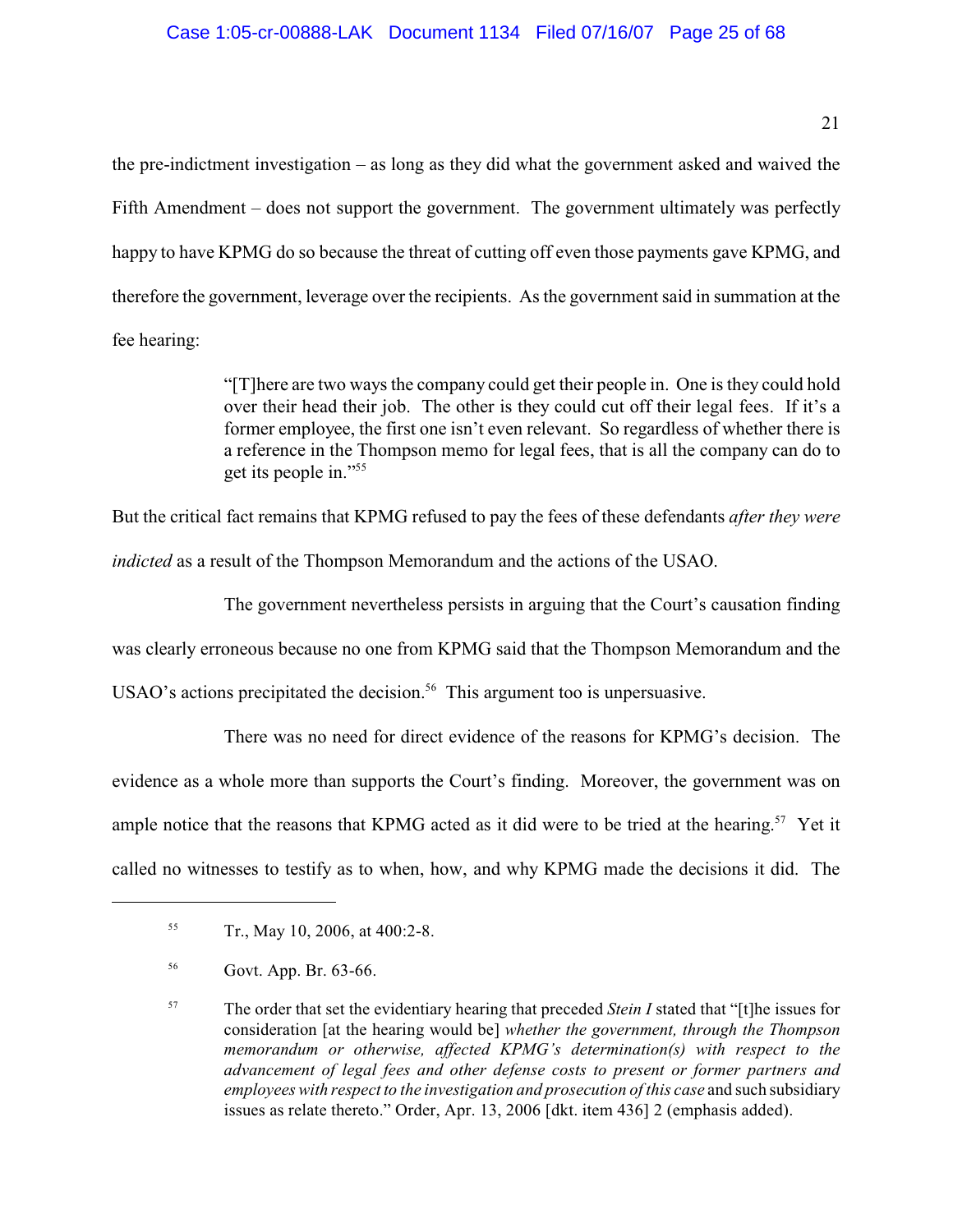reason it did not do so is the elephant in the room that the government tries to ignore.

In a letter to the Court three days before the start of the hearing, KPMG represented:

"categorically that the Thompson memorandum *in conjunction with the government's statements relating to payment of legal fees* 'affected KPMG's determination(s) with respect to the advancement of legal fees and other defense costs to present or former partners and employees . . . .' In fact, KPMG is prepared to state that the Thompson memorandum substantially influenced KPMG's decisions with respect to legal fees . . . ." 58

In view of this statement, it is not surprising that the government adduced no evidence to challenge the defense contention that the Thompson Memorandum and the USAO's conduct *both* influenced KPMG's decisions on legal fees. Indeed, it did not contest the point at the fee hearing.

# <span id="page-206-0"></span>*3. There Was Ample Evidence that KPMG Would Have Paid the Fees of Most of these Defendants Absent Government Interference*

Finally, the government contends that the Court's "key finding – that KPMG would have paid the defendants[]' legal fees absent the Thompson Memorandum and the conduct of the USAO – is wholly belied by the evidence of record."<sup>59</sup> It suggests that the Court erred in inferring that KPMG would have paid its employees' defense costs here because KPMG had paid postindictment defense costs in only one prior case and because the government has hypothesized other reasons why a firm in KPMG's position might have declined to pay.<sup>60</sup> But the government stipulated that KPMG had a long standing practice of paying the legal fees of its personnel "in any civil, criminal or regulatory proceeding involving activities arising within the scope of the individual's

Letter, Charles A. Stillman, May 5, 2006 [dkt. item 985] 3 (emphasis added). <sup>58</sup>

Govt. App. Br. 42. 59

 $1d.$  at 63-66.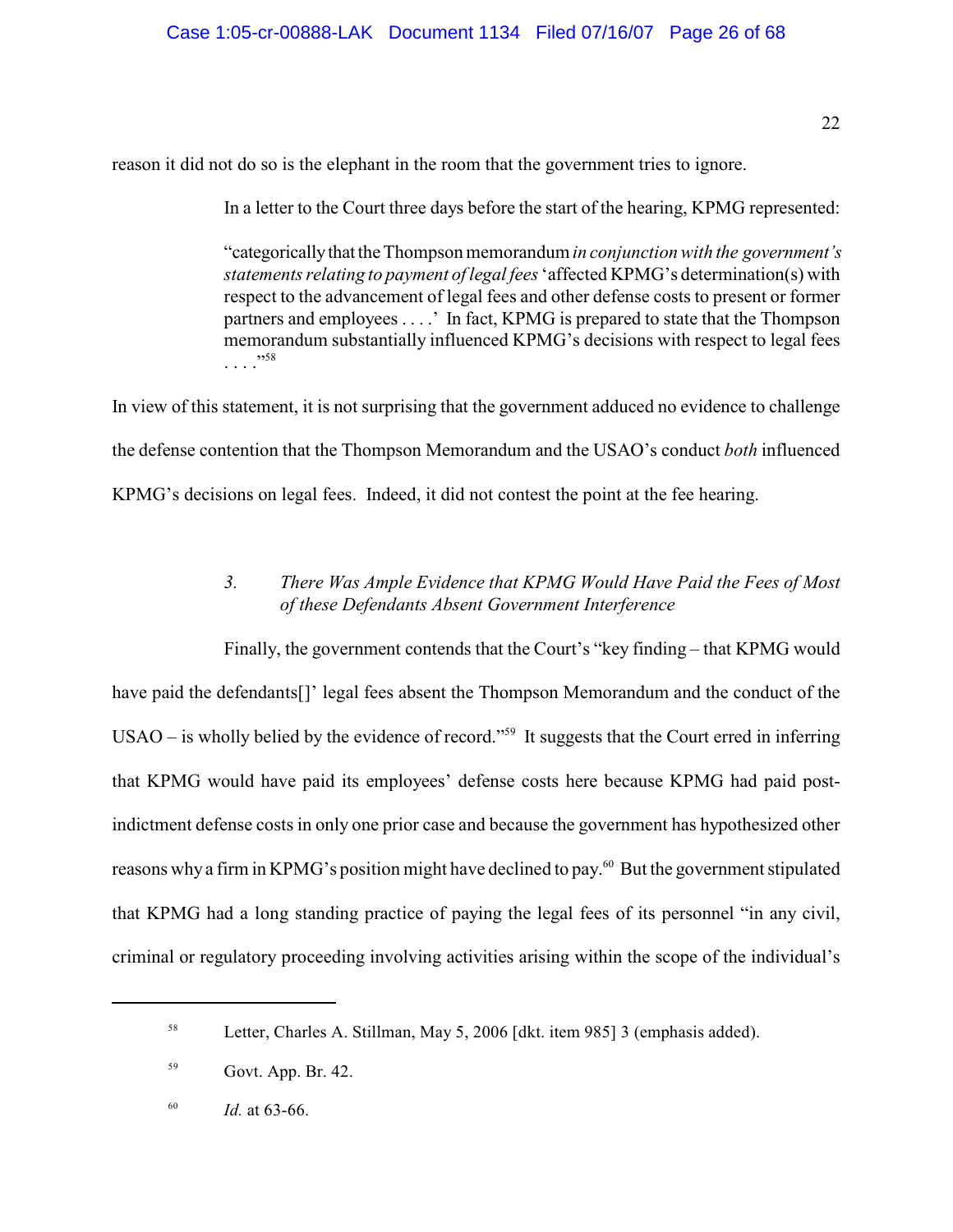duties and responsibilities as a KPMG partner, principal, or employee."<sup>61</sup> It conceded that KPMG's legal fee decision was influenced by the Thompson Memorandum.<sup> $62$ </sup> And there was considerably more evidence at the fee hearing than the bare words of the stipulation and the government's concession.

The government ignores the fact that KPMG, as of January 27, 2004 – less than a month before the February 25 meeting, entered into an express contract with defendant Stein in which it agreed to pay his defense costs in "*all* legal proceedings or actions . . . brought against [Stein] arising from and within the scope of his duties and responsibilities . . ." – in other words, to adhere to its prior practice. $^{63}$  It ignores the fact that KPMG lawyers told the government at the February 25, 2004 meeting that no decisions had been made concerning payment of legal fees. It ignores their inquiry as to the government's view and distorts their tentative suggestion of a policy to avoid dealing with the fact that these were parts of an effort to see how far KPMG could go in adhering to its prior practice and its agreement with Stein without risk to the firm. It ignores the fact that KPMG's lawyers told the government on February 25, 2004 that KPMG's "common practice" was to pay such fees – a statement that suggests that KPMG wished to, or at least was entertaining the possibility that it might, pay all employee defense costs in this matter. It ignores Mr. Bennett's statement that departing from its common practice of paying these expenses "would be a big problem" for KPMG because the firm was a partnership.<sup>64</sup> It ignores the fact that KPMG, in addition

<sup>&</sup>lt;sup>61</sup> *Stein I*, 435 F. Supp. 2d at 340.

 $T_r$ , May 10, 2006, at 399:16-19.

 $DX 6, 13 [SA6-7] (emphasis added).$ 

 $U30$  [A1146].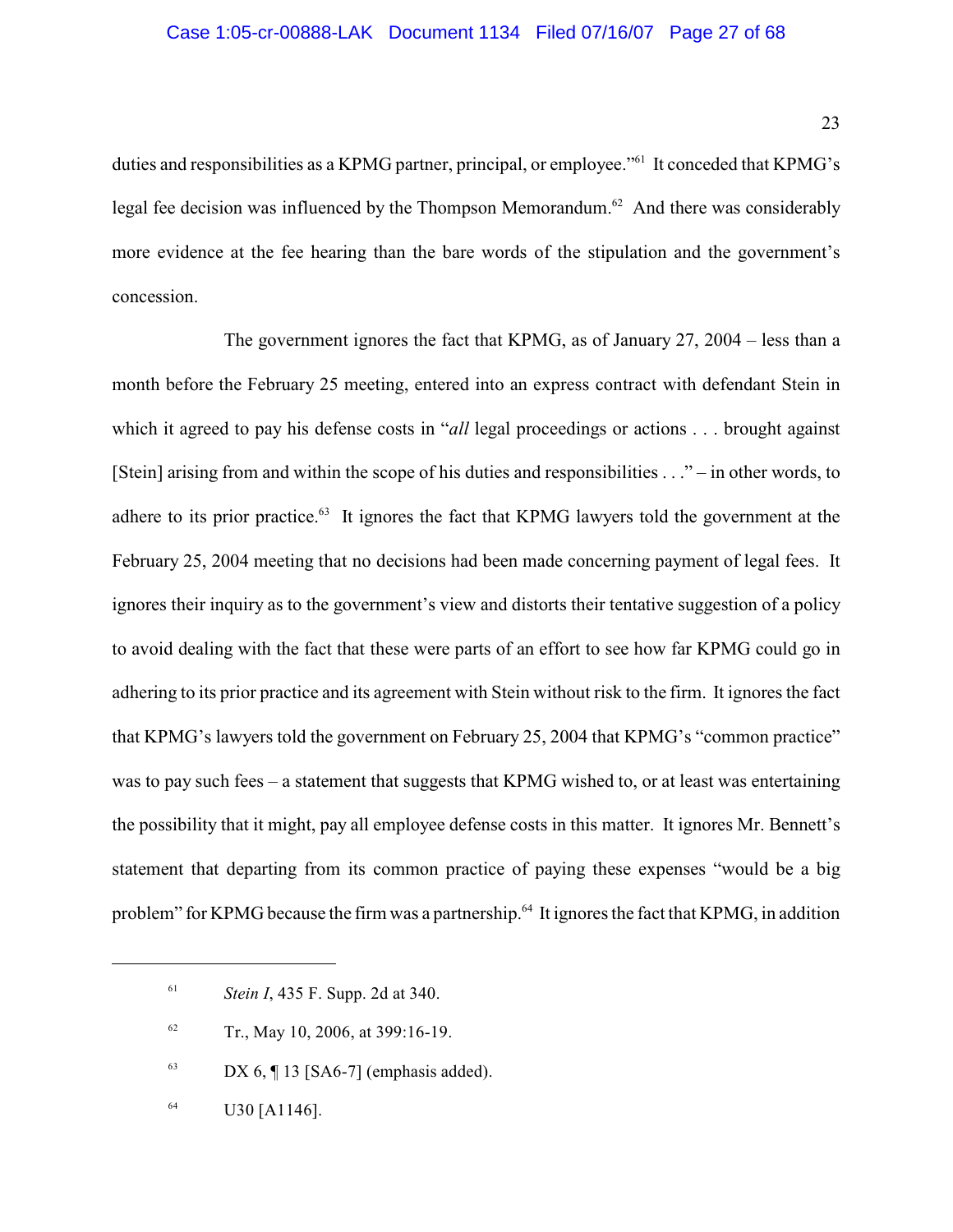# Case 1:05-cr-00888-LAK Document 1134 Filed 07/16/07 Page 28 of 68

to paying post-indictment defense costs in a case years ago, much more recently had paid over \$20 million in individual defense costs in the Xerox matter, which included a criminal investigation.<sup>65</sup> And it ignores Mr. Loonan's testimony, which strongly suggested that cost was not a factor in KPMG's decision here.<sup>66</sup> In short, the government ignores extensive evidence showing that KPMG was a partnership that historically had stood – and hoped in this case to stand – behind its partners and employees, regardless of cost and regardless of whether the exposure they faced was criminal or civil, because the nature of the firm made it "a big problem" to do anything else. And it ignores as well something else that is telling.

In a little-noticed comment at the fee hearing, KPMG's general counsel mentioned that KPMG was paying the defense costs of many of the individuals indicted in this case in civil cases relating to these tax shelters.<sup>67</sup> The circumstances and full extent of its actions, however,

KPMG's ability to pay is not in question for several reasons. First, the fee hearing specifically focused on whether KPMG would have paid these defendants' legal fees, yet the government offered no evidence of any inability on the part of KPMG to pay. Second, as noted, KPMG's Mr. Loonan testified in substance that cost was not a factor in the decision to refuse payment.Third, KPMG reported combined revenue of \$16.9 billion, of which almost \$6 billion was derived from the Americas, in fiscal year 2006. KPMG International Annual Review 2006 57 (2006), *available at* http://www.kpmg.com/NR/rdonlyres/80866830-14B9-4C72-B174-8B5A653D7E1C/0/K PMGIAR2006v11.pdf (last visited July 13, 2007).

<sup>&</sup>lt;sup>65</sup> Tr., May 8, 2006 (Loonan) 129:23-130:18.

<sup>&</sup>lt;sup>66</sup> Mr. Loonan testified that he was present at meetings at which the change in KPMG's practice was discussed, that no one at those meetings ever expressed the view that the firm should not spend the money required to pay individuals' defense costs, and that the decisionmakers' explanation of the change in policy was based on undisclosed legal advice as to which Mr. Loonan invoked attorney-client privilege. Tr., May 8, 2006 (Loonan) 137:20- 143:3. Thus, Mr. Loonan essentially ruled out cost as a factor and, though clearly limited by privilege considerations in the degree of detail he gave, left the unmistakable impression that KPMG made the decision based on purely legal, not economic or other business, considerations.

Tr., May 9, 2006 (Loonan) 216:19-22, *see also* Tr., July 2, 2007, at 24:11-25:22. <sup>67</sup>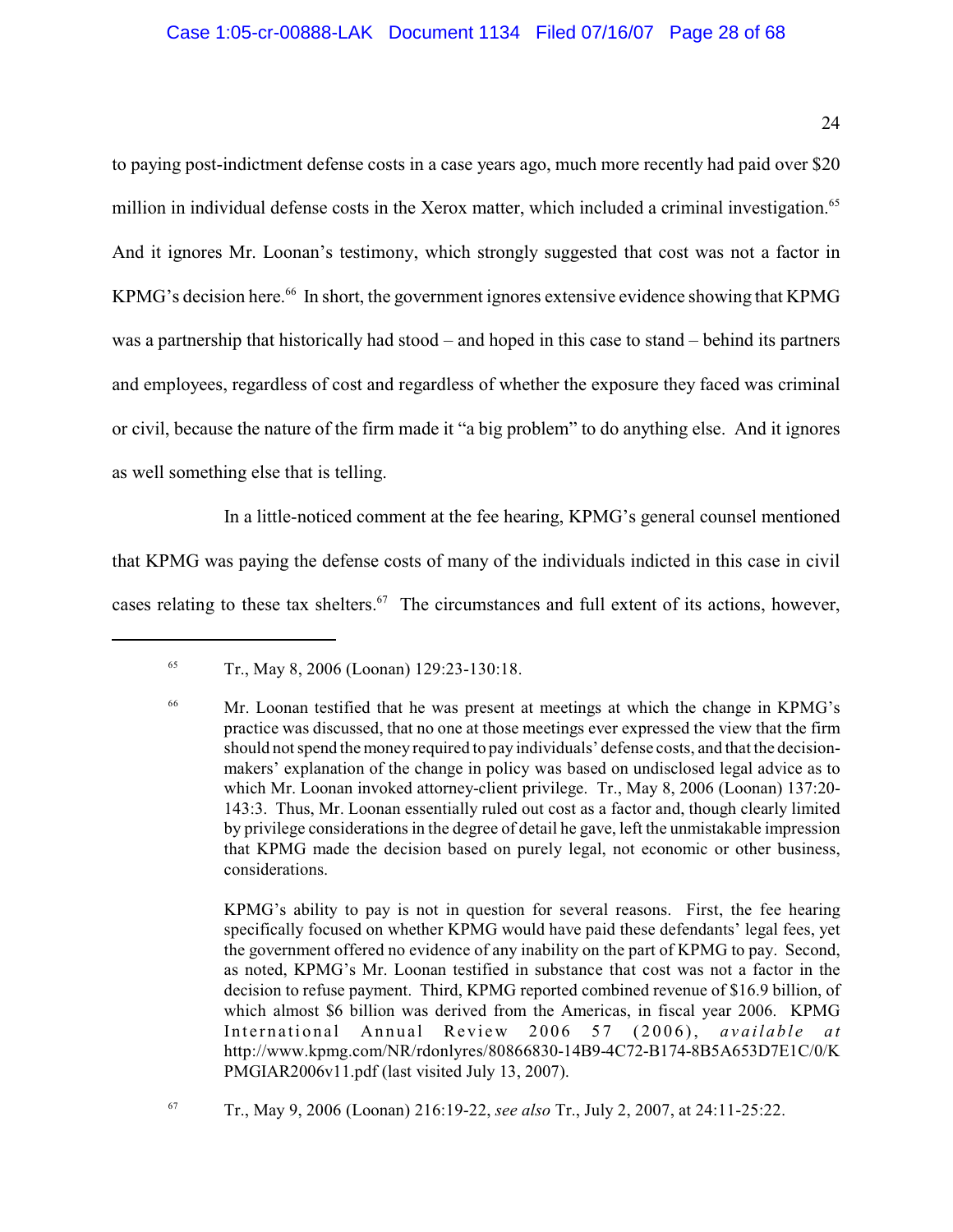became clear only in response to a recent question by the Court.

It now is undisputed that KPMG has been paying the defense costs of at least eleven of the sixteen KPMG Defendants<sup>68</sup> in civil cases relating to the tax shelters here at issue and also the defense costs of eight of them in regulatory inquiries relating to the conduct in question in this case.<sup>69</sup> The precise amount of these payments to date is not of record, but it exceeds \$3.4 million.<sup>70</sup> Moreover, it is striking that KPMG has paid these costs subject to the requirement that the individuals be represented in the civil matters by attorneys who are not involved in defending this criminal case.<sup>71</sup>

The fact that KPMG is paying civil defense costs, regardless of amount, is consistent with its uniform practice over many years. What makes the criminal case different is only the Thompson Memorandum and the USAO's actions. Indeed, the fact that KPMG has been paying the civil defense costs on condition that the defendants' lawyers in those matters be different than their lawyers in the criminal case – a condition that is at war with any consideration of economy or efficiency – demonstrates with astonishing clarity that the different treatment of the criminal case defense costs has been driven from the outset by the fear that the government would view any

<sup>&</sup>lt;sup>68</sup> The exceptions are Messrs. Greenberg, Larson, Pfaff, Rosenthal and Smith. Smith has submitted documents indicating that KPMG paid his fees also. Smith Decl. [dkt. item 1103] ¶¶ 5-8 & Ex. B.

Letter, John M. Hillebrecht, July 9, 2007 [dkt. item 1128]; *see also* Spears Decl. [dkt. item <sup>69</sup> 1100] Ex. A.

<sup>&</sup>lt;sup>70</sup> Spears Decl. [dkt. item 1100]  $\oint 6 \& \text{Ex. B.}$ 

<sup>&</sup>lt;sup>71</sup> Arkin Decl. [dkt. item 1088]  $\P$  2-6 & Exs. B, C; DeLap Decl. [dkt. item 1118]  $\P$  12; Letter, Diana D. Parker, July 10, 2007 [dkt. item 1131]; Gremminger Decl. [dkt. item 1083] ¶¶ 2- 3; Lanning Decl. [dkt. item 1119] ¶ 3; Ritchie Decl. [dkt. item 1097] ¶¶ 2-3; Rule Decl. [dkt. item 1104] ¶¶ 5-6; Smith Decl. [dkt. item 1103] ¶ 5 & Ex. A; Watson Decl. [dkt. item 1099] ¶¶ 11-16 .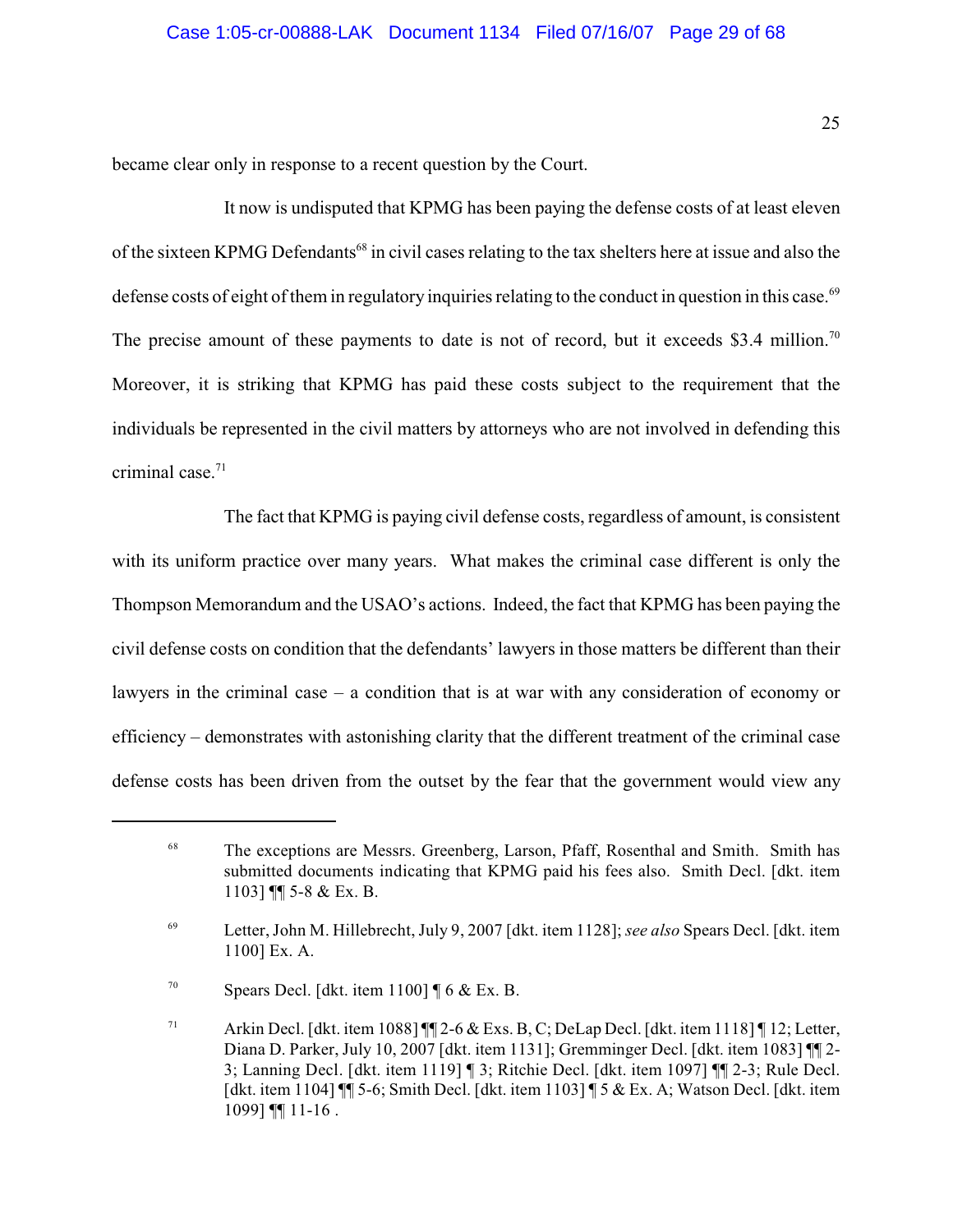#### Case 1:05-cr-00888-LAK Document 1134 Filed 07/16/07 Page 30 of 68

assistance in defending against the indictment as a black mark against KPMG. KPMG cut off payment of defense costs to anyone who was indicted for one reason and one reason alone – the Thompson Memorandum and the related actions of the USAO. In their absence, KPMG would have paid every penny, just as it always had done before.

# <span id="page-210-0"></span>*4. New Evidence that KPMG Would Have Paid Absent Government Interference*

Three additional pieces of evidence – one of which was discovered only recently in the more than 22 million pages of discovery turned over to the defense, a second that was not previously of record, and the third only recently produced to the defense by KPMG – confirm the Court's finding that the Thompson Memorandum and the USAO's actions caused KPMG to change its policy, for this case only, with respect to payment of legal fees.

The first is a voicemail message on February 18, 2004 – immediately after KPMG learned of the criminal referral but before the February 25 meeting with the USAO – from Gene O'Kelly, then KPMG's chief executive officer, to all partners.<sup>72</sup> It announced that the firm just had learned that the USAO would be commencing an investigation. It went on to say that "[a]ny present or former members of the firm asked to appear will be represented by competent council [sic] *at the firm's expense.*" There was no mention of conditioning KPMG's payment on cooperation, no mention of any cap on legal expenses, and no mention that the firm would stop paying in the event of indictment. The voicemail concluded by stating:

"Finally, you should expect that I and other members of leadership will work

 $\frac{72}{2}$  A transcript of this voicemail was produced some time ago amidst the more than 22 million documents turned over in discovery. Defendants only recently found it. Defs. Mem. [dkt. item 1010] 7 n.14; Govt. Mem. [dkt. item 1051] 14 n.3.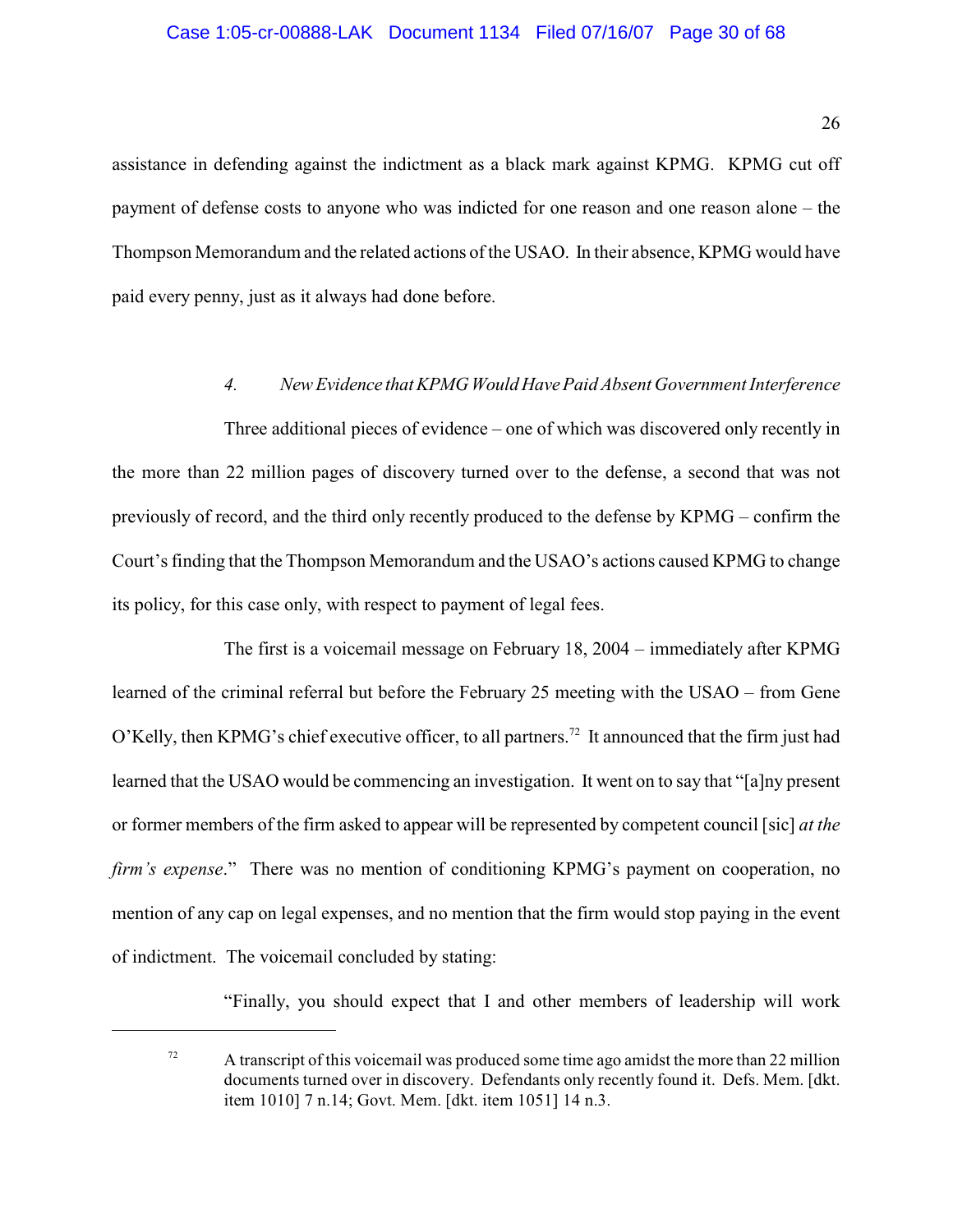diligently to bring this matter to a successful conclusion, *provide you with all the necessary support* and keep you updated on a periodic basis. *In closing, I ask that you exhibit the resolve that you've shown throughout the Xerox investigation which defines what makes us a great firm.*" 73

The Xerox investigation, it will be recalled, was the criminal and SECinvestigation in which KPMG spent over \$20 million on the individual defenses of four of its personnel.

The second relates to the contract that KPMG negotiated with Richard Smith prior to February 25 and then refused to sign. The fact of the agreement and KPMG's refusal to sign were known previously. The Court did not know previously that the Smith contract contained a clause, substantively identical to that in the Stein contract,  $^{74}$  that explicitly would have required KPMG to pay Smith's defense costs. Nor did the Court know previously that Smith and KPMG chairman O'Kelly had scheduled a meeting for February 27, 2004 to execute it. Following the February 25 meeting between KPMG and the USAO, however, KPMG refused to sign the contract to which it had agreed.<sup>75</sup>

The reason for KPMG's sudden change of heart is made clear by the final piece of new evidence – recently produced notes taken by Greg Russo, a senior KPMG executive, at the meeting at which the Skadden lawyers reported back to KPMG on their February 25 meeting with the USAO.<sup>76</sup> Near the beginning of the notes, Russo wrote:

Spears Decl. [dkt. item 1025] Ex. C (emphasis added). <sup>73</sup>

*Compare* Smith Aff. [dkt. item 1017], Ex. C ¶ 8, *with* DX 6, ¶ 13 [SA6-7]. 74

 $^{75}$  Smith Aff. [dkt. item 1017]  $\P$  1-14.

<sup>&</sup>lt;sup>76</sup> These notes were not available at the fee hearing because KPMG declined to produce them pursuant to subpoena on privilege grounds. They first were produced by KPMG on May 17, 2007. Spears Decl. [dkt. item 1025] ¶ 5.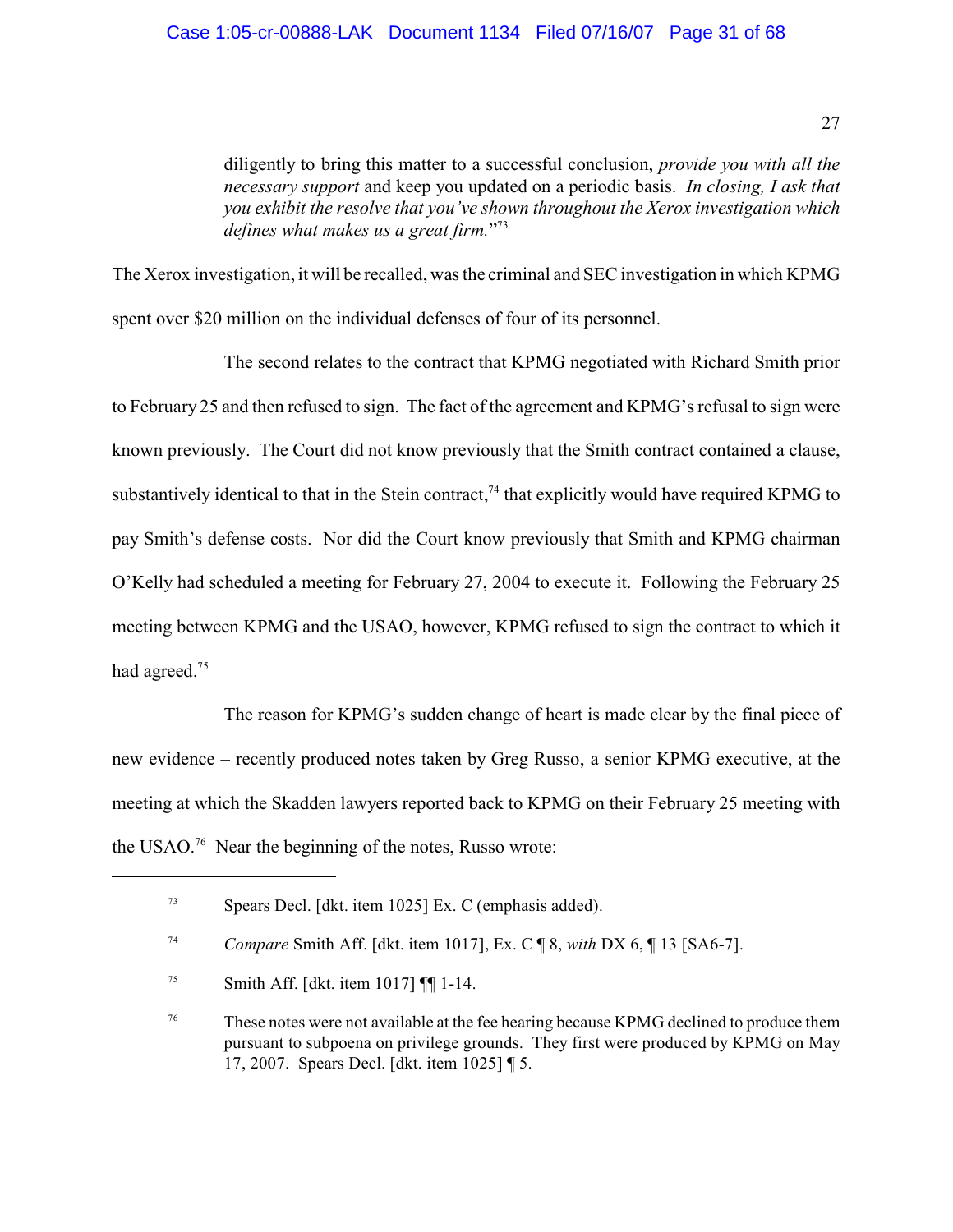"– Paying legal fees } not a sign " $-$  Severance  $\qquad \qquad \}$  of cooperation"<sup>77</sup>

After noting the nature of the possible charge against KPMG – "[c]onspiracy to defraud the US Treasury" – the notes go on:

| $\mathfrak{C}(\mathbb{C})$ | uphill battle - Neiman                      | potential |
|----------------------------|---------------------------------------------|-----------|
|                            |                                             | action    |
| $\lq\lq 2$                 | no one has a get out of jail free card $\}$ | against   |
|                            | $-$ Weddle                                  | the firm  |
|                            |                                             |           |
| $\lq\lq(3)$                | $shams - Sullivan$                          |           |

Near the end, the notes state:

"ºAttorneys fees for individuals as long as they cooperate, up to indictment w/ a cap

<span id="page-212-0"></span>\***Severance a problem (Smith's pending agreement)**"<sup>78</sup>

These three items of evidence sharpen the picture that emerged at the fee hearing. Mr. O'Kelly's voicemail supports the Court's finding that KPMG went into the February 25, 2004 meeting wishing to pay the defense costs of its personnel (not doing so "would be a big problem"), but apprehensive in light of the Thompson Memorandum that doing so would increase the risk that the firm would be indicted. So too does the fact that KPMG, only days before the February 25 meeting, reached an agreement with Mr. Smith on a contract that explicitly would have obligated the firm to pay his legal fees. It therefore is not surprising that Mr. Bennett on February 25 parried the prosecutors' inquiry about payment of legal fees and attempted to elicit the government's view. He did so in order to see whether KPMG could adhere to its usual practice, or something

*Id.* <sup>78</sup>

 $\frac{77}{77}$  Spears Decl. [dkt. item 1025] [ 5 & Ex. D.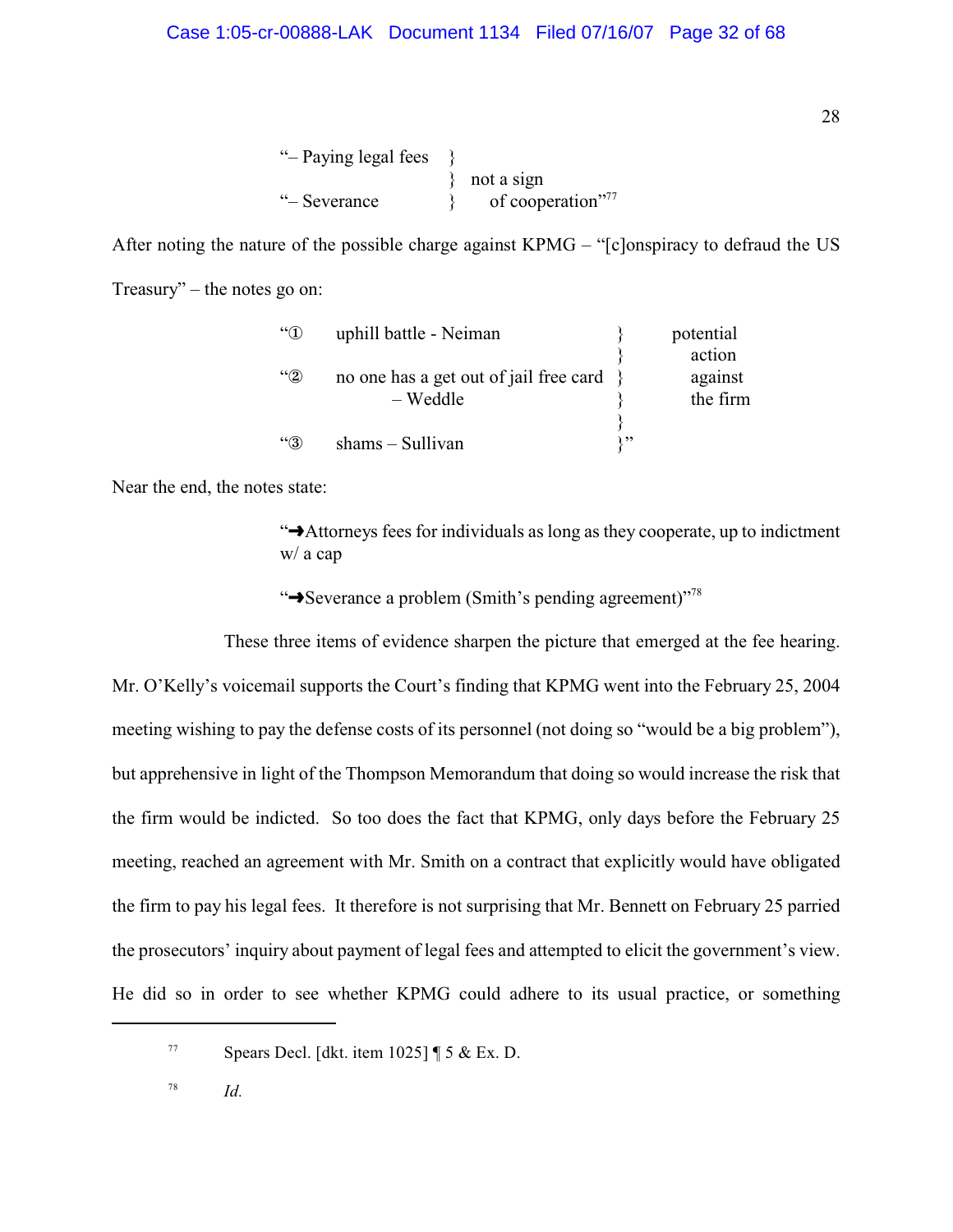#### Case 1:05-cr-00888-LAK Document 1134 Filed 07/16/07 Page 33 of 68

approaching it, without increasing the risk of indictment of the firm. The Russo notes, however, confirm that Skadden Arps reported back to KPMG after the meeting that the government was "angry," that Ms. Neiman had led Skadden to believe that avoiding an indictment of the firm would be an "uphill battle," that Mr. Weddle had stressed that "no one has a get out of jail free card," and that paying legal fees and entering into severance agreements would "not [be] a sign of cooperation." In other words, payment of legal fees and entering into severance agreements would increase the chance that KPMG would be indicted. It was only after that report that KPMG decided to (1) pay pre-indictment expenses up to \$400,000 only for employees who cooperated with the government and waived the Fifth Amendment, (2) cut off legal expense payments to anyone who was indicted, and (3) make an abrupt about face and refuse to sign the Smith contract that it had agreed to only days earlier.

KPMG would have paid the legal expenses of thirteen of the defendants (and signed Smith's contract) had the government not interfered both by the Thompson Memorandum and the actions of the USAO. As will appear below, however, the Court, upon consideration of matters not previously focused upon by the parties, is not so persuaded as to three defendants.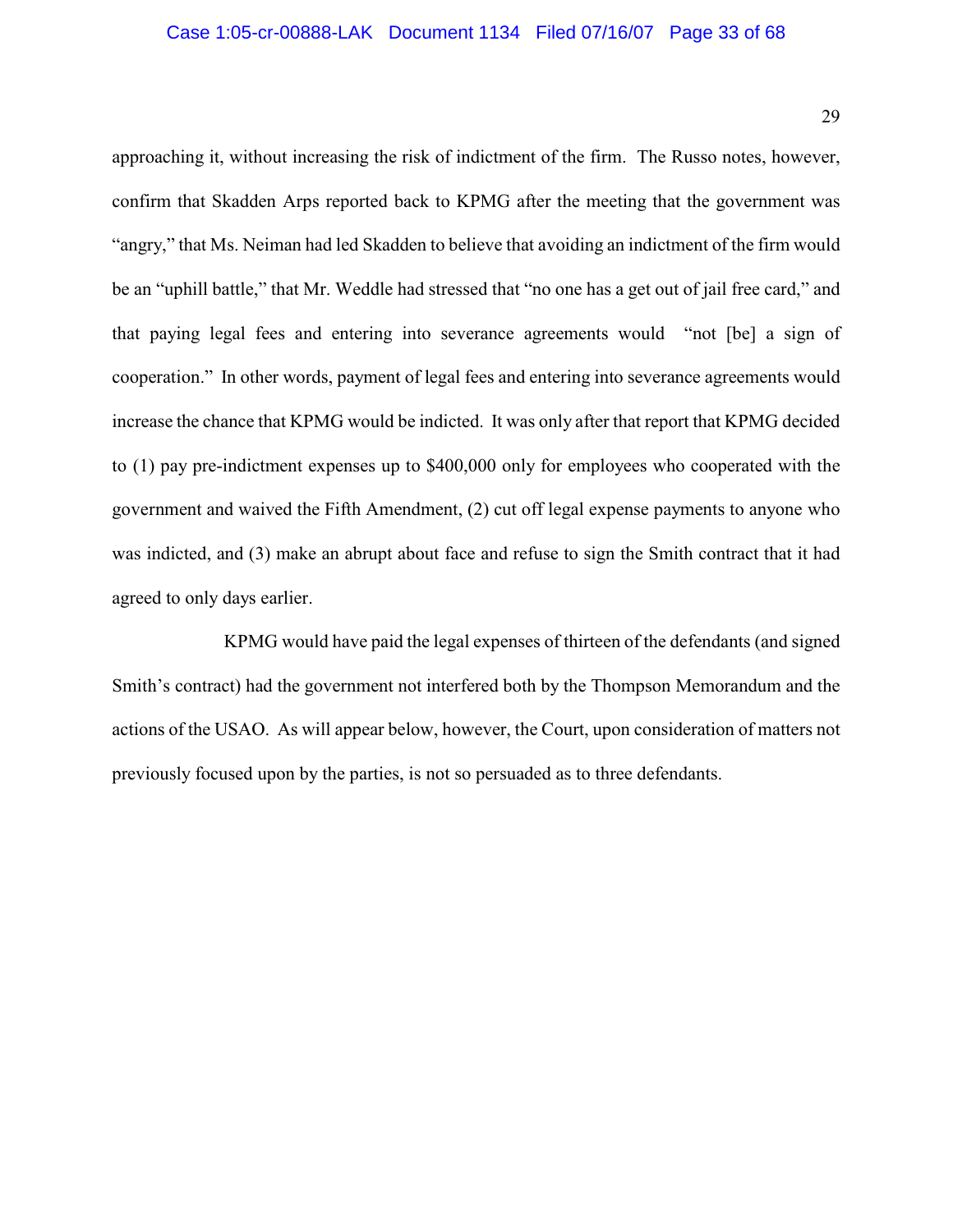# <span id="page-214-0"></span>*III. The Due Process Arguments*<sup>79</sup>

Both sides discuss whether the government's conduct in this case shocks the conscience, a term that carries special significance in the context of substantive due process analysis. The KPMG Defendants urge that the government's inducement of KPMG's cut off of defense costs was part of a broader pattern of government misconduct that shocks the conscience and violated their right to substantive due process. They argue that this constitutes a separate constitutional violation, independent of those found in *Stein I*.<sup>80</sup> They contend further that a finding that the government's actions shock the conscience would make deterrence of future misconduct a pertinent consideration in determining the remedy and independently warrant dismissal. $81$ 

The government concedes that a finding that its actions shock the conscience is not an element of a substantive due process violation in the circumstances of this case – i.e., where there is no adequate remedy short of dismissal.<sup>82</sup> In consequence, it urges the Court not to consider

<sup>81</sup> *E.g.*, *id.* at 16:18-17:6.

<sup>82</sup> *E.g.*, *id.* at 85:12-90:6.

As will appear, the Court agrees with the government's conclusion that a finding that its actions shock the conscience is not indispensable here. It finds the government's rationale for its position, however, illogical, as it appears to confuse the question whether there was a constitutional violation with the availability of particular remedies.

<sup>&</sup>lt;sup>79</sup> In *Stein I*, the Court found violations of the KPMG Defendants' Sixth Amendment and substantive due process rights. Although the parties have not raised this issue, the Court is well aware that where an Amendment "provides an explicit textual source of constitutional protection . . . that Amendment, not the more generalized notion of 'substantive due process,' must be the guide for analyzing [the] claims." *Graham v. Connor*, 490 U.S. 386, 395 (1989); *see also Pabon v. Wright*, 459 F.3d 241, 253 (2d Cir. 2006). The finding of substantive due process violations in *Stein I* constitutes an alternative holding that would be material in the event that a reviewing court disagreed with the Court's Sixth Amendment analysis.

<sup>&</sup>lt;sup>80</sup> *E.g.*, Tr., July 2, 2007, at 8:2-16, 8:23-9:7.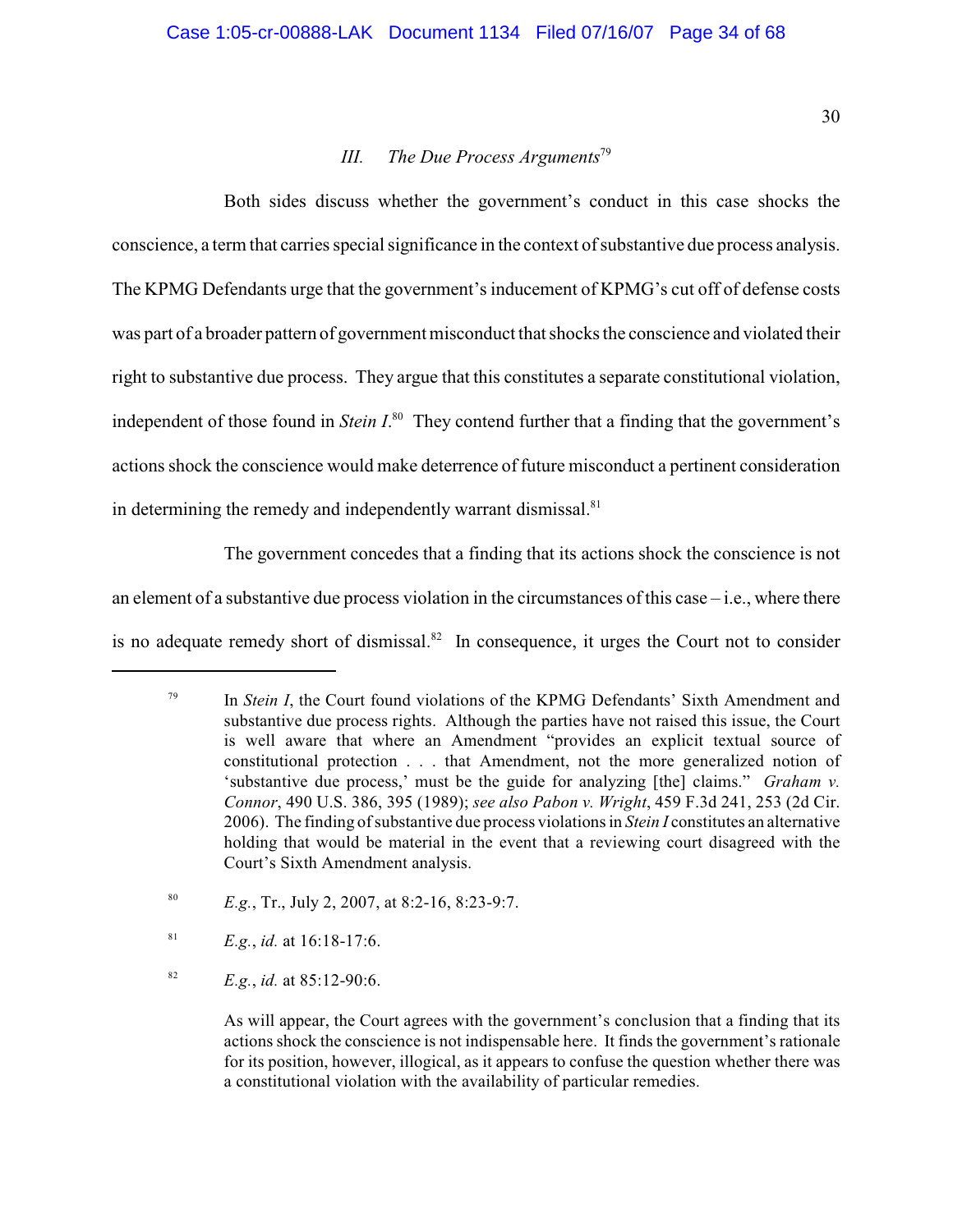defendants' argument.<sup>83</sup> But it is reasonably plain that the government's concession with respect to dismissal, whether so motivated or not, is a prelude to an appeal. It therefore is appropriate for the Court to consider the defendants' argument because it may prove significant to a reviewing court.

# <span id="page-215-0"></span>*A. The KPMG Defendants' Pattern Argument*

The KPMG Defendants argue that the government not only coerced KPMG into cutting off payment of legal fees, but improperly coerced some of them to make statements to prosecutors, coerced KPMG into admitting to an unduly one-sided Statement of Facts as part of the deferred prosecution agreement, improperly joined nineteen defendants in a single indictment and resisted any severance for the purpose of coercing guilty pleas by the threat of an unmanageable and costly trial, and dissembled to the Court in the fee proceedings.<sup>84</sup>

The Court already has ruled on certain elements of this argument. In its decision on certain defendants' motions to suppress, the Court found that the government improperly used its

 $^{84}$  Defs. Mem. [dkt. item 1010] 7-23.

The KPMG Defendants, on the basis of documents that only recently have come to light, maintain also that the Internal Revenue Service and the Department of Justice engaged in improper and possibly criminal misconduct by disclosing and receiving, respectively, tax return information in violation of 26 U.S.C. § 6103. *See* Smith Reply [dkt. item 1075] 4- 15. As this contention first was raised in their reply papers, the Court is treating that contention as a separate motion and has established a separate briefing schedule.

<sup>&</sup>lt;sup>83</sup> Govt. Mem. [dkt. item 1051] 11 ("[G]iven that the Court has already held that the Government has violated the Fifth and Sixth Amendment rights of the defendants, and given that neither the Government nor the defense has been able to suggest a remedy that addresses the violation as defined by the Court, we respectfully submit that the Court need not consider the defendants' arguments as to outrageous misconduct.")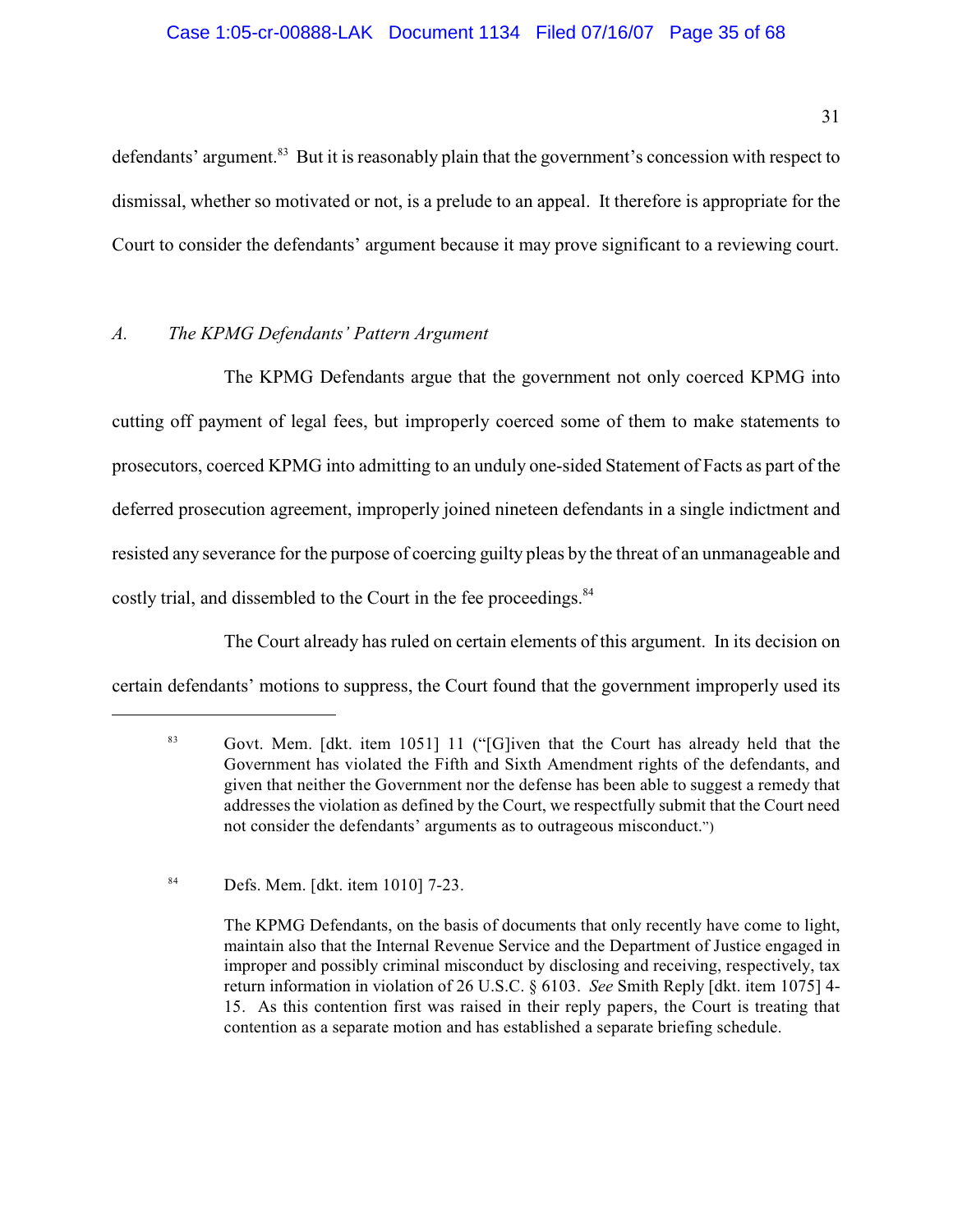#### Case 1:05-cr-00888-LAK Document 1134 Filed 07/16/07 Page 36 of 68

leverage over KPMG to induce KPMG to coerce proffers by certain defendants.<sup>85</sup> It found previously that the USAO was "economical with the truth" in its effort to avoid an evidentiary hearing on the defendants' motion with respect to the fee issues.<sup>86</sup> From a factual perspective, nothing else need be said on these points.

The argument concerning the Statement of Facts is, at least in part, a recycling of an argument previously rejected. $87$  In summary, it boils down to the contention that the government largely dictated the terms of the Statement of Facts to which KPMG was forced to assent in order to avoid indictment, while at the same time forbidding KPMG from conducting an internal investigation to determine exactly what had transpired. The government, the argument goes, did so, at least in some degree, because it wanted to use the extensive admissions of wrongdoing that it demanded against "taxpayers and other professional service providers, such as E&Y [Ernst & Young], Sidley [Austin LLP and] Deutsche Bank."<sup>88</sup> But this would add little if anything to the KPMG Defendants' position, even if it were entirely accurate, a point the Court need not reach. For even if the government's actions vis-a-vis the Statement of Facts were reprehensible, they would not have affected these defendants.

The argument concerning the government's tactics with respect to joinder and

 $s<sup>88</sup>$  Spears Decl. [dkt. item 1025] Ex. N, at 4.

<sup>&</sup>lt;sup>85</sup> See Stein II, 440 F. Supp. 2d 315. The Court concluded that the government was guilty of improper pressure with respect to all nine moving defendants. It denied suppression as to seven, however, on the ground that those defendants had failed to establish that they would not have proffered without regard to the pressure exerted by KPMG at the government's instigation. *Id.* at 326-30, 333.

*Stein I*, 435 F. Supp. 2d at 381. <sup>86</sup>

<sup>&</sup>lt;sup>87</sup> *United States v. Stein, No. S1 05 Crim. 0888 (LAK), 2006 WL 1063295 (S.D.N.Y. Apr.* 5, 2006).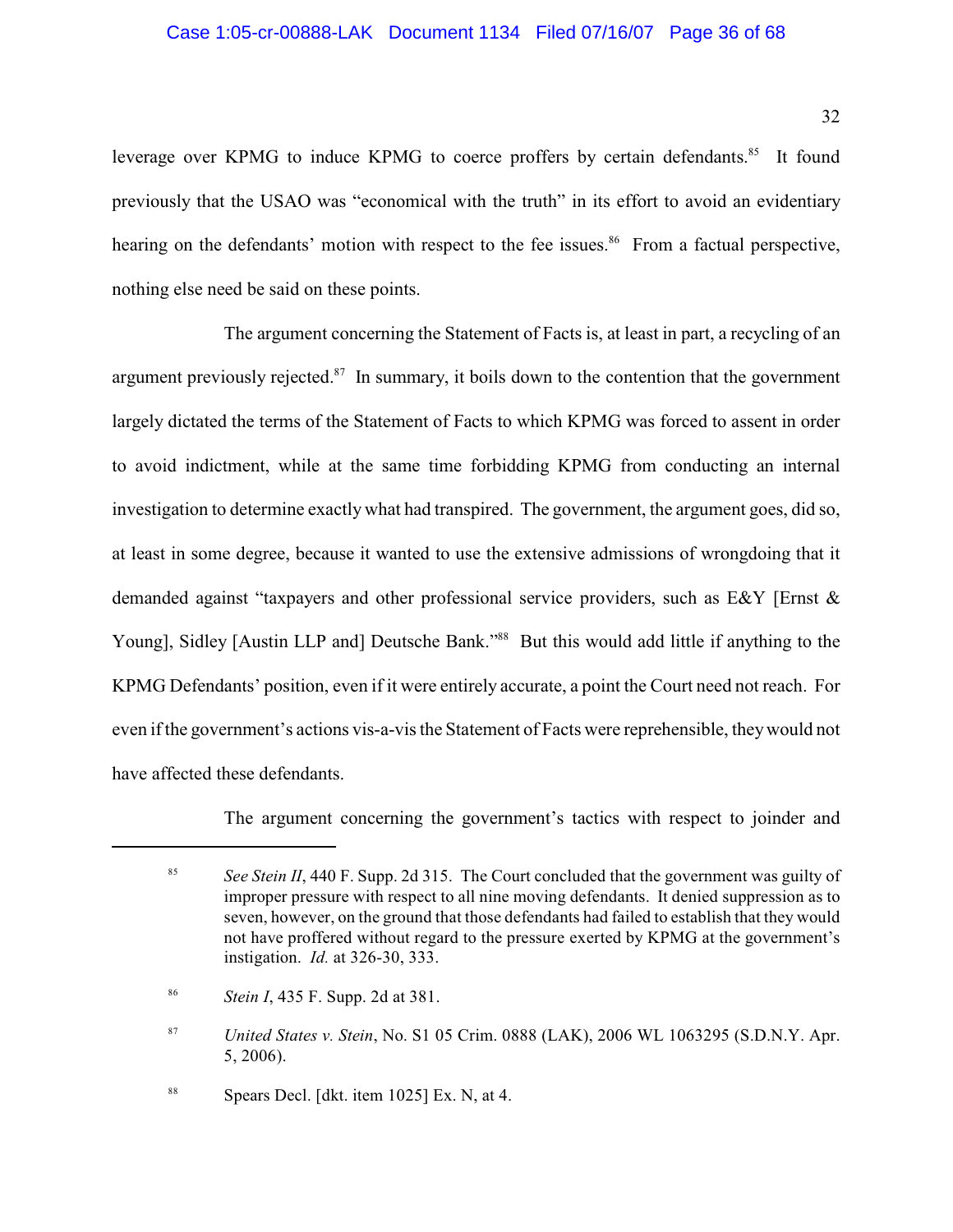## Case 1:05-cr-00888-LAK Document 1134 Filed 07/16/07 Page 37 of 68

severance has substance to the extent that it now seems that the government never expected or intended to try together anything approaching the nineteen defendants named in the indictment.<sup>89</sup> It mistakenly expected a substantial number of guilty pleas. Nevertheless, the government until very recently stoutly resisted any severance, a course that, as defendants argue, may have increased the pressure on them to enter guilty pleas. Defendants therefore impute to the government a motive to coerce guilty pleas. But this argument is readily answered.

While the return of indictments with so many defendants is not favored,  $90$  it is not forbidden. Common experience, moreover, teaches that the vast majority of criminal defendants plead guilty regardless of the number of individuals included in the instruments in which they are charged. On the face of it, the government's joinder of these nineteen defendants and its opposition to severance, which always were subject to the Court's power to grant a severance if that were warranted, cannot be faulted. In the absence of evidence that the joinder and the government's litigation posture were specifically intended to pressure individuals to enter guilty pleas, the Court finds no impropriety notwithstanding that the government's tactics perhaps were ill-advised.

In the last analysis, then, the KPMG Defendants' contention that the government has engaged in a conscience-shocking pattern of misconduct stands or falls on the findings that the Court made in *Stein I* and *Stein II*: that the government improperly coerced KPMG into refusing to pay the KPMG Defendants' defense costs, was less than candid with the Court in its effort to avoid a hearing on that issue, and improperly used KPMG to coerce proffers from KPMG personnel.

<sup>&</sup>lt;sup>89</sup> Tr., Oct. 3, 2006, 43:15-44:10, 48:8-12; Govt. Mem. [dkt. item 745] 1-2.

<sup>&</sup>lt;sup>90</sup> See United States v. Casamento, 887 F.2d 1141, 1151-52 (2d Cir. 1989).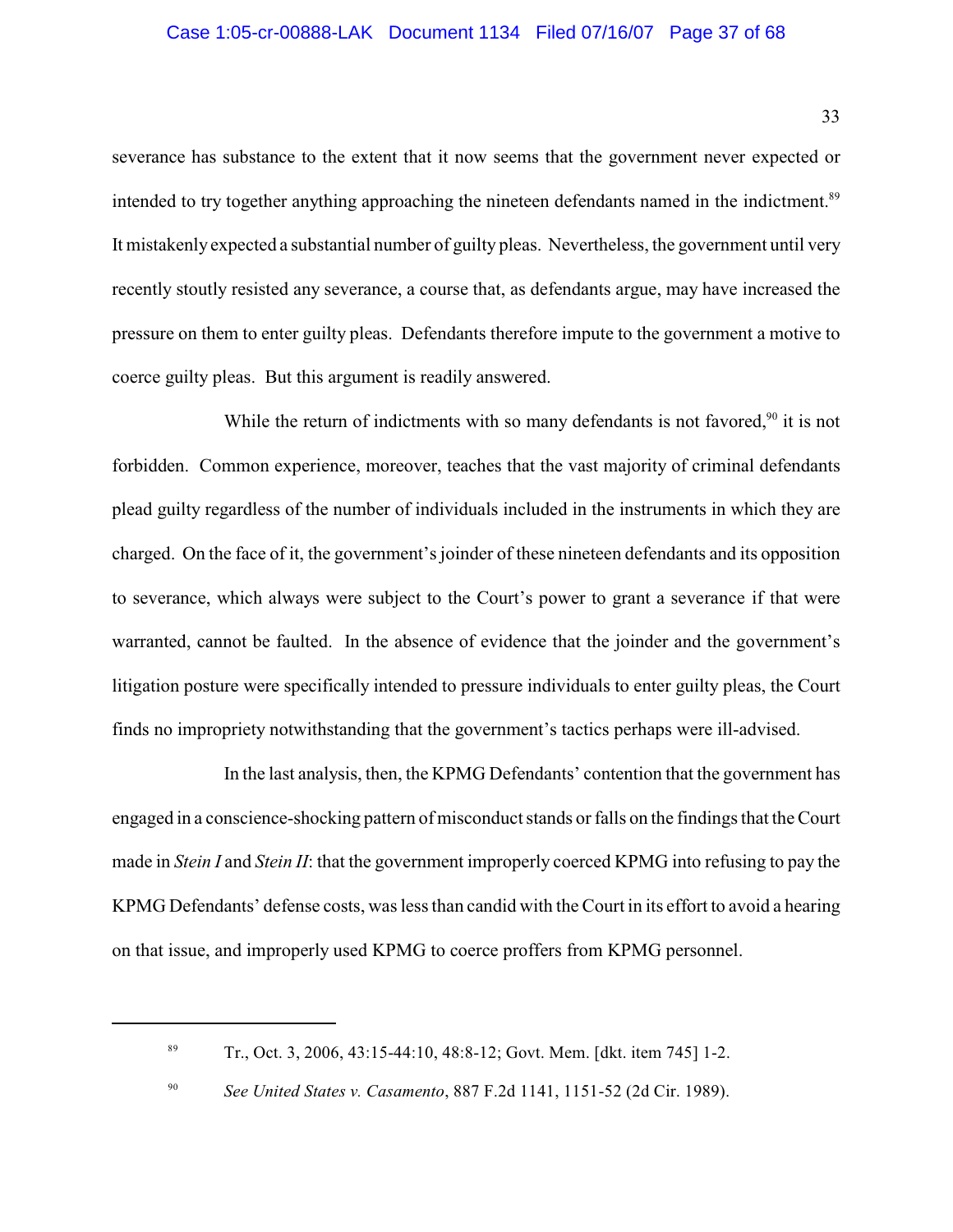### *B. The Legal Standard*

The substantive component of the Due Process Clause protects the individual against "the [government's] exercise of power without any reasonable justification in the service of a legitimate governmental objective."<sup>91</sup> In *County of Sacramento v. Lewis*, the Supreme Court held that "criteria to identify what is fatally arbitrary differ depending on whether it is legislation or a specific act of a governmental officer that is at issue." $2^2$  Where the challenged government action is legislation, the question is whether a fundamental liberty interest was infringed and, if so, whether the legislation survives strict scrutiny. Where, however, the challenged government action is the conduct of a particular government employee or official, *County of Sacramento* held that the question is whether the conduct "shocks the conscience."<sup>93</sup>

It is not clear that the Supreme Court still adheres to the *County of Sacramento*

framework.<sup>94</sup> The Second Circuit has done so in some cases and, it appears, departed from it in

<sup>91</sup> *County of Sacramento v. Lewis*, 523 U.S. 833, 845-46 (1998).

 $^{92}$  *Id.* at 846.

<sup>93</sup> *Id.* at 846-47.

In *Chavez v. Martinez*, 538 U.S. 760 (2003), the plaintiff brought a § 1983 suit against a 94 police officer for coercive interrogation methods. Although a majority of the Court did not reach the merits of plaintiff's substantive due process claim, Justice Thomas, in an opinion joined by the Chief Justice and Justice Scalia, analyzed the claim under both the "shocks the conscience" test and the fundamental liberty interest test. *Id.* at 774-76. Justice Stevens, in a separate opinion, also identified the two tests as alternative means for analyzing a substantive due process claim and noted that "unusually coercive police interrogation procedures" had been found often to violate the second standard. *Id.* at 787. Finally, Justice Kennedy, in an opinion joined by Justices Stevens and Ginsburg, stated that "use of torture or its equivalent in an attempt to induce a statement violates an individual's fundamental right to liberty of the person." *Id.* at 796; *see also Conn v. Gabbert*, 526 U.S. 286, 291-92 (1999) (analyzing substantive due process claim against prosecutors' conduct without reference to"shocks the conscience" test).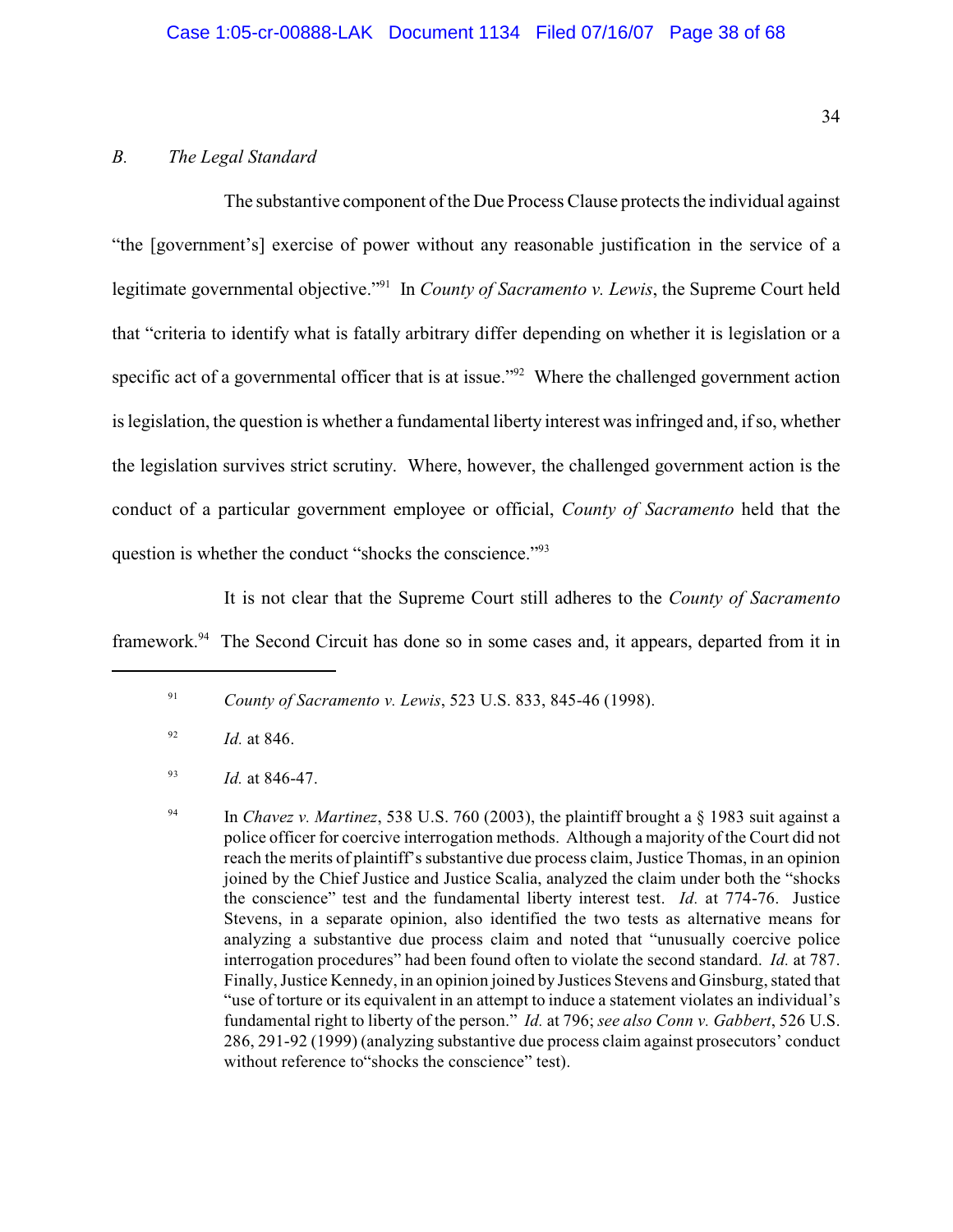others.<sup>95</sup> Given the uncertainty, it is appropriate to consider the substantive due process question under the*County of Sacramento* rubric notwithstanding the parties' agreement that a finding that the government's actions shock the conscience is not essential to the conclusion that the government violated the defendants' rights to substantive due process.

*Stein I* discussed two closely related matters: the Thompson Memorandum itself and the actions of the USAO. The Thompson Memorandum in substance was a regulation.<sup>96</sup> The Second Circuit has held that regulations fall into the legislative category. <sup>97</sup> In consequence, a substantive due process challenge to the Thompson Memorandum properly is analyzed first by determining whether it impinged upon a fundamental right and, if it did, by then considering whether it was narrowly tailored to serve a compelling governmental interest*. Stein I* employed exactly this analysis and thus conformed precisely to *County of Sacramento* and its Second Circuit progeny.<sup>98</sup> It is unnecessary to consider whether the Thompson Memorandum shocked the conscience.

*Stein I* concluded also that individual AUSAs unjustifiably acted in a manner that

<sup>98</sup> *See Stein I*, 435 F. Supp. 2d at 362-65 & n.170.

<sup>&</sup>lt;sup>95</sup> Compare Pabon v. Wright, 459 F.3d at 250-51; *O'Connor v. Pierson*, 426 F.3d 187, 202-03 (2d Cir. 2005), *with Poe v. Leonard*, 282 F.3d 123, 137-39 (2d Cir. 2002) (finding substantive due process violation for police officer conduct sufficiently alleged where officer's conduct infringed fundamental right to privacy and, "independently," because officer's conduct shocked the conscience); *Kia P. v. McIntyre*, 235 F.3d 749 (2d Cir. 2000) (analyzing substantive due process claim against social worker's action without reference to "shocks the conscience" test).

It was a Justice Department policy binding on United States Attorneys. *Stein I*, 435 F. 96 Supp. 2d at 338.

<sup>&</sup>lt;sup>97</sup> Leebaert v. Harrington, 332 F.3d 134, 140 & n.2 (2d Cir. 2003) (applying the fundamental right standard to a regulation, noting "[w]e read *Sacramento* to apply broadly to governmental regulation and not to be limited to legislation") (citing *Immediato v. Rye Neck School Dist.*, 73 F.3d 454, 460-61 (2d Cir. 1996)).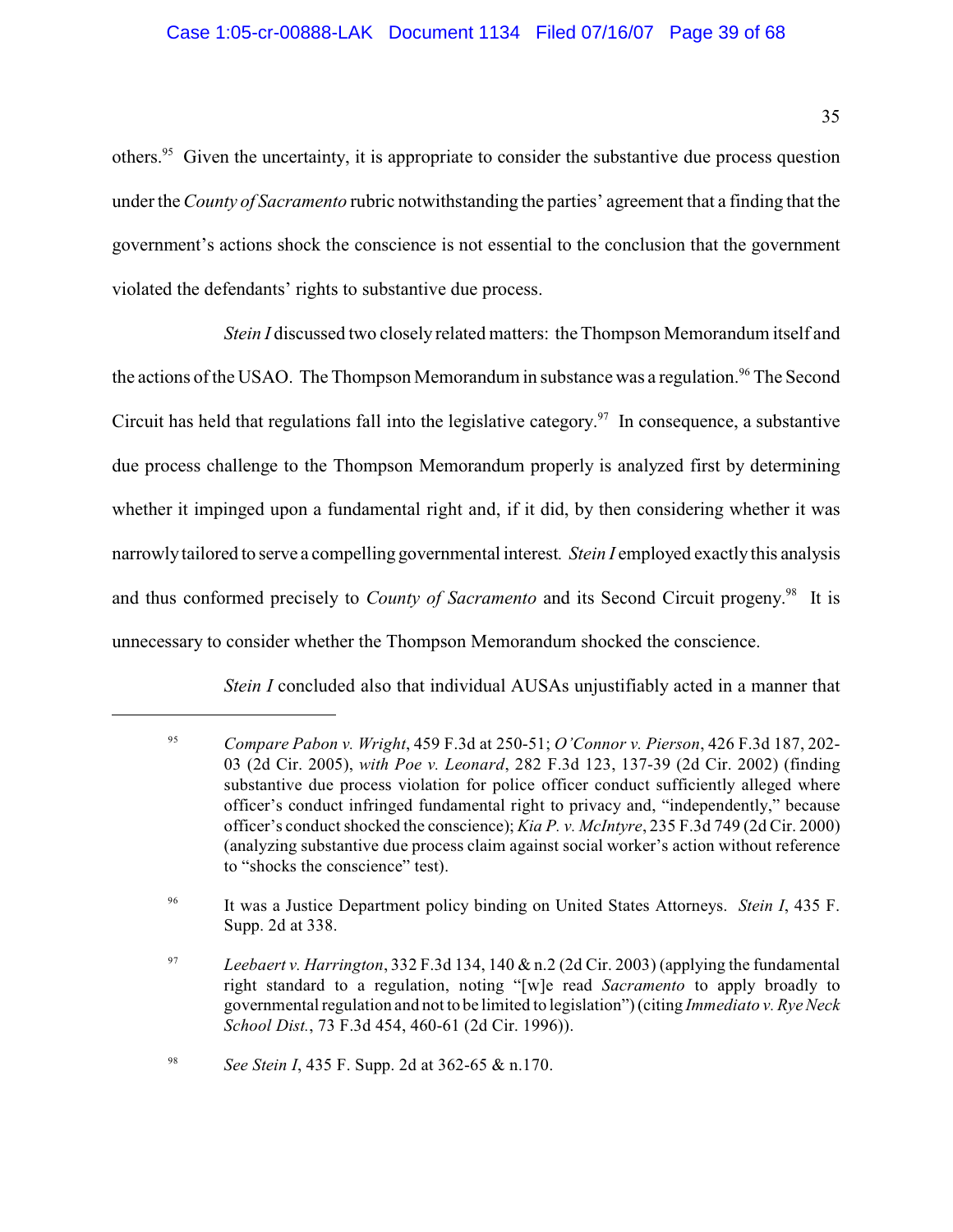### Case 1:05-cr-00888-LAK Document 1134 Filed 07/16/07 Page 40 of 68

36

improperly impinged on the KPMG Defendants' right to fairness in the criminal process.<sup>99</sup> Given the relationship between their actions and the Thompson Memorandum,  $100$  the Court sees their conduct as more analogous to regulatory action than to the action of an individual officer reacting to an unanticipated situation. In consequence, the analysis in *Stein I* is sufficient to conclude that their actions were part and parcel of the deprivation of the KPMG Defendants' rights to substantive due process that was inherent in the Thompson Memorandum. Nevertheless, the Court recognizes that this perhaps is unfamiliar ground and that a determination whether their actions independently shock the conscience in the constitutional sense may prove significant for one or more purposes.

# *C. The Actions of the USAO "Shock the Conscience"*

The "shocks the conscience" standard, sometimes referred to as the "outrageous government conduct" standard, is "necessarily imprecise."<sup>101</sup> Justice Scalia has criticized it as being the "*ne plus ultra* . . . of subjectivity."<sup>102</sup> Nevertheless, it remains a part of our constitutional jurisprudence.

At the extremes, the test is comparatively easy of application. "[L]iability for negligently inflicted harm is categorically beneath the threshold of constitutional due process" while "conduct intended to injure in some way unjustifiable by any government interest is the sort of

<sup>101</sup> *O'Connor v. Pierson*, 426 F.3d 187, 203 (2d Cir. 2005).

<sup>&</sup>lt;sup>99</sup> *Id.* at 365.

<sup>&</sup>lt;sup>100</sup> See id. at 365 ("The individual prosecutors in the USAO acted pursuant to the established policy of the DOJ as expressed in the Thompson Memorandum.").

<sup>&</sup>lt;sup>102</sup> *County of Sacramento*, 523 U.S. at 861 (Scalia, J., concurring in judgment).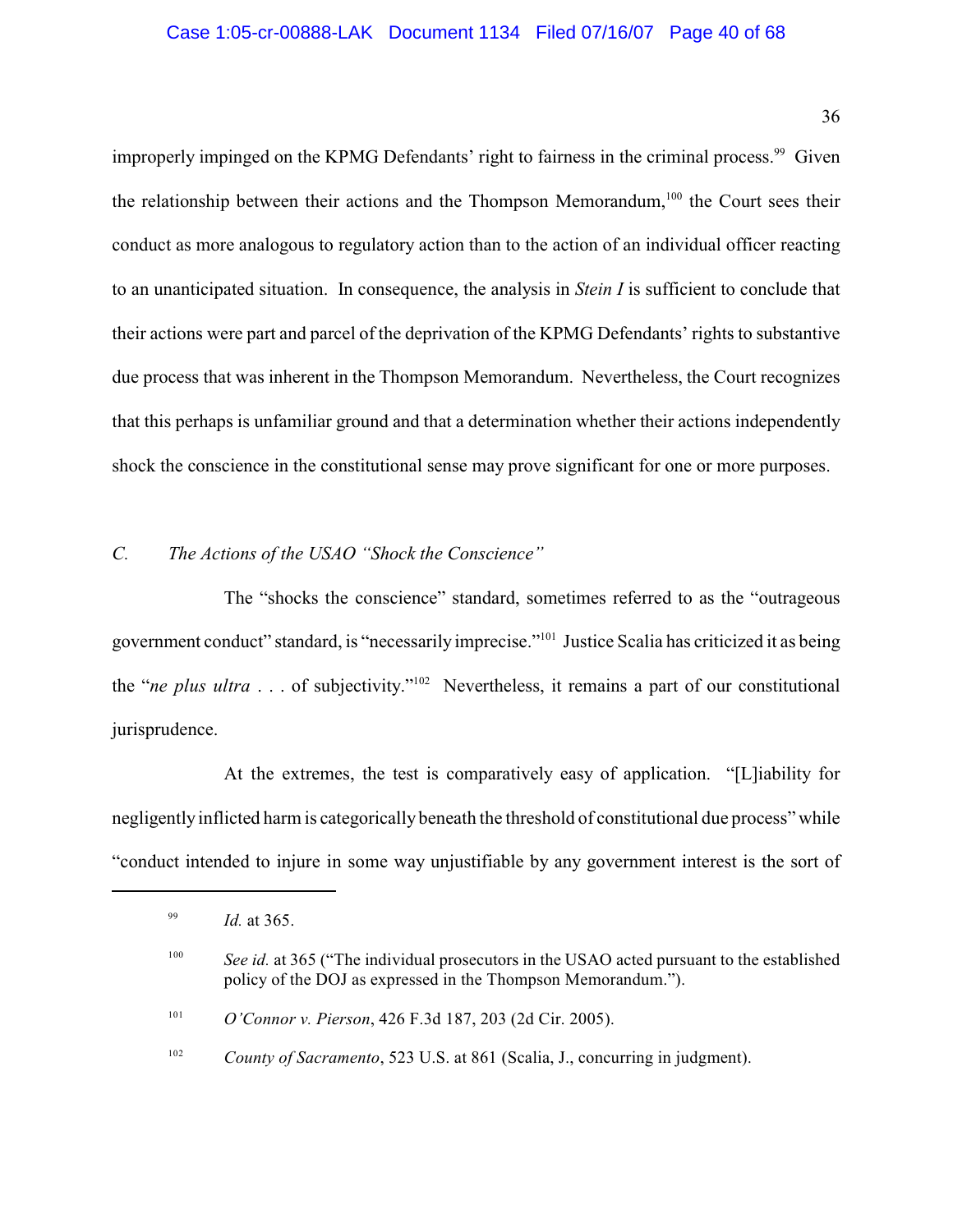### Case 1:05-cr-00888-LAK Document 1134 Filed 07/16/07 Page 41 of 68

official action most likely to rise to the conscience-shocking level."<sup>103</sup> The closer questions occur between these extremes – where government officials act neither for the purpose of inflicting injury nor negligently.

In this case, the USAO pressured KPMG to withhold payment oflegal fees. As *Stein I* found, the prosecutors understood "that the threat inherent in the Thompson Memorandum, coupled with their own reinforcement of that threat, was likely to produce exactly the result that occurred – KPMG's determination to cut off the payment of legal fees for any employees or former employees who were indicted and to limit and condition their payment during the investigative stage."<sup>104</sup>

The actions of the prosecutors with respect to legal fees may be considered also in light of their actions with respect to obtaining proffers from KPMG employees under suspicion, all of whom had a Fifth Amendment right to decline to speak to the government. The prosecutors knew that the Thompson Memorandum effectively compelled KPMG to make its personnel available for interviews by the government. They knew, as the government said at the fee hearing, that "there are two ways the company could get their people in. One is they could hold over their head their job. The other is they could cut off their legal fees." They therefore understood that KPMG would threaten to fire or cut off payment of legal fees for employees and former employees whom prosecutors reported were not cooperating – i.e., who were refusing to submit to interviews with the government.<sup>105</sup> Yet the prosecutors identified such persons to KPMG anyway. These actions are

<sup>103</sup> *Id.* at 849.

 $\frac{105}{105}$  In summing up following the fee hearing, government counsel said:

"I don't think anybody is disputing that the Thompson memo as a whole had an influence on their decisions with respect to the legal fees. They have couched it in reference to, the

 $^{104}$  435 F. Supp. 2d at 365.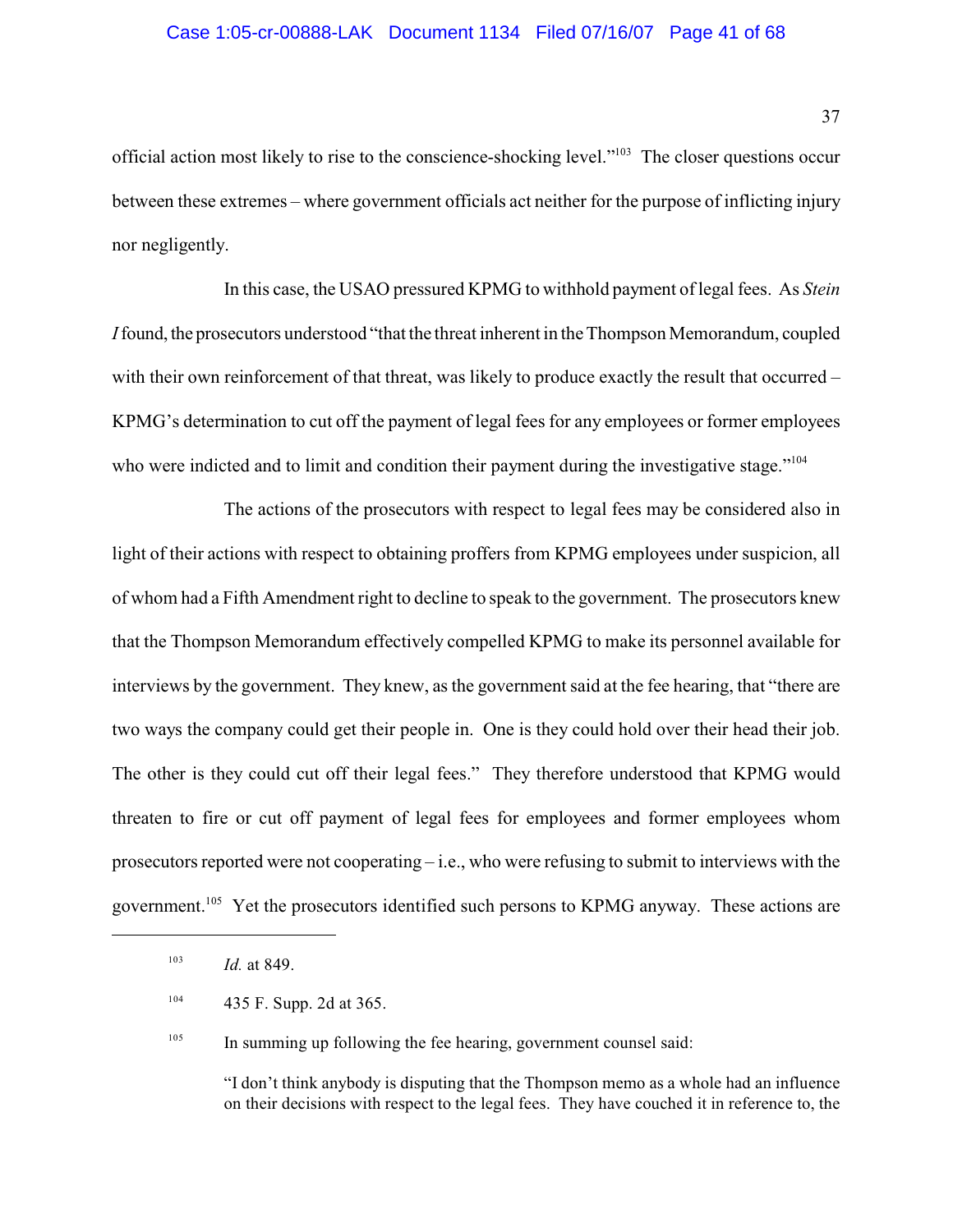significant not only in themselves, but also for the insight they provide into the prosecutors' actions with respect to payment of legal fees. For they demonstrate a willingness by the prosecutors to use their life and death power over KPMG to induce KPMG to coerce its personnel to bend to the government's wishes notwithstanding the fact that the Constitution barred the government from doing directly what it forced KPMG to do for it.

Just as prosecutors used KPMG to coerce interviews with KPMG personnel that the government could not coerce directly, they used KPMG to strip any of its employees who were indicted of means of defending themselves that KPMG otherwise would have provided to them. Their actions were not justified by any legitimate governmental interest. Their deliberate interference with the defendants' rights was outrageous and shocking in the constitutional sense because it was fundamentally at odds with two of our most basic constitutional values – the right to counsel and the right to fair criminal proceedings. But the Court does not rest on this finding alone. It would reach the same conclusion even if the conduct reflected only deliberate indifference to the

reference to legal fees in the Thompson memo versus under the Thompson memo, or any guidelines frankly, whether the Thompson memo was there or not, if a company wants to attempt to cooperate as opposed to be charged, one of the things they needed to do is get their people in to give the information. The company can't talk, only the people can talk.

<sup>&</sup>quot;Whether or not the Thompson memo made reference to legal fees, *there are two ways the company could get their people in. One is they could hold over their head their job. The other is they could cut off their legal fees. If it's a former employee, the first one isn't even relevant. So regardless of whether there is a reference in the Thompson memo for legal fees, that is all the company can do to get its people in.*" Tr., May 10, 2006, at 399:17-400:8 (emphasis added).

What the government admitted with respect to the Thompson Memorandum applies equally to the actions of the AUSAs in (1) telling KPMG, with respect to payment of legal fees, that misconduct should not be rewarded and that any such action would be looked at "under a microscope" and (2) reporting to KPMG the identities of KPMG employees who declined to make statements to prosecutors or whose responses to such "requests" did not meet with prosecutors' approval.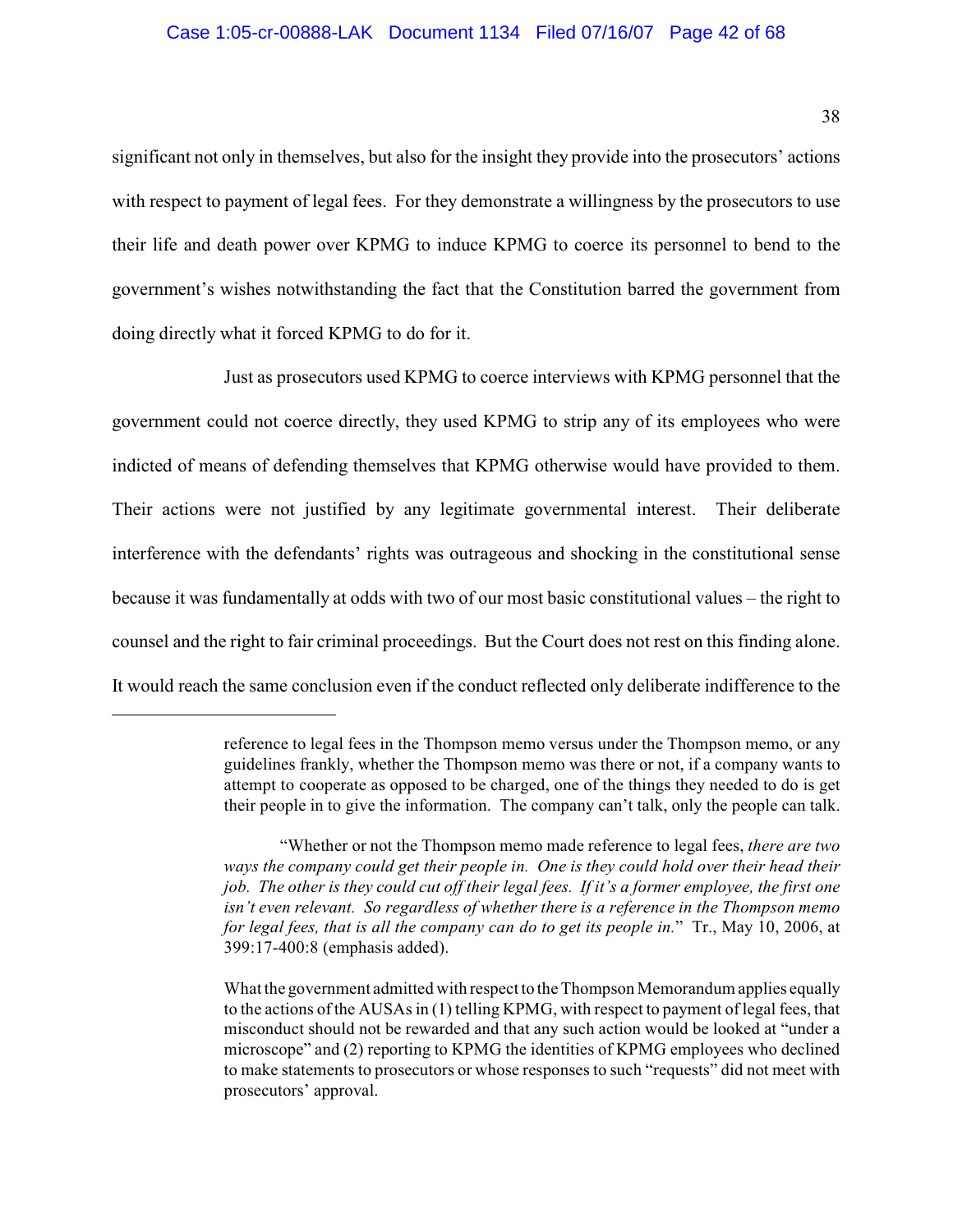### Case 1:05-cr-00888-LAK Document 1134 Filed 07/16/07 Page 43 of 68

defendants' constitutional rights as opposed to an unjustified intention to injure them.

The question whether deliberately indifferent government conduct is outrageous or shocking depends on the circumstances.<sup>106</sup> In a high-speed police chase, for example, an officer has but a moment to decide how to respond. In that context, an officer's conduct "shocks the conscience" only if there is an actual intent to cause harm, principally because there is no time for sober reflection on the possible consequences of the officer's actions. <sup>107</sup> To take another example, a governmental actor's thoughtful choice between equally compelling competing obligations is unlikely to be shocking. "In the apparent absence of harmless options at the time decisions must be made, an attempt to choose the least of evils is not itself shocking."<sup>108</sup>

Conversely, where a government agent has "time to make unhurried judgments, upon the chance for repeated reflection, largely uncomplicated by the pulls of competing obligations," deliberate indifference to a person's rights can be shocking.<sup>109</sup> As the Second Circuit has noted, "*County of Sacramento* strongly suggests that in those circumstances when actual deliberation is possible, a showing of deliberate indifference will establish Fourteenth Amendment liability."<sup>110</sup>

In this case, the AUSAs had ample time for deliberation and in fact deliberated before acting. They met privately before the February 25, 2004 meeting with KPMG and decided to inquire as to whether KPMG intended to pay legal fees of its personnel. It is entirely likely, and the Court

<sup>&</sup>lt;sup>106</sup> County of Sacramento, 523 U.S. at 850 ("Deliberate indifference that shocks in one environment may not be so patently egregious in another.").

 $107$  *Id.* at 853-54.

<sup>&</sup>lt;sup>108</sup> *Lombardi v. Whitman*, 485 F.3d 73, 82 (2d Cir. 2007).

<sup>&</sup>lt;sup>109</sup> *County of Sacramento*, 523 U.S. at 853.

<sup>&</sup>lt;sup>110</sup> *Pabon v. Wright*, 459 F.3d at 251.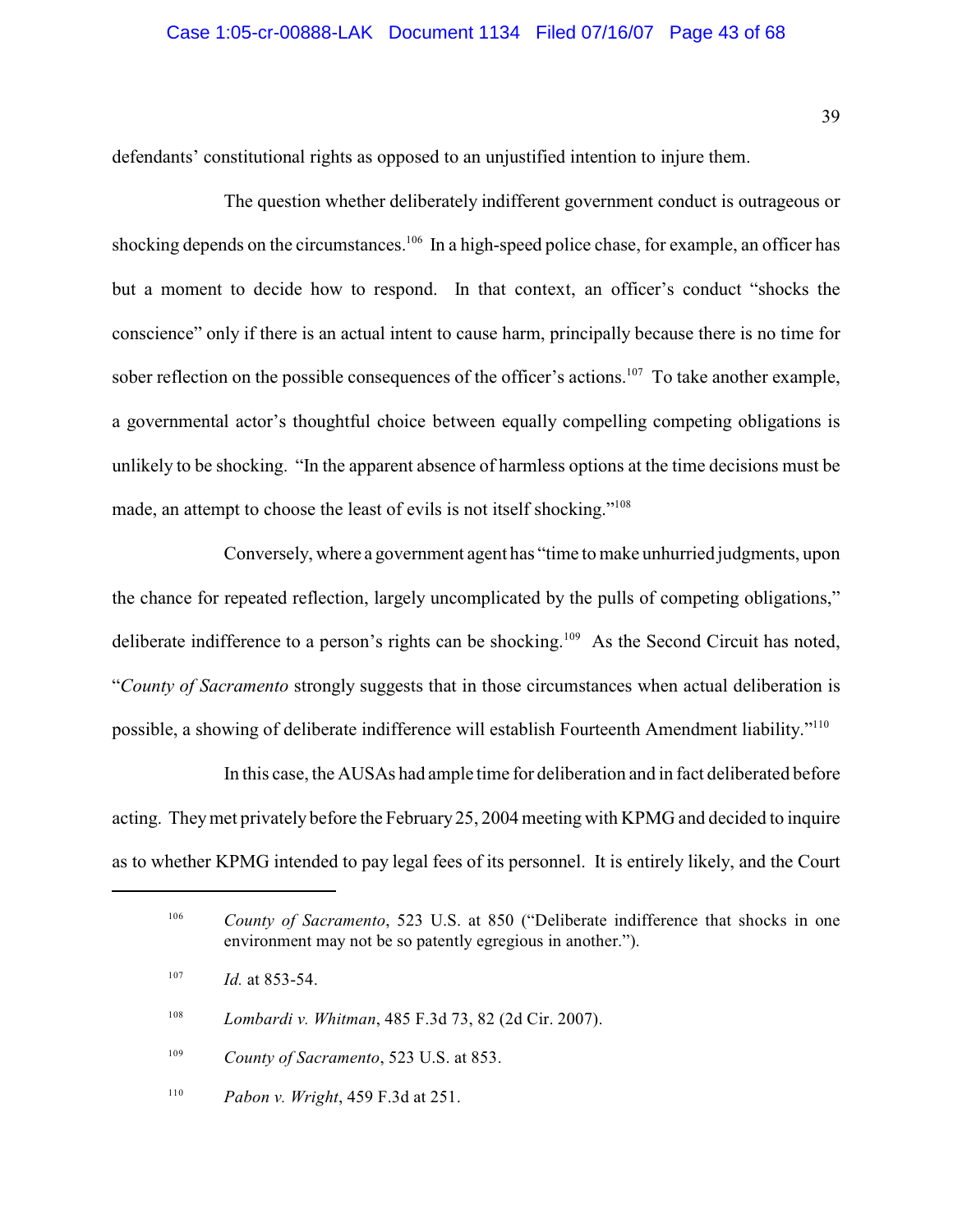### Case 1:05-cr-00888-LAK Document 1134 Filed 07/16/07 Page 44 of 68

finds, that they then decided the substance of their intended reaction to KPMG's possible responses. Nevertheless, they made clear that any discretionary payment of legal fees by KPMG would be looked at "under a microscope" and responded to a comment concerning payment of legal fees by emphasizing that misconduct should not be rewarded – threats if ever there were any.

In any case, KPMG made clear when it left the meeting that it had made no decisions concerning legal fees and did not get back to the government even with its preliminary view until March. The AUSAs therefore had even more time – time in which to reflect upon what had transpired at the meeting and to make the USAO's views entirely clear if any ambiguity or misimpression had been left at the meeting. They easily could have called KPMG and said, for example, that payment of legal fees would not affect the USAO's view of whether to indict KPMG unless it became clear that it was part of a scheme to obstruct the investigation – the view they claim to have held of when consideration of payment of legal fees would have been appropriate in deciding when to indict a business entity. But they did not. Nor did they tell KPMG in March, when its lawyers called to convey the firm's decision on payment of legal fees, that KPMG had gone further than the government thought was necessary or appropriate. They did not do so because they did not want KPMG to assist its employees. Indeed, AUSA Okula frankly admitted that he did not think KPMG should pay for attorneys for its personnel. $^{111}$ 

The government's actions with respect to legal fees were at least deliberately indifferent to the rights of the defendants and others. In all the circumstances, this behavior shocks the conscience in the constitutional sense whether prosecutors were merely deliberately indifferent

 $"$  "Q. So as you went into the meeting, it was your view that if they had discretion, they shouldn't pay the fees to the subjects. Is that right? A. My personal view? Yes." Tr., May 8, 2006 (Okula) 69:1-4.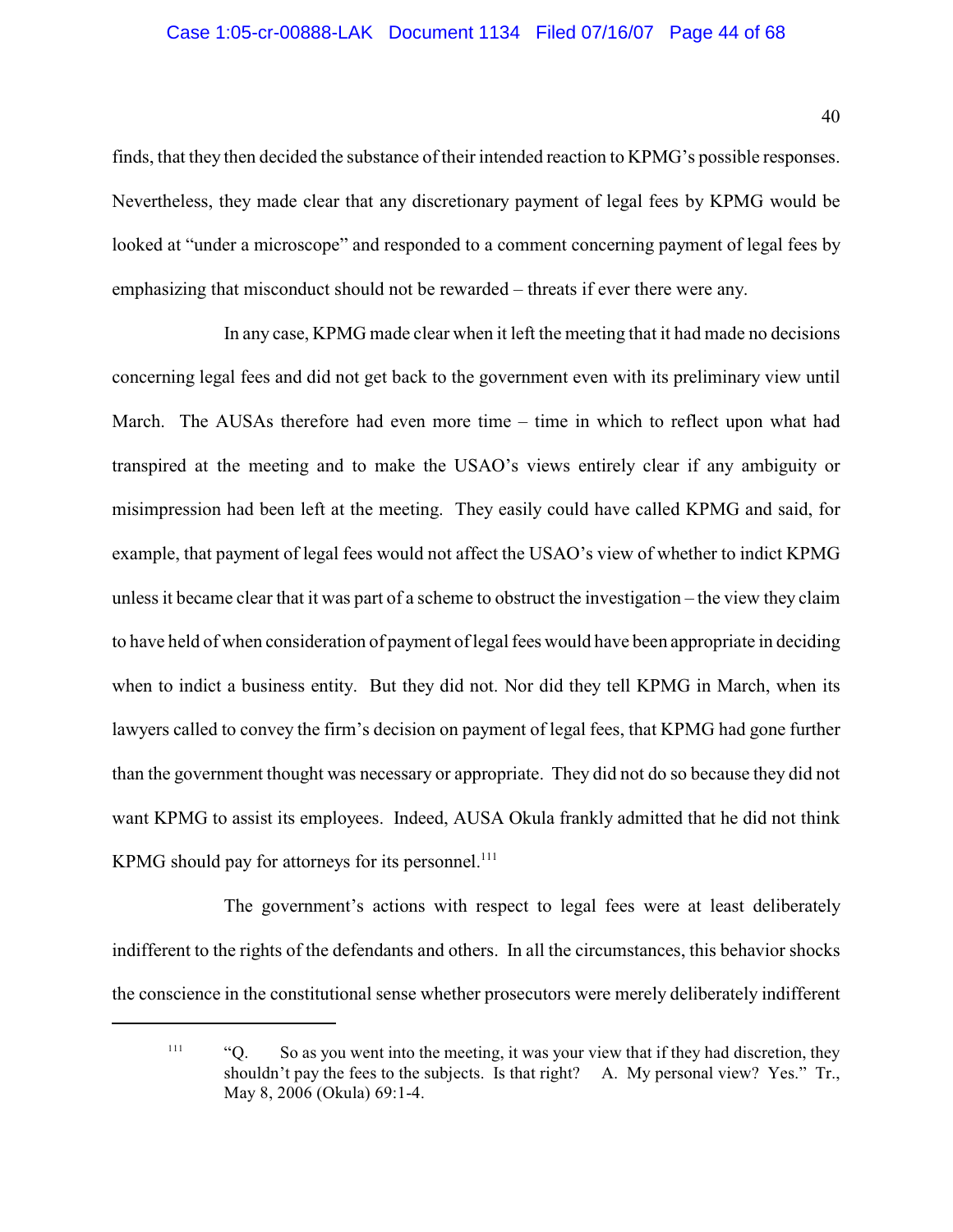to the KPMG Defendants' rights or acted more culpably.

# *IV. The Impact on the KPMG Defendants*

#### *A. Deprivation of Counsel of Choice*

It now is clear, and the Court finds, that four defendants have been deprived of counsel of their choice, quite apart from any other consequences of the government's actions.

As an initial matter, the government does not dispute that defendants Hasting and Watson engaged counsel prior to indictment, wished to be defended by those attorneys after indictment, but were forced to terminate these attorneys following or on the eve of indictment because KPMG cut off payment of their legal fees and these defendants could not otherwise afford them. $112$ 

Mr. Gremminger's position is virtually identical. While he still was employed by KPMG, he hired the Jones Day firm. KPMG paid the fees until Mr. Gremminger was told by the USAO that he had become a target of the investigation, at which point KPMG fired him effective immediately and reneged on a previous promise to pay the severance package to which he was entitled as a KPMG partner,<sup>113</sup> just as KPMG had reneged on Mr. Stein's contract and refused to sign the contract that it had agreed upon with Mr. Smith. At that point, Jones Day "was far too expensive" for Mr. Gremminger, so he replaced it with his present counsel (at approximately half the hourly rate). $^{114}$ 

41

 $\mu$ <sup>112</sup> Hasting Am. Decl. [dkt. item 1046] at 2; Watson Decl. [dkt. item 1009]  $\P$ [2-12.

<sup>&</sup>lt;sup>113</sup> Gremminger Decl. [dkt. item 1110]  $\P$  3-4, 7.

 $114$  *Id.* 17.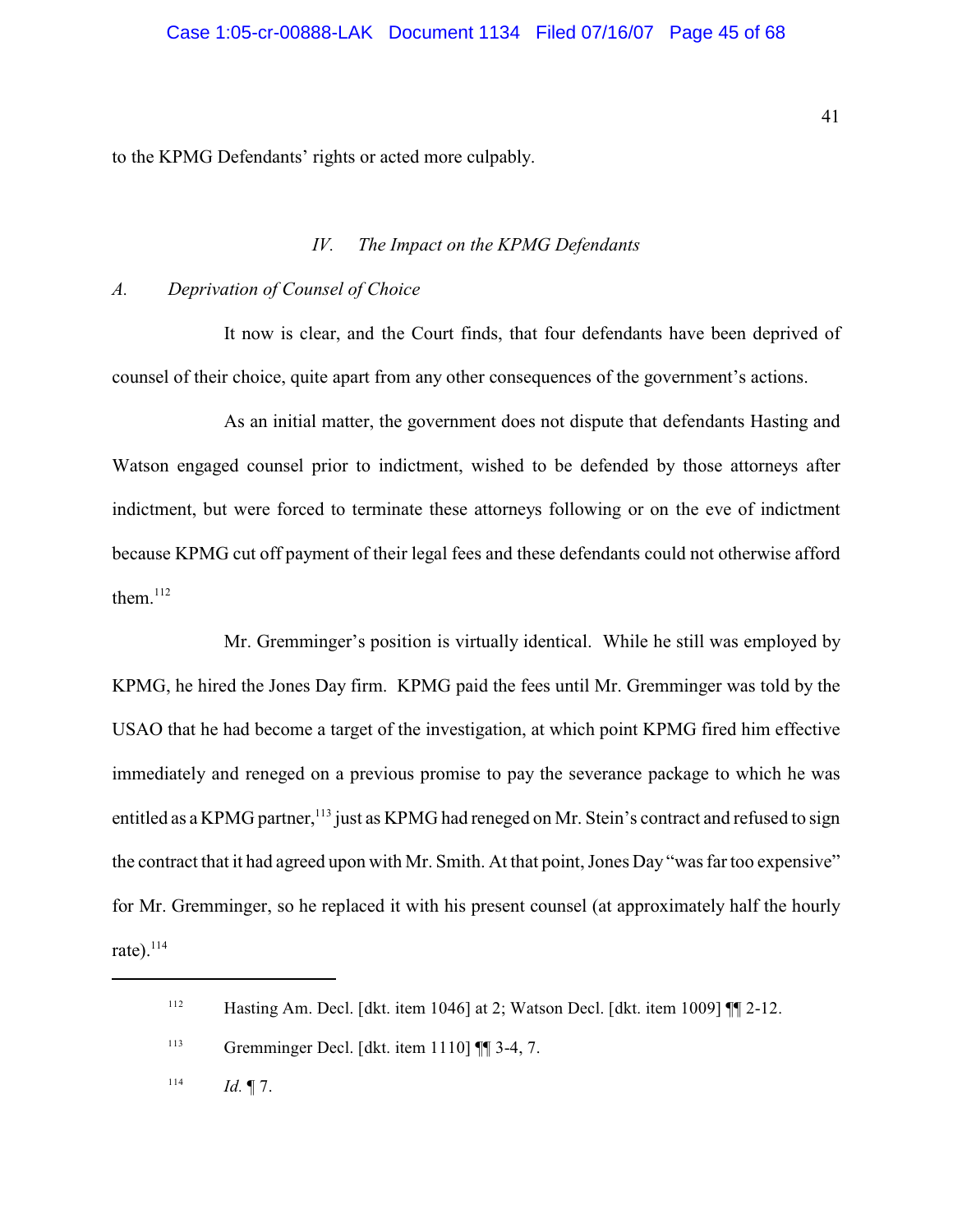## Case 1:05-cr-00888-LAK Document 1134 Filed 07/16/07 Page 46 of 68

42

Mr. Ritchie is in a comparable but slightly different position. In 2004, he retained Cadwalader Wickersham & Taft ("CWT") to defend him in the government's investigation.<sup>115</sup> Once the indictment was returned, he wished to continue the services of CWT through trial.<sup>116</sup> He hired also Arguedas, Cassman & Headley, a much smaller firm, as co-counsel.<sup>117</sup> KPMG's refusal to pay his defense costs, however, left him with insufficient resources to pay both firms despite the fact than another employer is advancing half of his legal expenses. Accordingly, he terminated  $CWT<sup>118</sup>$  He now is represented only by the Arguedas firm and a solo practitioner.

Mr. Greenberg makes a similar claim. He initially was represented by Arent Fox LLP and after indictment retained also the New York office of Goodwin Procter as well as a trial attorney from Denver, Pamela Mackey. He ultimately decided in light of the expense, he says, to terminate both Arent Fox and Ms. Mackey and avers that he would not have done so if KPMG had been funding his defense.<sup>119</sup>

Mr. Greenberg resigned from KPMG in February 2003, effective August 31, 2003, and gave KPMG a release.<sup>120</sup> While he requested in 2004, after retaining Arent Fox, that KPMG pay his legal fees, KPMG immediately refused.<sup>121</sup> He first retained Ms. Mackey after he was indicted

Letter, Margaret Garnett, June 26, 2007 [dkt. item 1123]. 121

<sup>&</sup>lt;sup>115</sup> Ritchie 2d Supp. Decl. [dkt. item 1113]  $\P$  5.

*Id.* ¶ 10. 116

*Id.* ¶ 12. 117

<sup>&</sup>lt;sup>118</sup> *Id.*  $\P\P$  13-15.

Greenberg Decl. [dkt. item 1120] ¶ 16. 119

<sup>&</sup>lt;sup>120</sup> Pitofsky Decl. [dkt. item 763] Ex. B,  $\P$  1, 8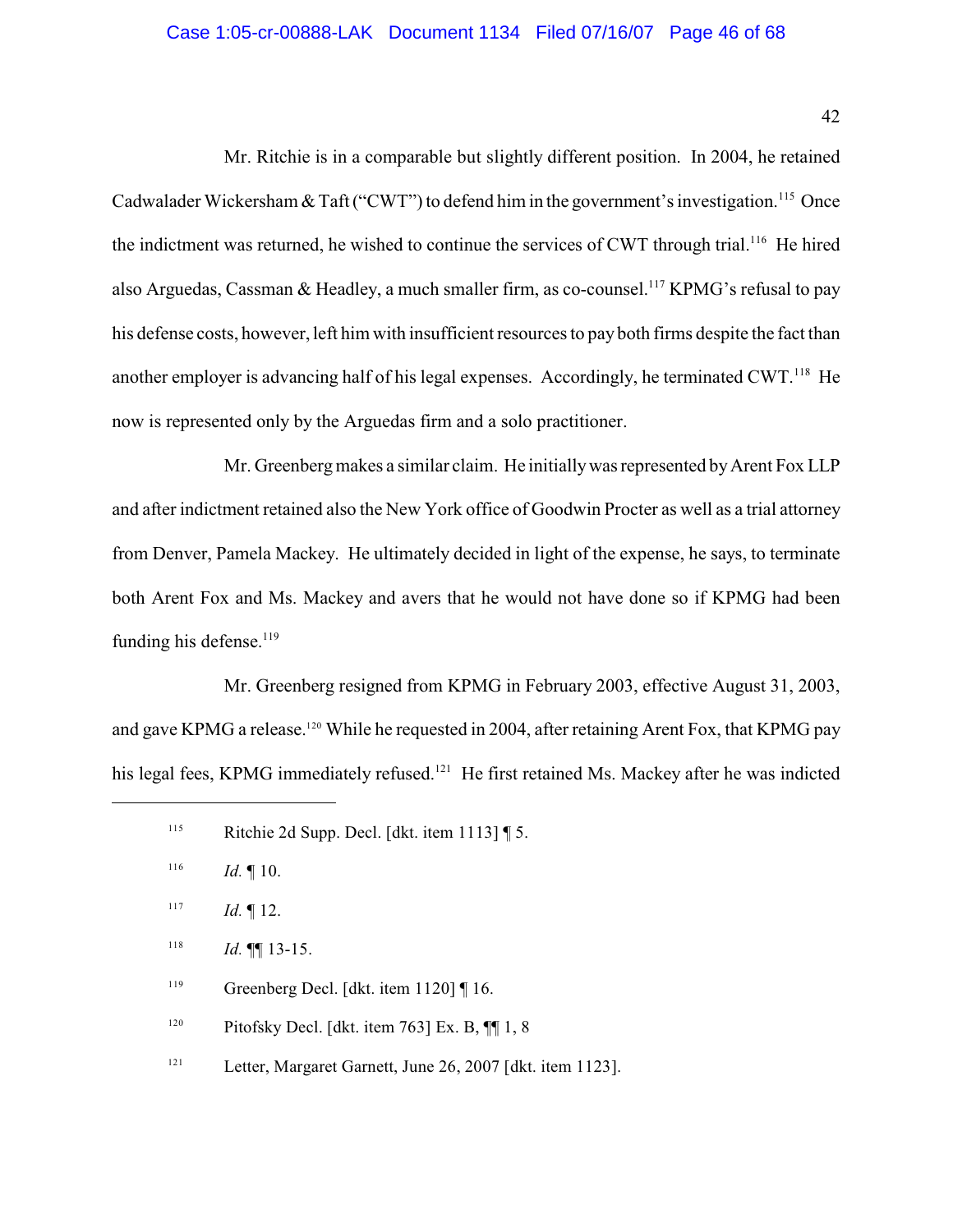43

in 2005.<sup>122</sup> He terminated Arent Fox as counsel on or about February 13, 2006.<sup>123</sup> more than four months after he was indicted and after Arent Fox lost a motion to release Mr. Greenberg on bail.<sup>124</sup> Thus, Mr. Greenberg first hired Ms. Mackey after he knew that KPMG would not pay his fees and continued the services of Arent Fox for more than a year after KPMG made its intentions toward him plain. Moreover, the termination of Arent Fox may well have been a product of its loss of the bail application. In all the circumstances, the Court is not persuaded that Mr. Greenberg was deprived of counsel of his choice by the government's actions.<sup>125</sup>

# *B. The Other Practical Consequences*

None of the other KPMG Defendants claims to have been deprived of counsel of his or her choice. That is not to say, however, that the government's actions have not impacted the ability of any of them to defend themselves. In order to appreciate that impact, it first is necessary to understand the exceptional demands that this case places on the defendants.

Mr. Greenberg was released on bail pursuant to a subsequent application. The reply memorandum in support of his motion [dkt. item 344] was not signed by Arent Fox.

Greenberg Decl. [dkt. item 1120] ¶ 16. 122

Price Decl. [dkt. item 359] ¶ 10. 123

<sup>&</sup>lt;sup>124</sup> *United States v. Stein, No. S1 05 Crim. 0888 (LAK), 2005 WL 3071272 (S.D.N.Y. Nov.* 15, 2005).

<sup>&</sup>lt;sup>125</sup> Mr. Stein also claims that he was deprived of his counsel of choice, asserting that KPMG's repudiation of his contract was among the factors that led him to decide to replace the lead counsel he initially chose with his present attorney. Stein Decl. [dkt. item 1121] ¶ 12(e). In view of the equivocal nature of the assertion and the Court's conclusion that the indictment should be dismissed as to Mr. Stein for another reason, it is unnecessary to determine this point.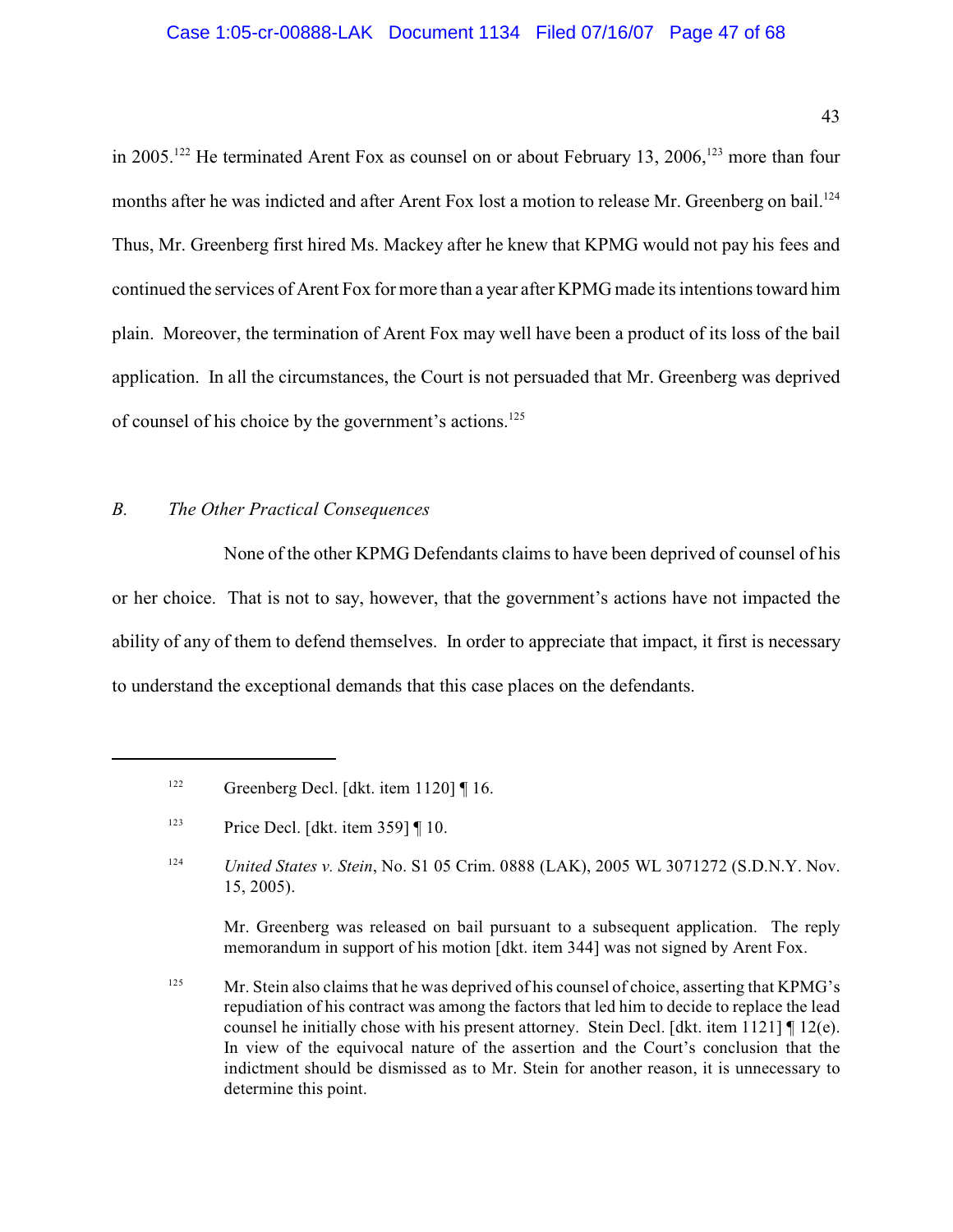# *1. The Scope and Nature of this Case*

*(a) Discovery*

The volume of documents produced by the government in this case is enormous. By November 11, 2006, it had turned over more than 22 million pages of material either in electronic or tangible form,  $126$  and production has continued through recent months.  $127$  This volume is large even when compared to other complex, white collar prosecutions.<sup>128</sup> Moreover, the discovery continues. Despite an October 2005 discovery deadline, over 1 million pages have been produced since June 1, 2007,<sup>129</sup> and it appears that the end has not been reached.<sup>130</sup>

To be sure, a good deal of this material has been produced in the form of digital files produced by optical scanning of physical documents. While this in theory might have been very helpful, three circumstances have lessened its utility.

First, the electronic production has been made in various formats and, to some extent, in the form of separate hard drives containing multiple databases. Defendants thus have been forced either to combine all of this material into a single data base to permit single searches of the entire electronic production or to conduct multiple identical searches in different databases.<sup>131</sup>

44

<sup>&</sup>lt;sup>126</sup> Lefcourt Aff. [dkt. item 821] ¶ 4-5 (15 million pages produced by June 20, 2006 and more than 7 million additional pages produced by November 11, 2006).

<sup>&</sup>lt;sup>127</sup> Madigan Decl. [dkt. item 1007]  $\sqrt{5}$ .

<sup>&</sup>lt;sup>128</sup> *See Defs. Mem.* [dkt. item 1010] 26 n.32.

Letter, George D. Niespolo, July 6, 2007 [dkt. item 1133]; *see also* Glavin Decl. [dkt. item <sup>129</sup> 1051] ¶¶ 2-3.

<sup>&</sup>lt;sup>130</sup> Tr., Dec. 20, 2006, at 6:6-24.

<sup>&</sup>lt;sup>131</sup> Lefcourt Aff. [dkt. item 821] [20; Anderson Decl. [dkt. item 561] [16; Guthrie Decl. [dkt. item 562] ¶¶ 7-9.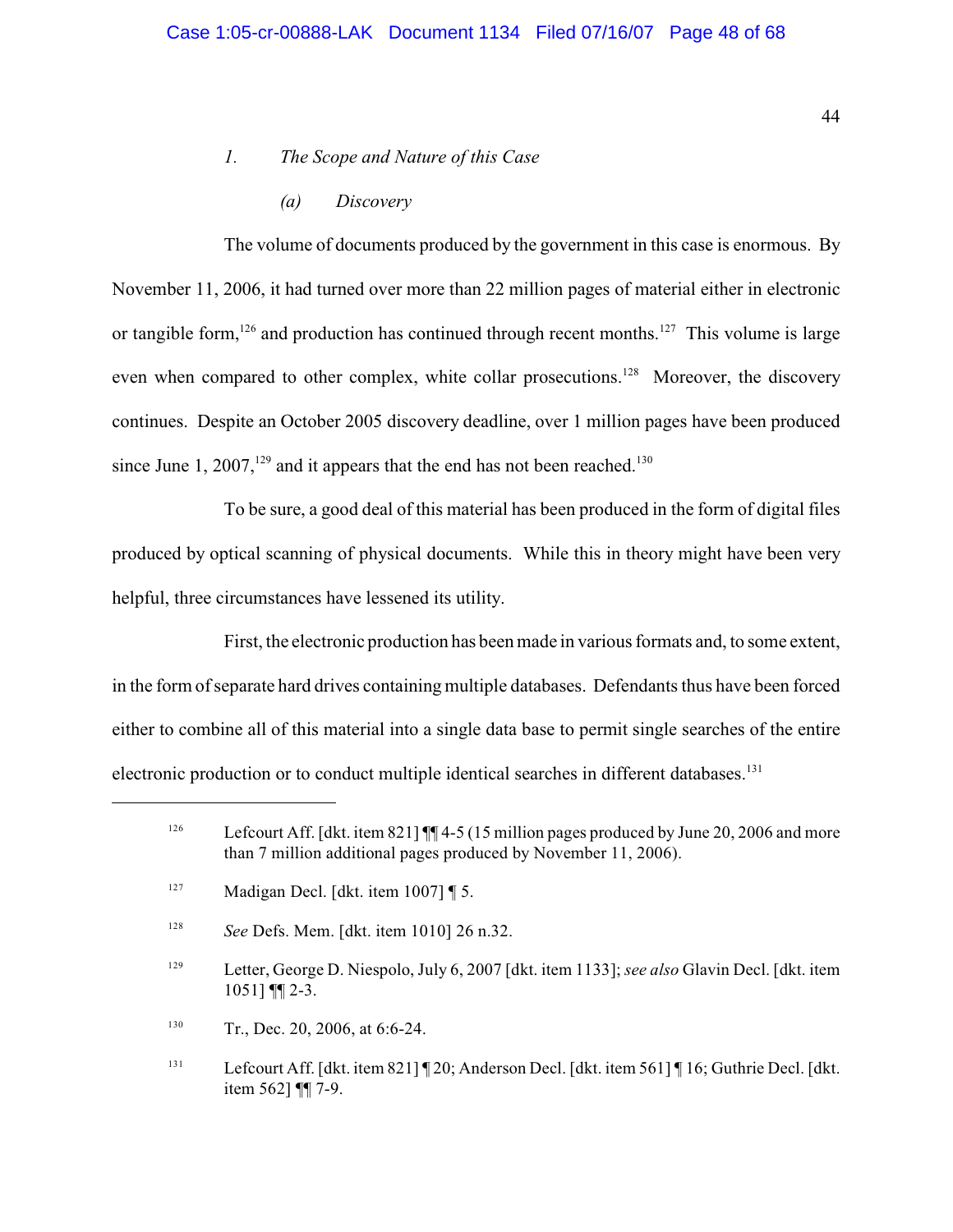### Case 1:05-cr-00888-LAK Document 1134 Filed 07/16/07 Page 49 of 68

45

Second, the optical character recognition ("OCR") technology used to convert physical documents into electronic images has significant limitations. It does not recognize handwriting, and it often does not produce a usable electronic image if the physical source document is of poor quality, as for example in the case of a poor copy. While these problems can be remedied with human input, the process is time consuming and, on this scale, either extremely costly or impracticable.<sup>132</sup>

Third, there have been numerous technical problems with the electronic materials produced by the government. These have included incorrect descriptive information, inactive links to documents, multiple copies of single documents, and poor quality disks requiring additional labor to render them searchable.<sup>133</sup>

In addition, it bears noting that the documents produced in tangible form occupy hundreds of boxes that are available only in a warehouse or by purchasing copies at great expense.<sup>134</sup>

The Court recognizes that the government recently and commendably agreed to build, at its expense, a searchable electronic database containing many of the documents that have been produced in discovery for use by the defendants. Although this comes very late in the day and will be subject to substantial limitations, it doubtless will be of some help. But it will not come close to eliminating the difficulties of dealing with a case in which there are over 22 million documents. Nor does it address the facts that many defendants lack the resources to pay their counsel to review many

Anderson Decl. [dkt. item 561] ¶ 25; Guthrie Decl. [dkt. item 562] ¶ 16. 132

<sup>&</sup>lt;sup>133</sup> Lefcourt Aff. [dkt. item 821] [21; Anderson Decl. [dkt. item 561] [[17-20; Ma Aff. [dkt. item 622] ¶ 5.

<sup>&</sup>lt;sup>134</sup> Rule Decl. [dkt. item 1018]  $\parallel$  7; Anderson Decl. [dkt. item 561]  $\parallel$  45-66.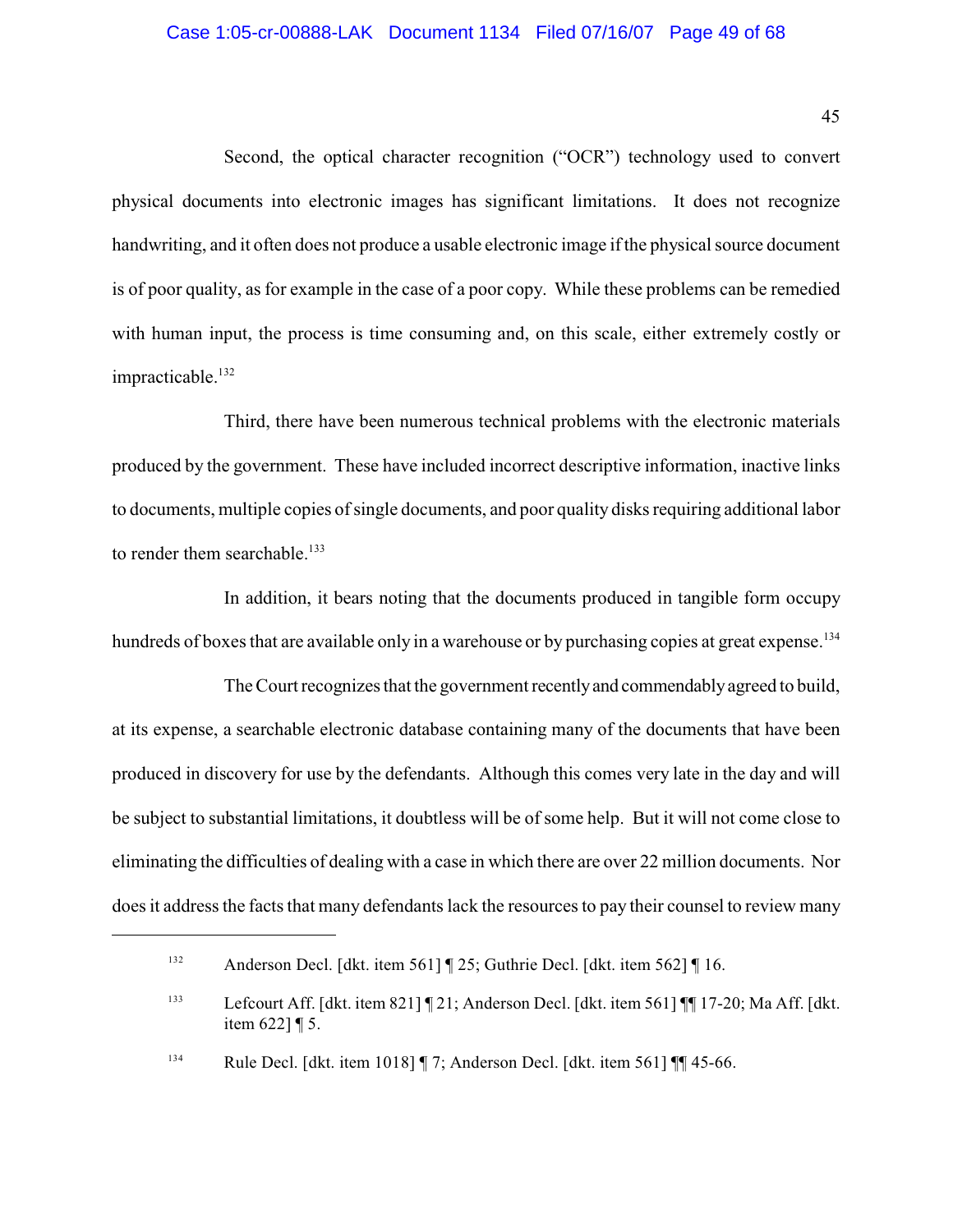of the documents and that it will not address the need to access the paper documents.<sup>135</sup>

#### *(b) Motion Practice*

The Court commented long ago that defendants in the opening stage of this case filed 26 motions supported by memoranda of law totaling approximately 1,100 pages.<sup>136</sup> Intensive motion practice has continued since then. The full scope is apparent from the docket sheet. An indication lies in the fact that Westlaw contains twenty-four decisions in this case.

#### *(c) Trial*

As previously noted, the government has designated nearly 70 witnesses and 2,000 exhibits totaling more than 150,000 pages for its case in chief.<sup>137</sup> It estimates that presentation of its case-in-chief will take approximately four months. The anticipated overall length of the trial is between six and eight months.<sup>138</sup>

The regular trial exhibits amount to approximately 36,000 pages. The government intends to offer an additional 126,000 pages as containing the data included in summary exhibits. Tr., Mar. 12, 2007, at 16:10-17; *see* FED. R. EVID. 1006.

<sup>138</sup> Tr., Jul. 13, 2006, at 134:3-4, 135:5-15.

<sup>&</sup>lt;sup>135</sup> See Rule Decl. [dkt. item 1018] [9.

<sup>&</sup>lt;sup>136</sup> *United States v. Stein, 424 F. Supp. 2d 720, 723 (S.D.N.Y. 2006).* 

 $G$  Govt. Mem. [dkt. item 745] at 5; Kaley Decl. [dkt. item 1001] [4; Tr., Mar. 12, 2007, at 16:10-17.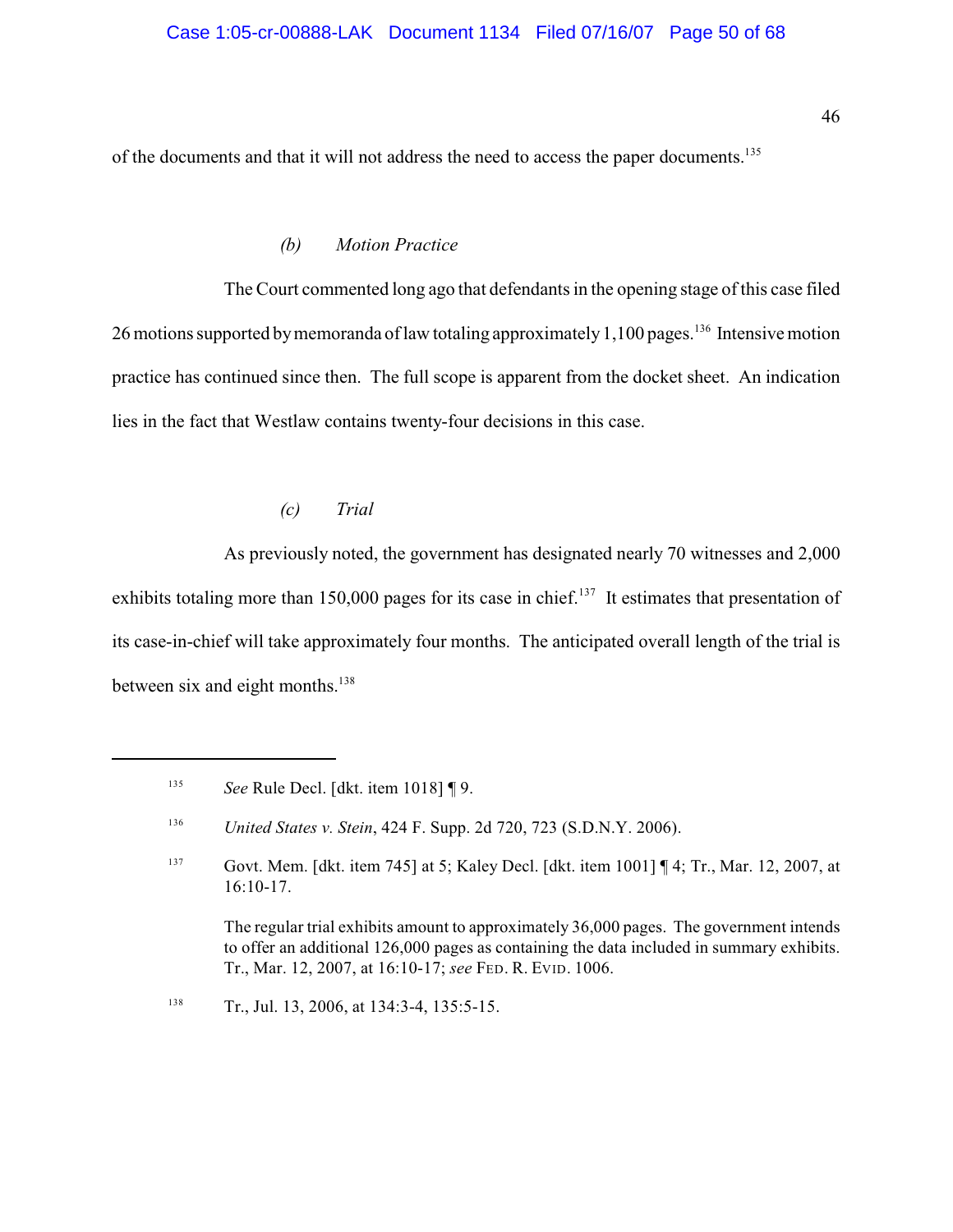# *(d) Subject Matter*

Finally, it must be noted that the subject matter of the case presents unusual challenges. The nature of the tax shelter transactions, the transactional documents, and the tax law that is pertinent to the case all are extremely complex.<sup>139</sup> It is difficult to imagine an attorney whose expertise is trial practice properly defending this action without the active participation of a tax specialist steeped in the kinds of transactions at issue here. The need for trial counsel to understand this difficult material will greatly add to the cost of preparing for trial.

# *2. The Limitations on the Defense*

All of the KPMG Defendants as to whom the government concedes dismissal to be the proper remedy say that KPMG's refusal to pay their post-indictment legal fees has caused them to restrict the activities of their counsel, limited or precluded their attorneys' review of the documents produced by the government in discovery, prevented them from interviewing witnesses, caused them to refrain from retaining expert witnesses, and/or left them without information technology assistance necessary for dealing with the mountains of electronic discovery.<sup>140</sup> The

A modest indication of the complexity of the tax shelters involved in this case is *Klamath* <sup>139</sup> *Strategic Inv. Fund, LLC v. United States*, 472 F. Supp. 2d 885 (E.D. Tex. 2007), which involved only certain aspects of one of the types of transactions involved here and did so only from the perspective of the taxpayer.

<sup>&</sup>lt;sup>140</sup> Niespolo Decl. (Bickham) [dkt. item 1003]  $\P$  4 (adopting statements of counsel for DeLap); Wing Aff. (DeLap) [dkt. item 1011] ¶ 4; DeLap Decl. [dkt. item 1118] ¶¶ 15-17; Arkin Decl. (Eischeid) [dkt. item 1117] ¶¶ 13-18; Kaley Decl. (Gremminger) [dkt. item 1001] ¶¶ 6-7; Gioiella Decl. (Hasting) [dkt. item 1095] at 3-4; Madigan Decl. (Lanning) [dkt. item 1091] ¶ 17; Ritchie Decl. [dkt. item 1014] ¶ 3]; Ritchie 2d Supp. Decl. [dkt. item 1113] ¶¶ 10, 15; Rosenthal Aff. [dkt. item 1116] ¶ 8; Rosenthal Aff. [dkt. item 1045] ¶ 8; Rule Decl. (Smith) [dkt. item 1018] ¶¶ 9-10, 12; Smith Decl. [dkt. item 1108] ¶¶ 15-16; Spears Decl. (Stein) [dkt. item 1071] ¶¶ 13-24; DeVita Decl. (Warley) [dkt. item 998] ¶ 5; Watson Decl. [dkt. item 1009] ¶¶ 21-26; DePetris Decl. (Wiesner) [dkt. item 1064] ¶¶ 6-7; Wiesner Decl.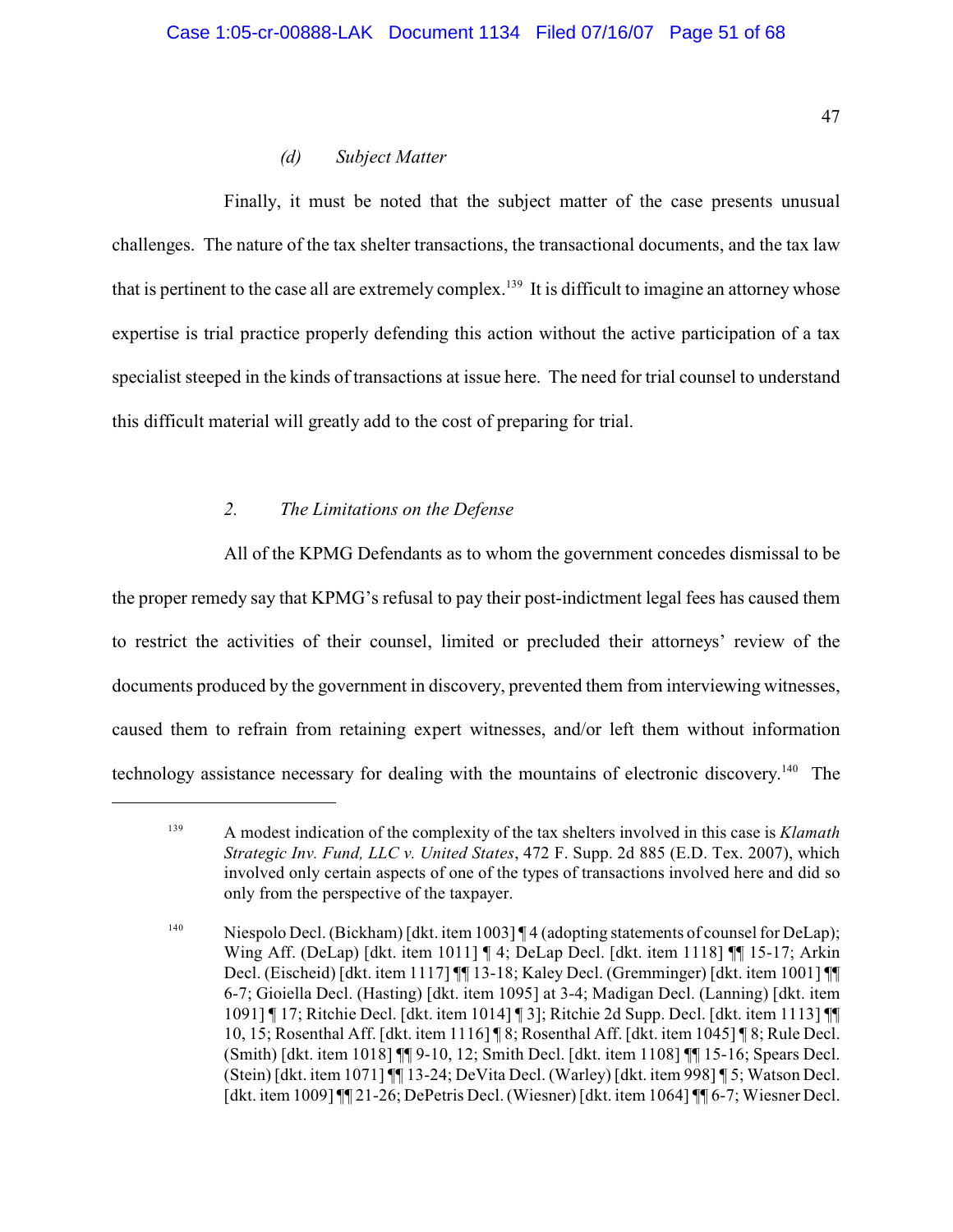### Case 1:05-cr-00888-LAK Document 1134 Filed 07/16/07 Page 52 of 68

government has not contested these assertions. The Court therefore has no reason to doubt, and hence finds, that all of them have been forced to limit their defenses in the respects claimed for economic reasons and that they would not have been so constrained if KPMG paid their expenses subject only to the usual sort of administrative requirements typically imposed by corporate law departments on outside counsel fees.<sup>141</sup>

# *V. The Remedy*

Dismissal of an indictment on the grounds of prosecutorial misconduct is an "extreme and drastic sanction"<sup> $142$ </sup> that should not even be considered unless it is otherwise "impossible to restore a criminal defendant to the position that he would have occupied" but for the misconduct.<sup>143</sup> Moreover, "remedies should be tailored to the injury suffered from the constitutional violation and should not unnecessarily infringe on competing interests."<sup>144</sup> Notwithstanding the government's current position that the case should be dismissed as to thirteen defendants, the Court therefore is obliged to consider independently whether dismissal now is appropriate and, if so, whether that remedy is appropriate as to each defendant. It is necessary to deal first, however, with a preliminary

[dkt. item 1109] ¶ 5.

<sup>&</sup>lt;sup>141</sup> *See Tr., May 8, 2006 (Loonan)* 128:18-130:18.

*United States v. Rubio*, 709 F.2d 146, 152 (2d Cir. 1983) (internal quotation marks omitted); 142 *see also United States v. Morrison*, 449 U.S. 361, 365-66 & n.3 (1981) (citing *United States v. Blue*, 384 U.S. 251, 255 (1966)); *United States v. Estrada*, 164 F.3d 619, 1998 WL 716074, at \*2 (2d Cir. 1998); *United States v. Fields*, 592 F.2d 638, 647-48 (2d Cir. 1978), *cert. denied*, 442 U.S. 917 (1979).

*United States v. Artuso*, 618 F.2d 192, 196-97 (2d Cir.) (quoting *United States v. Fields*, 592 <sup>143</sup> F.2d at 647-48), *cert. denied*, 449 U.S. 879 (1980).

<sup>&</sup>lt;sup>144</sup> *United States v. Morrison*, 449 U.S. at 364.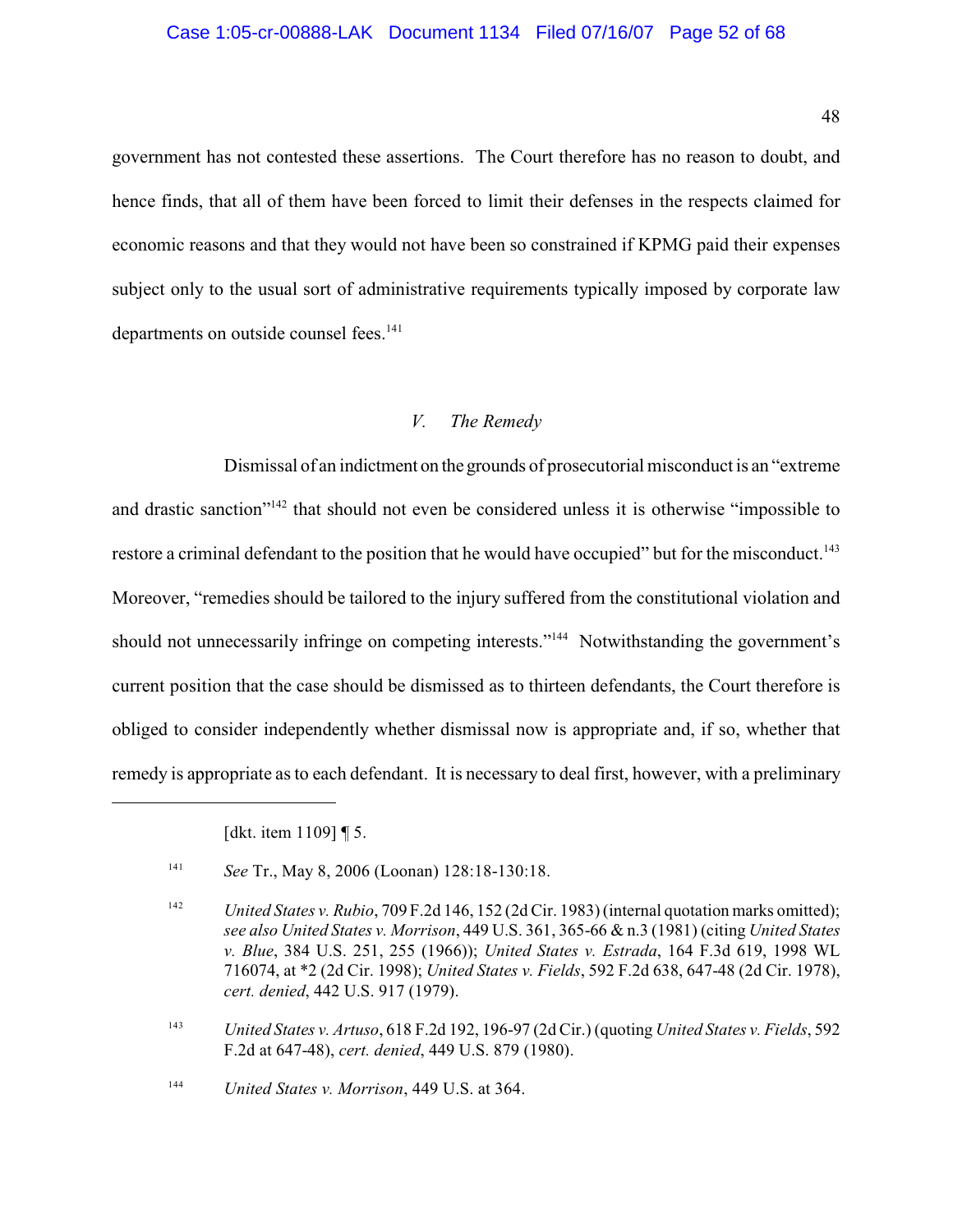matter.

#### *A. The Government's CJA Argument*

The government's memorandum states that it "previously argued . . . [that], to the extent that a given defendant establishes that he has suffered actual prejudice, in that he or she lacks sufficient funds to adequately defend the case, the appropriate remedy is an application under the Criminal Justice Act ["CJA"]."<sup>145</sup> It nevertheless concedes that dismissal is the appropriate remedy with respect to thirteen of the KPMG Defendants, assuming that *Stein I* stands. These positions appear to be inconsistent. Although the government does not expressly seek to reconcile them, the implication seems to be that the Court previously rejected a government contention that appointment of counsel under the CJA would be the appropriate remedy for the constitutional violations and, given that rejection, that dismissal is the only remaining option.

The government is incorrect in suggesting that the Court has passed on this argument. What occurred was this. The KPMG Defendants argued, among other things, that the Court should order that the government pay defendants' legal fees out of the fines that KPMG paid and, at that time, still owed to the government pursuant to its deferred prosecution agreement. The government responded that the Court lacked statutory authority to do so and that the remedy that the defendants had suggested was not authorized by the CJA.<sup>146</sup> It did not argue that appointment of CJA counsel would be the appropriate remedy if the Court found constitutional violations, so the Court had no

 $Govt$ . Mem. [dkt. item 1051] 6 (citing Govt. Mem. [dkt. item 873] 6-7).

<sup>&</sup>lt;sup>146</sup> Govt. Supp. Mem. [dkt. item 459] 19-21.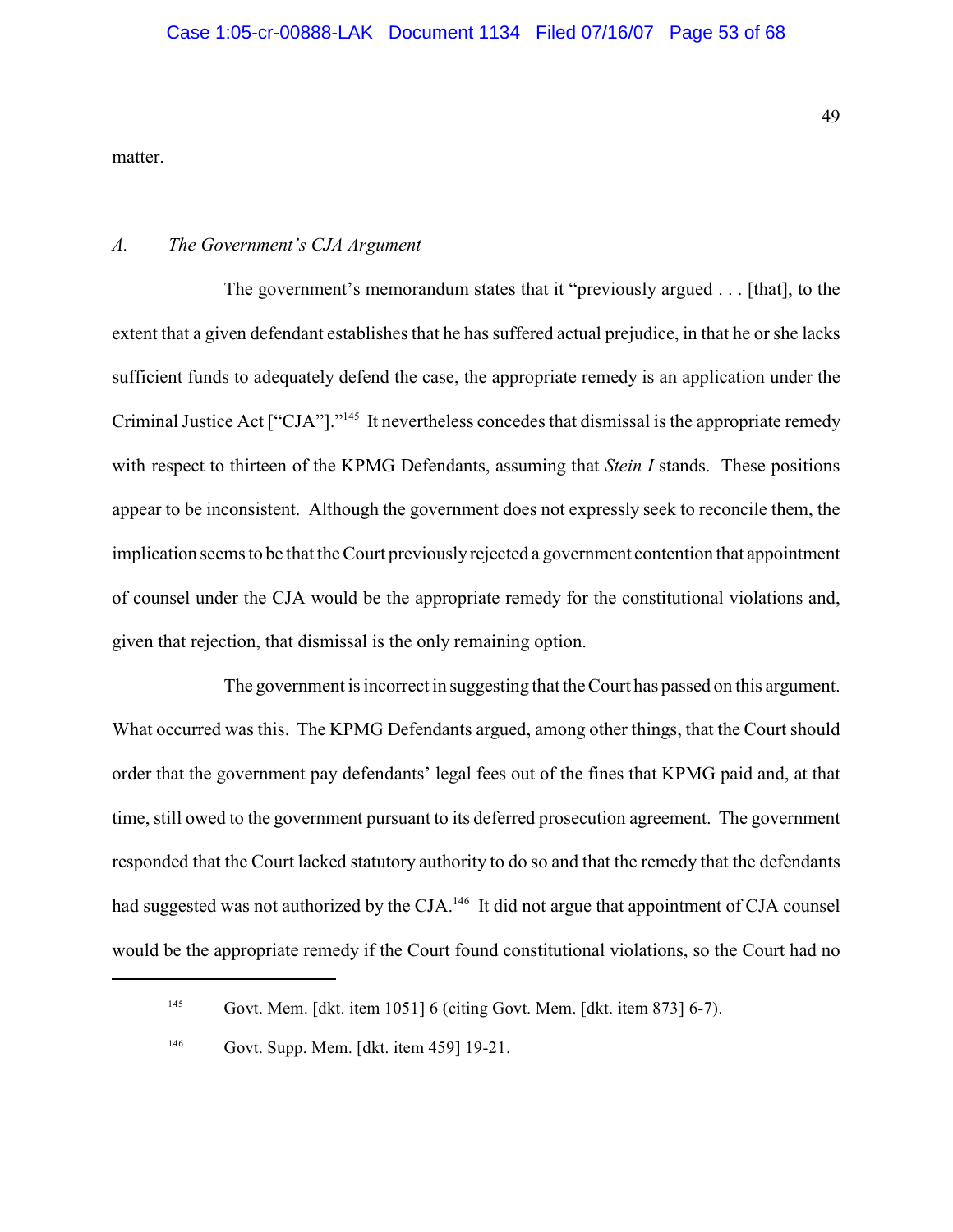occasion to pass on that question.<sup>147</sup> Nevertheless, it will do so now.

We begin by focusing on the precise issue raised by this suggestion. The constitutional violation here was the government's improper interference with the payment of the KPMG Defendants' defense costs. The question therefore is whether the availability of CJA appointments for defendants who have or will become financially eligible would place those defendants in the position they would have been in had the government not interfered.

Had KPMG not changed its policy on payment of defense costs in response to the government's threats, the KPMG Defendants would have had their legal fees and related expenses paid by KPMG. The overall cost would not have been an issue.<sup>148</sup> Among other things, KPMG, as noted, not long ago paid over \$20 million in defense costs for four partners involved in the Xerox matter.

There are important differences between the position the KPMG Defendants would have occupied had KPMG paid and the positions they now are in.

First, CJA funds may be expended only on behalf of financially eligible persons.<sup>149</sup> The Court's plan for the administration of the CJA makes eligibility turn on whether an applicant's "net financial resources and income are insufficient to enable the person to obtain qualified counsel," a determination to be made with regard to "the cost of providing the person and his or her dependents

50

 $\frac{147}{147}$  In response to a motion to withdraw by counsel for Mr. Hasting, the government asserted that the CJA would provide appropriate relief if Hasting could not afford to pay defense counsel. It did not, however, suggest that this was an appropriate remedy for the constitutional violation. *See* Govt. Mem. [dkt. item 873] 6-7.

*Supra* note 66. 148

<sup>18</sup> U.S.C. § 3006A(a). 149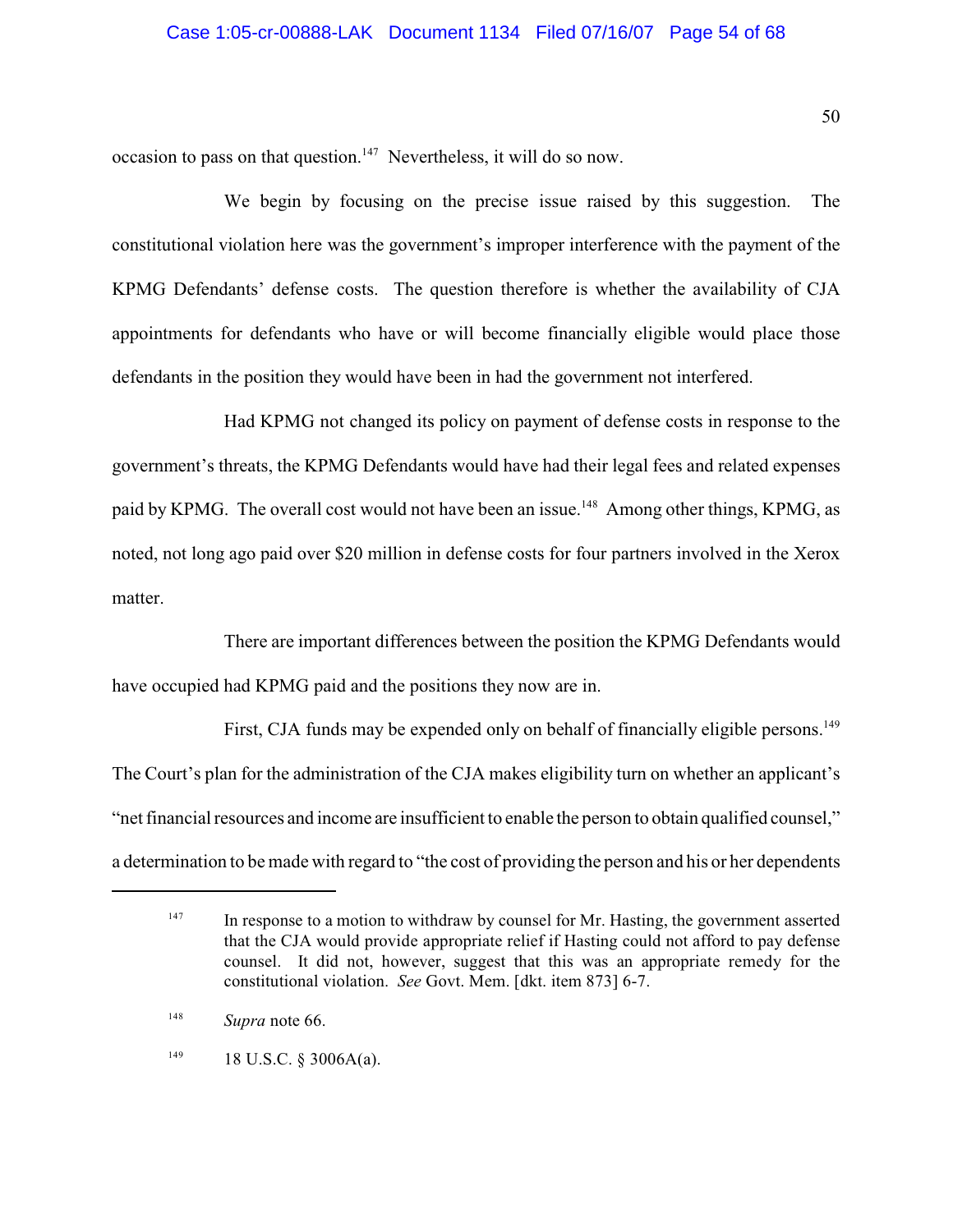with the necessities of life."<sup>150</sup> While this does not require a showing of indigency,<sup>151</sup> the retention of assets in excess of those essential to provide "the necessities of life" would be disqualifying. Thus, a defendant who is not financially eligible at the outset of a criminal prosecution must spend down his or her assets in order to qualify under the CJA. A CJA appointment for any defendant who had material resources at the date of indictment therefore would not be the equivalent of what that defendant would have had absent the government's interference with KPMG.

Second, the CJA establishes a \$7,000 maximum fee for the representation of felony defendants.<sup>152</sup> While the Chief Judge of the Court of Appeals or his designee may and, in more routine cases, generally does approve higher fees, upon certification by the district judge of their necessity, any such request must be justified.<sup>153</sup> Although this Court would certify that this case is extended and complex and the Circuit surely would agree, the large financial demands that this case could place on the funds available would create a risk that the activities of CJA-appointed counsel would be restricted.<sup>154</sup> Counsel aware of that possibility might well limit their activities to avoid the risk of non-payment. This too would compare unfavorably with the defendant's situation if KPMG were paying the defense costs in accordance with its prior practice, as it would have done absent

- 18 U.S.C. § 3006A(d)(2). 152
- Plan  $\S$  IX(B). 153

United States District Court, Southern District of New York, *Revised Plan for Furnishing* <sup>150</sup> *Representation Pursuant to the Criminal Justice Act* (effective Oct. 1, 2005) (the "Plan")  $\S$  VI(A).

<sup>&</sup>lt;sup>151</sup> *E.g.*, *United States v. Parker*, 439 F.3d 81, 96 (2d Cir. 2006).

<sup>&</sup>lt;sup>154</sup> The Court has been advised by the Administrative Office of United States Courts that this district's total expenditures for CJA counsel in recent years have been significantly lower than \$20 million per year.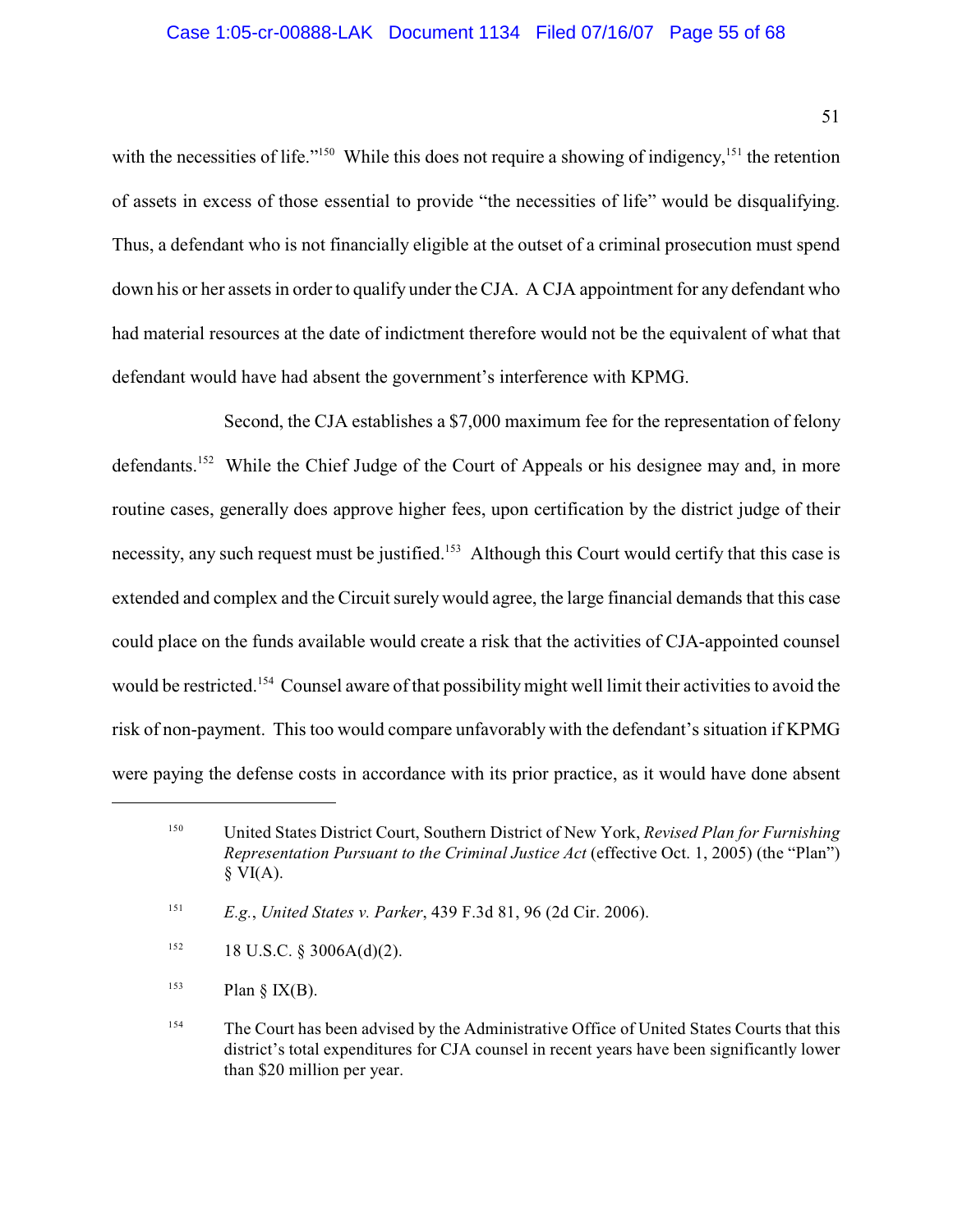government interference. 155

Thus, availability of CJA appointments to financially eligible defendants could not fully remedy the damage done by the government's actions. It would not prevent defendants from being wiped out financially simply by the fact of the indictment, something that would not have occurred had the government not coerced KPMG into cutting off payment of their fees. In addition, appointed counsel could be limited in their ability to mount the defenses that their clients otherwise would have presented in consequence of the need to justify expenditures to both this Court and the Court of Appeals and the risk that sufficient funds would not be available even to pay the well below market maximum hourly rates permitted under the CJA.<sup>156</sup>

This is not to say that attorneys appointed under the CJA inevitably could not provide the minimally effective defense that the Constitution requires. That is unclear, one way or the other. But it is to say that defendants would be wiped out financially as a result of the government's actions before they became eligible for CJA representation and that the representation they would receive in that event would be constrained in ways that would not have obtained absent the government's interference. While CJA relief would be better than nothing, it would not be the substantial equivalent of what these defendants lost as a result of the government's constitutional violations.

<sup>&</sup>lt;sup>155</sup> Nor would recourse to the CJA be equivalent as respects the defendants' interests in choosing their own counsel. Were the Court to relieve their present attorneys and appoint others, defendants would be deprived of counsel of their choosing. Were it to exercise its power to appoint their present attorneys over their attorneys' objections, as it has done in one recent case, *United States v. Stein*, – F. Supp. 2d –, 2007 WL 1765613 (S.D.N.Y. June 20, 2007), there almost inevitably would be tension borne of the understandable desire of counsel who ordinarily charge far higher rates than the maximum permitted under the CJA to minimize the time devoted to these clients' defenses.

<sup>&</sup>lt;sup>156</sup> CJA counsel in non-capital cases may be paid no more than \$94 per hour. *See* Press Release, United States District Court, Southern District of New York (May 21, 2007), *available at* http://www1.nysd.uscourts.gov/pr07\_0521\_cja.php.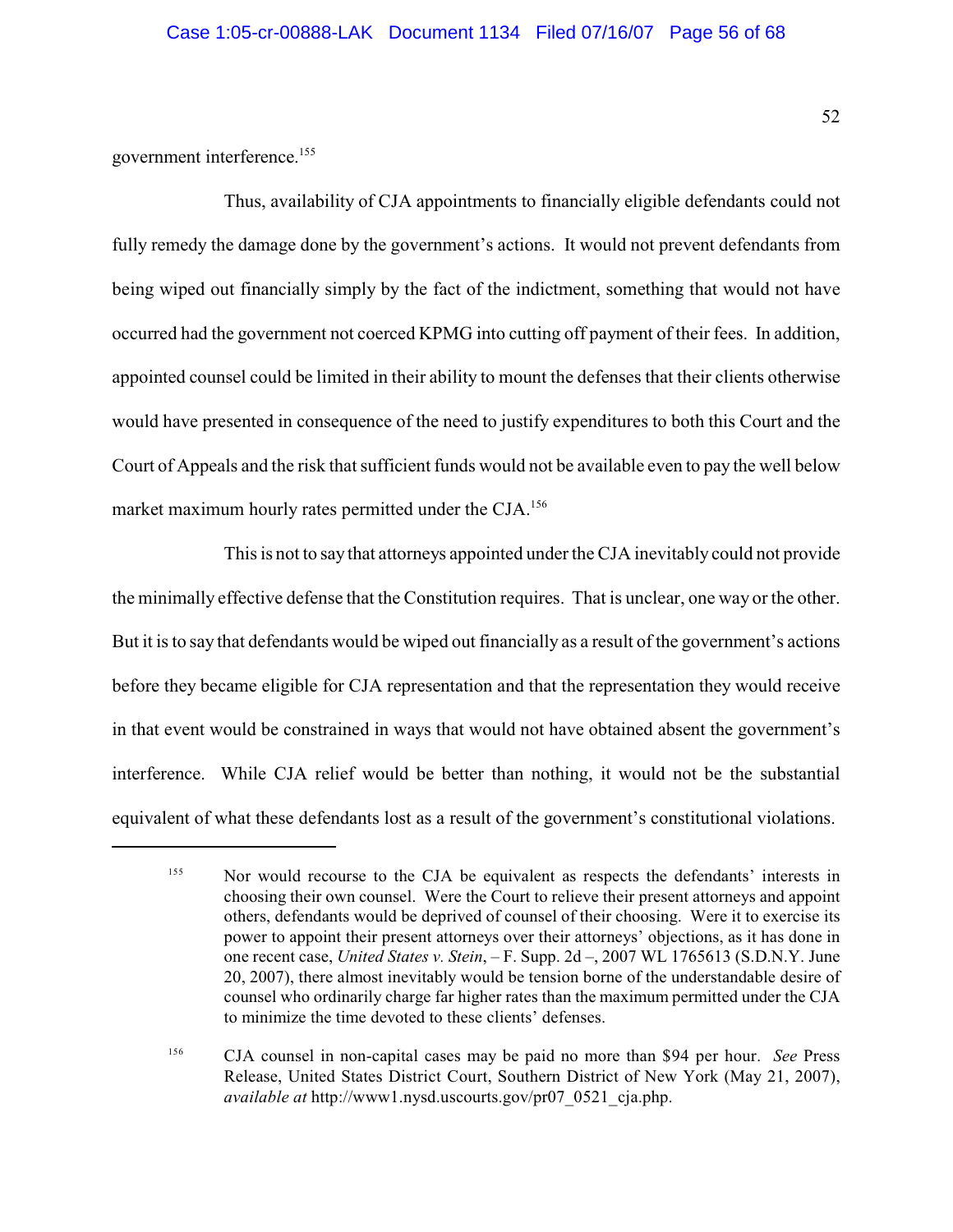Accordingly, the Court turns to the impact of the government's violations on the individual defendants.

# *B. Defendants Deprived of Counsel of Choice*

Messrs. Gremminger, Hasting and Watson have been deprived by the government's actions of the counsel they chose. As a result of those actions, they simply lack the resources to engage the lawyers of their choice,  $157$  lawyers who had represented them as long as KPMG was paying the bills.

Mr. Ritchie was deprived by the government's actions of the services of CWT, which was to have played an integral role in his defense.<sup>158</sup> The fact that he still is represented by the Arguedas firm does not render immaterial the loss of CWT. As *Stein I* held, and as the Supreme Court and the Second Circuit have recognized, a criminal defendant has a constitutional right "to control the presentation of his defense."<sup>159</sup> "Inherent in a defendant's right to control the presentation of his defense is the right to choose the counsel who presents it."<sup>160</sup> This includes the right to a

<sup>&</sup>lt;sup>157</sup> Gremminger Decl. [dkt. item 1110]  $\P$ [2, 5, 7; Hasting Am. Decl. [dkt. item 1046] at 1-2; *United States v. Stein*, – F. Supp. 2d –, 2007 WL 1765613, at \*1-2; Watson Decl. [dkt. item 1009] ¶¶ 15-17.

<sup>&</sup>lt;sup>158</sup> Half of Mr. Ritchie's defense costs are being advanced by another employer. Nevertheless, he is unable to fund even half of the cost of the defense that he would have mounted had KPMG paid his expenses. Ritchie 2d Supp. Decl. [dkt. item 1113] ¶¶ 9, 16.

*Lainfiesta v. Artuz*, 253 F.3d 151,154 (2d Cir. 2001) (citing *Herring v. New York*, 422 U.S. <sup>159</sup> 853, 857 (1975)), *cert. denied*, *Lainfiesta v. Greiner*, 535 U.S. 1019 (2002).

*Id.* (citing *Caplin & Drysdale, Chartered v. United States*, 491 U.S. 617, 624 (1989) 160 (acknowledging "defendant's right 'to select and be represented by one's preferred attorney'") (quoting *Wheat v. United States*, 486 U.S. 153, 159 (1988)); *Faretta v. California*, 422 U.S. 806, 819 (1975) (holding defendant has right to represent himself at trial)).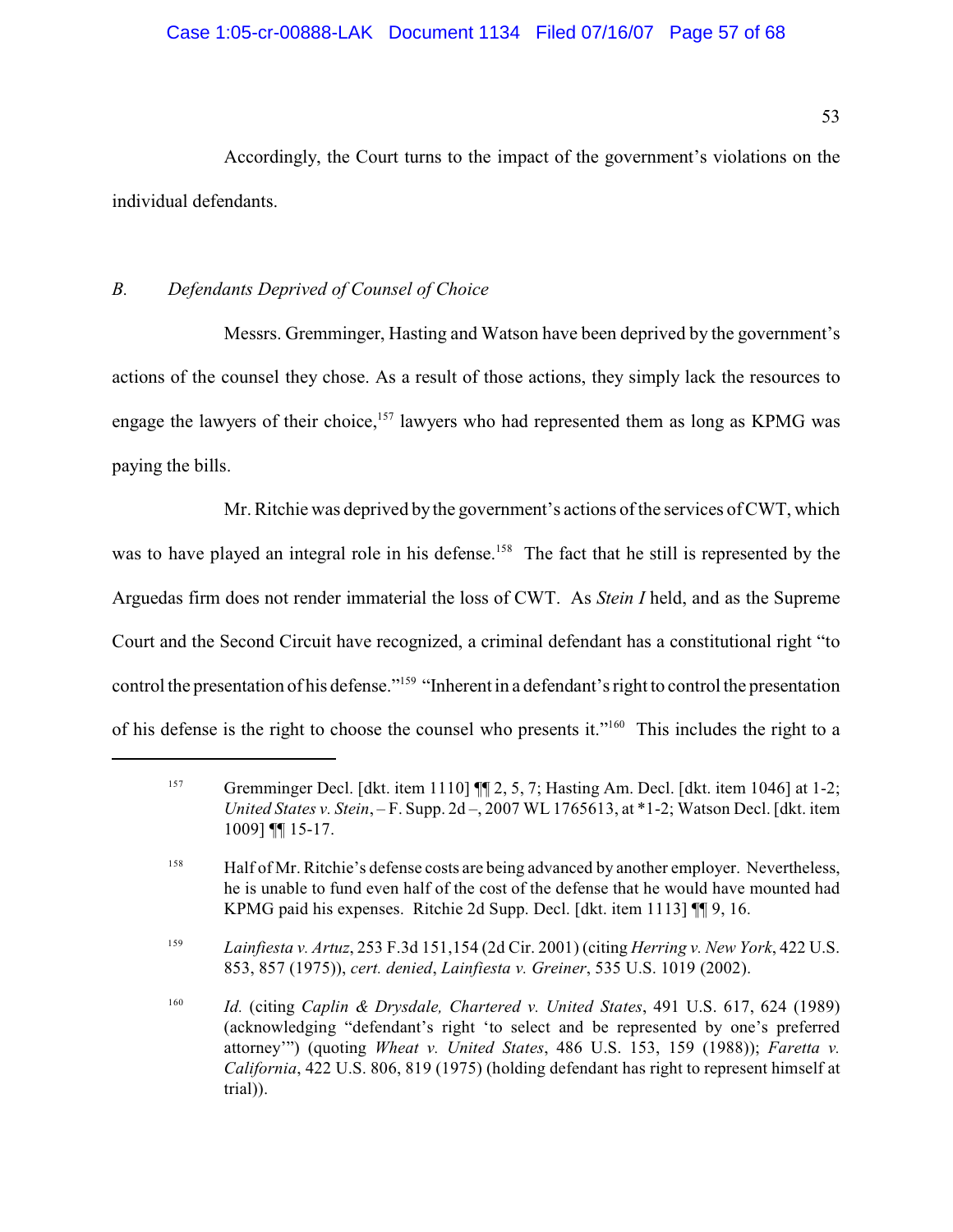second lawyer or law firm if the defendant can afford it, either from his own resources or from resources lawfully available to him from others. 161

As the Supreme Court held only last year in *United States v. Gonzalez-Lopez*, <sup>162</sup> the unjustified denial of the right to counsel of one's choice violates the Sixth Amendment without regard to considerations of prejudice:

> "Where the right to be assisted by counsel of one's choice is wrongly denied, . . . it is unnecessary to conduct an ineffectiveness or prejudice inquiry to establish a Sixth Amendment violation. Deprivation of the right is 'complete' when the defendant is erroneously prevented from being represented by the lawyer he wants, regardless of the quality of the representation he received. To argue otherwise is to confuse the right to counsel of choice – which is the right to a particular lawyer regardless of comparative effectiveness – with the right to effective counsel – which imposes a baseline requirement of competence on whatever lawyer is chosen or appointed."<sup>163</sup>

> To be sure, *Gonzalez-Lopez* was a case in which a new trial, with the defendant

represented by his chosen attorney, was entirely feasible, so the matter was remanded. Here, however, there are no funds to pay for these defendants' counsel of choice. Accordingly, the indictment must be dismissed as to these defendants because they have been deprived of counsel of their choice, independent of the existence of other grounds. 164

<sup>164</sup> The Court notes that *Lainfiesta* rejected the contention that the temporary denial of a second attorney of choice, specifically the trial court's refusal to permit one of the defendant's two attorneys to conduct a cross-examination of a forensic expert witness, was a structural error and applied harmless error analysis. This does not suggest a similar approach to this case.

The *Lainfiesta* panel applied harmless error analysis rather than presuming prejudice under the structural error doctrine because (1) "the error affected only the cross-examination of a single witness," (2) defendant's chosen lead counsel conducted the cross-examination with the second attorney sitting at counsel table, and (3) the second attorney was not totally

*See, e.g.*, *Lainfiesta*, 253 F.2d at 154-56; *Stein I*, 435 F. Supp. 2d at 367. <sup>161</sup>

 $126$  S.Ct. 2557 (2006).

 $163$  *Id.* at 2563.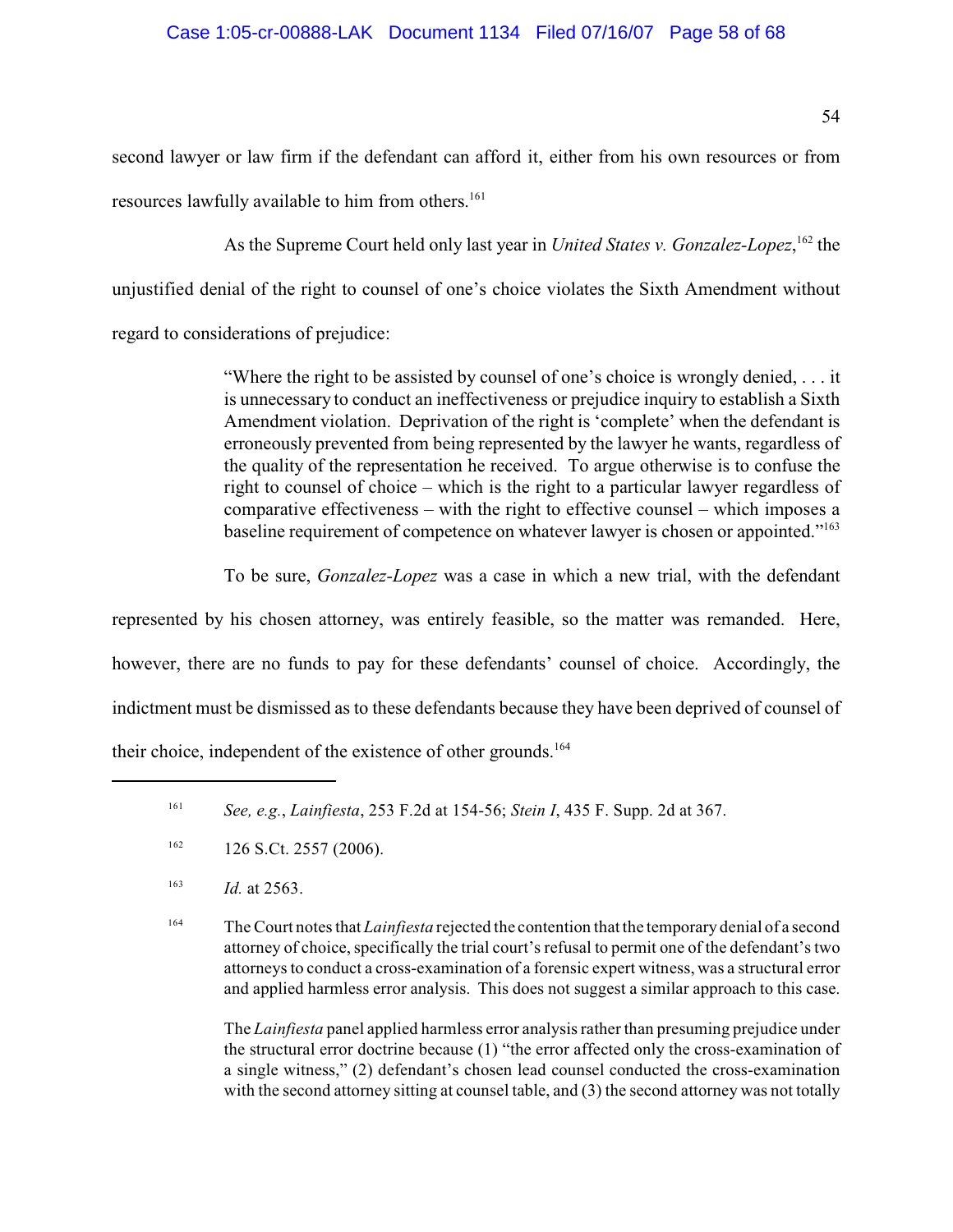# *C. The KPMG Defendants as to Whom the Government Concedes Dismissal*

The government, given *Stein I*, concedes that the indictment should be dismissed also against nine other defendants: Messrs. Bickham, DeLap, Eischeid, Smith, Rosenthal, Lanning, Stein, Warley, and Wiesner. Its "given *Stein I*" hedge, however, suggests that it may renew on appeal its contention that the KPMG Defendants were obliged to demonstrate prejudice. It is unnecessary to address this point further in light of the discussion in *Stein I.* Nevertheless, the Court's finding, based on this expanded record, that all of these defendants, as well as Messrs. Gremminger, Hasting, Ritchie and Watson, have been forced by KPMG's cutoff of payment of defense costs to curtail the defenses they would have mounted had KPMG paid those costs would satisfy any requirement of prejudice.

One additional point merits brief mention. At oral argument, the Court raised, as a conceptual matter, the fact that persons facing criminal prosecution may limit the amount they spend for at least two reasons. Some lack the funds to pay for the defenses they desire. Others have the funds, but choose to spend them on other things. Hence, it perhaps would be arguable that a defendant of the second type – one who has sufficient funds to defend – should not obtain a dismissal even if the government wrongfully has prevented a third party from paying the defendant's defense costs. The injury in that case perhaps could be said to be monetary alone rather than one that would affect the ability to mount a defense of choice. But this inquiry ultimately has proved in this case to be of only academic interest.

unavailable to defendant because he "was accessible to [lead counsel] for consultation at all times and was never prevented from sharing his 'broader knowledge' of forensic science with him." 253 F.3d at 157-58. *Lainfiesta*'s holding on this point therefore has no bearing on this case, where Mr. Ritchie has been deprived entirely of the services of CWT and the consequences of that deprivation cannot be known.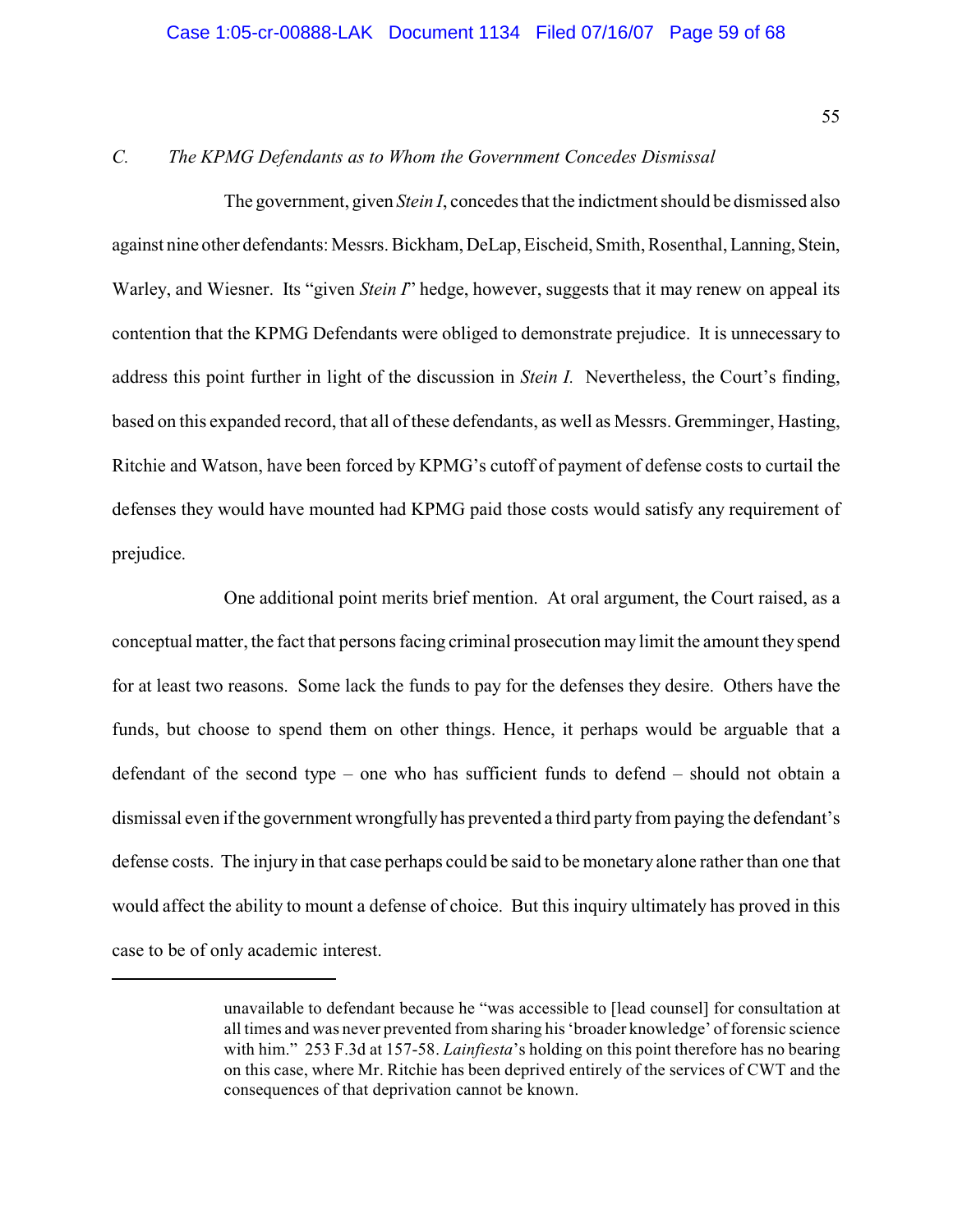## Case 1:05-cr-00888-LAK Document 1134 Filed 07/16/07 Page 60 of 68

56

The Court, in ruling on another motion, has found that Mr. Hasting is insolvent.<sup>165</sup> Mr. Watson has assets of approximately \$80,000, owes his lawyers approximately \$1 million, and has no regular source of income.<sup>166</sup> Mr. Bickham has remaining assets of less than \$300,000, owes his lawyers over \$600,000, and is threatened by his attorneys with a motion for leave to withdraw. Although he apparently has been able to earn significant income as a self-employed accountant, his ability to earn would be seriously compromised by the need to participate in a lengthy trial.<sup>167</sup> None of them can afford to defend this case at any meaningful level.

The other ten defendants as to whom the government concedes dismissal are in better financial circumstances. Their net assets range from something less than \$1 million to something more than \$5 million, with most being in the \$1 to \$3 million range.<sup>168</sup> There is no denying the fact that this is a great deal of money to most people. But there also is no denying that it is not sufficient for any of them to defend this case as they would have defended it absent the government's actions.

As an initial matter, some of the defendants' submissions disclose the fees and expenses, paid and unpaid, that they have incurred to date in defending this case. They range from a low of around \$500,000 to a high of \$3.6 million. They average roughly \$1,700,000 per defendant

 $^{165}$  F. Supp. 2d  $, 2007$  WL 1765613, at \*1-2.

Watson Decl. [dkt. item 1009] ¶¶ 16-17, 19. 166

<sup>&</sup>lt;sup>167</sup> Bickham Decl. [dkt. item 1003]  $\P\P$  7, 9-11.

DeLap Decl. [dkt. item 1118] ¶ 5; Eischeid Decl. [dkt. item 1117], Att.; Gremminger Decl. 168 [dkt. item 1110] ¶ 2; Lanning Decl. [dkt. item 1119] ¶ 7 & Sch. A; Ritchie 2d Supp. Decl. [dkt. item 1113] ¶ 16; Rosenthal Aff. [dkt. item 1116] ¶ 4; Smith Decl. [dkt. item 1108] ¶¶ 5-8; Stein Am. Decl. [dkt. item 1121] ¶ 3; Warley Aff. [dkt. item 1114] ¶¶ 9-18; Weisner Decl. [dkt. item 1109] ¶¶ 7-8.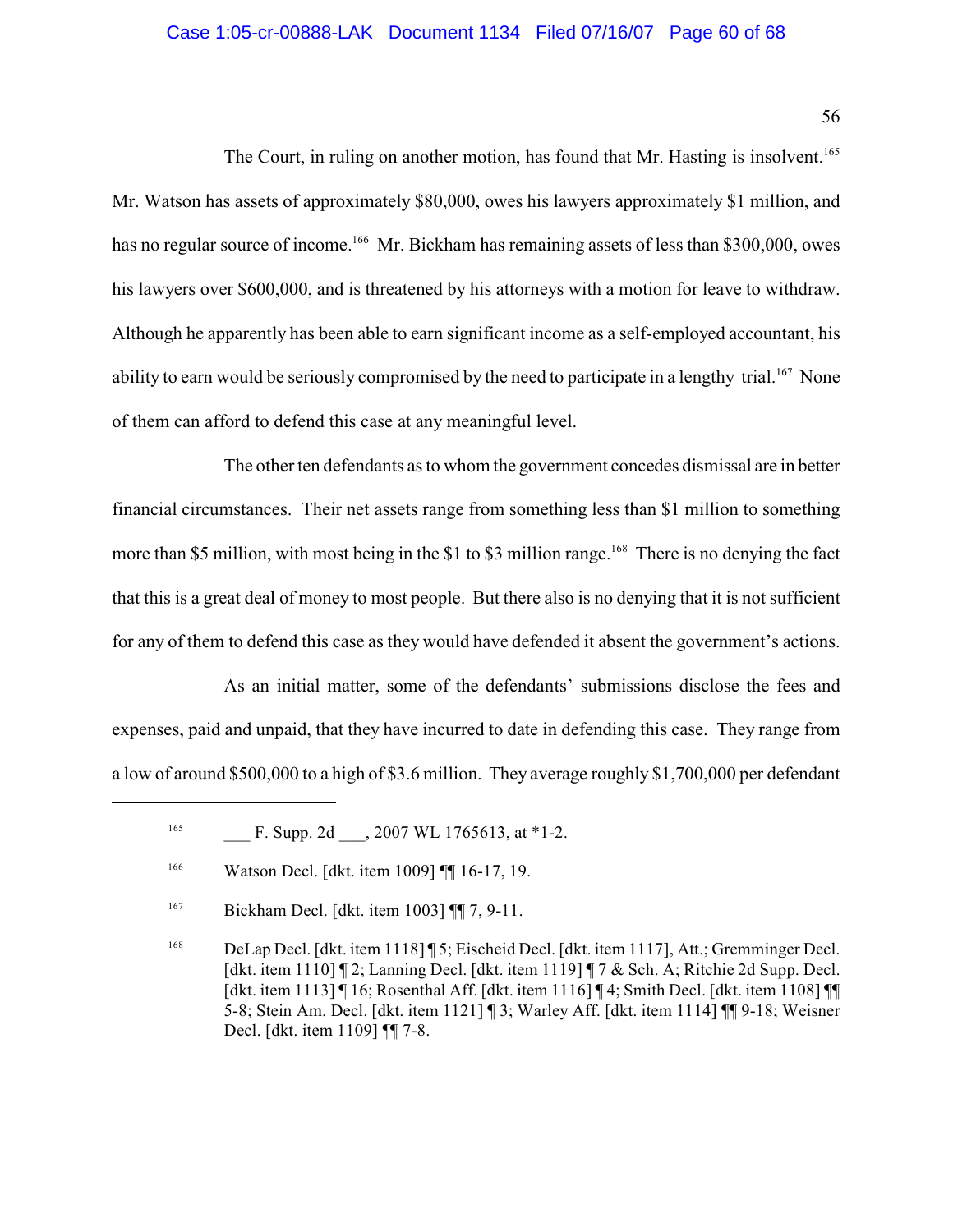so far.<sup>169</sup> And the most expensive part of the case – a six to eight month trial – lies ahead.

More broadly, experienced counsel have submitted estimates of the cost of defending this case, assuming that KPMG or a comparable companywere paying the defense costs. These have been based both on the actual costs of prior complex white collar criminal cases in which they have been involved, albeit none so large and complex as this, and on published reports of the defense costs in other such cases. These estimates are instructive.

First, prior to oral argument, one of the defendants' attorneys submitted a declaration stating the actual cost of his defense of a much smaller white collar criminal case involving a much shorter trial and far fewer documents than this one was \$3.3 million.<sup>170</sup> The government agreed that \$3.3 million would be "a very conservative estimate" of what it would cost to defend this case.<sup>171</sup> The same defense attorney later estimated that the cost of defending his client in this case as he would have defending him were KPMG paying the bills would have been more than \$10 million.<sup>172</sup> Other defense attorneys put that figure in the range of \$7 to \$24 million each, with the average figure being around  $$13$  million.<sup>173</sup>

- $Spears$  Decl. [dkt. item 1071]  $\P$  3-10.
- $T_{\text{r}}$ , July 2, 2007, at 58:5-13.
- $Spears$  Decl. [dkt. item 1100] [[17-8.]
- *See* Arkin Decl. [dkt. item 1117] ¶ 12; Gioiella Decl. [dkt. item 1095], at 1; Bauer Decl. 173 [dkt. item 1094] ¶ 27; Necheles Decl. [dkt. item 1102] ¶ 16; Rule Decl. [dkt. item 1104] ¶ 9.

 $Bickham Decl. [dkt. item 1003] \P 7; Arkin Decl. (Eischeid) [dkt. item 1117] \P 7 (discloses 1699]$ only fees already paid without stating fees incurred since Sept. 2006); Gremminger Decl. [dkt. item 1110] ¶ 7; Hasting Am. Decl. [1046] at 2; Lanning Decl. [dkt. item 1119] ¶ 2; Rosenthal Aff. [dkt. item 1116] ¶ 6; Smith Decl. [dkt. item 1108] ¶ 4; Stein Am. Decl. [dkt. item 1121] ¶ 2; Warley Aff. [dkt. item 1114] ¶ 6; Watson Decl. [dkt. item 1009] ¶ 15; Wiesner Decl. [dkt. item 1109] ¶ 7.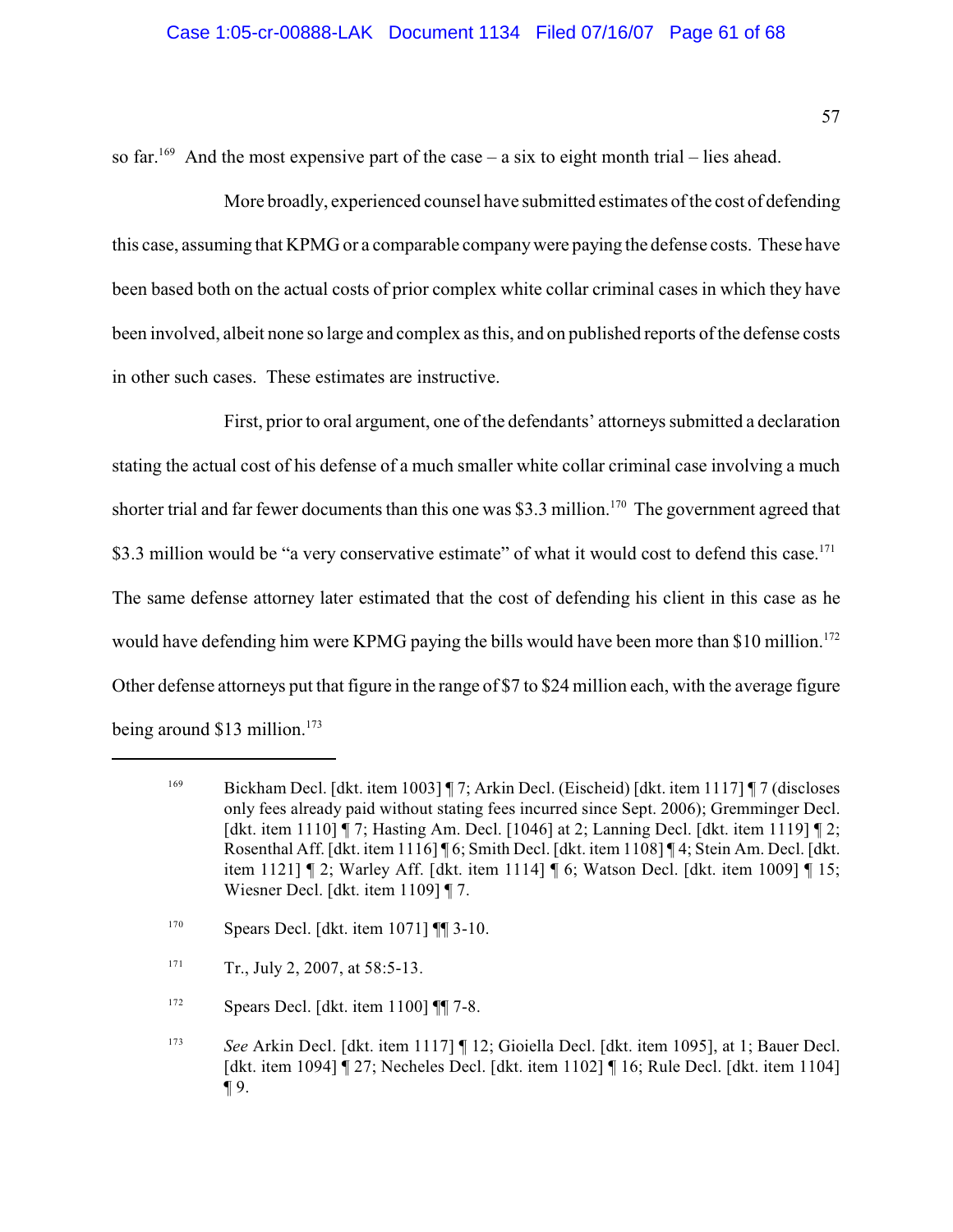# Case 1:05-cr-00888-LAK Document 1134 Filed 07/16/07 Page 62 of 68

58

Second, both defendants and the government have pointed to press reports concerning defense costs in a number of recent high profile white collar prosecutions, all of which involved far fewer documents and far fewer defendants and most of which involved far shorter trials than this case will require. These have included costs of \$14.9 million (Kumar - Computer Associates), \$17.7 million and \$8 million for each of two trials (Kozlowski - Tyco), \$24 million (Shelton - Cendant), \$25 million (Rigases - Adelphia), \$32 million (Scrushy - HealthSouth), and \$25 and \$70 million (Lay and Skilling, respectively - Enron). 174

The government was given the opportunity to comment both on defendants' estimates and on the published reports. Apart from its agreement that \$3.3 million would be a "very conservative estimate" of the cost of defending this case, it has not done so. It declined also to provide its own estimate.<sup>175</sup> Thus, the government has elected not to contest any of the information before the Court.

The Court of course understands that the estimates of defendants' counsel are subject to bias, that published reports may be inaccurate, and that any estimate inherently is uncertain. But district judges pass on fee applications all the time. They of necessity are knowledgeable about the

Strassberg Decl. [dkt. item 1105] ¶ 15. 174

<sup>175</sup> Letter, John M. Hillebrecht, July 9, 2007 [dkt. item 1127]; Tr. July 2, 2007, at 58:20-59:10; Order, July 3, 2007 [dkt. item 1079].

The government's protestation of inability to do so is unconvincing. The USAO and the Department of Justice prepare budgets every year. They frequently are involved in litigation concerning attorneys' fee applications. The criminal defense bars in this and other cities are filled with former AUSAs who have intimate knowledge of the costs of defending large, document intensive criminal cases that they doubtless would have been happy to share with the government. The government, however, was within its rights in declining as a matter of policy to offer an estimate, although it of course must live with the consequences of that decision.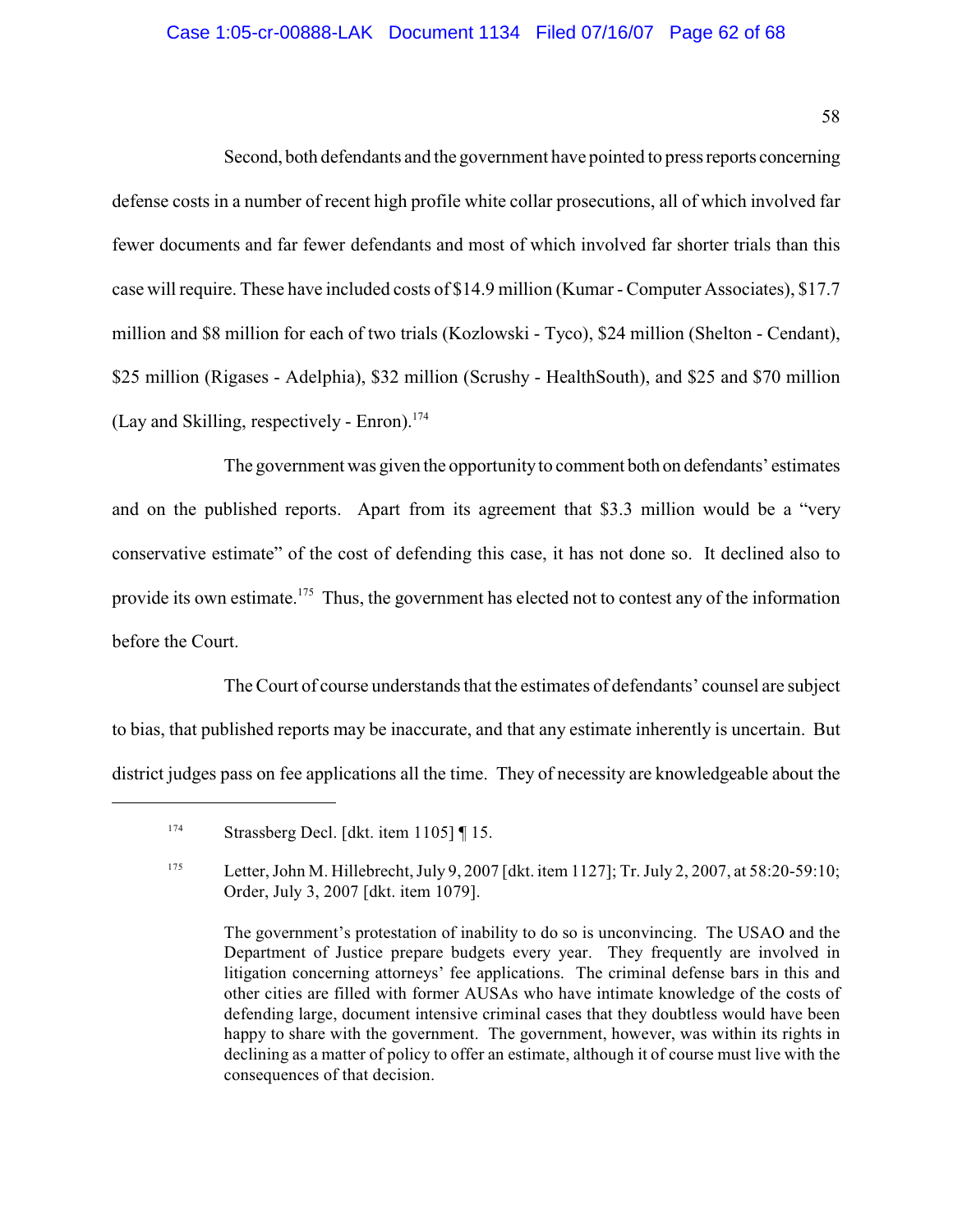cost of litigation.<sup>176</sup> Without adopting any specific figure, the Court, based on its intimate familiarity with this case, the costs actually incurred to date, the scope of the task that lies ahead, and its awareness of the market for legal services, finds that none of the thirteen KPMG Defendants as to whom the government concedes dismissal has the resources to defend this case as he or she would have defended it had KPMG been paying the cost, even if he or she liquidated all property owned by the defendant.<sup>177</sup>

This is not to say that the Constitution guarantees anyone charged with a crime representation by a "Dream Team" or a multimillion dollar defense. But, as *Stein I* held, it does guarantee those who can afford it the right to spend their money for the best (or, what is not always the same thing, the most expensive) defense that money can buy, free of unjustified interference by the government. It also, as a general matter, prevents the government from interfering if a criminal defendant is fortunate enough to have someone who is willing to give the defendant the money to

<sup>&</sup>lt;sup>176</sup> For example, under fee-shifting statutes "[i]t remains for the district court to determine what fee is 'reasonable.'" *Hensley v. Eckerhart*, 461 U.S. 424, 433 (1983). This determination entails excluding "hours that were not 'reasonably expended'" and may involve considering "(1) the time and labor required; (2) the novelty and difficulty of the questions; (3) the skill requisite to perform the legal service properly; (4) the preclusion of employment by the attorney due to acceptance of the case; (5) the customary fee; (6) whether the fee is fixed or contingent; (7) time limitations imposed by the client or the circumstances; (8) the amount involved and the results obtained; (9) the experience, reputation, and ability of the attorneys; (10) the 'undesirability' of the case; (11) the nature and length of the professional relationship with the client; and (12) awards in similar cases." *Id.* at 430 n.3, 434.

All of the figures, including that which the government agrees would be "a very 177 conservative estimate" of the cost of defending this case, are astonishingly large, not in the sense that they are not credible, but for what they say about the cost of justice in our society and about the disparity between those with means and those without. Both are subjects that warrant careful attention by anyone concerned with the overall fairness, accessability and legitimacy of our judicial system. In deciding a given case, however, any court must deal with the reality that exists.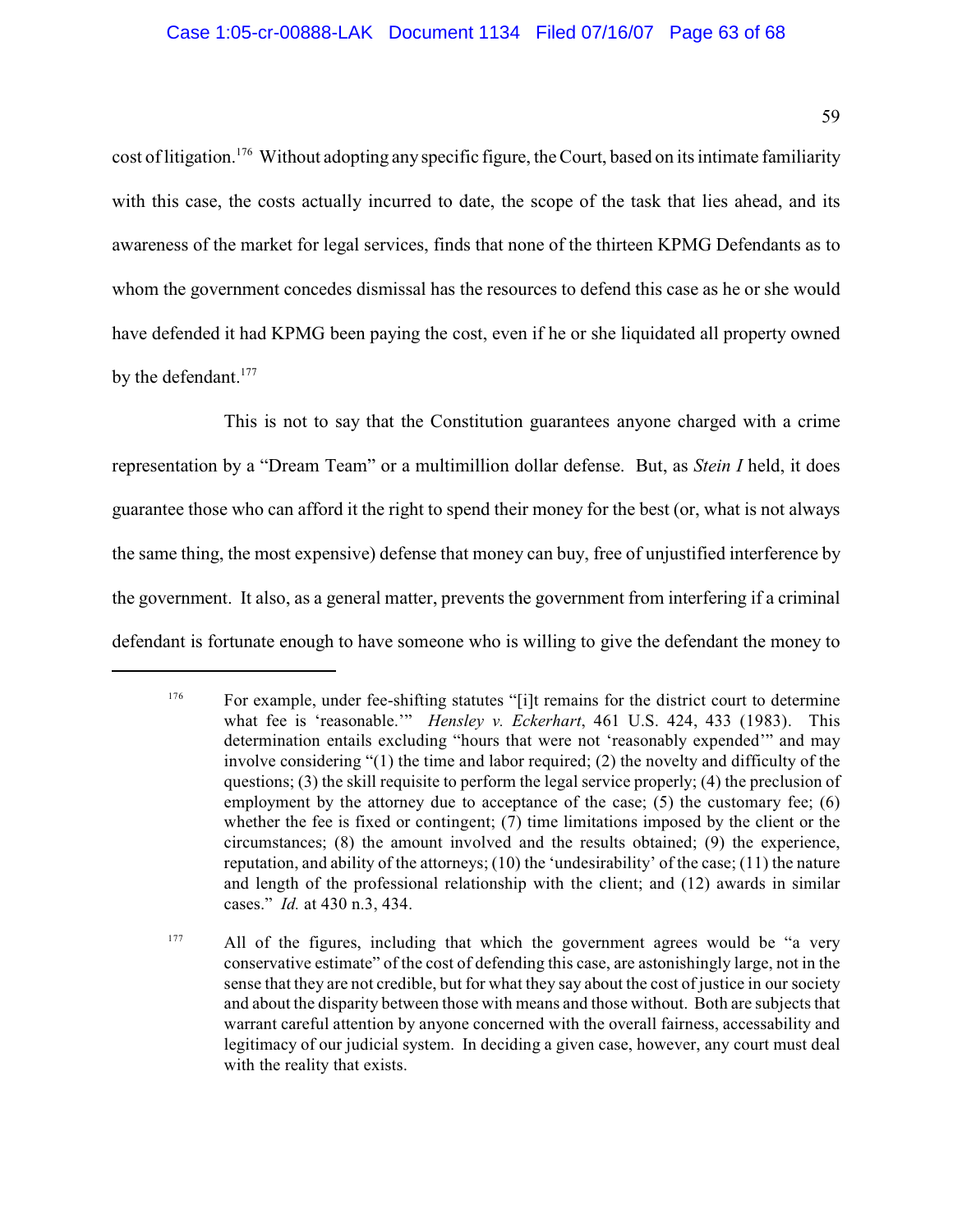#### Case 1:05-cr-00888-LAK Document 1134 Filed 07/16/07 Page 64 of 68

60

pay for a defense, even a very expensive one. The vice of the government's actions here was that the government improperly interfered with the payment of defense costs that KPMG otherwise would have paid, just as KPMG paid for a \$20 million defense for four of its personnel in the Xerox case.

# *D. The Defendants as to Whom the Government Resists Dismissal*

Notwithstanding its concession that dismissal is the only appropriate remedy for most of the KPMG Defendants, the government resists dismissal as to Messrs. Larson, Pfaff and Greenberg.

#### *1. Defendants Pfaff and Larson*

The government argues that Messrs. Pfaff and Larson, who left KPMG some time ago, did not ask KPMG to pay their defense costs until May 2006*.* This, the government maintains, shows that these defendants were not affected by the government's actions.<sup>178</sup> While the fact that the demand came late in the day is not persuasive, the government's argument draws attention to significant facts.

Messrs. Pfaff and Larson left KPMG in 1997 and formed a limited liability company, <sup>179</sup> Presidio, that played a central role in transactions at issue here. While the government acknowledges that the indictment embraces some conduct in which Pfaff and Larson allegedly

<sup>&</sup>lt;sup>178</sup> *See Tr., July 2, 2007, at 52:5-54:19.* 

Superseding indictment [dkt. item 57] ¶ 13. 179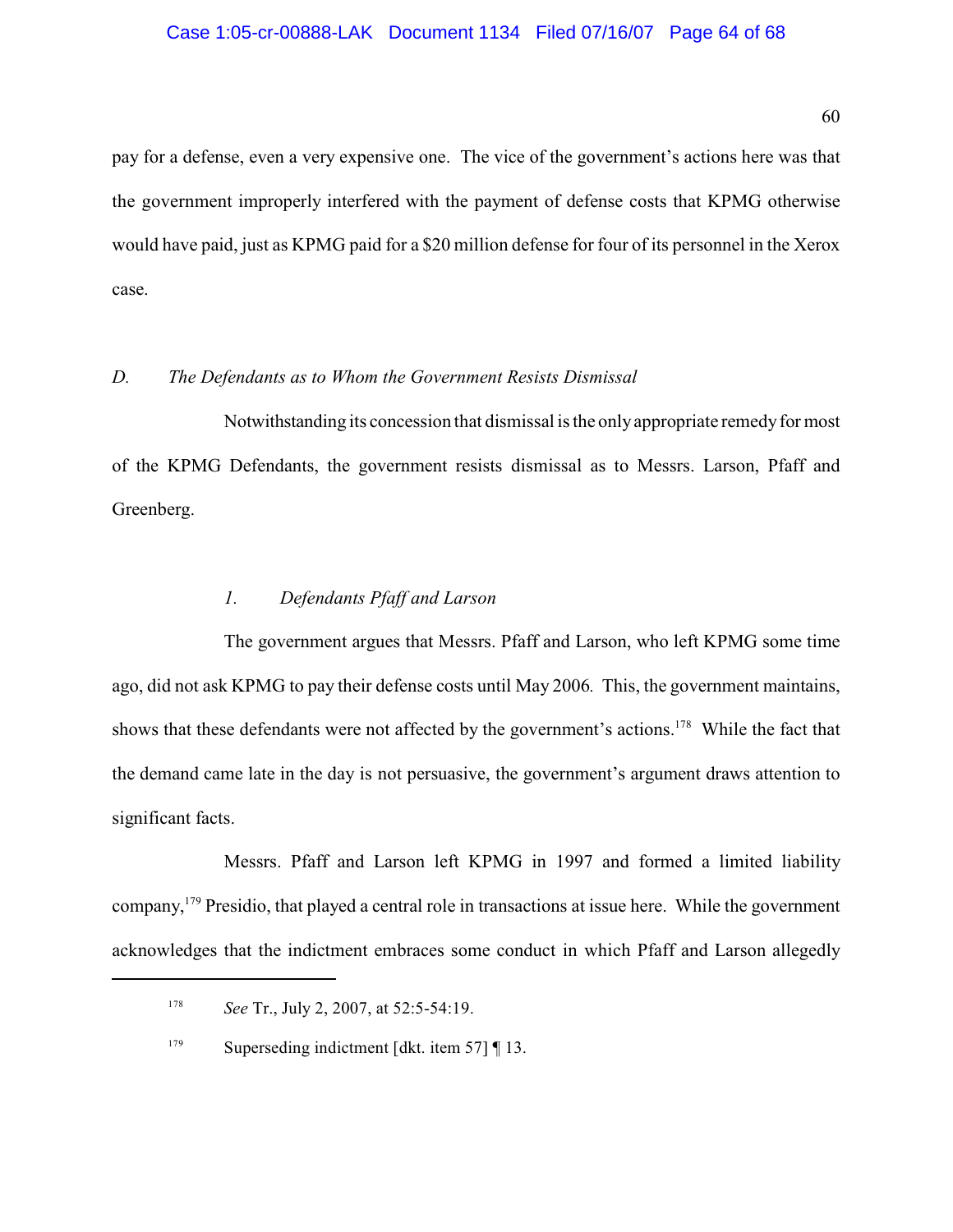#### Case 1:05-cr-00888-LAK Document 1134 Filed 07/16/07 Page 65 of 68

61

engaged while still at KPMG, it asserts that a majority took place after they had left the firm.<sup>180</sup> Pfaff and Larson do not dispute this although they point out that the allegations of their post-KPMG employment activities relate back to a conspiracy allegedly formed earlier and that they are responsible in law for the acts of co-conspirators still employed by KPMG after Pfaff and Larson left. 181

While an insurer has a duty to defend an insured against the entirety of an action in which the complaint asserts any claim that potentially is covered by the policy,  $182$  it has not been determined whether KPMG had a contractual or other legal obligation to defend. It is even less clear that it would have paid Pfaff's and Larson's defense costs, as a matter either of grace or of obligation, given that Pfaff and Larson left the firm so long ago and that a majority of their alleged conduct occurred after they left the firm. In consequence, Messrs. Pfaff and Larson have failed to establish a likelihood that the government's actions interfered with their ability to defend themselves.

# *2. Defendant Greenberg*

Mr. Greenberg is differently situated from all of the other KPMG Defendants. He parted with the firm two years before the indictment in strained circumstances, entered into a settlement agreement pursuant to which he received a substantial payment, and gave KPMG a release. 183

Govt. Mem. [dkt. item 1051] 39. 180

<sup>&</sup>lt;sup>181</sup> Pfaff-Larson Reply Mem. [dkt. item 1061] 6-7.

<sup>&</sup>lt;sup>182</sup> *Buss v. Superior Court*, 16 Cal. 4th 35, 47-48, 939 P.2d 766, 774-75 (1997). (Pfaff and Larson worked in KPMG's San Francisco office).

<sup>&</sup>lt;sup>183</sup> Pitofsky Decl. [dkt. item 763] Ex. B,  $\P$  12, 8.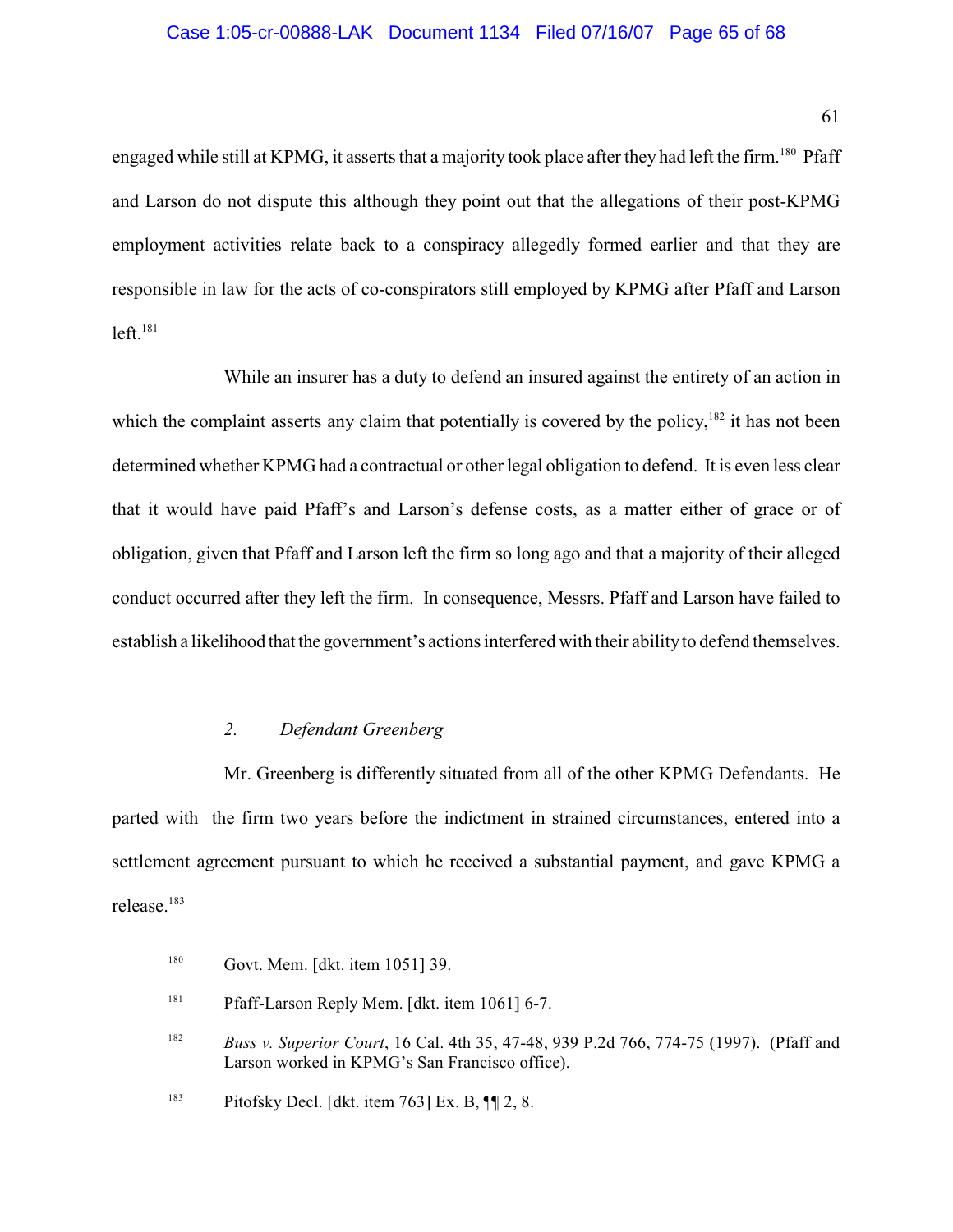# Case 1:05-cr-00888-LAK Document 1134 Filed 07/16/07 Page 66 of 68

62

Greenberg released KPMG "from any and all causes of action, . . . *contracts,* . . . claims, liabilities, . . . and demands, known or unknown, suspected to exist or not suspected to exist, anticipated or not anticipated, . . . which Greenberg ha[d] or may have against [it] . . . by reason of any and all acts, omissions, events or facts occurring or existing prior to the date hereof as it relates to Greenberg's membership in KPMG and his resignation from that partnership  $\ldots$ <sup>"184</sup>. This clearly and unambiguously released any claim by Greenberg that KPMG was obligated to indemnify him or advance his defense costs pursuant to any contract, express or implied, that arose in connection with his employment.<sup>185</sup>

To be sure, the release did not foreclose the possibility that Mr. Greenberg, absent the government's interference, would have sought payment from KPMG, either as a matter of grace or pursuant to California statutes.<sup>186</sup> Given the circumstances of his departure,  $187$  however, the Court is not persuaded that KPMG would have paid his defense costs even in the absence of government

<sup>&</sup>lt;sup>184</sup> *Id.* at  $\llbracket 8 \text{ (emphasis added)}.$ 

<sup>&</sup>lt;sup>185</sup> This issue was fully briefed and ripe for decision on a motion by KPMG in the ancillary proceeding for partial summary judgment dismissing, among other things, Mr. Greenberg's contract claim for advancement of defense costs. The decision granting that aspect of the motion was on the verge of being filed when the Second Circuit stayed that proceeding.

<sup>&</sup>lt;sup>186</sup> CAL. LAB. CODE § 2802(a) (requirement of indemnification); CAL. CIV. CODE § 2778 (indemnification includes defense costs); *Jacobus v. Krambo Corp.*, 78 Cal. App. 4th 1096, 93 Cal. Rptr. 2d 425 (Cal. Ct. App. 2000) (LAB.CODE § 2802 requires employer to defend or pay defense costs); *Alberts v. Am. Cas. Co.*, 88 Cal. App. 2d 891, 899, 200 P.2d 37, 42- 43 (Cal. Ct. App. 1948) (indemnitee may be entitled to recover as soon as it becomes liable). Under CAL. LAB. CODE § 2804, the release Greenberg signed was not effective to release his statutory rights.

<sup>&</sup>lt;sup>187</sup> KPMG distrusted Mr. Greenberg. *See* Pitofsky Decl. [dkt. item 763] Ex. G; Greenberg Rule 56.1 St. [dkt. item 763-10] ¶ 11. The settlement agreement, moreover, evidences a desire on the part of KPMG to be done with Mr. Greenberg, once and for all.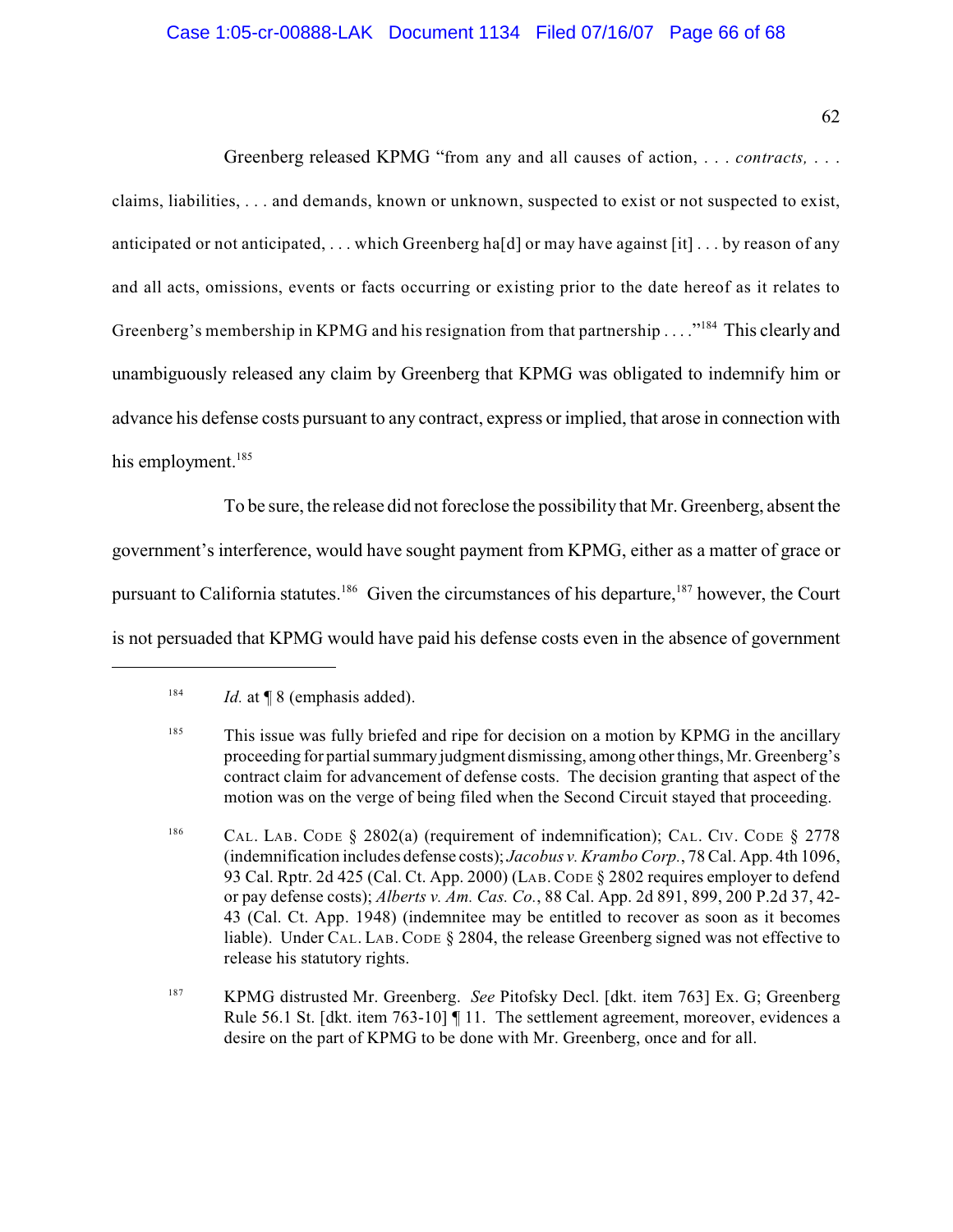interference.<sup>188</sup>

## *VI. Conclusion*

For the reasons set forth above and in previous opinions, the motions of defendants Bickham, DeLap, Eischeid, Gremminger, Hasting, Lanning, Ritchie, Rosenthal, Smith, Stein, Warley, Watson, and Wiesner to dismiss the indictment are granted. The motions of defendants Greenberg, Pfaff and Larson are denied.

The Court has reached this conclusion only after pursuing every alternative short of dismissal and only with the greatest reluctance. This indictment charges serious crimes. They should have been decided on the merits as to every defendant. The Court well understands, moreover, that prosecutors can and should be aggressive in the pursuit of the public interest. It respects the distinguished record of the United States Attorney's Office for the Southern District of New York, which long has been, and continues to be, a model for the nation.<sup>189</sup> But there are limits on the permissible actions of even the best prosecutors. As the Supreme Court wrote long ago, a prosecutor

> "is the representative not of an ordinary party to a controversy, but of a sovereignty whose obligation to govern impartially is as compelling as its obligation to govern at all; and whose interest, therefore, in a criminal prosecution is not that it shall win a case, but that justice shall be done. As such, he is in a peculiar and very definite sense the servant of the law, the twofold aim of which is that guilt shall not escape or innocence suffer. Hemayprosecutewith earnestness and vigor – indeed, he should do so. But, while he may strike hard blows, he is not at liberty to strike foul ones. It

<sup>&</sup>lt;sup>188</sup> It is unnecessary to determine whether this conclusion means that the constitutional rights of Messrs. Greenberg, Pfaff and Larson were not violated or only that dismissal is not an appropriate remedy.

<sup>&</sup>lt;sup>189</sup> See generally Lewis A. Kaplan, *Henry L. Stimson Award Ceremony: Remarks*, 54 RECORD OF THE ASS'N OF THE BAR OF THE CITY OF NEW YORK 421 (1999).